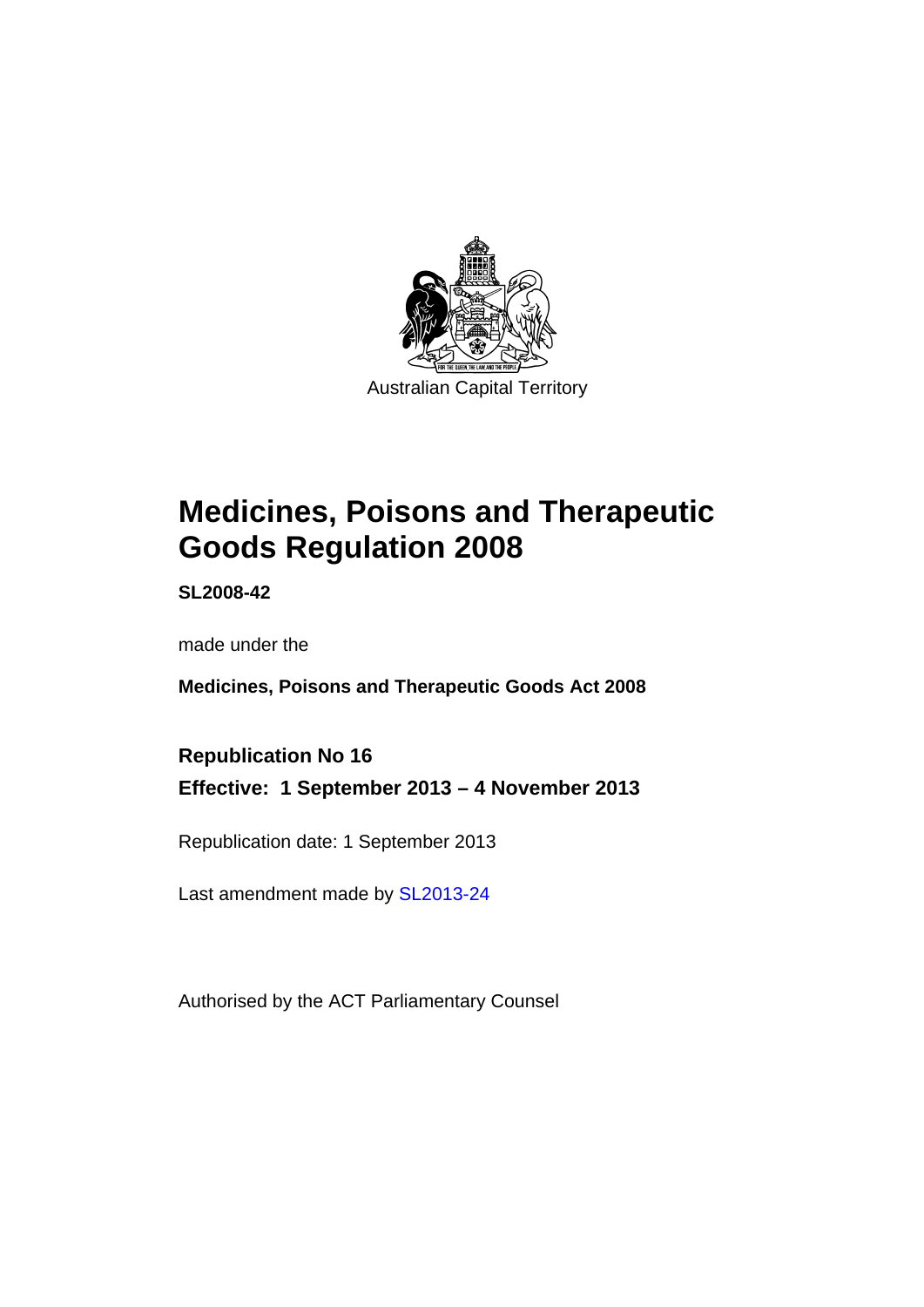### **About this republication**

#### **The republished law**

This is a republication of the *Medicines, Poisons and Therapeutic Goods Regulation 2008*, made under the *Medicines, Poisons and Therapeutic Goods Act 2008* (including any amendment made under the *[Legislation Act 2001](http://www.legislation.act.gov.au/a/2001-14)*, part 11.3 (Editorial changes)) as in force on 1 September 2013*.* It also includes any commencement, amendment, repeal or expiry affecting this republished law to 1 September 2013.

The legislation history and amendment history of the republished law are set out in endnotes 3 and 4.

#### **Kinds of republications**

The Parliamentary Counsel's Office prepares 2 kinds of republications of ACT laws (see the ACT legislation register at [www.legislation.act.gov.au](http://www.legislation.act.gov.au/)):

- authorised republications to which the *[Legislation Act 2001](http://www.legislation.act.gov.au/a/2001-14)* applies
- unauthorised republications.

The status of this republication appears on the bottom of each page.

#### **Editorial changes**

The *[Legislation Act 2001](http://www.legislation.act.gov.au/a/2001-14)*, part 11.3 authorises the Parliamentary Counsel to make editorial amendments and other changes of a formal nature when preparing a law for republication. Editorial changes do not change the effect of the law, but have effect as if they had been made by an Act commencing on the republication date (see *[Legislation Act 2001](http://www.legislation.act.gov.au/a/2001-14)*, s 115 and s 117). The changes are made if the Parliamentary Counsel considers they are desirable to bring the law into line, or more closely into line, with current legislative drafting practice.

This republication includes amendments made under part 11.3 (see endnote 1).

#### **Uncommenced provisions and amendments**

If a provision of the republished law has not commenced, the symbol  $\mathbf{U}$  appears immediately before the provision heading. Any uncommenced amendments that affect this republished law are accessible on the ACT legislation register [\(www.legislation.act.gov.au\)](http://www.legislation.act.gov.au/). For more information, see the home page for this law on the register.

#### **Modifications**

If a provision of the republished law is affected by a current modification, the symbol  $\mathbf{M}$ appears immediately before the provision heading. The text of the modifying provision appears in the endnotes. For the legal status of modifications, see the *[Legislation Act 2001](http://www.legislation.act.gov.au/a/2001-14)*, section 95.

#### **Penalties**

At the republication date, the value of a penalty unit for an offence against this law is \$140 for an individual and \$700 for a corporation (see *[Legislation Act 2001](http://www.legislation.act.gov.au/a/2001-14)*, s 133).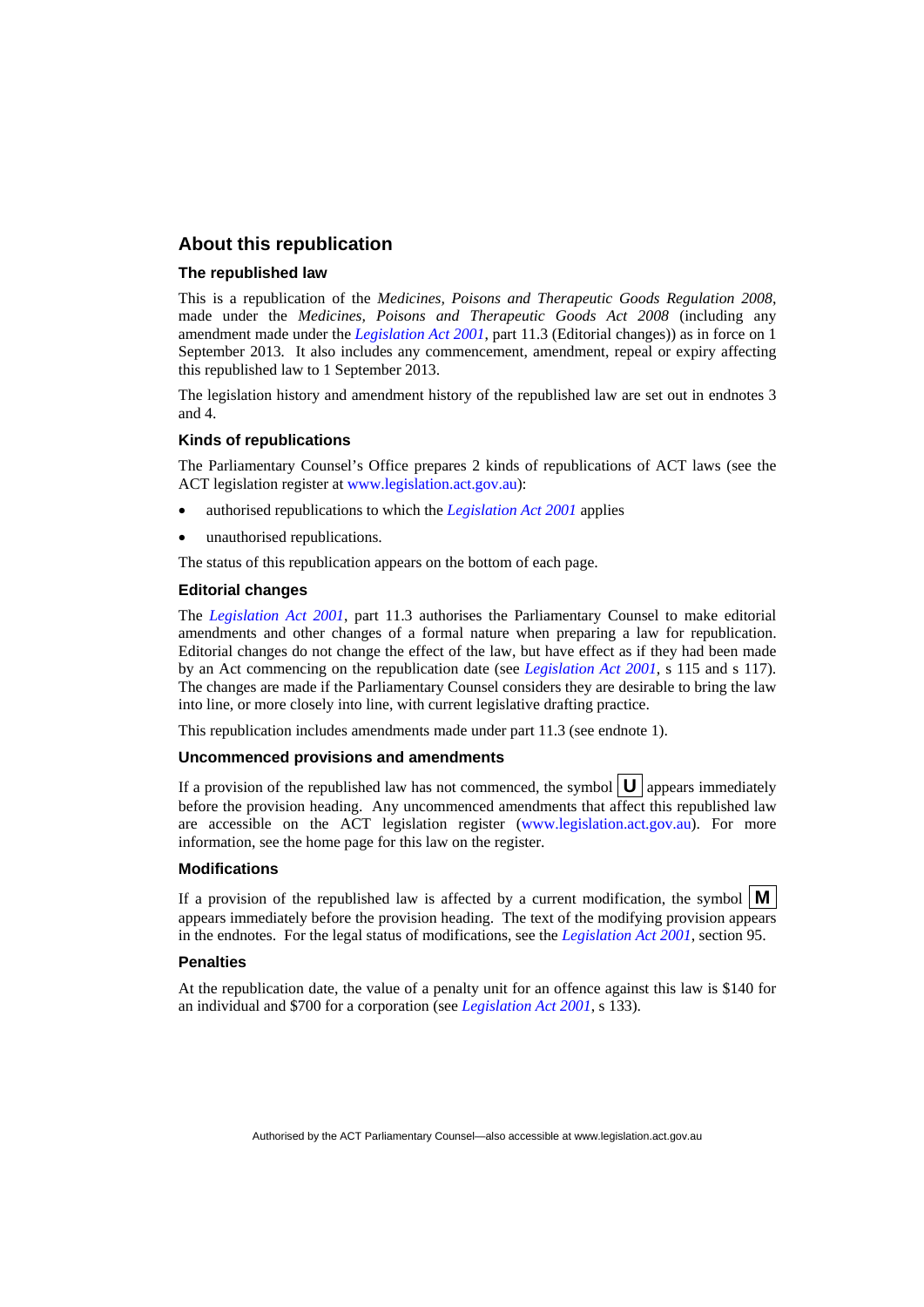

# **Medicines, Poisons and Therapeutic Goods Regulation 2008**

made under the

**Medicines, Poisons and Therapeutic Goods Act 2008** 

## **Contents**

Page

## **Chapter 1 [Preliminary](#page-25-0)**

|   | Name of regulation                                                           | $\mathcal{P}$ |
|---|------------------------------------------------------------------------------|---------------|
| 3 | Dictionary                                                                   | $\mathcal{P}$ |
| 4 | <b>Notes</b>                                                                 | 2.            |
| 5 | Offences against regulation—application of Criminal Code etc                 | 3             |
| 6 | Overview of things to which medicines and poisons standard does not<br>apply | 3             |

| R <sub>16</sub> | Medicines, Poisons and Therapeutic Goods Regulation | contents 1 |
|-----------------|-----------------------------------------------------|------------|
| 01/09/13        | 2008                                                |            |
|                 | Effective: 01/09/13-04/11/13                        |            |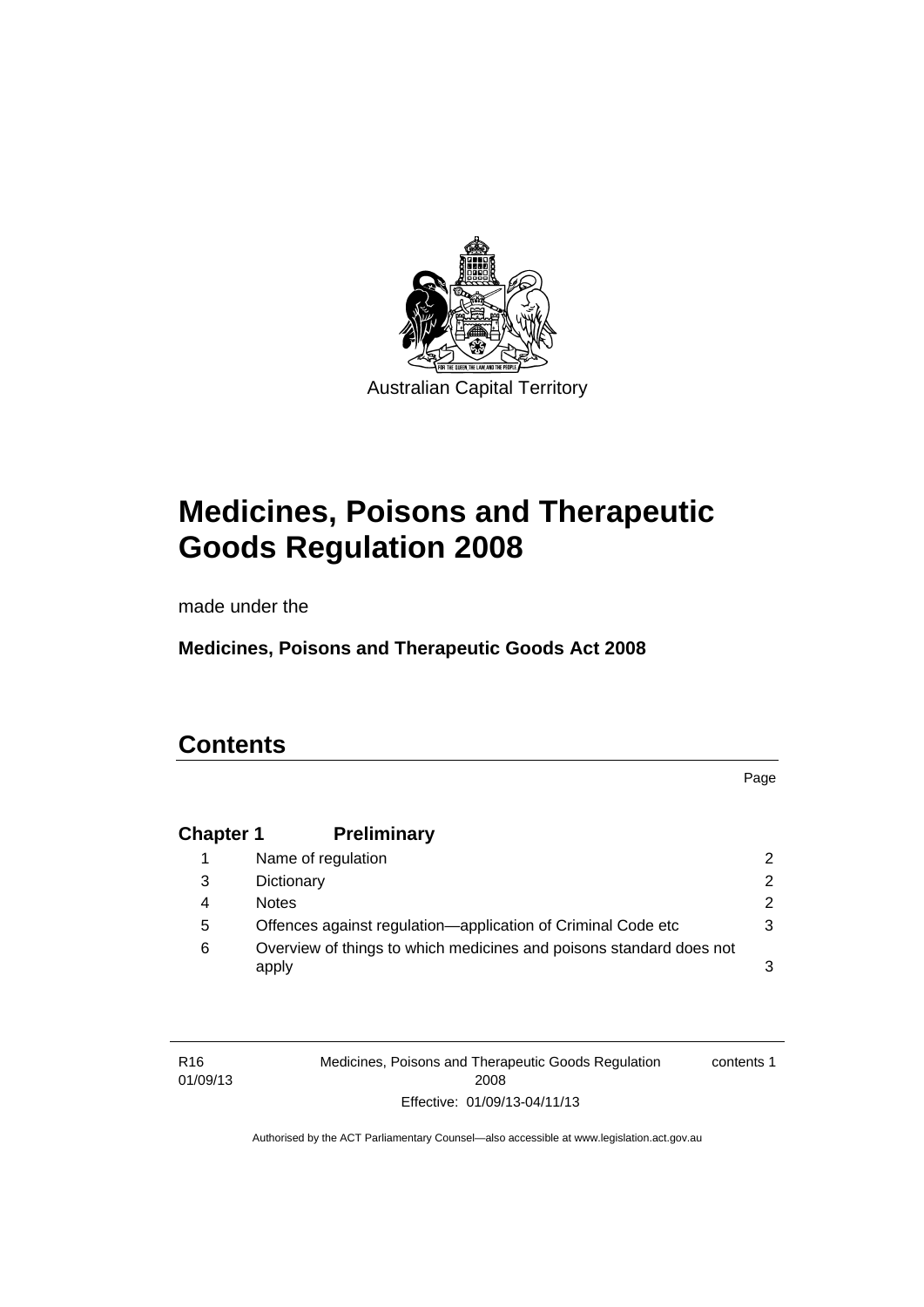### **Contents**

| <b>Chapter 2</b> | <b>Medicines-authorisations generally</b>                                                             | Page                        |
|------------------|-------------------------------------------------------------------------------------------------------|-----------------------------|
| <b>Part 2.1</b>  | <b>Overview of medicines authorisations</b>                                                           |                             |
| 10               | General overview of authorisations for medicines                                                      | 5                           |
| 11               | Overview of medicines authorisations under this regulation                                            | 6                           |
| 12               | General overview of authorisation conditions for medicines                                            | 8                           |
| <b>Part 2.2</b>  | <b>Relationship with registration laws</b>                                                            |                             |
| 20               | Medicines authorisations subject to Health Practitioner Regulation<br>National Law (ACT) restrictions | 10                          |
| 21               | Medicines authorisations subject to Health Professionals Act<br>restrictions                          | 11                          |
| <b>Chapter 3</b> | <b>Medicines-supply authorities</b>                                                                   |                             |
| <b>Part 3.1</b>  | <b>Prescribing medicines</b>                                                                          |                             |
| Division 3.1.1   | Authorisation to prescribe medicines                                                                  |                             |
| 30               | Authorisation under sch 1 to prescribe medicines—Act, s 40 (1) (b), (2)<br>(b) and $(3)$ (b)          | 12                          |
| 31               | Authorisation conditions for prescribing medicines—Act, s 44 (1) (b)<br>and $(2)$ $(b)$               | 13                          |
| 32               | Additional requirements for prescribing controlled medicines for human<br>use                         | 14                          |
| 33               | Additional requirements for designated appendix D medicines<br>prescriptions for human use            | 16                          |
| Division 3.1.2   | <b>Prescriptions</b>                                                                                  |                             |
| 40               | General requirements for written prescriptions                                                        | 16                          |
| 41               | Particulars for prescriptions                                                                         | 17                          |
| <b>Part 3.2</b>  | <b>Requisitioning medicines</b>                                                                       |                             |
| Division 3.2.1   | Authorisation to issue requisitions                                                                   |                             |
| 50               | Authorisation under sch 1 to issue requisitions for medicines-Act, s<br>41 (b)                        | 20                          |
| 51               | Authorisation conditions for issuing requisitions for medicines-Act,<br>s 44 (1) (b) and (2) (b)      | 20                          |
| contents 2       | Medicines, Poisons and Therapeutic Goods Regulation<br>2008                                           | R <sub>16</sub><br>01/09/13 |
|                  |                                                                                                       |                             |

Effective: 01/09/13-04/11/13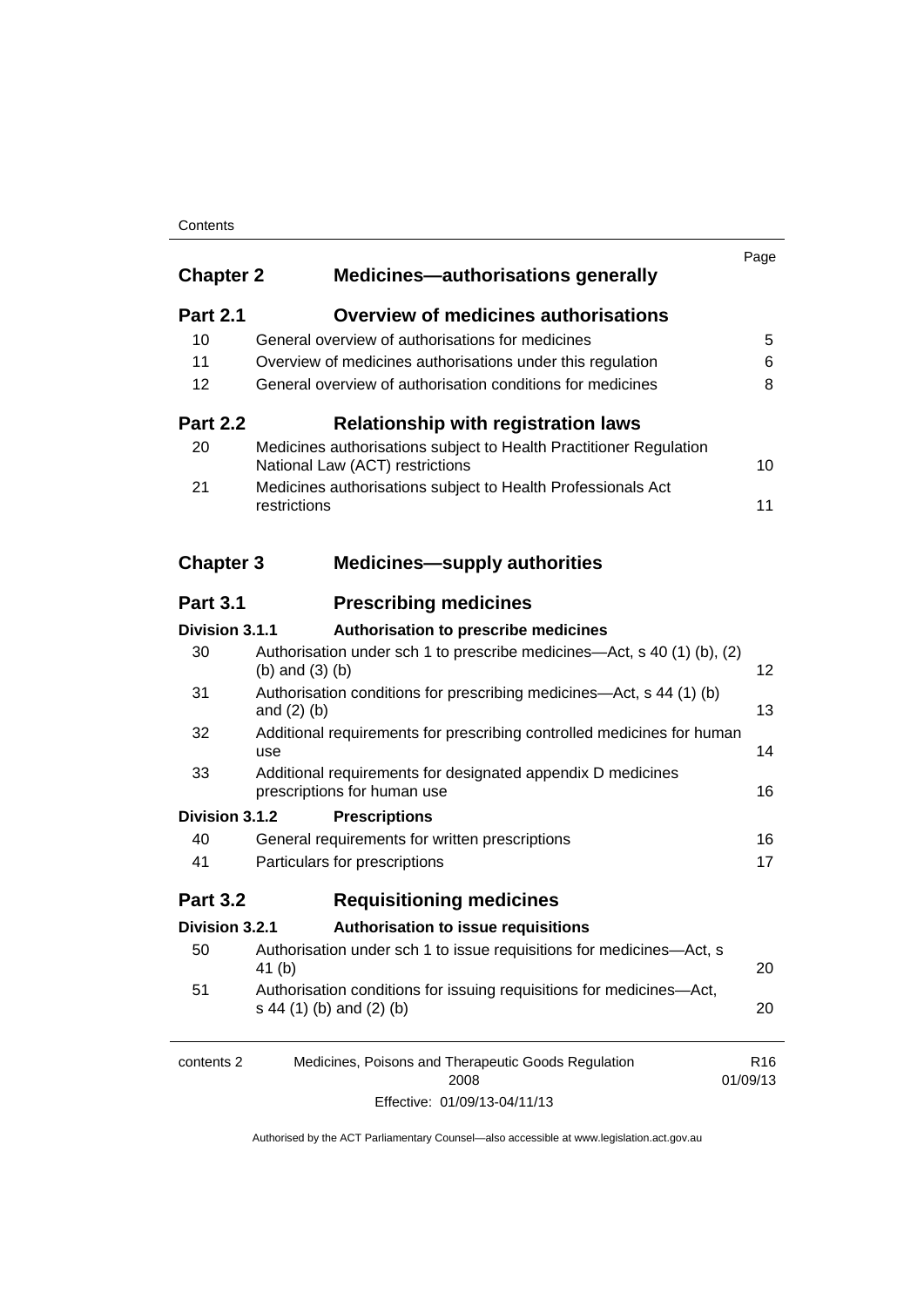|                             |                                                                                                                                      | Contents   |
|-----------------------------|--------------------------------------------------------------------------------------------------------------------------------------|------------|
| Division 3.2.2              |                                                                                                                                      | Page       |
| 55                          | <b>Requisitions</b><br>General requirements for written requisitions                                                                 | 21         |
| 56                          | Particulars for requisitions                                                                                                         | 21         |
|                             |                                                                                                                                      |            |
| <b>Part 3.3</b>             | <b>Medicines purchase orders</b>                                                                                                     |            |
| Division 3.3.1              | Authorisation to issue purchase orders                                                                                               |            |
| 60                          | Authorisation under sch 1 to issue purchase orders for medicines-<br>Act, $s$ 38 (1) (b) and (2) (a)                                 | 22         |
| 61                          | Authorisation conditions for issuing purchase orders for medicines-<br>Act, $s$ 44 (1) (b) and (2) (b)                               | 22         |
| Division 3.3.2              | <b>Purchase orders</b>                                                                                                               |            |
| 62                          | General requirements for medicines purchase orders—Act, s 38 (2) (c)                                                                 | 23         |
| <b>Part 3.4</b>             | <b>Standing orders for medicines</b>                                                                                                 |            |
| Division 3.4.1              | <b>CHO standing orders</b>                                                                                                           |            |
| 70                          | Authorisation of CHO to issue standing orders for supply of medicines<br>in public health emergencies—Act, s 42 (b)                  | 24         |
| 71                          | Authorisation of CHO to issue standing orders for administration of<br>medicines for public health matters-Act, s 42 (b)             | 24         |
| 72                          | Particulars for CHO standing orders for administration of medicines for<br>public health matters                                     | 24         |
| Division 3.4.2              | <b>Standing orders for institutions</b>                                                                                              |            |
| 75                          | Authorisation of doctors to issue standing orders for administration of<br>medicines at institutions-Act, s 42 (b)                   | 25         |
| 76                          | Particulars for standing orders for administration of medicines at<br>institutions                                                   | 26         |
| Division 3.4.3              | <b>Standing orders for walk-in centre</b>                                                                                            |            |
| 77                          | Authorisation of CHO to issue standing orders for supply and<br>administration of medicines at walk-in centre-Act, s 42 (b)          | 27         |
| 78                          | Particulars for CHO standing orders for supply and administration of<br>medicines at walk-in centre                                  | 27         |
| <b>Part 3.5</b>             | <b>Medicines supply authorities generally</b>                                                                                        |            |
| 80                          | Cancellation of invalid supply authorities—Act, s 30 (2) (d)                                                                         | 29         |
| 81                          | Information for CHO about controlled medicines supplied on supply<br>authorities-Act, s 31 (1) (b) and (4), def required information | 29         |
| R <sub>16</sub><br>01/09/13 | Medicines, Poisons and Therapeutic Goods Regulation<br>2008                                                                          | contents 3 |
|                             | Effective: 01/09/13-04/11/13                                                                                                         |            |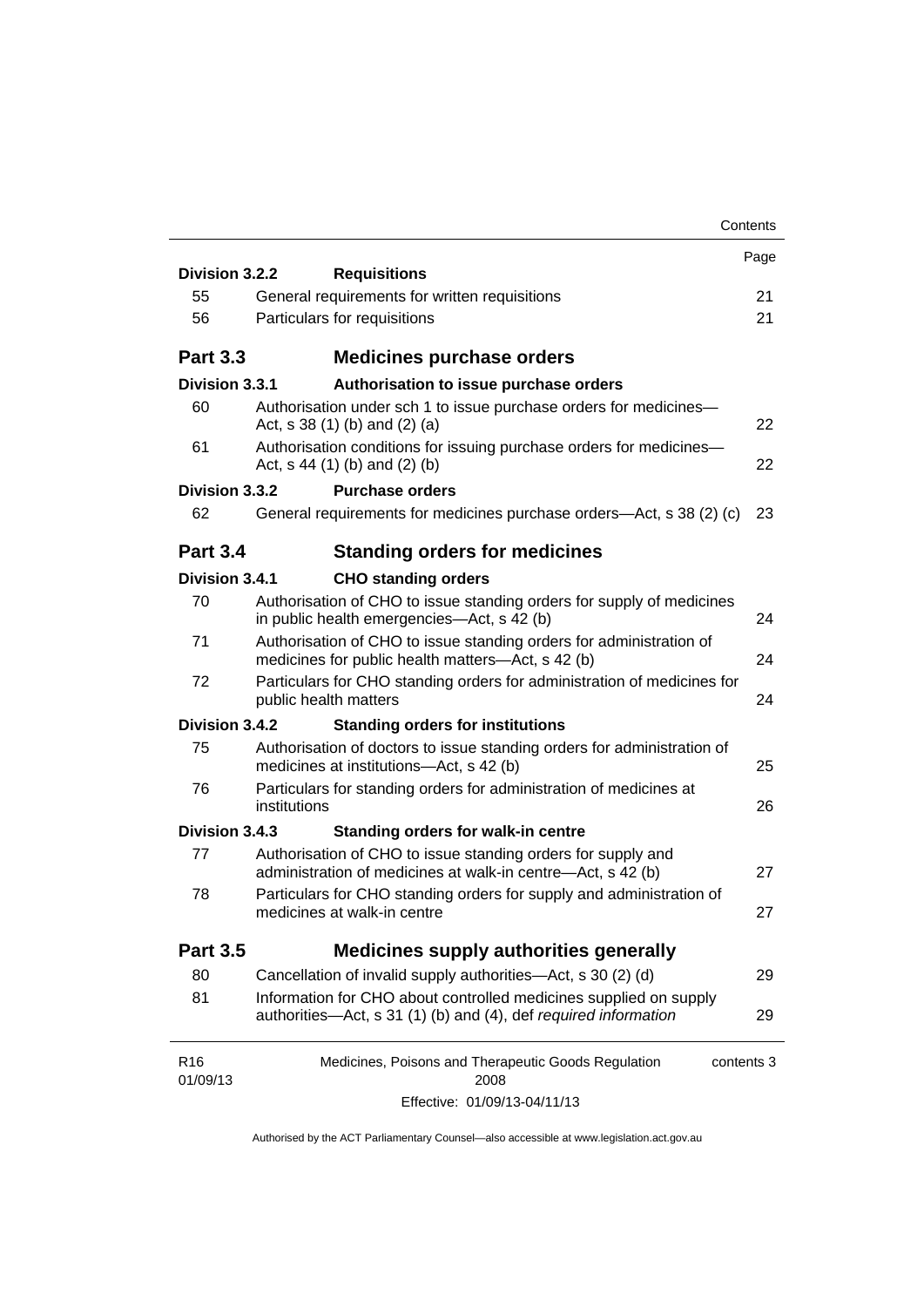#### **Contents**

| <b>Chapter 4</b> | <b>Supplying medicines</b>                                                                              | Page                        |
|------------------|---------------------------------------------------------------------------------------------------------|-----------------------------|
| <b>Part 4.1</b>  | <b>Preliminary</b>                                                                                      |                             |
| 100              | Overview of supply authorisations for medicines                                                         | 31                          |
| <b>Part 4.2</b>  | <b>Medicines—supply authorisations under</b><br>sch 1                                                   |                             |
| Division 4.2.1   | Sch 1 medicines supply authorisations                                                                   |                             |
| 110              | Authorisation under sch 1 to supply medicines-<br>Act, s 26 (1) (b) and (2) (b)                         | 32                          |
| Division 4.2.2   | <b>Dispensing medicines</b>                                                                             |                             |
| 120              | Authorisation conditions for dispensing medicines—Act, s 44 (1) (b)<br>and $(2)$ $(b)$                  | 33                          |
| 121              | How medicines are dispensed                                                                             | 34                          |
| 122              | Noting changes to prescriptions on oral direction of prescriber-Act, s<br>$27(2)$ (b) (ii)              | 36                          |
| 123              | Labelling dispensed medicines—Act, s 60 (1) (c) (i) and (2) (c) (i)                                     | 37                          |
| 124              | Marking dispensed prescriptions                                                                         | 38                          |
| 125              | Recording dispensing of medicines                                                                       | 39                          |
| Division 4.2.3   | <b>Supplying medicines on requisitions</b>                                                              |                             |
| 130              | Authorisation conditions for supplying medicines on requisitions-<br>Act, $s$ 44 (1) (b) and (2) (b)    | 40                          |
| 131              | Supplying medicines on requisitions                                                                     | 41                          |
| 132              | Labelling medicines supplied on requisition-Act, s 60 (1) (c) (i) and<br>$(2)$ (c) (i)                  | 42                          |
| 133              | Marking filled requisitions                                                                             | 42                          |
| 134              | Recording supply of medicines on requisitions                                                           | 43                          |
| Division 4.2.4   | Supplying medicines on purchase orders                                                                  |                             |
| 140              | Authorisation conditions for supplying medicines on purchase orders-<br>Act, $s$ 44 (1) (b) and (2) (b) | 44                          |
| 141              | Supplying medicines on purchase orders                                                                  | 45                          |
| 142              | Recording supply of medicines on purchase orders                                                        | 46                          |
| Division 4.2.5   | Supplying medicines on standing orders                                                                  |                             |
| 150              | Authorisation conditions for supplying medicines on standing orders-<br>Act, $s$ 44 (1) (b) and (2) (b) | 47                          |
| contents 4       | Medicines, Poisons and Therapeutic Goods Regulation<br>2008                                             | R <sub>16</sub><br>01/09/13 |
|                  | Effective: 01/09/13-04/11/13                                                                            |                             |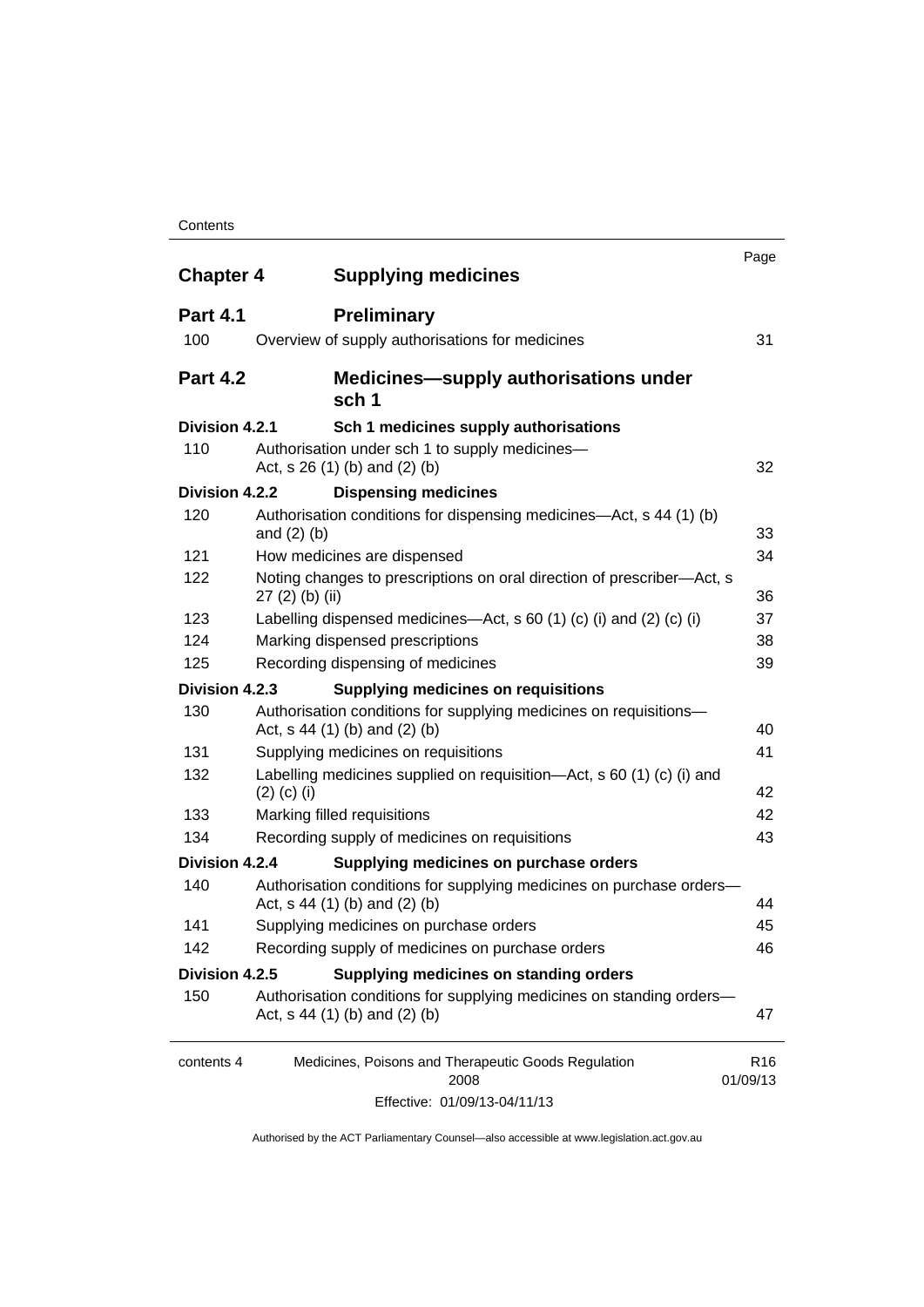| Contents |
|----------|
|----------|

| 151             | Supplying medicines on standing orders                                                                                              | Page<br>48 |
|-----------------|-------------------------------------------------------------------------------------------------------------------------------------|------------|
| 152             | Labelling medicines supplied on standing order-Act, s 60 (1) (c) (i)<br>and $(2)$ $(c)$ $(i)$                                       | 48         |
| 153             | Recording supply of medicines on standing orders                                                                                    | 49         |
| Division 4.2.6  | <b>Supplying medicines during consultations</b>                                                                                     |            |
| 160             | Authorisation conditions for supplying medicines during<br>consultations-Act, s 44 (1) (b) and (2) (b)                              | 50         |
| 161             | Labelling medicines supplied during consultations                                                                                   | 51         |
| 162             | Recording medicines supplied during consultations                                                                                   | 53         |
| 163             | Additional requirements for supplying controlled medicines for human<br>use during consultations                                    | 53         |
| 164             | Information for CHO about controlled medicines supplied during<br>consultations-Act, s 31 (2) (b) and (4), def required information | 54         |
| Division 4.2.7  | Selling pseudoephedrine by retail                                                                                                   |            |
| 170             | Meaning of retail sale-div 4.2.7                                                                                                    | 55         |
| 171             | Authorisation conditions for retail sale of pseudoephedrine-Act, s 44<br>$(1)$ (b) and $(2)$ (b)                                    | 55         |
| 172             | Requirement to tell buyer about pseudoephedrine sales record                                                                        | 56         |
| 173             | Required information for pseudoephedrine sales records                                                                              | 57         |
| 174             | Failure to amend pseudoephedrine sales record                                                                                       | 59         |
| 175             | Pseudoephedrine sales record-decision by CHO                                                                                        | 60         |
| Division 4.2.8  | <b>Supplying pharmacist only medicines</b>                                                                                          |            |
| 180             | Authorisation conditions for supply of pharmacist only medicines-Act,<br>s 44 (1) (b) and (2) (b)                                   | 60         |
| <b>Part 4.3</b> | Authorisation to supply without prescription<br>in emergencies                                                                      |            |
| 250             | Meaning of designated prescription only medicine-pt 4.3                                                                             | 62         |
|                 |                                                                                                                                     |            |
| 251             | Authorisation to supply certain medicines without prescription in<br>emergencies-Act, s 26 (1) (b)                                  | 62         |
| 252             | Authorisation conditions for supplying of certain medicines without<br>prescription in emergencies—Act, s 44 (1) (b) and (2) (b)    | 63         |
| 253             | Labelling medicines supplied without prescription in emergencies-<br>Act, s 60 (1) (c) (i) and (2) (c) (i)                          | 64         |

| R <sub>16</sub> | Medicines, Poisons and Therapeutic Goods Regulation | contents 5 |
|-----------------|-----------------------------------------------------|------------|
| 01/09/13        | 2008                                                |            |
|                 | Effective: 01/09/13-04/11/13                        |            |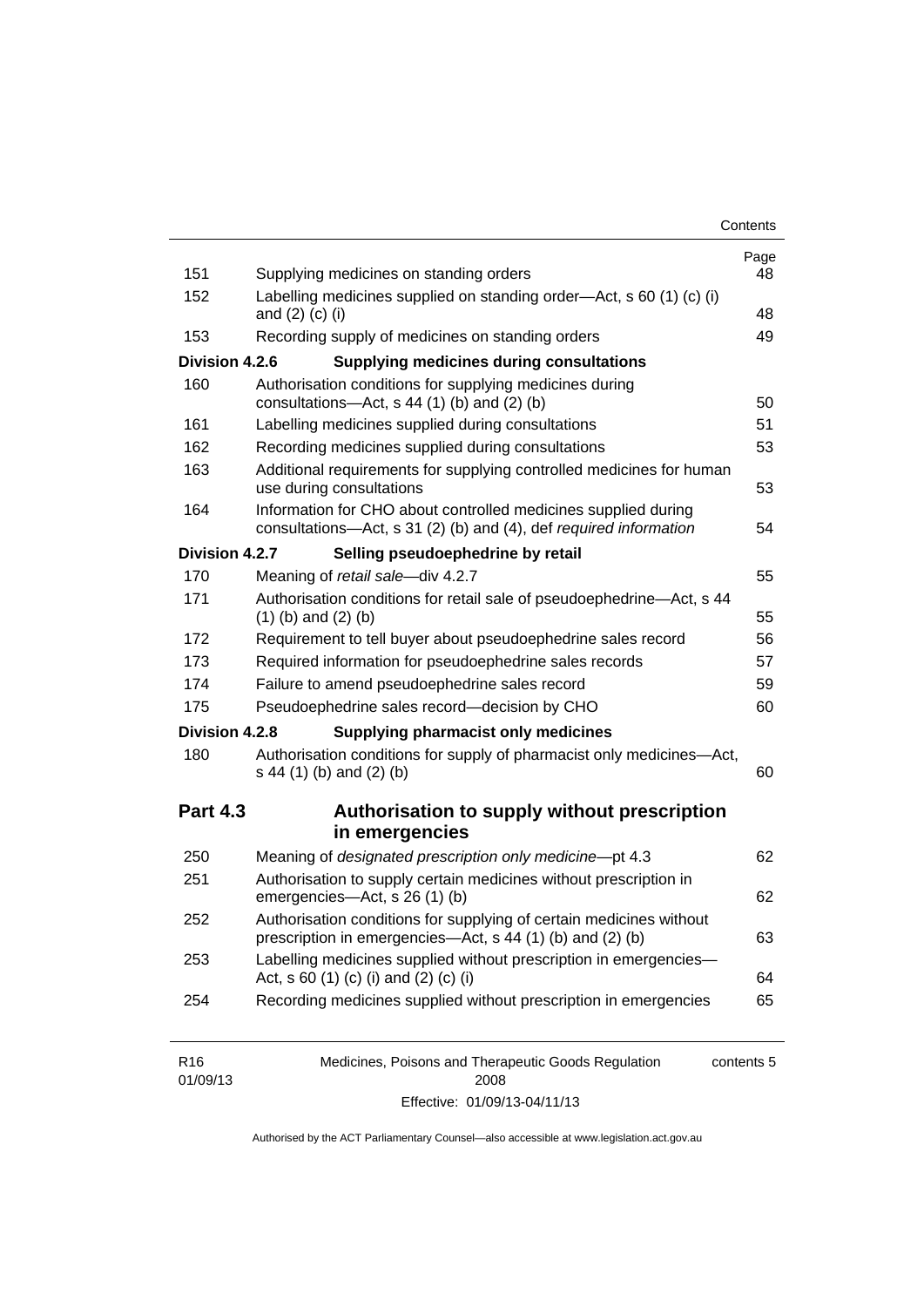| <b>Part 4.4</b>  | Authorisation to supply medicines for<br>disposal                                                                                                 | Page                        |
|------------------|---------------------------------------------------------------------------------------------------------------------------------------------------|-----------------------------|
| 260              | Authorisation to supply medicines to pharmacists for disposal-Act, s<br>26(1)(b)                                                                  | 66                          |
| 261              | Authorisation to supply medicines to commercial disposal operators for<br>disposal—Act, s $26(1)(b)$                                              | 66                          |
| <b>Part 4.5</b>  | Wholesale supply of medicines under<br>corresponding laws                                                                                         |                             |
| 270              | Conditions for wholesalers supplying medicines under corresponding<br>laws-Act, s $20(4)(c)$                                                      | 67                          |
| <b>Chapter 5</b> | <b>Administering medicines</b>                                                                                                                    |                             |
| <b>Part 5.1</b>  | <b>Authorisations for health-related occupations</b>                                                                                              |                             |
| 350              | Authorisation under sch 1 for people in health-related occupations to<br>administer medicines—Act, s 37 (1) (b) and (3) (b)                       | 68                          |
| 351              | Authorisation conditions for administration of medicines at institutions<br>by people in health-related occupations—Act, s 44 (1) (b) and (2) (b) | 68                          |
| <b>Part 5.2</b>  | Other administration authorisations                                                                                                               |                             |
| 360              | Authorisation for self-administration etc of medicines—Act, s 37 (2) (b)<br>and $(3)$ $(b)$                                                       | 70                          |
| 361              | Authorisation for administration of medicines by assistants-Act,<br>$s 37(1)$ (b)                                                                 | 71                          |
| <b>Chapter 6</b> | <b>Obtaining and possessing medicines</b>                                                                                                         |                             |
| 370              | Authorisation under sch 1 to obtain and possess medicines—Act, s 35<br>$(1)$ (b), (2) (b) and s 36 (b)                                            | 72                          |
| 371              | Authorisation to obtain and possess medicines for certain personal<br>use-related dealings-Act, s 35 (1) (b), (2) (b) and s 36 (b)                | 72                          |
| <b>Chapter 7</b> | <b>Manufacturing medicines</b>                                                                                                                    |                             |
| 380              | Authorisation under sch 1 to manufacture medicines-Act, s 33 (b)                                                                                  | 73                          |
| contents 6       | Medicines, Poisons and Therapeutic Goods Regulation<br>2008                                                                                       | R <sub>16</sub><br>01/09/13 |
|                  | Effective: 01/09/13-04/11/13                                                                                                                      |                             |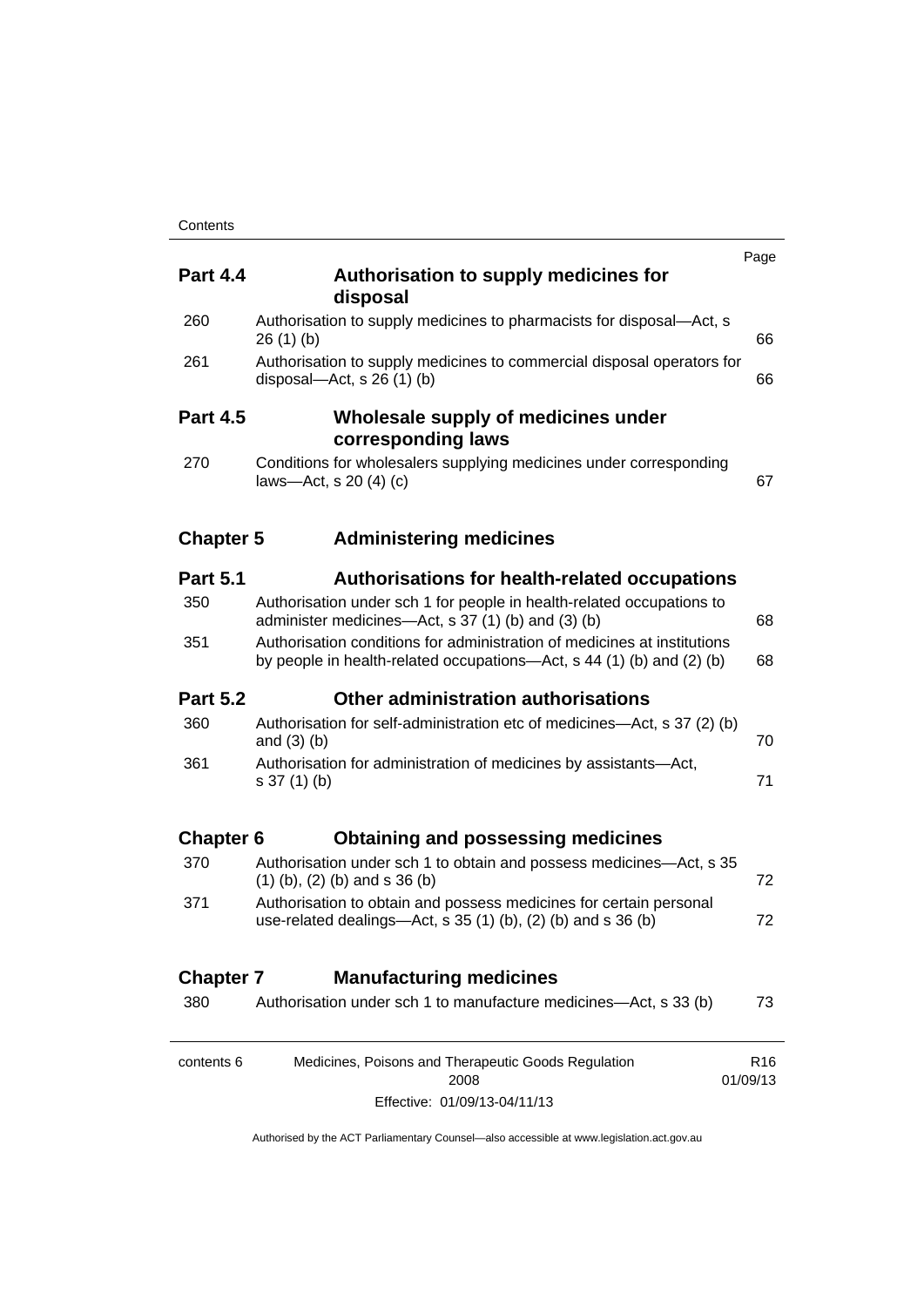|                  |                                                                                                                                | Contents |
|------------------|--------------------------------------------------------------------------------------------------------------------------------|----------|
| <b>Chapter 8</b> | <b>Discarding medicines</b>                                                                                                    | Page     |
| 390              | Discarding controlled medicines—Act, s 34 (1) (a)                                                                              | 74       |
| <b>Chapter 9</b> | <b>Other medicines authorisations</b>                                                                                          |          |
| <b>Part 9.1</b>  | Authorisations for delivery people and<br>commercial disposal operators                                                        |          |
| 400              | Authorisations to deliver medicines under supply authorities-Act,<br>s 26 (1) (b), (2) (b), s 35 (1) (b), (2) (b) and s 36 (b) | 75       |
| 401              | Authorisations for commercial disposal operators-Act, s 26 (1) (b)<br>and (2) (b), s 35 (1) (b) and (2) (b) and s 36 (b)       | 76       |
| <b>Part 9.2</b>  | <b>Emergency supply and administration of</b><br>adrenaline and salbutamol                                                     |          |
| 410              | Authorisations to supply and administer adrenaline and salbutamol-<br>Act, s 26 (1) (b) and s 37 (1) (b)                       | 77       |
| <b>Part 9.3</b>  | <b>Medicines authorisations for corrections</b><br>functions                                                                   |          |
| 420              | Authorisations for CYP authorised people—Act, s 26 (1) (b),<br>s 35 (1) (b), (2) (b), s 36 (b) and s 37 (1) (b)                | 78       |
| 421              | Authorisations for corrections officers-Act, s 26 (1) (b), s 35 (1) (b),<br>$(2)$ (b), s 36 (b) and s 37 (1) (b)               | 79       |
| 422              | Authorisations for court and police cell custodians-Act, s 26 (1) (b),<br>s 35 (1) (b), (2) (b), s 36 (b) and s 37 (1) (b)     | 79       |
| <b>Part 9.4</b>  | Authorisations for medicines research and<br>education program purposes other than<br>controlled medicines                     |          |
| 430              | Authorisations for non-controlled medicines research and education-<br>Act, $s$ 26 (1) and (2) (b)                             | 81       |
| 431              | Authorisation conditions for non-controlled medicines research and<br>education- $Act$ , s 44 (1) (b) and (2) (b)              | 82       |

Medicines, Poisons and Therapeutic Goods Regulation 2008 Effective: 01/09/13-04/11/13 contents 7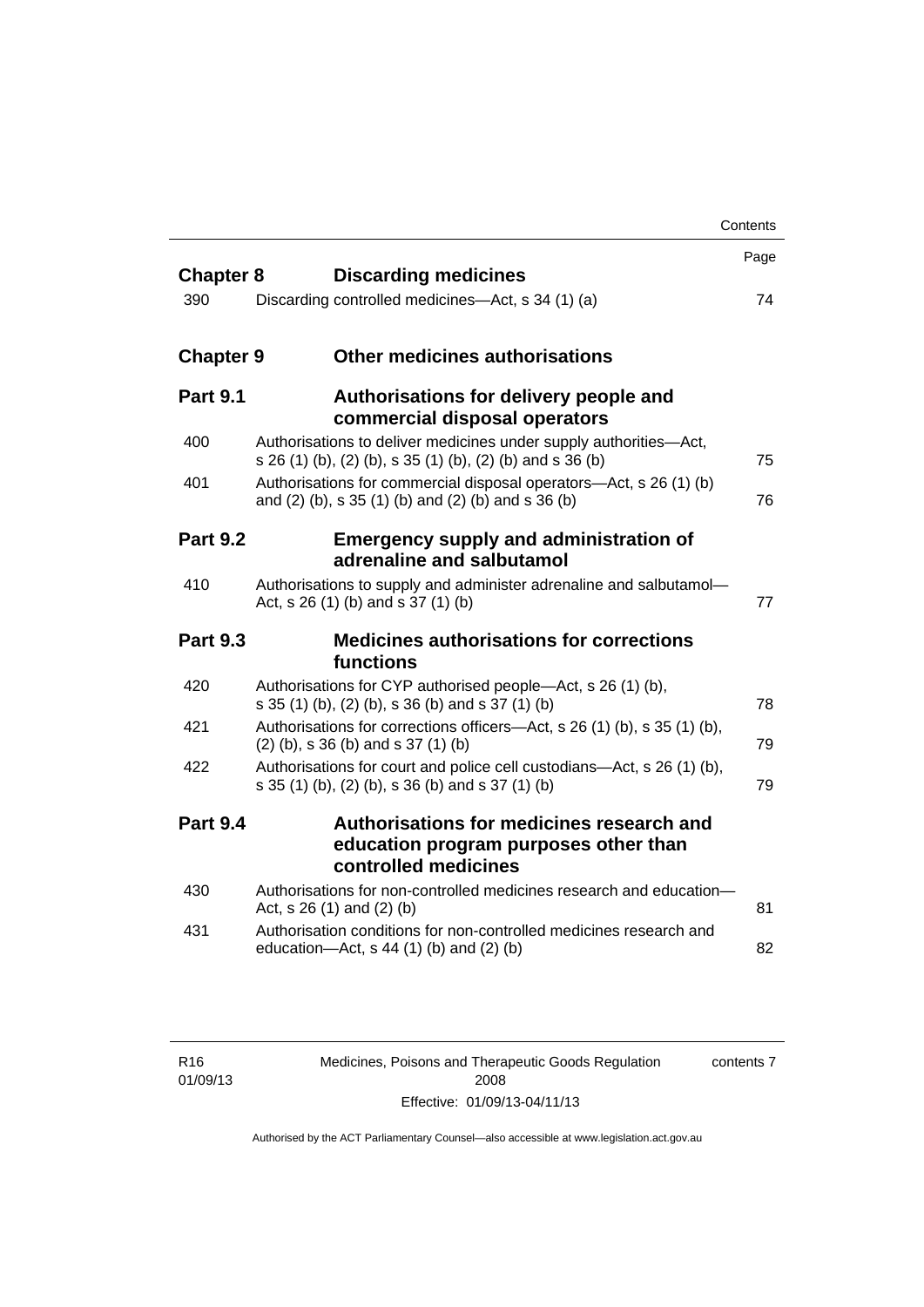|                       |                                                                                                                                       | Page |
|-----------------------|---------------------------------------------------------------------------------------------------------------------------------------|------|
| <b>Part 9.5</b>       | <b>Authorisations under medicines licences</b>                                                                                        |      |
| <b>Division 9.5.1</b> | Controlled medicines research and education program<br>licence authorisations                                                         |      |
| 440                   | Authorisations under controlled medicines research and education<br>program licences—Act, s 20 (1) (a)                                | 84   |
| 441                   | Authorisation condition for controlled medicines research and<br>education program licences—Act, s 44 (1) (b) and (2) (b)             | 85   |
| Division 9.5.2        | <b>First-aid kit licence authorisations</b>                                                                                           |      |
| 450                   | Authorisations under first-aid kit licences—Act, s 20 (1) (a)                                                                         | 86   |
| 451                   | Authorisation condition for first-aid kit licences—Act, s 44 (1) (b) and<br>$(2)$ (b)                                                 | 87   |
| Division 9.5.3        | Wholesalers licence authorisations                                                                                                    |      |
| 460                   | Authorisations under medicines wholesalers licences—Act, s 20 (1) (a)                                                                 | 87   |
| 461                   | Authorisation conditions for medicines wholesalers licences-Act,<br>s 44 (1) (b) and (2) (b)                                          | 88   |
| Division 9.5.4        | Opioid dependency treatment licence authorisations                                                                                    |      |
| 470                   | Authorisations under opioid dependency treatment licences-Act,<br>s 20(1)(a)                                                          | 89   |
| 471                   | Authorisation condition for opioid dependency treatment licences-<br>Act, $s$ 44 (1) (b) and (2) (b)                                  | 90   |
| Division 9.5.5        | Pharmacy medicines rural communities licences                                                                                         |      |
| 480                   | Authorisations under pharmacy medicines rural communities<br>licences- $-\text{Act}$ , s 20 (1) (a)                                   | 91   |
| 481                   | Authorisation conditions for pharmacy medicines rural communities<br>licences—Act, $s$ 44 (1) (b) and (2) (b)                         | 92   |
| <b>Chapter 10</b>     | Packaging and labelling of medicines                                                                                                  |      |
|                       | generally                                                                                                                             |      |
| 500                   | When pharmacy medicines and pharmacist only medicines to be<br>supplied in manufacturer's packs-Act, s 59 (1) (c) (i) and (2) (c) (i) | 94   |
| 501                   | Packaging of supplied manufacturer's packs of medicines-Act, s 59<br>$(1)$ (c) (i) and (2) (c) (i)                                    | 94   |
| 502                   | Labelling of supplied manufacturer's packs of medicines-Act,<br>s 60 (1) (c) (i) and (2) (c) (i)                                      | 95   |

| contents 8 | Medicines, Poisons and Therapeutic Goods Regulation | R16      |
|------------|-----------------------------------------------------|----------|
|            | 2008                                                | 01/09/13 |
|            | Effective: 01/09/13-04/11/13                        |          |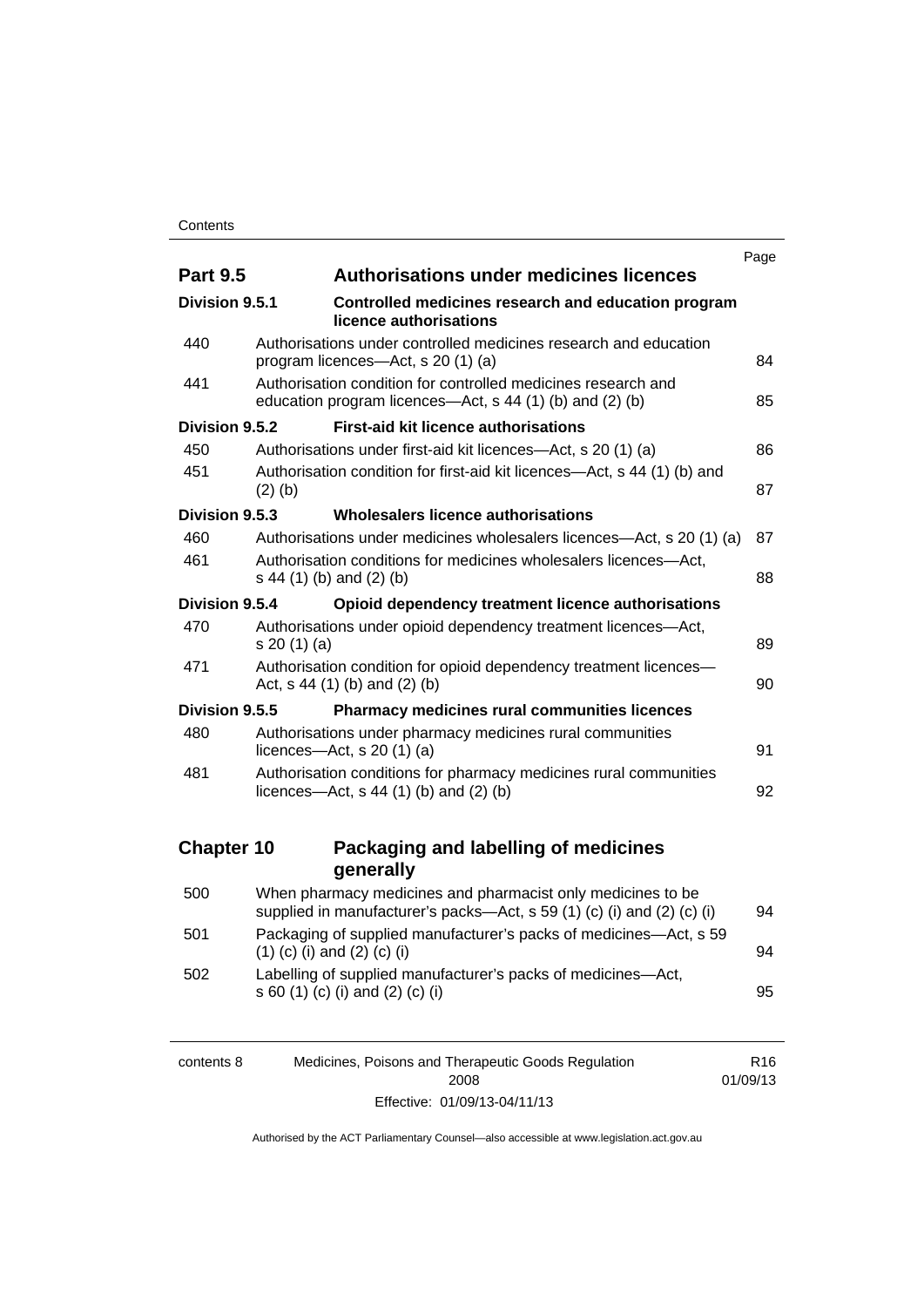|                   |                                                                                                                  | Contents |
|-------------------|------------------------------------------------------------------------------------------------------------------|----------|
| <b>Chapter 11</b> | <b>Storage of medicines</b>                                                                                      | Page     |
|                   |                                                                                                                  |          |
| <b>Part 11.1</b>  | <b>Preliminary</b>                                                                                               |          |
| 510               | Meaning of prescribed person-ch 11                                                                               | 96       |
| 511               | Meaning of key-ch 11                                                                                             | 97       |
| <b>Part 11.2</b>  | Storage requirements for medicines generally                                                                     |          |
| 515               | Storage of medicines generally—Act, s 61 (b) and (c)                                                             | 98       |
| <b>Part 11.3</b>  | <b>Additional storage requirements for</b><br>medicines other than controlled medicines                          |          |
| 520               | Storage of medicines other than controlled medicines in community<br>pharmacies-Act, s 61 (b) and (c)            | 99       |
| 521               | Storage of medicines other than controlled medicines by other<br>people—Act, s 61 (b) and (c)                    | 100      |
| 522               | Storage of pharmacy medicines by pharmacy medicines rural<br>communities licence-holders—Act, s 61 (b) and (c)   |          |
| Part 11.4         | Additional storage requirements for                                                                              |          |
|                   | controlled medicines                                                                                             |          |
| 530               | Meaning of personal custody-pt 11.4                                                                              | 101      |
| 531               | Storage of controlled medicines by wholesalers licence-holders-<br>Act, $s \ 61$ (b) and (c)                     | 101      |
| 532               | Storage of controlled medicines for certain health-related<br>occupations-Act, s 61 (b) and (c)                  |          |
| 533               | Storage of controlled medicines by certain other prescribed people-<br>Act, $s 61$ (b) and (c)                   | 103      |
| <b>Chapter 12</b> | <b>Controlled medicines registers</b>                                                                            |          |
| 540               | Keeping of controlled medicines registers by certain people-Act, s 48<br>(a) and $s$ 50 (1) (b) and (2) (b)      | 106      |
| 541               | Keeping of controlled medicines registers by first-aid kit holders-Act,<br>s 48 (a) and s 50 (1) (b) and (2) (b) | 108      |
| 542               | Form of controlled medicines registers—Act, s 49 (1) (b) and (2) (b)                                             | 109      |
| 543               | Making entries in controlled medicines registers-Act, s 51 (1) (b)                                               | 109      |
|                   |                                                                                                                  |          |

| R <sub>16</sub> | Medicines, Poisons and Therapeutic Goods Regulation | contents 9 |
|-----------------|-----------------------------------------------------|------------|
| 01/09/13        | 2008                                                |            |
|                 | Effective: 01/09/13-04/11/13                        |            |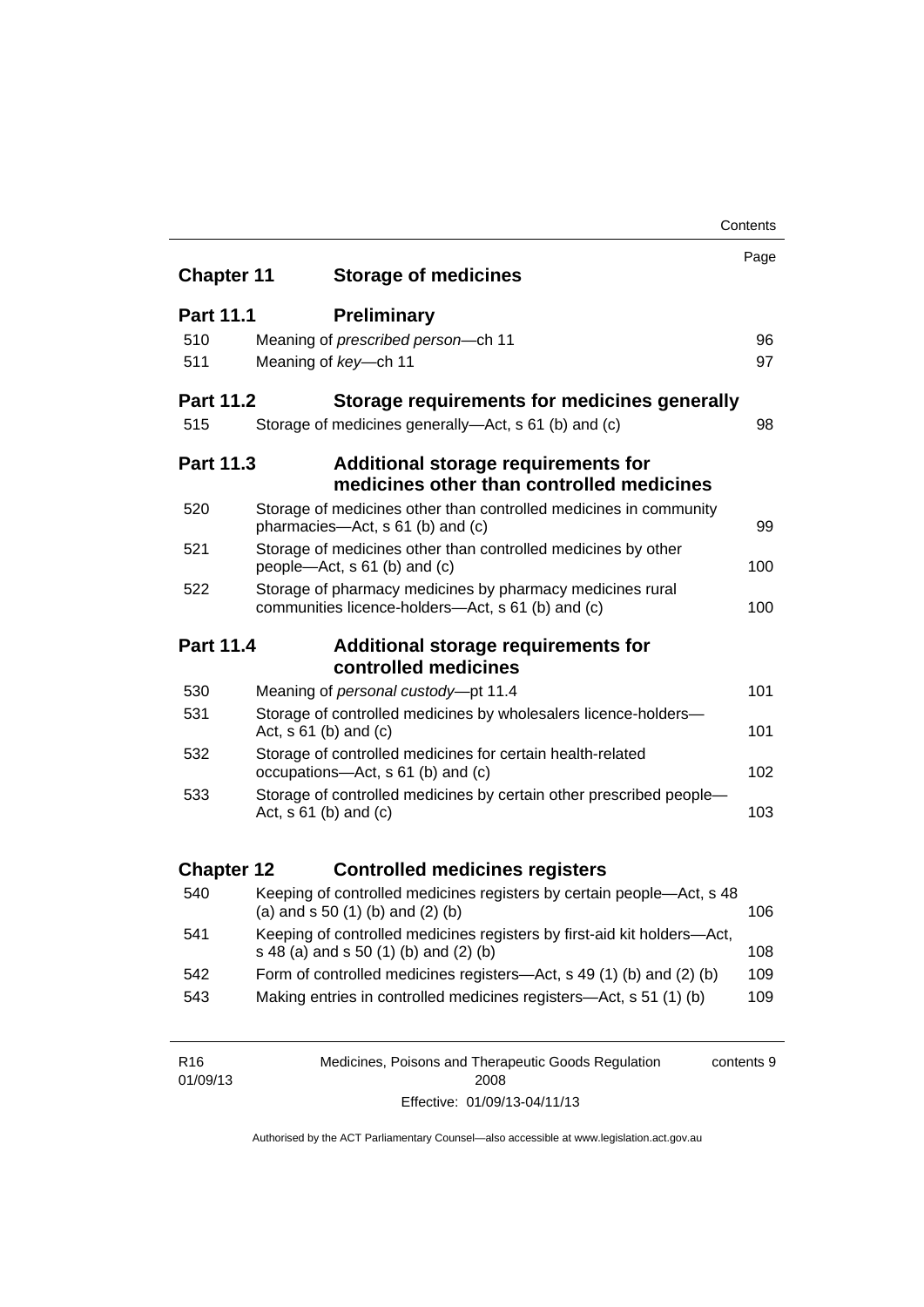|     |                                                                                            | Page |
|-----|--------------------------------------------------------------------------------------------|------|
| 544 | Prescribed witnesses for administration of controlled medicines-Act,<br>$s 53$ (a) and (b) | 111  |
| 545 | Prescribed witnesses for discarding of controlled medicines—Act, s 54<br>$(a)$ and $(b)$   | 111  |
| 546 | Changes etc to entries in controlled medicines registers—Act, s 55 (2)<br>(b)              | 112  |

### **Chapter 13 [Controlled medicines and appendix D](#page-137-0)  [medicines approvals for human use](#page-137-0)**

| <b>Part 13.1</b> | <b>Controlled medicines approvals</b> |  |
|------------------|---------------------------------------|--|
|------------------|---------------------------------------|--|

| Division 13.1.1 |                   | Preliminary                                                                                                |     |
|-----------------|-------------------|------------------------------------------------------------------------------------------------------------|-----|
| 550             |                   | Meaning of controlled medicines approval                                                                   | 114 |
| 551             |                   | Meaning of designated prescriber-pt 13.1                                                                   | 114 |
| Division 13.1.2 |                   | <b>Standing controlled medicines approvals</b>                                                             |     |
| 555             | patients          | Standing approval to prescribe controlled medicines for hospital in-                                       | 115 |
| 556             | treatment         | Standing approval to prescribe controlled medicines for short-term                                         | 115 |
| 557             |                   | Standing interim approval to prescribe buprenorphine and methadone<br>for patients of certain institutions | 115 |
| Division 13.1.3 |                   | Chief health officer controlled medicines approvals                                                        |     |
| 560             |                   | Applications for CHO controlled medicines approvals                                                        | 117 |
| 561             |                   | Requirements for CHO controlled medicines approval applications                                            | 118 |
| 562             |                   | CHO decision on applications to prescribe controlled medicines                                             | 119 |
| 563             |                   | Restrictions on CHO power to approve applications for approvals                                            | 120 |
| 564             |                   | Term of CHO controlled medicines approvals                                                                 | 121 |
| 565             |                   | Applications for review of unfavourable CHO decisions for approvals                                        | 121 |
| 566             |                   | Medicines advisory committee—referred applications and review of<br>unfavourable CHO decisions             | 122 |
| 567             |                   | Amendment and revocation of controlled medicines approvals                                                 | 123 |
| 568             |                   | Application for review of amendment and revocation on CHO initiative                                       | 124 |
| 569             | on CHO initiative | Medicines advisory committee—review of amendment or revocation                                             | 125 |

| contents 10 | Medicines, Poisons and Therapeutic Goods Regulation | R16      |
|-------------|-----------------------------------------------------|----------|
|             | 2008                                                | 01/09/13 |
|             | Effective: 01/09/13-04/11/13                        |          |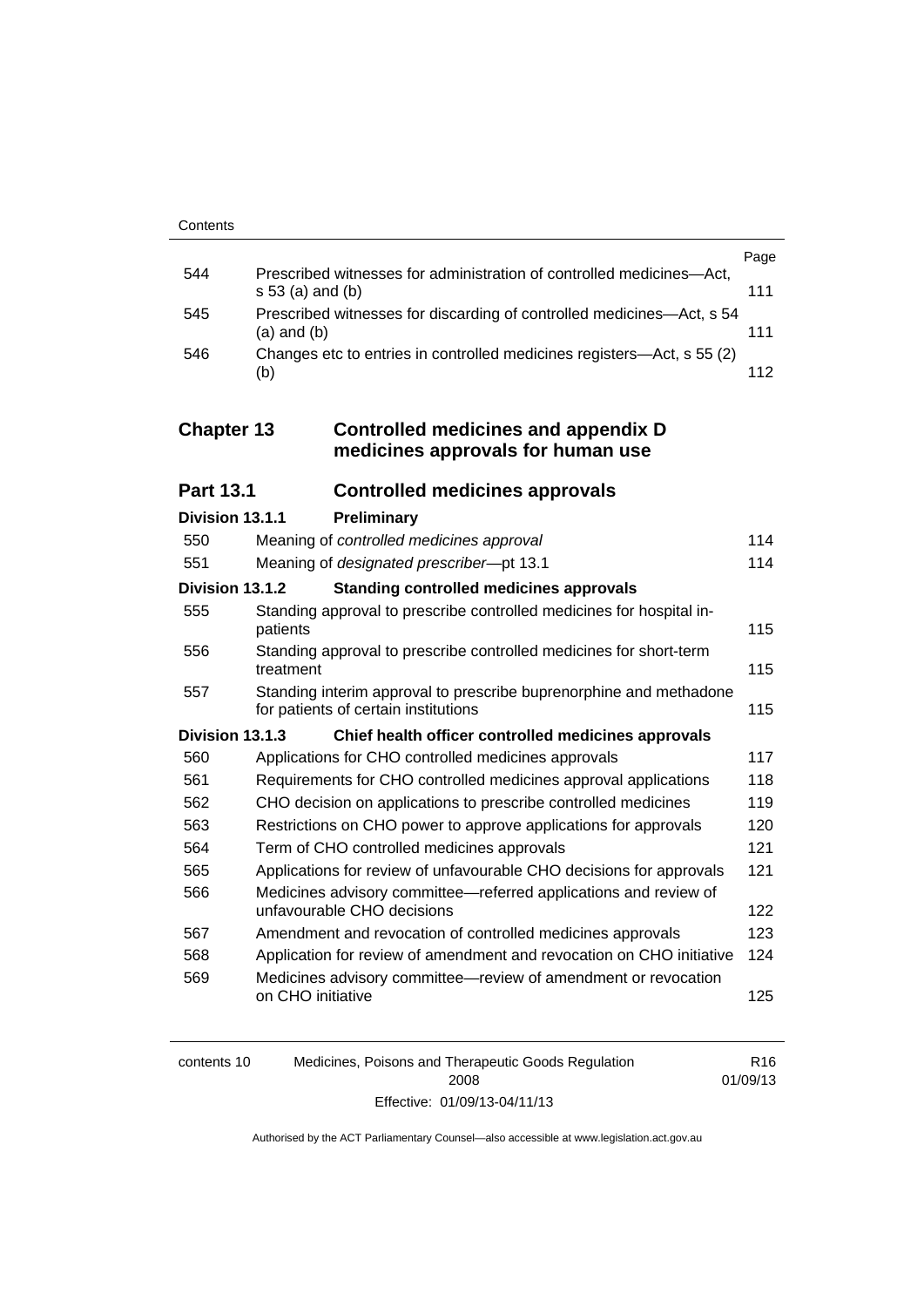| Contents |
|----------|
|----------|

| 570                         | Conditional controlled medicines approvals                                                                   | Page<br>125 |  |  |
|-----------------------------|--------------------------------------------------------------------------------------------------------------|-------------|--|--|
| 571                         | Form of CHO controlled medicines approvals                                                                   | 126         |  |  |
| 572                         | When controlled medicines approvals etc take effect                                                          | 127         |  |  |
| 573                         | Medicines advisory committee-directions to CHO                                                               |             |  |  |
| 574                         | Medicines advisory committee—guidelines for CHO decisions on<br>applications                                 | 127<br>128  |  |  |
| Division 13.1.4             | <b>Endorsements to treat drug-dependency</b>                                                                 |             |  |  |
| 580                         | Meaning of endorsement-div 13.1.4                                                                            | 128         |  |  |
| 581                         | Applications for CHO endorsement to treat drug-dependency                                                    | 128         |  |  |
| 582                         | CHO decisions on applications for endorsement to treat<br>drug-dependency                                    |             |  |  |
| 583                         | Form of CHO endorsements to treat drug-dependency                                                            | 129         |  |  |
| 584                         | Medicines advisory committee-review of CHO decisions to refuse<br>endorsements to treat drug-dependency      | 130         |  |  |
| <b>Part 13.2</b>            | Appendix D medicines approvals                                                                               |             |  |  |
| 590                         | Meaning of appendix D medicines approval                                                                     | 131         |  |  |
| 591                         | Standing approval to prescribe designated appendix D medicines                                               | 131         |  |  |
| 592                         | Applications for CHO approval to prescribe designated appendix D<br>medicines                                | 132         |  |  |
| 593                         | CHO decisions on applications to prescribe designated appendix D<br>medicines                                | 132         |  |  |
| 594                         | Form of CHO appendix D medicines approvals                                                                   | 133         |  |  |
| <b>Chapter 14</b>           | <b>Medicines licences</b>                                                                                    |             |  |  |
| <b>Part 14.1</b>            | <b>Medicines licences generally</b>                                                                          |             |  |  |
| 600                         | Medicines licences that may be issued—Act, s 78 (2)                                                          | 134         |  |  |
| <b>Part 14.2</b>            | Controlled medicines research and education<br>program licences                                              |             |  |  |
| 605                         | Applications for controlled medicines research and education program<br>licences                             | 135         |  |  |
| 606                         | Restrictions on issuing of controlled medicines research and education<br>program licences—Act, s 85 (1) (a) | 136         |  |  |
| R <sub>16</sub><br>01/09/13 | Medicines, Poisons and Therapeutic Goods Regulation<br>2008                                                  | contents 11 |  |  |

Effective: 01/09/13-04/11/13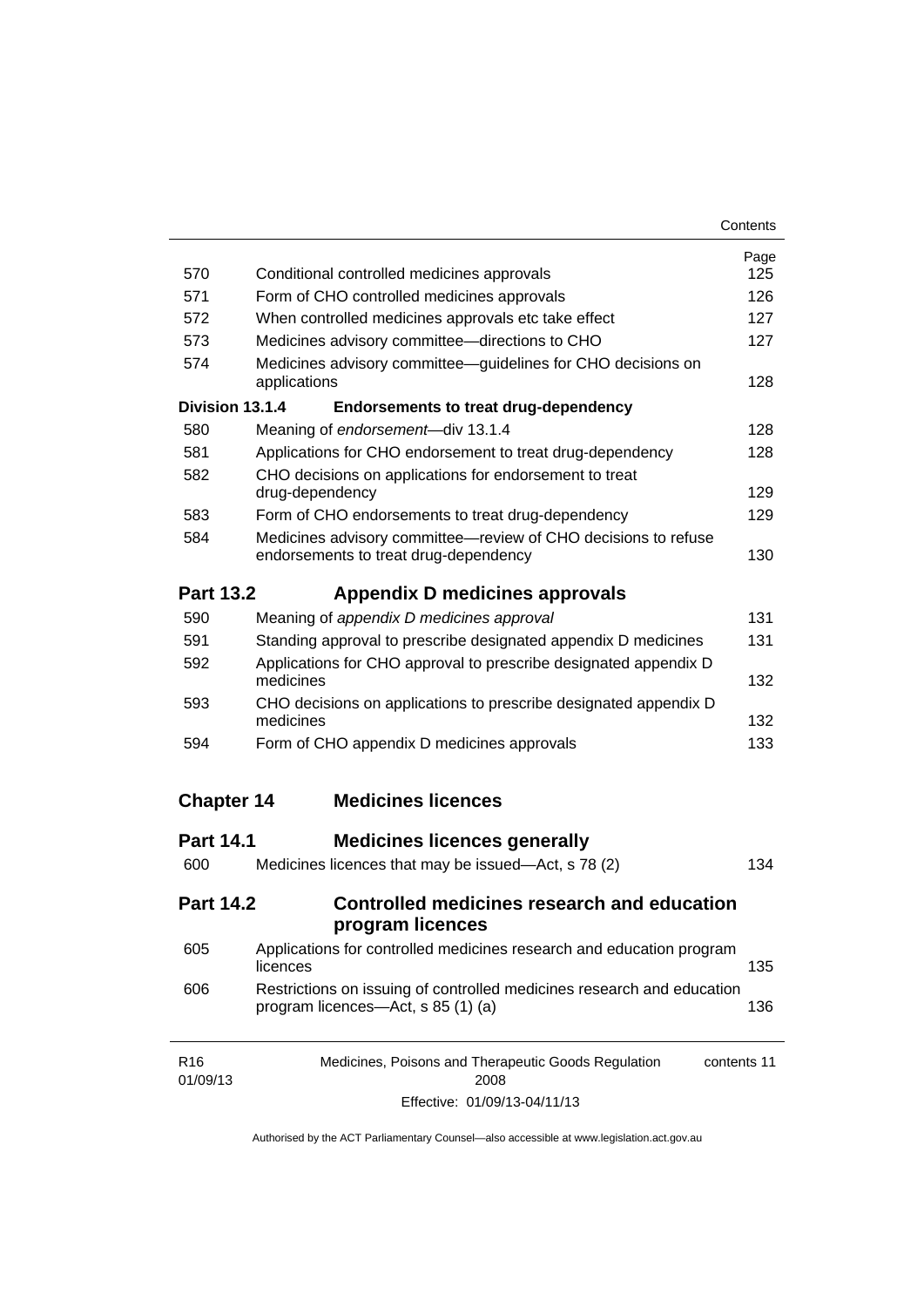|                   |                                                                                                            |                                                                                                              | Page                        |
|-------------------|------------------------------------------------------------------------------------------------------------|--------------------------------------------------------------------------------------------------------------|-----------------------------|
| 607               |                                                                                                            | Additional information for controlled medicines research and education<br>program licences—Act, s 88 (1) (k) | 136                         |
| <b>Part 14.3</b>  |                                                                                                            | <b>First-aid kit licences</b>                                                                                |                             |
| 610               | Applications for first-aid kit licences                                                                    |                                                                                                              | 138                         |
| 611               |                                                                                                            | Restrictions on issuing of first-aid kit licences—Act, s 85 (1) (a)                                          | 139                         |
| 612               |                                                                                                            | Additional information for first-aid kit licences—Act, s 88 (1) (k)                                          | 140                         |
| <b>Part 14.4</b>  |                                                                                                            | <b>Medicines wholesalers licences</b>                                                                        |                             |
| 615               |                                                                                                            | Applications for medicines wholesalers licences                                                              | 141                         |
| 616               | $(1)$ (a)                                                                                                  | Restrictions on issuing of medicines wholesalers licences—Act, s 85                                          | 141                         |
| 617               | $(1)$ (k)                                                                                                  | Additional information for medicines wholesalers licences—Act, s 88                                          | 142                         |
| <b>Part 14.5</b>  |                                                                                                            | <b>Opioid dependency treatment licences</b>                                                                  |                             |
| 620               |                                                                                                            | Applications for opioid dependency treatment licences                                                        | 143                         |
| 621               | Restriction on issuing of opioid dependency treatment licences-Act, s<br>85(1)(a)                          |                                                                                                              | 143                         |
| 622               | Witnessing not required for administration under opioid dependency<br>treatment licence-Act, s 190 (1) (a) |                                                                                                              | 143                         |
| <b>Part 14.6</b>  |                                                                                                            | <b>Pharmacy medicines rural communities</b><br><b>licences</b>                                               |                             |
| 625               |                                                                                                            | Applications for pharmacy medicines rural communities licences                                               | 144                         |
| 626               | Restrictions on issuing of pharmacy medicines rural communities<br>licences- $-\text{Act}, s 85 (1) (a)$   |                                                                                                              | 144                         |
| <b>Chapter 15</b> |                                                                                                            | <b>Medicines-other provisions</b>                                                                            |                             |
| <b>Part 15.1</b>  |                                                                                                            | <b>Opioid dependency treatment guidelines</b>                                                                |                             |
| 630               |                                                                                                            | Guidelines for treatment of opioid dependency                                                                | 145                         |
| Part 15.2         |                                                                                                            | <b>Medicines advisory committee</b>                                                                          |                             |
| 635               |                                                                                                            | Medicines advisory committee-membership                                                                      | 146                         |
| 636               |                                                                                                            | Medicines advisory committee-term of appointments                                                            | 147                         |
| contents 12       |                                                                                                            | Medicines, Poisons and Therapeutic Goods Regulation<br>2008                                                  | R <sub>16</sub><br>01/09/13 |
|                   |                                                                                                            | Effective: 01/09/13-04/11/13                                                                                 |                             |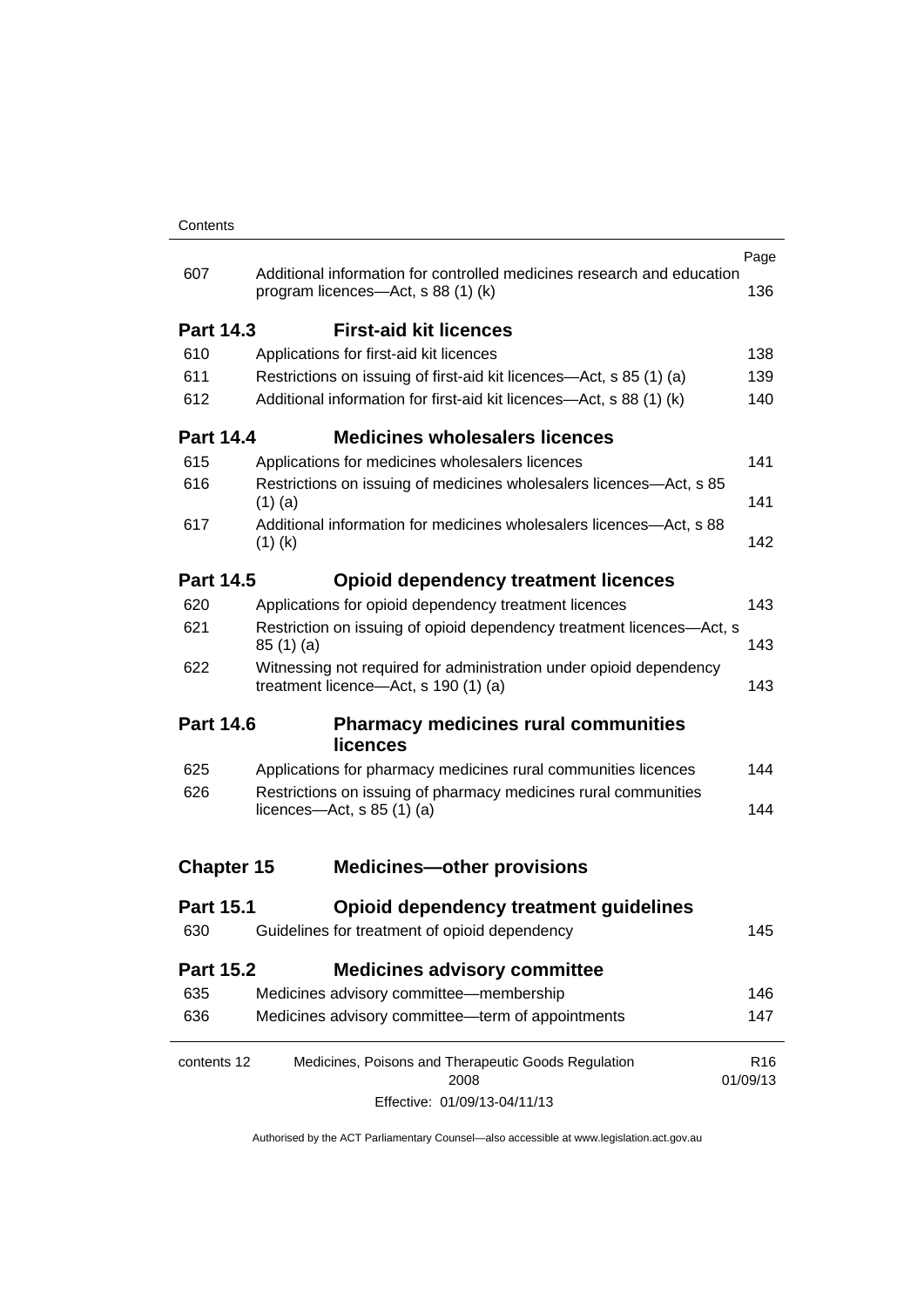| 637              | Medicines advisory committee-conditions of appointments                                                    | Page<br>147 |
|------------------|------------------------------------------------------------------------------------------------------------|-------------|
| 638              | Medicines advisory committee—time and place of meetings                                                    | 147         |
| 639              | Medicines advisory committee-presiding member                                                              | 147         |
| 640              | Medicines advisory committee-quorum                                                                        | 148         |
| 641              | Medicines advisory committee-voting                                                                        | 148         |
| 642              | Medicines advisory committee-conduct of meetings                                                           | 148         |
| 643              | Medicines advisory committee-disclosure of interests by members                                            | 149         |
| 644              | Medicines advisory committee—ending appointments                                                           | 151         |
| <b>Part 15.3</b> | <b>Other medicines provisions</b>                                                                          |             |
| 650              | Advertising controlled medicines—Act, s 66 (3) (b)                                                         | 153         |
| 651              | Advertising other medicines                                                                                | 153         |
| 652              | Prescribed institutions-Act, dict, def institution, par (b)                                                | 154         |
|                  | <b>Chapter 16</b><br>Low and moderate harm poisons                                                         |             |
|                  |                                                                                                            |             |
| <b>Part 16.1</b> | <b>Preliminary</b>                                                                                         |             |
| 660              | Meaning of relevant law-ch 16                                                                              | 155         |
| <b>Part 16.2</b> | Authorisation to supply low and moderate                                                                   |             |
|                  | harm poisons                                                                                               |             |
| 661              | Authorisation to supply low and moderate harm poisons—Act, s 26 (1)<br>(b) and $(2)$ (b)                   | 156         |
| 662              | Authorisation condition for supplying low and moderate harm<br>poisons-Act, s 44 (1) (b) and (2) (b)       | 156         |
| <b>Part 16.3</b> | Authorisation to manufacture low and                                                                       |             |
|                  | moderate harm poisons                                                                                      |             |
| 663              | Authorisation to manufacture low and moderate harm poisons-Act, s<br>33 <sub>(b)</sub>                     | 157         |
| 664              | Authorisation condition for manufacturing low and moderate harm<br>poisons-Act, $s$ 44 (1) (b) and (2) (b) | 157         |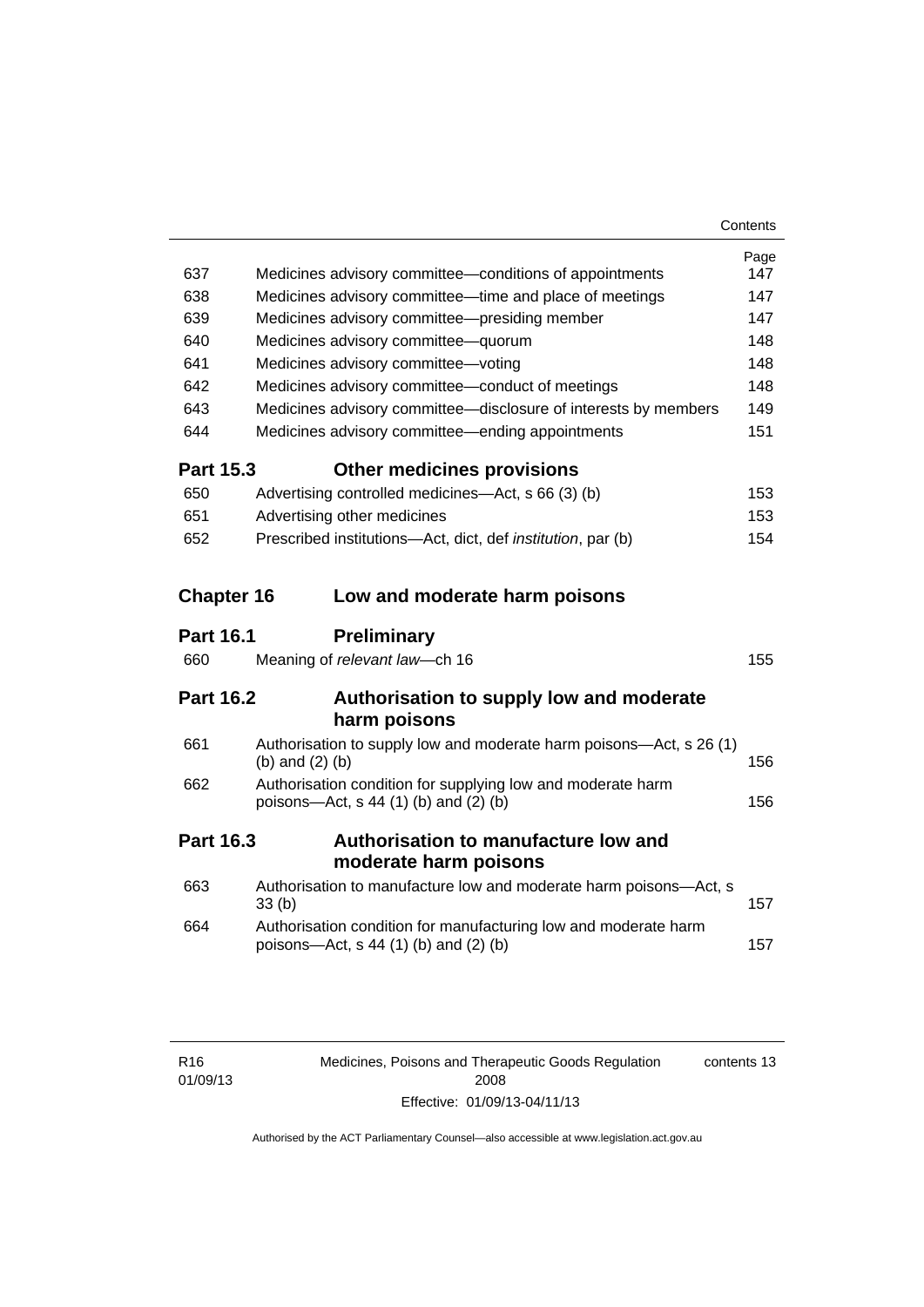| <b>Part 16.4</b>  | Packaging and labelling of low and moderate<br>harm poisons                                                              | Page |
|-------------------|--------------------------------------------------------------------------------------------------------------------------|------|
| 665               | Packaging of supplied manufacturer's packs of low and moderate<br>harm poisons—Act, s 59 (1) (c) (i) and (2) (c) (i)     | 158  |
| 666               | Labelling of supplied manufacturer's packs of low and moderate harm<br>poisons—Act, s 60 (1) (c) (i) and (2) (c) (i)     | 158  |
| <b>Chapter 17</b> | Dangerous poisons authorisations                                                                                         |      |
| <b>Part 17.1</b>  | <b>Overview of dangerous poisons</b><br>authorisations                                                                   |      |
| 670               | General overview of authorisations for dangerous poisons                                                                 | 159  |
| 671               | Overview of dangerous poisons authorisations under this regulation                                                       | 160  |
| 672               | General overview of authorisation conditions for dangerous poisons                                                       | 161  |
| <b>Part 17.2</b>  | Authorisations under dangerous poisons<br>licences                                                                       |      |
| Division 17.2.1   | Dangerous poisons manufacturers licence<br>authorisations                                                                |      |
| 675               | Authorisations under dangerous poisons manufacturers licences-Act,<br>s 20 (1) (a)                                       | 162  |
| 676               | Authorisation conditions for dangerous poisons manufacturers<br>licences—Act, $s$ 44 (1) (b) and (2) (b)                 | 163  |
| Division 17.2.2   | Dangerous poisons-research and education program<br>licence authorisations                                               |      |
| 680               | Authorisations under dangerous poisons research and education<br>program licences-Act, s 20 (1) (a)                      | 165  |
| 681               | Authorisation condition for dangerous poisons research and education<br>program licences—Act, $s$ 44 (1) (b) and (2) (b) | 166  |
| Division 17.2.3   | Dangerous poisons suppliers licence authorisations                                                                       |      |
| 685               | Authorisations under dangerous poisons suppliers licences—Act,<br>s 20(1)(b)                                             | 167  |
| 686               | Authorisation conditions for dangerous poisons suppliers licences-<br>Act, $s$ 44 (1) (b) and (2) (b)                    | 168  |
|                   |                                                                                                                          |      |

| contents 14 | Medicines, Poisons and Therapeutic Goods Regulation | R16      |
|-------------|-----------------------------------------------------|----------|
|             | 2008                                                | 01/09/13 |
|             | Effective: 01/09/13-04/11/13                        |          |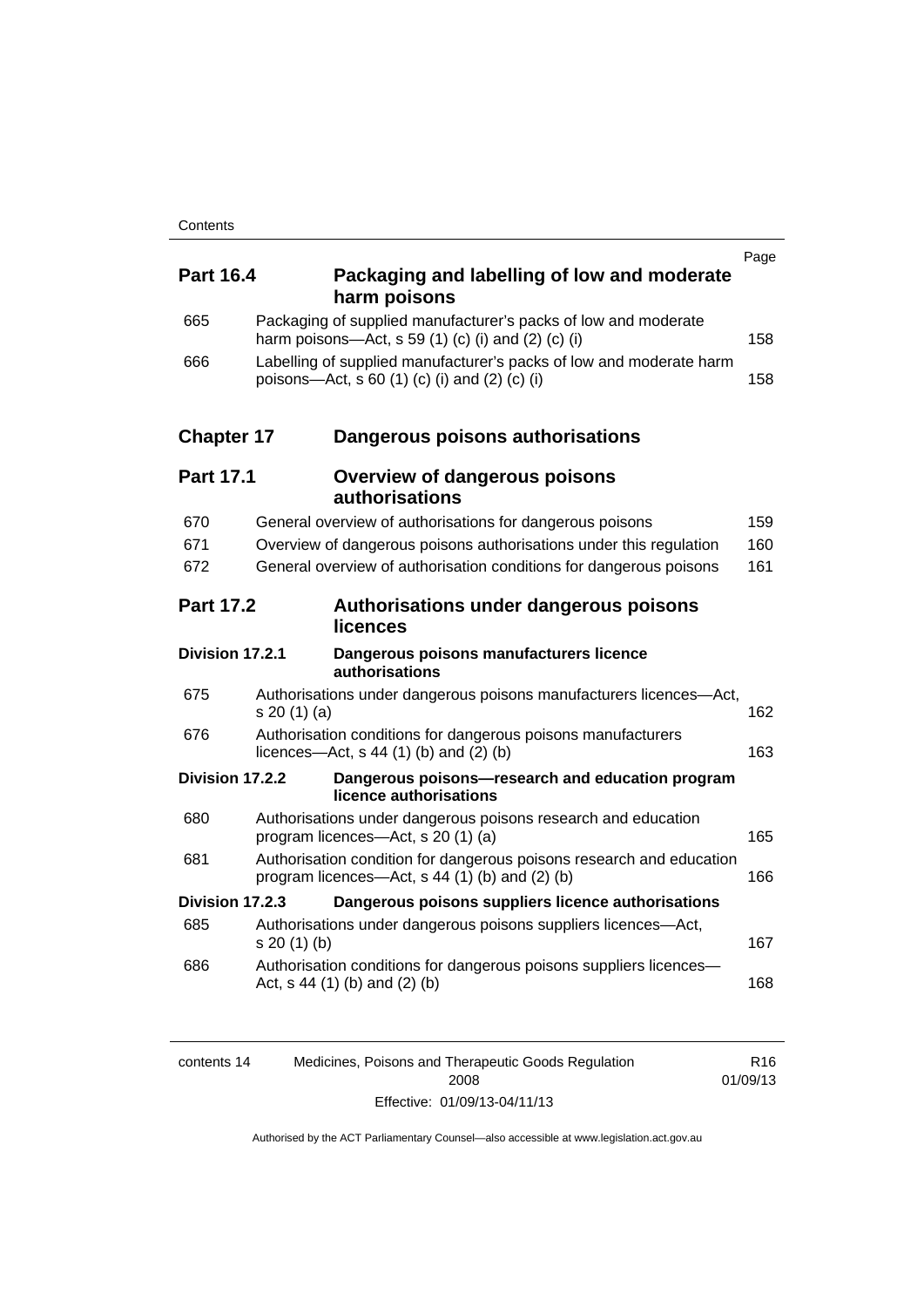**Contents** 

|                   |          |                                                                                                                                         | Page |
|-------------------|----------|-----------------------------------------------------------------------------------------------------------------------------------------|------|
| <b>Part 17.3</b>  |          | Other dangerous poisons authorisations                                                                                                  |      |
| Division 17.3.1   |          | Authorisations for manufacturing etc purposes                                                                                           |      |
| 690               | (a)      | Manufacturing etc authorisations for dangerous poisons—Act, s 20 (2)                                                                    | 170  |
| Division 17.3.2   |          | Authorisations for delivery people and commercial<br>disposal operators                                                                 |      |
| 692               |          | Authorisations to deliver dangerous poisons under purchase orders-<br>Act, s 26 (1) (b) and (2) (b), s 35 (1) (b), (2) (b) and s 36 (b) | 171  |
| 693               |          | Authorisation to supply dangerous poisons to commercial disposal<br>operator for disposal—Act, s 26 (1) (b)                             | 172  |
| 694               |          | Authorisations for commercial disposal operators—Act, s 26 (1) (b)<br>and (2) (b), s 35 (1) (b) and (2) (b) and s 36 (b)                | 172  |
| Division 17.3.3   |          | Authorisations for dangerous poisons research and<br>education programs by scientifically qualified people                              |      |
| 695               |          | Authorisations for dangerous poisons research and education-Act, s<br>$26(1)$ and $(2)(b)$                                              | 173  |
| 696               |          | Authorisation conditions for dangerous poisons research and<br>education- $Act$ , s 44 (1) (b) and (2) (b)                              | 174  |
|                   |          |                                                                                                                                         |      |
| <b>Chapter 18</b> |          | Dangerous poisons licences                                                                                                              |      |
| <b>Part 18.1</b>  |          | Dangerous poisons licences generally                                                                                                    |      |
| 700               |          | Dangerous poisons licences that may be issued-Act, s 78 (2)                                                                             | 175  |
| <b>Part 18.2</b>  |          | Dangerous poisons manufacturers licences                                                                                                |      |
| 705               |          | Applications for dangerous poisons manufacturers licences                                                                               | 176  |
| 706               |          | Restrictions on issuing of dangerous poisons manufacturers<br>licences- $-\text{Act}, s 85 (1) (a)$                                     | 177  |
| 707               |          | Additional information for dangerous poisons manufacturers<br>licences—Act, $s$ 88 (1) (k)                                              | 177  |
| Part 18.3         |          | Dangerous poisons research and education                                                                                                |      |
|                   |          | program licences                                                                                                                        |      |
| 710               | licences | Applications for dangerous poisons research and education program                                                                       | 178  |

Effective: 01/09/13-04/11/13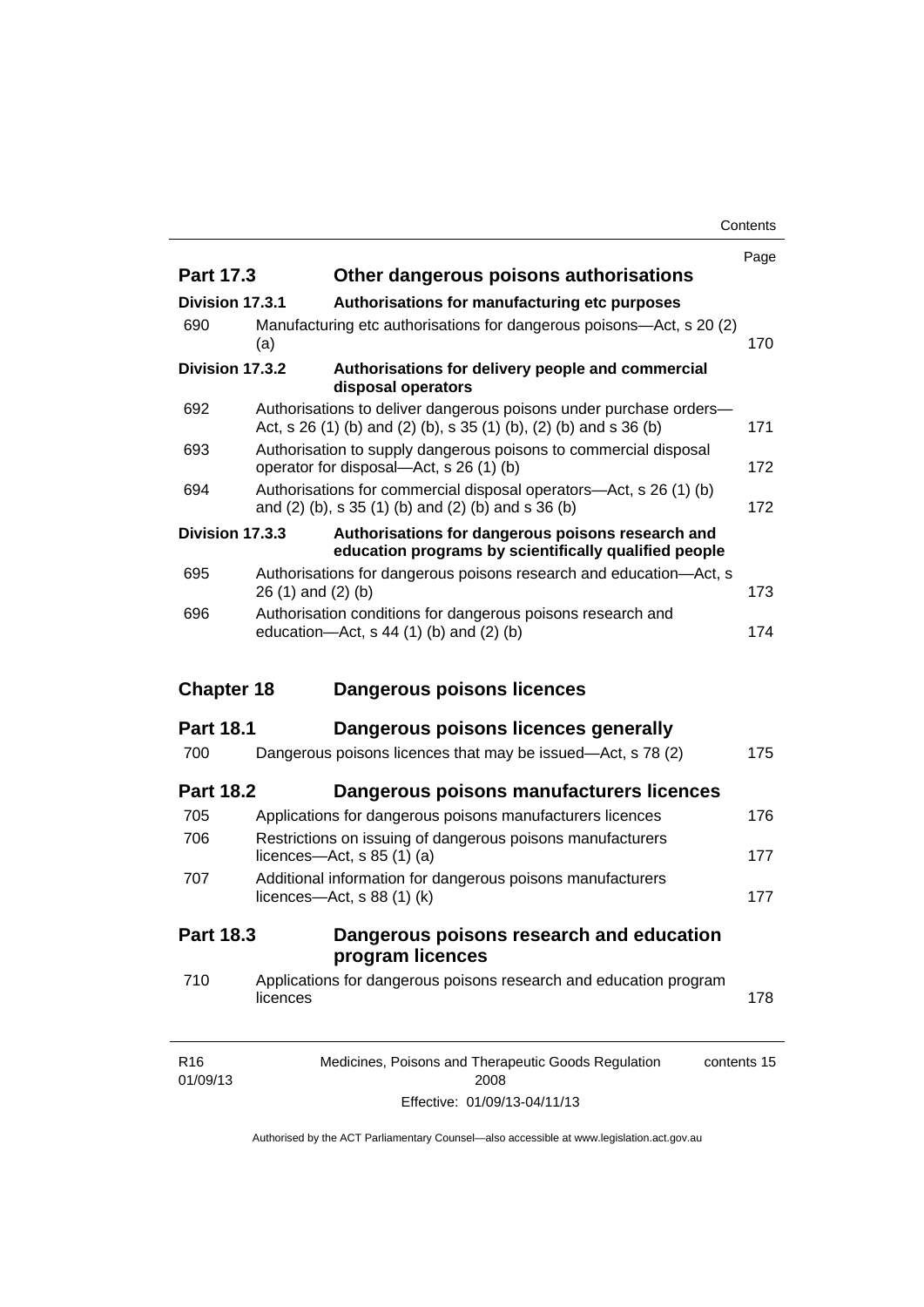|                   |                                                                                                              | Page            |
|-------------------|--------------------------------------------------------------------------------------------------------------|-----------------|
| 711               | Restrictions on issuing of dangerous poisons research and education<br>program licences—Act, s 85 (1) (a)    | 179             |
| 712               | Additional information for dangerous poisons research and education<br>licences- $-\text{Act}, s 88 (1) (k)$ | 180             |
| <b>Part 18.4</b>  | Dangerous poisons suppliers licences                                                                         |                 |
| 715               | Applications for dangerous poisons suppliers licences                                                        | 181             |
| 716               | Restrictions on issuing of dangerous poisons suppliers licences—Act,<br>s 85(1)(a)                           | 181             |
| 717               | Additional information for dangerous poisons suppliers licences-Act,<br>s 88 (1) (k)                         | 182             |
| <b>Chapter 19</b> | Dangerous poisons-other provisions                                                                           |                 |
| <b>Part 19.1</b>  | Dangerous poisons purchase orders                                                                            |                 |
| 720               | Supplying dangerous poisons on purchase orders                                                               | 183             |
| 721               | General requirements for dangerous poisons purchase orders-Act, s<br>38(2)(c)                                | 184             |
| 722               | Recording supply of dangerous poisons on purchase orders                                                     | 184             |
| <b>Part 19.2</b>  | Wholesale supply of dangerous poisons<br>under corresponding laws                                            |                 |
| 725               | Conditions for wholesalers supplying dangerous poisons under<br>corresponding laws-Act, s 20 (4) (c)         | 186             |
| <b>Part 19.3</b>  | Packaging and labelling of dangerous<br>poisons                                                              |                 |
| 730               | Meaning of relevant law-pt 19.3                                                                              | 187             |
| 731               | Packaging of supplied manufacturer's packs of dangerous poisons-<br>Act, s 59 (1) (c) (i) and (2) (c) (i)    | 187             |
| 732               | Labelling of supplied manufacturer's packs of dangerous poisons-<br>Act, s 60 (1) (c) (i) and (2) (c) (i)    | 188             |
| <b>Part 19.4</b>  | <b>Storage of dangerous poisons</b>                                                                          |                 |
| 735               | Storage of dangerous poisons-Act, s 61 (b) and (c)                                                           | 189             |
| contents 16       | Medicines, Poisons and Therapeutic Goods Regulation                                                          | R <sub>16</sub> |

01/09/13

Effective: 01/09/13-04/11/13

2008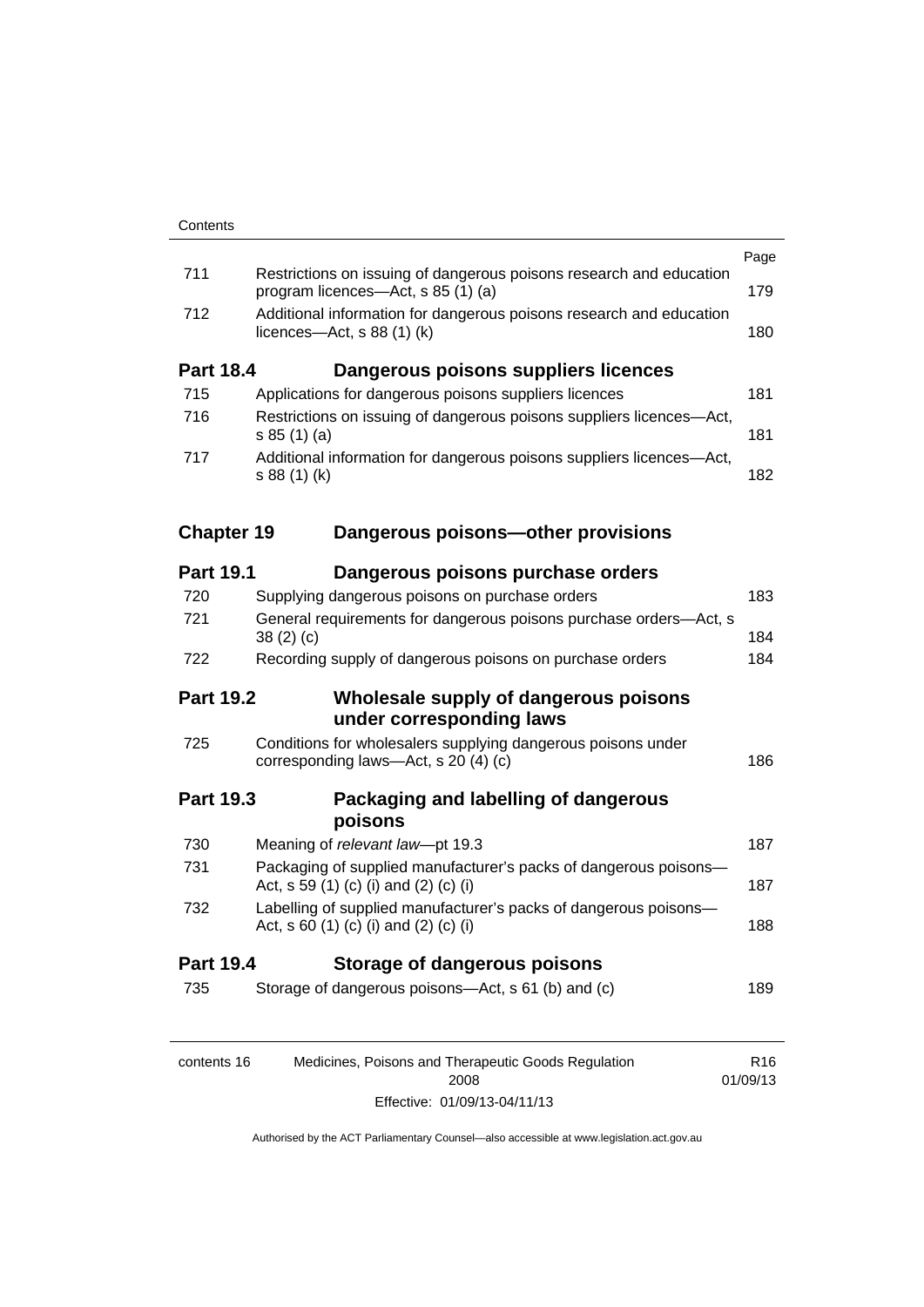| <b>Part 19.5</b>  | Dangerous poisons registers                                                                                   | Page |
|-------------------|---------------------------------------------------------------------------------------------------------------|------|
|                   |                                                                                                               |      |
| 740               | Keeping of dangerous poisons registers by certain people-Act, s 48<br>and s 50 (1) (b) and (2) (b)            | 190  |
| 741               | Form of dangerous poisons registers—Act, s 49 (1) (b)                                                         | 191  |
| 742               | Making entries in dangerous poisons registers—Act, s 51 (1) (b)                                               | 191  |
| 743               | Prescribed witnesses for discarding of dangerous poisons—Act, s 54<br>$(a)$ and $(b)$                         | 191  |
| 744               | Changes to entries in dangerous poisons registers—Act, s 55 (2) (b)                                           | 192  |
| <b>Chapter 20</b> | <b>Paints</b>                                                                                                 |      |
| 750               | Manufacture, supply and use of paints containing white lead-Act, s<br>70 (1) (b), (2) (b) and (3) (b)         | 193  |
| 751               | Manufacture, supply and use of paints for certain purposes-Act, s 71<br>$(1)$ and $(3)$                       | 193  |
| 752               | Manufacture, supply and use of paints for toys—Act, s 72 (b)                                                  | 194  |
| 753               | Manufacture, supply and use of paints containing pesticides-Act, s<br>73(b)                                   | 194  |
|                   |                                                                                                               |      |
| <b>Chapter 21</b> | <b>Prohibited and appendix C substances</b>                                                                   |      |
| <b>Part 21.1</b>  | <b>Preliminary</b>                                                                                            |      |
| 760               | Meaning of prohibited substance-ch 21                                                                         | 196  |
| 761               | Prohibited substances licences—Act, s 78 (2)                                                                  | 196  |
| <b>Part 21.2</b>  | <b>Prohibited substances research and</b><br>education program licences                                       |      |
| Division 21.2.1   | Issue of prohibited substances research and education<br>program licences                                     |      |
| 765               | Applications for prohibited substances research and education<br>program licences                             | 197  |
| 766               | Restrictions on issuing of prohibited substances research and<br>education program licences—Act, s 85 (1) (a) | 198  |
| 767               | Additional information for prohibited substances research program and<br>education licences-Act, s 88 (1) (k) | 199  |

| R <sub>16</sub> | Medicines, Poisons and Therapeutic Goods Regulation | contents 17 |
|-----------------|-----------------------------------------------------|-------------|
| 01/09/13        | 2008                                                |             |
|                 | Effective: 01/09/13-04/11/13                        |             |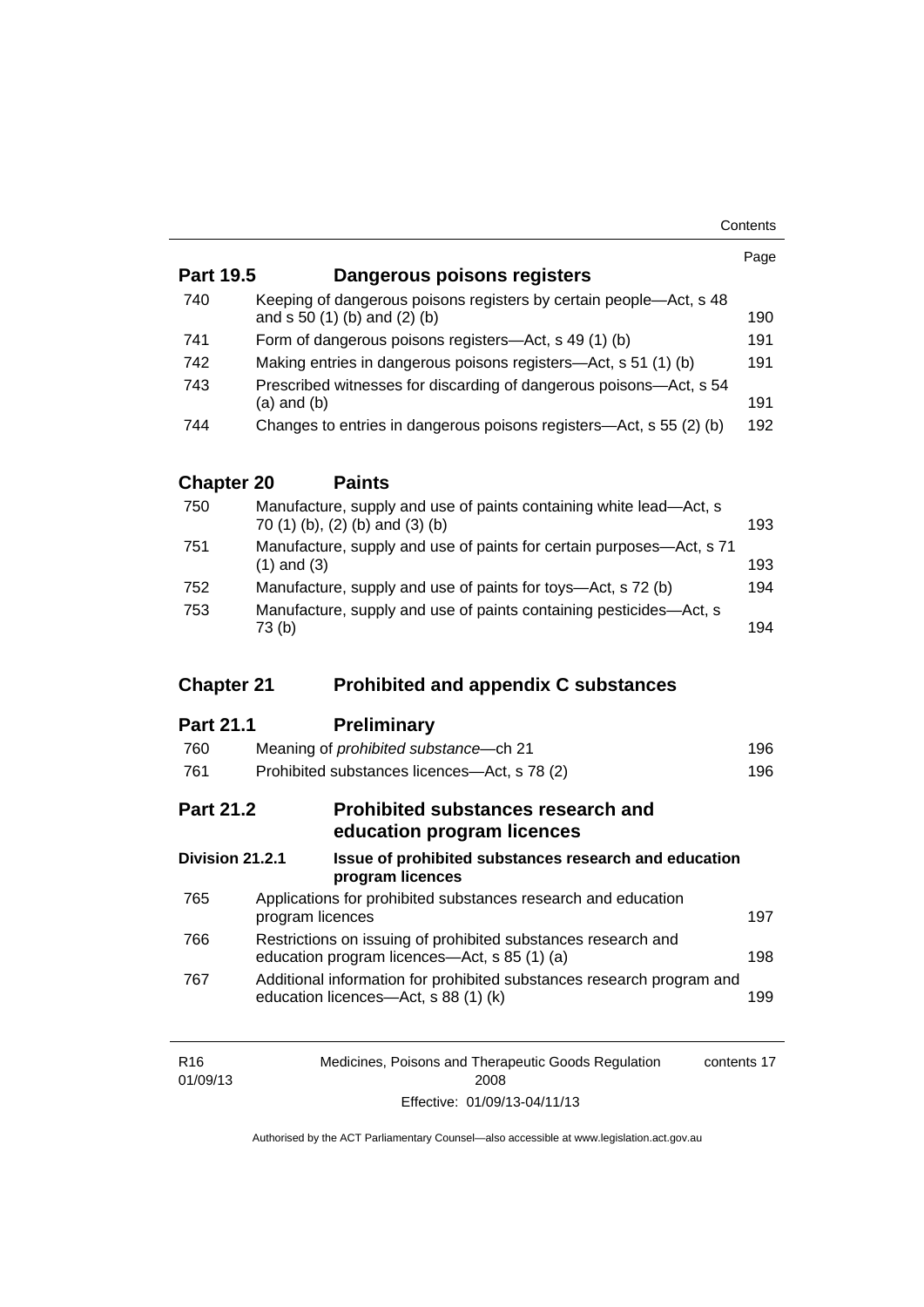|                   |                                                                                                                                                                           | Page |
|-------------------|---------------------------------------------------------------------------------------------------------------------------------------------------------------------------|------|
| Division 21.2.2   | Prohibited substances research and education<br>program authorisations                                                                                                    |      |
| 768               | Authorisations under prohibited substances research and education<br>program licences—Act, s 20 (1) (a)                                                                   | 199  |
| 769               | Authorisation condition for prohibited substances research and<br>education program licences—Act, s 44 (1) (b) and (2) (b)                                                | 200  |
| Division 21.2.3   | Other provisions-prohibited substances research and<br>education program licences                                                                                         |      |
| 770               | Approvals of dealings for prohibited substances research and<br>education program licences-Act, s 20 (1) (c)                                                              | 201  |
| 771               | Authorisation condition for approval-holders—Act, s 44 (1) (b) and (2)<br>(b)                                                                                             | 202  |
| 772               | General requirements for prohibited substances purchase orders-<br>Act, s 38 (2) (c)                                                                                      | 202  |
| 773               | Recording supply of prohibited substances on purchase orders                                                                                                              | 203  |
| 774               | Information for CHO about supplied prohibited substances research<br>and education program licences-Act, s 31 (1) (a) (ii), (1) (b), (2) (a)<br>(ii), $(2)$ (b) and $(4)$ | 203  |
|                   |                                                                                                                                                                           |      |
| Part 21.3         | <b>Prohibited substances registers</b>                                                                                                                                    |      |
| 775               | Keeping of prohibited substances registers by certain people-Act,<br>s 48 and s 50 (1) (b) and (2) (b)                                                                    | 205  |
| 776               | Form of prohibited substances registers-Act, s 49 (1) (b)                                                                                                                 | 205  |
| 777               | Making entries in prohibited substances registers—Act, s 51 (1) (b)                                                                                                       | 206  |
| 778               | Prescribed witnesses for discarding of prohibited substances-Act, s<br>54 (a) and (b)                                                                                     | 206  |
| 779               | Changes to entries in prohibited substances registers—Act, s 55 (2)<br>(b)                                                                                                | 207  |
|                   |                                                                                                                                                                           |      |
| <b>Chapter 22</b> | <b>Therapeutic goods</b>                                                                                                                                                  |      |
| 800               | Definitions-ch 22                                                                                                                                                         | 208  |
| 801               | Prescribed regulated therapeutic goods-Act, s 14, def regulated<br>therapeutic good, par (b)                                                                              | 208  |
| 802<br>803        | Authorisation to supply optical devices—Act, s 74 (1) (b) and (2) (b)<br>Authorisation conditions for supplying optical devices-Act, s 75 (1) (b) 209                     | 208  |

| contents 18 | Medicines, Poisons and Therapeutic Goods Regulation | R16      |
|-------------|-----------------------------------------------------|----------|
|             | 2008                                                | 01/09/13 |
|             | Effective: 01/09/13-04/11/13                        |          |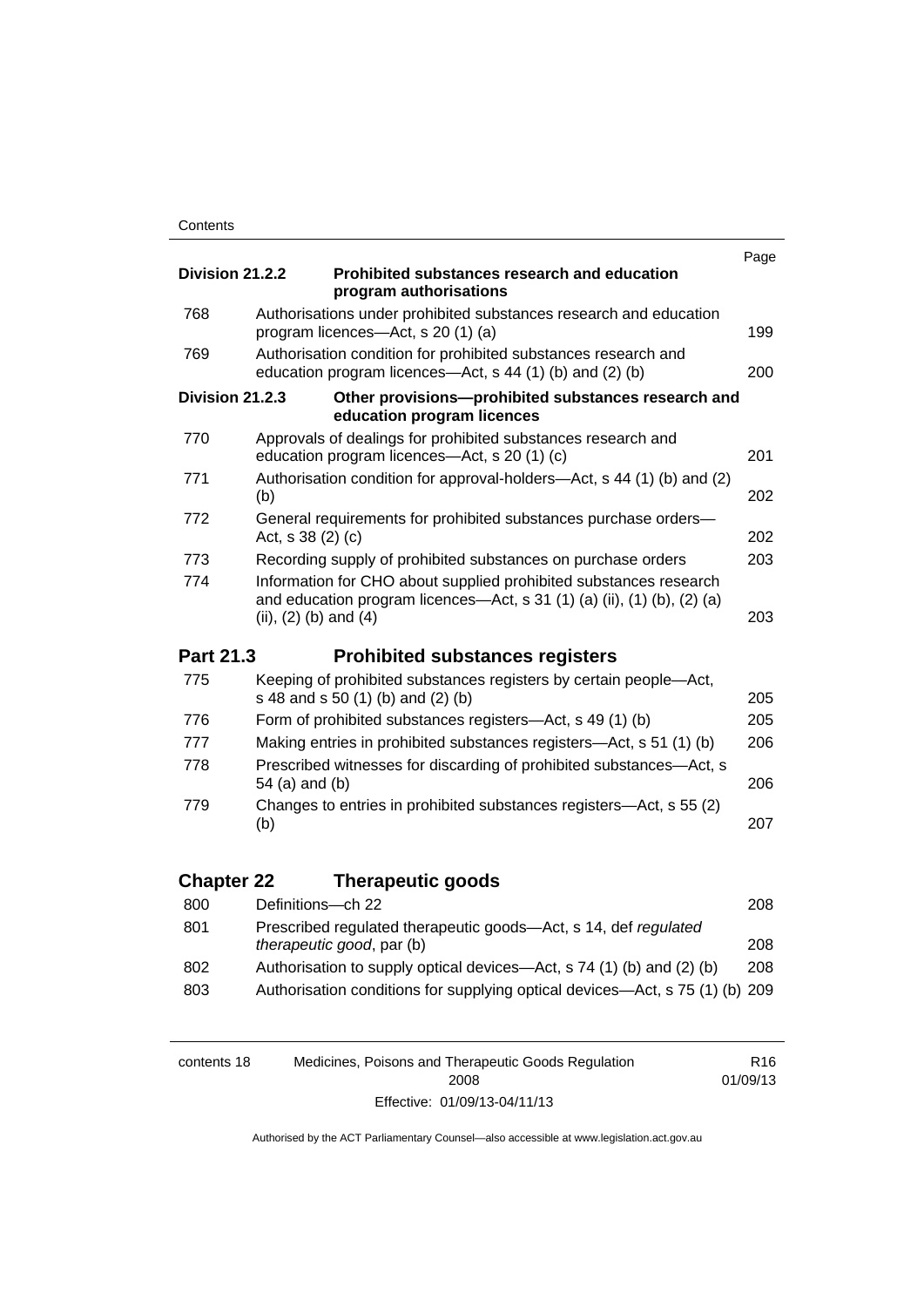| <b>Chapter 23</b> | Notification and review of decisions    | Page |
|-------------------|-----------------------------------------|------|
| 850               | Meaning of reviewable decision--- ch 23 | 210  |
| -851              | Reviewable decision notices             | 211  |
| 852               | Applications for review                 | 212. |

## **Chapter 24 [Miscellaneous](#page-236-0)**

| 860 | Authorisations for public employees—Act, s 26 (1) (b), (2) (b), s 35 (1)<br>$(b)$ , $(2)$ $(b)$ and s $36$ $(b)$ | 213 |
|-----|------------------------------------------------------------------------------------------------------------------|-----|
| 861 | Other authorisations for public employees—Act, s 20 (1) (a), (2) (a)<br>and $s$ 74 (1) (b)                       | 214 |
| 862 | Certain containers not to be used for human-use substances—Act, s<br>63(1)(b)                                    | 215 |
| 863 | Displacement of Legislation Act, s 47 (6)                                                                        | 215 |
| 864 | Exemption of piper methysticum (kava)—Act, s 190 (1) (a)                                                         | 215 |

| <b>Schedule 1</b> | <b>Medicines—health-related occupations</b><br>authorisations        | 218         |
|-------------------|----------------------------------------------------------------------|-------------|
| <b>Part 1.1</b>   | <b>Ambulance services and officers</b>                               | 218         |
| <b>Part 1.2</b>   | Dentists, dental hygienists and dental therapists                    | 219         |
| <b>Part 1.3</b>   | <b>Doctors</b>                                                       | 221         |
| <b>Part 1.4</b>   | <b>Health professionals at institutions</b>                          | 223         |
| <b>Part 1.5</b>   | <b>Midwives</b>                                                      | 224         |
| <b>Part 1.6</b>   | <b>Nurses</b>                                                        | 226         |
| <b>Part 1.7</b>   | Opioid dependency treatment centres operated by<br><b>Territory</b>  | 229         |
| <b>Part 1.8</b>   | <b>Optometrists</b>                                                  | 230         |
| <b>Part 1.9</b>   | <b>Pharmacists and employees</b>                                     | 231         |
| Part 1.10         | <b>Podiatrists</b>                                                   | 234         |
| Part 1.11         | <b>Residential care facilities</b>                                   | 235         |
| Part 1.12         | Sales representatives for medicines manufacturers<br>and wholesalers | 237         |
| R <sub>16</sub>   | Medicines, Poisons and Therapeutic Goods Regulation                  | contents 19 |

| R16      | Medicines, Poisons and Therapeutic Goods Regulation | contents 1 |
|----------|-----------------------------------------------------|------------|
| 01/09/13 | 2008                                                |            |
|          | Effective: 01/09/13-04/11/13                        |            |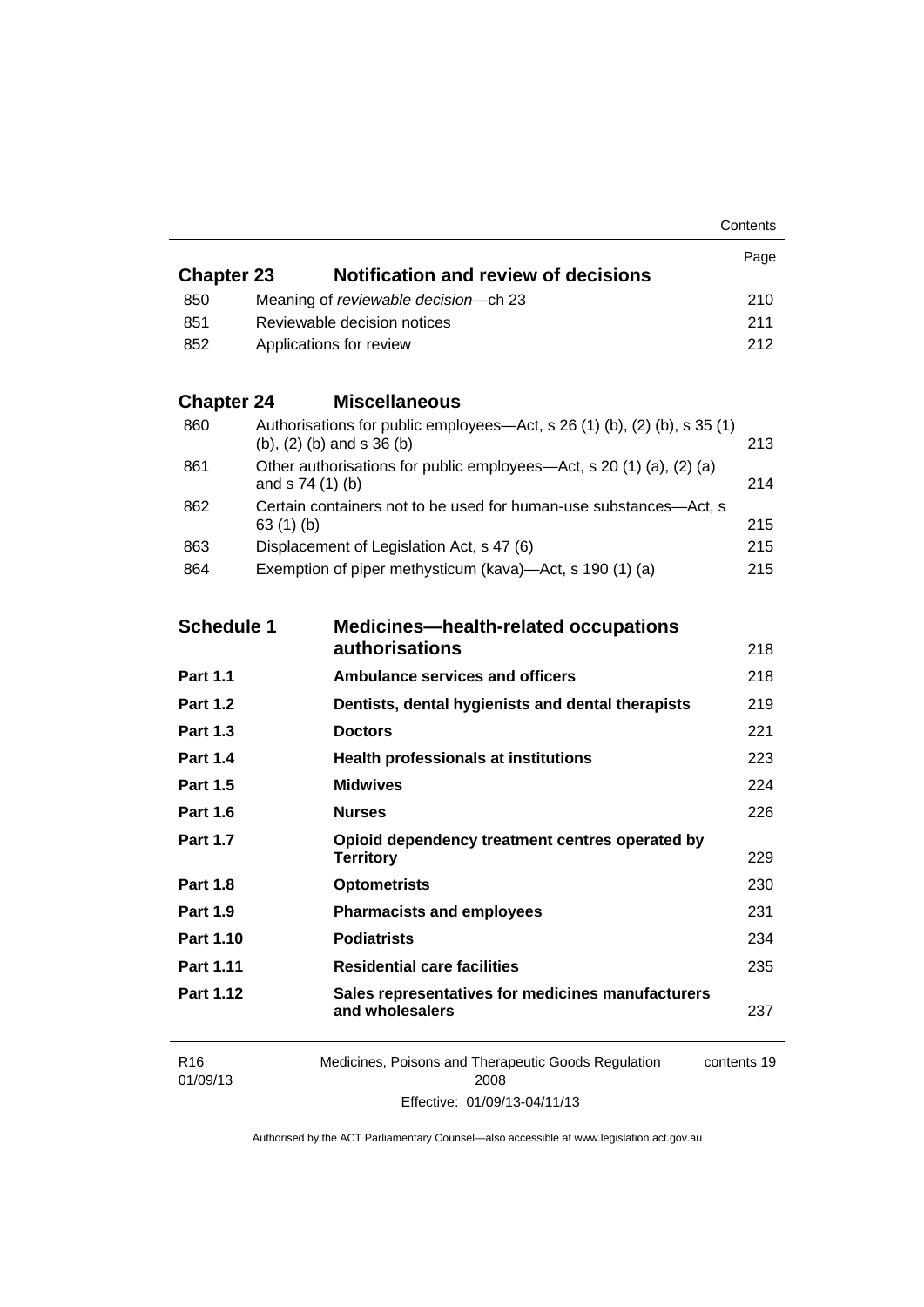|                   | Veterinary surgeons and employees                           | Page<br>238                                                                                                                                                                                                                                                                                                                                                                                                                         |
|-------------------|-------------------------------------------------------------|-------------------------------------------------------------------------------------------------------------------------------------------------------------------------------------------------------------------------------------------------------------------------------------------------------------------------------------------------------------------------------------------------------------------------------------|
|                   |                                                             |                                                                                                                                                                                                                                                                                                                                                                                                                                     |
|                   | approvals                                                   | 241                                                                                                                                                                                                                                                                                                                                                                                                                                 |
|                   | <b>Approval conditions</b>                                  | 241                                                                                                                                                                                                                                                                                                                                                                                                                                 |
|                   |                                                             | 241                                                                                                                                                                                                                                                                                                                                                                                                                                 |
|                   | Standing approvals for designated appendix D<br>medicines   | 242                                                                                                                                                                                                                                                                                                                                                                                                                                 |
|                   | Dangerous poisons-manufacturing etc<br>authorisations       | 244                                                                                                                                                                                                                                                                                                                                                                                                                                 |
|                   | Requirements for storage receptacles                        | 247                                                                                                                                                                                                                                                                                                                                                                                                                                 |
|                   | <b>Medicines cabinets</b>                                   | 247                                                                                                                                                                                                                                                                                                                                                                                                                                 |
|                   |                                                             | 247                                                                                                                                                                                                                                                                                                                                                                                                                                 |
|                   |                                                             | 247                                                                                                                                                                                                                                                                                                                                                                                                                                 |
|                   |                                                             | 248                                                                                                                                                                                                                                                                                                                                                                                                                                 |
|                   |                                                             | 248                                                                                                                                                                                                                                                                                                                                                                                                                                 |
|                   |                                                             | 249                                                                                                                                                                                                                                                                                                                                                                                                                                 |
|                   | Safes, strong rooms and vaults                              | 250                                                                                                                                                                                                                                                                                                                                                                                                                                 |
|                   |                                                             | 250                                                                                                                                                                                                                                                                                                                                                                                                                                 |
|                   |                                                             | 250                                                                                                                                                                                                                                                                                                                                                                                                                                 |
|                   |                                                             | 250                                                                                                                                                                                                                                                                                                                                                                                                                                 |
| <b>Dictionary</b> |                                                             | 251                                                                                                                                                                                                                                                                                                                                                                                                                                 |
|                   |                                                             |                                                                                                                                                                                                                                                                                                                                                                                                                                     |
|                   |                                                             | 262                                                                                                                                                                                                                                                                                                                                                                                                                                 |
|                   |                                                             | 262                                                                                                                                                                                                                                                                                                                                                                                                                                 |
|                   |                                                             | 263                                                                                                                                                                                                                                                                                                                                                                                                                                 |
|                   | <b>Schedule 3</b><br><b>Schedule 4</b><br><b>Schedule 5</b> | Designated appendix D medicines—standing<br>Definitions-sch 3<br>Medicines cabinets-general requirements<br>Medicines cabinets-body requirements<br>Medicines cabinets-door requirements<br>Medicines cabinets-lock requirements<br>Medicines cabinets-mounting requirements<br>Requirements for safes<br>Requirements for strong rooms<br>Requirements for vaults<br>About the endnotes<br>Abbreviation key<br>Legislation history |

| contents 20 | Medicines, Poisons and Therapeutic Goods Regulation | R16      |
|-------------|-----------------------------------------------------|----------|
|             | 2008                                                | 01/09/13 |
|             | Effective: 01/09/13-04/11/13                        |          |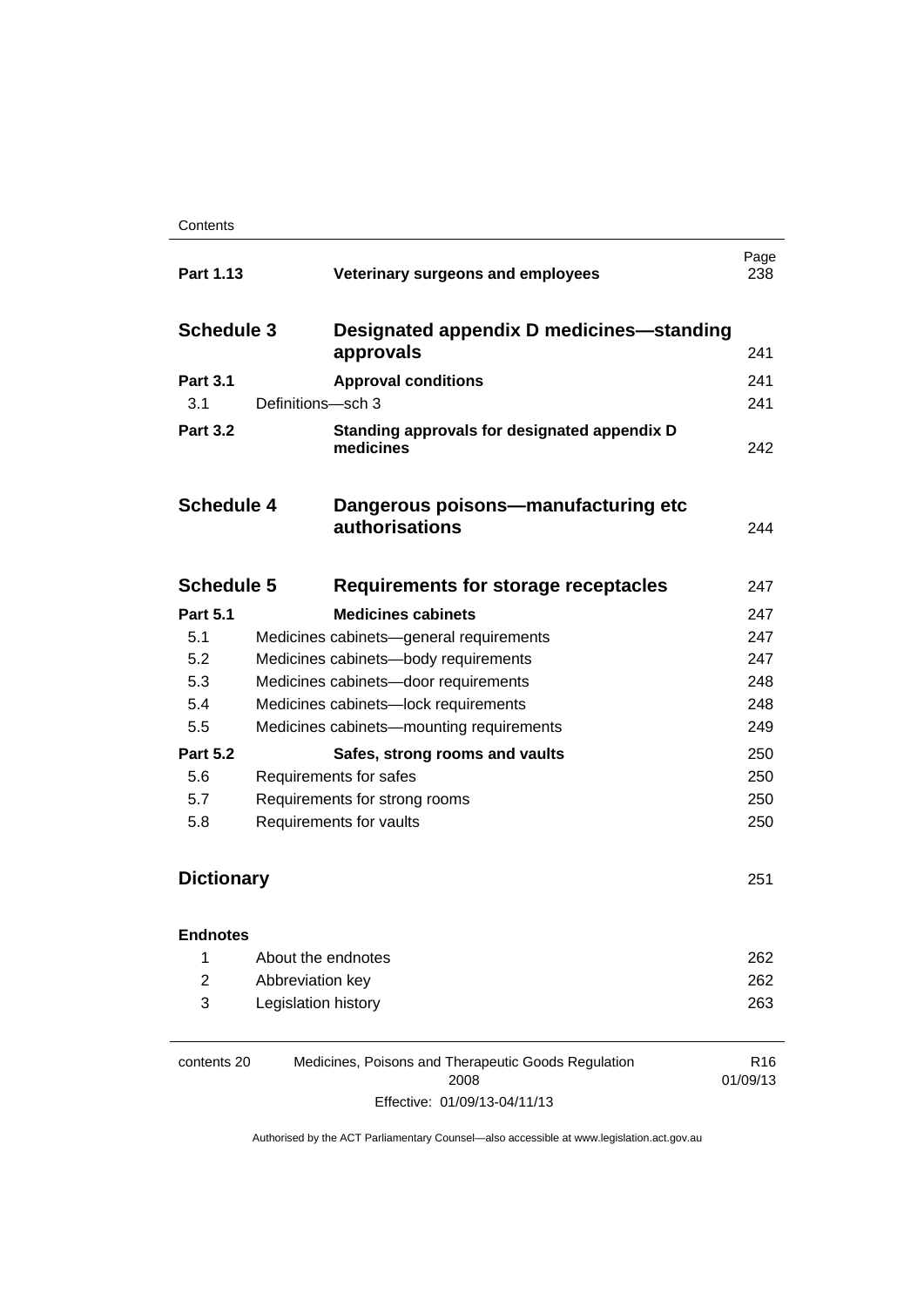|   |                        | Contents    |
|---|------------------------|-------------|
| 4 | Amendment history      | Page<br>266 |
|   |                        |             |
| 5 | Earlier republications | 271         |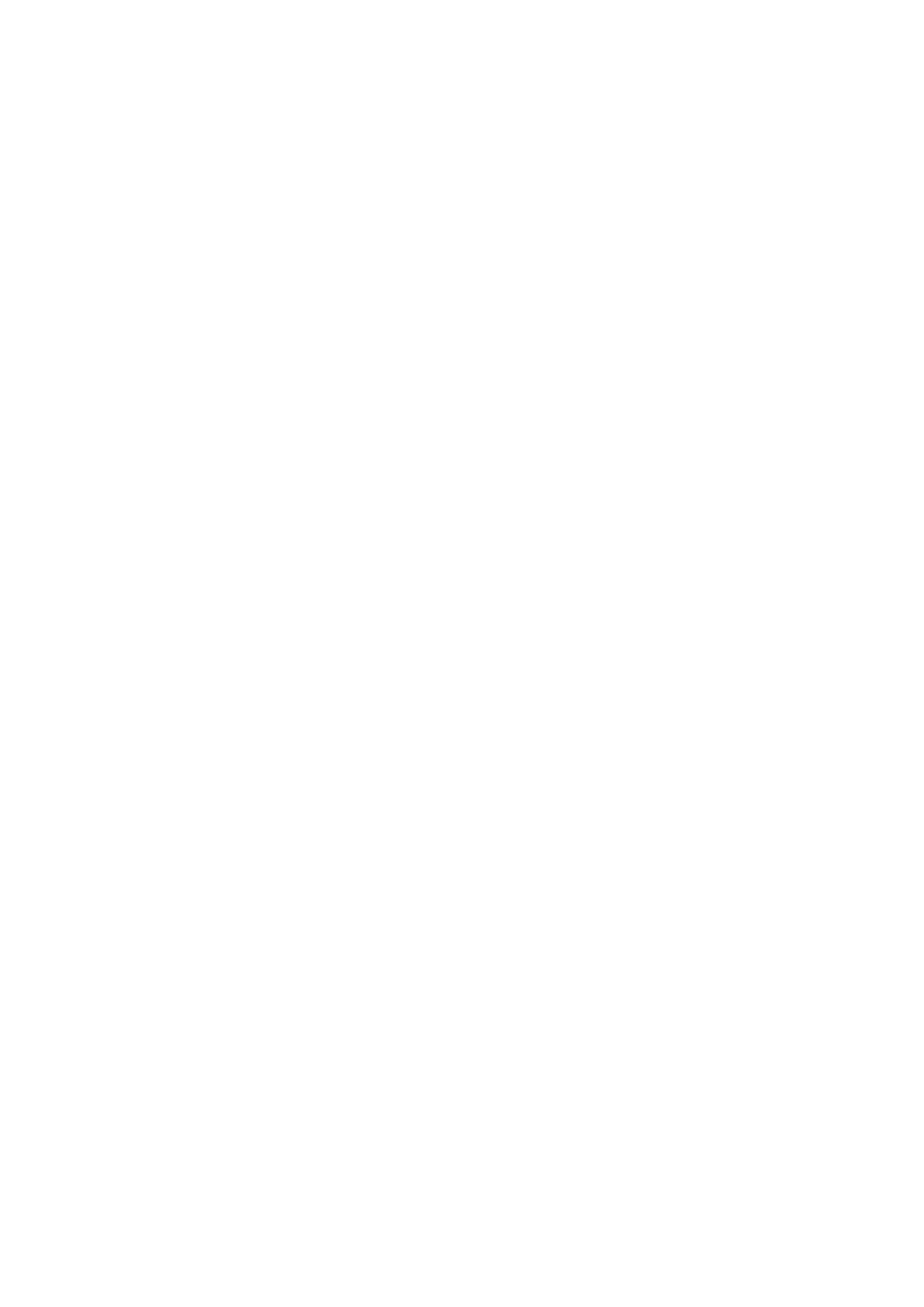

# **Medicines, Poisons and Therapeutic Goods Regulation 2008**

made under the

**[Medicines, Poisons and Therapeutic Goods Act 2008](http://www.legislation.act.gov.au/a/2008-26)**

R16 01/09/13

l

Medicines, Poisons and Therapeutic Goods Regulation 2008 Effective: 01/09/13-04/11/13

page 1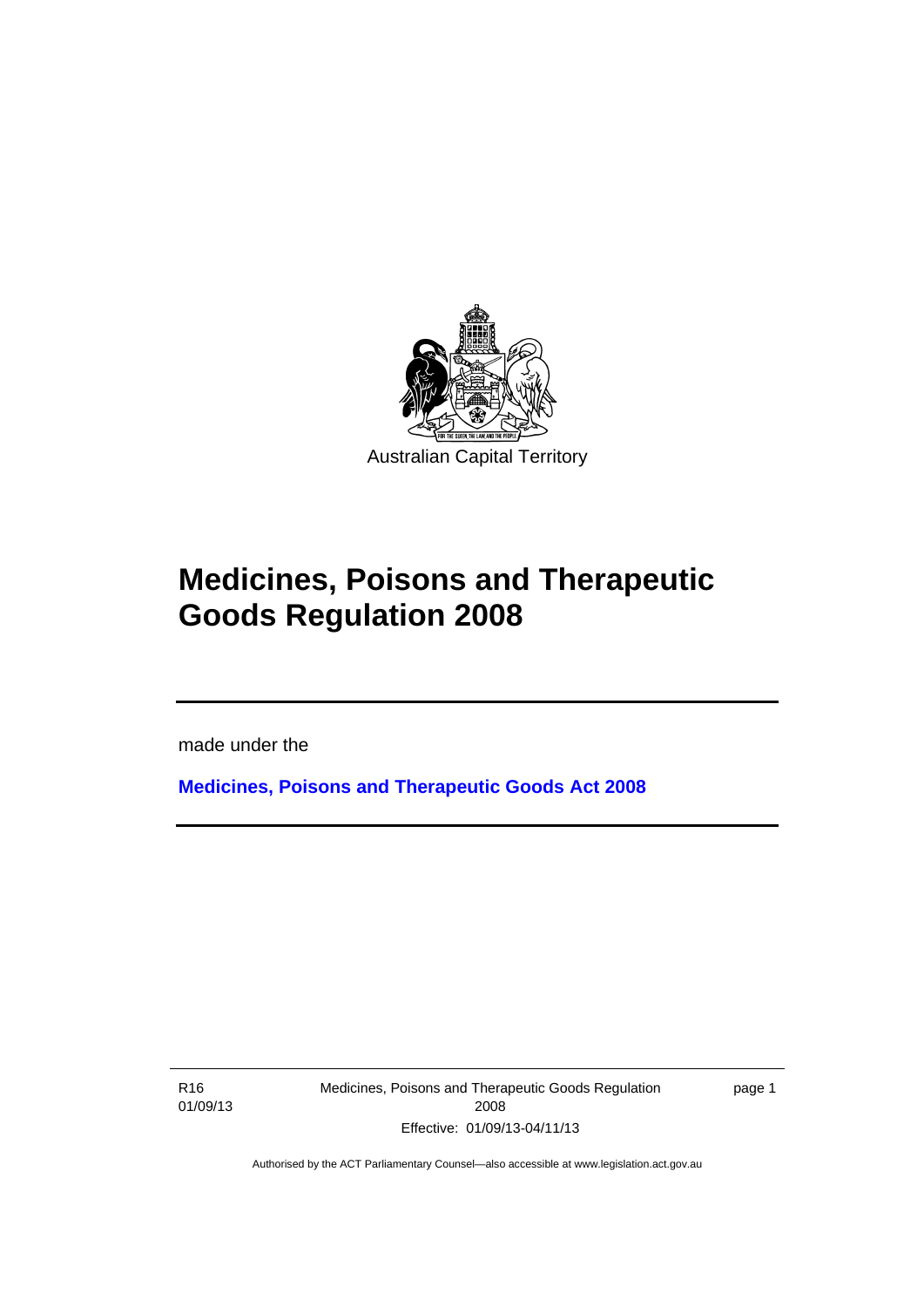Section 1

## <span id="page-25-0"></span>**Chapter 1** Preliminary

#### <span id="page-25-1"></span>**1 Name of regulation**

This regulation is the *Medicines, Poisons and Therapeutic Goods Regulation 2008*.

### <span id="page-25-2"></span>**3 Dictionary**

The dictionary at the end of this regulation is part of this regulation.

*Note 1* The dictionary at the end of this regulation defines certain terms used in this regulation, and includes references (*signpost definitions*) to other terms defined elsewhere. For example, the signpost definition '*health profession*—see the *[Health](http://www.legislation.act.gov.au/a/2004-38)* 

*[Professionals Act 2004](http://www.legislation.act.gov.au/a/2004-38)*, dictionary.' means that the term 'health profession' is defined in that dictionary and the definition applies to this regulation.

*Note 2* A definition in the dictionary (including a signpost definition) applies to the entire regulation unless the definition, or another provision of the regulation, provides otherwise or the contrary intention otherwise appears (see [Legislation Act,](http://www.legislation.act.gov.au/a/2001-14) s 155 and s 156 (1)).

#### <span id="page-25-3"></span>**4 Notes**

A note included in this regulation is explanatory and is not part of this regulation.

*Note* See the [Legislation Act,](http://www.legislation.act.gov.au/a/2001-14) s 127 (1), (4) and (5) for the legal status of notes.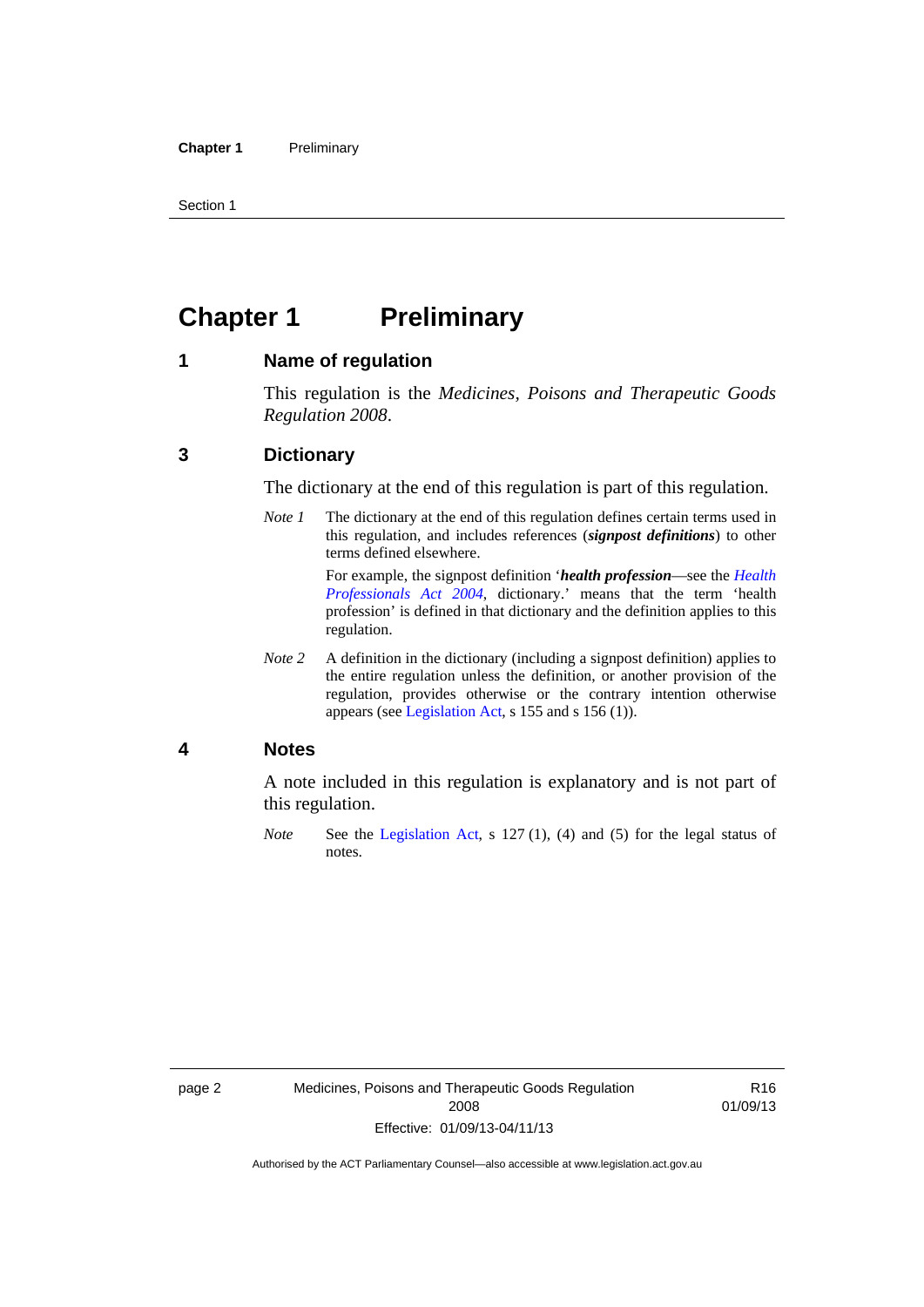## <span id="page-26-0"></span>**5 Offences against regulation—application of Criminal Code etc**

Other legislation applies in relation to offences against this regulation.

*Note 1 Criminal Code* The [Criminal Code](http://www.legislation.act.gov.au/a/2002-51), ch 2 applies to all offences against this regulation (see Code, pt 2.1).

> The chapter sets out the general principles of criminal responsibility (including burdens of proof and general defences), and defines terms used for offences to which the Code applies (eg *conduct*, *intention*, *recklessness* and *strict liability*).

*Note 2 Penalty units* 

The [Legislation Act](http://www.legislation.act.gov.au/a/2001-14), s 133 deals with the meaning of offence penalties that are expressed in penalty units.

<span id="page-26-1"></span>

## **6 Overview of things to which medicines and poisons standard does not apply**

- (1) The medicines and poisons standard applies to regulated substances (see the  $Act$ , pt 3.1 and s 17).
- (2) However, the medicines and poisons standard sets out the following things to which it does not apply (unless there is a contrary intention in the standard):
	- (a) a substance in a preparation or product included in the standard, appendix A (General Exemptions) (see the [standard](http://www.comlaw.gov.au/Series/F2012L01200), par 1 (2) (h));
	- (b) a substance and the reason for its entry in the standard, appendix B (Substances considered not to require control by scheduling) (see the [standard,](http://www.comlaw.gov.au/Series/F2012L01200) par  $1(2)(h)$ );
	- (c) a substance to which the standard, appendix G (Dilute Preparations) applies (see the [standard,](http://www.comlaw.gov.au/Series/F2012L01200) par 1 (2) (i));

page 3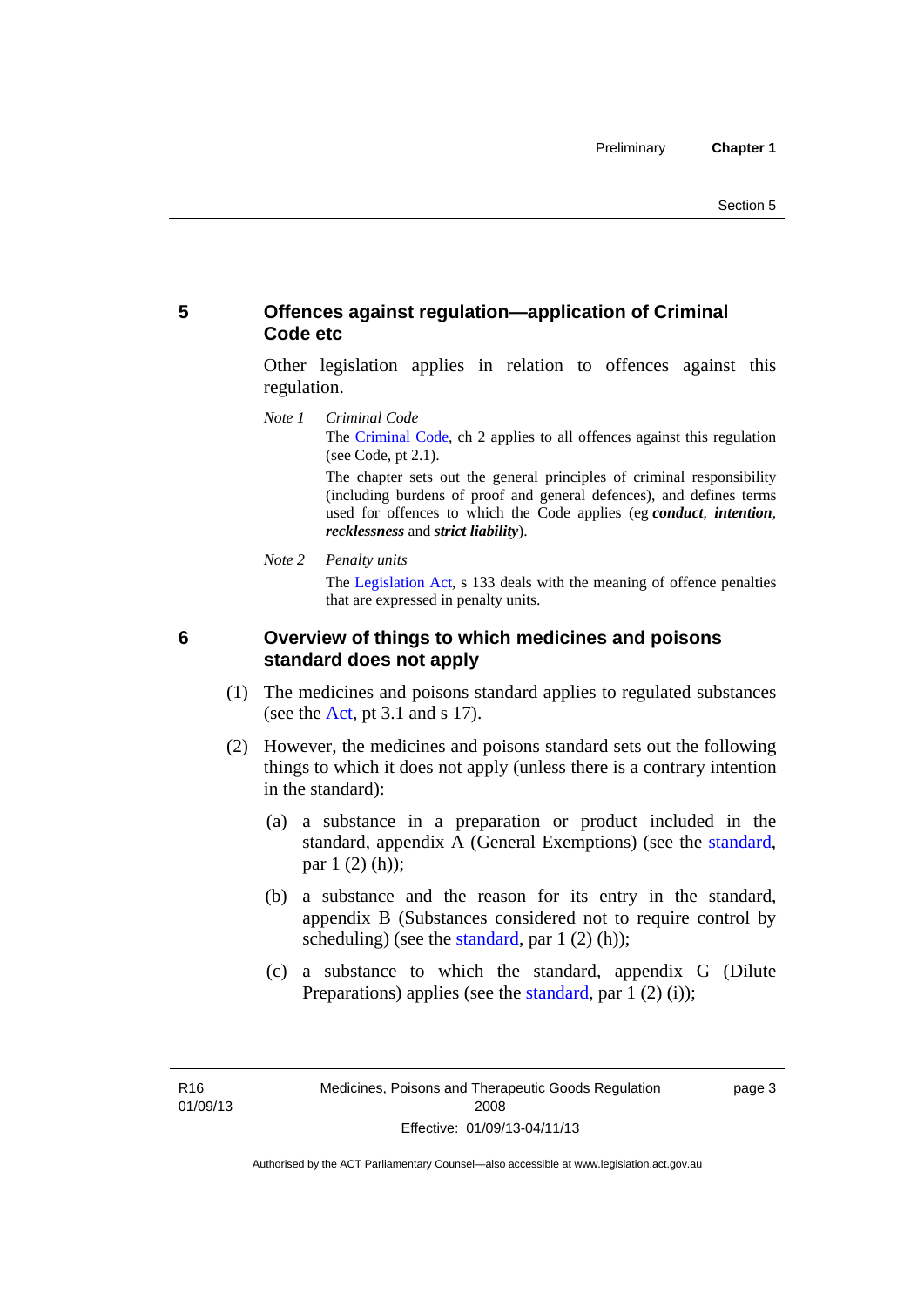#### **Chapter 1** Preliminary

Section 6

- (d) certain low concentrations of substances included in the standard, schedules 1 to 6 if the substance is not also included in schedule 7 or 8 (see the [standard,](http://www.comlaw.gov.au/Series/F2012L01200) par 1 (2) (j));
- (e) certain impurities in pesticides (see the [standard,](http://www.comlaw.gov.au/Series/F2012L01200) par  $1(2)(k)$ ).

page 4 Medicines, Poisons and Therapeutic Goods Regulation 2008 Effective: 01/09/13-04/11/13

R16 01/09/13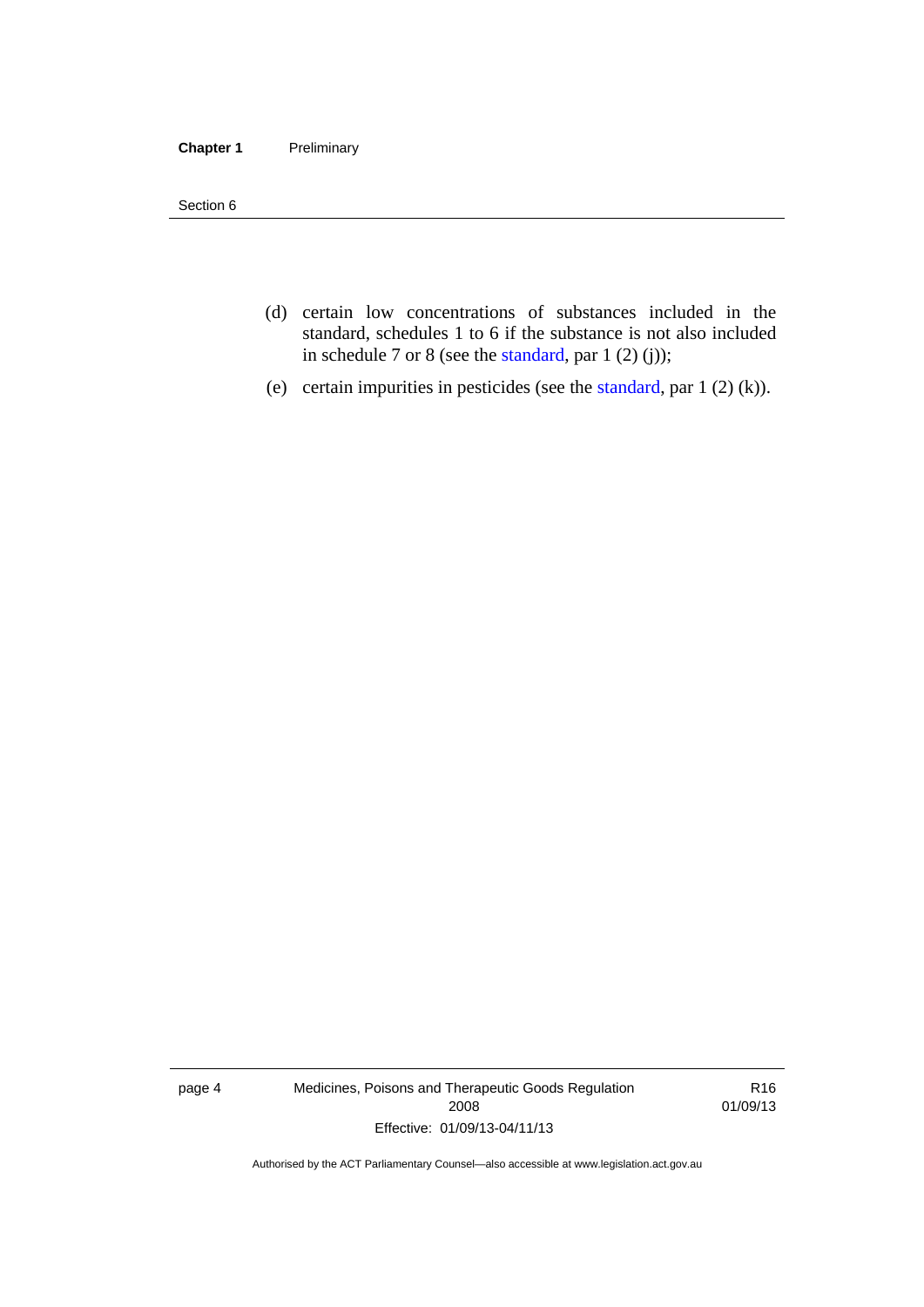## <span id="page-28-0"></span>**Chapter 2 Medicines—authorisations generally**

## <span id="page-28-1"></span>**Part 2.1 Overview of medicines authorisations**

### <span id="page-28-2"></span>**10 General overview of authorisations for medicines**

 (1) The Act requires that a person must not deal with a medicine in a particular way unless the person is authorised to deal with the medicine.

#### **Example**

the [Act](http://www.legislation.act.gov.au/a/2008-26/default.asp), s 35 is about obtaining certain substances (which include medicines)

- *Note 1* The [Act,](http://www.legislation.act.gov.au/a/2008-26/default.asp) s 19 sets out when a person *deals* with a medicine.
- *Note 2* An example is part of the regulation, is not exhaustive and may extend, but does not limit, the meaning of the provision in which it appears (see [Legislation Act,](http://www.legislation.act.gov.au/a/2001-14) s 126 and s 132).
- (2) The [Act](http://www.legislation.act.gov.au/a/2008-26/default.asp), section 20 sets out when a person is authorised to deal with a medicine.
- (3) This regulation authorises certain dealings with medicines.

*Note* An authorisation is not required to deal with the following:

- a substance excluded from the medicines and poisons standard by the [standard,](http://www.comlaw.gov.au/Series/F2012L01200) par  $1(2)$  (see s 6);
- a substance mentioned in the [medicines and poisons standard,](http://www.comlaw.gov.au/Series/F2012L01200) sch 2, 3, 4 or 8 if none of the schedules apply to the substance because of an exception in the standard (eg Aspirin in packets available from supermarkets).

R16 01/09/13 page 5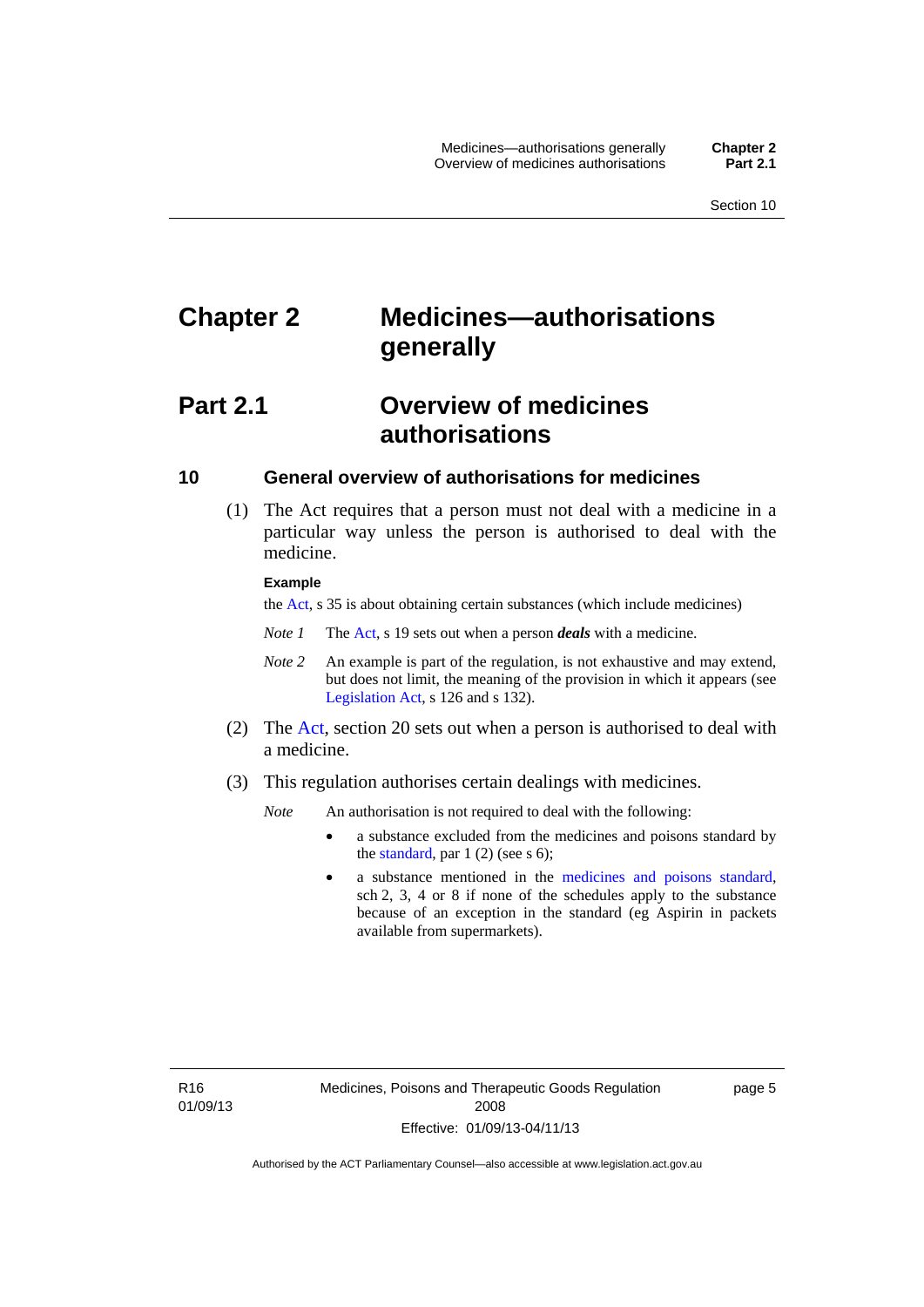Section 11

(4) An authorisation under this regulation may be subject to limitations.

#### **Examples—s (4)**

- 1 a health practitioner's authorisation is subject to any condition or restriction to which the health practitioner is subject to under the *[Health Practitioner](http://www.legislation.act.gov.au/a/db_39269/default.asp)  [Regulation National Law \(ACT\)](http://www.legislation.act.gov.au/a/db_39269/default.asp)* (see s 20)
- 2 the authorisation of a person to prescribe a medicine is subject to any restriction included in sch 1 in relation to the person (see s 30 (1) (b))

*Note* For the power to impose other restrictions, see the [Act](http://www.legislation.act.gov.au/a/2008-26/default.asp), ch 8.

## <span id="page-29-0"></span>**11 Overview of medicines authorisations under this regulation**

- (1) Medicines authorisations under this regulation that are specific to health-related occupations are given by the following provisions (and are set out in schedule 1):
	- (a) section 30 (which is about authorisations under schedule 1 to prescribe medicines);
	- (b) section 50 (which is about authorisations under schedule 1 to issue requisitions for medicines);
	- (c) section 60 (which is about authorisations under schedule 1 to issue purchase orders for medicines);
	- (d) section 110 (which is about authorisations under schedule 1 to supply medicines);

*Note Supply* includes dispense on prescription (see [Act,](http://www.legislation.act.gov.au/a/2008-26/default.asp) s 24).

- (e) section 350 (which is about authorisations under schedule 1 for people in health-related occupations to administer medicines);
- (f) section 370 (which is about authorisations under schedule 1 to obtain and possess medicines);
- (g) section 380 (which is about authorisations under schedule 1 to manufacture medicines).

R16 01/09/13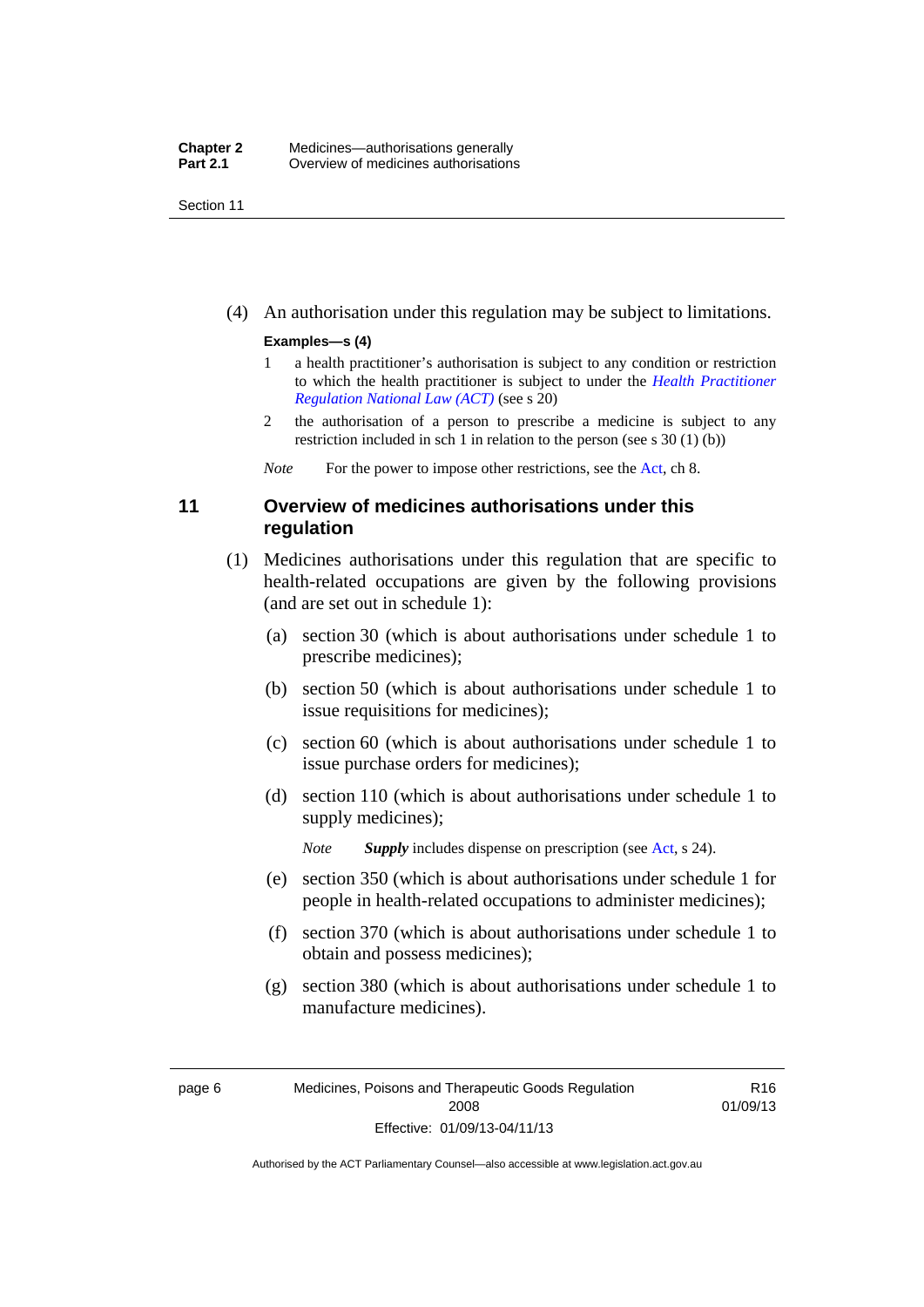- (2) For other authorisations, see the following provisions:
	- (a) section 70 (which is about authorisation of CHO to issue standing orders for supply of medicines in public health emergencies);
	- (b) section 71 (which is about authorisation of CHO to issue standing orders for administration of medicines for public health matters);
	- (c) section 75 (which is about authorisation of doctors to issue standing orders for administration of medicines at institutions);
	- (d) section 77 (which is about authorisation of CHO to issue standing orders for supply and administration of medicines at walk-in centres);
	- (e) section 251 (which is about authorisation to supply certain medicines without prescription in emergencies);
	- (f) section 260 (which is about authorisation to supply medicines to pharmacists for disposal);
	- (g) section 261 (which is about authorisation to supply medicines to commercial disposal operators for disposal);
	- (h) section 360 (which is about authorisation for self-administration of medicines);
	- (i) section 361 (which is about authorisation for the administration of medicines by assistants);
	- (j) section 371 (which is about authorisation to obtain and possess medicines for certain personal use-related dealings);
	- (k) section 400 (which is about authorisation to deliver medicines under supply authorities);
	- (l) section 401 (which is about authorisation for commercial disposal operators for disposal of medicines);

R16 01/09/13 page 7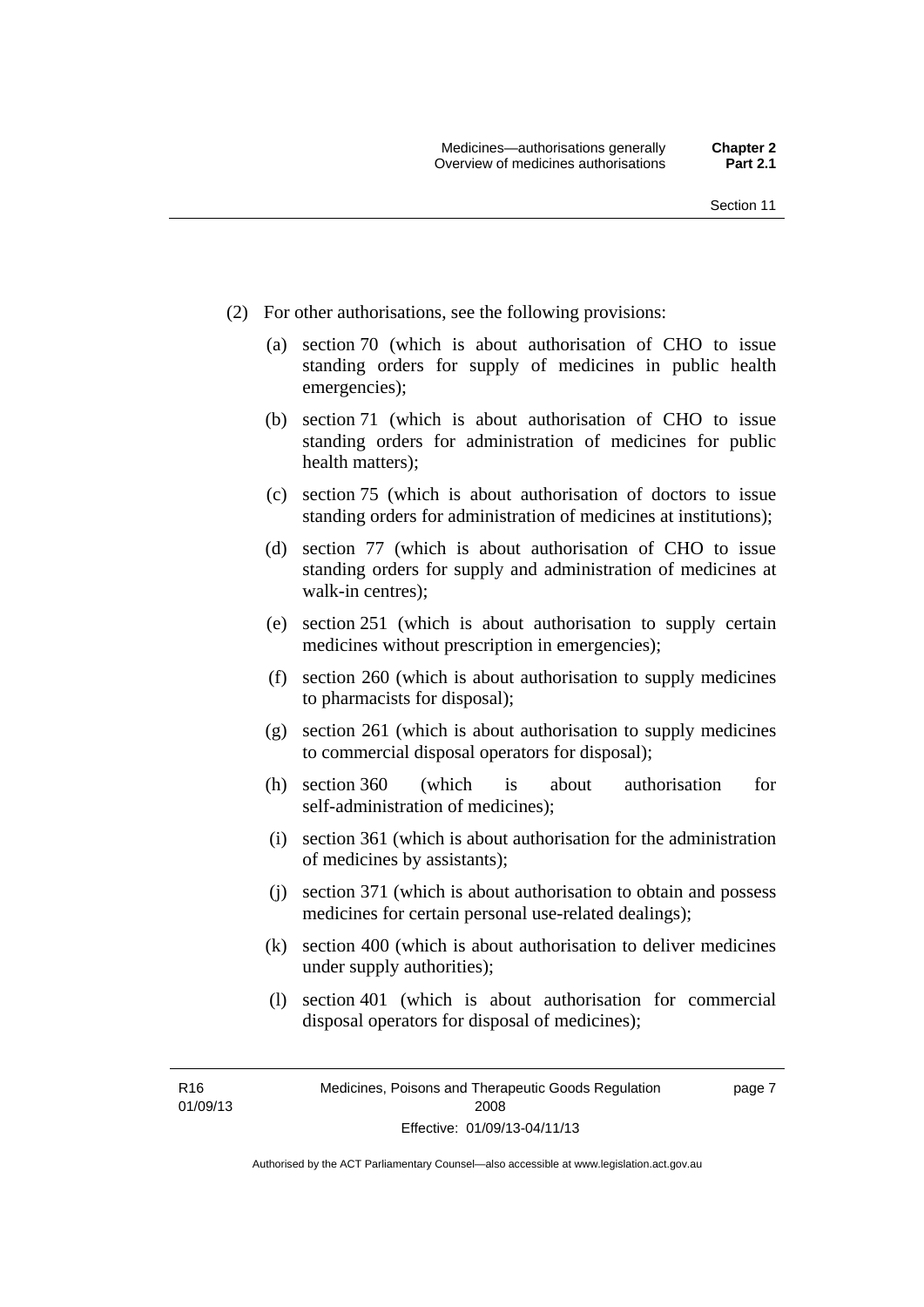Section 12

- (m) section 410 (which is about authorisation to supply and administer adrenaline and salbutamol);
- (n) section 420 (which is about authorisations for CYP authorised people);
- (o) section 421 (which is about authorisations for corrections officers);
- (p) section 430 (which is about authorisations for non-controlled medicines research and education);
- (q) section 440 (which is about authorisations under controlled medicines research and education program licences);
- (r) section 450 (which is about authorisations under first-aid kit licences);
- (s) section 460 (which is about authorisations under medicines wholesalers licences);
- (t) section 470 (which is about authorisations under opioid dependency treatment licences);
- (u) section 480 (which is about authorisations under pharmacy medicines rural communities licences).

## <span id="page-31-0"></span>**12 General overview of authorisation conditions for medicines**

 (1) The [Act](http://www.legislation.act.gov.au/a/2008-26/default.asp), section 44 requires a person who is authorised to deal with a medicine to comply with any condition to which the authorisation is subject.

#### **Example**

Section 31 sets out the authorisation conditions for an authorised person to prescribe a medicine.

*Note* An example is part of the regulation, is not exhaustive and may extend, but does not limit, the meaning of the provision in which it appears (see [Legislation Act,](http://www.legislation.act.gov.au/a/2001-14) s 126 and s 132).

page 8 Medicines, Poisons and Therapeutic Goods Regulation 2008 Effective: 01/09/13-04/11/13

R16 01/09/13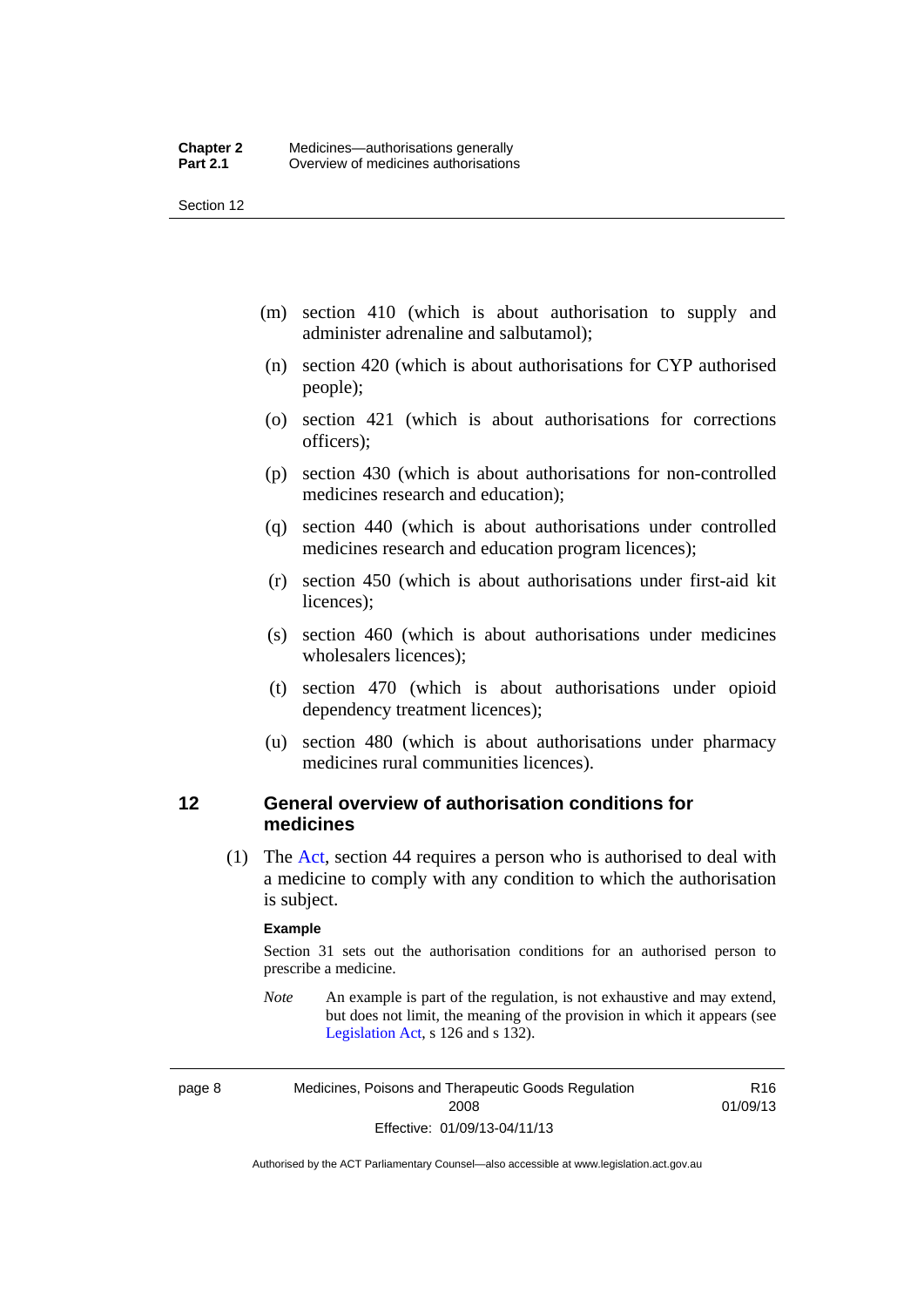(2) The conditions are additional to other restrictions on an authorised person's authority to deal with a medicine.

#### **Example—s (2)**

Sch 1 limits the prescription by eligible midwives of medicines that are listed on the pharmaceutical benefits scheme (see sch 1, part 1.5) to eligible midwives who hold a particular authority.

*Note* Conditions may also be imposed under other provisions of the [Act](http://www.legislation.act.gov.au/a/2008-26/default.asp) including, for example, s 89 which sets out conditions on licences.

R16 01/09/13 Medicines, Poisons and Therapeutic Goods Regulation 2008 Effective: 01/09/13-04/11/13

page 9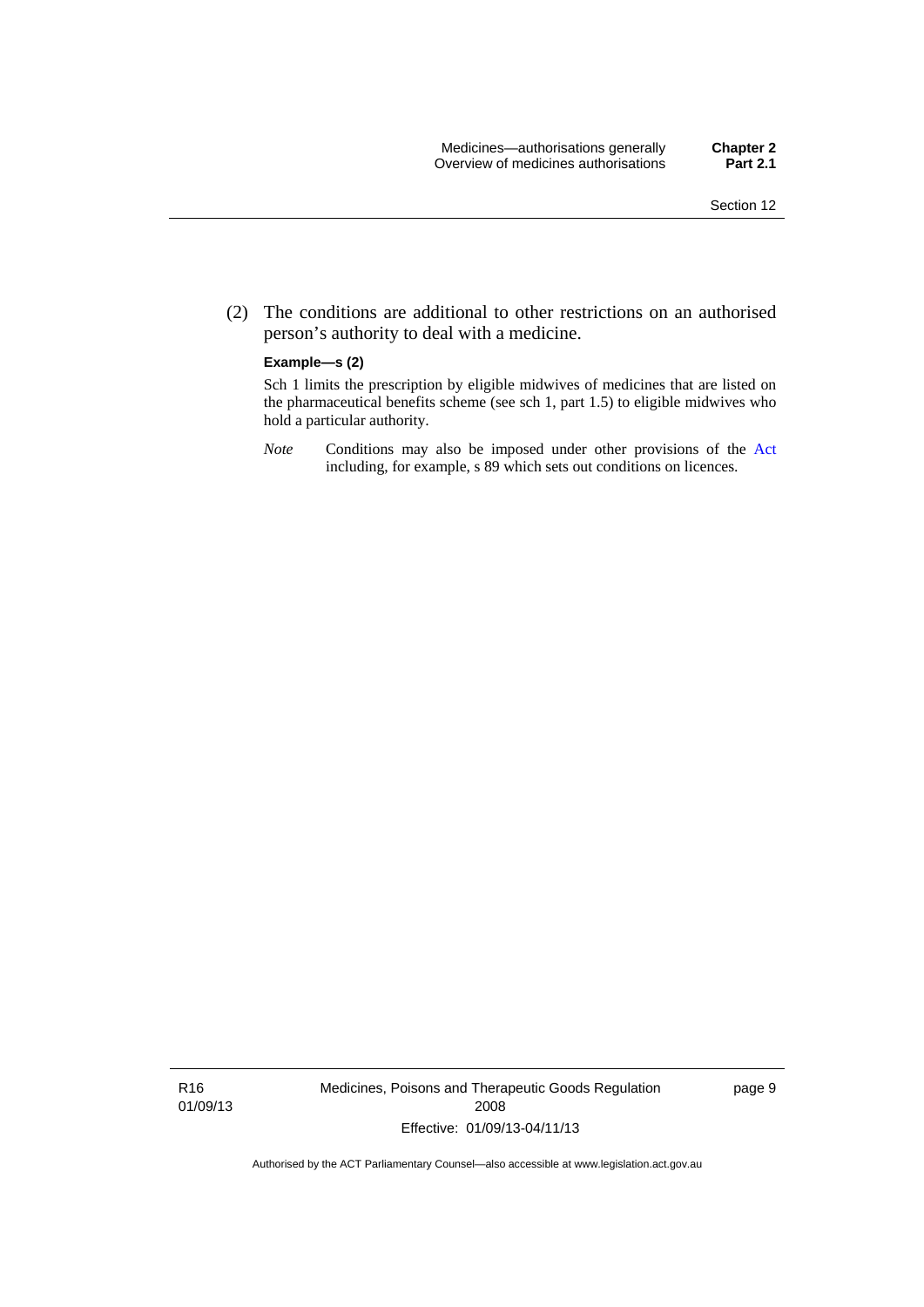Section 20

## <span id="page-33-0"></span>**Part 2.2 Relationship with registration laws**

### <span id="page-33-1"></span>**20 Medicines authorisations subject to Health Practitioner Regulation National Law (ACT) restrictions**

 (1) A health practitioner's authorisation under the Act to deal with a medicine is subject to any condition or other restriction to which the health practitioner is subject under the *[Health Practitioner](http://www.legislation.act.gov.au/a/db_39269/default.asp)  [Regulation National Law \(ACT\)](http://www.legislation.act.gov.au/a/db_39269/default.asp)*.

#### **Example**

Section 31 places conditions on the prescribing of medicines by a health practitioner authorised to prescribe the medicines. If a particular health practitioner's registration under the *[Health Practitioner Regulation National Law](http://www.legislation.act.gov.au/a/db_39269/default.asp)  [\(ACT\)](http://www.legislation.act.gov.au/a/db_39269/default.asp)* is subject to the condition or restriction that the person may not prescribe certain medicines, the health practitioner's authorisation under the *[Medicines,](http://www.legislation.act.gov.au/a/2008-26)  [Poisons and Therapeutic Goods Act 2008](http://www.legislation.act.gov.au/a/2008-26)* to prescribe medicines is also subject to that condition or restriction.

- *Note 1* A reference to an Act includes a reference to the statutory instruments made or in force under the Act, including any regulation (see [Legislation Act,](http://www.legislation.act.gov.au/a/2001-14) s 104).
- *Note 2* An example is part of the regulation, is not exhaustive and may extend, but does not limit, the meaning of the provision in which it appears (see [Legislation Act,](http://www.legislation.act.gov.au/a/2001-14) s 126 and s 132).
- (2) A health professional's authorisation under the Act to deal with a medicine is subject to any condition or other restriction to which the health professional is subject under the *[Health Professionals](http://www.legislation.act.gov.au/a/2004-38)  [Act 2004](http://www.legislation.act.gov.au/a/2004-38)*.

R16 01/09/13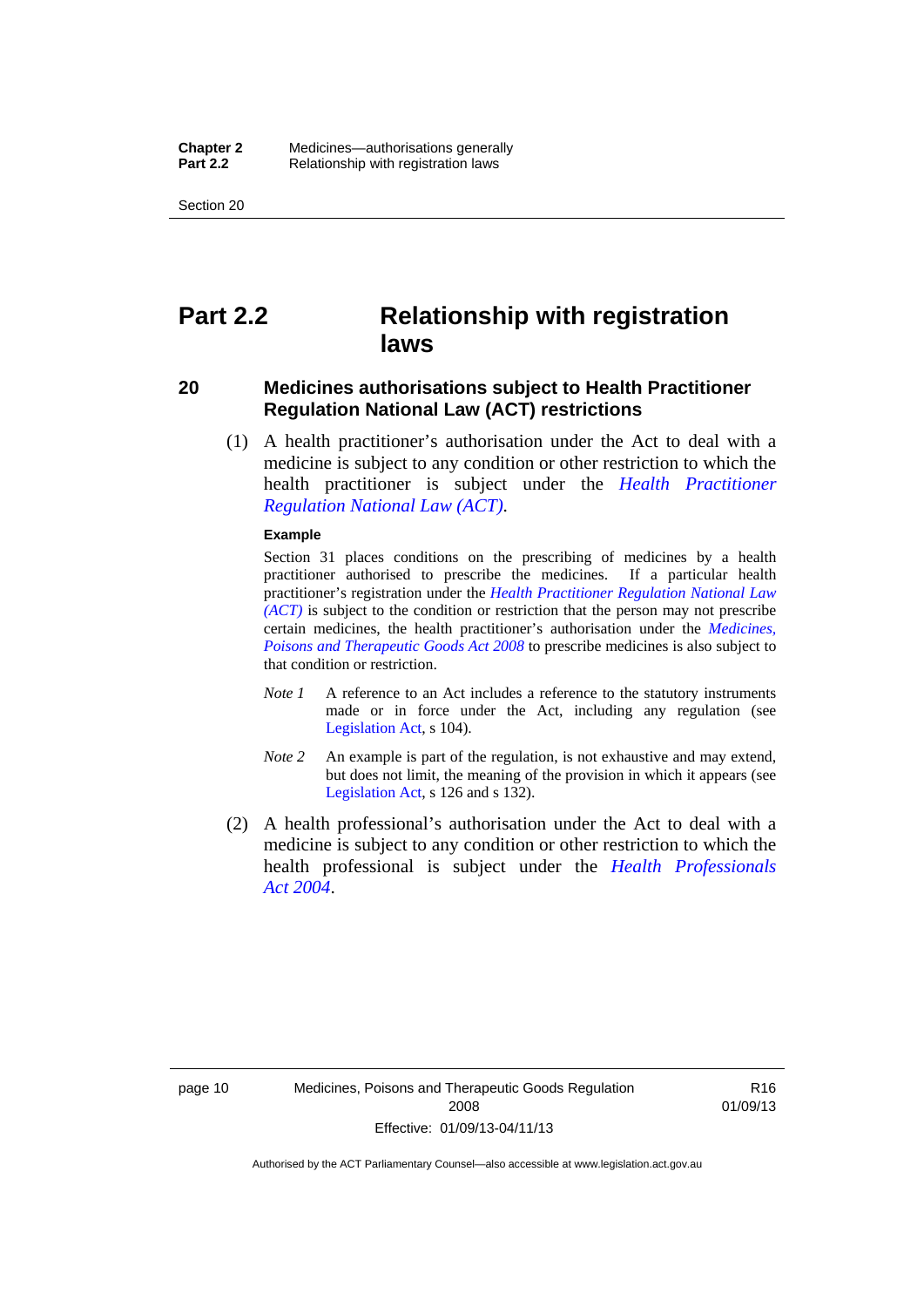## <span id="page-34-0"></span>**21 Medicines authorisations subject to Health Professionals Act restrictions**

A health professional's authorisation under the Act to deal with a medicine is subject to any condition or other restriction to which the health professional is subject under the *[Health Professionals](http://www.legislation.act.gov.au/a/2004-38)  [Act 2004](http://www.legislation.act.gov.au/a/2004-38)*.

R16 01/09/13 Medicines, Poisons and Therapeutic Goods Regulation 2008 Effective: 01/09/13-04/11/13

page 11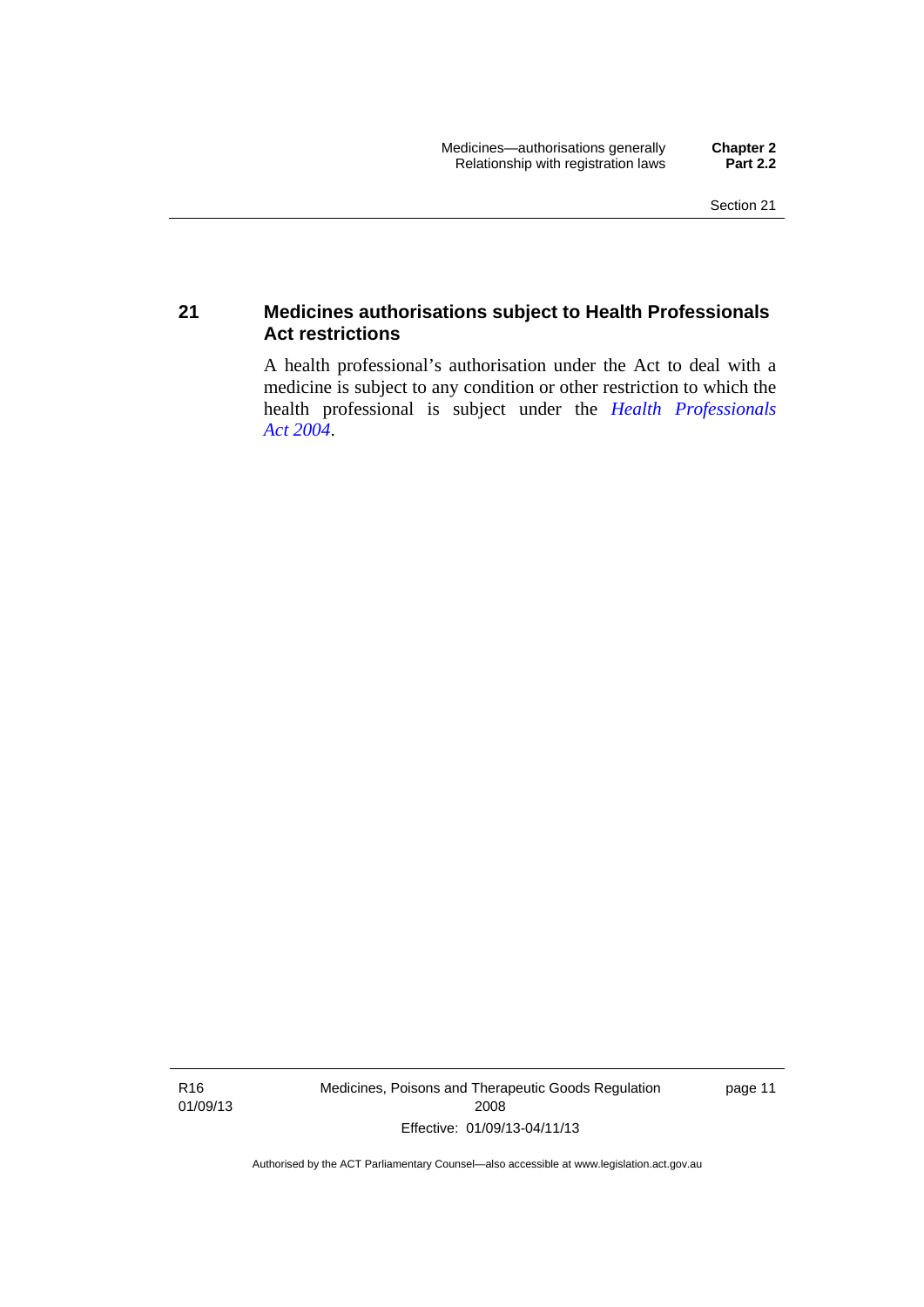## <span id="page-35-0"></span>**Chapter 3 Medicines—supply authorities**

## <span id="page-35-1"></span>**Part 3.1 Prescribing medicines**

## <span id="page-35-2"></span>**Division 3.1.1 Authorisation to prescribe medicines**

## <span id="page-35-3"></span>**30 Authorisation under sch 1 to prescribe medicines— Act, s 40 (1) (b), (2) (b) and (3) (b)**

- (1) A person mentioned in schedule 1, column 2 is authorised to prescribe a medicine if—
	- (a) prescribing the medicine is included in the schedule, column 3 in relation to the person; and
	- (b) the prescribing is consistent with any restriction for the prescribing mentioned in the schedule, column 3; and
	- (c) if the prescription is a self-prescription of the medicine—
		- (i) the person is not a trainee dentist, trainee nurse practitioner, intern doctor or person training to be an eligible midwife; or
		- (ii) the medicine is not a restricted medicine.
- (2) In this section:

### *restricted medicine* means—

- (a) an anabolic steroid; or
- (b) a designated appendix D medicine; or
- (c) a benzodiazepine; or
- (d) a controlled medicine.

R16 01/09/13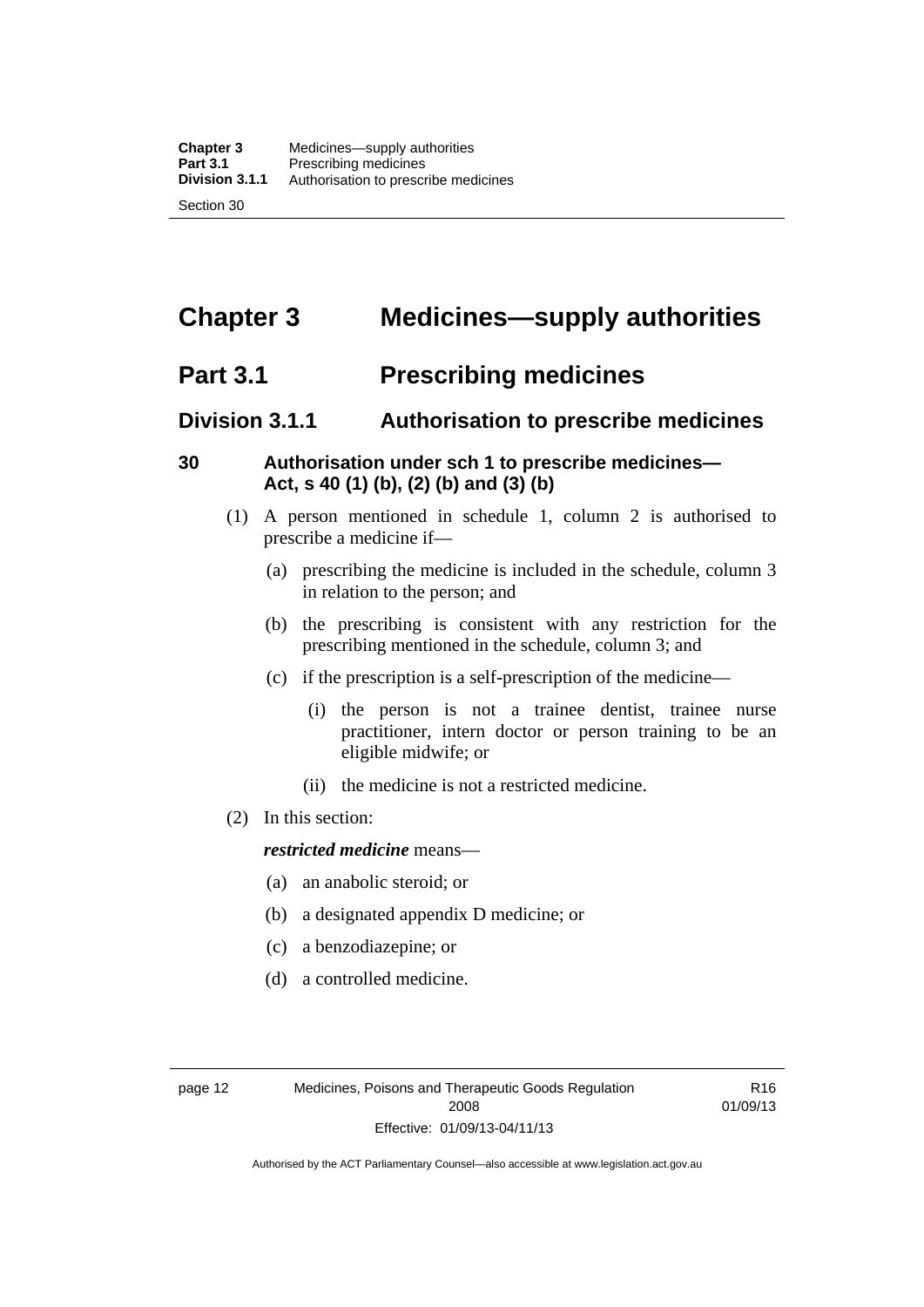## **31 Authorisation conditions for prescribing medicines—Act, s 44 (1) (b) and (2) (b)**

A prescriber's authorisation under section 30 to prescribe a medicine is subject to the following conditions:

- (a) the medicine is prescribed in accordance with the [Act](http://www.legislation.act.gov.au/a/2008-26/default.asp), section 7 (Appropriate prescription and supply of medicines);
- (b) if the prescription is a written prescription—
	- (i) the prescription complies with section 40 (General requirements for written prescriptions); and
	- (ii) the prescription includes the particulars mentioned in section 41 on the front of the prescription; and
	- (iii) if the prescription is faxed by a prescriber to a pharmacist—the prescriber sends the original prescription to the pharmacist not later than 24 hours after the prescriber faxes the prescription to the pharmacist;
		- *Note 1* For the endorsement of faxed prescriptions, see s 41 (1) (m).
		- *Note 2 Pharmacist* does not include an intern pharmacist (see dict).
- (c) if the prescription is an oral prescription—
	- (i) the prescriber believes on reasonable grounds that giving an oral prescription for the medicine is reasonably necessary for the patient's treatment; and
	- (ii) if the prescription is for an unusual or dangerous dose of a medicine—the prescription includes a statement telling the person who is to dispense or administer the medicine that the prescription is for an unusual or dangerous dose; and

page 13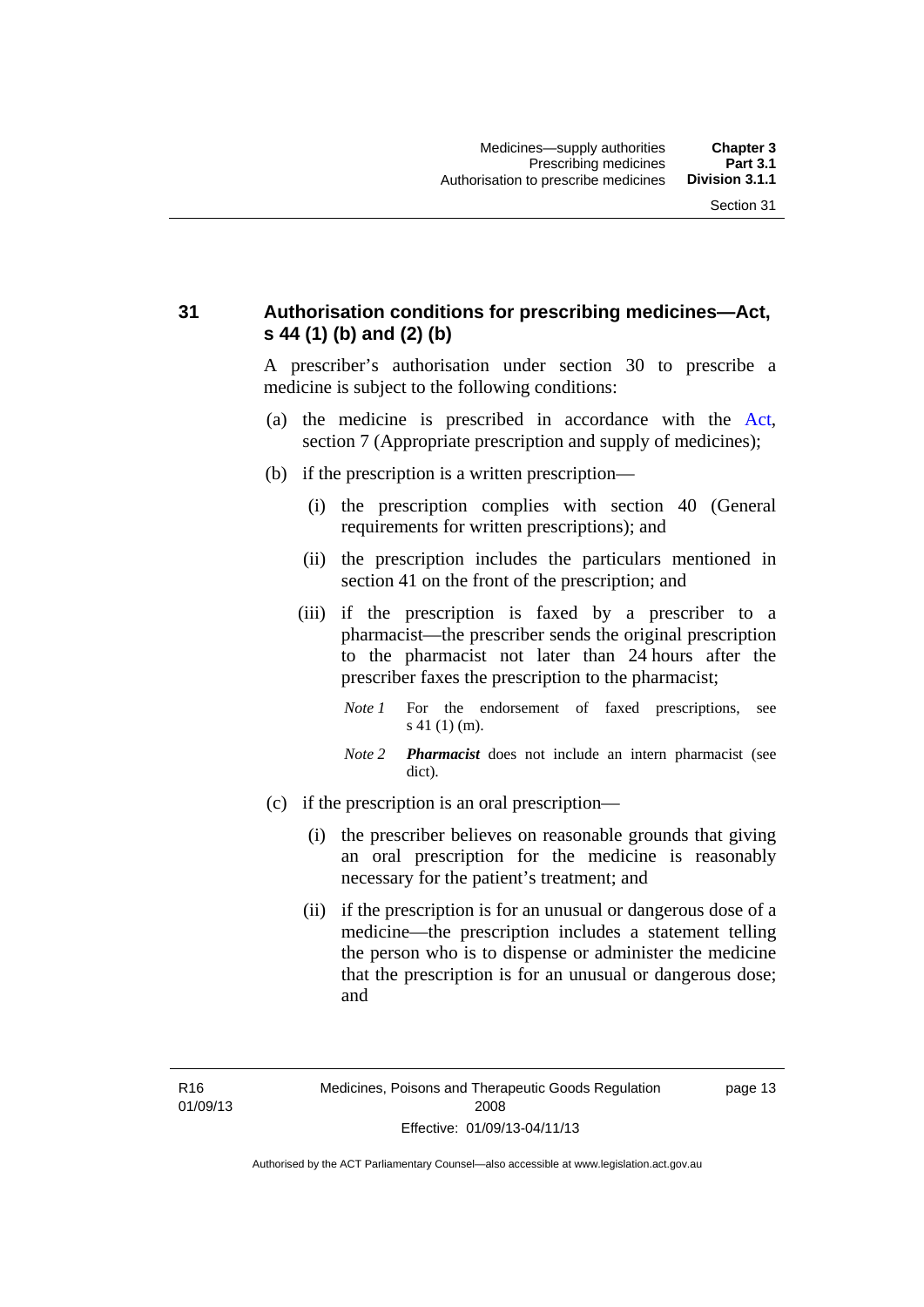- (iii) the prescription includes the particulars mentioned in section 41; and
- (iv) the prescriber sends a written prescription for the medicine to the pharmacist not later than 24 hours after the prescriber gives the oral prescription to the pharmacist;
	- *Note* For the endorsement of written prescriptions confirming oral prescriptions, see s 41 (1) (n).
- (d) if the medicine is a controlled medicine for human use—
	- (i) the prescriber complies with the additional requirements under section 32 for prescribing a controlled medicine; and
	- (ii) if the controlled medicines approval is an oral approval the prescriber sends the chief health officer a written application for the approval in accordance with section 561 (Requirements for CHO controlled medicines approval applications) not later than 7 days after the day the oral approval is given;
- (e) if the medicine is a designated appendix D medicine prescribed for a purpose mentioned in schedule 3 (Designated appendix D medicines—standing approvals), part 3.2, column 3 in relation to the medicine—the prescriber complies with the additional requirements under section 33 in relation to the prescription.

#### **32 Additional requirements for prescribing controlled medicines for human use**

The following are the additional requirements for prescribing a controlled medicine for human use:

- (a) the prescriber has a controlled medicines approval to prescribe the medicine;
- page 14 Medicines, Poisons and Therapeutic Goods Regulation 2008 Effective: 01/09/13-04/11/13 R16 01/09/13

*Note* For controlled medicines approvals, see pt 13.1.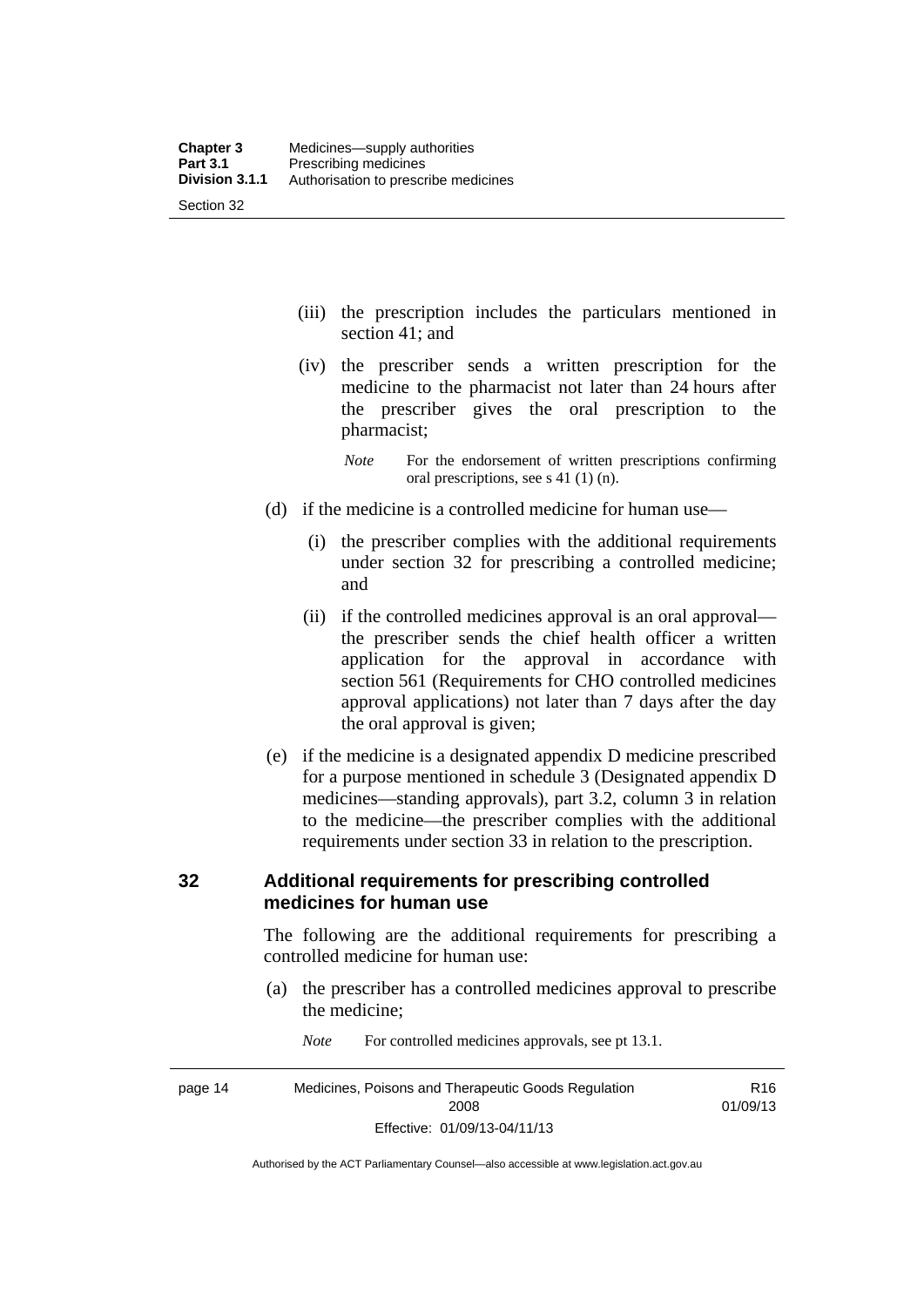(b) if the approval is for a particular form of the medicine—the prescription is for the form of the medicine approved or a bioequivalent form;

*Note Bioequivalent*—see the dictionary.

- (c) if the approval is for a particular strength of the medicine—the prescription is for the strength approved or a weaker strength;
- (d) if the approval is for a particular quantity of the medicine—the prescription is for not more than the quantity approved;
- (e) the prescriber complies with each condition (if any) of the approval;
- (f) if the controlled medicine is dronabinol for human use—
	- (i) the prescriber also has an authorisation under the *[Therapeutic Goods Act 1989](http://www.comlaw.gov.au/Series/C2004A03952)* (Cwlth), section 19 to supply the medicine; and
	- (ii) the prescriber complies with each condition (if any) of the authorisation.

#### **Example—par (b)**

If a slow release form of a medicine is approved, the prescriber is not authorised to prescribe an immediate release form of the medicine.

#### **Example—par (c) and par (d)**

If a doctor is given an approval to prescribe 25 morphine 20mg capsules, the doctor may prescribe 5 20mg capsules and 10 15mg capsules. Later, if the approval is still in force, the doctor may prescribe not more than 10 morphine capsules of any strength up to and including 20mg.

*Note* An example is part of the regulation, is not exhaustive and may extend, but does not limit, the meaning of the provision in which it appears (see [Legislation Act,](http://www.legislation.act.gov.au/a/2001-14) s 126 and s 132).

R16 01/09/13 page 15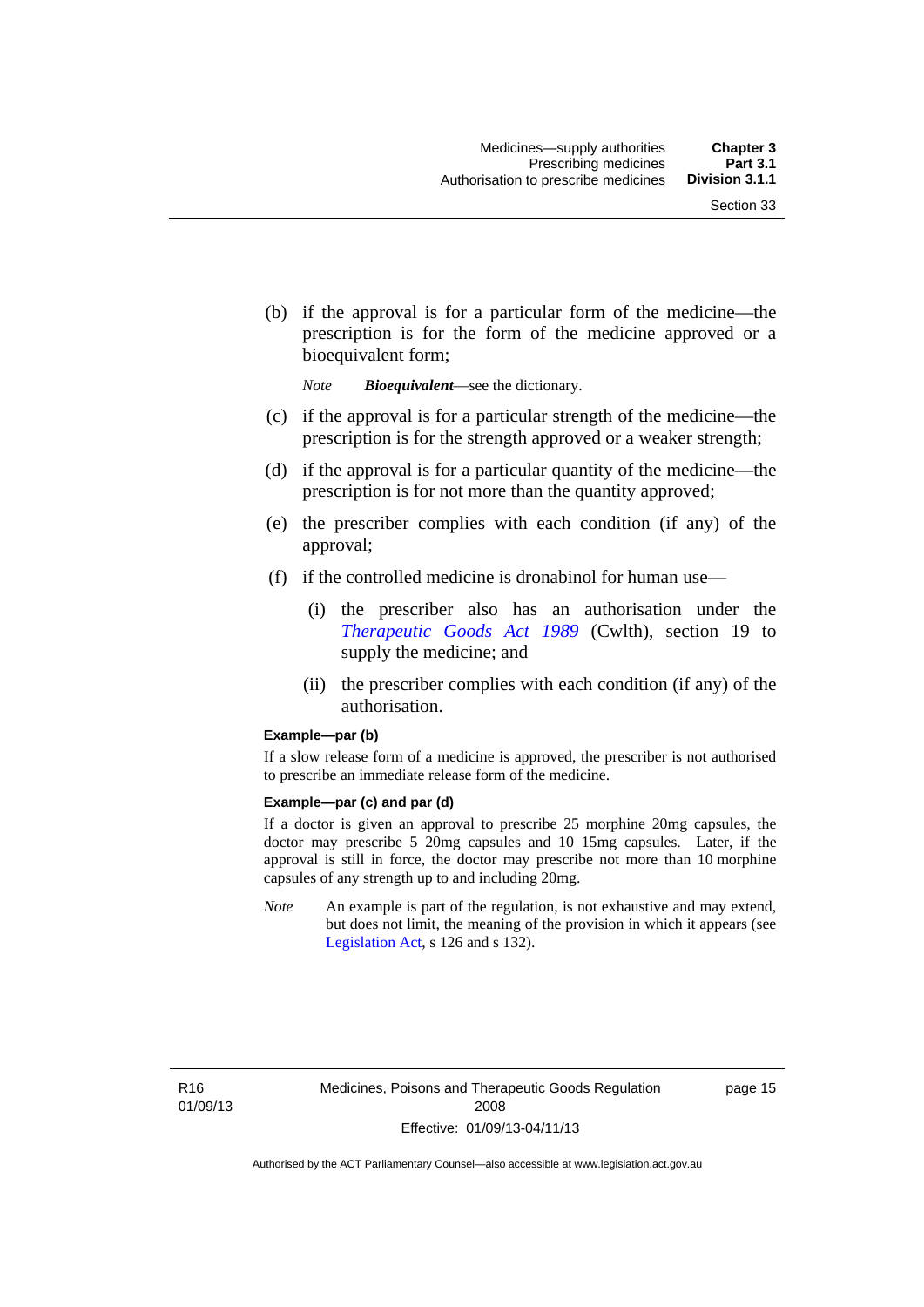## **33 Additional requirements for designated appendix D medicines prescriptions for human use**

The following are the additional requirements for prescribing a designated appendix D medicine for a purpose mentioned in schedule 3 (Designated appendix D medicines—standing approvals), part 3.2, column 3 in relation to the medicine:

- (a) the prescriber has an appendix D medicines approval to prescribe the medicine;
- (b) the prescriber complies with each condition (if any) of the approval (including any condition in schedule 3, part 3.2, column 4 in relation to the medicine).

## **Division 3.1.2 Prescriptions**

*Note* A prescription may provide for a medicine to be dispensed or administered (see [Act](http://www.legislation.act.gov.au/a/2008-26/default.asp), dict, def *prescription*).

#### **40 General requirements for written prescriptions**

A written prescription for a medicine must—

- (a) be signed by the prescriber; and
	- *Note* The prescription must be signed with the prescriber's usual signature (see [Act](http://www.legislation.act.gov.au/a/2008-26/default.asp), dict, def *signs*).
- (b) if the prescriber amends the prescription—be initialled and dated beside the amendment by the prescriber; and
- (c) be written in terms and symbols used in ordinary professional practice; and
- (d) if the prescription is for an unusual or dangerous dose include the prescriber's initials beside an underlined reference to the dose.
- *Note Written* includes in electronic form (see [Act,](http://www.legislation.act.gov.au/a/2008-26/default.asp) dict).

R16 01/09/13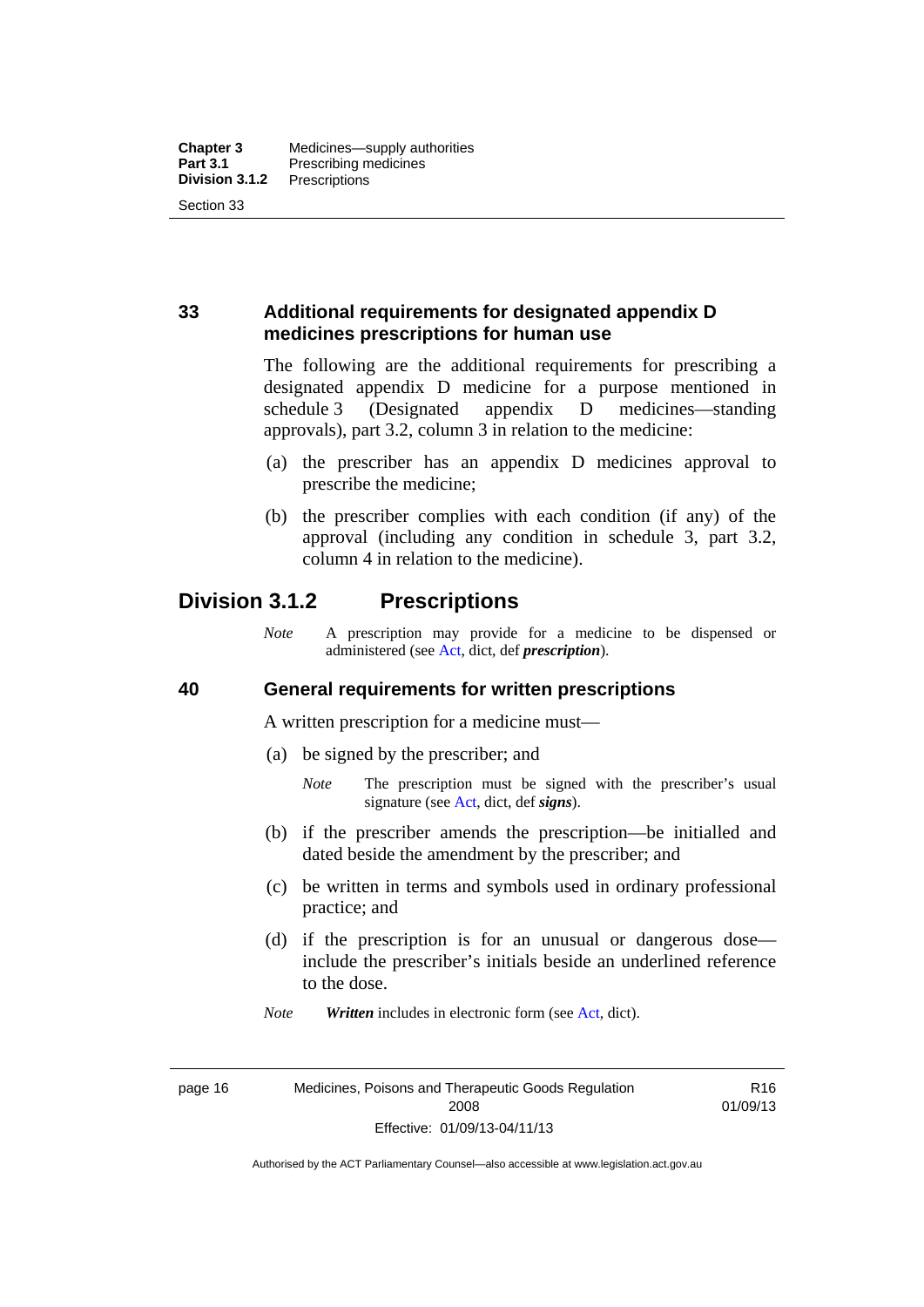#### **41 Particulars for prescriptions**

- (1) A prescription must include the following particulars:
	- (a) the prescriber's name, professional qualifications and business address and telephone number;
	- (b) the date the prescription is given;
	- (c) the medicine, and the form, strength and quantity of the medicine, to be dispensed or administered under the prescription;
	- (d) the name and address of the person for whom the medicine is prescribed;
	- (e) directions about the use of the medicine, including the dose and regimen of the medicine, that are adequate to allow the medicine to be taken or administered safely;
	- (f) the number of times the medicine may be dispensed or administered under the prescription;
	- (g) if the prescription is for a controlled medicine for human use—
		- (i) the relevant approval particulars; and
		- (ii) if the medicine is dronabinol—the relevant TGA authorisation particulars; and
		- (iii) if the prescription is a repeat prescription—the period that must elapse between each dispensing or administration of the medicine;
	- (h) if the prescription is for a designated appendix D medicine for a purpose mentioned in schedule 3 (Designated appendix D medicines—standing approvals), part 3.2, column 3 in relation to the medicine—the relevant approval particulars;
	- (i) if the prescriber is a dentist—the words 'for dental treatment only';

R16 01/09/13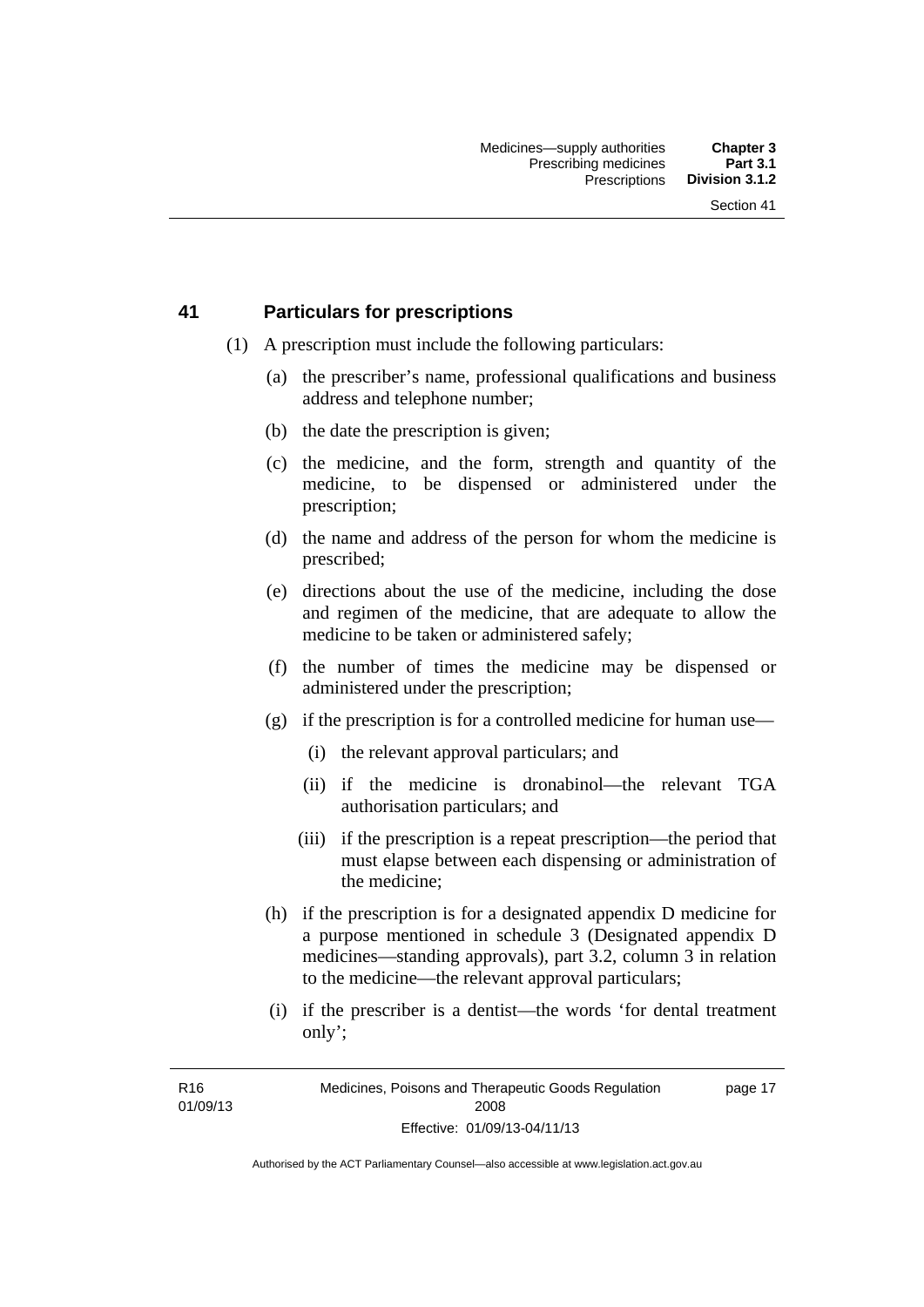- (j) if the prescriber is an eligible midwife—the words 'for midwifery use only';
- (k) if the prescriber is an optometrist—the words 'for optometry use only';
- (l) if the prescriber is a veterinary surgeon—
	- (i) the words 'for animal treatment only'; and
	- (ii) the species of the animal for which the medicine is to be dispensed; and
	- (iii) if possible, a way of identifying the animal;
- (m) if the prescription is an original of a prescription that was faxed by a prescriber to a pharmacist—the prescription is endorsed with words to the effect that the prescription was faxed to a named pharmacy on a stated date;
- (n) if the prescription is a written prescription under section 31 (c) (iv) (which is about oral prescriptions)—the prescription is endorsed with words to the effect that the prescription is a confirmation copy of an oral prescription issued to a named pharmacist on a stated date.
- (2) However, if the prescription is written for an in-patient at a hospital in the patient's medical records, the prescription need not include any of the following:
	- (a) the prescriber's professional qualifications and business address and telephone number;
	- (b) if the medicine prescribed is a controlled medicine or designated appendix D medicine—the relevant approval particulars.
	- *Note 1 Hospital* means a public hospital, private hospital or day hospital and includes a body prescribed by regulation as a hospital (see [Act,](http://www.legislation.act.gov.au/a/2008-26/default.asp) dict).
	- *Note 2* A *hospice* is a hospital (see *The Macquarie Dictionary*, 4th ed).

page 18 Medicines, Poisons and Therapeutic Goods Regulation 2008 Effective: 01/09/13-04/11/13

R16 01/09/13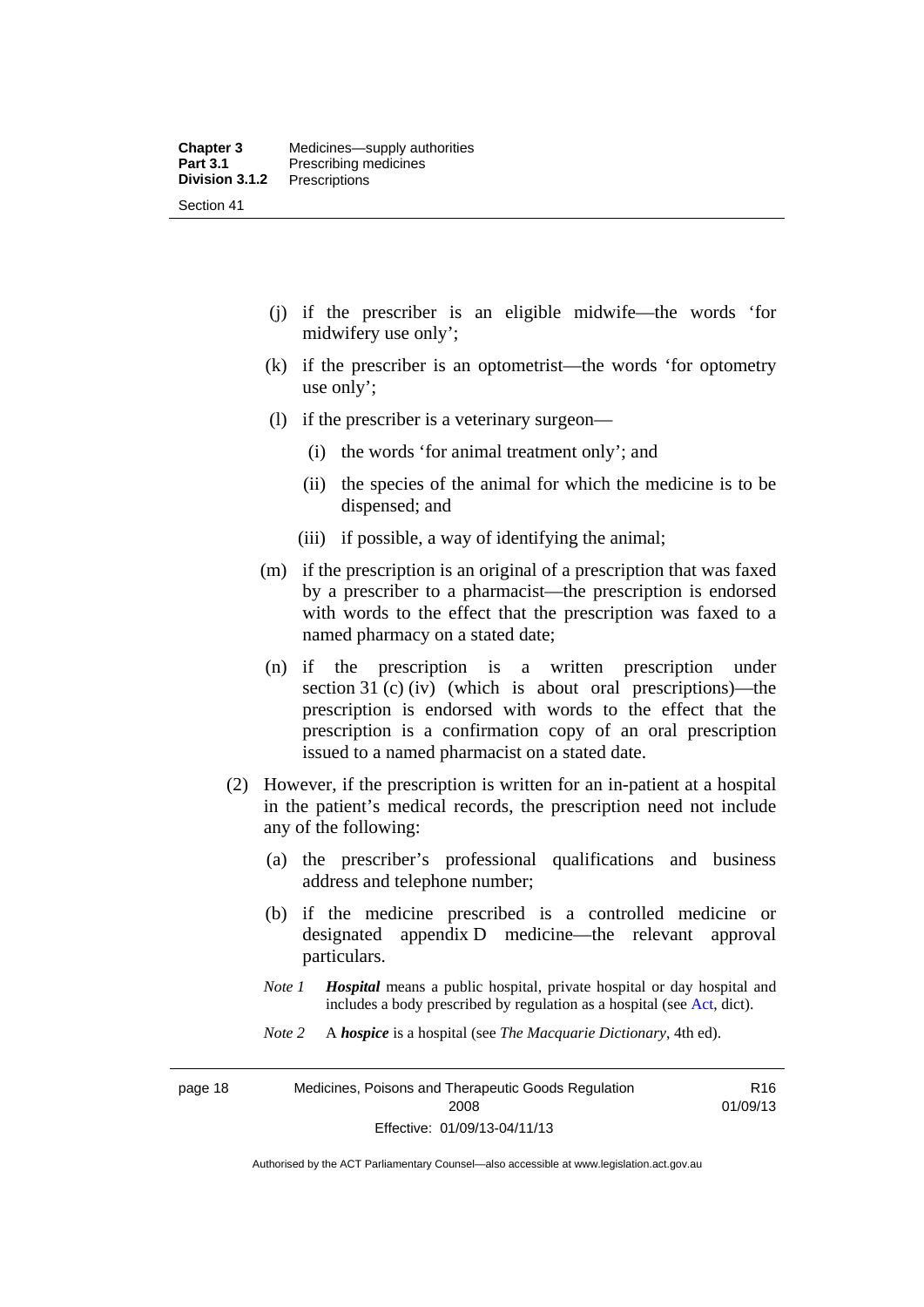(3) In this section:

#### *relevant approval particulars* means—

- (a) for a controlled medicine—
	- (i) for an approval under section 556 (Standing approval to prescribe controlled medicines for short-term treatment)—the words 'standing short-term approval'; or
	- (ii) for an approval under section 557 (Standing interim approval to prescribe buprenorphine and methadone for patients of certain institutions)—the words 'standing opioid dependency treatment approval'; or
	- (iii) for an approval under division 13.1.3 (Chief health officer controlled medicines approvals)—the words 'CHO approval number' followed by the identifying number for the approval; or
- (b) for a designated appendix D medicine—
	- (i) for an approval under section 591 (Standing approval to prescribe designated appendix D medicines)—the words 'standing approval' and the specialist area, or the area, in which the prescriber practises; or
	- (ii) for an approval under section 593 (CHO decisions on applications to prescribe designated appendix D medicines)—the words 'CHO approval number' followed by the identifying number for the approval.

*relevant TGA authorisation particulars* means the words 'TGA authorisation' followed by—

- (a) the identifying number for the authorisation; or
- (b) if no identifying number is given for the authorisation—the date of the approval.

R16 01/09/13 page 19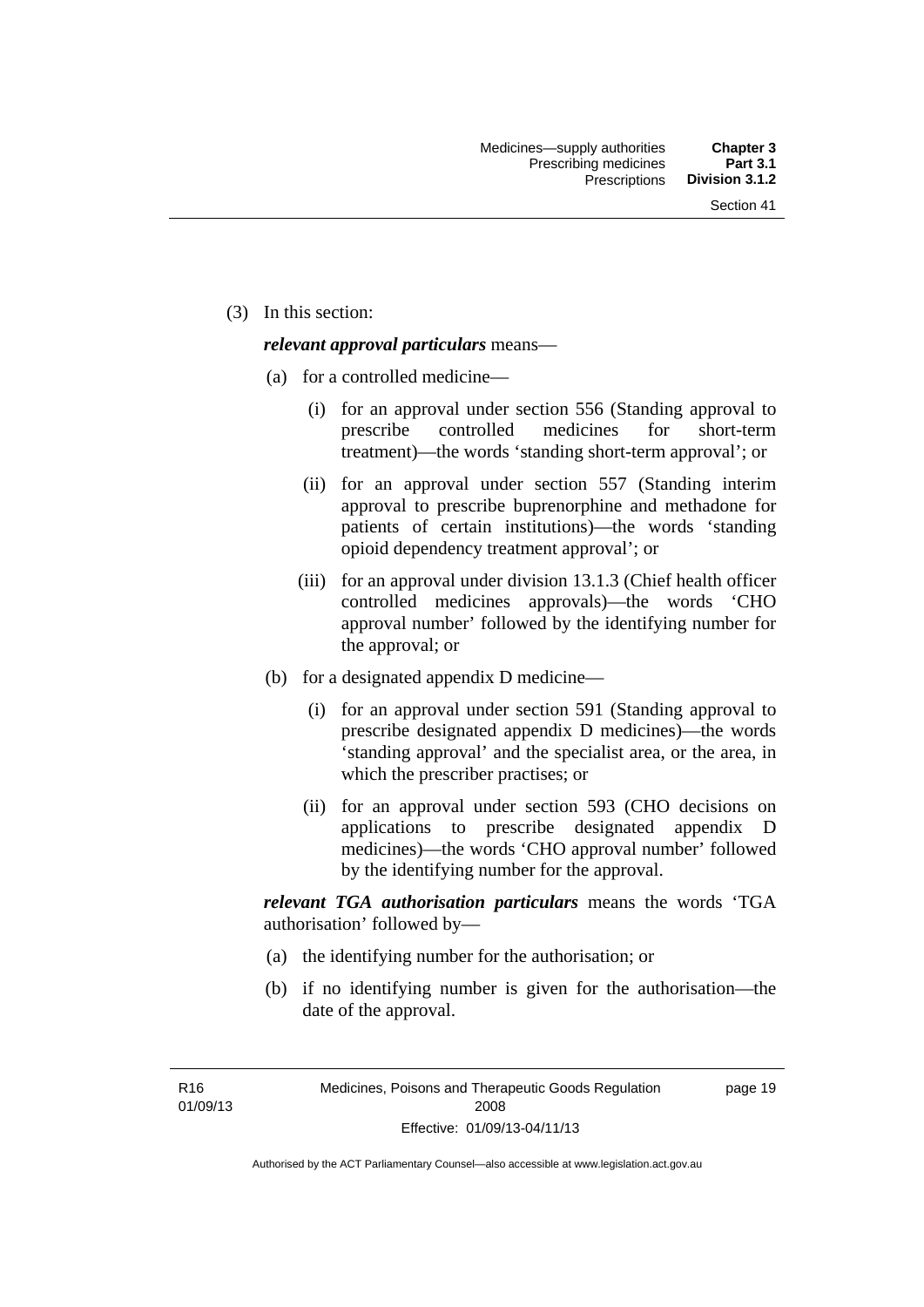# **Part 3.2 Requisitioning medicines**

## **Division 3.2.1 Authorisation to issue requisitions**

#### **50 Authorisation under sch 1 to issue requisitions for medicines—Act, s 41 (b)**

A person mentioned in schedule 1, column 2 is authorised to issue a requisition for a medicine if—

- (a) issuing the requisition is included in the schedule, column 3 in relation to the person; and
- (b) the issue of the requisition is consistent with any restriction for the issue of the requisition mentioned in the schedule, column 3.

#### **51 Authorisation conditions for issuing requisitions for medicines—Act, s 44 (1) (b) and (2) (b)**

A person's authorisation under section 50 to issue a requisition for a medicine is subject to the following conditions:

- (a) if the requisition is a written requisition—the requisition complies with section 55 (General requirements for written requisitions) and section 56 (Particulars for requisitions);
- (b) if the requisition is an oral requisition—
	- (i) the person believes on reasonable grounds that issuing the requisition is reasonably necessary for the treatment of a person; and
	- (ii) the quantity of the medicine requisitioned is not more than the amount reasonably necessary for the person's treatment; and
	- (iii) the requisition complies with section 56.

page 20 Medicines, Poisons and Therapeutic Goods Regulation 2008 Effective: 01/09/13-04/11/13

R16 01/09/13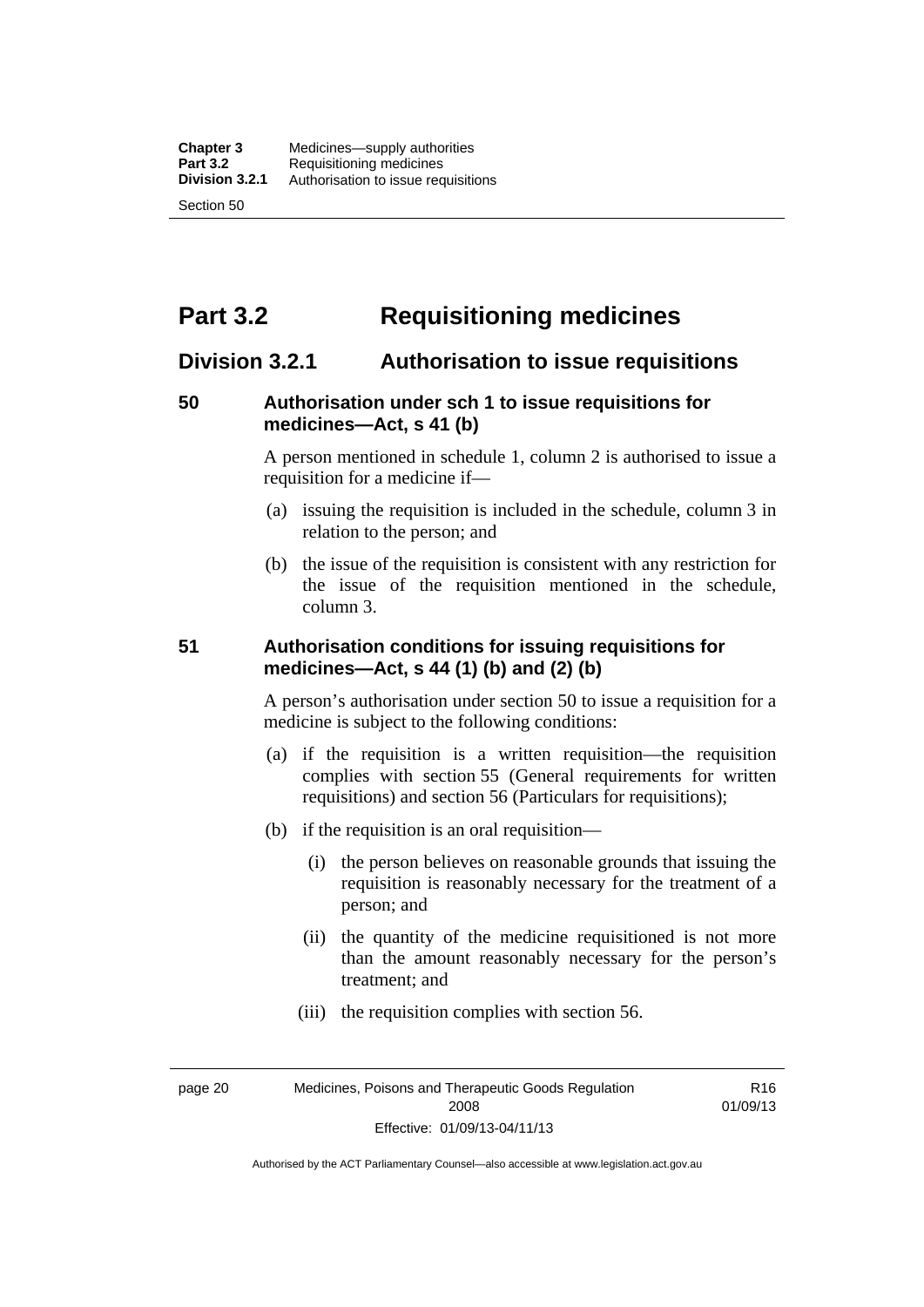# **Division 3.2.2 Requisitions**

#### **55 General requirements for written requisitions**

A written requisition for a medicine must be—

(a) signed by the person (the *issuer*) issuing the requisition; and

 (b) if the issuer amends the requisition—initialled and dated by the issuer beside the amendment.

*Note Written* includes in electronic form (see [Act,](http://www.legislation.act.gov.au/a/2008-26/default.asp) dict).

#### **56 Particulars for requisitions**

A requisition must include the following particulars:

- (a) the name of the person issuing the requisition;
- (b) the capacity in which the person is issuing the requisition;
- (c) the date the requisition is issued;
- (d) the medicine, and the form, strength and quantity of the medicine, to be supplied on the requisition;
- (e) the pharmacy or ward to which the medicine is to be supplied.

*Note Ward*—see the [Act](http://www.legislation.act.gov.au/a/2008-26/default.asp), dictionary.

R16 01/09/13

*Note* The requisition must be signed with the issuer's usual signature (see [Act](http://www.legislation.act.gov.au/a/2008-26/default.asp), dict, def *signs*).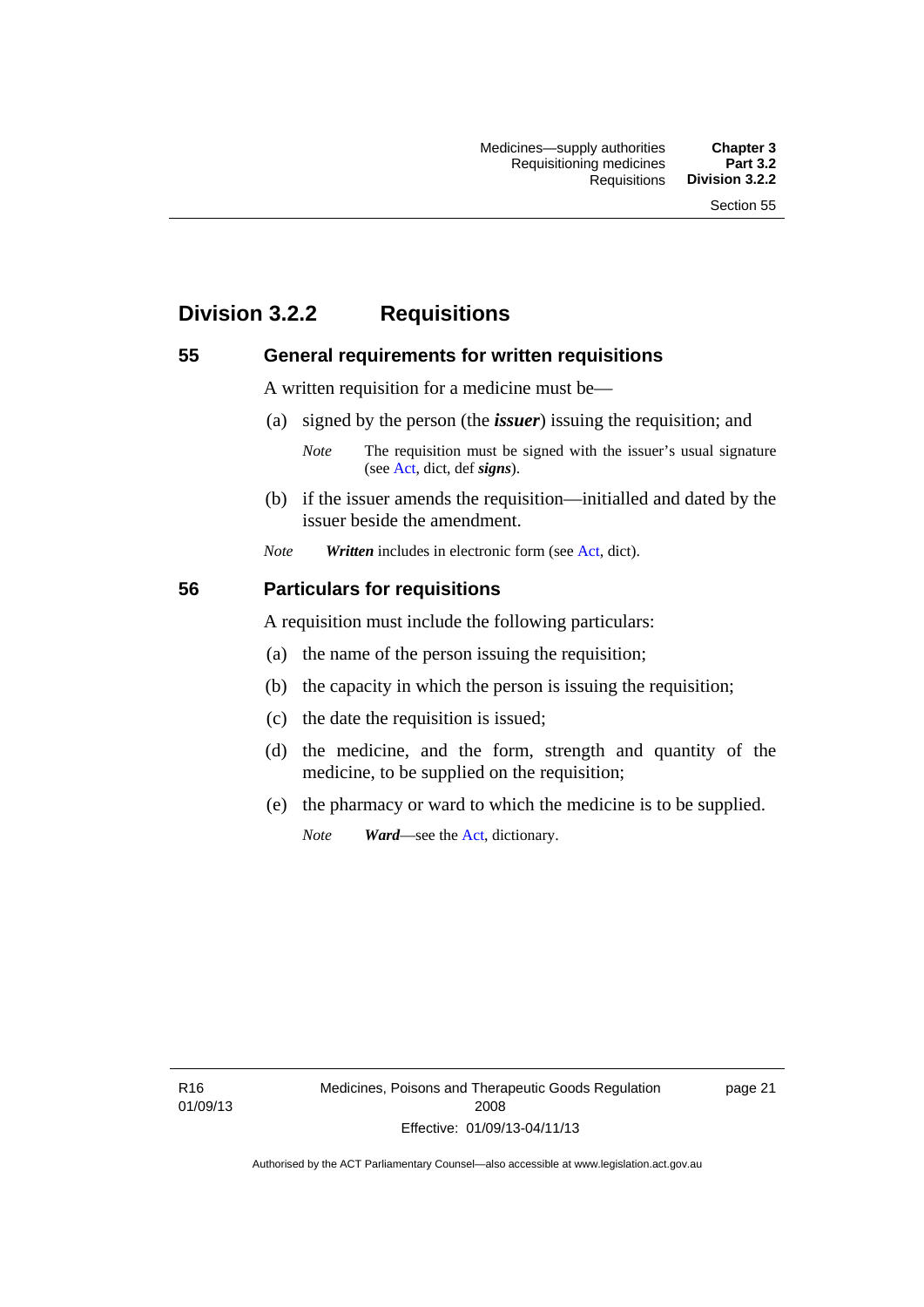# **Part 3.3 Medicines purchase orders**

## **Division 3.3.1 Authorisation to issue purchase orders**

#### **60 Authorisation under sch 1 to issue purchase orders for medicines—Act, s 38 (1) (b) and (2) (a)**

A person mentioned in schedule 1, column 2 is authorised to issue a purchase order for a medicine if—

- (a) issuing the purchase order is included in the schedule, column 3 in relation to the person; and
- (b) the issue of the purchase order is consistent with any restriction for the issue of the purchase order mentioned in the schedule, column 3.

#### **61 Authorisation conditions for issuing purchase orders for medicines—Act, s 44 (1) (b) and (2) (b)**

A person's authorisation under section 60 to issue a purchase order for a medicine is subject to the following conditions:

- (a) the purchase order complies with section 62 (General requirements for medicines purchase orders[—Act](http://www.legislation.act.gov.au/a/2008-26/default.asp), s 38 (2) (c));
	- *Note* A purchase order must be in writing (see [Act,](http://www.legislation.act.gov.au/a/2008-26/default.asp) dict, def *purchase order*).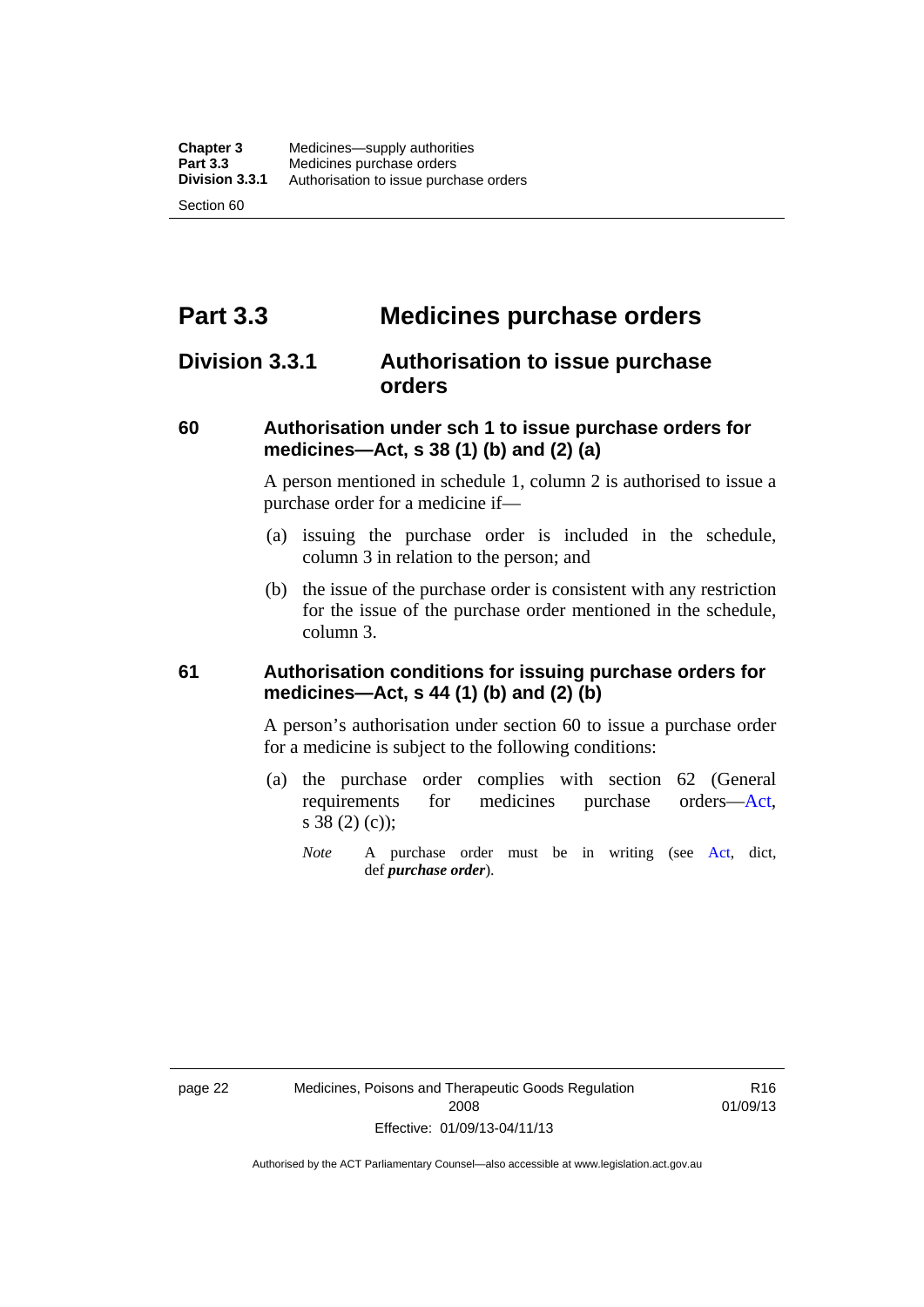(b) the person must, not later than 24 hours after the person receives the medicine, send the supplier a document signed by the person acknowledging receipt of the medicine.

#### **Example—document**

a copy of the supplier's delivery docket signed by the buyer

*Note* An example is part of the regulation, is not exhaustive and may extend, but does not limit, the meaning of the provision in which it appears (see [Legislation Act,](http://www.legislation.act.gov.au/a/2001-14) s 126 and s 132).

## **Division 3.3.2 Purchase orders**

#### **62 General requirements for medicines purchase orders— Act, s 38 (2) (c)**

- (1) A purchase order for a medicine must be—
	- (a) signed by the person (the *issuer*) issuing the order; and
		- *Note* The purchase order must be signed with the issuer's usual signature (see [Act](http://www.legislation.act.gov.au/a/2008-26/default.asp), dict, def *signs*).
	- (b) if the issuer amends the order—initialled and dated by the issuer beside the amendment.
- (2) A purchase order for a medicine must include the following:
	- (a) the issuer's name and business address and telephone number;
	- (b) the issuer's authority to issue the order;
	- (c) the medicine, and the form, strength and quantity of the medicine, to be supplied on the order.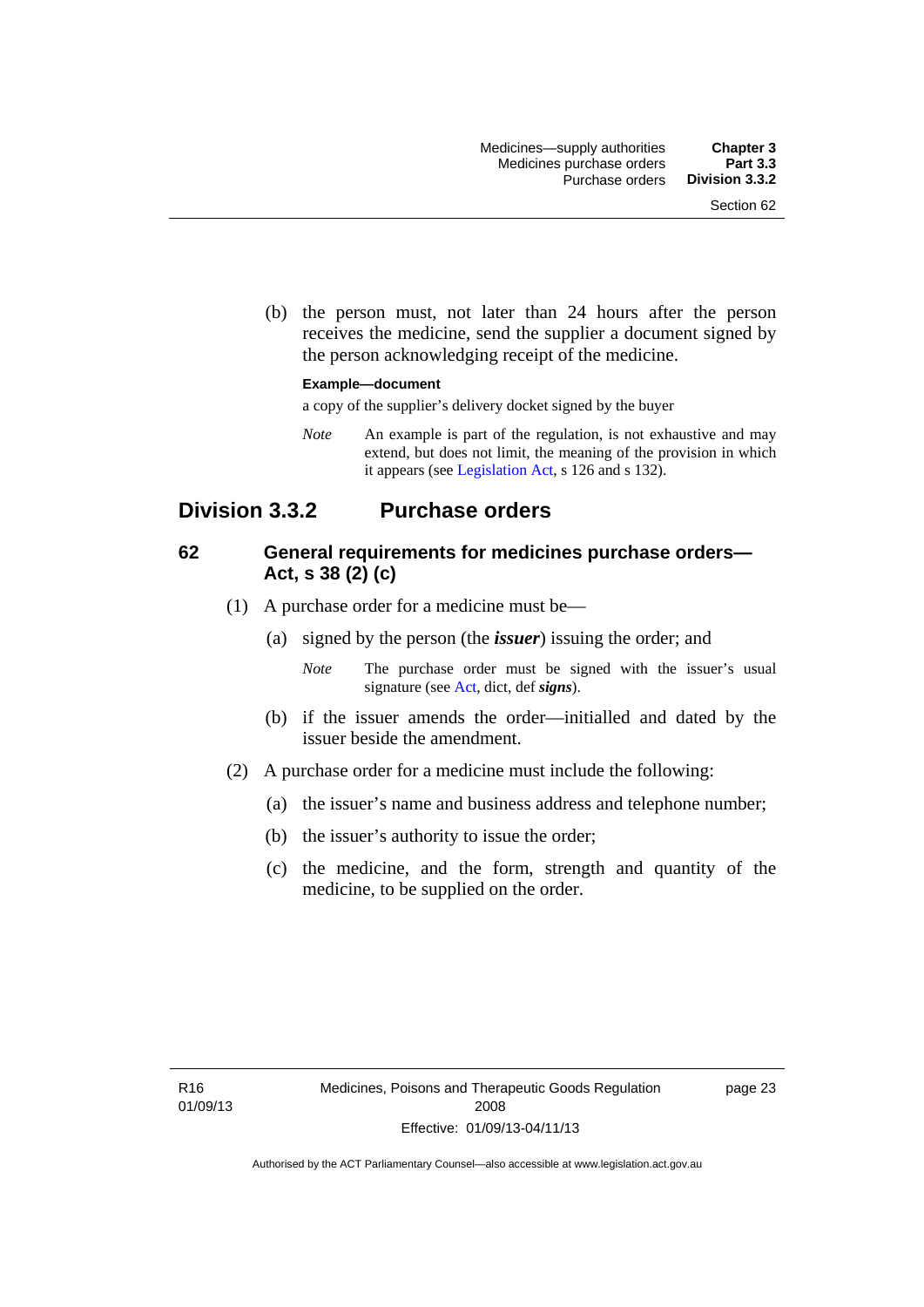**Chapter 3** Medicines—supply authorities<br>**Part 3.4** Standing orders for medicines **Part 3.4 Standing orders for medicines<br>
<b>Division 3.4.1** CHO standing orders **Division 3.4.1** CHO standing orders Section 70

# **Part 3.4 Standing orders for medicines**

#### **Division 3.4.1 CHO standing orders**

#### **70 Authorisation of CHO to issue standing orders for supply of medicines in public health emergencies—Act, s 42 (b)**

 (1) The chief health officer is authorised to issue a standing order for the supply of a medicine in an emergency relating to public health.

*Note 1 Supply* does not include administer (see [Act,](http://www.legislation.act.gov.au/a/2008-26/default.asp) s 24).

*Note 2* A standing order must be in writing (see [Act](http://www.legislation.act.gov.au/a/2008-26/default.asp), dict, def *standing order*).

 (2) To remove any doubt, a standing order may be issued under subsection (1) even if no emergency declaration under the *[Public](http://www.legislation.act.gov.au/a/1997-69)  [Health Act 1997](http://www.legislation.act.gov.au/a/1997-69)* is in force.

#### **71 Authorisation of CHO to issue standing orders for administration of medicines for public health matters— Act, s 42 (b)**

The chief health officer is authorised to issue a standing order for the administration of a medicine in relation to a public health matter.

*Note* A standing order must be in writing (see [Act](http://www.legislation.act.gov.au/a/2008-26/default.asp), dict, def *standing order*).

#### **72 Particulars for CHO standing orders for administration of medicines for public health matters**

A standing order under section 71 must include the following particulars:

- (a) a description of the public health matter to which the order relates;
- (b) the date of effect of the order and the date (not longer than 2 years after the date of effect) when the order ends;

R16 01/09/13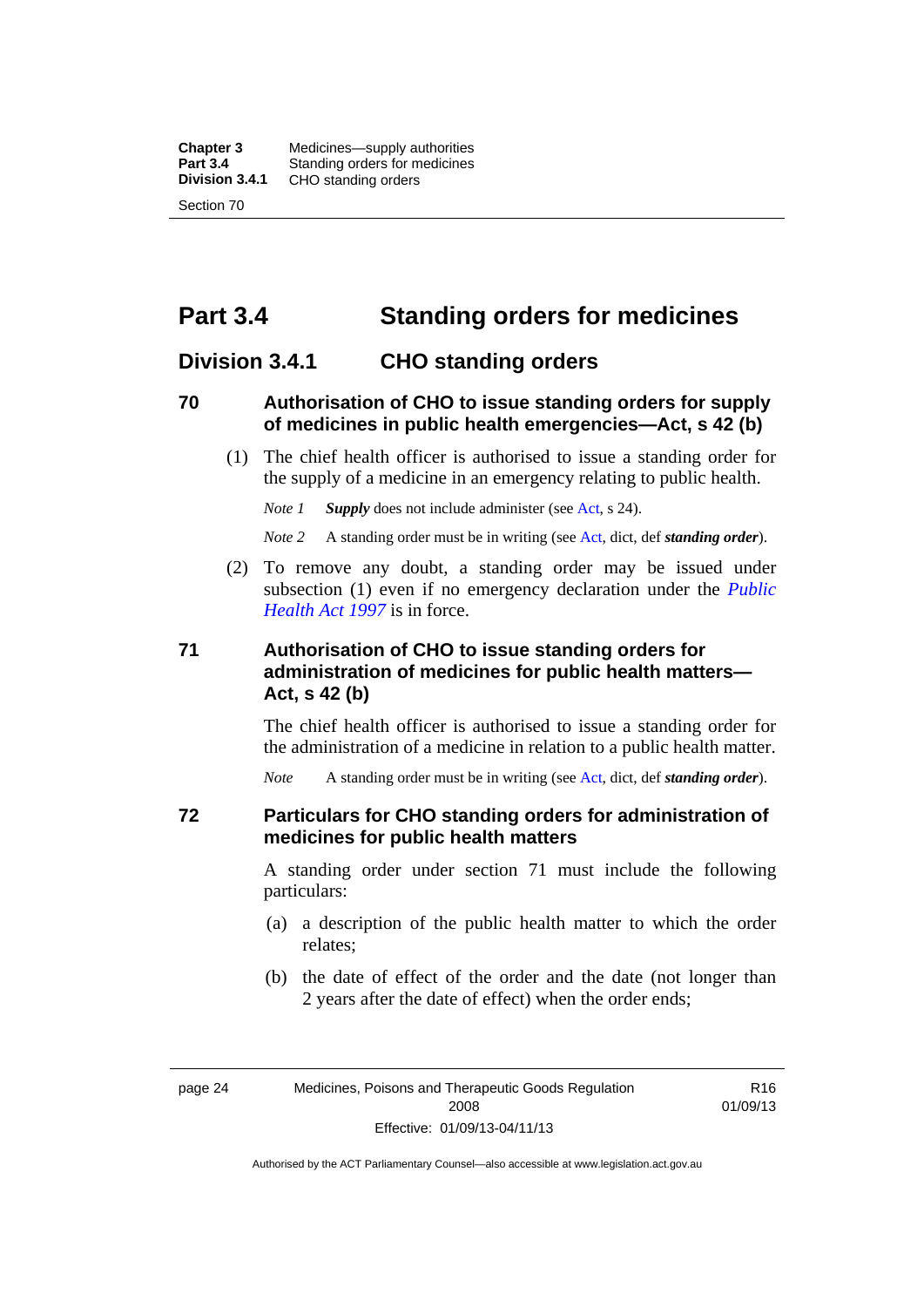- (c) the clinical circumstances in which the medicine may be administered;
- (d) a description of the people to whom the medicine may be administered;
- (e) the medicine's approved name and, if applicable, brand name;

- (f) if applicable, the form and strength of the medicine;
- (g) the dose and route of administration;
- (h) if applicable, the frequency of administration.

#### **Example—par (e) and par (f)**

Adrenaline (EpiPen) 300 micrograms in 0.3mL pre-filled syringe

*Note* An example is part of the regulation, is not exhaustive and may extend, but does not limit, the meaning of the provision in which it appears (see [Legislation Act,](http://www.legislation.act.gov.au/a/2001-14) s 126 and s 132).

## **Division 3.4.2 Standing orders for institutions**

*Note Institution* includes a correctional centre and a CYP detention place (see s 652).

#### **75 Authorisation of doctors to issue standing orders for administration of medicines at institutions—Act, s 42 (b)**

- (1) A doctor is authorised to issue a standing order for the administration of a medicine to patients at an institution if—
	- (a) a medicines and therapeutics committee for the institution has approved the order; and
	- (b) the order is signed by the chair of the committee.
	- *Note Doctor* does not include an intern doctor (see dict).

R16 01/09/13 page 25

*Note Approved name*—see the [medicines and poisons standard,](http://www.comlaw.gov.au/Series/F2012L01200) par 1 (1).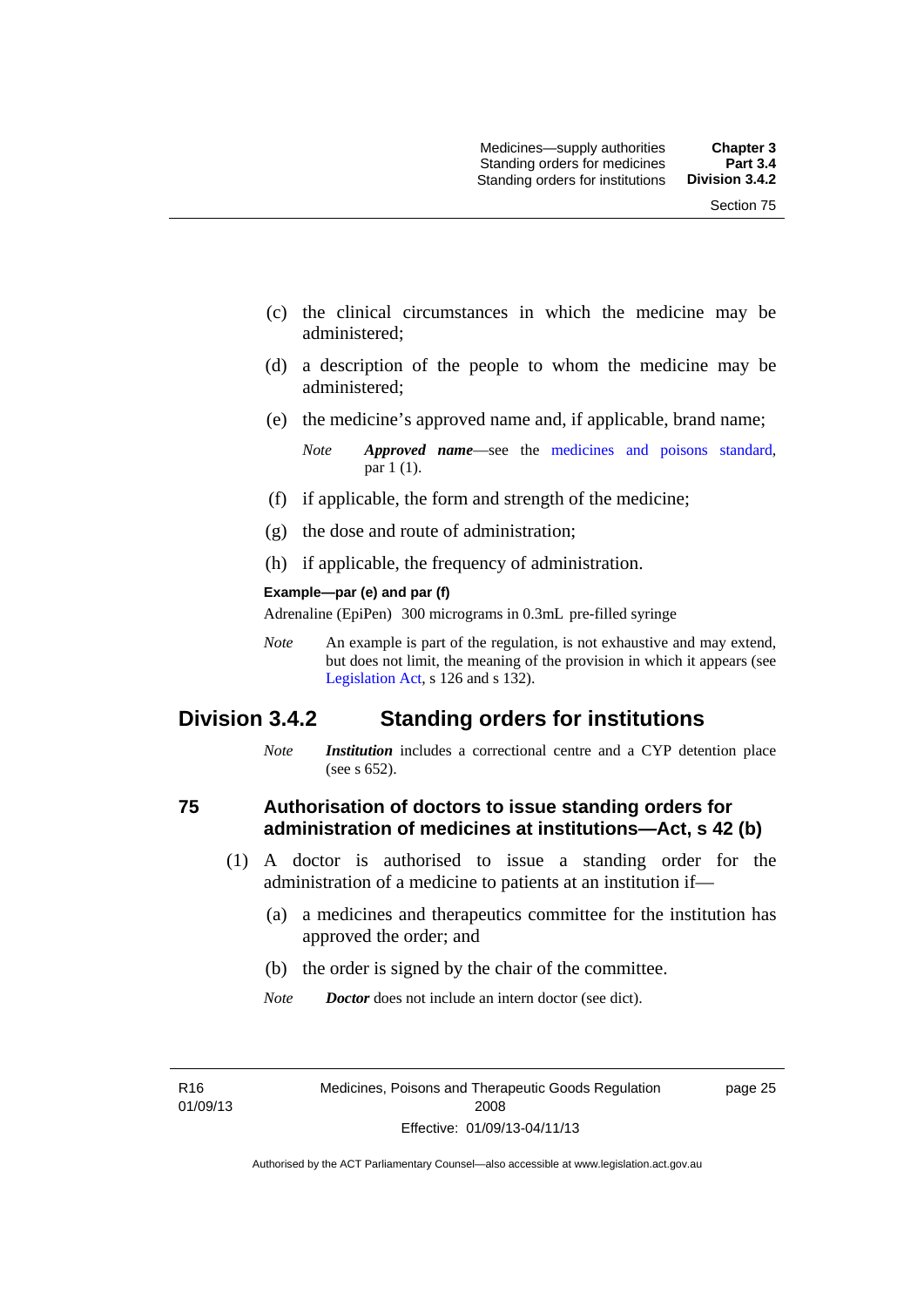(2) In this section:

*medicines and therapeutics committee*, for an institution, means a body—

- (a) established by the institution to approve standing orders for the administration of medicines to patients at the institution; and
- (b) that includes (but is not limited to) a doctor, nurse and pharmacist.
	- *Note 1 Doctor* and *pharmacist* do not include an intern (see dict).
	- *Note 2 Nurse* does not include an enrolled nurse (see [Legislation Act,](http://www.legislation.act.gov.au/a/2001-14) dict, pt 1).

#### **76 Particulars for standing orders for administration of medicines at institutions**

A standing order under section 75 must include the following particulars:

- (a) an approval number for the order that is different from the number given to each other standing order approved for the institution;
- (b) the date of effect of the order and the date (not longer than 2 years after the date of effect) when the order ends;
- (c) each ward to which the order applies;
- (d) the clinical circumstances in which the medicine may be administered;
- (e) a description of the people to whom the medicine may be administered;
- (f) the medicine's approved name and, if applicable, brand name;
	- *Note Approved name*—see the [medicines and poisons standard,](http://www.comlaw.gov.au/Series/F2012L01200) par 1 (1).

page 26 Medicines, Poisons and Therapeutic Goods Regulation 2008 Effective: 01/09/13-04/11/13

R16 01/09/13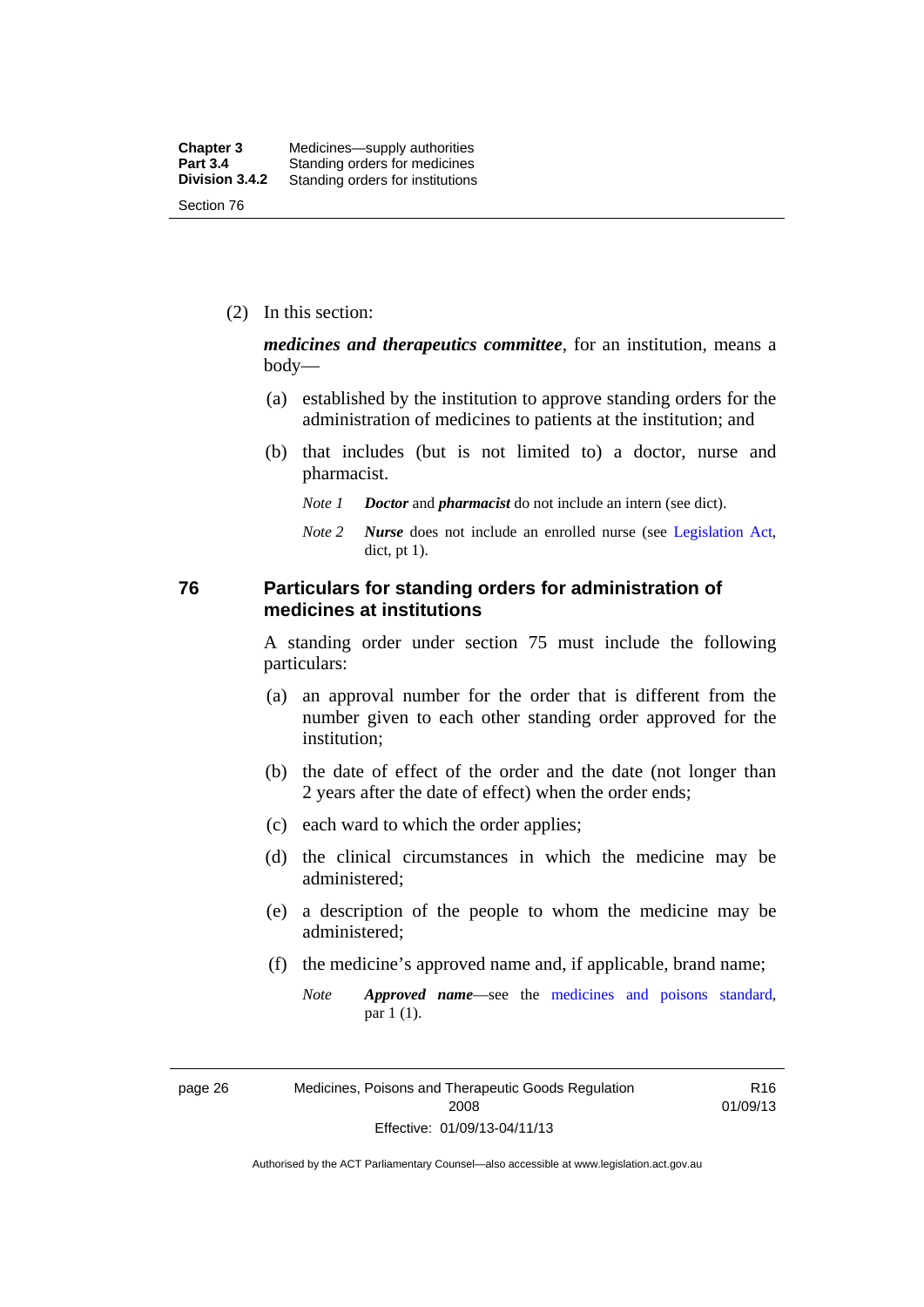- (g) if applicable, the form and strength of the medicine;
- (h) the dose and route of administration;
- (i) if applicable, the frequency of administration.

#### **Example—par (f) and par (g)**

Adrenaline (EpiPen) 300 micrograms in 0.3mL pre-filled syringe

*Note* An example is part of the regulation, is not exhaustive and may extend, but does not limit, the meaning of the provision in which it appears (see [Legislation Act,](http://www.legislation.act.gov.au/a/2001-14) s 126 and s 132).

## **Division 3.4.3 Standing orders for walk-in centre**

#### **77 Authorisation of CHO to issue standing orders for supply and administration of medicines at walk-in centre—Act, s 42 (b)**

The chief health officer is authorised to issue a standing order for—

- (a) the supply of a medicine at a walk-in centre; and
- (b) the administration of a medicine at a walk-in centre.

*Note 1 Supply* does not include administer (see [Act,](http://www.legislation.act.gov.au/a/2008-26/default.asp) s 24).

*Note 2* A standing order must be in writing (see [Act](http://www.legislation.act.gov.au/a/2008-26/default.asp), dict, def *standing order*).

#### **78 Particulars for CHO standing orders for supply and administration of medicines at walk-in centre**

A standing order under section 77 must include the following particulars:

- (a) an approval number for the order that is different from the number given to each other standing order approved for the walk-in centre;
- (b) the date of effect of the order and the date (not longer than 2 years after the date of effect) when the order ends;

page 27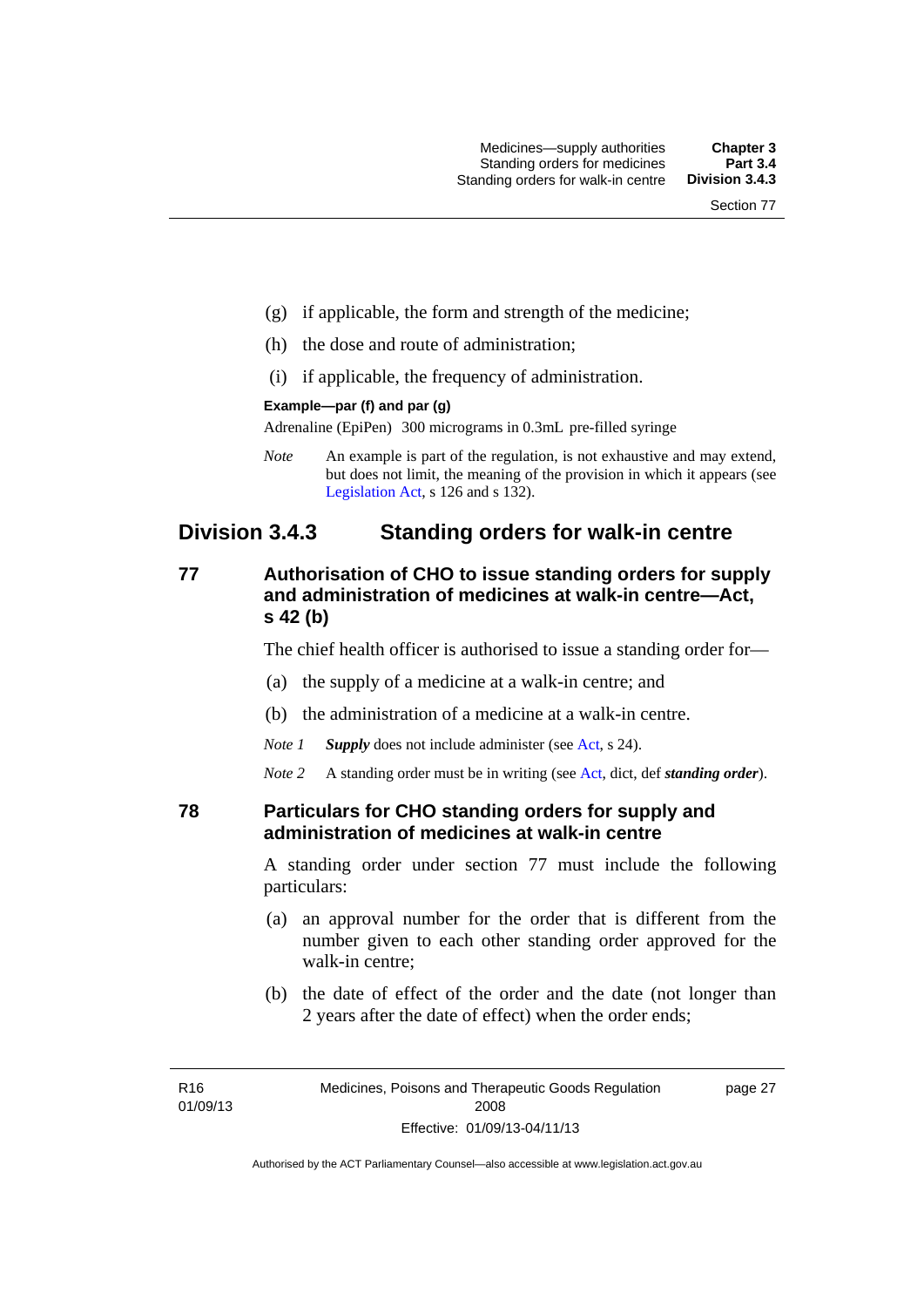- (c) each walk-in centre to which the order applies;
- (d) the clinical circumstances in which the medicine may be supplied or administered;
- (e) a description of the people to whom the medicine may be supplied or administered;
- (f) the medicine's approved name and, if applicable, brand name;

*Note Approved name*—see the [medicines and poisons standard,](http://www.comlaw.gov.au/Series/F2012L01200) par 1 (1).

- (g) if applicable, the form and strength of the medicine;
- (h) the dose and route of administration of the medicine;
- (i) if applicable, the frequency of administration of the medicine;
- (j) if applicable, the maximum duration of supply or administration of the medicine;
- (k) if applicable, the maximum quantity of the medicine for supply or administration.

page 28 Medicines, Poisons and Therapeutic Goods Regulation 2008 Effective: 01/09/13-04/11/13

R16 01/09/13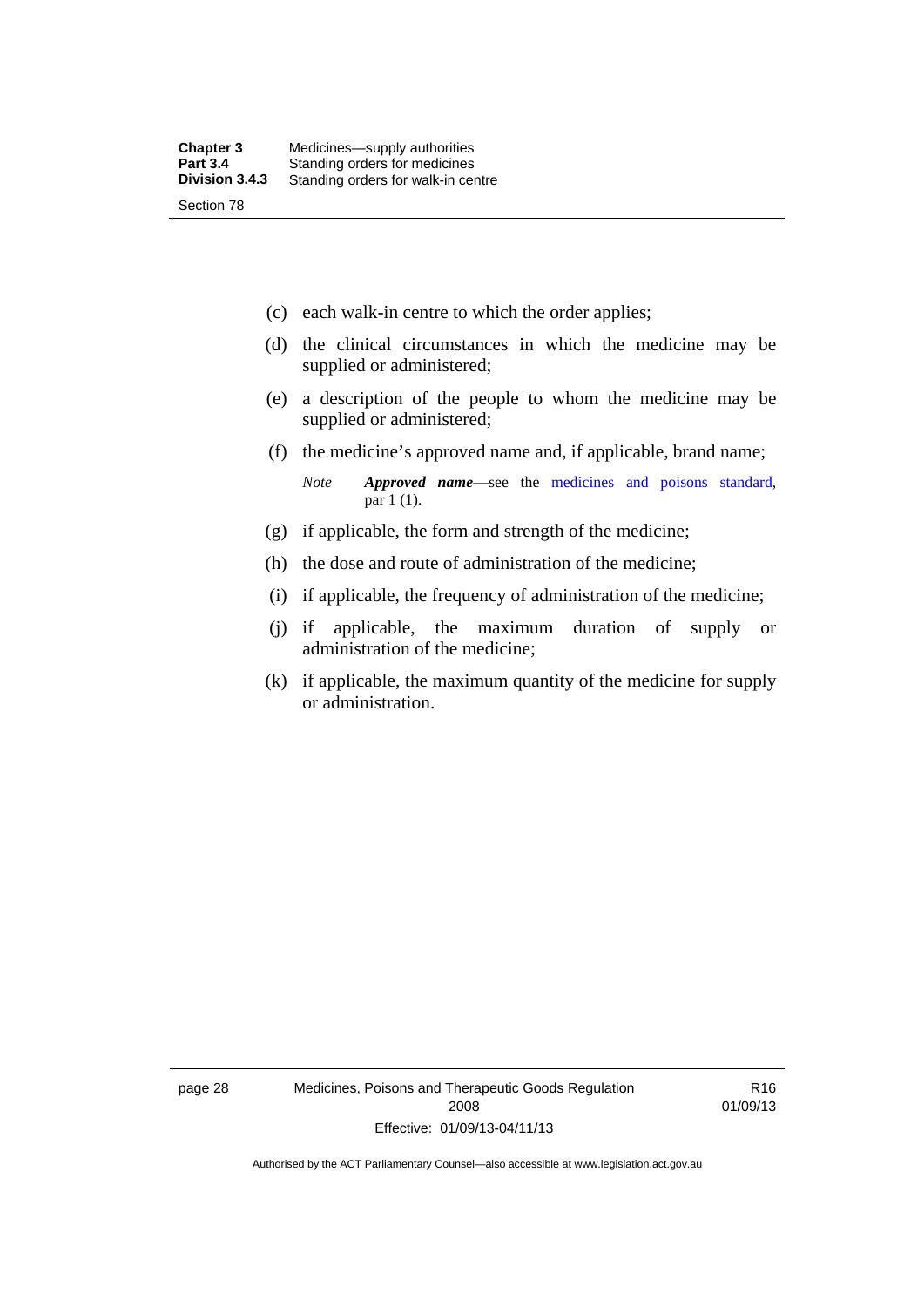# **Part 3.5 Medicines supply authorities generally**

#### **80 Cancellation of invalid supply authorities— Act, s 30 (2) (d)**

- (1) A paper-based supply authority is cancelled by a person if the person—
	- (a) marks the word 'cancelled', and the person's name and business address, on the front of the supply authority; and
	- (b) signs and dates the cancellation of the supply authority.
- (2) An electronic supply authority is cancelled by a person if the person—
	- (a) marks the word 'cancelled' on the supply authority; and
	- (b) links an electronic document to the supply authority that includes the person's name and business address and signature.

#### **81 Information for CHO about controlled medicines supplied on supply authorities—Act, s 31 (1) (b) and (4), def**  *required information*

- (1) A person (the *supplier*) who supplies a controlled medicine on a supply authority must, not later than 7 days after the end of the month when the medicine is supplied, give the chief health officer the following information in writing:
	- (a) the supplier's name, business address and telephone number;
	- (b) the name of the person who issued the supply authority;
	- (c) the date of the supply authority;
	- (d) the name and address of the person to whom the medicine is supplied;

R16 01/09/13 page 29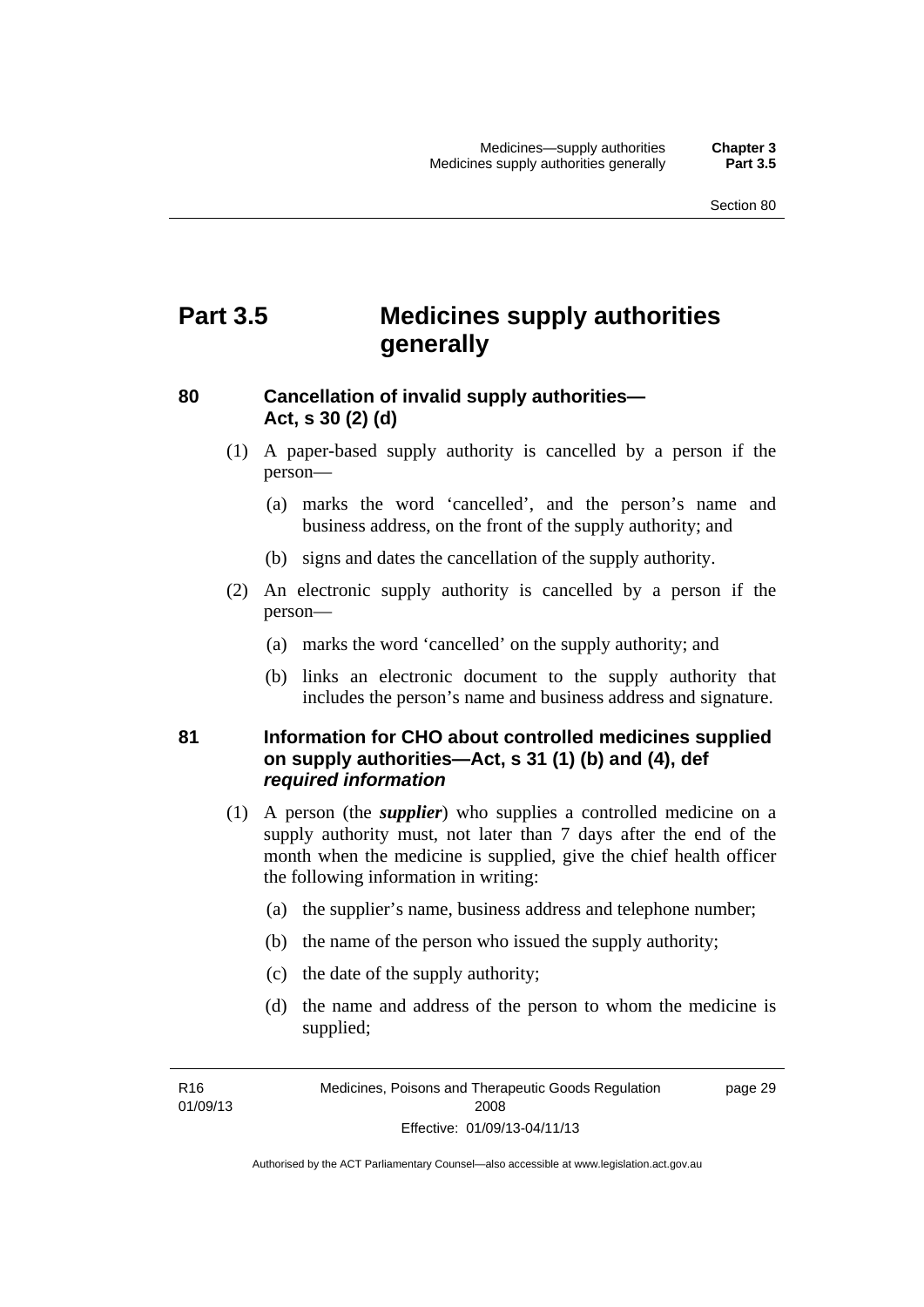Section 81

- (e) the date of supply;
- (f) the controlled medicine, and the form, strength and quantity of the medicine, supplied.
- (2) However, this section does not apply to any of the following who report the supply of a controlled medicine on a supply authority to the Therapeutic Goods Administration:
	- (a) a medicines wholesalers licence-holder;
	- (b) a person who is authorised (however described) under a Commonwealth or State law to manufacture controlled medicines or supply controlled medicines by wholesale.

page 30 Medicines, Poisons and Therapeutic Goods Regulation 2008 Effective: 01/09/13-04/11/13

R16 01/09/13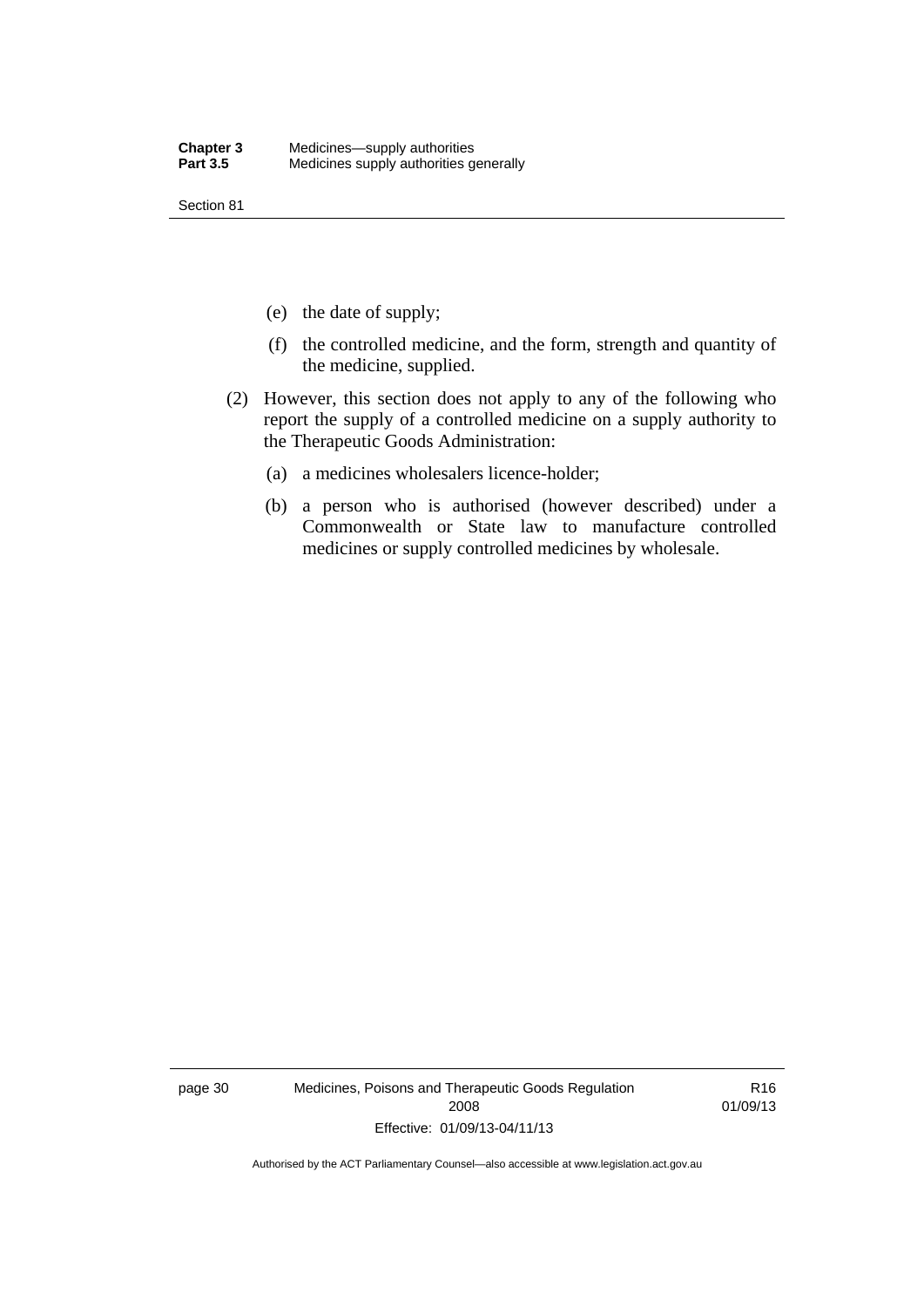# **Chapter 4 Supplying medicines**

# **Part 4.1** Preliminary

#### **100 Overview of supply authorisations for medicines**

The following provisions of this chapter authorise a person to supply a medicine:

- (a) section 110 (which is about supply authorisations set out in schedule 1, including dispensing on prescription, supply on requisition, purchase order and standing order and supply during consultations);
- (b) section 251 (which is about authorisation of pharmacists to supply certain prescription only medicines without a prescription in emergencies);
- (c) section 260 (which is about authorisation to supply medicines to pharmacists for disposal).
- *Note* A person may also be authorised to supply a medicine in a way mentioned in s 11 (2) (Overview of medicines authorisations under this regulation) (including under a licence, see pt 9.5).

R16 01/09/13 Medicines, Poisons and Therapeutic Goods Regulation 2008 Effective: 01/09/13-04/11/13

page 31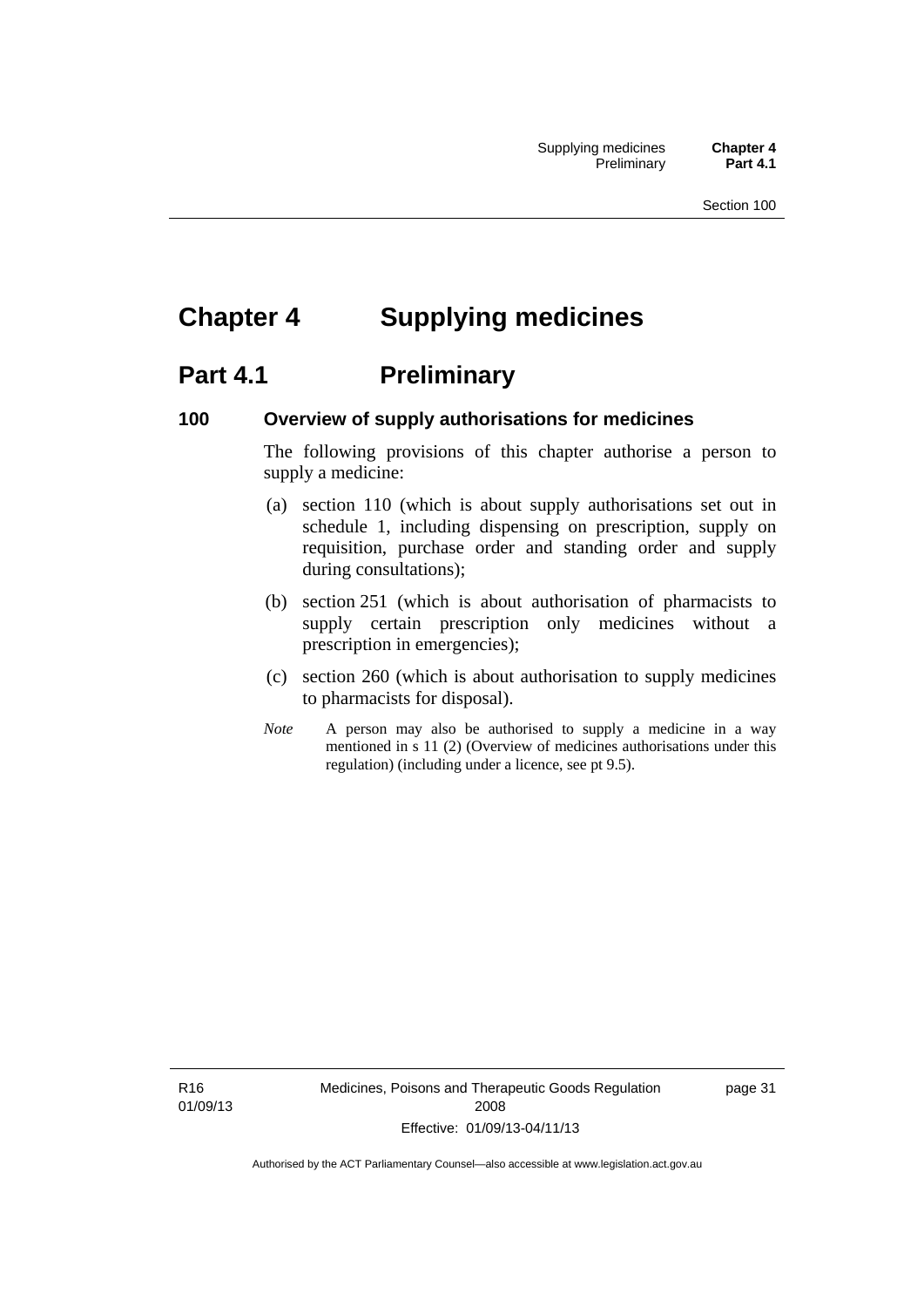# **Part 4.2 Medicines—supply authorisations under sch 1**

## **Division 4.2.1 Sch 1 medicines supply authorisations**

#### **110 Authorisation under sch 1 to supply medicines— Act, s 26 (1) (b) and (2) (b)**

- (1) A person mentioned in schedule 1, column 2 is authorised to supply a medicine if—
	- (a) supplying the medicine is included in the schedule, column 3 in relation to the person; and
	- (b) the supply is consistent with any restriction for the supply mentioned in the schedule, column 3.
- (2) However, a pharmacist is not authorised under schedule 1 to supply a medicine if—
	- (a) the pharmacist is working for, or providing services to, a corporation when supplying the medicine; and
	- (b) the corporation is not—
		- (i) a pharmacist; or
		- (ii) a complying pharmacy corporation under the *[Health](http://www.legislation.act.gov.au/a/1993-13)  [Act 1993](http://www.legislation.act.gov.au/a/1993-13)*, part 9 (Pharmacists and pharmacy premises).
	- *Note Supply* includes dispense (see [Act,](http://www.legislation.act.gov.au/a/2008-26/default.asp) s 24).

R16 01/09/13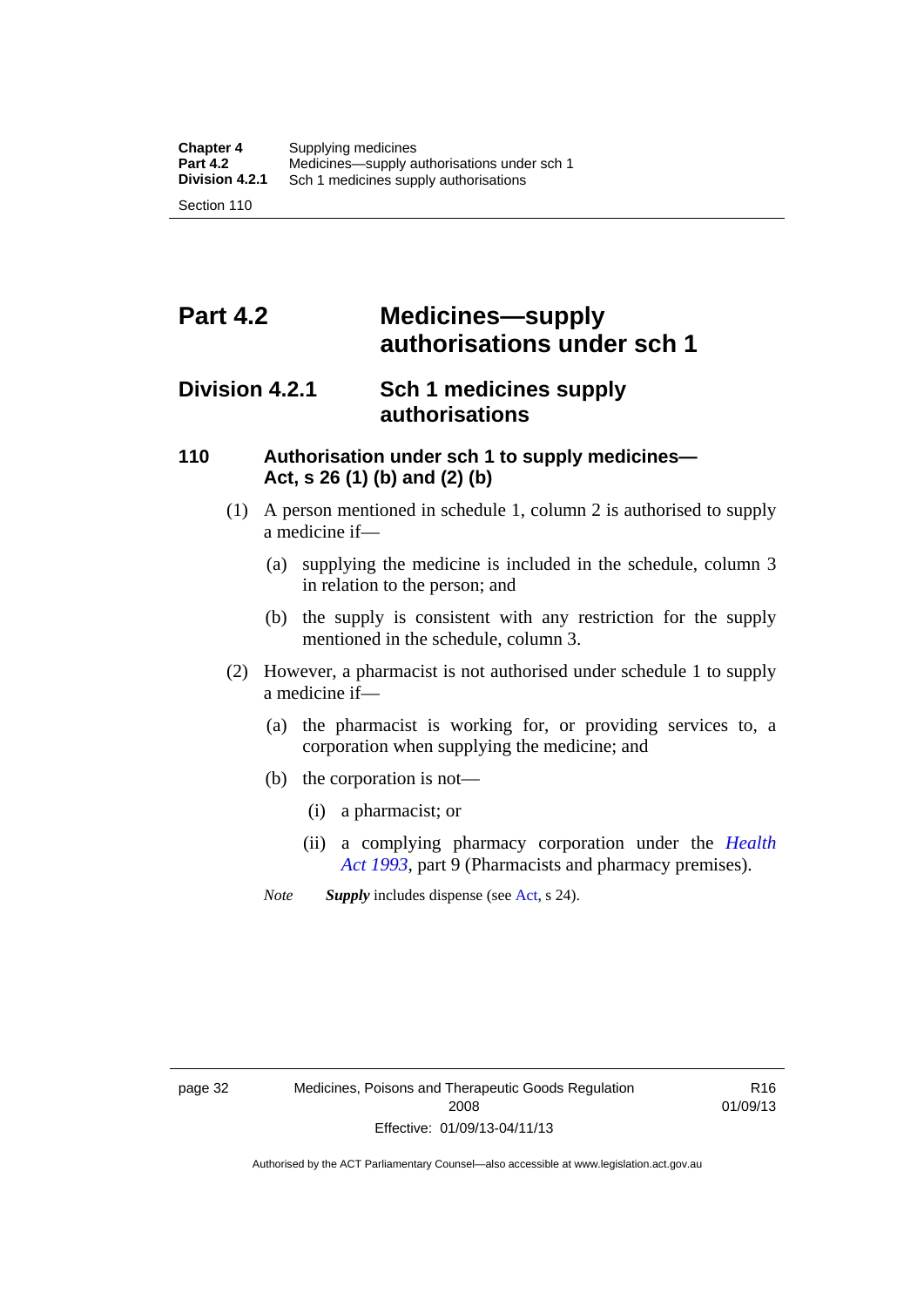## **Division 4.2.2 Dispensing medicines**

## **120 Authorisation conditions for dispensing medicines— Act, s 44 (1) (b) and (2) (b)**

- (1) A person's authorisation under section 110 to dispense a medicine is subject to the following conditions:
	- (a) the medicine is dispensed in accordance with the requirements of section 121;

*Note* Only a pharmacist may dispense a medicine (see sch 1).

- (b) if the prescription is dispensed under section 121 (2), the pharmacist notes on the prescription the reasons that the pharmacist was satisfied that it was not practicable for a complying prescription to be issued for the medicine;
- (c) if the prescription is changed by a pharmacist at the oral direction of the prescriber—the note of the change complies with section 122:
- (d) the medicine is labelled in accordance with section 123;
- (e) the dispensed prescription is marked in accordance with section 124;
- (f) the dispensing of the prescription is recorded in accordance with section 125:
- (g) if the prescription is an oral prescription for the dispensing of the medicine, or is faxed by a prescriber to a pharmacist, and the pharmacist does not receive an original of the prescription within 7 days after the day the prescription is given—the pharmacist must, within 24 hours after the end of the 7-day period, tell the chief health officer, in writing, of the failure to receive the original prescription;
- (h) the prescription, if completed, and the record for paragraph (f), are kept at the pharmacy or, if the chief health officer approves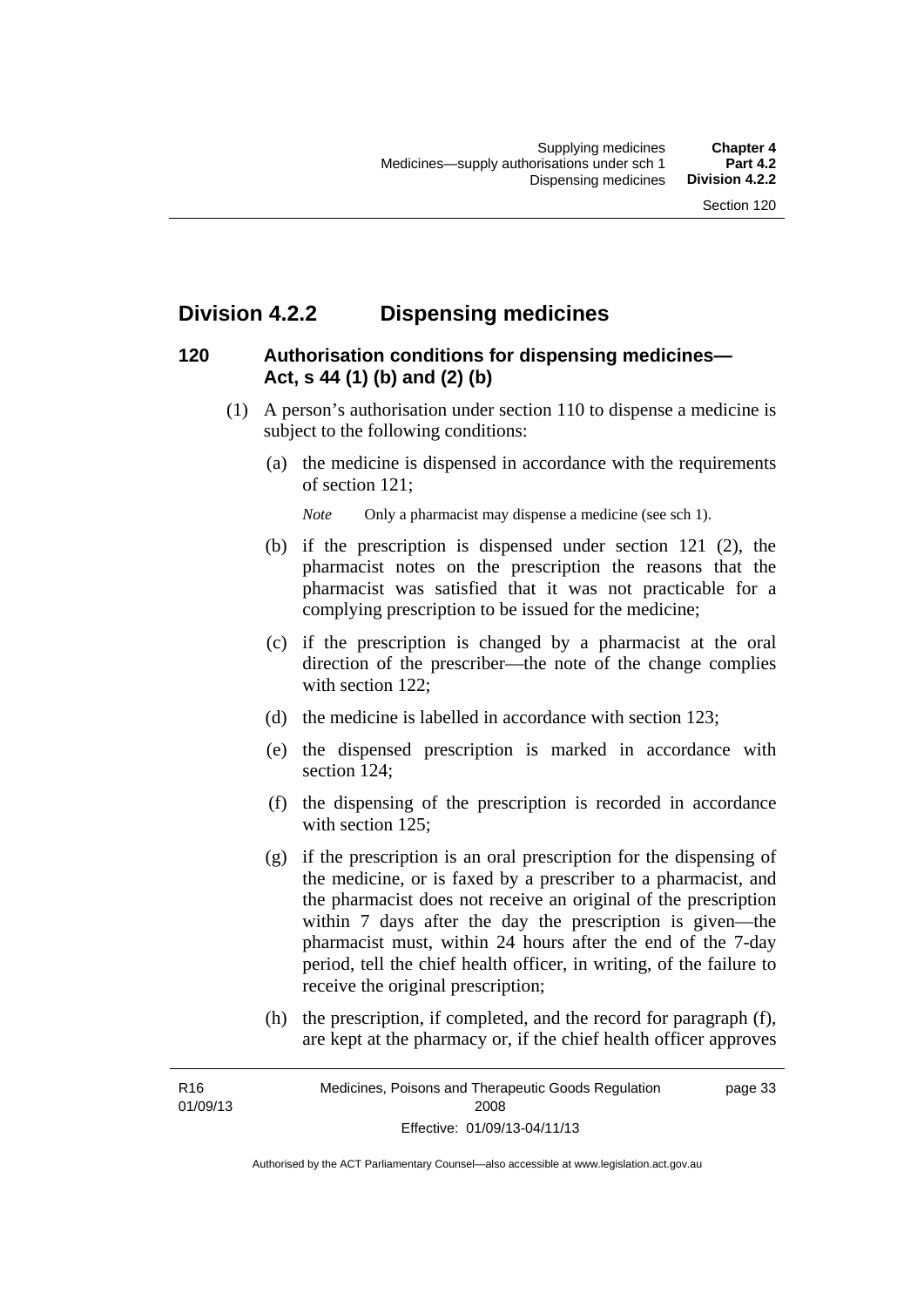Section 121

in writing another place, the place approved by the chief health officer, for at least 2 years after the day the prescription becomes a completed prescription.

- (2) However, subsection (1) (d), (e), (f) and (h) do not apply if the prescription is written for an in-patient at a hospital in the patient's medical records.
- (3) In this section:

*completed*—a prescription is *completed* when—

- (a) for a single prescription—the prescription is dispensed; or
- (b) for a repeat prescription—the last repeat of the prescription is dispensed.

#### **121 How medicines are dispensed**

- (1) The following are the requirements for dispensing a medicine:
	- (a) the prescription is issued by an authorised prescriber;

*Note Authorised prescriber*—see s (3).

- (b) the prescription complies with the applicable provisions of division 3.1.2 (Prescriptions);
- (c) the medicine is dispensed in accordance with the prescription (including the prescription as changed by a pharmacist at the oral direction of the prescriber).
	- *Note 1 Dispensed in accordance with the prescription*—see s (3).
	- *Note* 2 For changes to a prescription by the dispenser, see the [Act,](http://www.legislation.act.gov.au/a/2008-26/default.asp) s 29 (3).
	- *Note 3 Pharmacist* does not include an intern pharmacist (see dict).
- (2) However, a pharmacist may dispense a prescription that does not include all of the applicable provisions for subsection (1) (b) if—
	- (a) the prescription is issued by an authorised prescriber; and

page 34 Medicines, Poisons and Therapeutic Goods Regulation 2008 Effective: 01/09/13-04/11/13 R16 01/09/13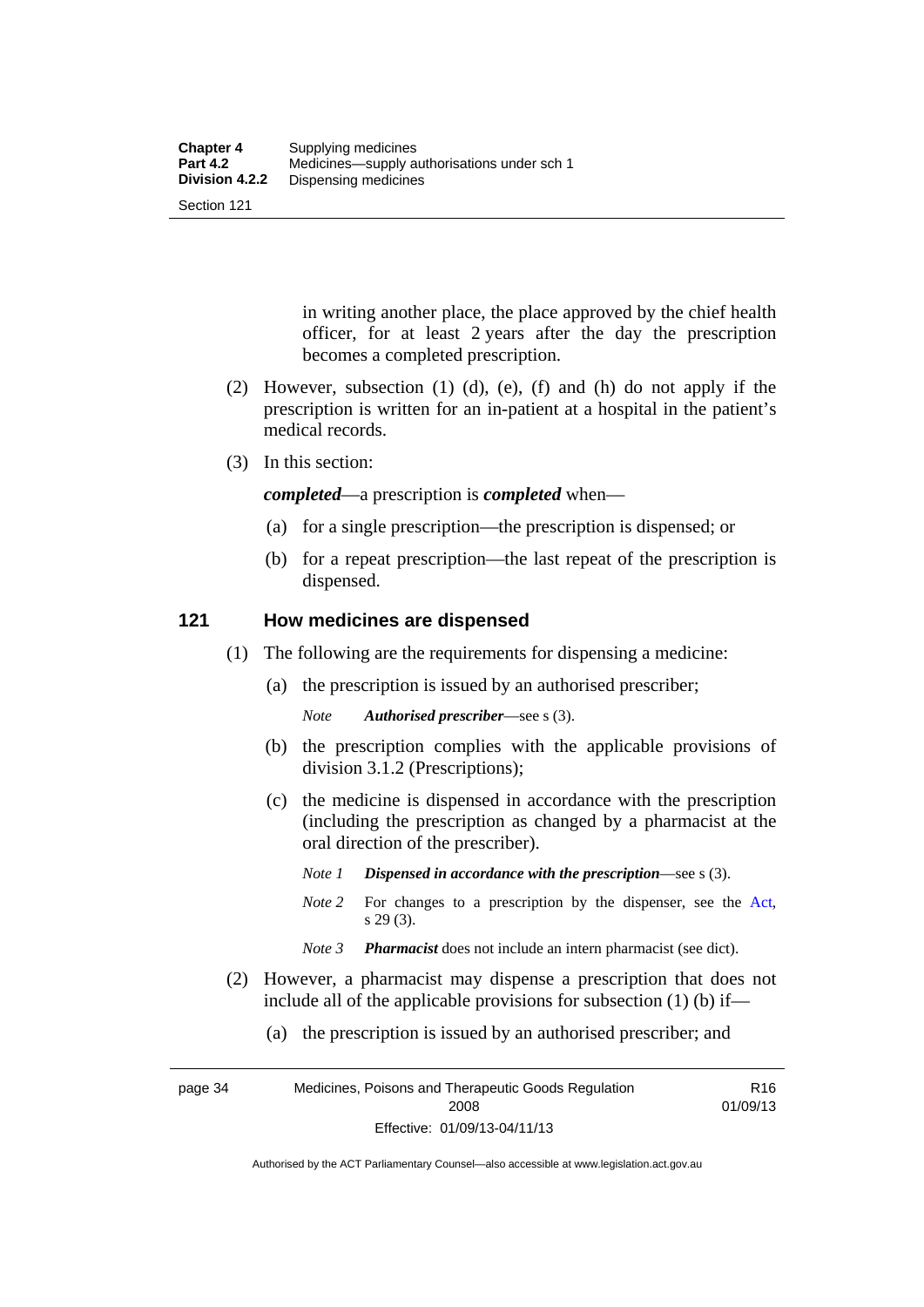- (b) the medicine is—
	- (i) dispensed in accordance with the prescription; and
	- (ii) if the prescription is changed by a pharmacist at the oral direction of the prescriber—the prescription complies with section 122; and

*Note Pharmacist* does not include an intern pharmacist (see dict).

- (c) the medicine is supplied in a package that is labelled in accordance with section 123; and
- (d) the pharmacist is satisfied that, because of a circumstance affecting the prescriber or the person for whom the medicine is to be dispensed, it is not practicable for a complying prescription to be issued for the medicine.
- (3) In this section:

*authorised prescriber*, in relation to a prescription, means—

- (a) for a medicine other than a controlled medicine—a person who is authorised to issue the prescription under the Act or another territory law; and
- (b) for a controlled medicine—a person who is authorised to issue the prescription under part 13.1 (Controlled medicines approvals).

#### **Examples—authorised prescribers**

1 A NSW registered doctor practising in Queanbeyan is authorised under a NSW law to prescribe medicines. The doctor gives a patient a prescription for a controlled medicine and another prescription for a prescription only medicine. The prescription only medicine can be dispensed in the ACT because the prescription is issued by a person who is authorised under a State law to prescribe the medicine. The prescription for the controlled medicine cannot be dispensed in the ACT because the doctor is not registered in the ACT.

page 35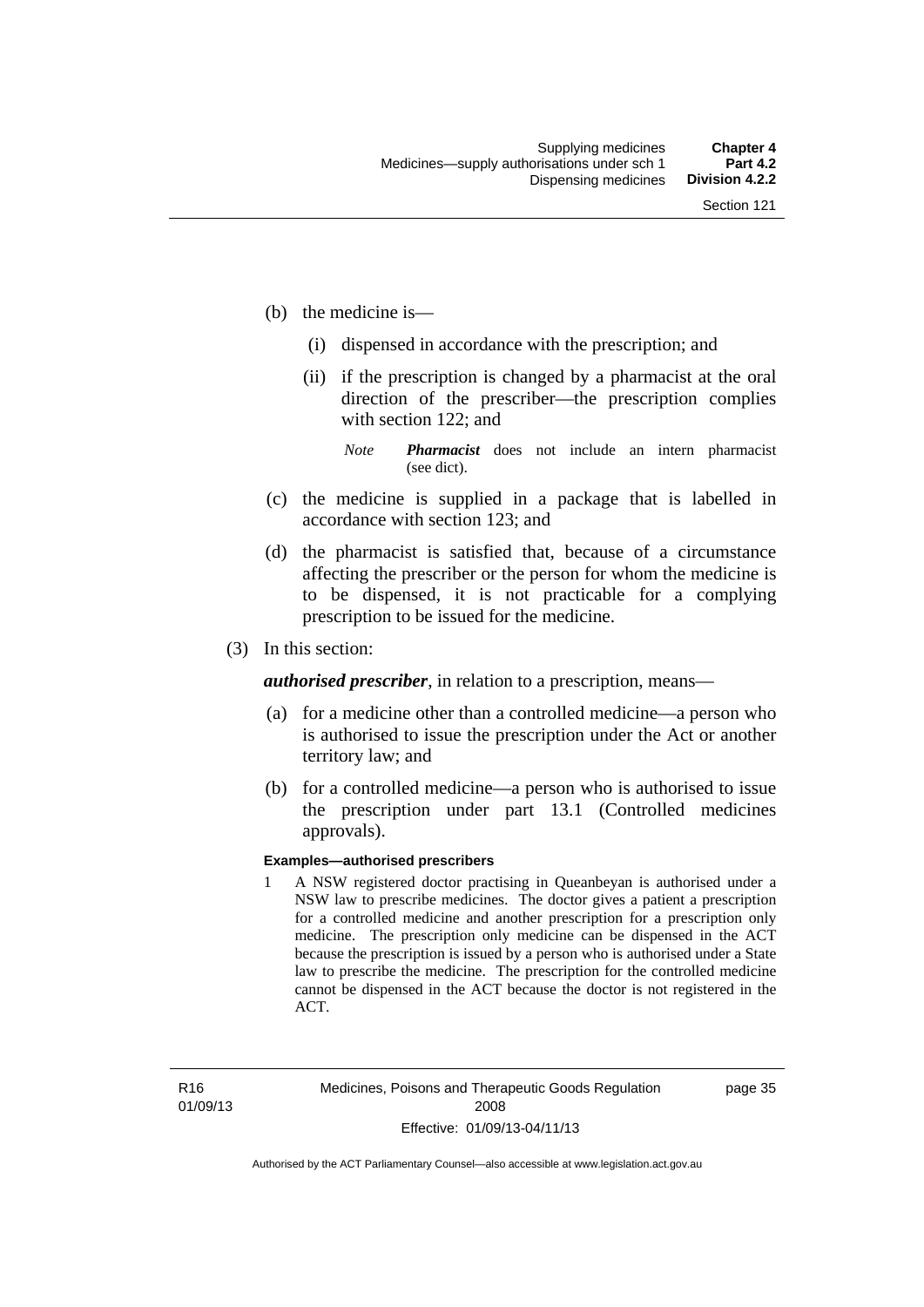- 2 If the doctor in example 1 is registered in both the ACT and NSW, the prescription for the controlled medicine can be dispensed in the ACT.
- 3 A special event exemption under the *[Health Professionals \(Special Events](http://www.legislation.act.gov.au/a/2000-25)  [Exemptions\) Act 2000](http://www.legislation.act.gov.au/a/2000-25)* authorises a visiting health professional to prescribe a medicine, including a controlled medicine. A Victorian registered doctor who is a visiting health professional within the meaning of that Act prescribes a controlled medicine. The prescription can be dispensed in the ACT.
- *Note* An example is part of the regulation, is not exhaustive and may extend, but does not limit, the meaning of the provision in which it appears (see [Legislation Act,](http://www.legislation.act.gov.au/a/2001-14) s 126 and s 132).

*dispensed in accordance with the prescription*, for a prescribed medicine, includes dispensing another brand of the medicine that is a bioequivalent form of the prescribed medicine.

*Note Bioequivalent*—see the dictionary.

#### **122 Noting changes to prescriptions on oral direction of prescriber—Act, s 27 (2) (b) (ii)**

The following must be noted, in writing, on the prescription:

- (a) the name of the prescriber giving the oral direction to change the prescription;
- (b) the change to the prescription;
- (c) the date the oral direction is given;
- (d) the pharmacist's signature.
- *Note* The notation must be made as soon as possible (see [Legislation Act,](http://www.legislation.act.gov.au/a/2001-14) s 151B).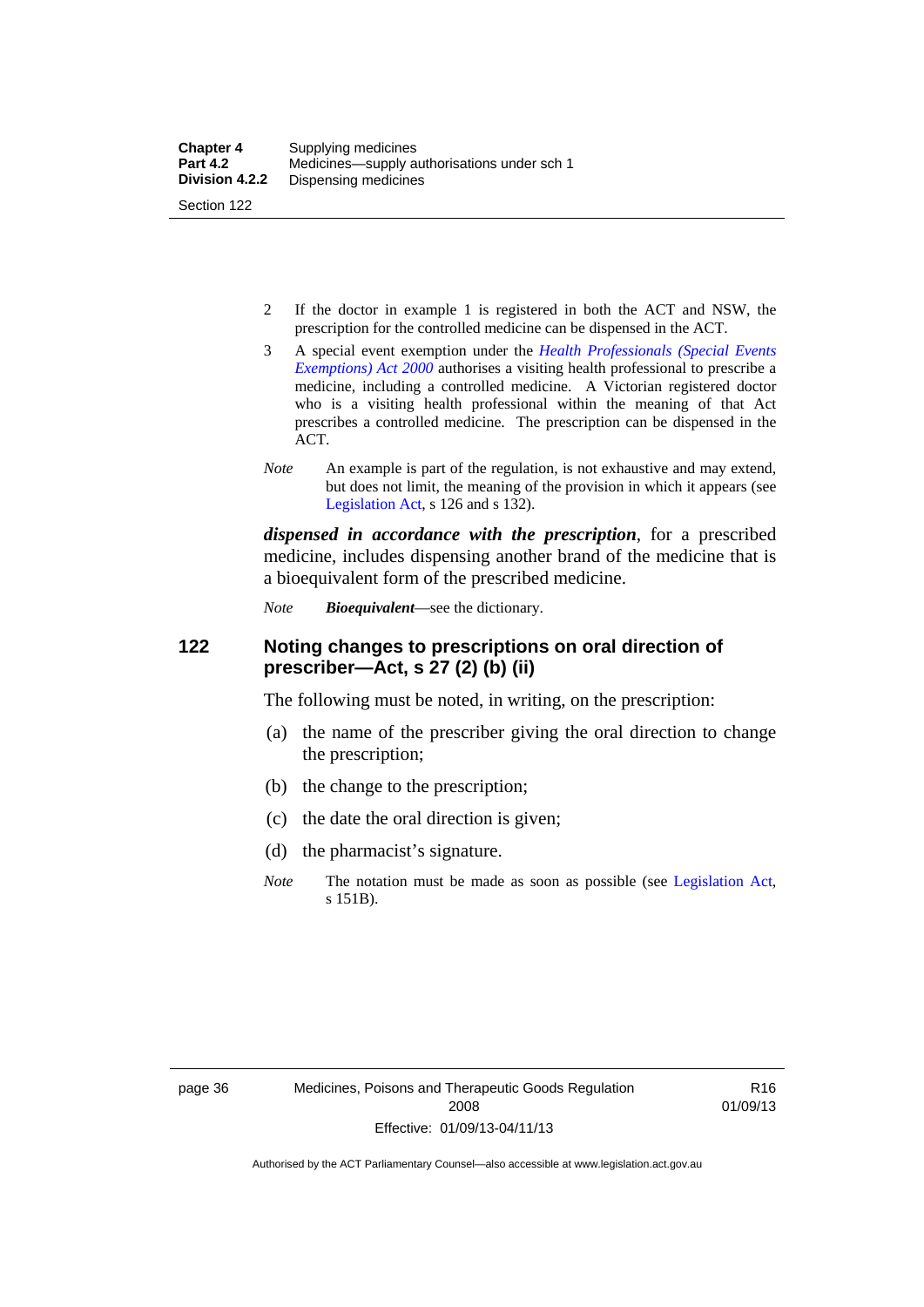## **123 Labelling dispensed medicines—Act, s 60 (1) (c) (i) and (2) (c) (i)**

The dispensed medicine must have a label that includes the following:

- (a) the name of the person for whom the medicine is dispensed;
- (b) if the prescriber is a dentist—the words 'for dental treatment only';
- (c) if the prescriber is an eligible midwife—the words 'for midwifery use only';
- (d) if the prescriber is an optometrist—the words 'for optometry use only';
- (e) if the prescriber is a veterinary surgeon—
	- (i) words to the effect of 'for animal treatment only'; and
	- (ii) the species of the animal for which the medicine is dispensed; and
	- (iii) if a way of identifying the animal is stated on the prescription—the way of identifying the animal;
- (f) the medicine's approved name and brand name;
	- *Note Approved name*—see the [medicines and poisons standard,](http://www.comlaw.gov.au/Series/F2012L01200) par 1 (1).
- (g) the form, strength and quantity of the medicine dispensed;
- (h) if the package of the dispensed medicine is not a manufacturer's pack—the relevant expiry date for the medicine;
- (i) the date the medicine is dispensed;
- (j) the name and the business address and telephone number of the pharmacy from which the medicine is dispensed;

R16 01/09/13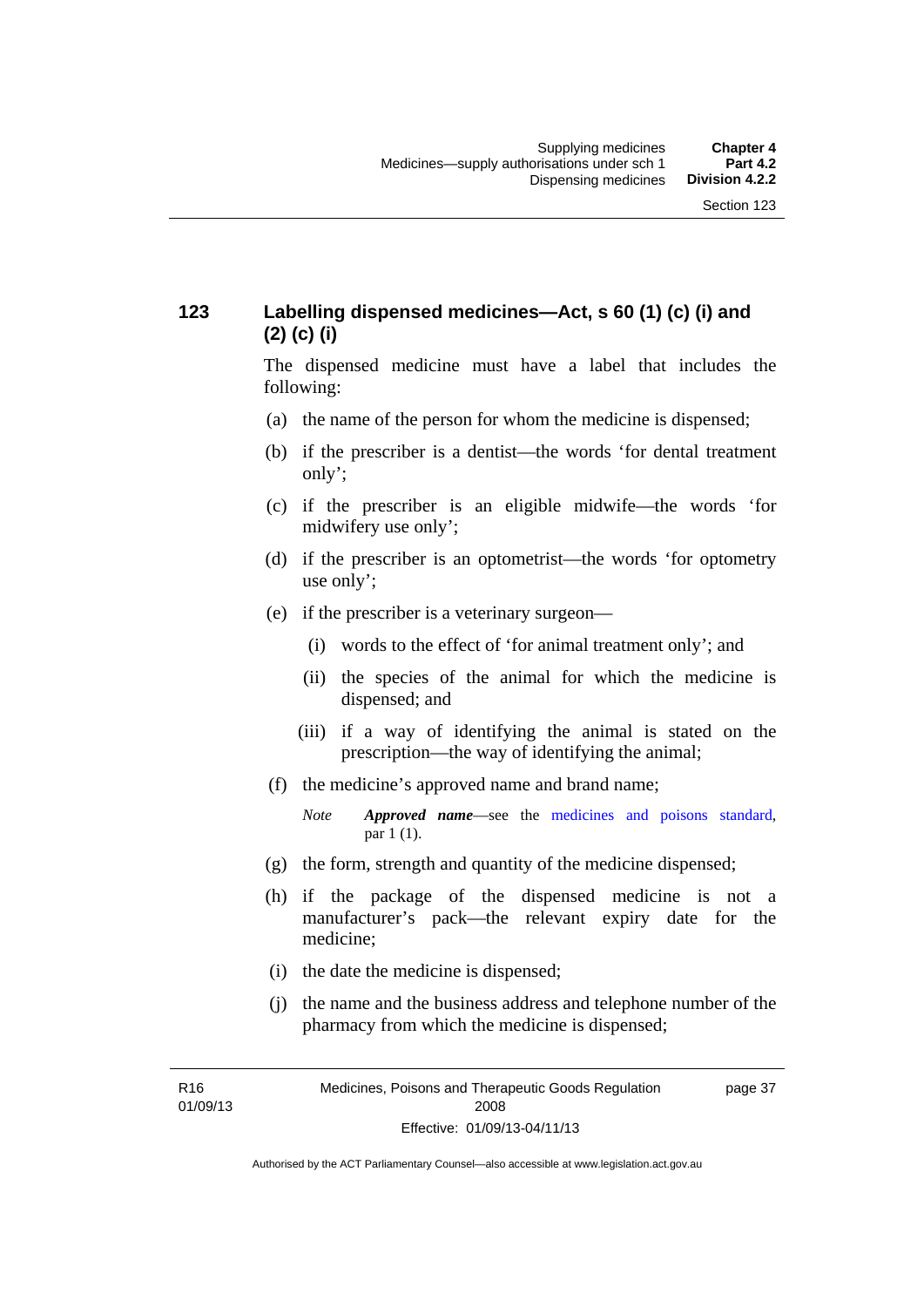- (k) the initials or other identification of the dispensing pharmacist;
- (l) a number that is different from the number given to each other prescription dispensed at the pharmacy;
- (m) directions about the use of the medicine that are adequate to allow the medicine to be taken or administered safely, including any warning statement in the medicines and poisons standard, appendix K (Drugs required to be labelled with a sedation warning) applying to the medicine;
- (n) words to the effect of 'keep out of reach of children'.

#### **Example—par (f) and par (g)**

Warfarin tablets (Coumadin) 5mg 50

*Note* An example is part of the regulation, is not exhaustive and may extend, but does not limit, the meaning of the provision in which it appears (see [Legislation Act,](http://www.legislation.act.gov.au/a/2001-14) s 126 and s 132).

#### **124 Marking dispensed prescriptions**

- (1) This section does not apply to a prescription for an in-patient at a hospital written in the patient's medical records.
- (2) A dispensed paper-based prescription for a medicine must be marked with—
	- (a) if the prescription is a single prescription or the last repeat of a repeat prescription—the word 'cancelled' on the front of the prescription; and
	- (b) the prescribed particulars.
- (3) A dispensed electronic prescription for a medicine must be marked with—
	- (a) if the prescription is a single prescription or the last repeat of a repeat prescription—the word 'cancelled'; and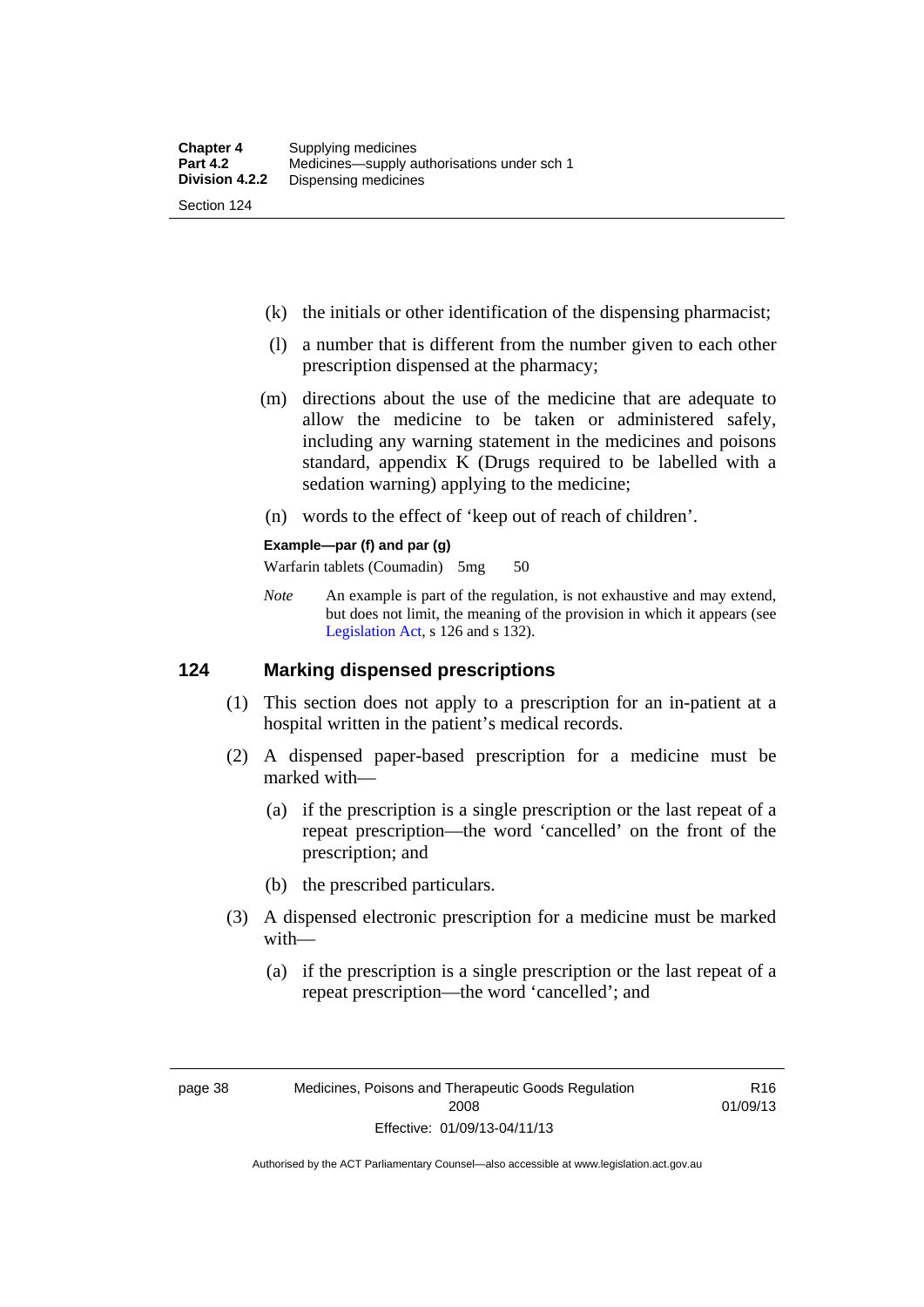- (b) a link to an electronic document containing the prescribed particulars.
- (4) In this section:

*paper-based prescription* includes a faxed copy of a prescription.

*prescribed particulars*, for a dispensed prescription for a medicine, means—

- (a) the date the medicine is dispensed; and
- (b) the name and business address of the dispensing pharmacy; and
- (c) if another brand of the medicine is dispensed for the prescribed medicine—the brand name of the medicine dispensed; and
- (d) for a repeat prescription—the number of the repeat dispensed; and
- (e) the prescription's number under section 123 (l); and
- (f) the pharmacist's initials or signature.

*single prescription* means a prescription that is not a repeat prescription.

#### **125 Recording dispensing of medicines**

The dispensing pharmacist must ensure that a written record is made of the following information in relation to the dispensing of the medicine:

- (a) the pharmacist's name;
- (b) the date of the prescription;
- (c) the prescriber's name;

R16 01/09/13

- (d) the date the prescription is dispensed;
- (e) for a repeat prescription—the number of the repeat dispensed;

Medicines, Poisons and Therapeutic Goods Regulation 2008 Effective: 01/09/13-04/11/13 page 39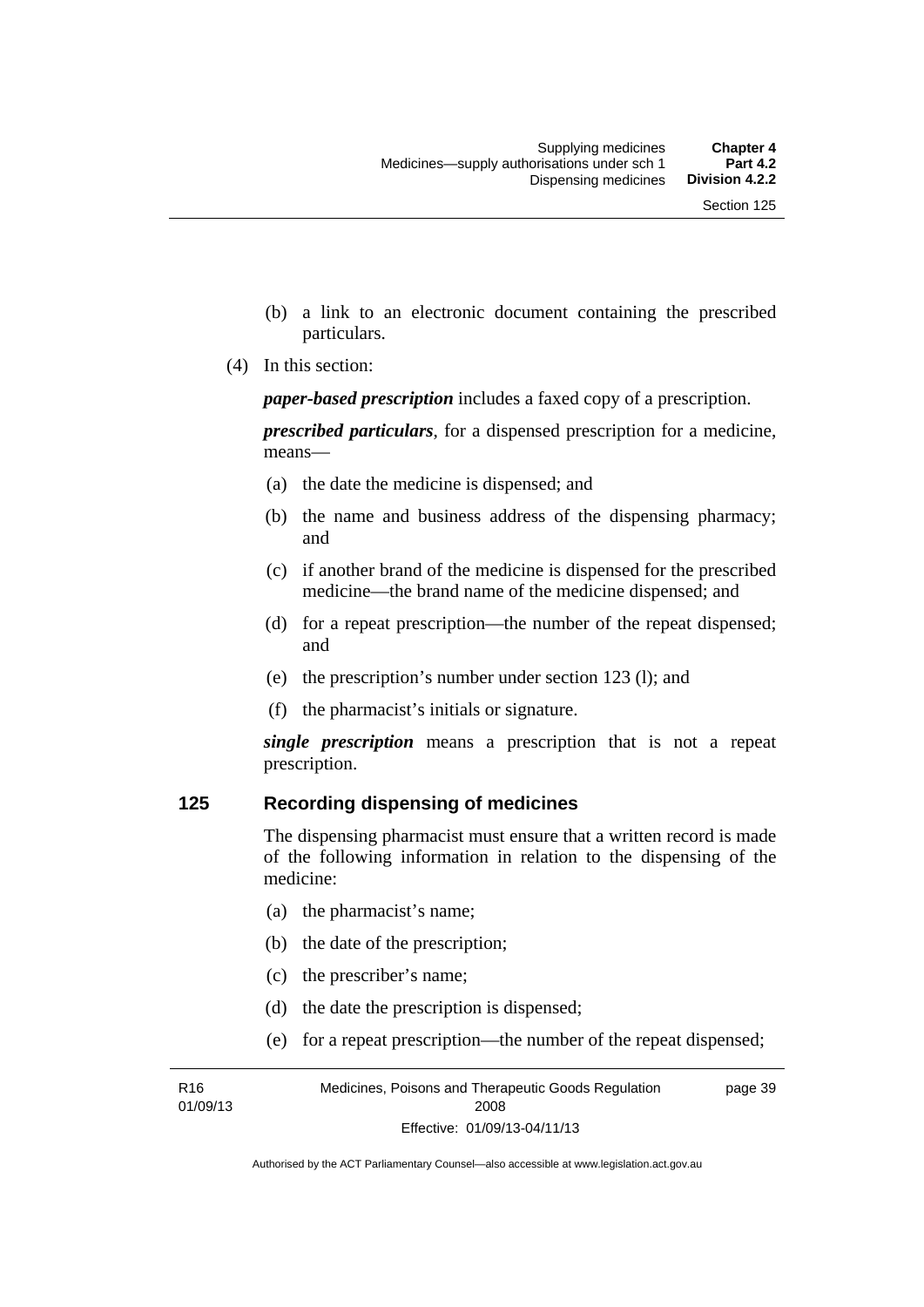(f) the prescription's number under section 123 (l);

- (g) the name and address of the person for whom the medicine is dispensed;
- (h) the medicine's approved name and brand name;
	- *Note Approved name*—see the [medicines and poisons standard,](http://www.comlaw.gov.au/Series/F2012L01200) par 1 (1).
- (i) the form, strength and quantity of the medicine dispensed.
- *Note Written* includes in electronic form (see [Act,](http://www.legislation.act.gov.au/a/2008-26/default.asp) dict).

## **Division 4.2.3 Supplying medicines on requisitions**

*Note* For authorisation to issue a requisition, see s 50.

#### **130 Authorisation conditions for supplying medicines on requisitions—Act, s 44 (1) (b) and (2) (b)**

A person's authorisation under section 110 to supply a medicine on a requisition is subject to the following conditions:

- (a) the medicine is supplied in accordance with the requirements under section 131;
- (b) the medicine is supplied in a package that is labelled in accordance with section 132;
- (c) the filled requisition is marked in accordance with section 133;
- (d) the supply is recorded in accordance with section 134;
- (e) the filled requisition and record under section 134 are kept at the institution where the medicine is supplied or, if the chief health officer approves in writing another place, the place approved by the chief health officer, for at least 2 years after the day the medicine is supplied.

R16 01/09/13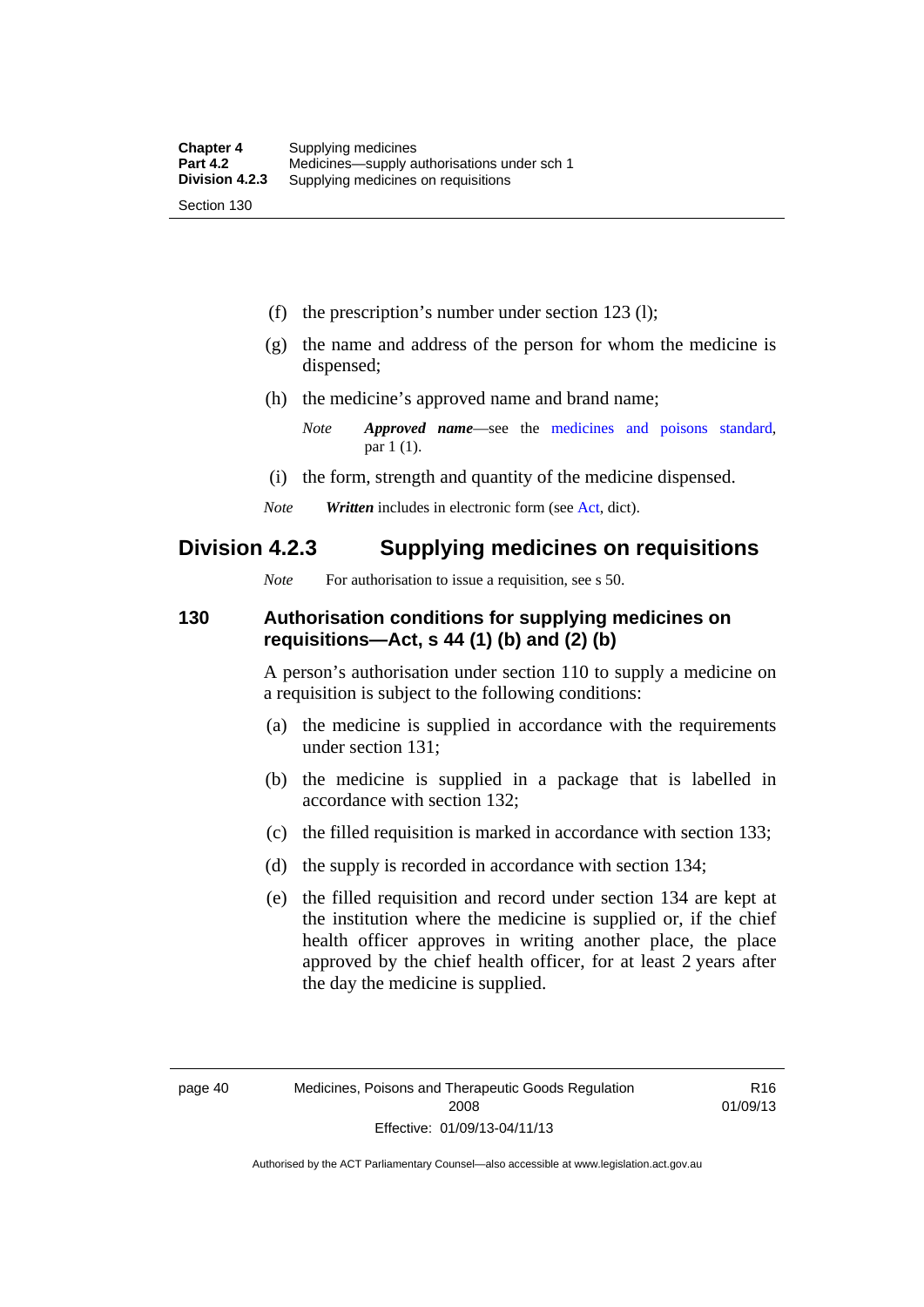#### **131 Supplying medicines on requisitions**

- (1) The following are the requirements for the supply of a medicine on a requisition:
	- (a) the medicine is supplied in accordance with the requisition (including the requisition as changed by the person supplying the medicine at the oral direction of the person issuing the requisition);

- (b) if the requisition is a written requisition—the requisition complies with section 55 (General requirements for written requisitions) and section 56 (Particulars for requisitions);
- (c) if the requisition is an oral requisition—the requisition complies with section 56.
- (2) However, if the requisition does not comply with section 55 or section 56 (as appropriate), a pharmacist may supply the medicine on the requisition if satisfied that it is not practicable for a complying requisition to be issued for the medicine.

*Note Pharmacist* does not include an intern pharmacist (see dict).

(3) In this section:

*supplied in accordance with the requisition*, for a requisitioned medicine, includes supplying another brand of the medicine that is a bioequivalent form of the requisitioned medicine.

*Note Bioequivalent*—see the dictionary.

R16 01/09/13 page 41

*Note* For changes to a requisition by the person supplying a medicine on a requisition (see [Act,](http://www.legislation.act.gov.au/a/2008-26/default.asp) s 29 (3)).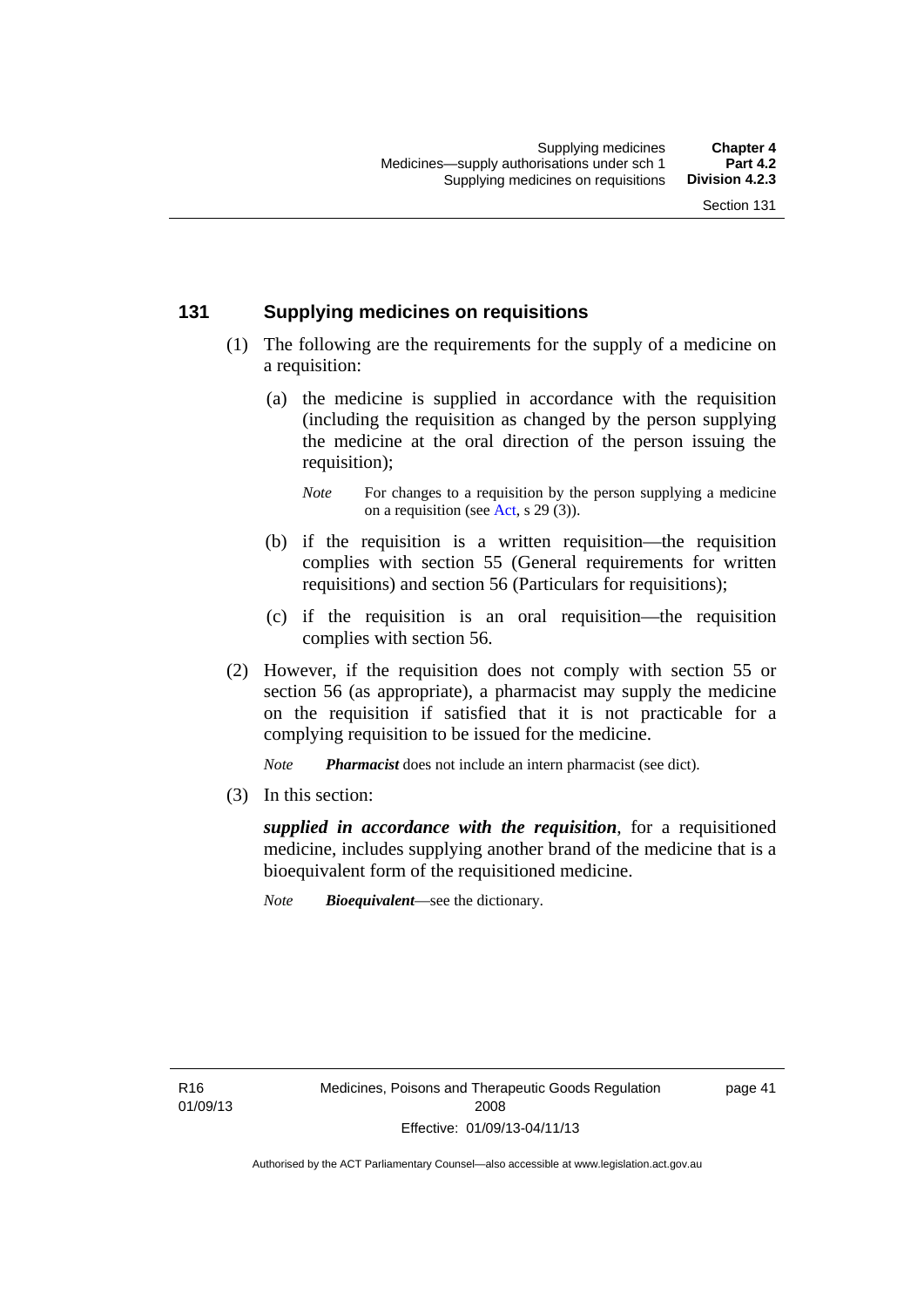## **132 Labelling medicines supplied on requisition—Act, s 60 (1) (c) (i) and (2) (c) (i)**

The package of a medicine supplied on requisition to a ward for the supply to a patient must have a label that includes the following:

(a) the medicine's approved name or brand name;

*Note Approved name*—see the [medicines and poisons standard,](http://www.comlaw.gov.au/Series/F2012L01200) par 1 (1).

- (b) the form, strength and quantity of the medicine;
- (c) if the package of the medicine is not a manufacturer's pack—
	- (i) the batch number or numbers of the medicine; and
	- (ii) the relevant expiry date for the medicine;
- (d) the name or other identifier of the pharmacy or ward from which the medicine is supplied;
- (e) if the medicine is a controlled medicine—a number that is different from the number given to each other requisition supplied from the pharmacy or ward.

#### **Examples—par (a) and par (b)**

- 1 Warfarin tablets 5mg 50
- 2 Coumadin tablets 5mg 50
- *Note* An example is part of the regulation, is not exhaustive and may extend, but does not limit, the meaning of the provision in which it appears (see [Legislation Act,](http://www.legislation.act.gov.au/a/2001-14) s 126 and s 132).

#### **133 Marking filled requisitions**

- (1) A filled paper-based requisition for a medicine must be marked with—
	- (a) the name or other identifier of the pharmacy or ward from which the medicine is supplied; and

page 42 Medicines, Poisons and Therapeutic Goods Regulation 2008 Effective: 01/09/13-04/11/13

R16 01/09/13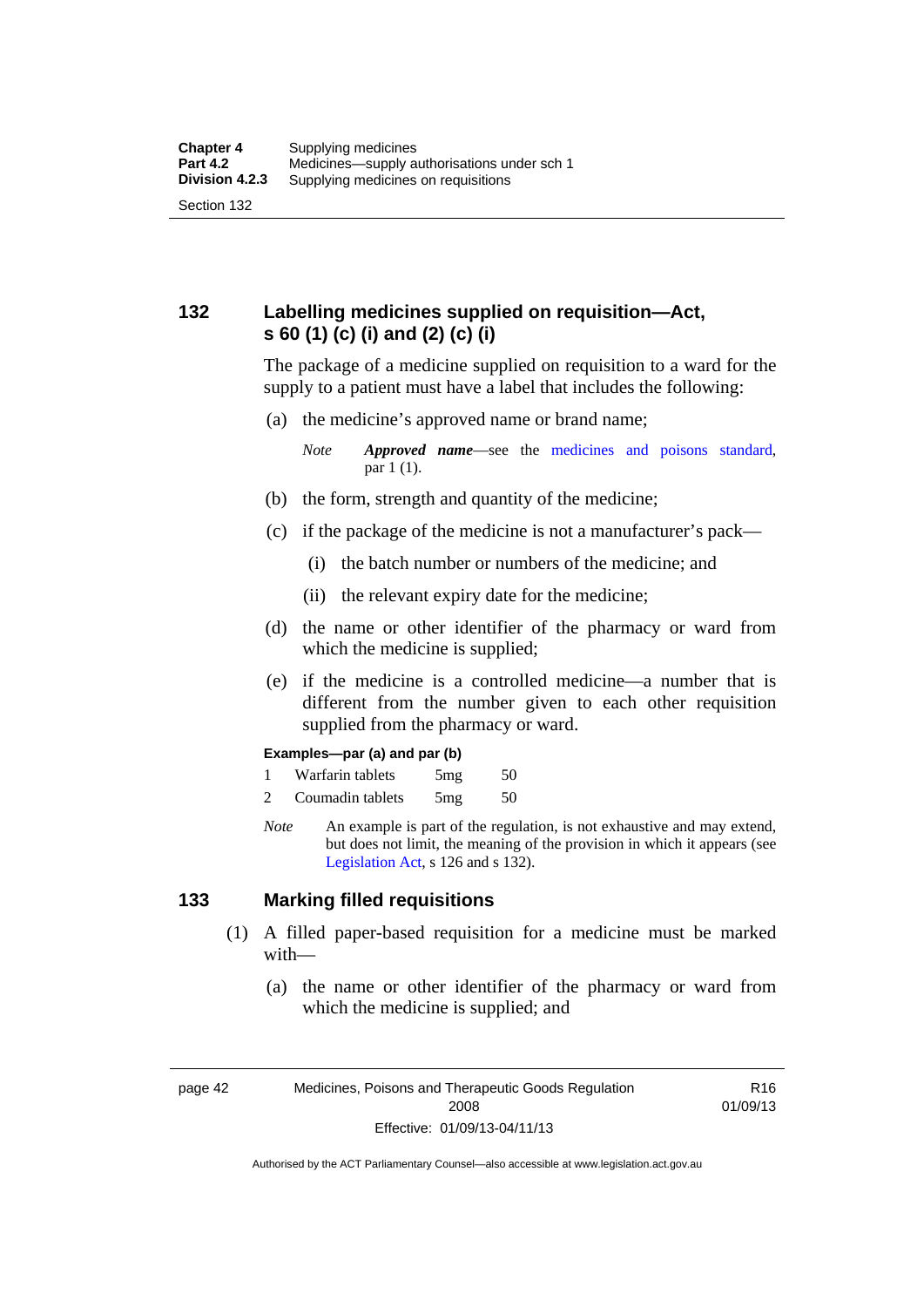- (b) if the medicine is a controlled medicine—the requisition's number under section 132 (e); and
- (c) the supplier's initials or signature.
- (2) A filled electronic requisition for a medicine must be marked with a link to an electronic document containing—
	- (a) the name or other identifier of the pharmacy or ward from which the medicine is supplied; and
	- (b) if the medicine is a controlled medicine—the requisition's number under section 132 (e); and
	- (c) the supplier's initials or signature.
- (3) However, subsection (1) (a) and (2) (a) do not apply to a requisition filled at a pharmacy at an institution.
- (4) In this section:

*paper-based requisition* includes a faxed copy of a requisition.

#### **134 Recording supply of medicines on requisitions**

A person who supplies a medicine to someone else on requisition must make a written record of the following information:

- (a) the date of the requisition;
- (b) the name of the person who issued the requisition;
- (c) the date the requisition is filled;
- (d) the medicine, and the form, strength and quantity of the medicine, supplied;
- (e) the name or initials of the person supplying the medicine.
- *Note Written* includes in electronic form (see [Act,](http://www.legislation.act.gov.au/a/2008-26/default.asp) dict).

page 43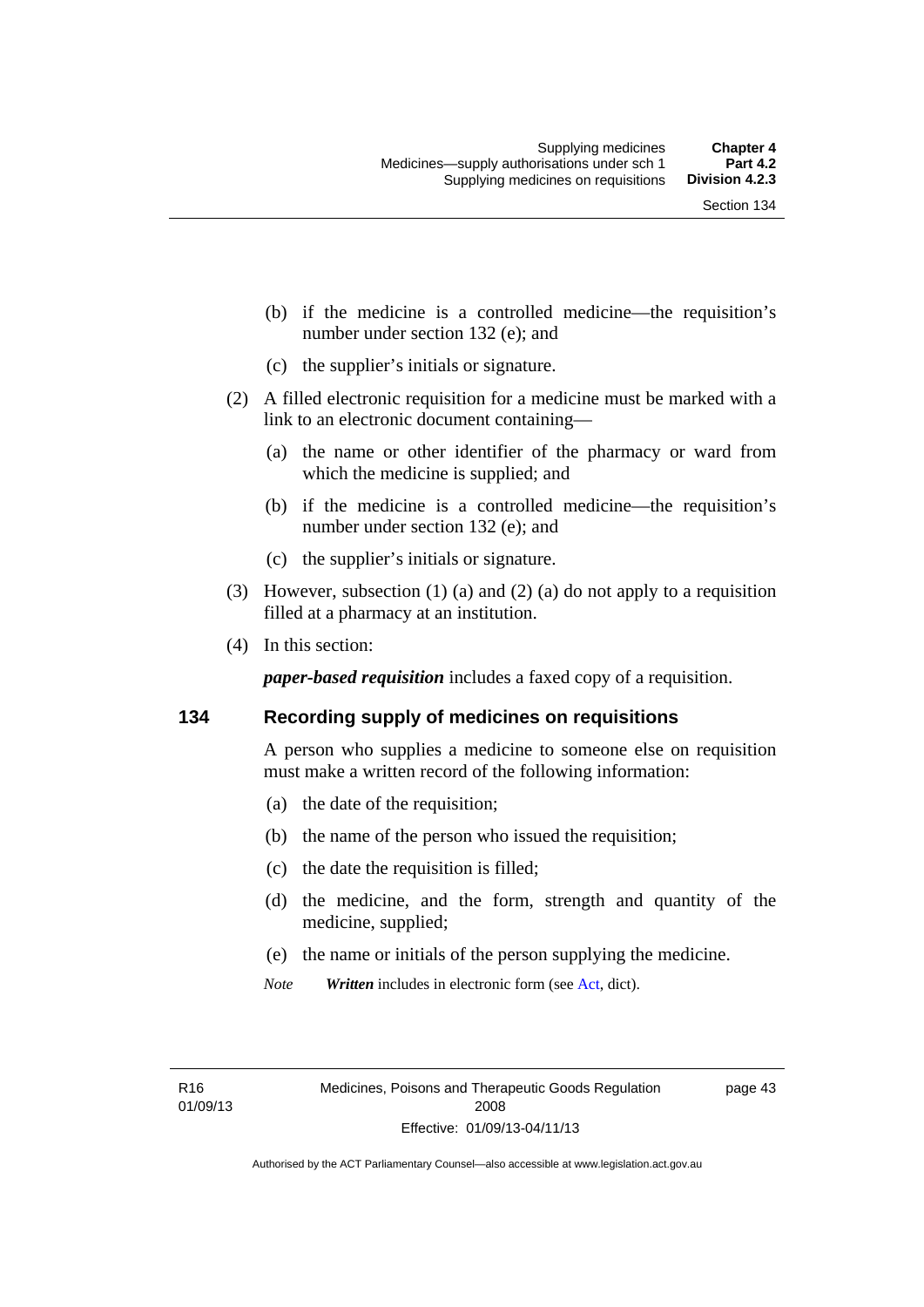Section 140

# **Division 4.2.4 Supplying medicines on purchase orders**

*Note* For authorisation to issue a purchase order, see s 60.

#### **140 Authorisation conditions for supplying medicines on purchase orders—Act, s 44 (1) (b) and (2) (b)**

A person's authorisation under section 110 to supply a medicine on a purchase order is subject to the following conditions:

- (a) the purchase order is a complying purchase order;
- (b) the medicine is supplied in accordance with the requirements of section 141;
- (c) the supply is recorded in accordance with section 142;
- (d) if the supplier does not receive a document signed by the buyer acknowledging receipt of the medicine within 7 days after the day the medicine is delivered—the supplier must, within 24 hours after the end of the 7-day period, tell the chief health officer, in writing, of the failure to receive the document;
- (e) the following are kept at the supplier's business premises or, if the chief health officer approves in writing another place, the place approved by the chief health officer, for at least 2 years after the day the medicine is supplied:
	- (i) the filled purchase order;
	- (ii) the delivery acknowledgement under paragraph (d) or section 141 $(1)$  $(d)$  $(ii)$ ;
	- (iii) the record for section 142.

R16 01/09/13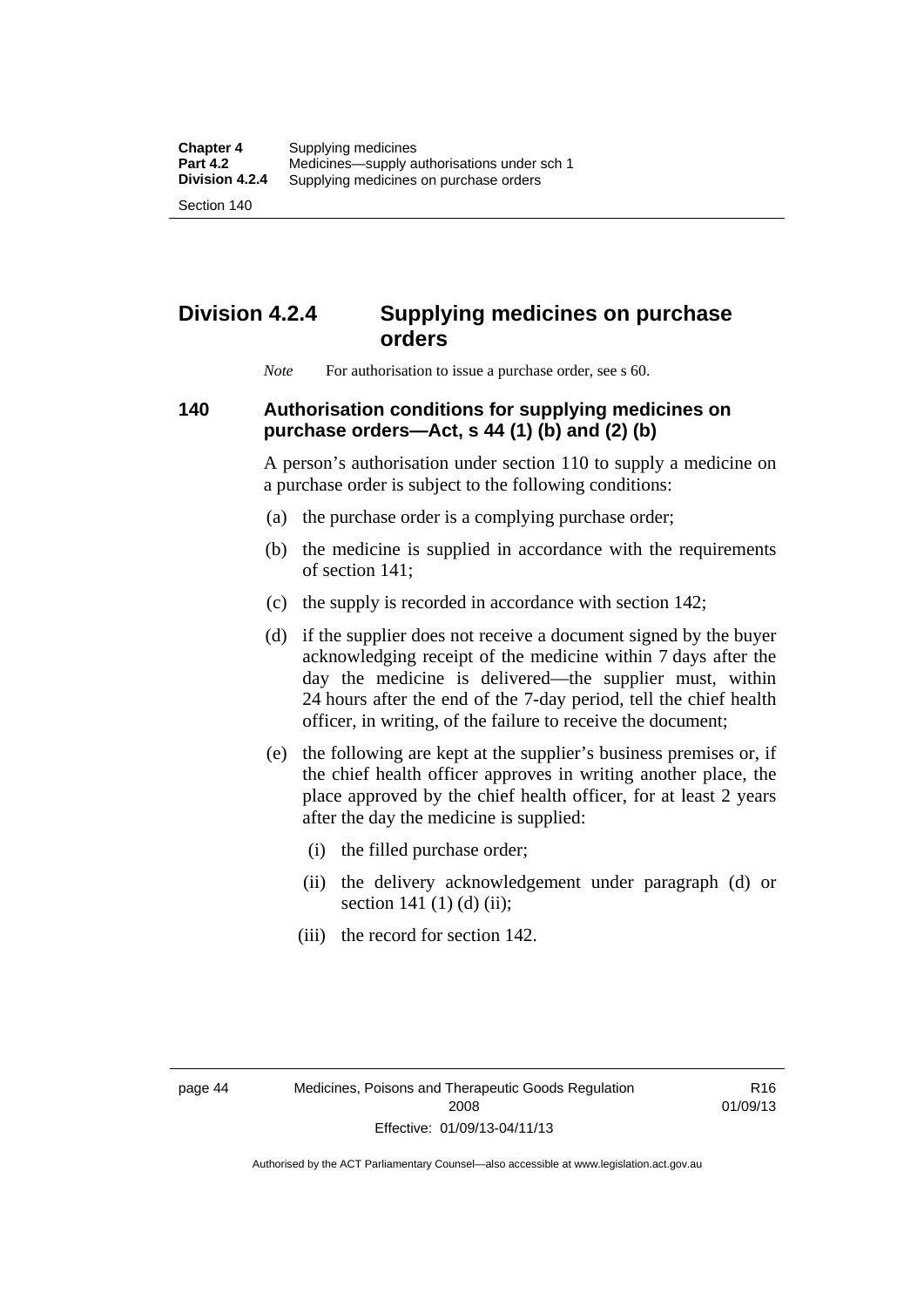#### **141 Supplying medicines on purchase orders**

- (1) The following are the requirements for the supply of a medicine on a purchase order:
	- (a) the medicine is supplied in manufacturer's packs that comply with—
		- (i) section 501 (Packaging of supplied manufacturer's packs of medicines—[Act](http://www.legislation.act.gov.au/a/2008-26/default.asp), s 59 (1) (c) (i) and (2) (c) (i)); or
		- (ii) an approval under the [Act](http://www.legislation.act.gov.au/a/2008-26/default.asp), section 193 (Approval of non-standard packaging and labelling);
	- (b) the manufacturer's packs are labelled in accordance with—
		- (i) section 502 (Labelling of supplied manufacturer's packs of medicines—[Act](http://www.legislation.act.gov.au/a/2008-26/default.asp), s  $60(1)$  (c) (i) and (2) (c) (i)); or
		- (ii) an approval under the [Act,](http://www.legislation.act.gov.au/a/2008-26/default.asp) section 193;
	- (c) the manufacturer's packs are securely wrapped and packed;
	- (d) if the medicine is delivered in person by the supplier to the buyer—
		- (i) the medicine is delivered to an adult; and
		- (ii) the delivery is acknowledged by the adult signing and dating a copy of the purchase order;
	- (e) if the medicine is not delivered in person by the supplier to the buyer—the medicine is delivered to the buyer by a person whose procedures require the delivery of the medicine to be signed for by the buyer or an adult employee of the buyer.

page 45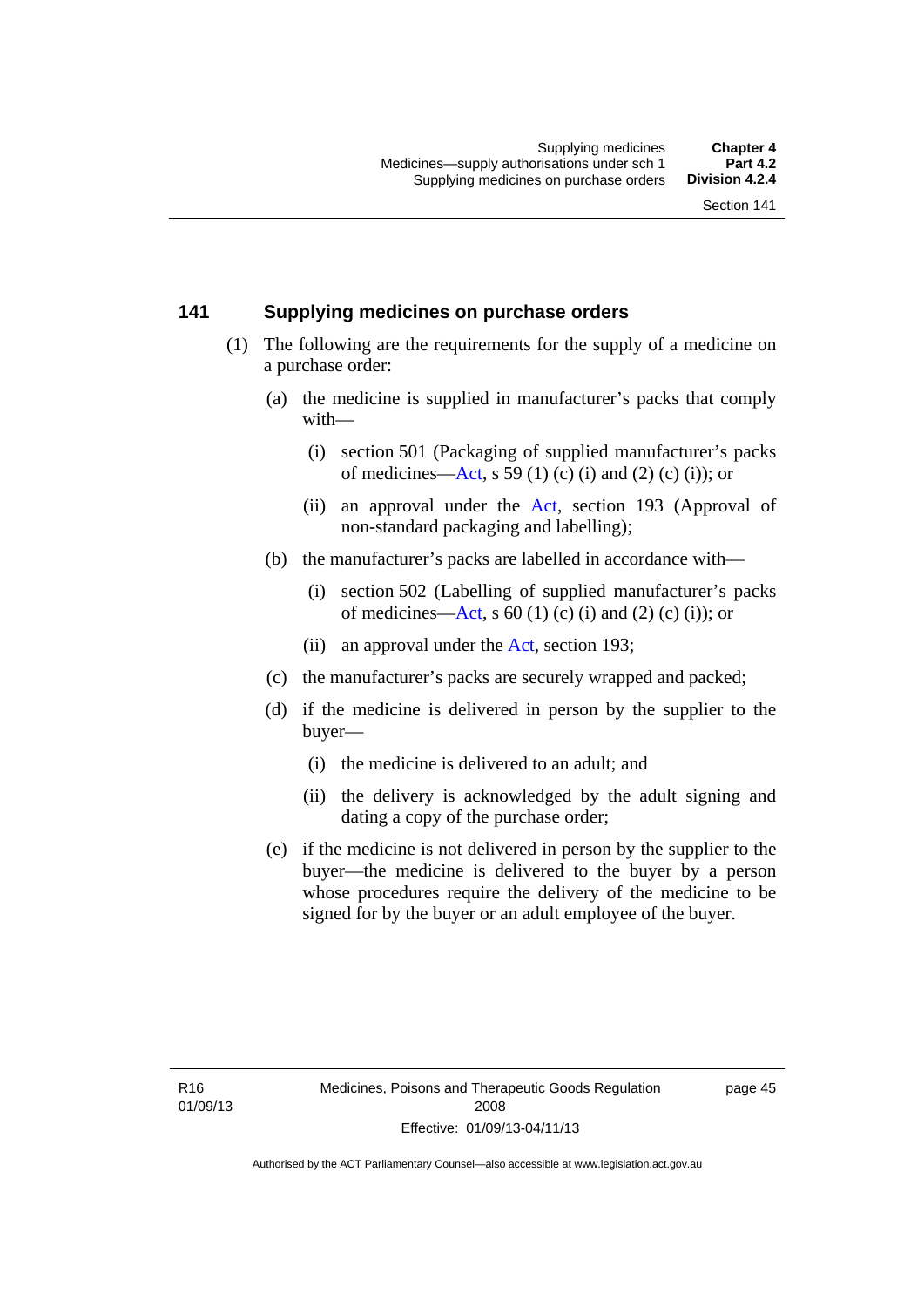- (2) However, subsection (1) (a), (b) and (c) do not apply in relation to a medicine supplied by a pharmacist to a prescriber who is authorised to supply the medicine during a consultation if the medicine is supplied in a package that is labelled with the following particulars:
	- (a) the approved name and brand name of the medicine;

*Note Approved name*—see the [medicines and poisons standard,](http://www.comlaw.gov.au/Series/F2012L01200) par 1 (1).

- (b) the form, strength and quantity of the medicine, supplied;
- (c) if the package of the medicine is not a manufacturer's pack the relevant expiry date for the medicine.

#### **142 Recording supply of medicines on purchase orders**

A person who supplies a medicine to someone else on a purchase order must make a written record of the following information:

- (a) the date of the order;
- (b) the issuer's authority to issue the order;
- (c) the name, and the business address and telephone number, of the person to whom the medicine is supplied;
- (d) the date the order is supplied;
- (e) the medicine, and the form, strength and quantity of the medicine, supplied.
- *Note Written* includes in electronic form (see [Act,](http://www.legislation.act.gov.au/a/2008-26/default.asp) dict).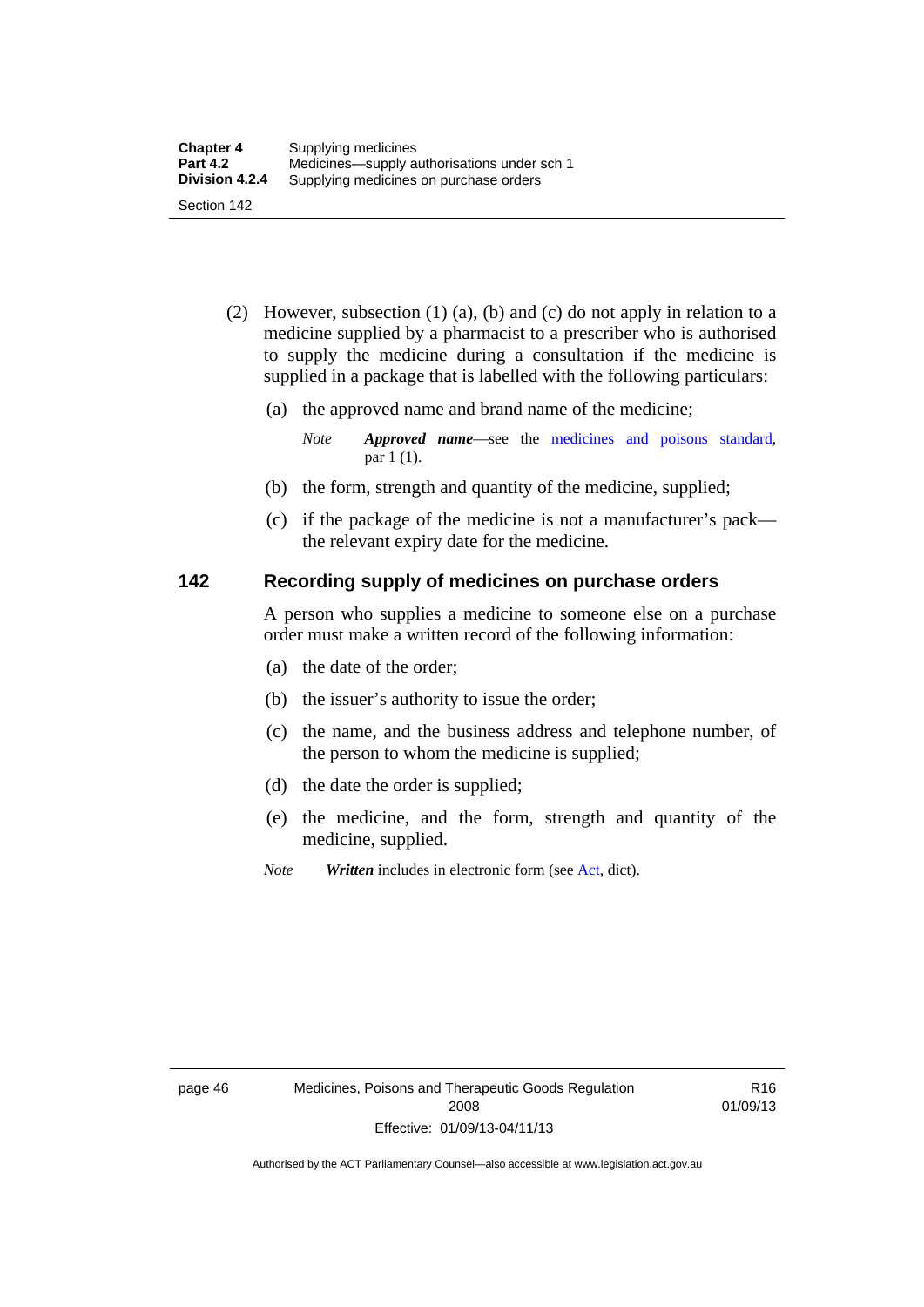## **Division 4.2.5 Supplying medicines on standing orders**

- *Note 1* For the issue of a standing order, see pt 3.4.
- *Note 2 Supply* does not include administer (see [Act,](http://www.legislation.act.gov.au/a/2008-26/default.asp) s 24).

#### **150 Authorisation conditions for supplying medicines on standing orders—Act, s 44 (1) (b) and (2) (b)**

- (1) A person's authorisation under section 110 to supply a medicine on a standing order is subject to the following conditions:
	- (a) the medicine is supplied in accordance with the requirements of section 151;
	- (b) the supply is recorded in accordance with section 153;
	- (c) the record for section 153 is kept at the person's business premises or, if the chief health officer approves in writing another place, the place approved by the chief health officer, for at least 2 years after the day the medicine is supplied;
	- (d) if the supplier is not the person who would ordinarily have prescribed the medicine for the recipient, the required information is given in writing to—
		- (i) the prescriber (the *usual prescriber*) who would ordinarily have prescribed the medicine for the recipient not later than 24 hours after supplying the medicine; or
		- (ii) if the recipient does not have a usual prescriber—the recipient.
- (2) However, subsection (1) (c) and (d) do not apply if the record is made in a patient's medical records.

page 47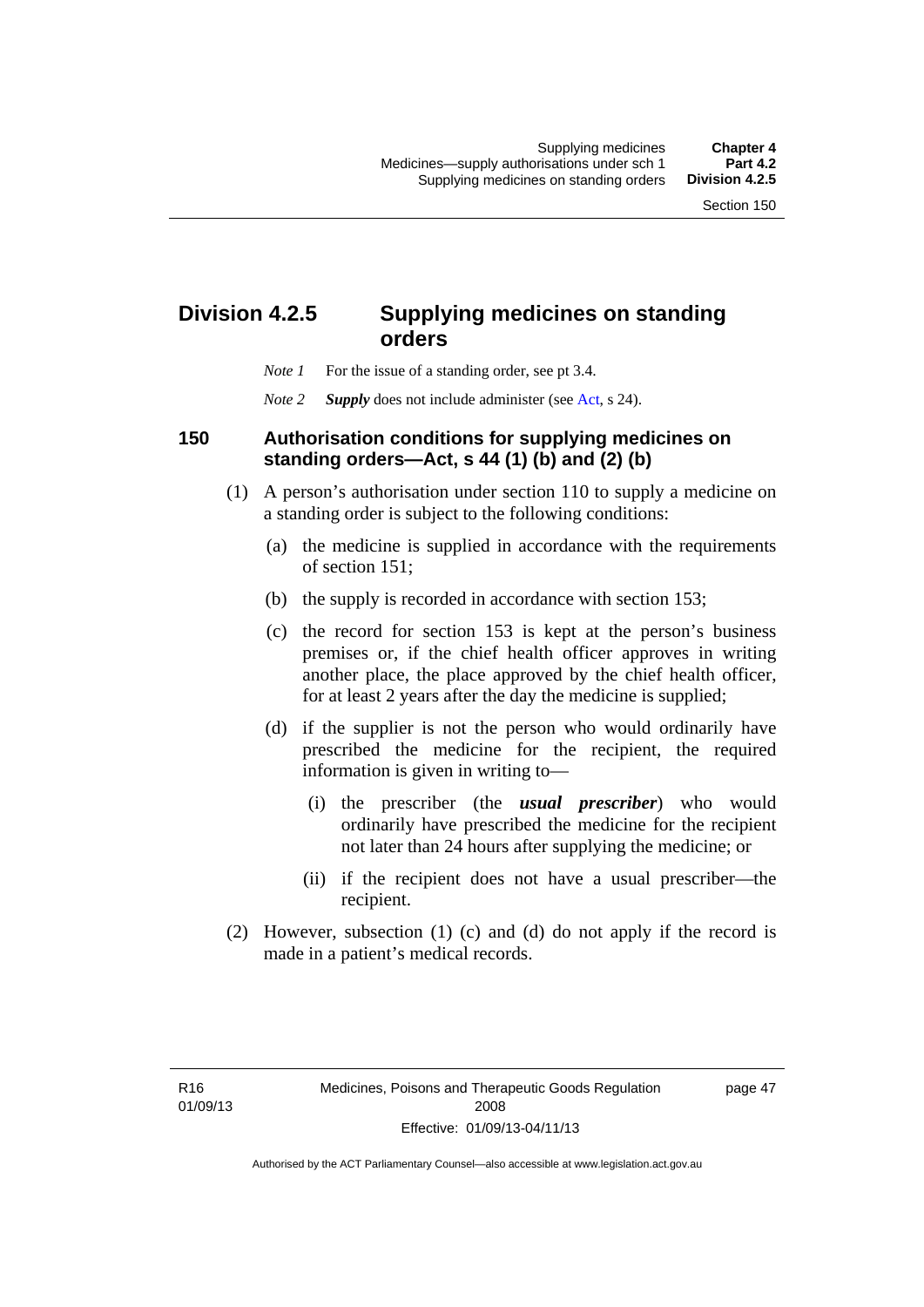(3) In this section:

*required information*, for the supply of a medicine on a standing order, means—

- (a) the supplier's name; and
- (b) the date the medicine is supplied; and
- (c) the name and address of the person to whom the medicine is supplied; and
- (d) the medicine's approved name and brand name; and
- (e) the form, strength and quantity of the medicine supplied.

#### **151 Supplying medicines on standing orders**

The following are the requirements for the supply of a medicine on a standing order:

- (a) the medicine is supplied in accordance with the standing order;
- (b) the medicine is supplied in a package that is labelled in accordance with section 152.

## **152 Labelling medicines supplied on standing order— Act, s 60 (1) (c) (i) and (2) (c) (i)**

The package of a medicine supplied on a standing order must have a label that includes the following:

- (a) the name of the person to whom the medicine is to be supplied;
- (b) the date the medicine is supplied;
- (c) the medicine, and the form, strength and quantity of the medicine, supplied;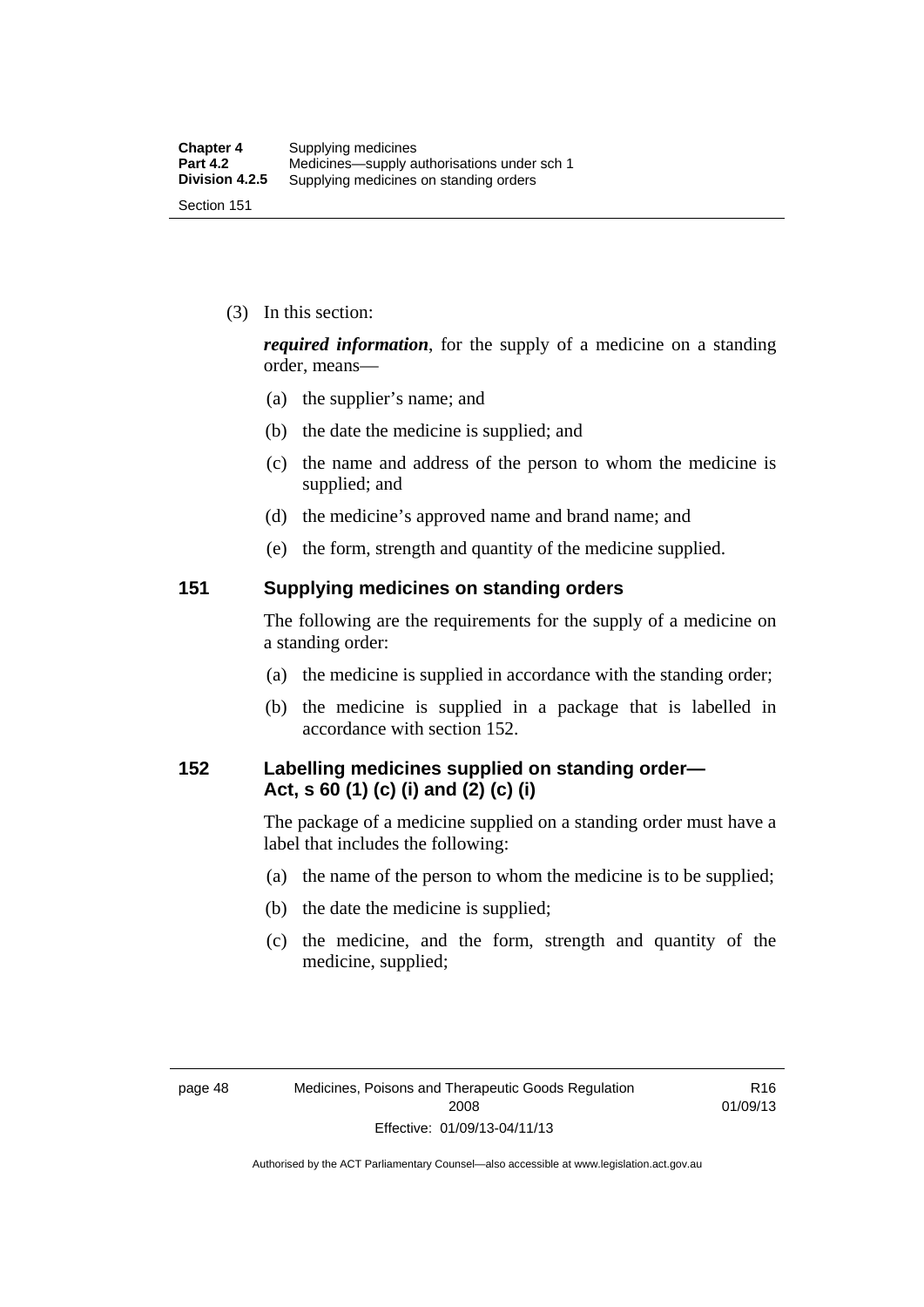- (d) if the package of the dispensed medicine is not a manufacturer's pack—
	- (i) the batch number or numbers of the medicine; and
	- (ii) the relevant expiry date for the medicine;
- (e) the supplier's name, business address and telephone number;
- (f) directions about the use of the medicine that are adequate to allow the medicine to be taken or administered safely, including any warning statement in the medicines and poisons standard, appendix K (Drugs required to be labelled with a sedation warning) applying to the medicine;
- (g) words to the effect of 'keep out of reach of children'.

#### **153 Recording supply of medicines on standing orders**

- (1) A person (the *supplier*) who supplies a medicine to a person (the *patient*) on a standing order must make a written record of the following information:
	- (a) the supplier's name;
	- (b) the patient's name and address;
	- (c) the date the medicine is supplied;
	- (d) the medicine's approved name and brand name;
	- (e) the form, strength and quantity of the medicine;
	- (f) the date of the standing order.
	- *Note Written* includes in electronic form (see [Act,](http://www.legislation.act.gov.au/a/2008-26/default.asp) dict).
- (2) However, subsection (1) (b) does not apply if the record is made in the patient's medical records.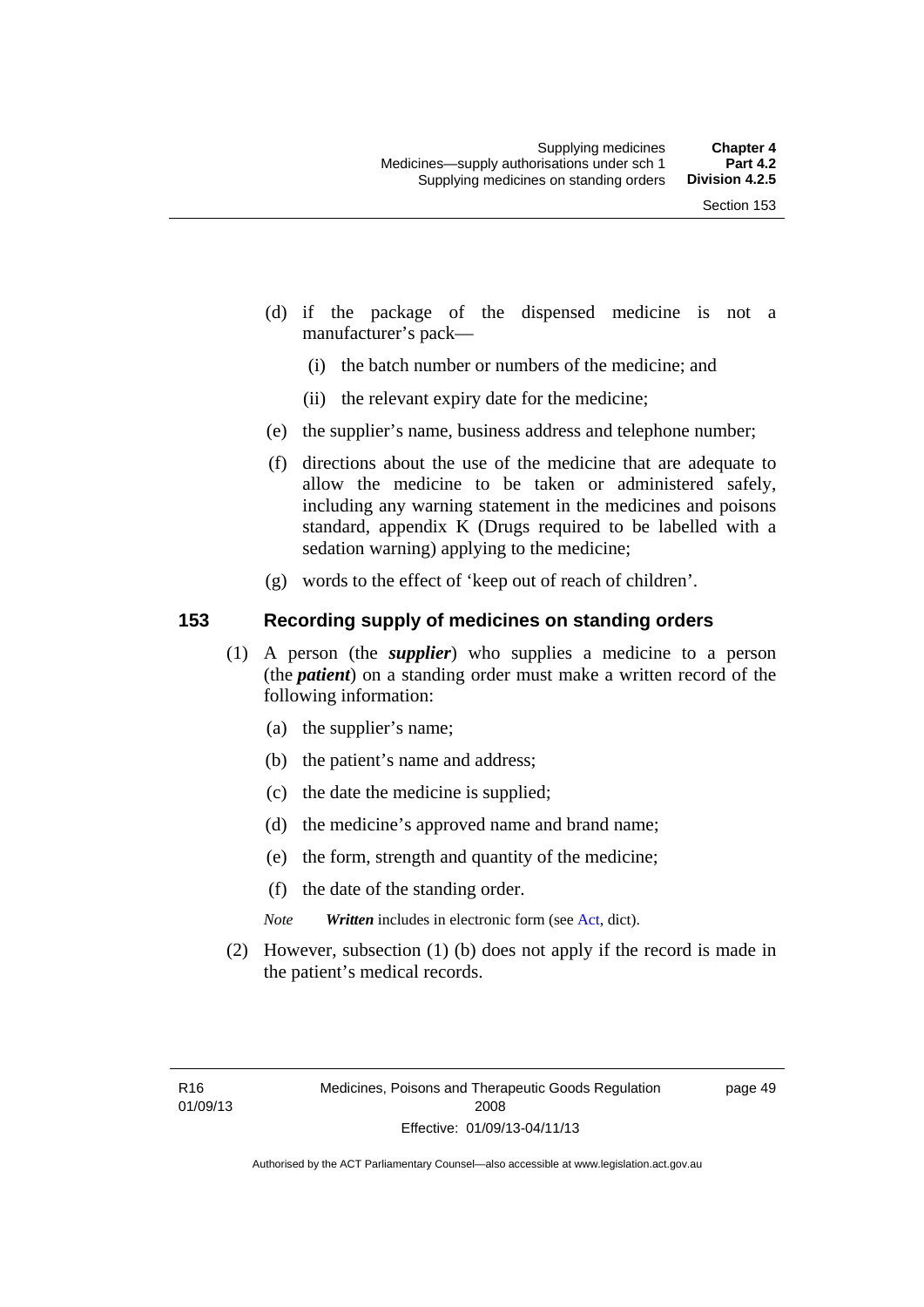### **Division 4.2.6 Supplying medicines during consultations**

*Note Supply* does not include administer (see [Act,](http://www.legislation.act.gov.au/a/2008-26/default.asp) s 24).

### **160 Authorisation conditions for supplying medicines during consultations—Act, s 44 (1) (b) and (2) (b)**

A prescriber's authorisation under section 110 to supply a medicine during a consultation is subject to the following conditions:

- (a) the medicine is supplied in accordance with the [Act](http://www.legislation.act.gov.au/a/2008-26/default.asp), section 7 (Appropriate prescription and supply of medicines);
- (b) if the medicine is a controlled medicine for human use—
	- (i) the prescriber complies with the additional requirements under section 163 (Additional requirements for supplying controlled medicines for human use during consultations) in relation to the supply; and
	- (ii) if the medicine is dronabinol—the prescriber has an authorisation under the *[Therapeutic Goods Act 1989](http://www.comlaw.gov.au/Series/C2004A03952)* (Cwlth), section 19 to supply the medicine; and
		- *Note* Dronabinol cannot be prescribed for veterinary use because it is a prohibited substance (see [medicines and poisons](http://www.comlaw.gov.au/Series/F2012L01200)  [standard,](http://www.comlaw.gov.au/Series/F2012L01200) sch 9, entry for tetrahydrocannabinols).
	- (iii) the prescriber complies with section 164 (Information for CHO about controlled medicines supplied during consultations[—Act,](http://www.legislation.act.gov.au/a/2008-26/default.asp) s 31 (2) (b) and (4), def *required information*);

R16 01/09/13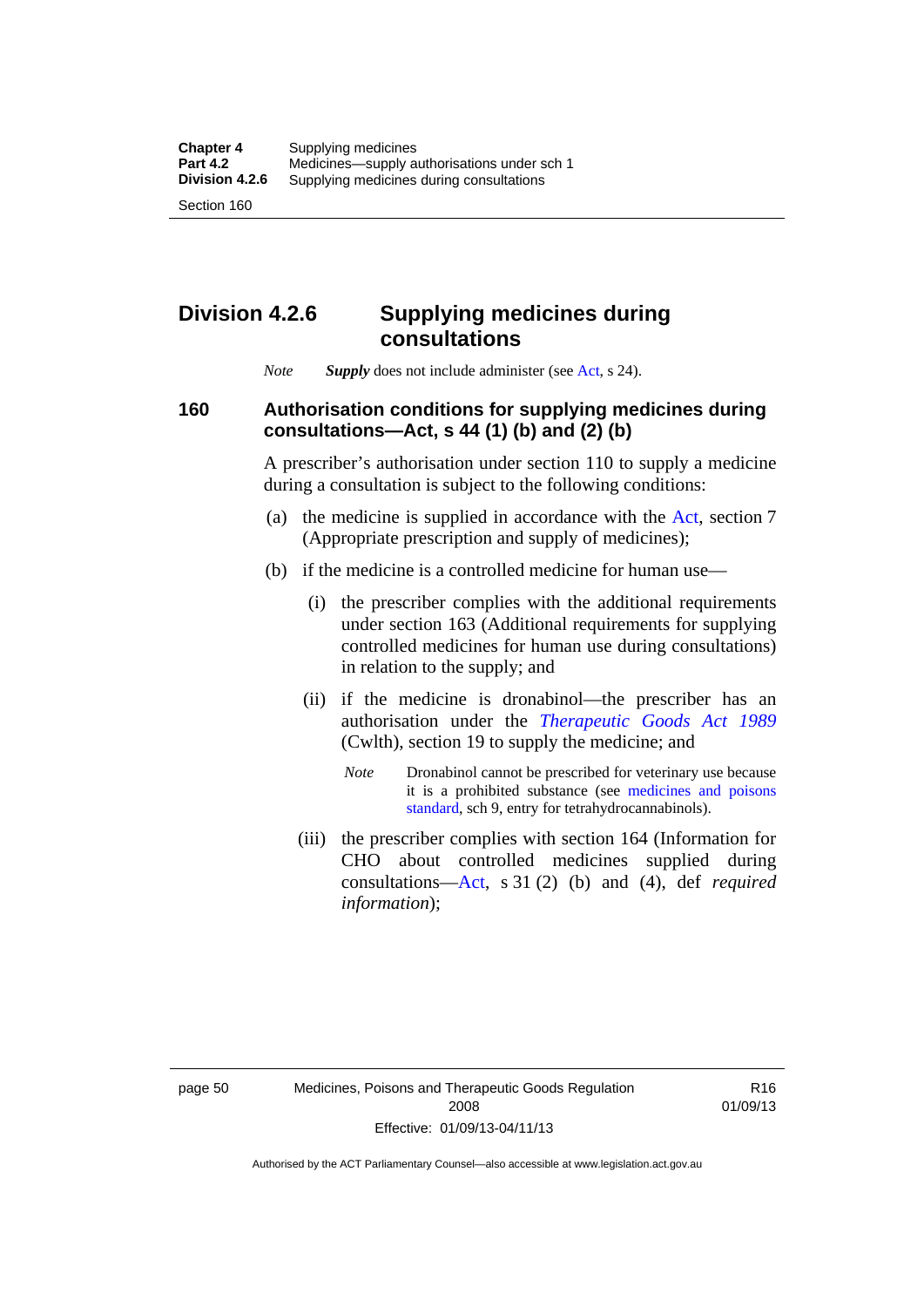- (c) if the medicine is a designated appendix D medicine prescribed for a purpose mentioned in schedule 3 (Designated appendix D medicines—standing approvals), part 3.2, column 3 in relation to the medicine—
	- (i) the prescriber has an appendix D medicines approval to prescribe the medicine; and
	- (ii) the prescriber complies with each condition (if any) of the approval (including any conditions in the schedule, part 3.2, column 4 in relation to the medicine);
- (d) the medicine is labelled in accordance with section 161;
- (e) the supply is recorded in accordance with section 162;
- (f) the record is kept at the prescriber's business premises or, if the chief health officer approves in writing another place, the place approved by the chief health officer, for at least 2 years after the day the medicine is supplied.

#### **161 Labelling medicines supplied during consultations**

The supplied medicine must have a label that includes the following:

- (a) the name of the person to whom the medicine is supplied;
- (b) the date the medicine is supplied;
- (c) the prescriber's name, business address and telephone number;
- (d) the medicine's approved name or brand name;
	- *Note Approved name*—see the [medicines and poisons standard,](http://www.comlaw.gov.au/Series/F2012L01200) par 1 (1).
- (e) the form, strength and quantity of the medicine;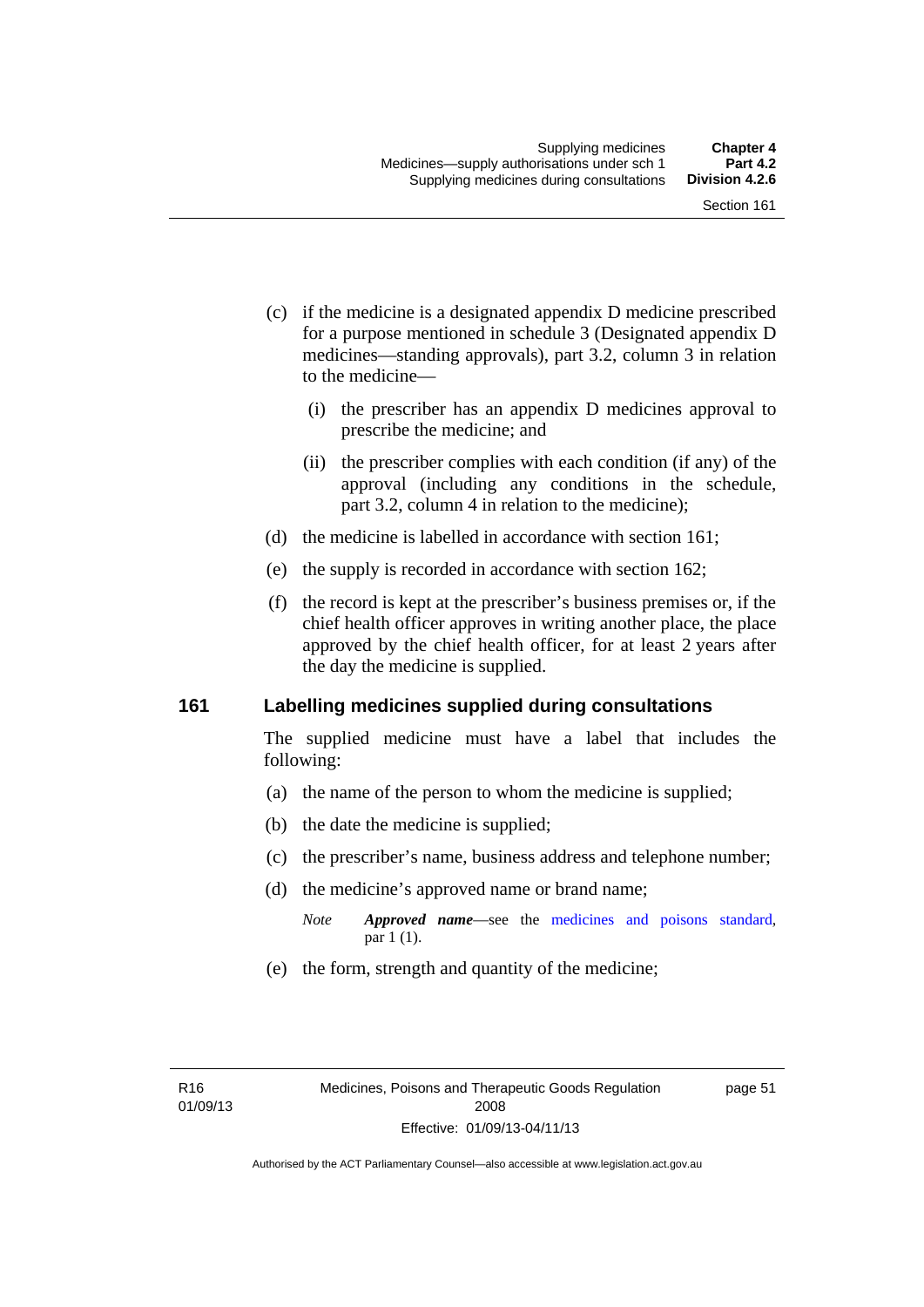- (f) if the package of the supplied medicine is not a manufacturer's pack—the relevant expiry date for the medicine;
- (g) directions about the use of the medicine that are adequate to allow the medicine to be taken or administered safely, including any warning statement in the medicines and poisons standard, appendix K (Drugs required to be labelled with a sedation warning) applying to the medicine;
- (h) words to the effect of 'keep out of reach of children';
- (i) if the prescriber is a dentist—the words 'for dental treatment only';
- (j) if the prescriber is an eligible midwife—the words 'for midwifery use only';
- (k) if the prescriber is an optometrist—the words 'for optometry use only';
- (l) if the prescriber is a veterinary surgeon—
	- (i) words to the effect of 'for animal treatment only'; and
	- (ii) the species of the animal for which the medicine is supplied; and
	- (iii) if possible, a way of identifying the animal.

#### **Examples—par (d) and par (e)**

| Warfarin tablets | 5mg | 50 |
|------------------|-----|----|
| Coumadin tablets | 5mg | 50 |

*Note* An example is part of the regulation, is not exhaustive and may extend, but does not limit, the meaning of the provision in which it appears (see [Legislation Act,](http://www.legislation.act.gov.au/a/2001-14) s 126 and s 132).

R16 01/09/13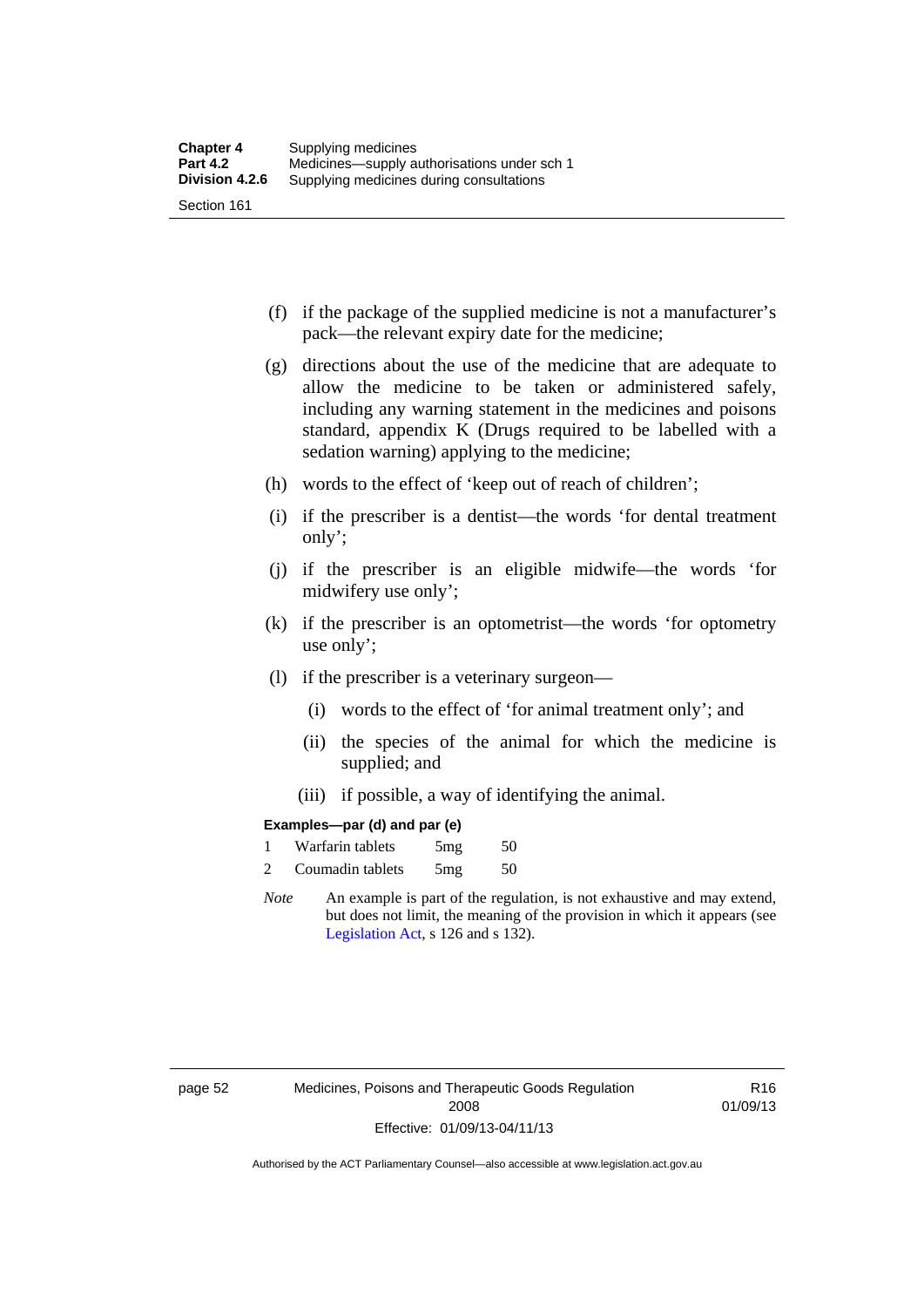#### **162 Recording medicines supplied during consultations**

A prescriber who supplies a medicine during a consultation must make a written record of the following information in the medical records of the person to whom, or animal to which, the consultation related:

- (a) the date the medicine is supplied;
- (b) the medicine's approved name or brand name;

*Note Approved name*—see the [medicines and poisons standard,](http://www.comlaw.gov.au/Series/F2012L01200) par 1 (1).

- (c) the form, strength and quantity of the medicine;
- (d) the directions given to the person for the use of the medicine.

*Note Written* includes in electronic form (see [Act,](http://www.legislation.act.gov.au/a/2008-26/default.asp) dict).

#### **163 Additional requirements for supplying controlled medicines for human use during consultations**

The following are the additional requirements for supplying a controlled medicine for human use during a consultation:

- (a) the prescriber has a controlled medicines approval to prescribe the medicine;
	- *Note* For controlled medicines approvals, see pt 13.1.
- (b) if the approval is for a particular form of the medicine—the supply is for the form of the medicine approved or a bioequivalent form;

*Note Bioequivalent*—see the dictionary.

- (c) if the approval is for a particular strength of the medicine—the supply is for the strength approved or a weaker strength;
- (d) if the approval is for a particular quantity of the medicine—the supply is for not more than the quantity approved;

R16 01/09/13 page 53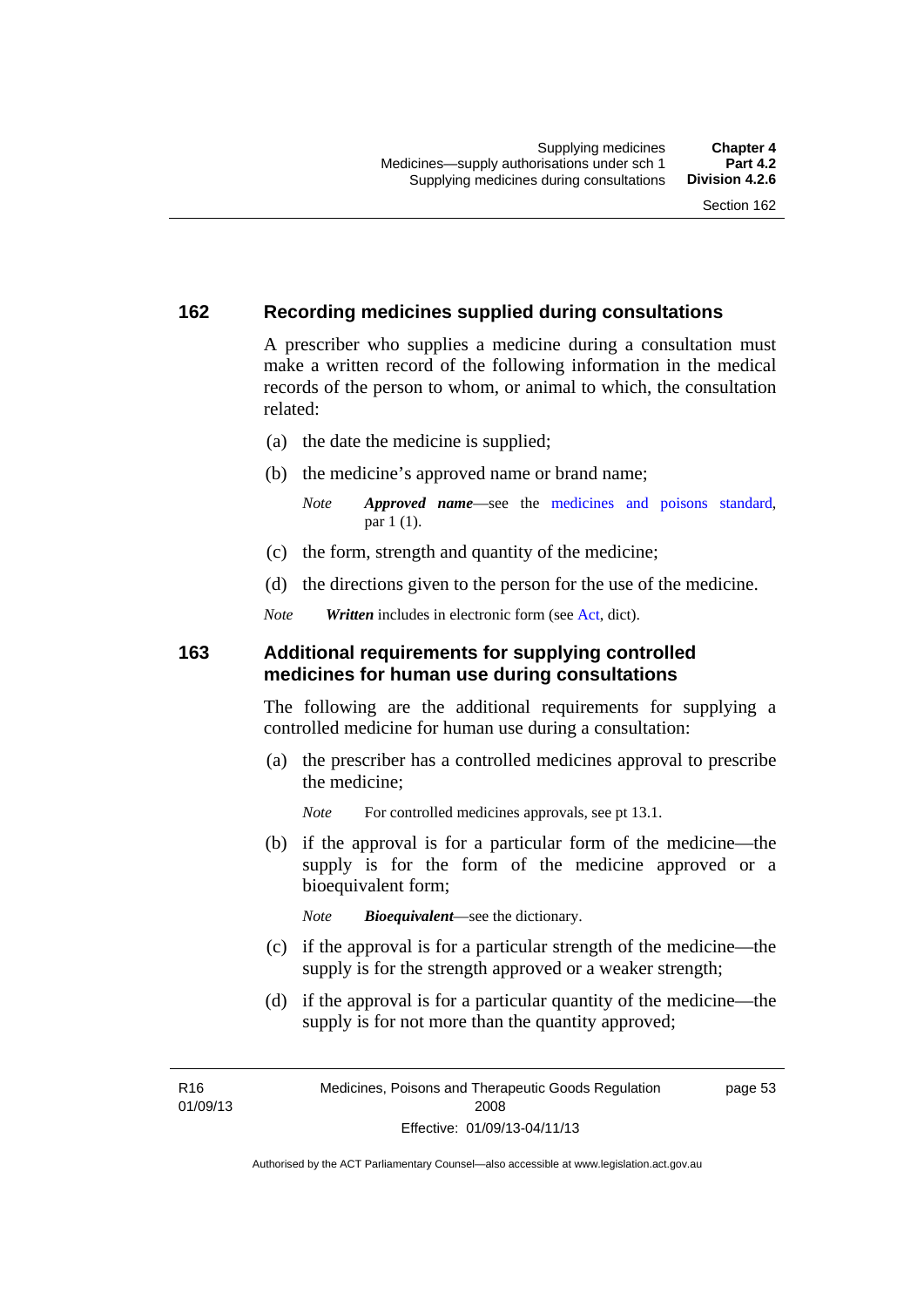(e) the prescriber complies with each condition (if any) of the approval.

#### **Example—par (b)**

If a slow release form of a medicine is approved, the prescriber is not authorised to prescribe an immediate release form of the medicine.

#### **Example—par (c) and par (d)**

If a doctor is given an approval to prescribe 25 morphine 20mg capsules, the doctor may prescribe 5 20mg capsules and 10 15mg capsules. Later, if the approval is still in force, the doctor may prescribe not more than 10 morphine capsules of any strength up to and including 20mg.

*Note* An example is part of the regulation, is not exhaustive and may extend, but does not limit, the meaning of the provision in which it appears (see [Legislation Act,](http://www.legislation.act.gov.au/a/2001-14) s 126 and s 132).

#### **164 Information for CHO about controlled medicines supplied during consultations—Act, s 31 (2) (b) and (4), def** *required information*

 (1) This section applies if a prescriber supplies a controlled medicine for human use during a consultation.

*Note Supply* does not include administer (see [Act,](http://www.legislation.act.gov.au/a/2008-26/default.asp) s 24).

- (2) The prescriber must, not later than 7 days after the end of the month when the controlled medicine is supplied, give the chief health officer the following information in writing:
	- (a) the prescriber's name, business address and telephone number;
	- (b) the name and address of the person to whom the medicine is supplied;
	- (c) the date of supply;
	- (d) the medicine, and the form, strength and quantity of the medicine, supplied.

R16 01/09/13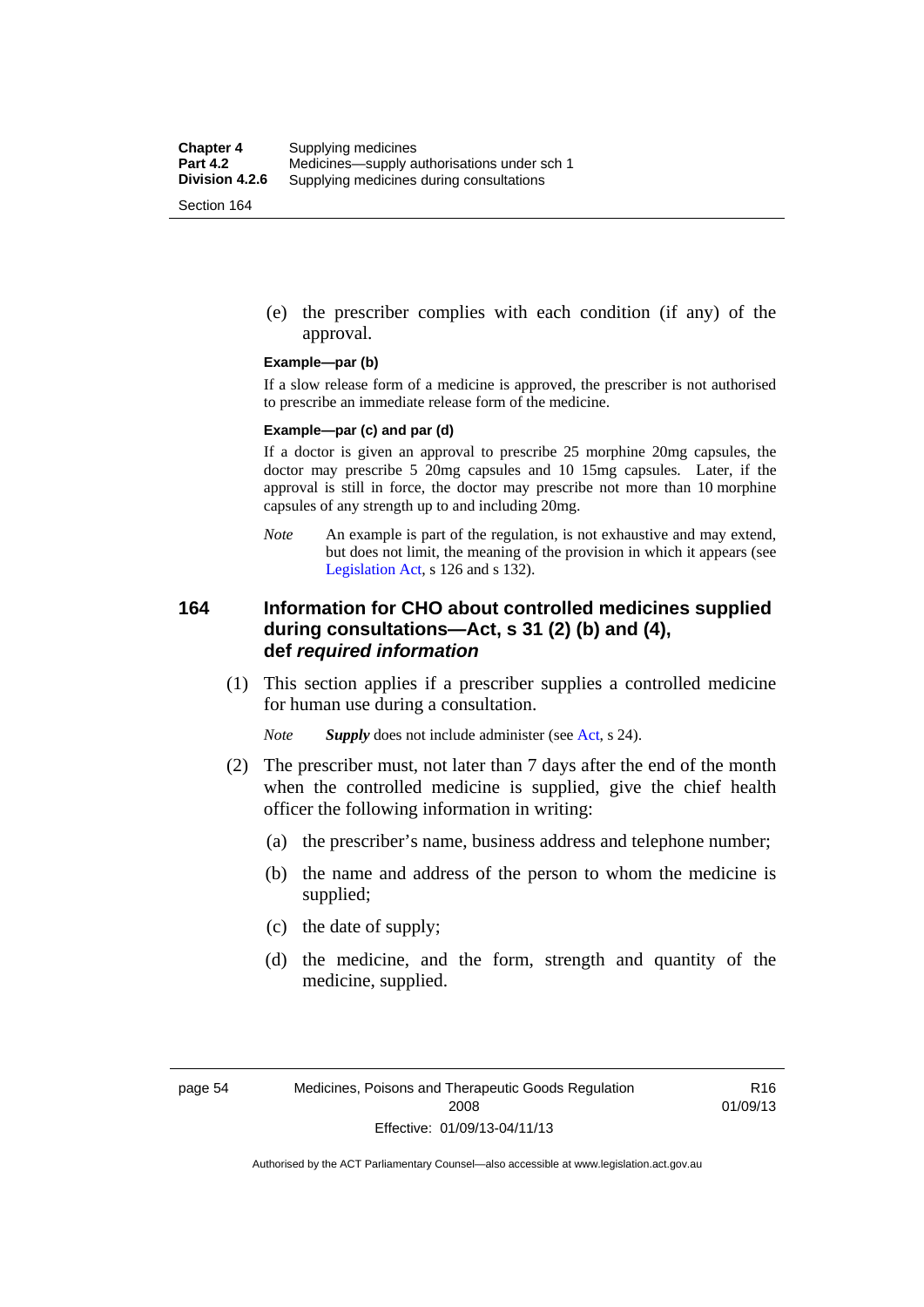### **Division 4.2.7 Selling pseudoephedrine by retail**

### **170 Meaning of** *retail sale***—div 4.2.7**

In this division:

*retail sale* does not include supply on prescription.

### **171 Authorisation conditions for retail sale of pseudoephedrine—Act, s 44 (1) (b) and (2) (b)**

A person's authorisation under section 110 to supply pseudoephedrine is subject to the following conditions if the pseudoephedrine is sold by retail sale:

- (a) the pseudoephedrine is supplied in accordance with the [Act](http://www.legislation.act.gov.au/a/2008-26/default.asp), section 7 (Appropriate prescription and supply of medicines);
- (b) the seller complies with section 172;
- (c) the seller makes a record (the *pseudoephedrine record*) of the required information under section 173;

*Note* For how the record must be made, see the [Act,](http://www.legislation.act.gov.au/a/2008-26/default.asp) s 46.

- (d) the record is kept at the seller's business premises or, if the chief health officer approves in writing another place, the place approved by the chief health officer, for at least 2 years after the day the sale is made;
- (e) if the buyer of the pseudoephedrine asks the seller to see the record during the period it is kept under paragraph (d), the seller—
	- (i) allows the buyer to see the record within a reasonable period of a request being made by the buyer; and
	- (ii) if satisfied that the record is incorrect, amends the record;

R16 01/09/13 page 55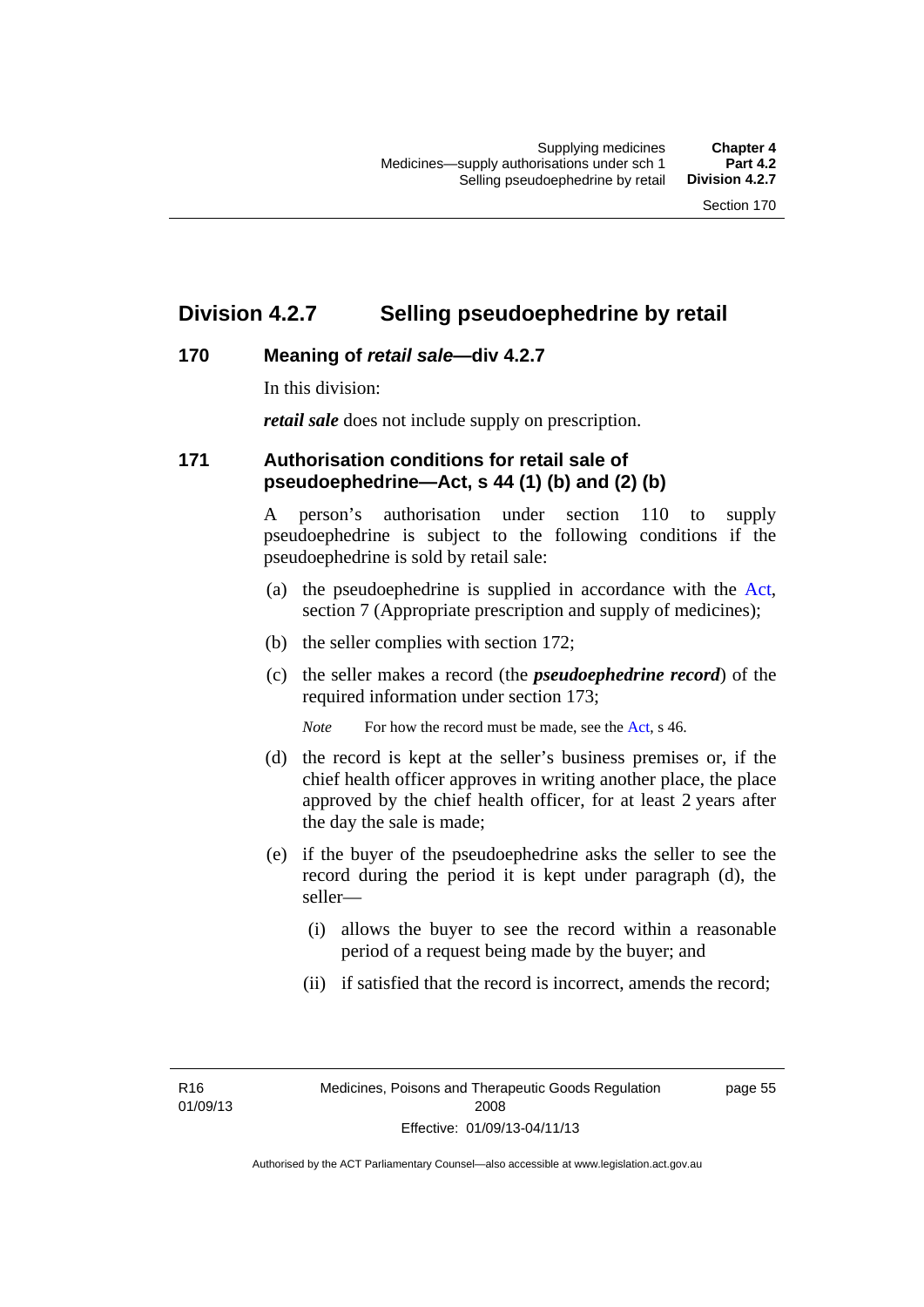(f) the seller complies with—

- (i) a request under section 174 (4) (b) (Failure to amend pseudoephedrine sales record); and
- (ii) a direction under section 175 (Pseudoephedrine sales record—decision by CHO) to amend the record.

#### **172 Requirement to tell buyer about pseudoephedrine sales record**

- (1) The authorised person selling pseudoephedrine by retail sale, must tell the buyer the following:
	- (a) the seller is required to make a record of the sale;
	- (b) the buyer may refuse to provide information for the record but, if the buyer refuses, the seller must not sell pseudoephedrine to the buyer;
	- (c) the record may be made available to the following people:
		- (i) a police officer;
		- (ii) a public servant who is a member of the administrative unit to which the chief health officer belongs;
		- (iii) a Commonwealth or State public servant (however described) who is a member of an administrative unit (however described) that administers legislation about medicines;

*Note State* includes the Northern Territory (see [Legislation Act,](http://www.legislation.act.gov.au/a/2001-14) dict, pt 1).

- (iv) anyone other than the seller who supplies pseudoephedrine to the public in Australia;
- (v) the Pharmacy Guild of Australia;

page 56 Medicines, Poisons and Therapeutic Goods Regulation 2008 Effective: 01/09/13-04/11/13

R16 01/09/13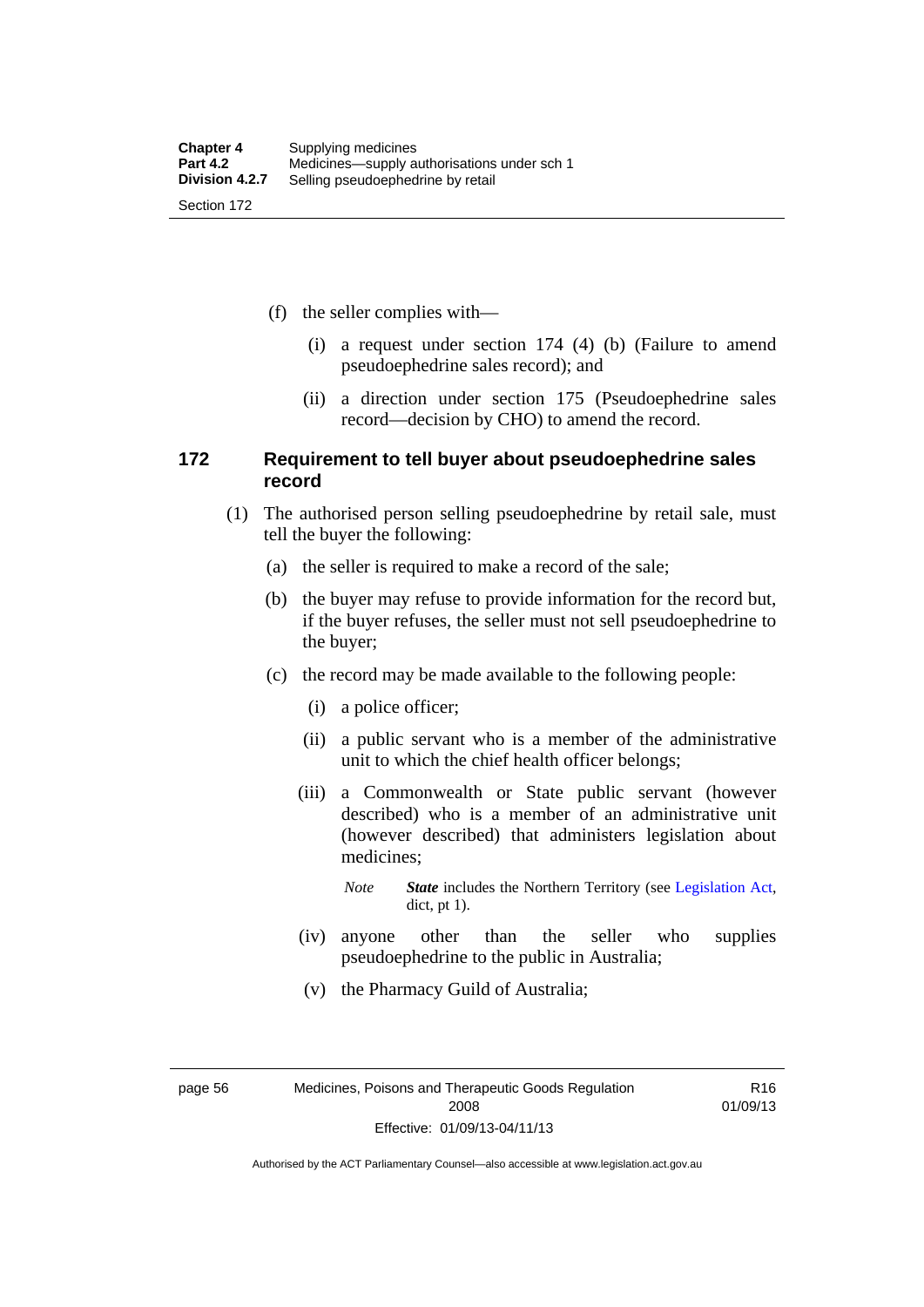- (d) the buyer has the right to see the record and have any mistake corrected.
- *Note* If a form is approved under the [Act](http://www.legislation.act.gov.au/a/2008-26/default.asp), s 198 for this provision, the form must be used.
- (2) In this section:

*police officer* includes a member of a police force (however described) of a State.

#### **173 Required information for pseudoephedrine sales records**

- (1) The following is the required information for a pseudoephedrine record:
	- (a) the date of sale;
	- (b) the brand name, form, strength and quantity of pseudoephedrine sold;
	- (c) the buyer's name and address;
	- (d) a unique identification number for the buyer from—
		- (i) a photo identification document produced to the seller by the buyer; or
		- (ii) if the buyer does not produce a photo identification document—
			- (A) the buyer's birth certificate; or
			- (B) an Australian or New Zealand seniors card for the buyer;

page 57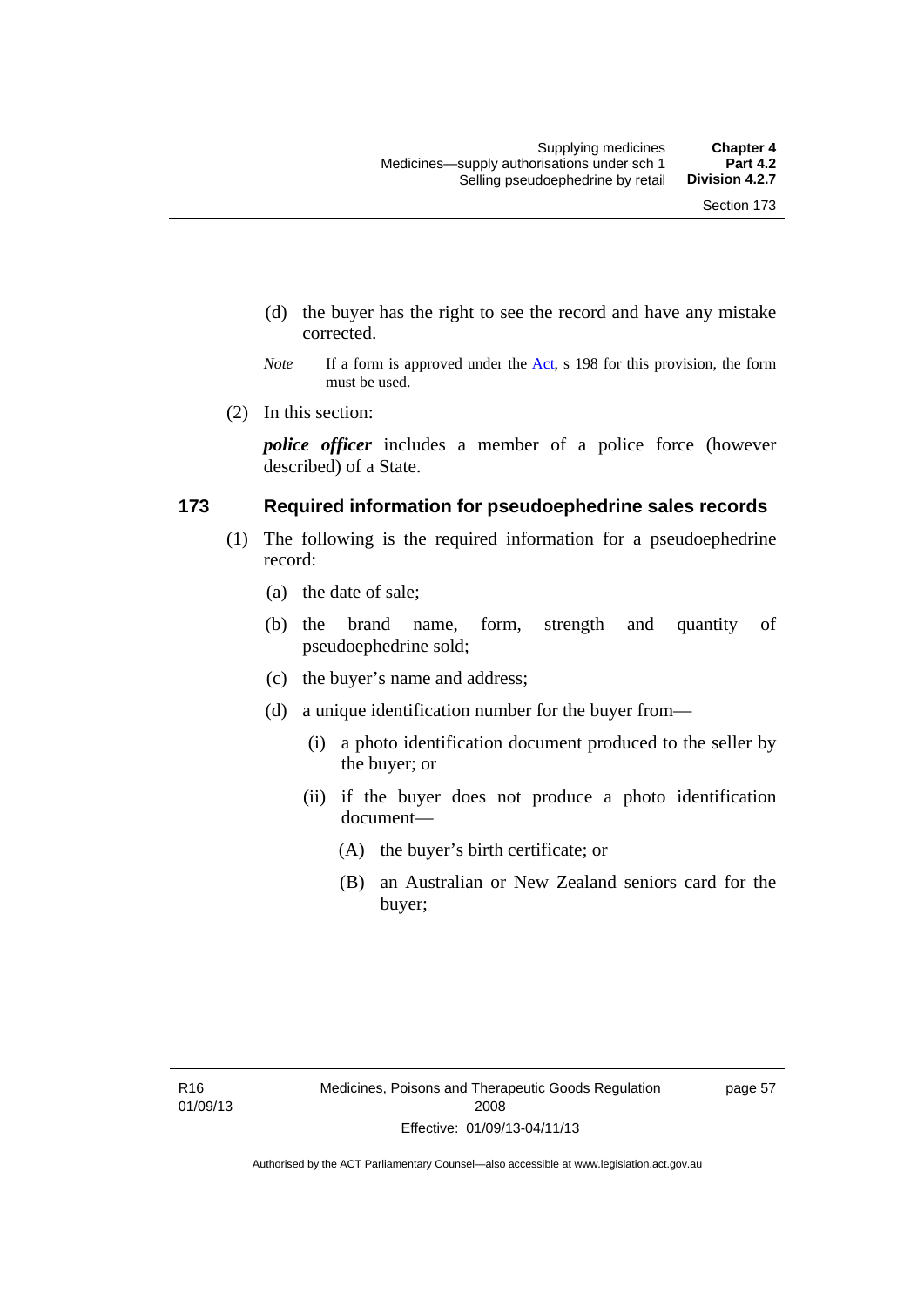(e) the kind of identification the buyer produces.

#### **Example—unique identification number**

a person's driver licence number

- *Note 1* If a form is approved under the [Act](http://www.legislation.act.gov.au/a/2008-26/default.asp), s 198 for this provision, the form must be used.
- *Note 2* An example is part of the regulation, is not exhaustive and may extend, but does not limit, the meaning of the provision in which it appears (see [Legislation Act,](http://www.legislation.act.gov.au/a/2001-14) s 126 and s 132).
- (2) In this section:

*Australian student identification card* means a card issued to a person who is a student at an Australian secondary or tertiary education institution to identify the person as a student at the institution.

*birth certificate*, for a person, means—

- (a) the person's birth certificate, or a certified extract from the register about the person's birth, under the *[Births, Deaths and](http://www.legislation.act.gov.au/a/1997-112)  [Marriages Registration Act 1997](http://www.legislation.act.gov.au/a/1997-112)*; or
- (b) a document issued under a law of a State, an external Territory or New Zealand that corresponds to a birth certificate or extract mentioned in paragraph (a) if the document identifies the issuing jurisdiction and states its date of issue.

*photo identification document*, for a person, means any of the following documents for the person if it is current and contains the person's photograph:

- (a) an Australian driver licence or external driver licence within the meaning of the *[Road Transport \(Driver Licensing\)](http://www.legislation.act.gov.au/a/1999-78)  [Act 1999](http://www.legislation.act.gov.au/a/1999-78)*;
- (b) a passport, other than an Australian passport;
- (c) a proof of age card;

page 58 Medicines, Poisons and Therapeutic Goods Regulation 2008 Effective: 01/09/13-04/11/13

R16 01/09/13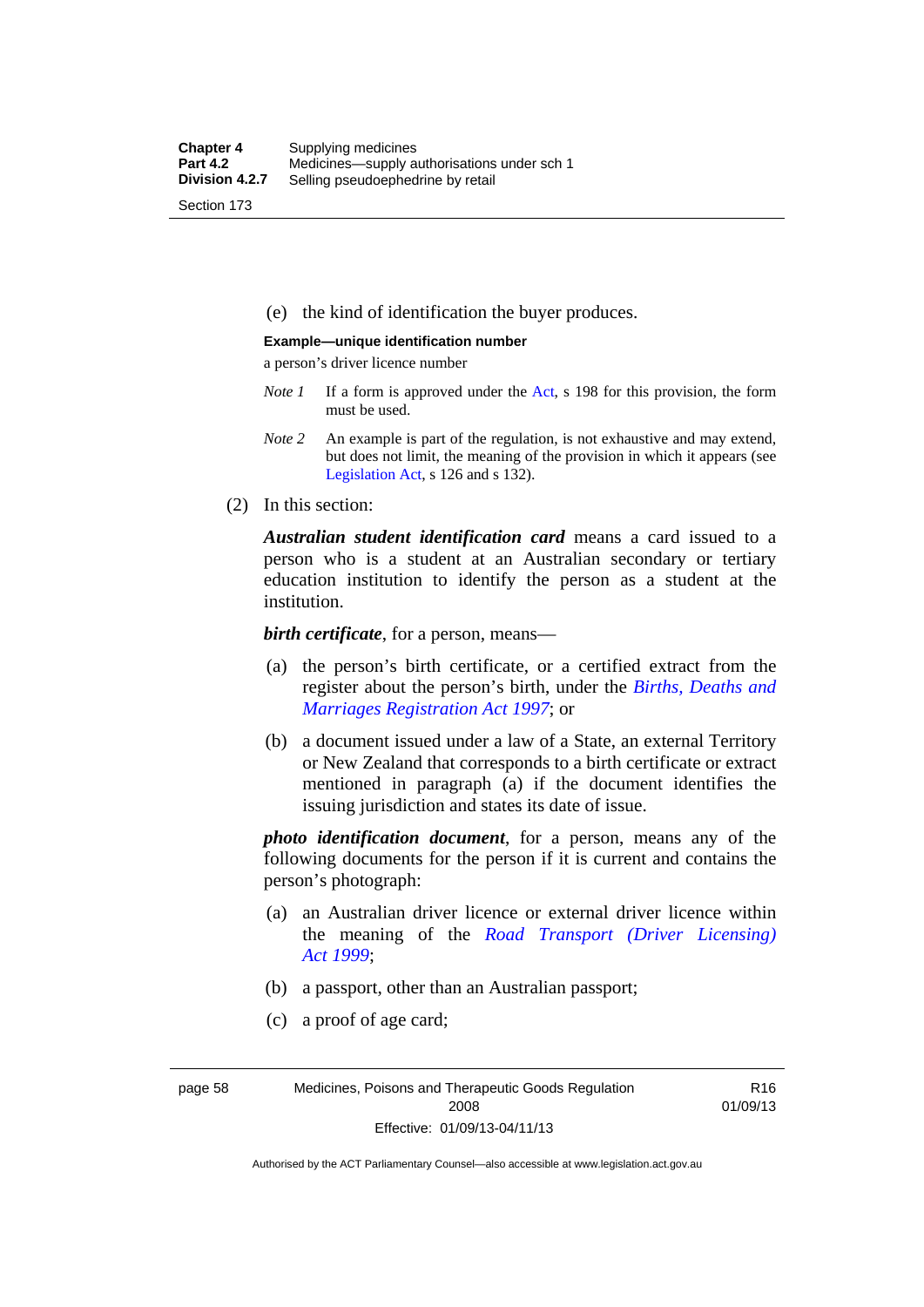(d) an Australian student identification card.

*proof of age card* means a proof of age card issued under—

- (a) the *[Liquor Act 2010](http://www.legislation.act.gov.au/a/2010-35)*, section 210 (Proof of age cards); or
- (b) the law of a state, an external territory or New Zealand.

#### **174 Failure to amend pseudoephedrine sales record**

- (1) This section applies if the seller of pseudoephedrine does not amend a pseudoephedrine record in accordance with section 171 (e) (ii) (Authorisation conditions for retail sale of pseudoephedrine—[Act](http://www.legislation.act.gov.au/a/2008-26/default.asp), s 44 (1) (b) and (2) (b)).
- (2) The buyer may, in writing, apply to the chief health officer for a direction to the seller to make the amendment.
- (3) The application must give reasons why the buyer thinks the record is incorrect.
- (4) The chief health officer must—
	- (a) give a copy of the application to the seller; and
	- (b) ask the seller to—
		- (i) make the amendment and tell the chief health officer; or
		- (ii) if the seller is satisfied that the amendment should not be made—send written reasons to the chief health officer not later than 10 working days after the day the seller receives the application why the amendment should not be made.

page 59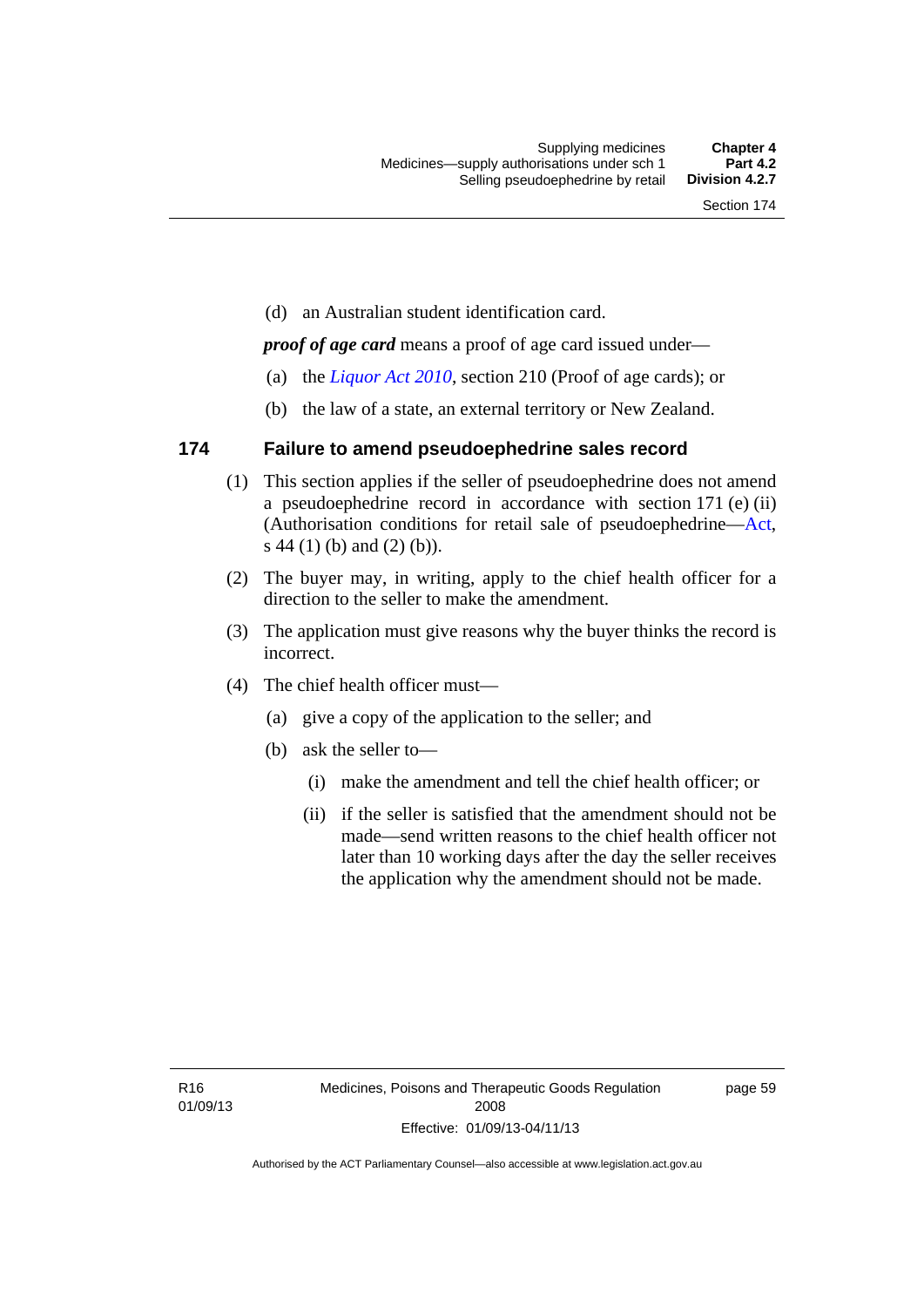#### **175 Pseudoephedrine sales record—decision by CHO**

- (1) After considering an application under section 174 (2) and any reasons given in accordance with the request under section 174  $(4)$  (b)  $(ii)$ , the chief health officer must—
	- (a) direct the seller to amend the pseudoephedrine record—
		- (i) in accordance with the application; or
		- (ii) in a stated way other than in accordance with the application; or
	- (b) refuse the application.
- (2) The chief health officer must give the buyer and seller written notice of the decision.

### **Division 4.2.8 Supplying pharmacist only medicines**

#### **180 Authorisation conditions for supply of pharmacist only medicines—Act, s 44 (1) (b) and (2) (b)**

- (1) This section does not apply to the supply of a pharmacist only medicine—
	- (a) at an institution; or
	- (b) on a supply authority.
	- *Note 1 Supply* does not include administer (see [Act,](http://www.legislation.act.gov.au/a/2008-26/default.asp) s 24).
	- *Note 2 Supply authority* includes a written prescription or requisition or a purchase order or standing order (see [Act,](http://www.legislation.act.gov.au/a/2008-26/default.asp) s 23).

R16 01/09/13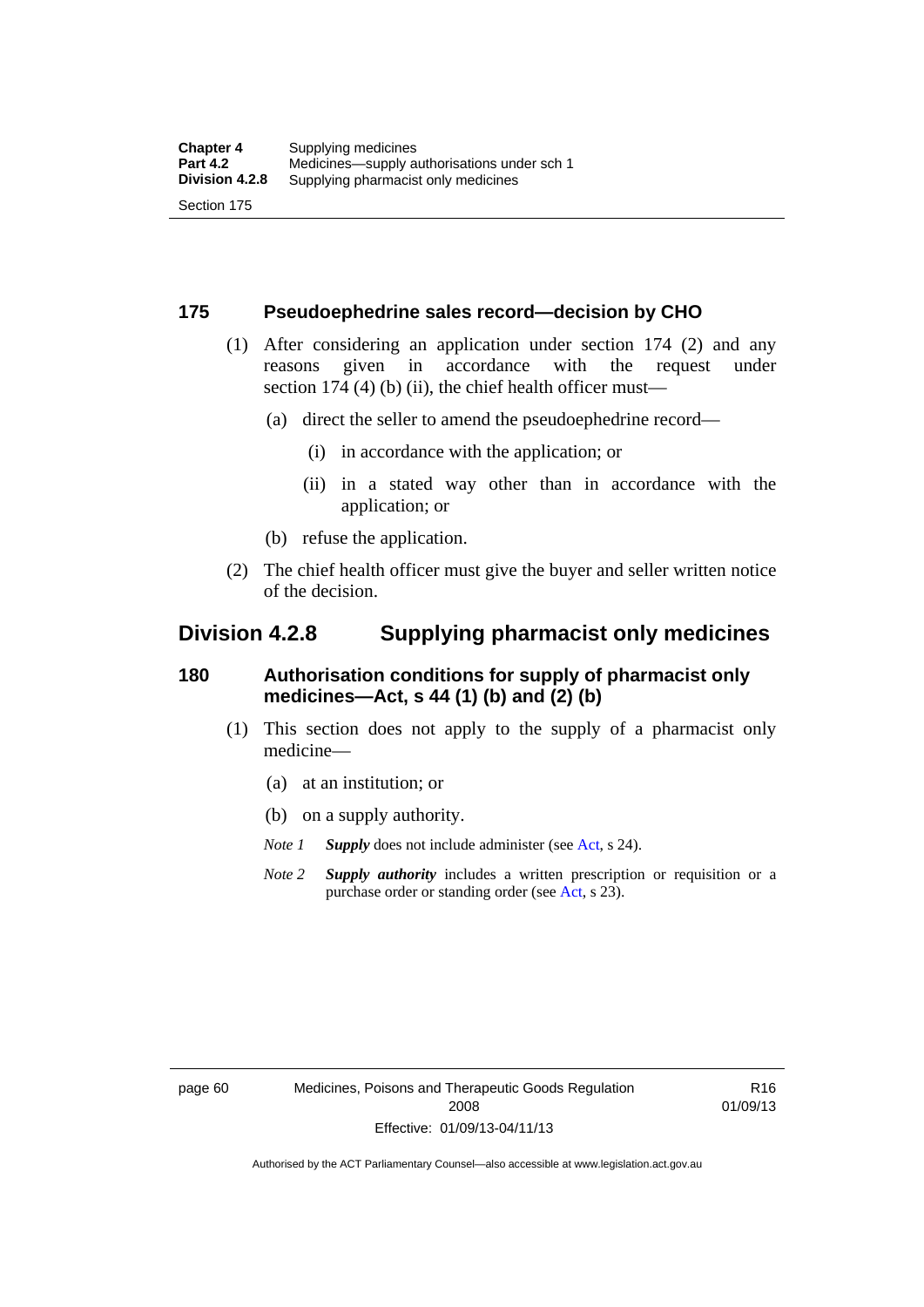- (2) A person's authorisation under section 110 to supply a pharmacist only medicine is subject to the following conditions:
	- (a) the person personally hands the medicine to a customer attending in person;
	- (b) the person gives the customer adequate instructions, either orally or in writing, for the medicine's use at the time of supply.

R16 01/09/13 Medicines, Poisons and Therapeutic Goods Regulation 2008 Effective: 01/09/13-04/11/13

page 61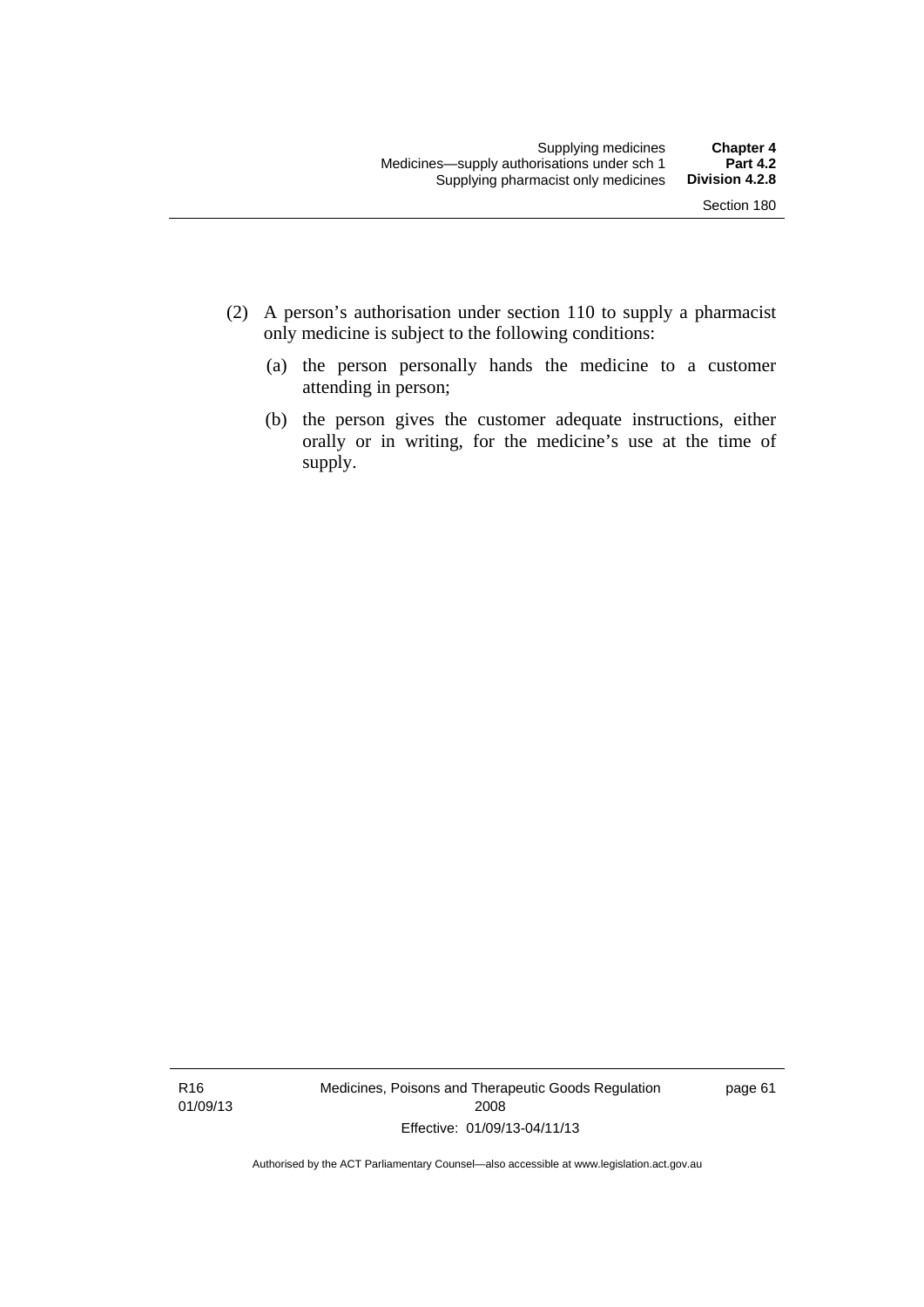## **Part 4.3 Authorisation to supply without prescription in emergencies**

#### **250 Meaning of** *designated prescription only medicine***—pt 4.3**

In this part:

*designated prescription only medicine* means a prescription only medicine other than—

- (a) an anabolic steroid; and
- (b) a designated appendix D medicine; and
- (c) a benzodiazepine.
- *Note Prescription only medicine* does not include a controlled medicine (see [Act](http://www.legislation.act.gov.au/a/2008-26/default.asp), s 11)

#### **251 Authorisation to supply certain medicines without prescription in emergencies—Act, s 26 (1) (b)**

A pharmacist is authorised to supply a designated prescription only medicine to someone else without a prescription if the pharmacist is satisfied that—

- (a) the person is undergoing treatment essential to the person's health or wellbeing; and
- (b) the designated prescription only medicine has previously been prescribed for the person's treatment by a prescriber; and
- (c) the person is in immediate need of the medicine to continue the treatment; and
- (d) because of an emergency, it is not practicable for the person to obtain a prescription for the medicine from a prescriber.

*Note Pharmacist* does not include an intern pharmacist (see dict).

page 62 Medicines, Poisons and Therapeutic Goods Regulation 2008 Effective: 01/09/13-04/11/13

R16 01/09/13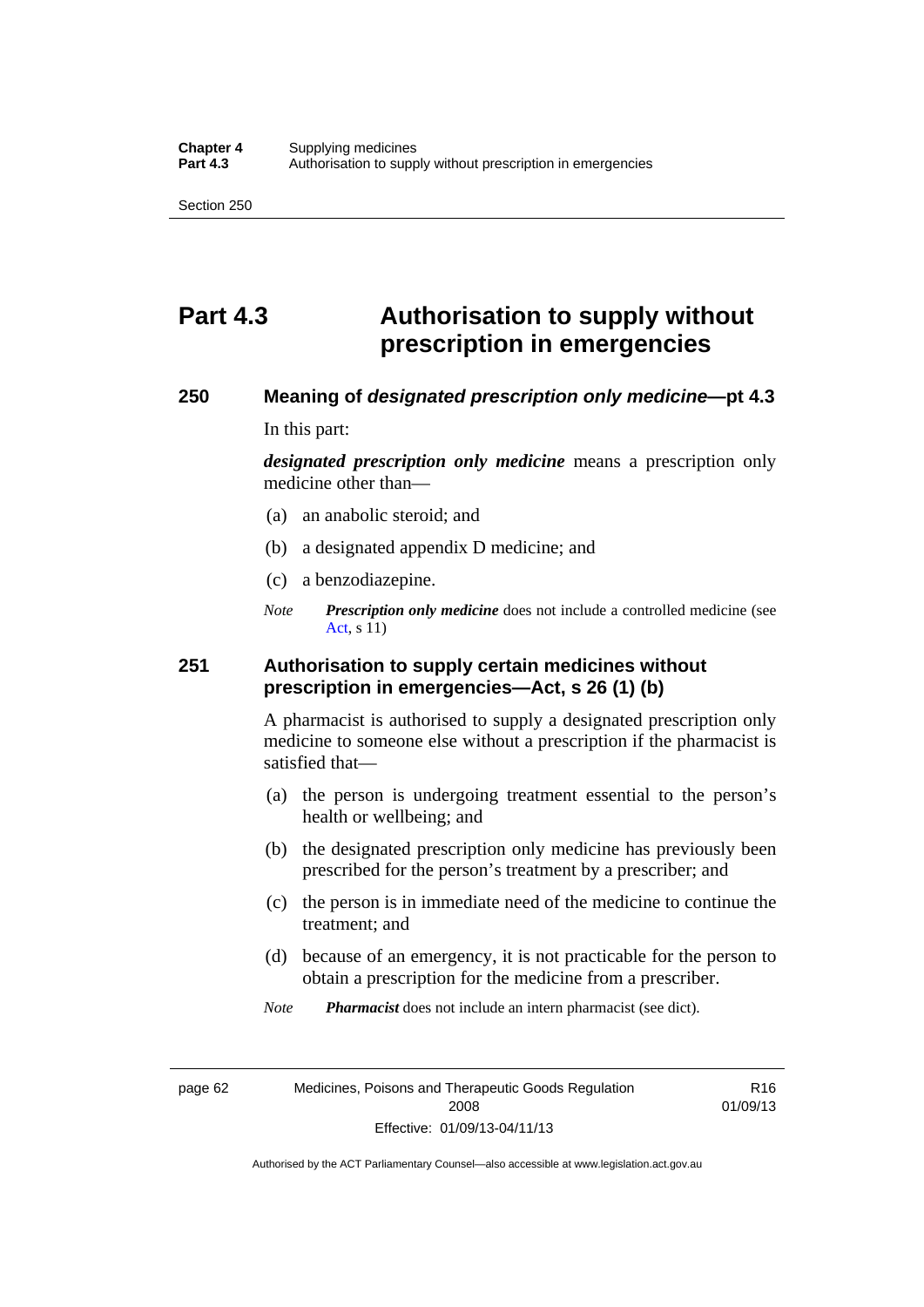### **252 Authorisation conditions for supplying of certain medicines without prescription in emergencies—Act, s 44 (1) (b) and (2) (b)**

- (1) A pharmacist's authorisation under section 251 to supply a designated prescription only medicine without a prescription is subject to the following conditions:
	- (a) the quantity supplied is—
		- (i) if the medicine is a liquid, aerosol, cream, ointment or anovulant tablet packaged in a manufacturer's pack—the smallest manufacturer's pack in which the medicine is generally available; or
		- (ii) in any other case—not more than the quantity required for 3 days treatment for the person;
	- (b) the medicine is supplied in a package that is labelled in accordance with section 253;
	- (c) the supply is recorded in accordance with section 254;
	- (d) the record of the supply is kept at the pharmacy or, if the chief health officer approves in writing another place, the place approved by the chief health officer, for at least 2 years after the day medicine is supplied;
	- (e) the pharmacist sends the prescriber who would have ordinarily prescribed the medicine for the recipient the required information for the supply in writing not later than 24 hours after supplying the medicine.
- (2) In this section:

*required information*, for the supply of a designated prescription only medicine, means—

(a) the pharmacist's name; and

page 63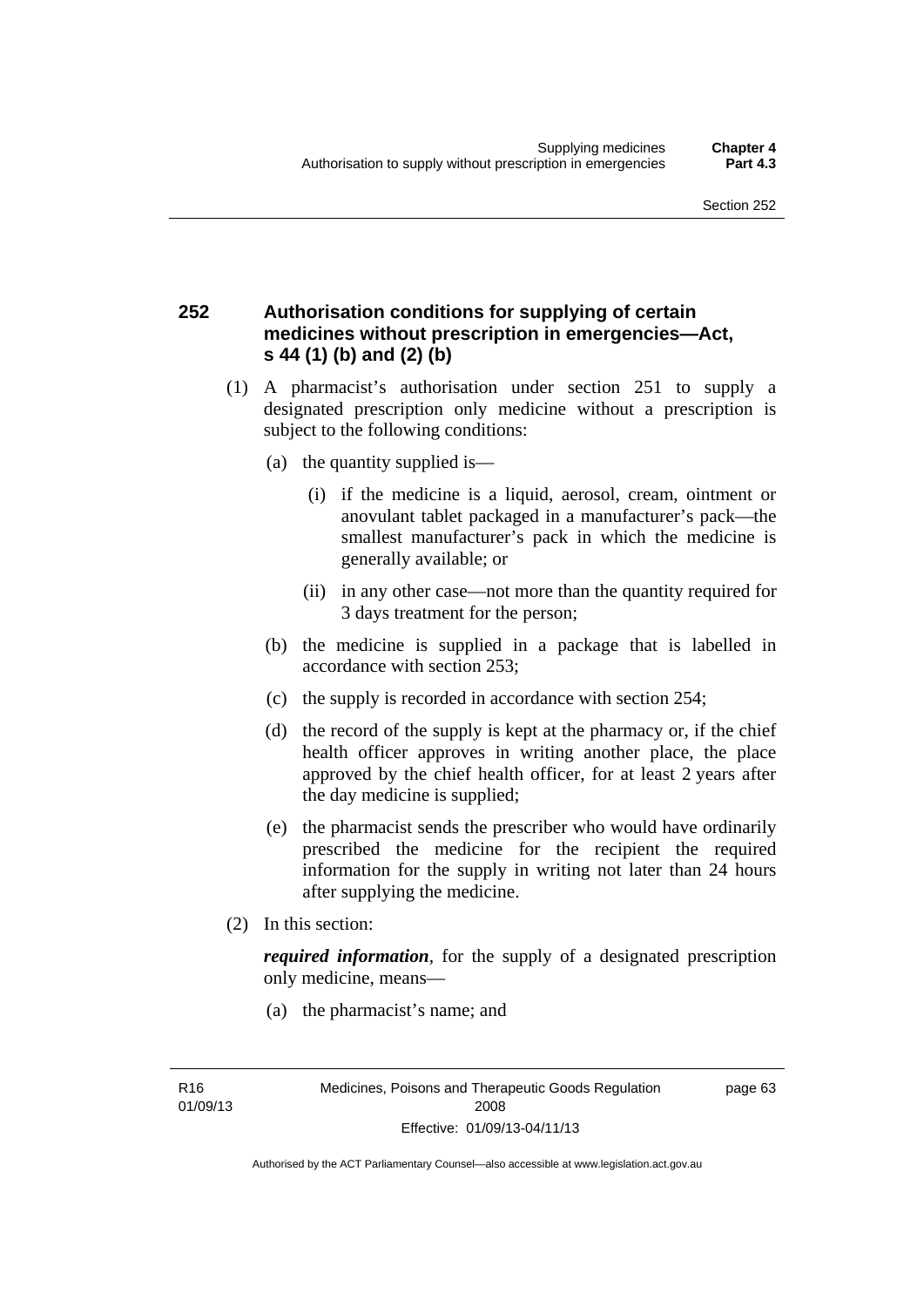- (b) the name, business address and telephone number of the pharmacy from which the medicine is supplied; and
- (c) the date the medicine is supplied; and
- (d) the name and address of the person to whom the medicine is supplied; and
- (e) the medicine's approved name or brand name; and
- (f) the form, strength and quantity of the medicine supplied.

### **253 Labelling medicines supplied without prescription in emergencies—Act, s 60 (1) (c) (i) and (2) (c) (i)**

The package of a designated prescription only medicine supplied to a person under section 251 must have a label that includes the following:

- (a) the name of the person to whom the medicine is supplied;
- (b) the date the medicine is supplied;
- (c) the name, business address and telephone number of the pharmacy from which the medicine is supplied;
- (d) the initials or other identification of the pharmacist supplying the medicine;
- (e) the medicine's approved name and brand name;

*Note Approved name*—see the [medicines and poisons standard,](http://www.comlaw.gov.au/Series/F2012L01200) par 1 (1).

- (f) the form, strength and quantity of the medicine;
- (g) if the package of the supplied medicine is not a manufacturer's pack—the relevant expiry date for the medicine;

R16 01/09/13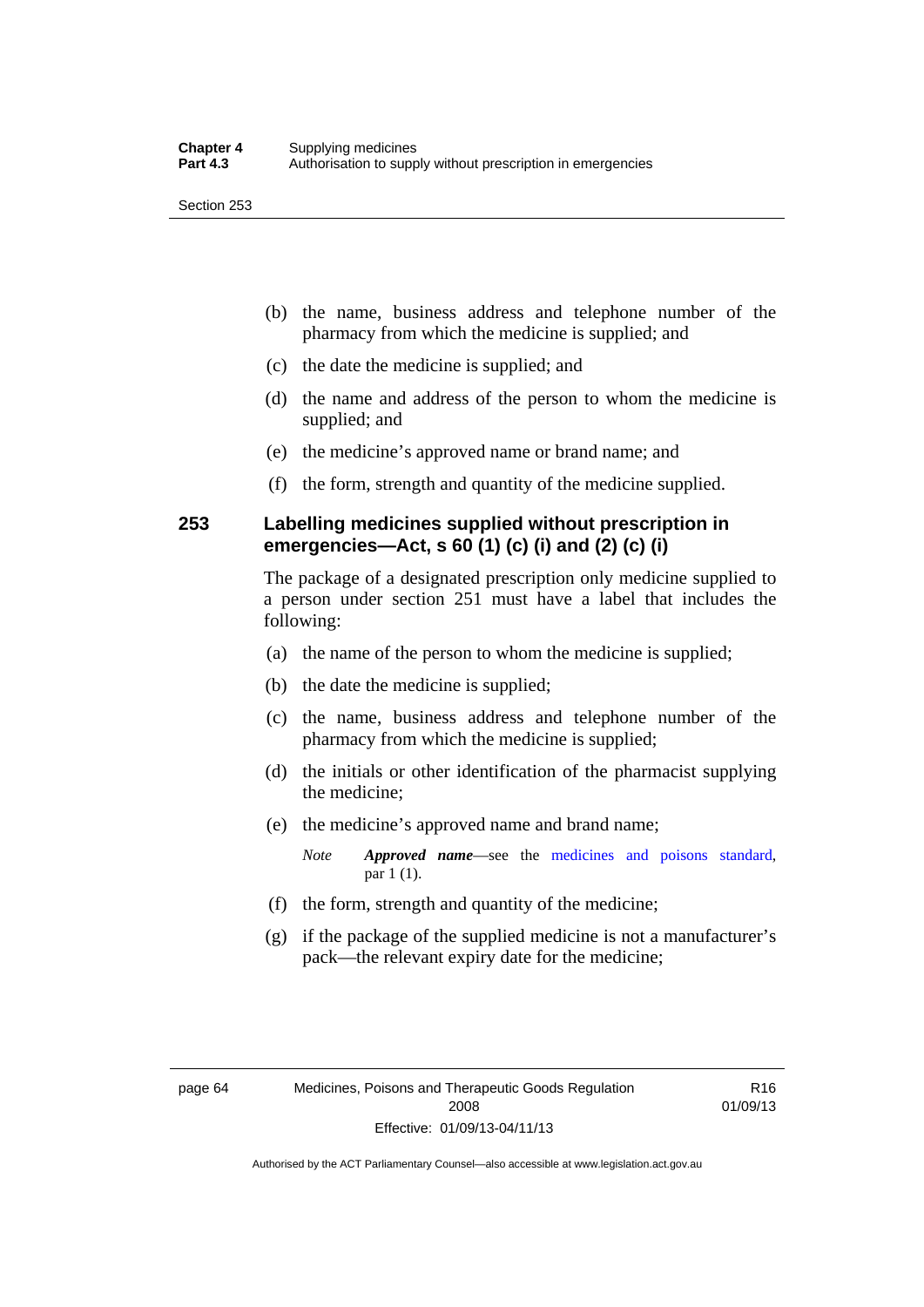- (h) directions about the use of the medicine that are adequate to allow the medicine to be taken or administered safely, including any warning statement in the medicines and poisons standard, appendix K (Drugs required to be labelled with a sedation warning) applying to the medicine;
- (i) words to the effect of 'keep out of reach of children'.

#### **Example—par (e) and par (f)**

Warfarin tablets (Coumadin) 5mg 3

*Note* An example is part of the regulation, is not exhaustive and may extend, but does not limit, the meaning of the provision in which it appears (see [Legislation Act,](http://www.legislation.act.gov.au/a/2001-14) s 126 and s 132).

#### **254 Recording medicines supplied without prescription in emergencies**

A pharmacist who supplies a designated prescription only medicine to a person under section 251 must make a written record of the following information in relation to the supply of the medicine:

- (a) the pharmacist's name;
- (b) the name of the prescriber who would ordinarily have prescribed the medicine;
- (c) the date the medicine is supplied;
- (d) the name and address of the person to whom the medicine is supplied;
- (e) the medicine's approved name and brand name;
- (f) the form, strength and quantity of the medicine supplied.
- *Note Written* includes in electronic form (see [Act,](http://www.legislation.act.gov.au/a/2008-26/default.asp) dict).

page 65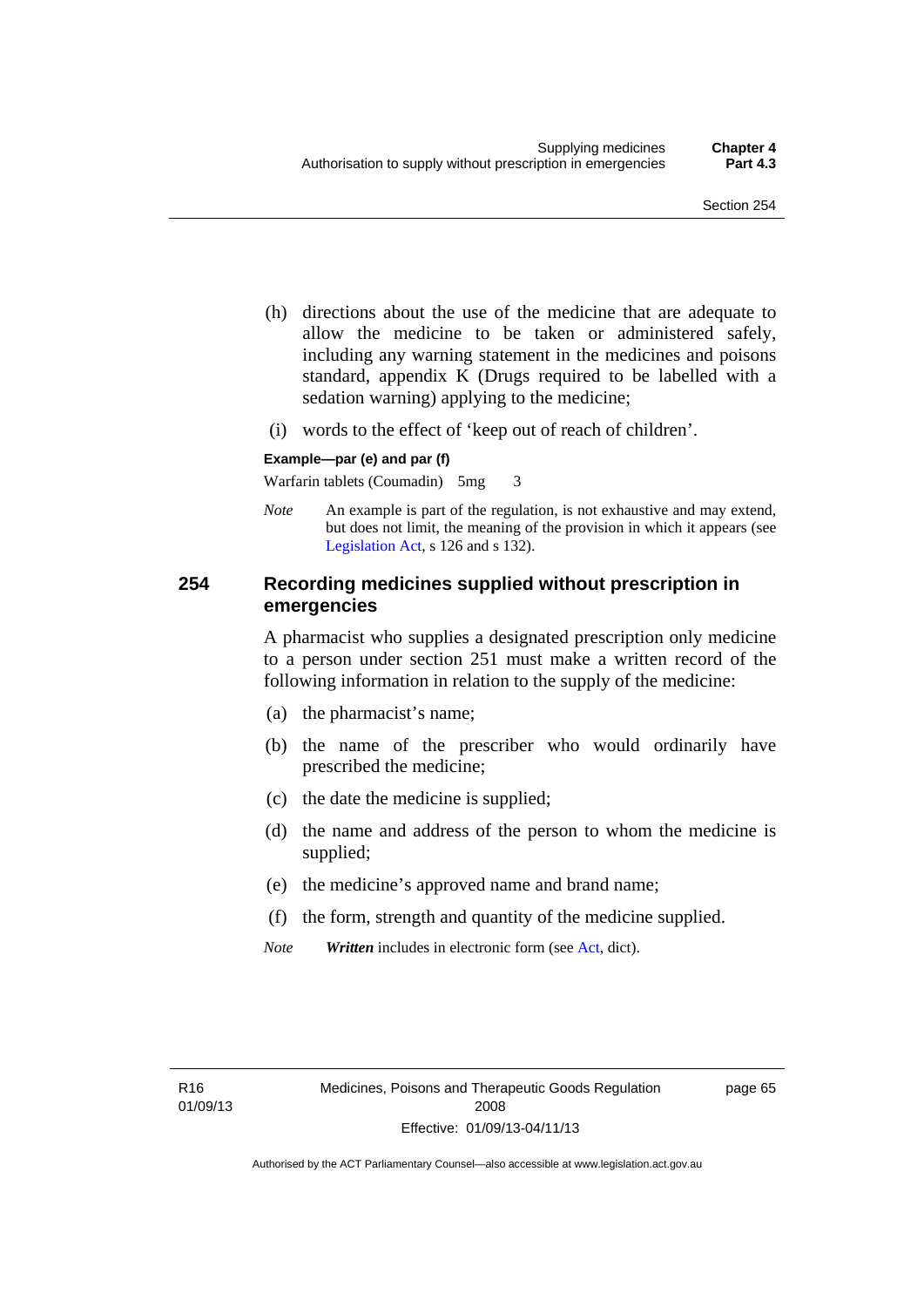## **Part 4.4 Authorisation to supply medicines for disposal**

#### **260 Authorisation to supply medicines to pharmacists for disposal—Act, s 26 (1) (b)**

A person is authorised to supply a medicine to a pharmacist for disposal.

*Note Pharmacist* does not include an intern pharmacist (see dict).

### **261 Authorisation to supply medicines to commercial disposal operators for disposal—Act, s 26 (1) (b)**

A person is authorised to supply a medicine to another person for disposal if the other person—

- (a) holds an environmental authorisation for the disposal of the medicine; or
- (b) is an adult acting for a person mentioned in paragraph (a).
- *Note* For related authorisations, see pt 9.1.

page 66 Medicines, Poisons and Therapeutic Goods Regulation 2008 Effective: 01/09/13-04/11/13

R16 01/09/13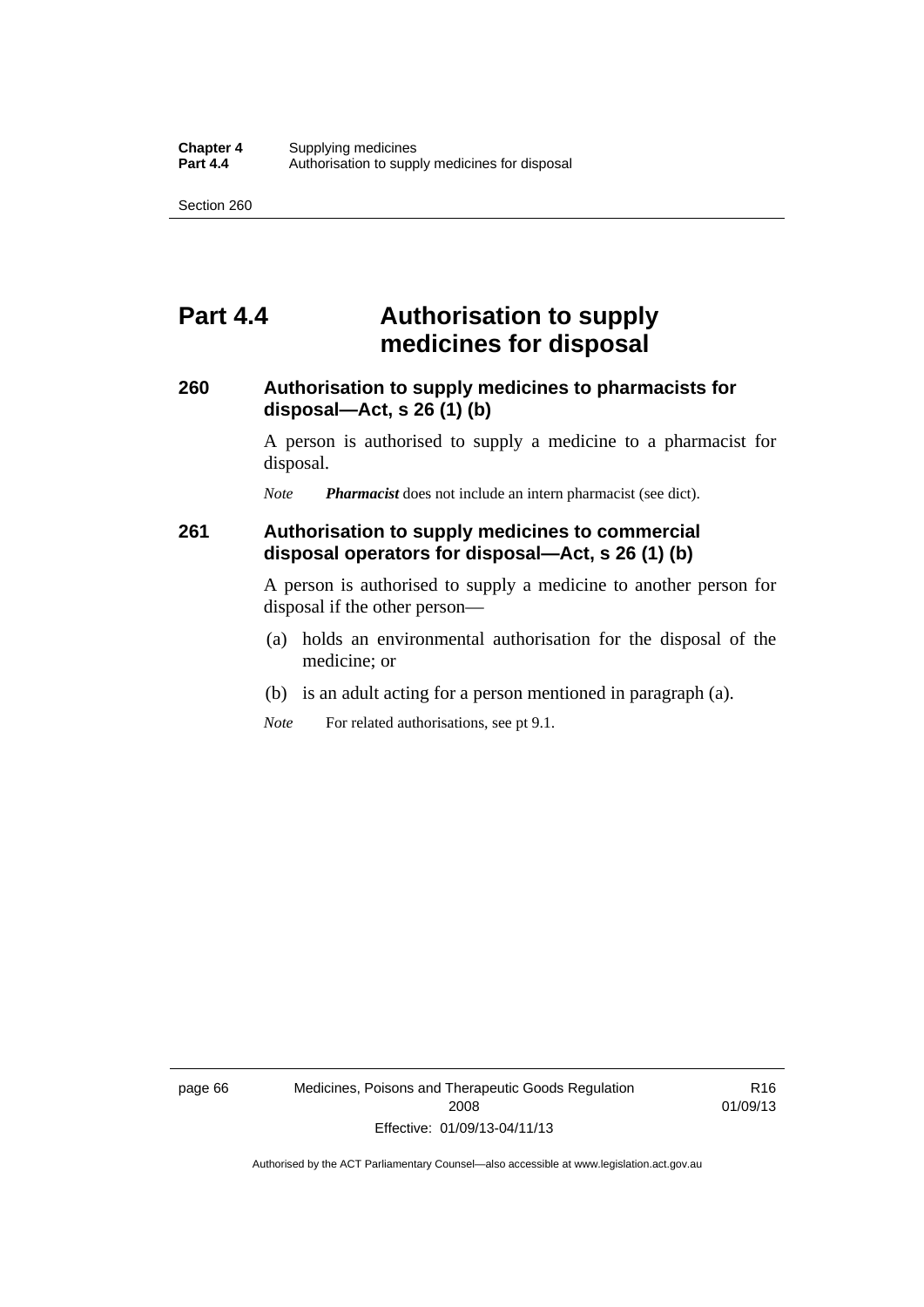## **Part 4.5 Wholesale supply of medicines under corresponding laws**

### **270 Conditions for wholesalers supplying medicines under corresponding laws—Act, s 20 (4) (c)**

The following conditions apply to a person who supplies medicines by wholesale under a corresponding law:

- (a) the person must comply with, and must ensure that the person's agents and employees comply with—
	- (i) the Australian code of good wholesaling practice for therapeutic goods for human use; and
	- (ii) the medicines Australia code of conduct;
	- *Note Australian code of good wholesaling practice for therapeutic goods for human use* and *medicines Australia code of conduct*—see the dictionary.
- (b) the person must not supply sample packs of a controlled medicine;
- (c) the person must not supply a medicine to someone else (the *buyer*) unless—
	- (i) the buyer is authorised to possess the medicine; and
	- (ii) the supply is in accordance with section 140 (Authorisation conditions for supplying medicines on purchase orders—[Act,](http://www.legislation.act.gov.au/a/2008-26/default.asp) s 44 (1) (b) and (2) (b));
- (d) the person must store medicines—
	- (i) within the manufacturer's recommended storage temperature range; and
	- (ii) in any other environmental condition that is necessary to preserve the medicine's stability and therapeutic quality.

R16 01/09/13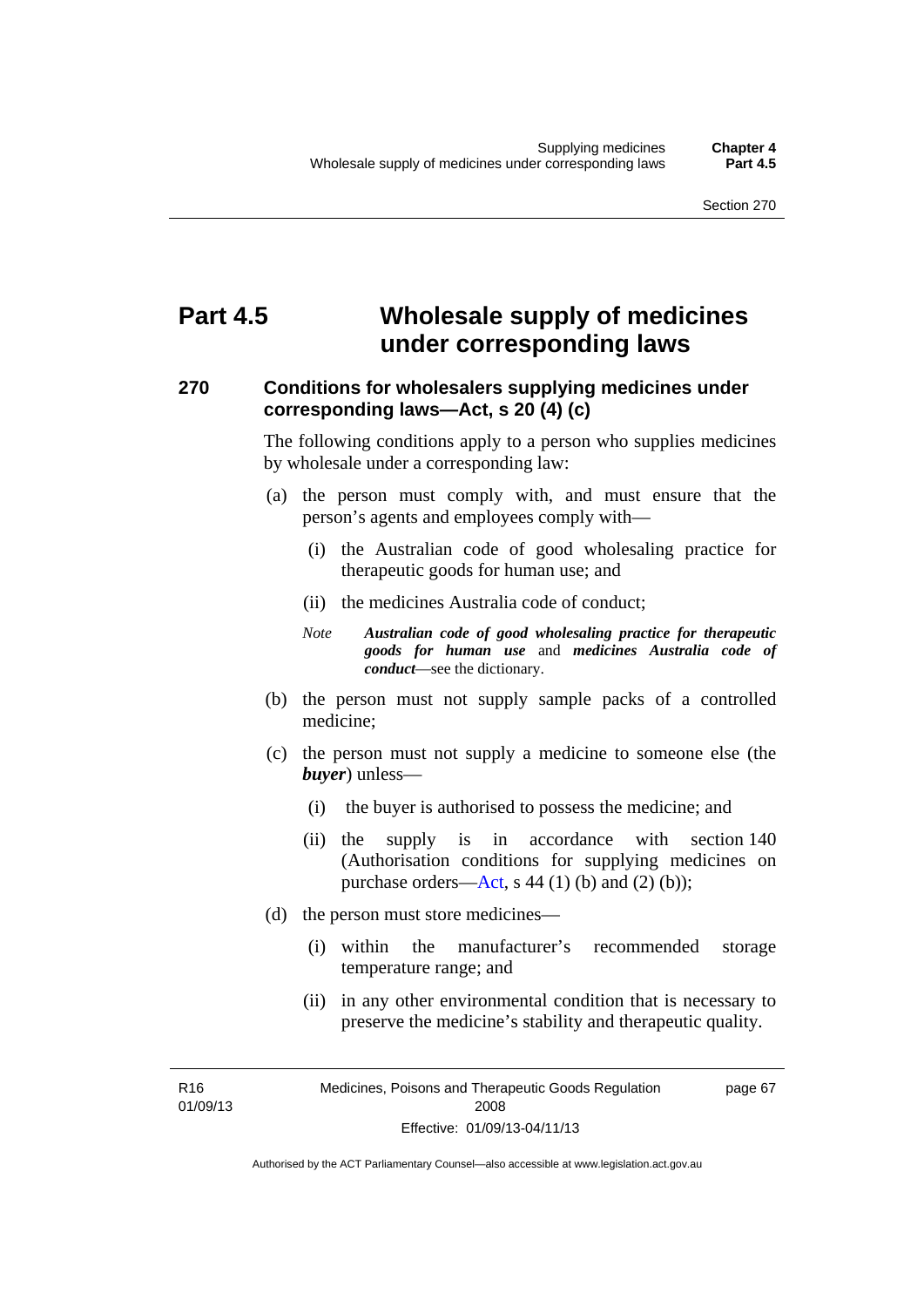# **Chapter 5 Administering medicines**

## **Part 5.1 Authorisations for health-related occupations**

### **350 Authorisation under sch 1 for people in health-related occupations to administer medicines—Act, s 37 (1) (b) and (3) (b)**

A person mentioned in schedule 1, column 2 is authorised to administer a medicine if—

- (a) administering the medicine is included in the schedule, column 3 in relation to the person; and
- (b) the administration is consistent with any restriction for the administration mentioned in the schedule, column 3.
- *Note* For authorisation to self-administer a medicine, see s 360.

#### **351 Authorisation conditions for administration of medicines at institutions by people in health-related occupations— Act, s 44 (1) (b) and (2) (b)**

- (1) An authorisation under section 350 to administer a medicine is subject to the following conditions:
	- (a) if the medicine is administered under a standing order to a patient at an institution—the administration is recorded in the patient's medical records;
		- *Note Institution* includes a correctional centre and a CYP detention place (see s 652).

R16 01/09/13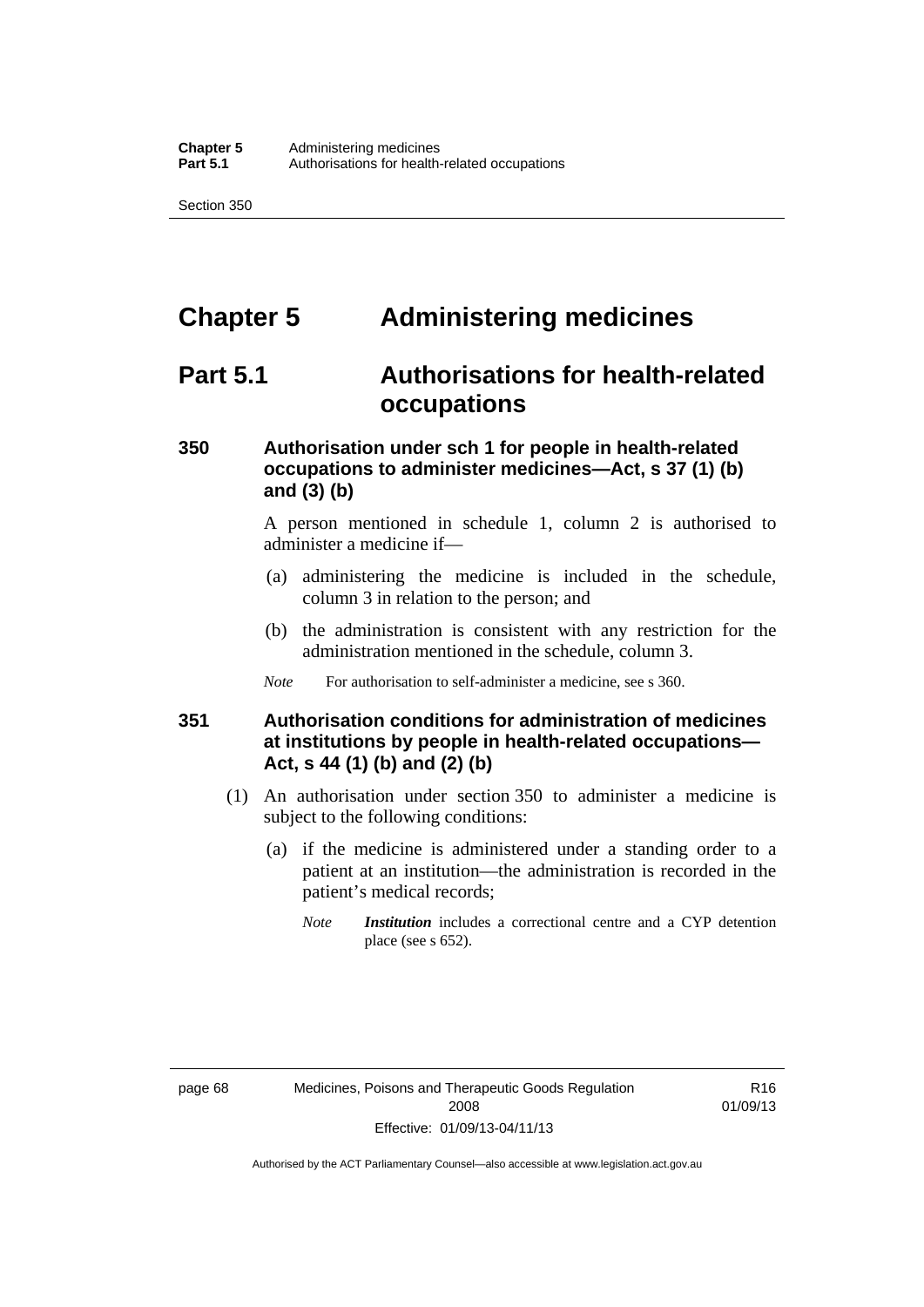- (b) if the medicine is a controlled medicine administered to a patient at an institution—
	- (i) the medicine is not removed from a storage receptacle until immediately before its administration; and
	- (ii) the administration is witnessed by a prescribed administration witness or, if a prescribed administration witness is not reasonably available to witness the administration, the administration is witnessed by another person; and
		- *Note* The witness must sign the record of the administration as witness (see [Act,](http://www.legislation.act.gov.au/a/2008-26/default.asp) s 53 (e)).
	- (iii) the administration is recorded in—
		- (A) the patient's medical records; and
		- (B) the applicable controlled medicines register mentioned in section 543 (3) (Making entries in controlled medicines registers[—Act](http://www.legislation.act.gov.au/a/2008-26/default.asp), s 51 (1) (b)).
- (2) However, subsection (1) (b) does not apply in relation to a controlled medicine dispensed in a dose administration aid for—
	- (a) a patient at a residential aged care facility or residential disability care facility; or
	- (b) a detainee at a correctional centre; or
	- (c) a young detainee at a CYP detention place.
- (3) In this section:

*prescribed administration witness* means a person prescribed under section 544 (Prescribed witnesses for administration of controlled medicines—[Act](http://www.legislation.act.gov.au/a/2008-26/default.asp), s 53 (a) and (b)) for the administration of a controlled medicine.

page 69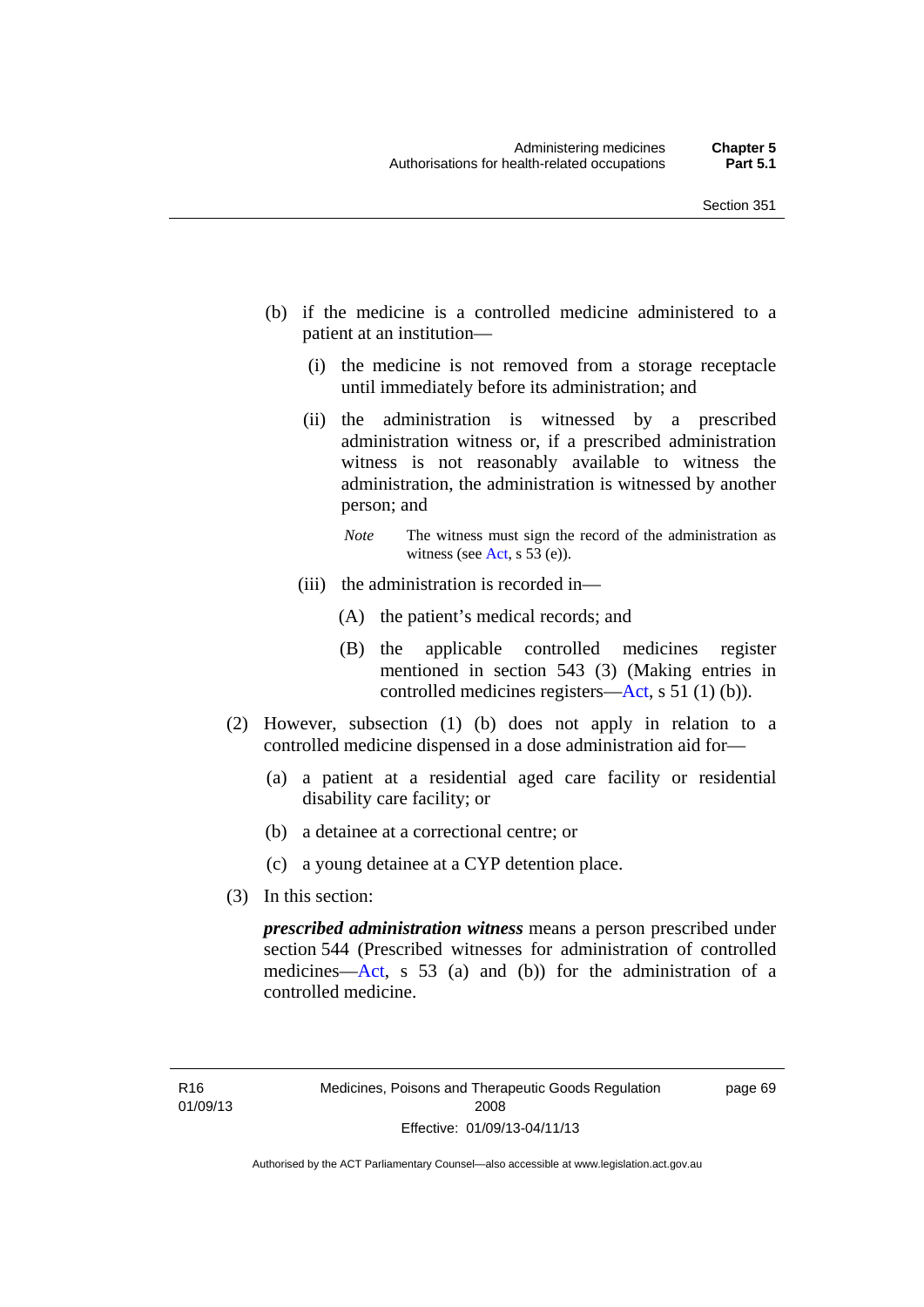# **Part 5.2 Other administration authorisations**

#### **360 Authorisation for self-administration etc of medicines— Act, s 37 (2) (b) and (3) (b)**

- (1) This section applies in relation to a medicine obtained by a person from someone who is authorised to supply the medicine to the person.
- (2) The following dealings by the person with the medicine are authorised:
	- (a) if the person is a prescriber and the medicine is a restricted medicine—self-administration of a medicine prescribed or supplied by another prescriber who is not—
		- (i) a trainee dentist, trainee nurse practitioner, intern doctor or person training to be an eligible midwife; or
		- (ii) related to or employed by the person;
	- (b) if the person is a prescriber and the medicine is not a restricted medicine—self-administration of the medicine;
	- (c) if the person is not a prescriber and the medicine is supplied for the person's own use—self-administration of the medicine;
	- (d) if the person is the custodian of an animal and the medicine is supplied for the animal's use—administering the medicine to the animal.
		- *Note Custodian*, of an animal—see the dictionary.
- (3) In this section:

*restricted medicine*—see section 30.

page 70 Medicines, Poisons and Therapeutic Goods Regulation 2008 Effective: 01/09/13-04/11/13

R16 01/09/13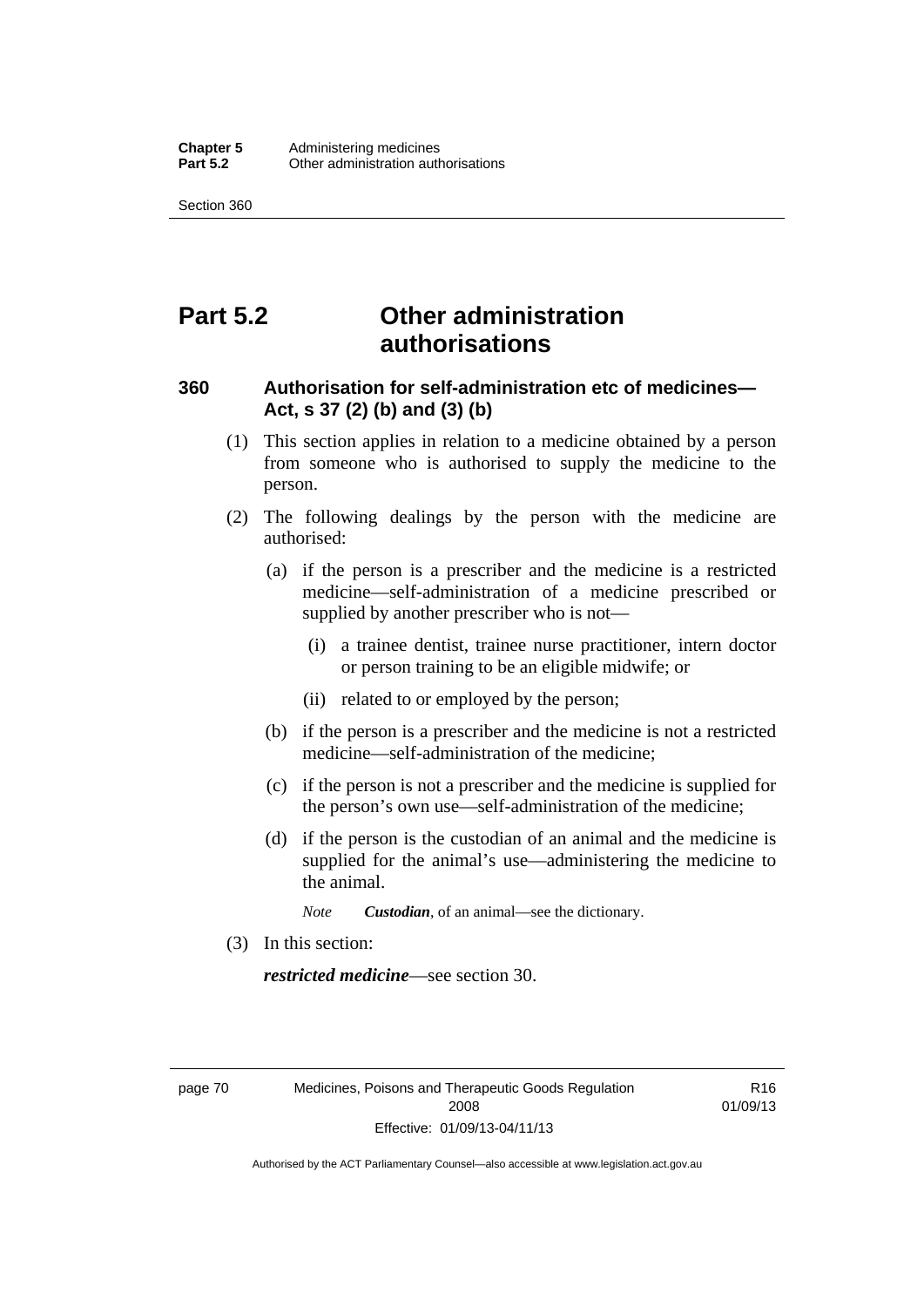### **361 Authorisation for administration of medicines by assistants—Act, s 37 (1) (b)**

- (1) A person (the *assistant*) is authorised to administer a medicine to someone else (the *assisted person*) if—
	- (a) the medicine is obtained by or for the assisted person from someone who is authorised to supply the medicine to the assisted person; and
	- (b) the medicine is administered in accordance with the directions on the medicine's labelling; and
	- (c) if the assisted person is not a person under a legal disability the assisted person asks for the assistant's help to take the medicine; and
	- (d) if the assisted person is a person under a legal disability—the assistant is authorised by the assisted person's parent or guardian to administer the medicine.
- (2) In this section:

*impaired decision-making ability*—a person has *impaired decision-making ability* if the person's decision-making ability is impaired because of a physical, mental, psychological or intellectual condition or state, whether or not the condition or state is a diagnosable illness.

#### *person under a legal disability* means—

- (a) a child; or
- (b) a person with impaired decision-making ability in relation to a matter relating to the person's health.

page 71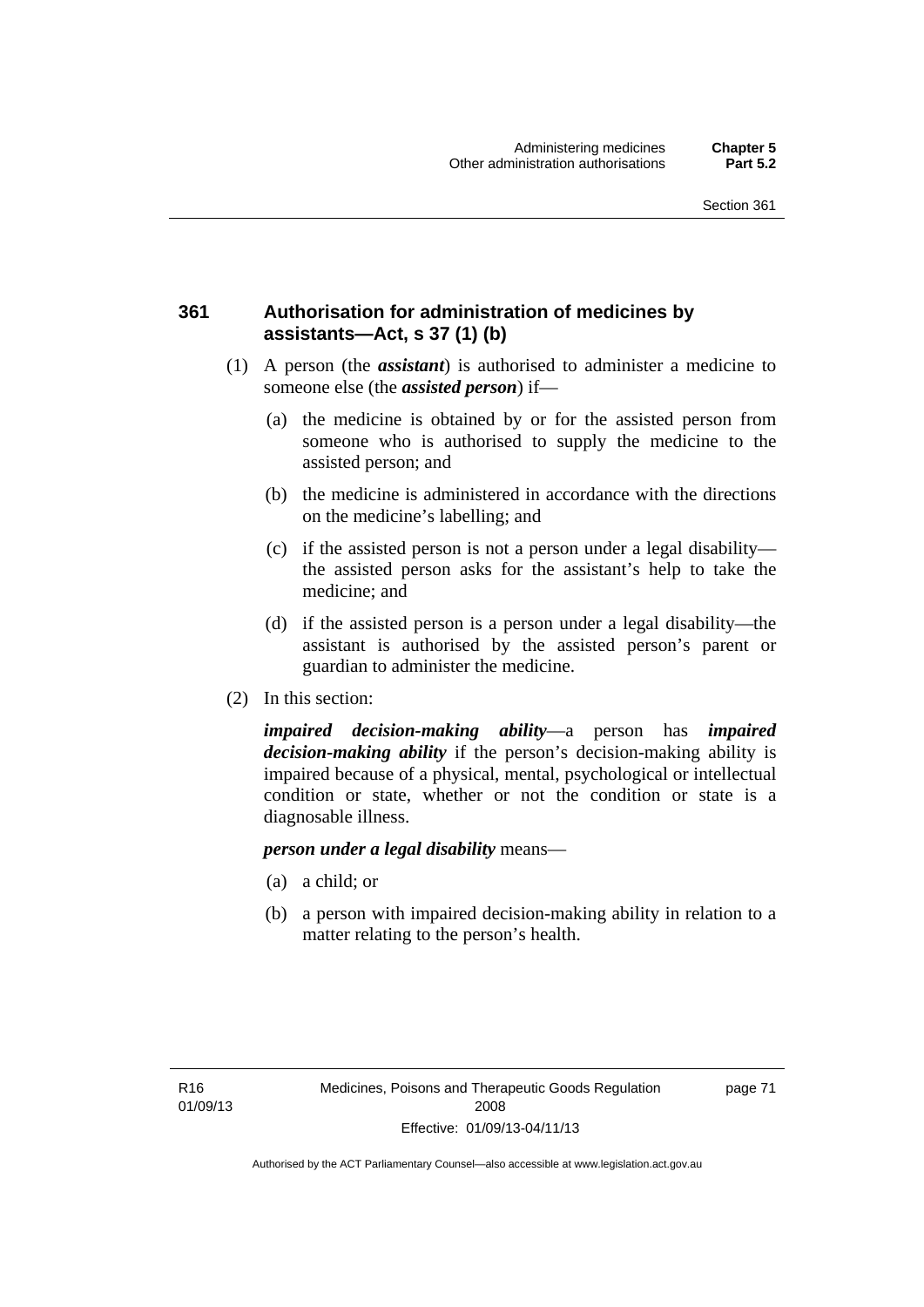# **Chapter 6 Obtaining and possessing medicines**

### **370 Authorisation under sch 1 to obtain and possess medicines—Act, s 35 (1) (b), (2) (b) and s 36 (b)**

- (1) A person mentioned in schedule 1, column 2 is authorised to obtain a medicine if obtaining the medicine—
	- (a) is included in the schedule, column 3 in relation to the person; and
	- (b) is consistent with any restriction for obtaining the medicine mentioned in the schedule, column 3.
- (2) A person mentioned in schedule 1, column 2 is authorised to possess a medicine if—
	- (a) possessing the medicine is included in the schedule, column 3 in relation to the person; and
	- (b) the possession is consistent with any restriction for the possession mentioned in the schedule, column 3.

### **371 Authorisation to obtain and possess medicines for certain personal use-related dealings—Act, s 35 (1) (b), (2) (b) and s 36 (b)**

- (1) A person is authorised to obtain or possess a medicine if the person obtains the medicine from someone who is authorised to supply the medicine to the person.
- (2) Subsection (1) applies in relation to a person whether the medicine is obtained by the person for the person's own use or as an agent for someone else.

R16 01/09/13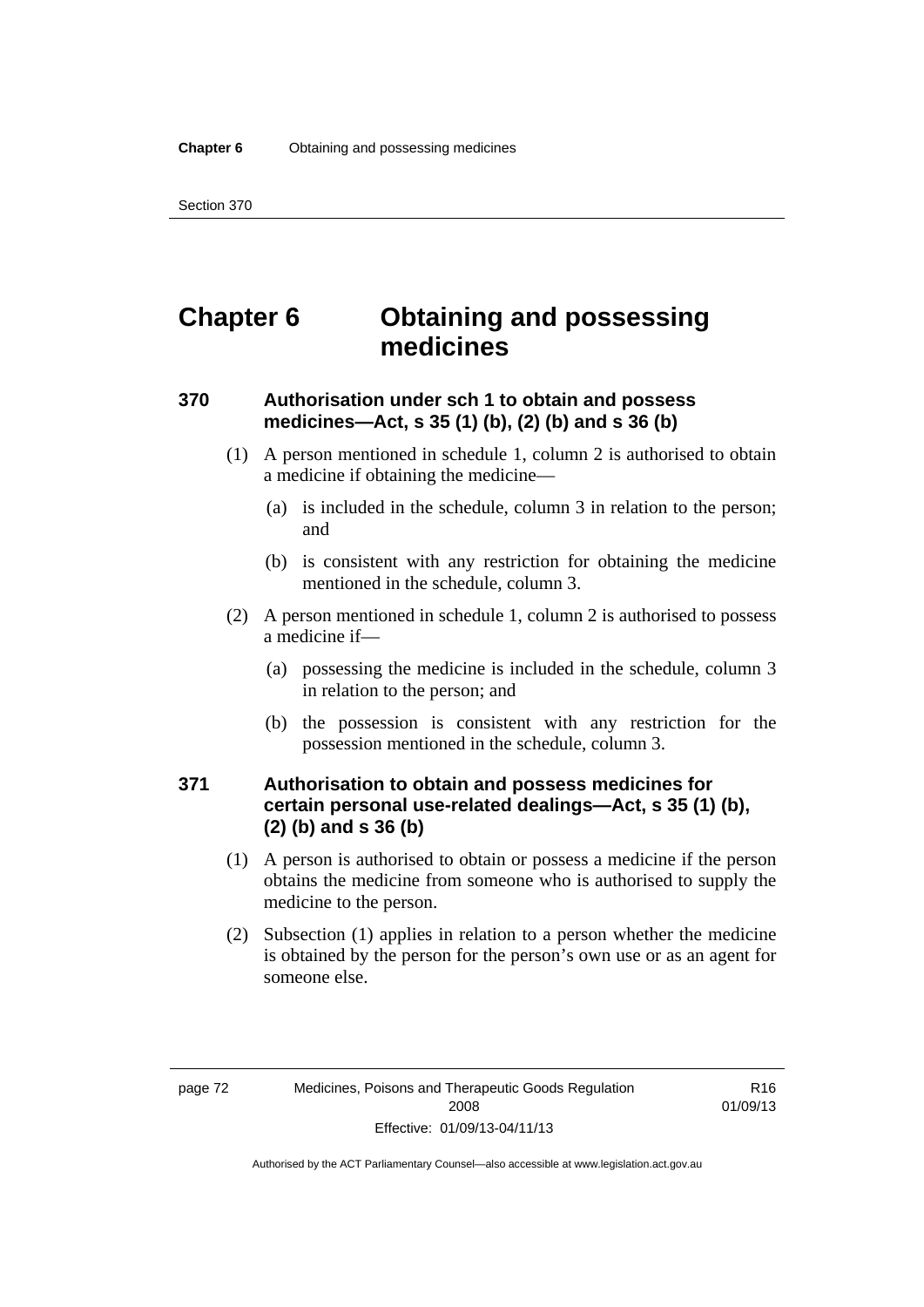# **Chapter 7 Manufacturing medicines**

#### **380 Authorisation under sch 1 to manufacture medicines— Act, s 33 (b)**

A person mentioned in schedule 1, column 2 is authorised to manufacture a medicine if—

- (a) manufacturing the medicine is included in the schedule, column 3 in relation to the person; and
- (b) the manufacturing is consistent with any restriction for the manufacturing mentioned in the schedule, column 3.

R16 01/09/13 Medicines, Poisons and Therapeutic Goods Regulation 2008 Effective: 01/09/13-04/11/13

page 73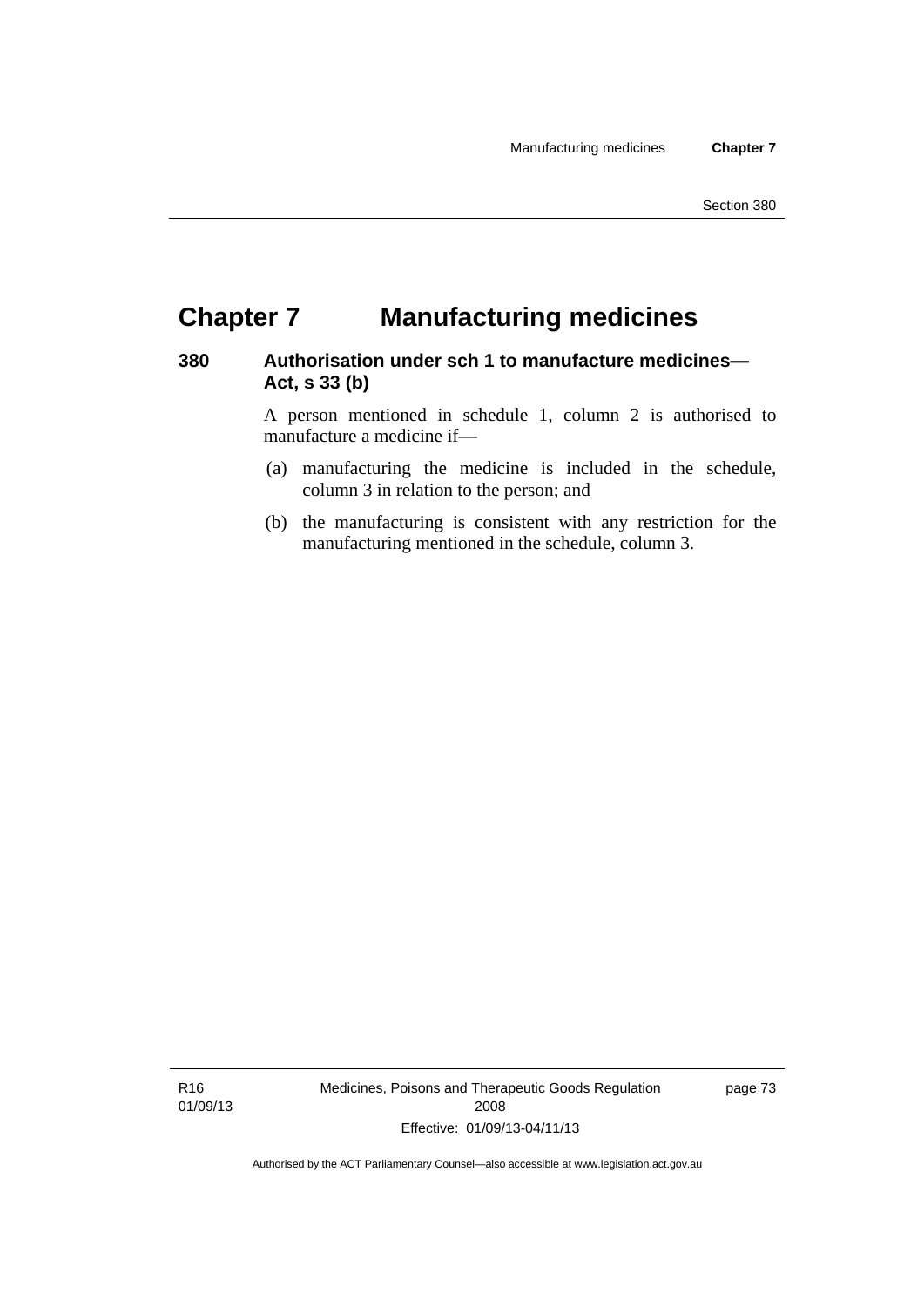# **Chapter 8 Discarding medicines**

#### **390 Discarding controlled medicines—Act, s 34 (1) (a)**

 (1) A controlled medicine must be discarded in accordance with this section.

*Note* See also the *[Drugs of Dependence Act 1989](http://www.legislation.act.gov.au/a/alt_a1989-11co)*, div 11.4 about the disposal of seized substances.

- (2) A prescribed discarding witness may discard a controlled medicine in the presence of another prescribed discarding witness.
- (3) However, a person who is authorised to administer a controlled medicine may discard the residue of the medicine after administration in the presence of a person who is not a prescribed discarding witness if no other prescribed discarding witness is reasonably available to witness its discarding.
- (4) A person complies with this section if the person destroys the medicine so that it is unable to be used.
- (5) In this section:

*prescribed discarding witness* means a person prescribed under section 545 (Prescribed witnesses for discarding of controlled medicines—[Act](http://www.legislation.act.gov.au/a/2008-26/default.asp), s 54 (a) and (b)) for the discarding of a controlled medicine.

*Note* A medicine must not be discarded in a way that creates a risk to the health or safety of people or is likely to cause damage to property or the environment (see [Act](http://www.legislation.act.gov.au/a/2008-26/default.asp), s 34 (3)).

R16 01/09/13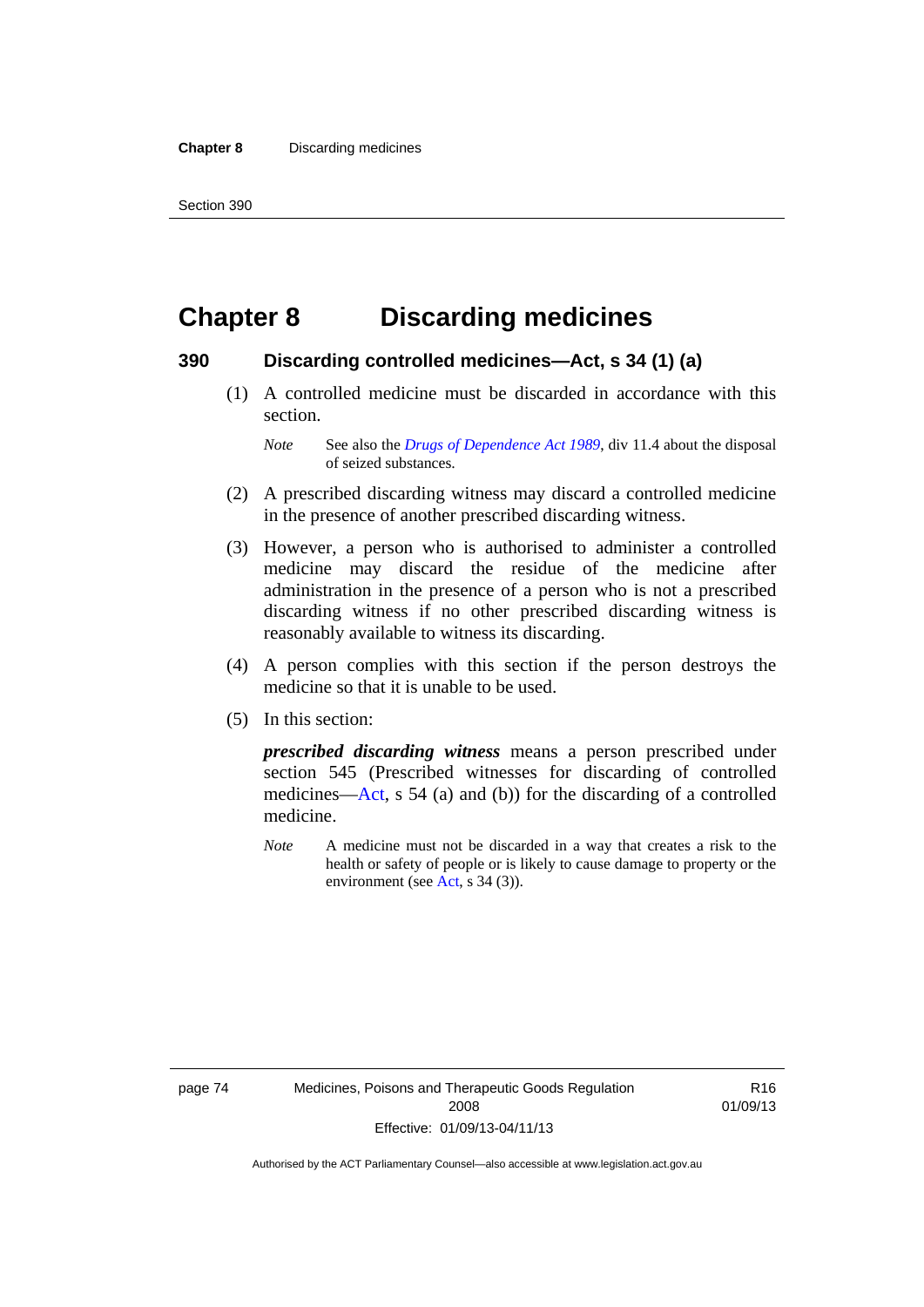# **Chapter 9 Other medicines authorisations**

## **Part 9.1 Authorisations for delivery people and commercial disposal operators**

#### **400 Authorisations to deliver medicines under supply authorities—Act, s 26 (1) (b), (2) (b), s 35 (1) (b), (2) (b) and s 36 (b)**

- (1) This section applies to an adult (the *delivery person*), other than a health practitioner, or health professional, at an institution, who is—
	- (a) engaged to transport and deliver a medicine supplied on a supply authority; or
	- (b) acting for a person mentioned in paragraph (a).
	- *Note* For health practitioners and health professionals at institutions, see sch 1, pt 1.4.
- (2) The delivery person is authorised to—
	- (a) obtain and possess the medicine for the purposes of transporting and delivering the medicine as engaged; and
	- (b) supply the medicine to the entity named as the recipient in the supply authority or the entity's agent.

#### **Examples—delivery person**

1 a hospital employee who is not a health practitioner or health professional

page 75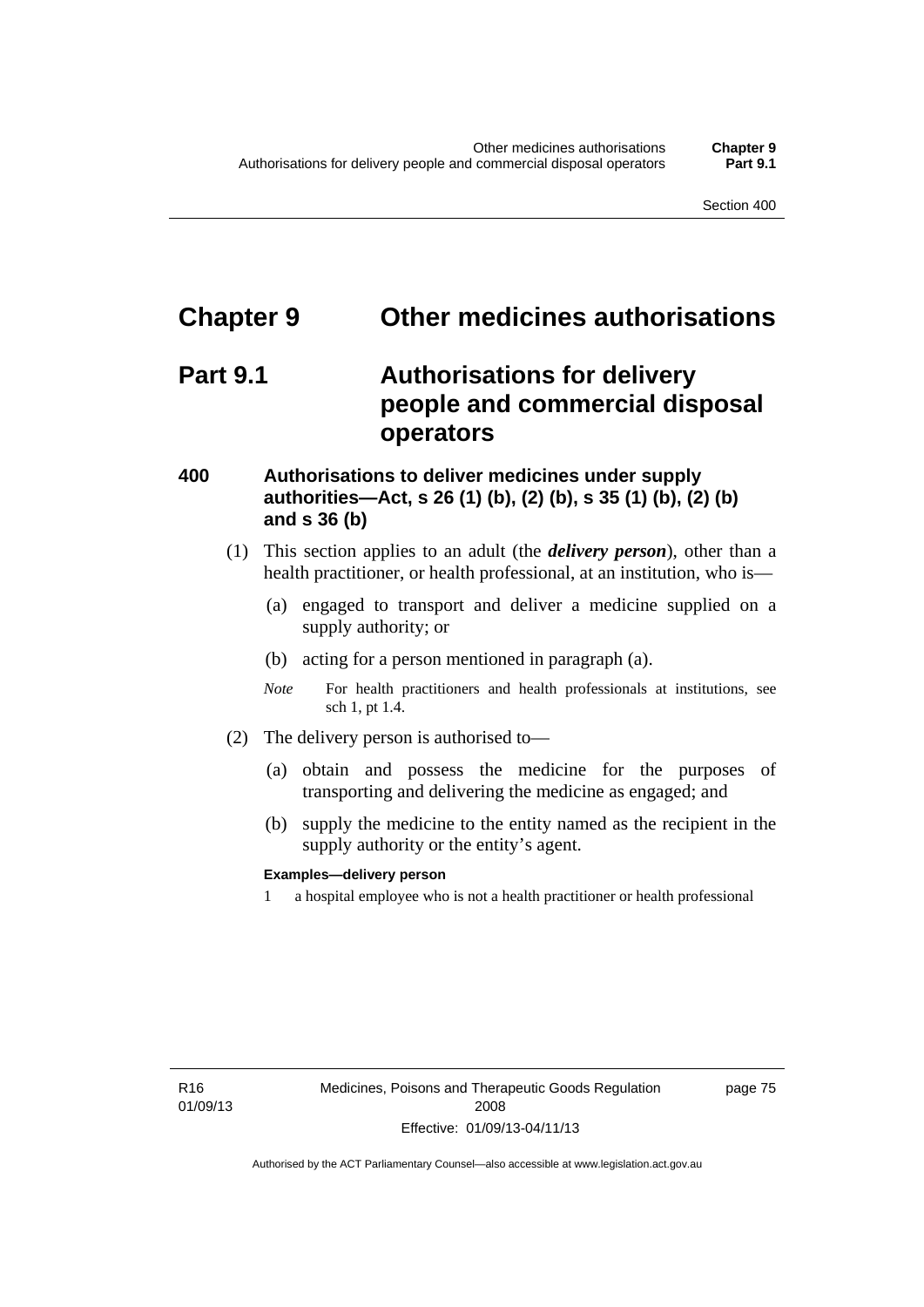2 an employee of a courier service

#### **Example—agent**

the guardian of a child for a prescription dispensed for the child

- *Note 1 Entity* includes a person (see [Legislation Act,](http://www.legislation.act.gov.au/a/2001-14) dict, pt 1).
- *Note 2* An example is part of the regulation, is not exhaustive and may extend, but does not limit, the meaning of the provision in which it appears (see [Legislation Act,](http://www.legislation.act.gov.au/a/2001-14) s 126 and s 132).

### **401 Authorisations for commercial disposal operators—Act, s 26 (1) (b) and (2) (b), s 35 (1) (b) and (2) (b) and s 36 (b)**

- (1) This section applies to a person who—
	- (a) holds an environmental authorisation for the disposal of a medicine; or
	- (b) is an adult acting for a person mentioned in paragraph (a).
- (2) The person is authorised to obtain and possess the medicine for the purposes of disposing of the medicine as engaged.

page 76 Medicines, Poisons and Therapeutic Goods Regulation 2008 Effective: 01/09/13-04/11/13

R16 01/09/13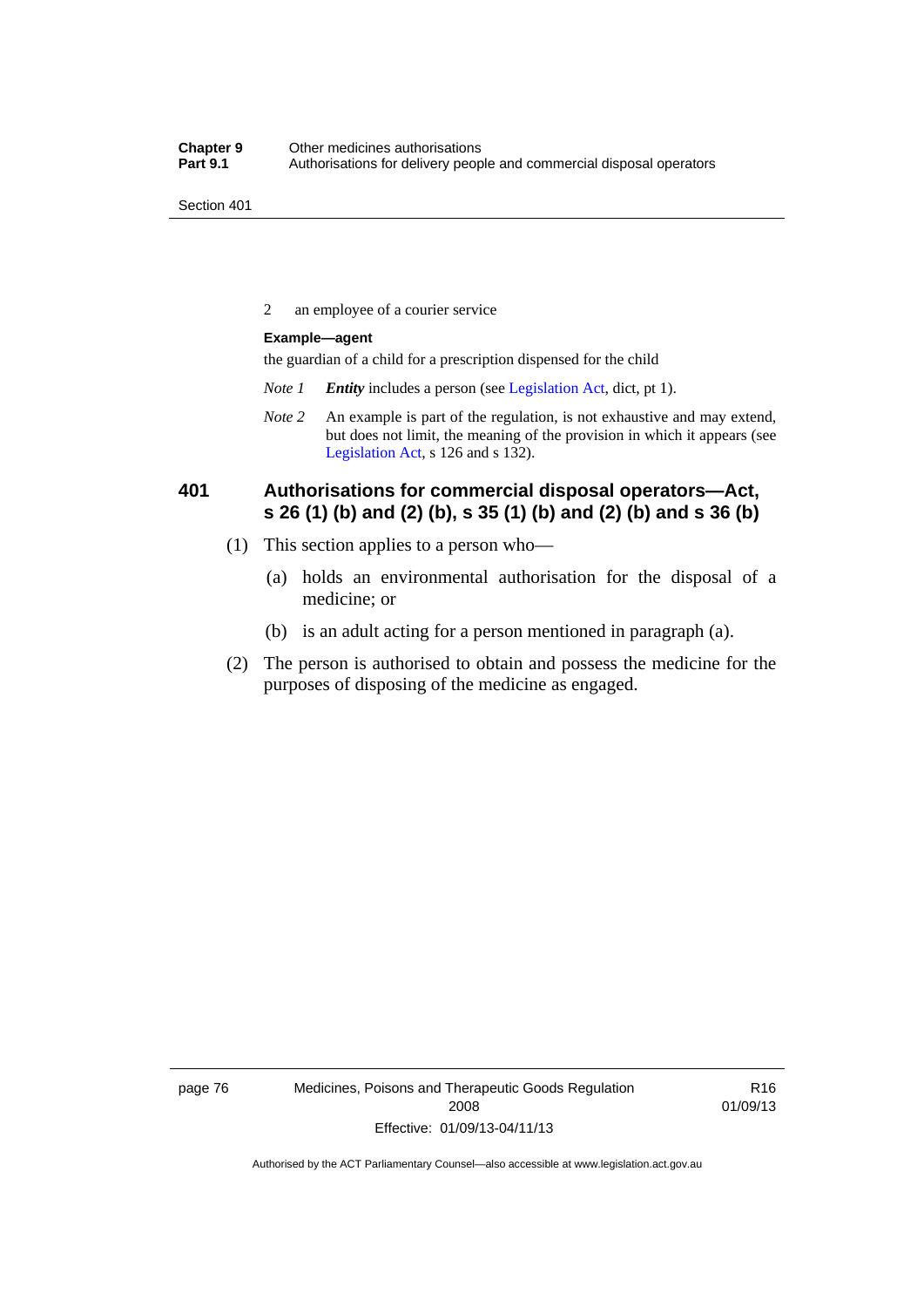## **Part 9.2 Emergency supply and administration of adrenaline and salbutamol**

### **410 Authorisations to supply and administer adrenaline and salbutamol—Act, s 26 (1) (b) and s 37 (1) (b)**

- (1) A person is authorised to do 1 or more of the following for someone else (the *assisted person*) who is in immediate need of adrenaline or salbutamol:
	- (a) supply authorised adrenaline or authorised salbutamol to the assisted person;
	- (b) supply authorised adrenaline or authorised salbutamol to someone else for immediate administration to the assisted person;
	- (c) administer authorised adrenaline or authorised salbutamol to the assisted person.
- (2) In this section:

*authorised adrenaline* means adrenaline in a single use automatic injector delivering not more than 0.3mg adrenaline.

*authorised salbutamol* means salbutamol in, or for, a metered inhaler.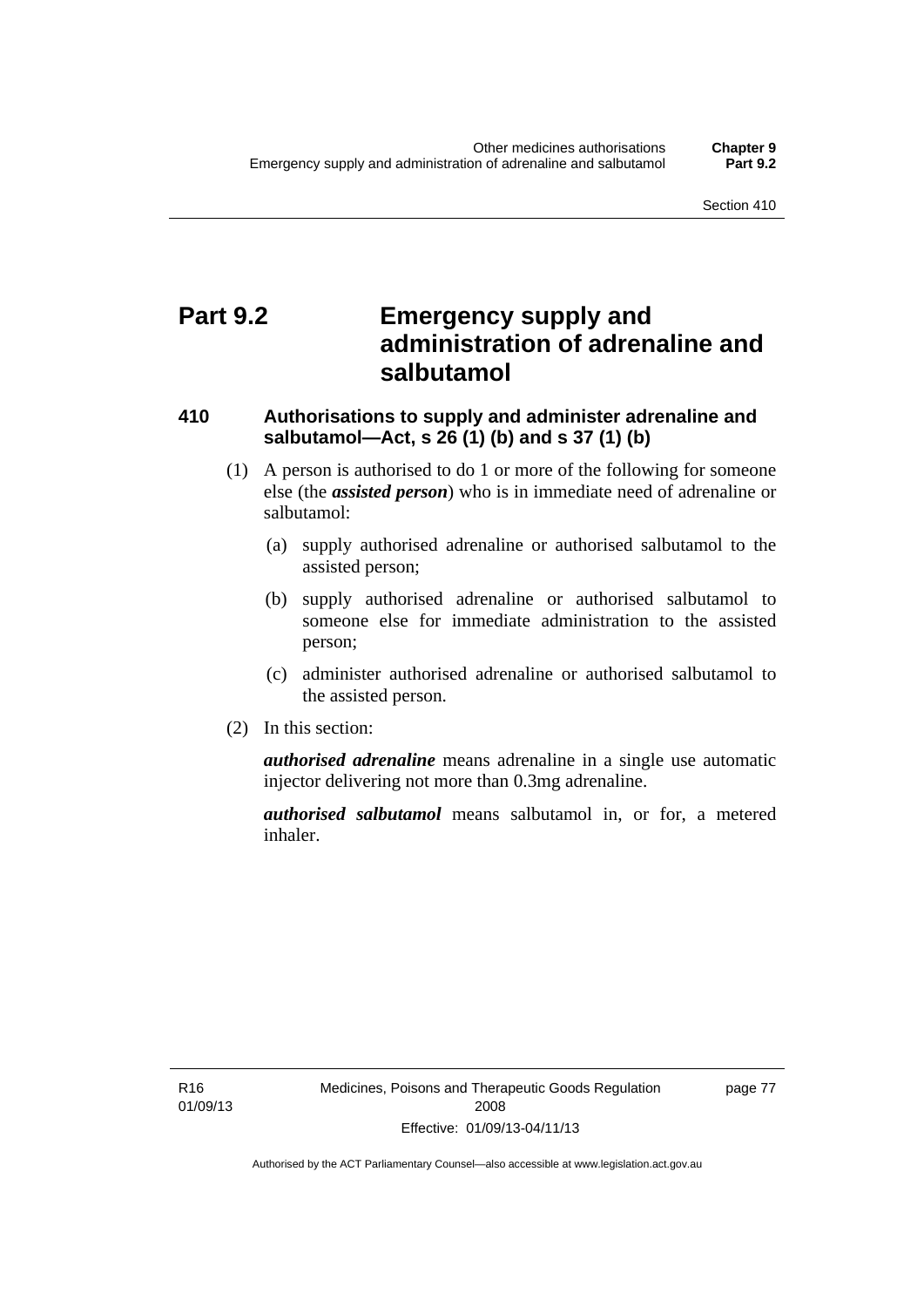## **Part 9.3 Medicines authorisations for corrections functions**

#### **420 Authorisations for CYP authorised people—Act, s 26 (1) (b), s 35 (1) (b), (2) (b), s 36 (b) and s 37 (1) (b)**

A CYP authorised person is authorised, within the scope of the person's employment, to do any of the following in relation to a medicine supplied for a young detainee by a person who is authorised to supply the medicine:

- (a) obtain the medicine;
- (b) possess the medicine (including possess the medicine outside a CYP detention place for the purpose of administering the medicine to a young detainee while the young detainee is lawfully outside the place);
- (c) administer the medicine to the young detainee;
- (d) supply the medicine to a person who is authorised to obtain the medicine for the young detainee.

#### **Example—young detainee lawfully outside CYP detention place**

the detainee is on local leave escorted by a CYP authorised person

- *Note 1 CYP authorised person* and *CYP detention place*—see the dictionary.
- *Note 2 Young detainee*—see the *[Children and Young People Act 2008](http://www.legislation.act.gov.au/a/2008-19)*, s 95.
- *Note 3* An example is part of the regulation, is not exhaustive and may extend, but does not limit, the meaning of the provision in which it appears (see [Legislation Act,](http://www.legislation.act.gov.au/a/2001-14) s 126 and s 132).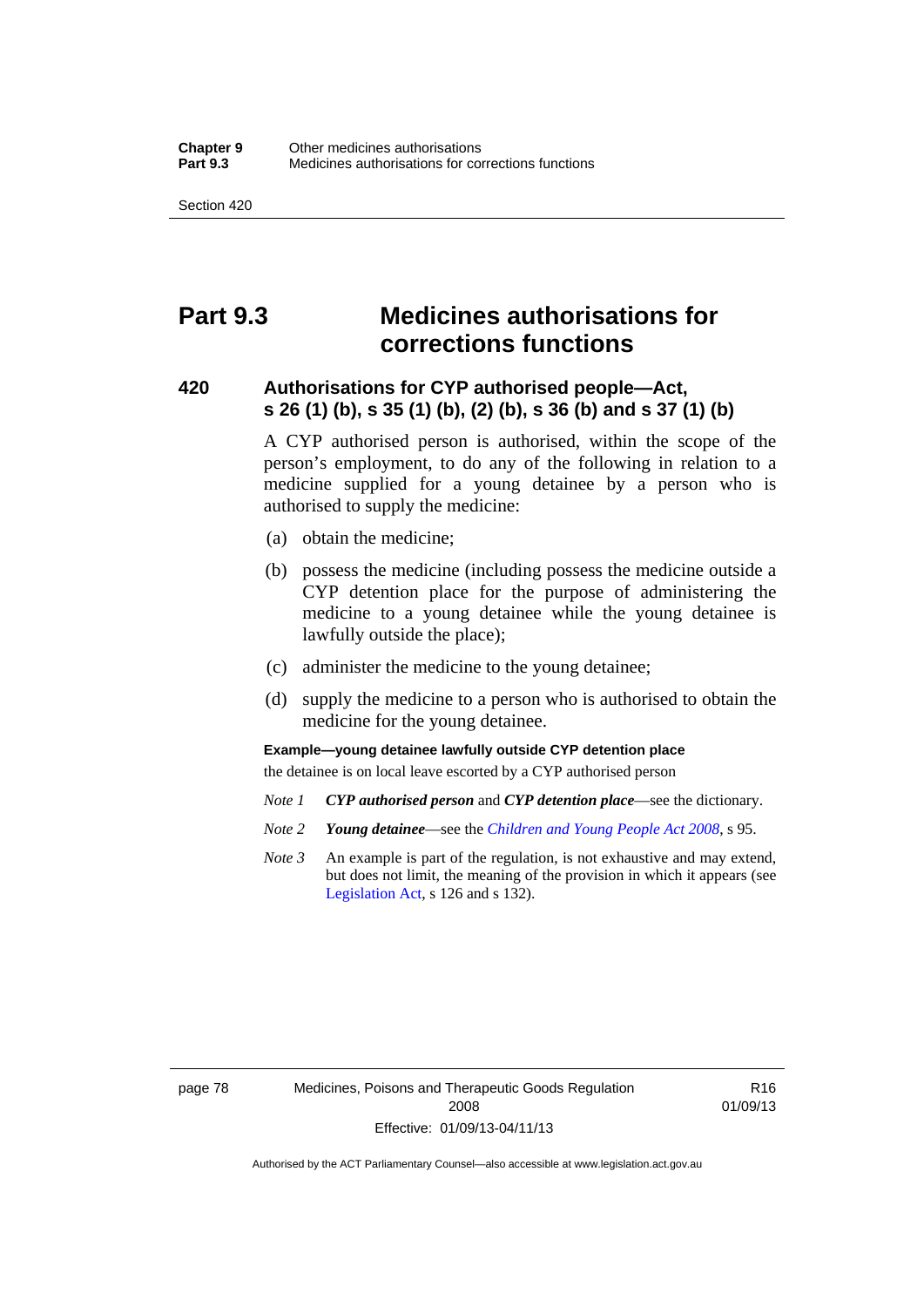### **421 Authorisations for corrections officers—Act, s 26 (1) (b), s 35 (1) (b), (2) (b), s 36 (b) and s 37 (1) (b)**

A corrections officer is authorised, within the scope of the officer's employment, to do any of the following in relation to a medicine supplied for a detainee by a person who is authorised to supply the medicine:

- (a) obtain the medicine;
- (b) possess the medicine (including possess the medicine outside a correctional centre for the purpose of administering the medicine to a detainee while the detainee is lawfully outside the centre);
- (c) administer the medicine to the detainee;
- (d) supply the medicine to a person who is authorised to obtain the medicine for the detainee.
- *Note 1* See the example and notes to s 420.
- *Note 2 Detainee*—see the *[Corrections Management Act 2007](http://www.legislation.act.gov.au/a/2007-15)*, s 6.

#### **422 Authorisations for court and police cell custodians—Act, s 26 (1) (b), s 35 (1) (b), (2) (b), s 36 (b) and s 37 (1) (b)**

- (1) A custodian is authorised, within the scope of the custodian's employment, to do any of the following in relation to a medicine supplied for a person in custody at court cells or police cells by someone who is authorised to supply the medicine:
	- (a) obtain the medicine at the cells;
	- (b) possess the medicine at the cells;
	- (c) administer the medicine to the person in custody at the cells;
	- (d) supply the medicine to someone who is authorised to obtain the medicine for the person in custody.

R16 01/09/13 page 79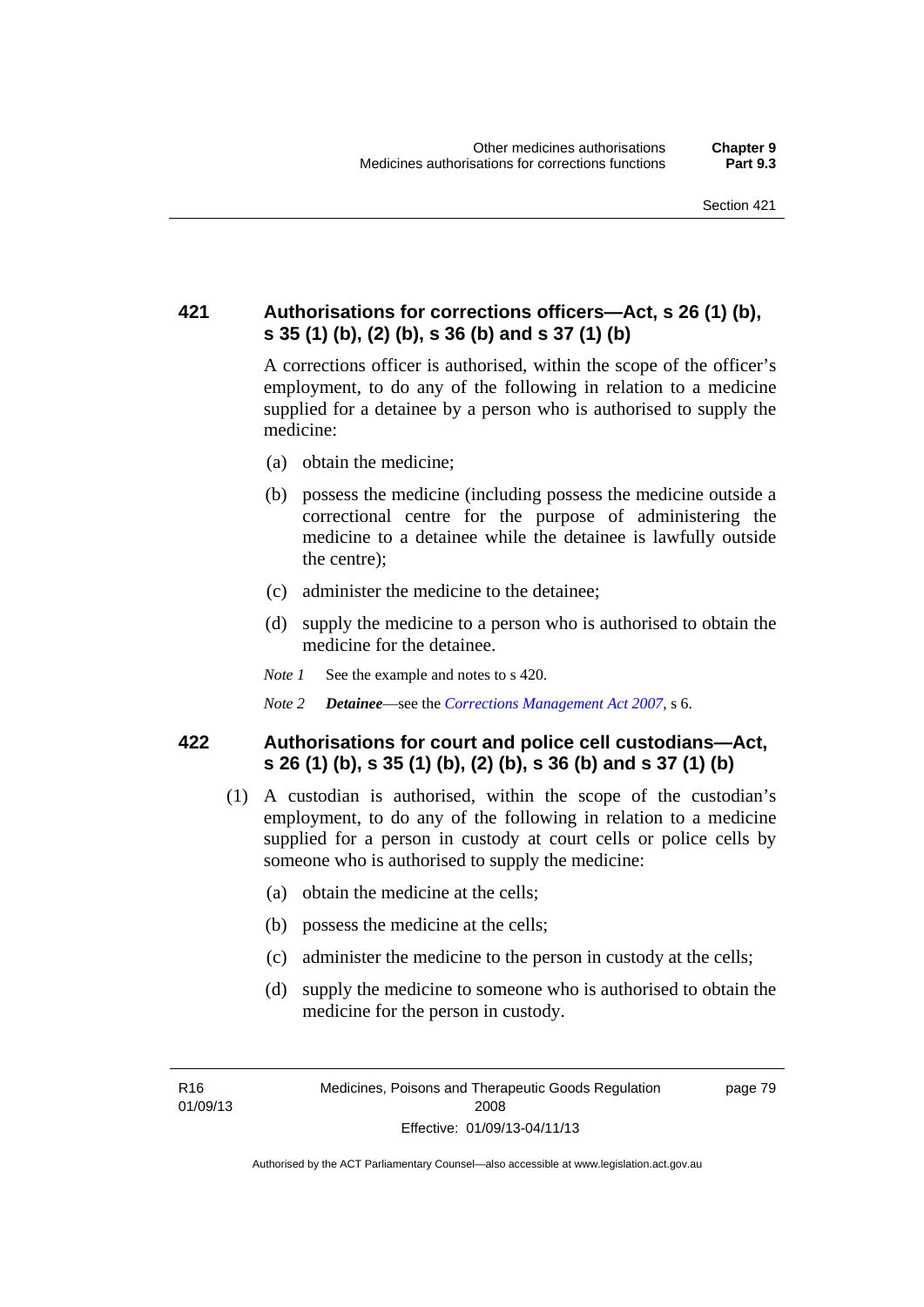(2) In this section:

*court cell*—see the *[Corrections Management Act 2007](http://www.legislation.act.gov.au/a/2007-15)*, section 29.

#### *custodian* means—

- (a) a person in charge of a court cell or police cell; or
- (b) a person acting under the direct supervision of the person in charge.

#### *person in custody* means—

- (a) a detainee; or
- (b) a young detainee; or
- (c) a person detained at a police cell under the *[Corrections](http://www.legislation.act.gov.au/a/2007-15)  [Management Act 2007](http://www.legislation.act.gov.au/a/2007-15)*, section 30; or
- (d) a person detained at a court cell under the *[Corrections](http://www.legislation.act.gov.au/a/2007-15)  [Management Act 2007](http://www.legislation.act.gov.au/a/2007-15)*, section 33.

*police cell*—see the *[Corrections Management Act 2007](http://www.legislation.act.gov.au/a/2007-15)*, section 29.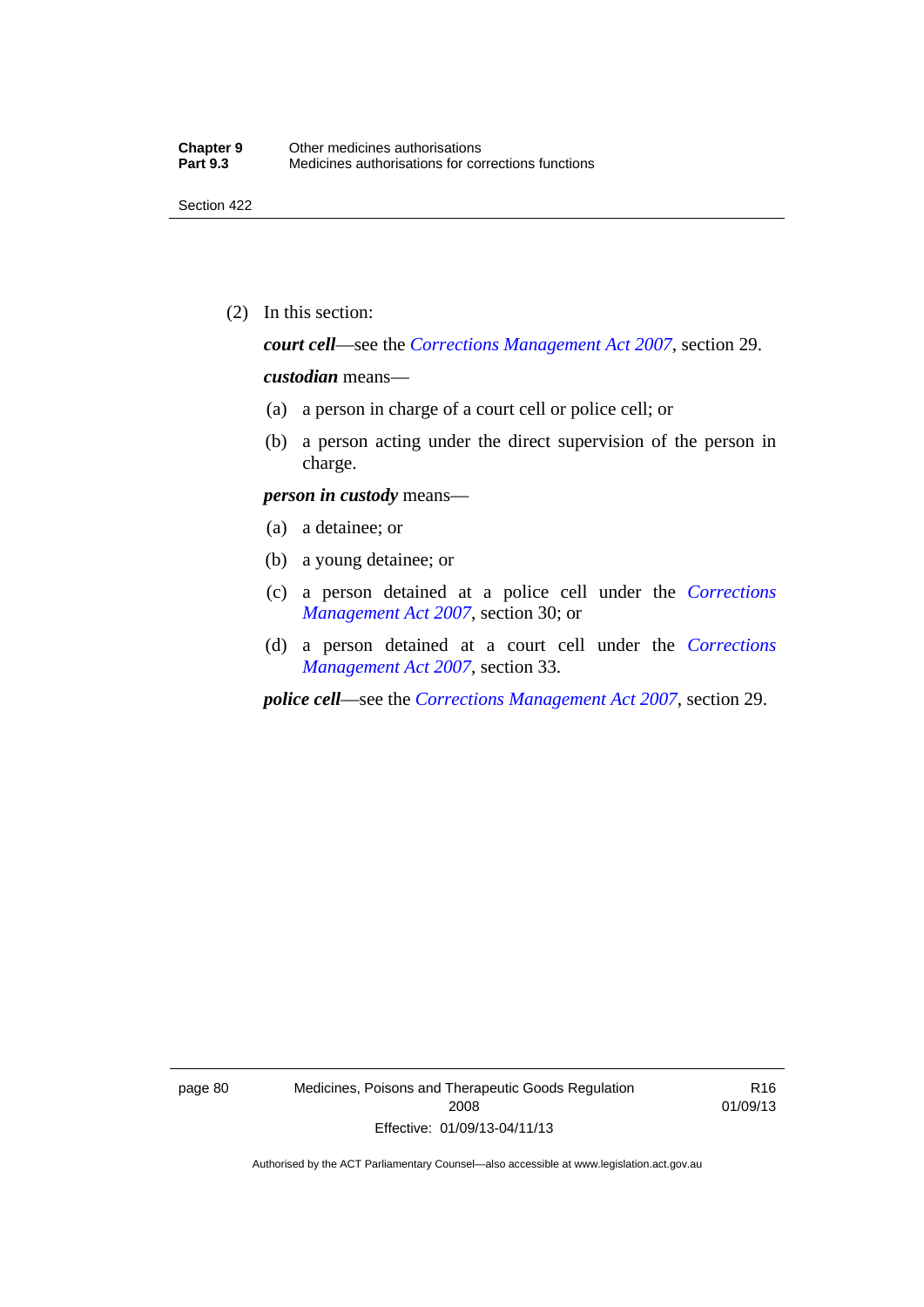# **Part 9.4 Authorisations for medicines research and education program purposes other than controlled medicines**

*Note* A licence is required for research and education programs in relation to controlled medicines (see pt 14.2).

### **430 Authorisations for non-controlled medicines research and education—Act, s 26 (1) and (2) (b)**

- (1) A scientifically qualified person employed at a recognised research institution (other than the Canberra Hospital) is authorised to do the following for the purposes of an authorised activity at the institution:
	- (a) issue a purchase order for a relevant medicine;
	- (b) obtain on a purchase order a relevant medicine;
	- (c) possess a relevant medicine;
	- (d) supply a relevant medicine to a person (a *relevant person*) who is taking part in the authorised activity at the institution.
	- *Note 1 Scientifically qualified person*—see the dictionary.

*Note 2 Recognised research institution*—see the [Act](http://www.legislation.act.gov.au/a/2008-26/default.asp), s 20 (5).

- (2) A scientifically qualified person employed at the Canberra Hospital is authorised to do the following for the purposes of an authorised activity at the hospital:
	- (a) issue a written requisition for a relevant medicine;
	- (b) obtain on a written requisition a relevant medicine;
	- (c) possess a relevant medicine;

R16 01/09/13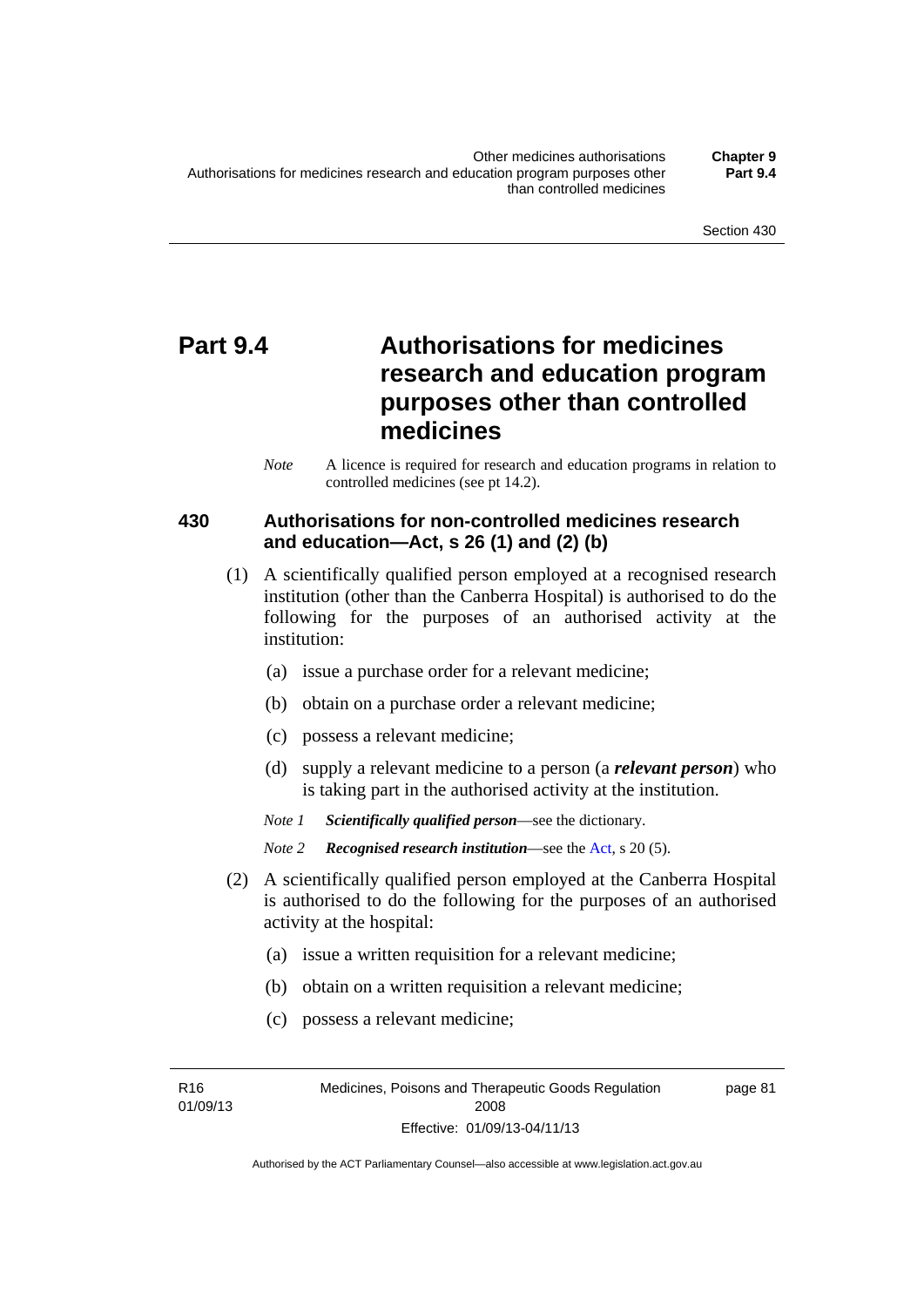| <b>Chapter 9</b> | Other medicines authorisations                                             |
|------------------|----------------------------------------------------------------------------|
| <b>Part 9.4</b>  | Authorisations for medicines research and education program purposes other |
|                  | than controlled medicines                                                  |

- (d) supply a relevant medicine to a person (also a *relevant person*) who is taking part in the authorised activity at the hospital.
- (3) A relevant person is authorised to do the following in relation to a relevant medicine for the purposes of an authorised activity:
	- (a) obtain the medicine from the scientifically qualified person for the activity;
	- (b) possess the medicine for the purposes of the activity;
	- (c) supply the medicine to the scientifically qualified person for the activity.
- (4) In this section:

*authorised activity*, in relation to a relevant medicine at a recognised research institution, means the conduct of any of the following if it does not involve the administration of the medicine to a person:

- (a) medical or scientific research in relation to the medicine at the institution;
- (b) instruction involving the medicine at the institution;
- (c) quality control or analysis of the medicine at the institution.

*relevant medicine* means a medicine other than a controlled medicine.

#### **431 Authorisation conditions for non-controlled medicines research and education—Act, s 44 (1) (b) and (2) (b)**

A scientifically qualified person's authorisation under section 430 is subject to the following conditions:

- (a) the person has written approval for the conduct of the authorised activity from the person in charge of—
	- (i) the recognised research institution; or
	- (ii) a faculty or division of the institution;

page 82 Medicines, Poisons and Therapeutic Goods Regulation 2008 Effective: 01/09/13-04/11/13 R16 01/09/13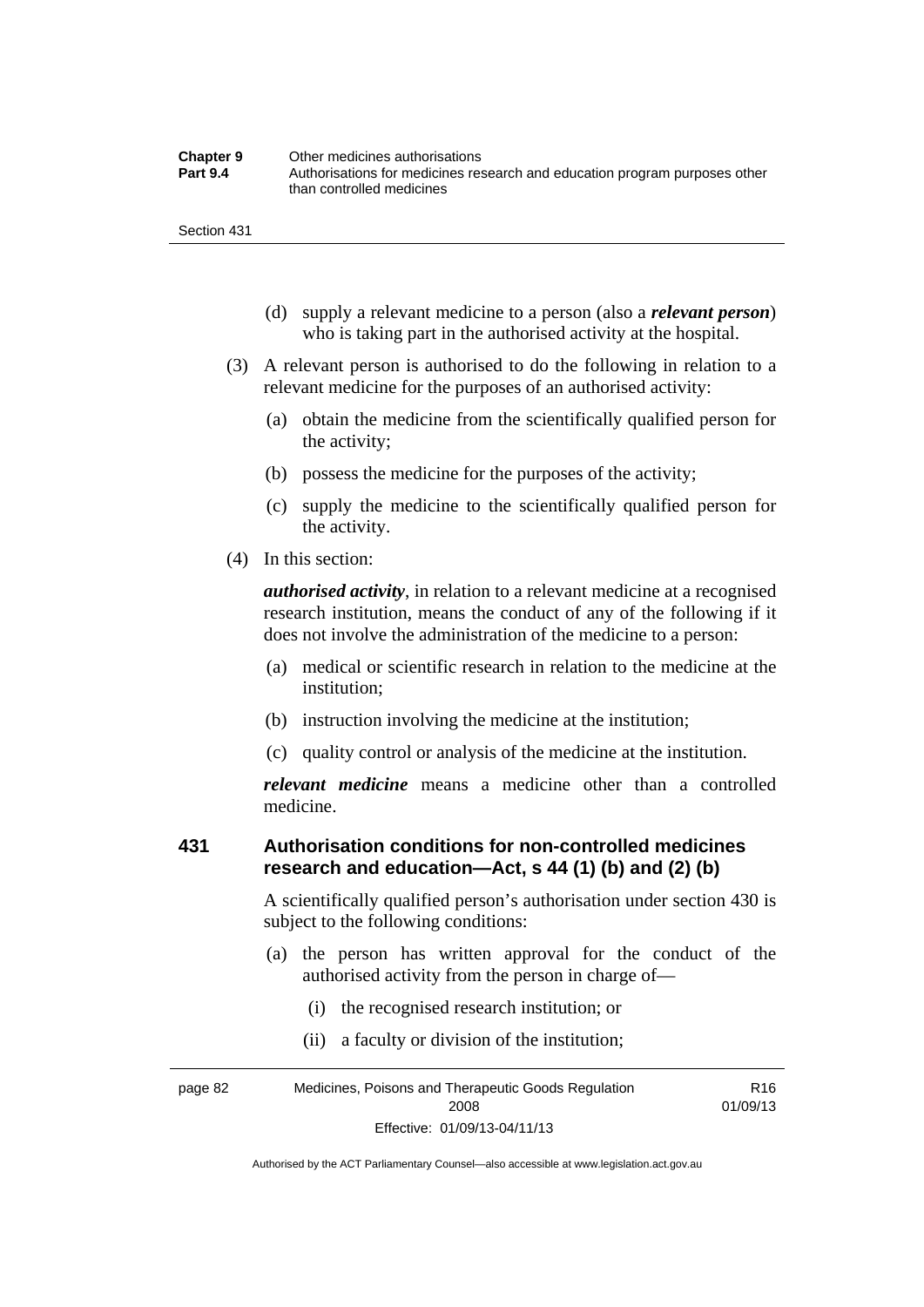- (b) if the recognised research institution employing the person is the Canberra Hospital—
	- (i) a requisition for the relevant medicine issued by the person complies with section 55 (General requirements for written requisitions) and section 56 (Particulars for requisitions); and
	- (ii) the requisition is for an amount of the medicine approved in writing by the person in charge; and
	- (iii) the requisition is for an amount of the medicine used solely for the purpose approved in writing by the person in charge;
- (c) if the person is employed at a recognised research institution other than the Canberra Hospital—
	- (i) a purchase order for the relevant medicine complies with section 62; and
	- (ii) the purchase order is for an amount of the medicine approved in writing by the person in charge;
- (d) the medicine is obtained from someone who is authorised to supply the medicine to the person.

page 83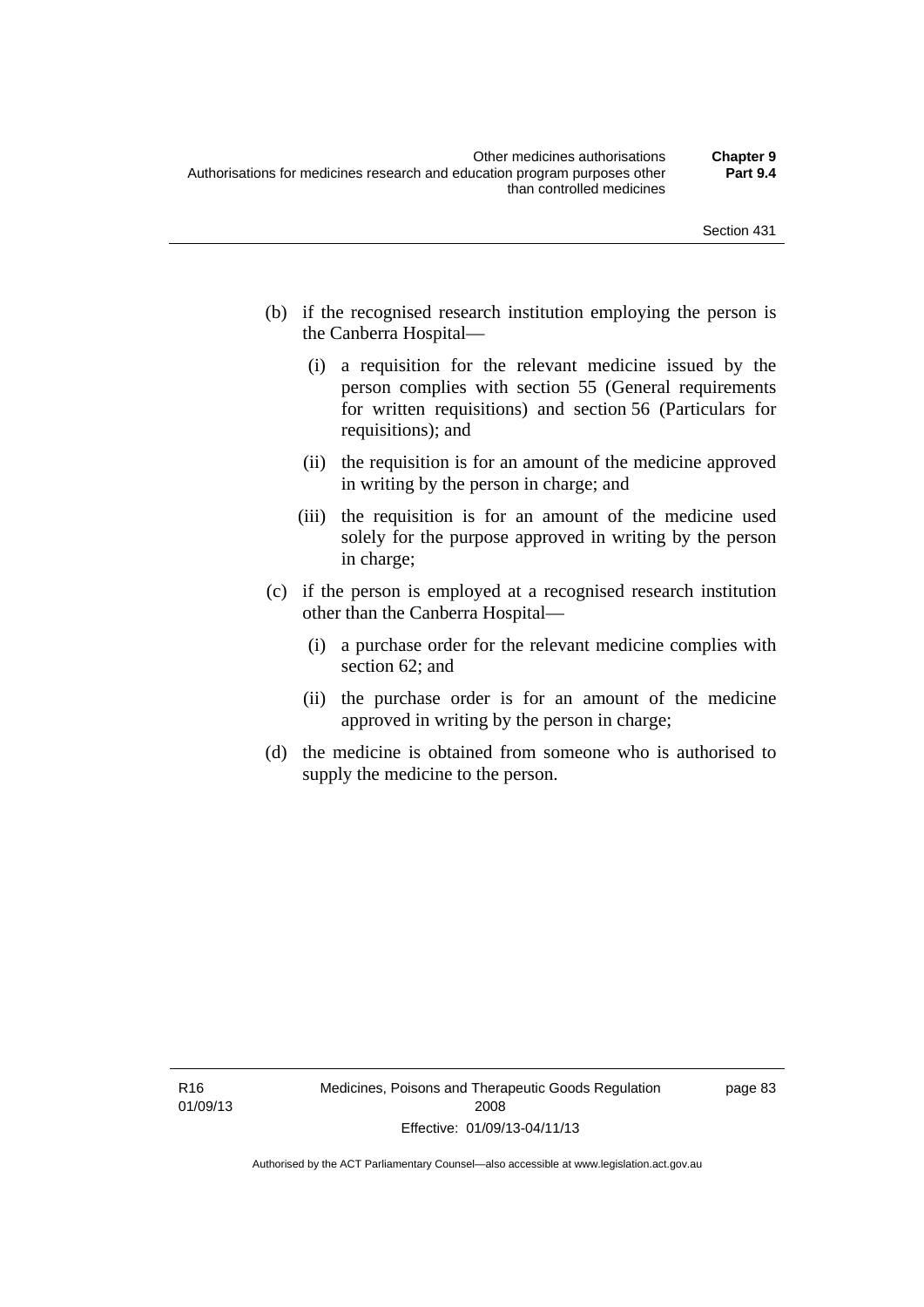# **Part 9.5 Authorisations under medicines licences**

### **Division 9.5.1 Controlled medicines research and education program licence authorisations**

- *Note 1* For authorisation for research and education for other medicines, see pt 9.4.
- *Note 2* For other provisions about controlled medicines research and education program licences, see pt 14.2.

### **440 Authorisations under controlled medicines research and education program licences—Act, s 20 (1) (a)**

- (1) A controlled medicines research and education program licence (other than for a program conducted at the Canberra Hospital) authorises—
	- (a) the licence-holder to—
		- (i) issue a purchase order for a controlled medicine (the *licensed controlled medicine*) stated in the licence for the program stated in the licence; and
		- (ii) obtain a licensed controlled medicine on a purchase order for the program; and
		- (iii) possess a licensed controlled medicine for the program at the premises to which the licence relates; and
		- (iv) supply a licensed controlled medicine to anyone taking part in the program for the program; and

R16 01/09/13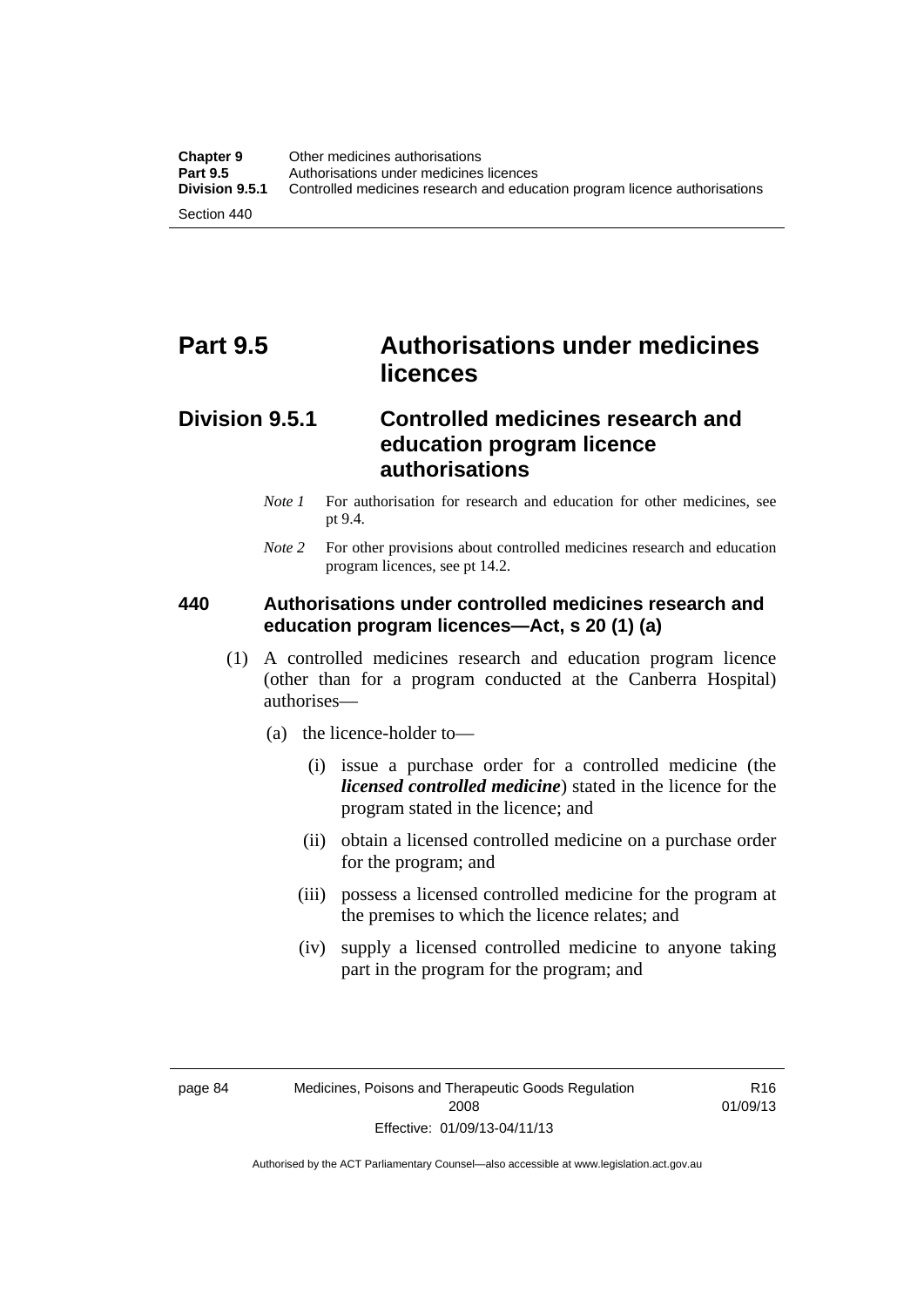- (b) the program supervisor, and anyone taking part in the program, to deal with the licensed controlled medicine as authorised by the licence at the premises stated in the licence.
- (2) A controlled medicines research and education program licence for a program conducted at the Canberra Hospital authorises—
	- (a) the licence-holder to—
		- (i) issue a written requisition for a controlled medicine (the *licensed controlled medicine*) stated in the licence for the program stated in the licence; and
		- (ii) obtain a licensed controlled medicine on a written requisition for the program; and
		- (iii) possess a licensed controlled medicine for the program at the premises to which the licence relates; and
		- (iv) supply a licensed controlled medicine to anyone taking part in the program for the program; and
	- (b) the program supervisor, and anyone taking part in the program, to deal with the licensed controlled medicine as authorised by the licence at the hospital.

## **441 Authorisation condition for controlled medicines research and education program licences—Act, s 44 (1) (b) and (2) (b)**

A licence-holder's authorisation to obtain a controlled medicine under a controlled medicines research and education program licence is subject to the condition that the medicine is—

 (a) if the licence is for a program conducted at the Canberra Hospital—obtained on a requisition that complies with section 55 (General requirements for written requisitions) and section 56 (Particulars for requisitions); or

page 85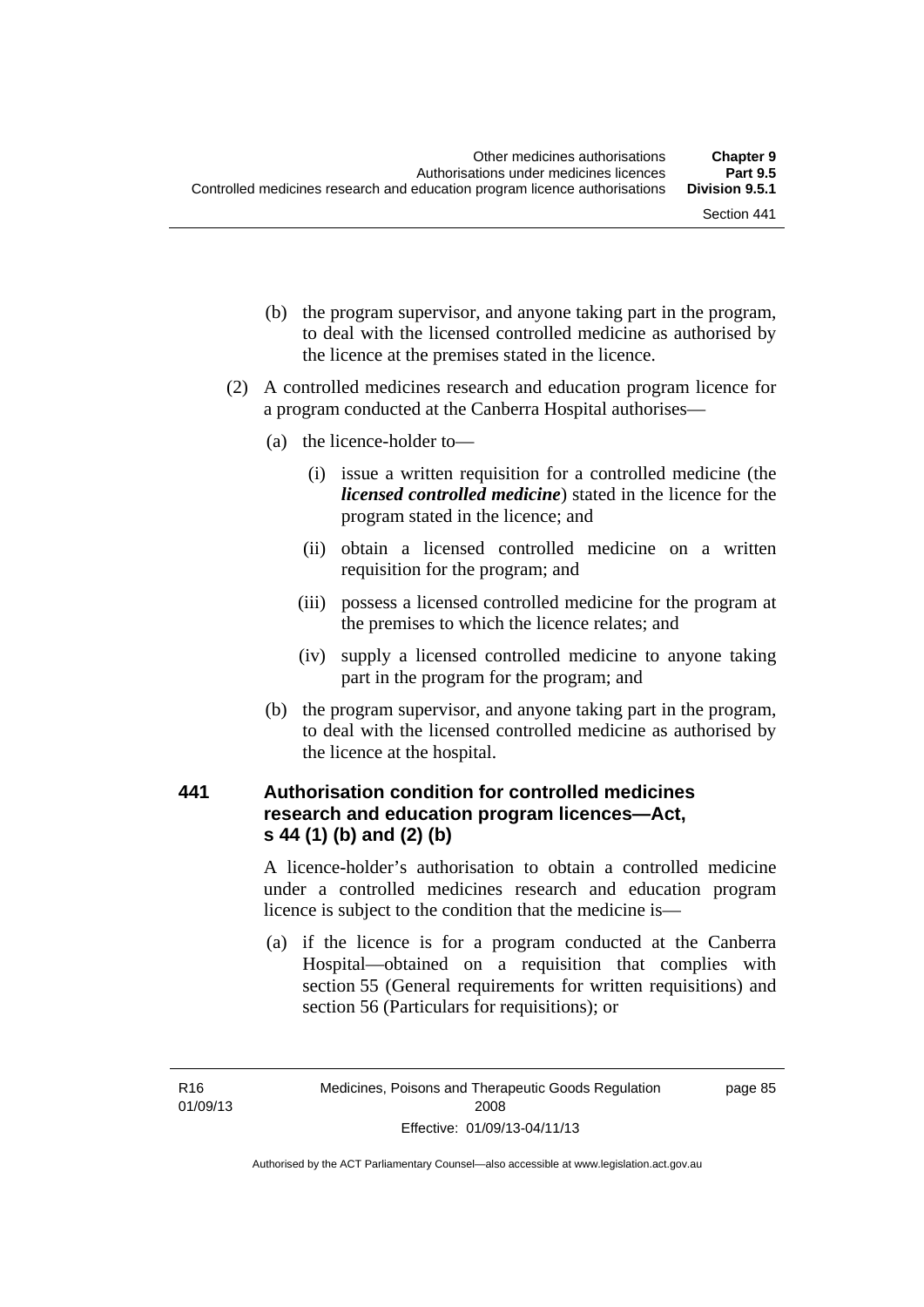- (b) in any other case—purchased on a complying purchase order.
- *Note* For licence conditions, see the [Act](http://www.legislation.act.gov.au/a/2008-26/default.asp), s 89.

## **Division 9.5.2 First-aid kit licence authorisations**

*Note* For other provisions about first-aid kit licences, see pt 14.3.

#### **450 Authorisations under first-aid kit licences— Act, s 20 (1) (a)**

(1) In this section:

*authorised medicine*, for a first-aid kit, means—

- (a) a medicine stated in the first-aid kit licence for the kit; and
- (b) a pharmacy medicine or pharmacist only medicine for the kit.
- (2) A first-aid kit licence authorises—
	- (a) the licence-holder to—
		- (i) issue a purchase order for an authorised medicine for the first-aid kit; and
		- (ii) obtain on a purchase order an authorised medicine for the first-aid kit; and
	- (b) the licence-holder, and anyone else authorised to deal with a medicine by the licence, to—
		- (i) possess an authorised medicine as part of the first-aid kit for the emergency treatment of a person's medical condition; and
		- (ii) supply an authorised medicine to someone else who is authorised under the licence to administer the medicine; and
		- (iii) administer an authorised medicine in the first-aid kit if the person believes on reasonable grounds that the

R16

page 86 Medicines, Poisons and Therapeutic Goods Regulation 2008 Effective: 01/09/13-04/11/13 01/09/13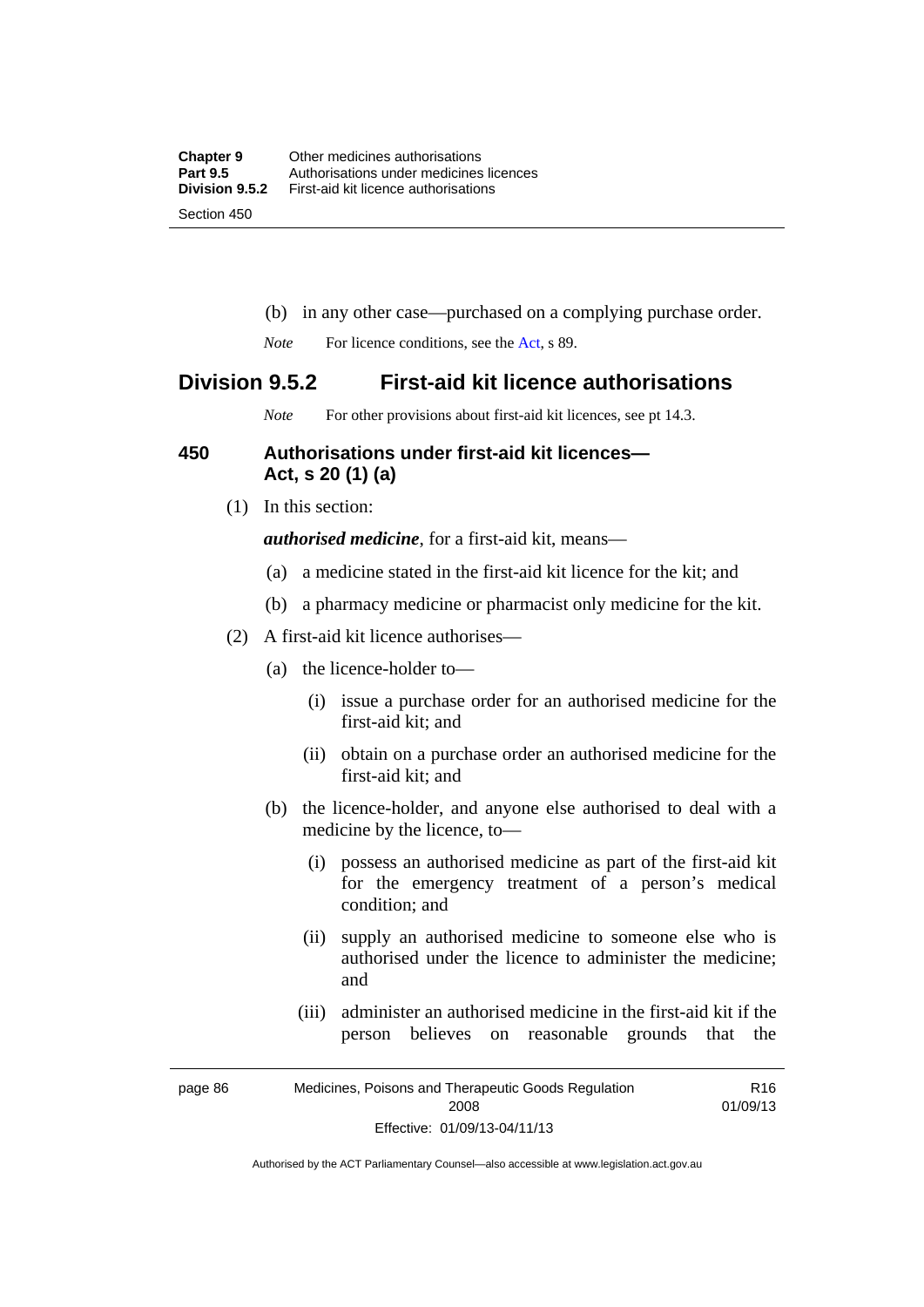administration of the medicine is necessary for the emergency treatment of a person's medical condition.

#### **451 Authorisation condition for first-aid kit licences— Act, s 44 (1) (b) and (2) (b)**

A licence-holder's authorisation to obtain a medicine under a first-aid kit licence is subject to the condition that the medicine is purchased on a complying purchase order.

*Note* For licence conditions, see the [Act](http://www.legislation.act.gov.au/a/2008-26/default.asp), s 89.

## **Division 9.5.3 Wholesalers licence authorisations**

*Note* For other provisions about wholesalers licences, see pt 14.4.

#### **460 Authorisations under medicines wholesalers licences— Act, s 20 (1) (a)**

- (1) A medicines wholesalers licence authorises the licence-holder to do any of the following in relation to a medicine (the *licensed medicine*) stated in the licence at the premises (the *licensed premises*) stated in the licence:
	- (a) issue a purchase order for a licensed medicine;
	- (b) obtain a licensed medicine on a purchase order for sale by wholesale from the licensed premises;
	- (c) possess a licensed medicine for sale by wholesale from the licensed premises;
	- (d) sell a licensed medicine by wholesale (whether or not for resale) from the licensed premises to—
		- (i) a person authorised to issue a purchase order for the medicine; or
		- (ii) someone in another State who may obtain the medicine by wholesale under the law of the other State; or

R16 01/09/13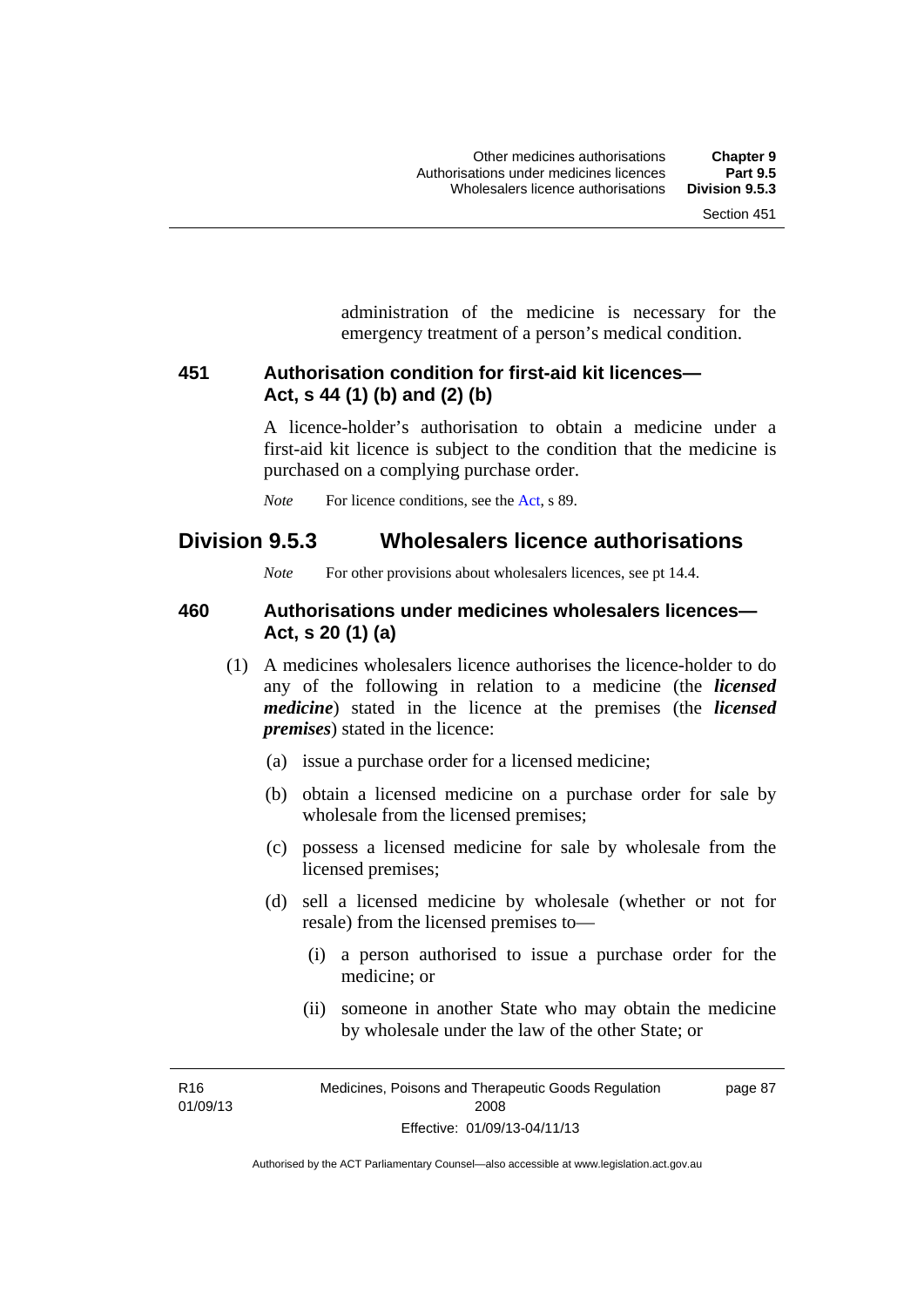- (iii) someone in another country who may lawfully obtain the medicine by wholesale in the other country;
- *Note* The medicines must be sold on a purchase order in accordance with s 140 (see s 461).
- (e) unless the licensed medicine is a controlled medicine—supply the medicine in accordance with the medicines Australia code of conduct provisions for product starter packs.
	- *Note Medicines Australia code of conduct*—see the dictionary.
- (2) However, an authorisation under subsection (1) does not apply if the licence states that it does not apply.
- (3) Also, subsection (1) (d) (iii) does not apply in relation to a licensed medicine that is a prohibited export under the *[Customs Act 1901](http://www.comlaw.gov.au/Series/C1901A00006)* (Cwlth).

#### **461 Authorisation conditions for medicines wholesalers licences—Act, s 44 (1) (b) and (2) (b)**

A licence-holder's authorisation under a medicines wholesalers licence is subject to the following conditions:

- (a) the dealings with a medicine authorised by the licence will be carried out under the supervision of an individual approved under section 616 (1) (Restrictions on issuing of medicines wholesalers licences[—Act,](http://www.legislation.act.gov.au/a/2008-26/default.asp) s 85 (1) (a));
- (b) the licence-holder must comply with, and the licence-holder must ensure that the licence-holder's agents and employees comply with—
	- (i) the Australian code of good wholesaling practice for therapeutic goods for human use; and

R16 01/09/13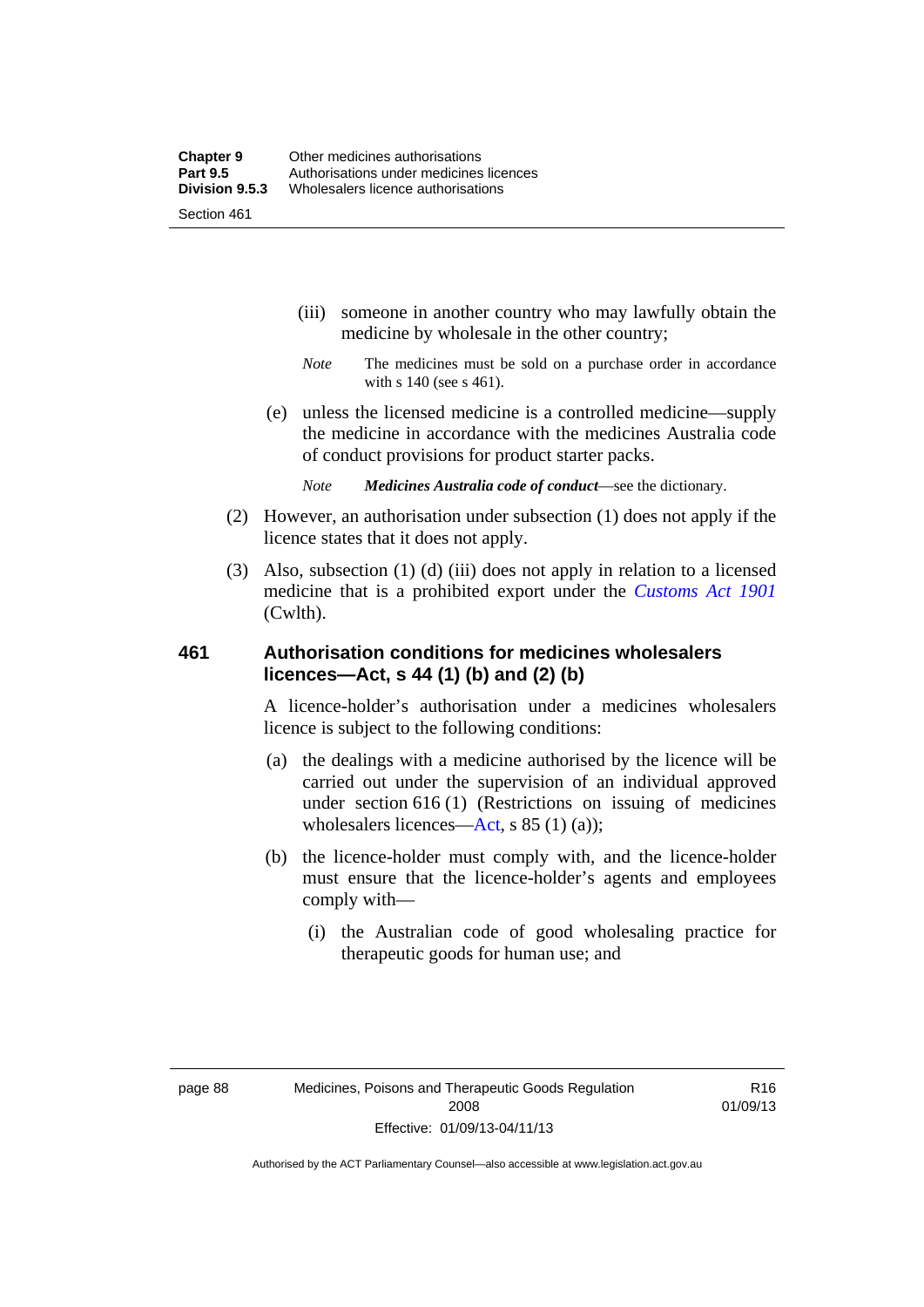- (ii) the medicines Australia code of conduct;
- *Note Australian code of good wholesaling practice for therapeutic goods for human use* and *medicines Australia code of conduct*—see the dictionary.
- (c) a medicine obtained under the licence is purchased on a complying purchase order;
- (d) a medicine sold under the licence is sold on a complying purchase order in accordance with section 141 (Supplying medicines on purchase orders).
- *Note* For licence conditions, see the [Act](http://www.legislation.act.gov.au/a/2008-26/default.asp), s 89.

## **Division 9.5.4 Opioid dependency treatment licence authorisations**

*Note* For other provisions about opioid dependency treatment licences, see pt 14.5.

#### **470 Authorisations under opioid dependency treatment licences—Act, s 20 (1) (a)**

- (1) An opioid dependency treatment licence issued to a pharmacist authorises the licence-holder, and any other pharmacist at the community pharmacy (the *licensed pharmacy*) to which the licence relates, to do any of the following for the purpose of treating a person's drug-dependency:
	- (a) issue a purchase order for buprenorphine or methadone;
	- (b) obtain buprenorphine or methadone on a purchase order for administration at the licensed pharmacy;
	- (c) possess buprenorphine and methadone;
	- (d) dispense buprenorphine and methadone in accordance with a prescription;

R16 01/09/13 page 89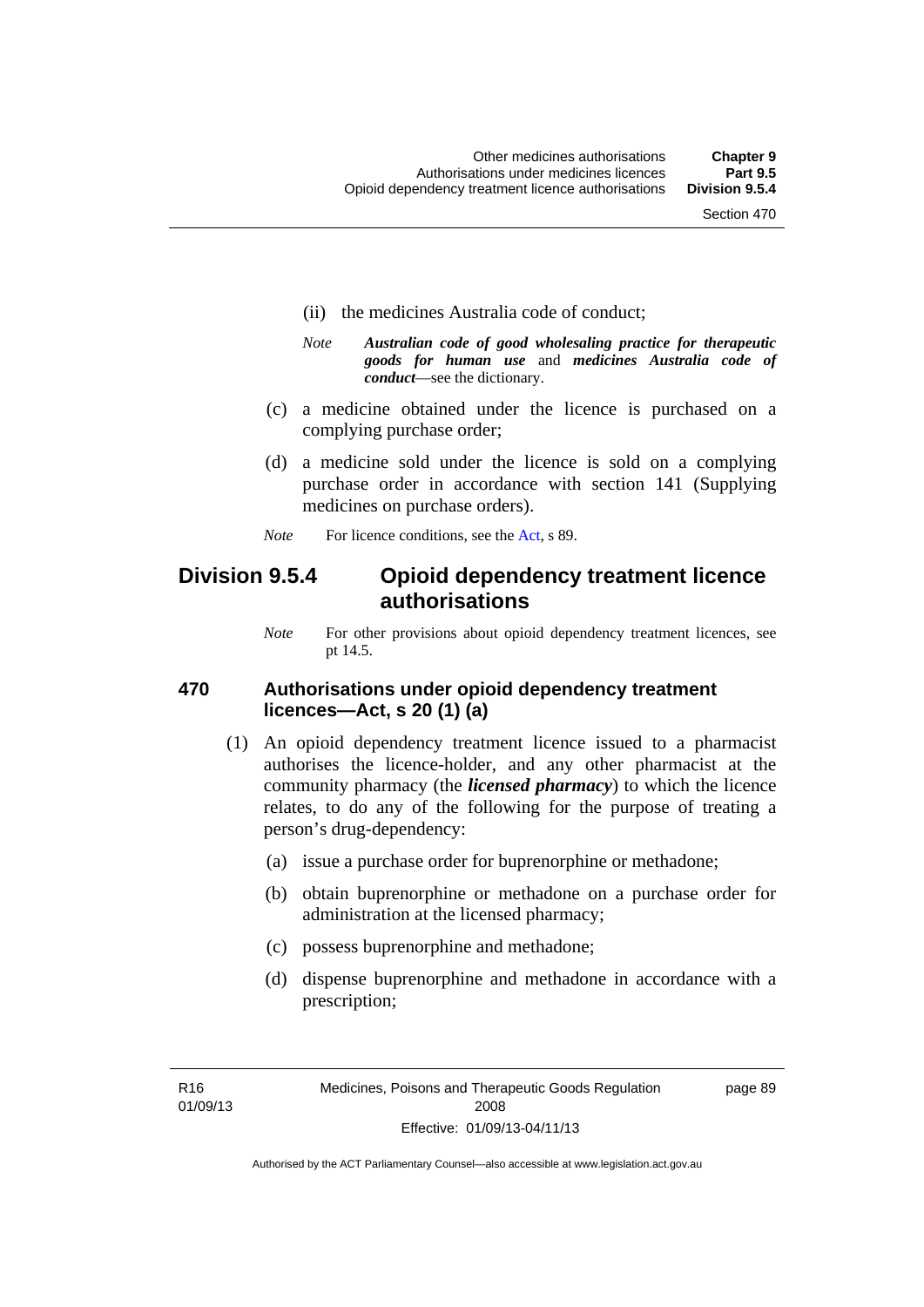- (e) supply buprenorphine and methadone to a nurse at the licensed pharmacy for administration at the pharmacy under the supervision of a pharmacist;
- (f) administer buprenorphine and methadone at the licensed pharmacy in accordance with a prescription (including the prescription as changed by a pharmacist at the oral direction of the prescriber).
- (2) An opioid dependency treatment licence issued to a pharmacist authorises a nurse to administer buprenorphine and methadone at the licensed pharmacy under the supervision of a pharmacist and in accordance with a prescription (including the prescription as changed by a pharmacist at the oral direction of the prescriber).
	- *Note 1 Nurse* does not include an enrolled nurse (see [Legislation Act,](http://www.legislation.act.gov.au/a/2001-14) dict, pt 1).
	- *Note 2 Pharmacist* does not include an intern pharmacist (see dict).
- (3) To remove any doubt, an authorisation under this section does not, by implication, limit a pharmacist's or nurse's authorisations under schedule 1 (Medicines—health-related occupations authorisations) in relation to other dealings with buprenorphine and methadone.

## **471 Authorisation condition for opioid dependency treatment licences—Act, s 44 (1) (b) and (2) (b)**

- (1) A licence-holder's authorisation under an opioid dependency treatment licence is subject to the following conditions:
	- (a) the licence-holder must ensure that a person to whom buprenorphine or methadone is administered under the licence signs a written acknowledgement in accordance with subsection (2) that the medicine has been administered to the person;

R16 01/09/13

Authorised by the ACT Parliamentary Counsel—also accessible at www.legislation.act.gov.au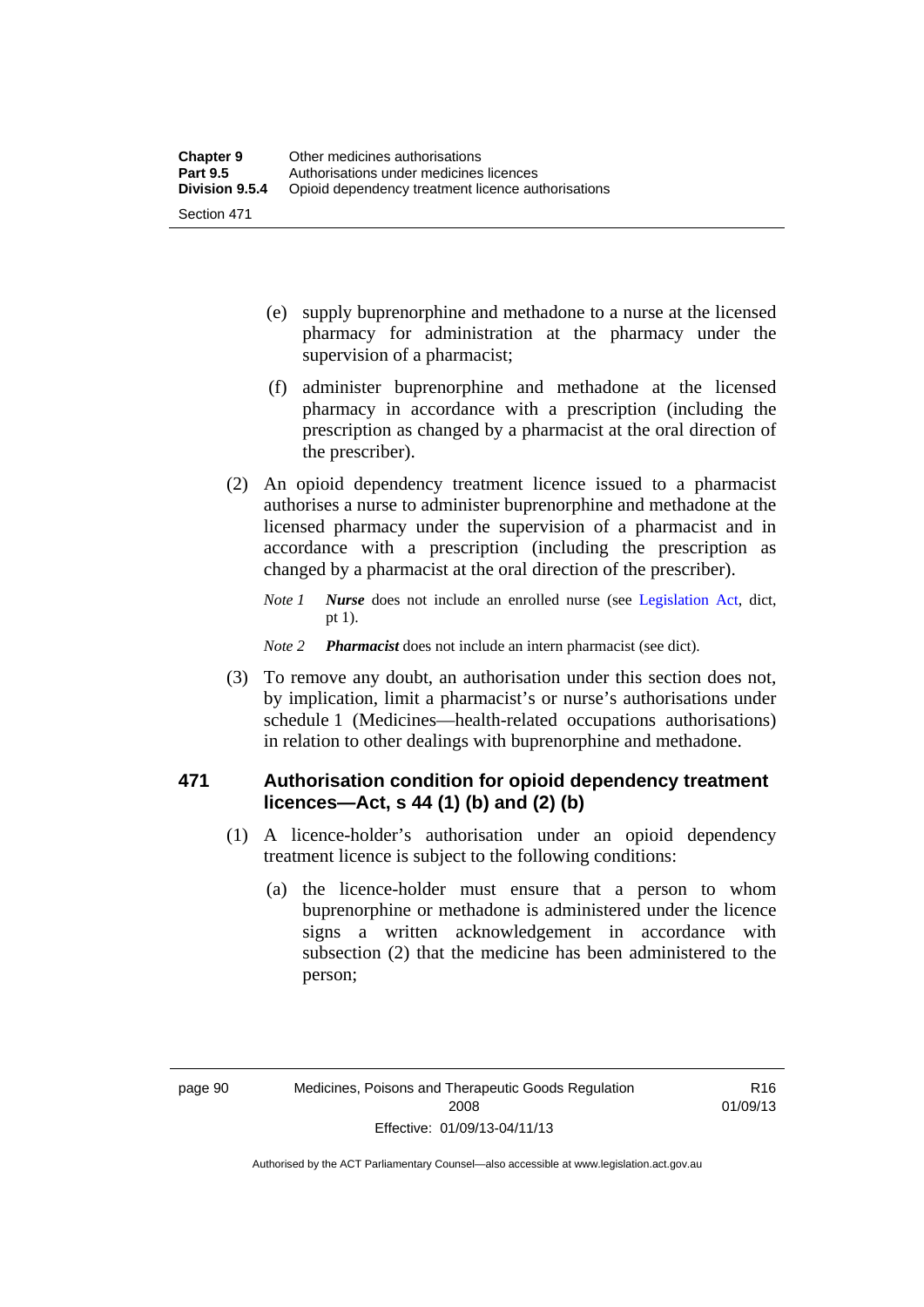(b) a purchase order issued by the licence-holder to obtain buprenorphine or methadone under the licence is a complying purchase order.

*Note 1 Written* includes in electronic form (see [Act,](http://www.legislation.act.gov.au/a/2008-26/default.asp) dict).

*Note* 2 For licence conditions, see the [Act](http://www.legislation.act.gov.au/a/2008-26/default.asp), s 89.

- (2) For subsection (1) (a), the acknowledgement must include the following:
	- (a) the approved name or brand name of the medicine administered;
	- (b) the form, strength and quantity of the medicine administered;
	- (c) the date the medicine is administered.

## **Division 9.5.5 Pharmacy medicines rural communities licences**

*Note* For other provisions about pharmacy medicines rural communities licences, see pt 14.6.

#### **480 Authorisations under pharmacy medicines rural communities licences—Act, s 20 (1) (a)**

A pharmacy medicines rural communities licence authorises—

- (a) the licence-holder to—
	- (i) issue a purchase order for a pharmacy medicine (the *licensed medicine*) stated in the licence for retail sale from the premises (the *licensed premises*) stated in the licence; and
	- (ii) obtain the licensed medicine on a purchase order for retail sale from the licensed premises; and
	- (iii) possess the licensed medicine at the licensed premises for retail sale from the licensed premises; and

R16 01/09/13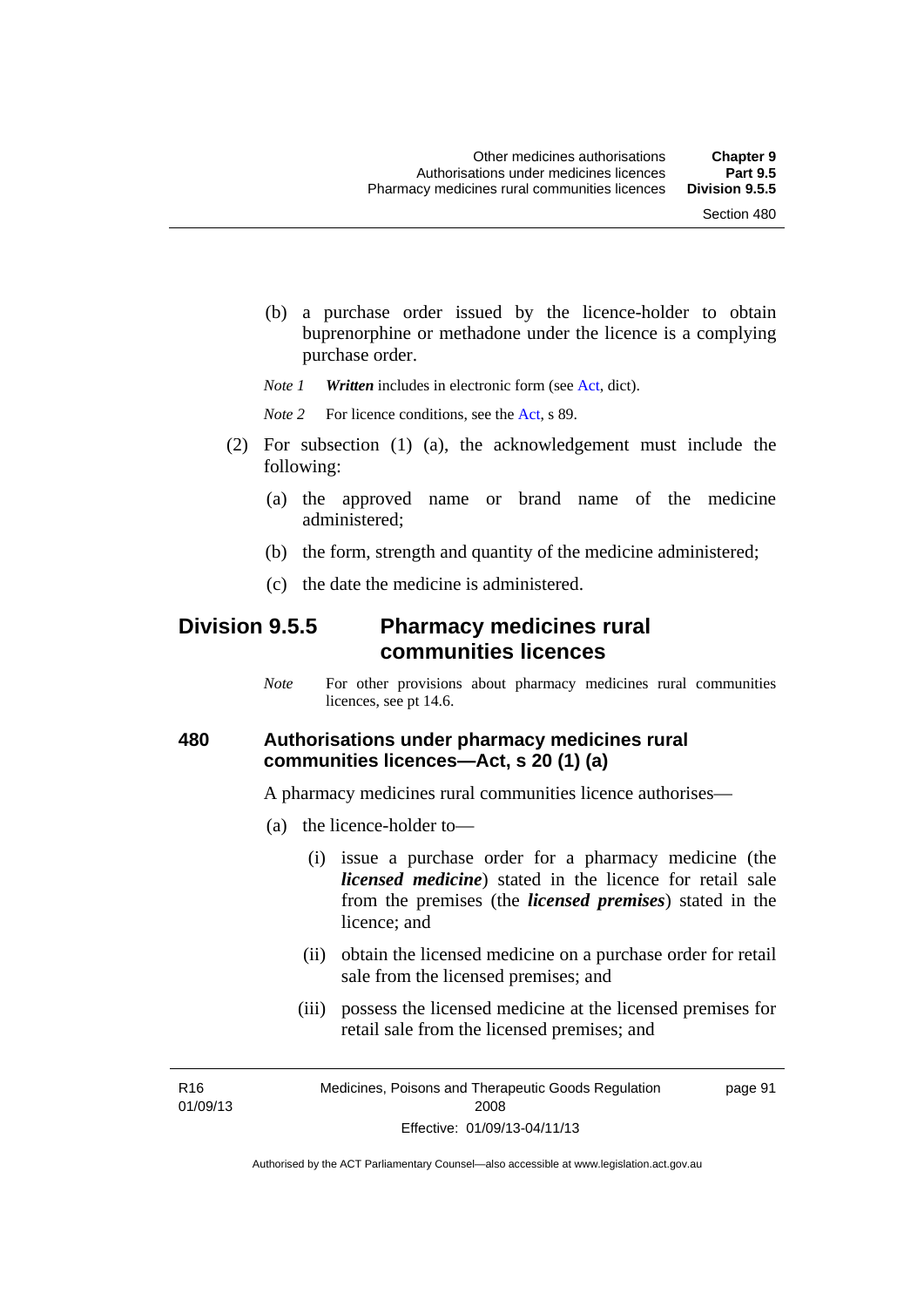- (iv) sell the licensed medicine by retail from the licensed premises to customers attending in person at the licensed premises; and
- (b) an employee of the licence-holder to—
	- (i) possess the medicine at the licensed premises for retail sale from the licensed premises; and
	- (ii) sell the medicine by retail from the licensed premises to customers attending in person at the licensed premises.

#### **Examples—sales to which par (a) (iv) and par (b) (ii) do not apply**

sales over the internet or by mail

- *Note 1* For other requirements in relation to medicines sold under rural communities licences—see s 500 (3), s 502 (4) and s 522.
- *Note 2* An example is part of the regulation, is not exhaustive and may extend, but does not limit, the meaning of the provision in which it appears (see [Legislation Act,](http://www.legislation.act.gov.au/a/2001-14) s 126 and s 132).

#### **481 Authorisation conditions for pharmacy medicines rural communities licences—Act, s 44 (1) (b) and (2) (b)**

A licence-holder's authorisation under a pharmacy medicines rural communities licence is subject to the following conditions:

- (a) a pharmacy medicine obtained under the licence is purchased on a complying purchase order;
- (b) the pharmacy medicines to which the licence relates are sold in the manufacturer's packs;
- (c) the packs are labelled in accordance with—
	- (i) section 502 (Labelling of supplied manufacturer's packs of medicines—[Act](http://www.legislation.act.gov.au/a/2008-26/default.asp), s  $60(1)$  (c) (i) and (2) (c) (i)); or
	- (ii) an approval under the [Act](http://www.legislation.act.gov.au/a/2008-26/default.asp), section 193 (Approval of non-standard packaging and labelling);

page 92 Medicines, Poisons and Therapeutic Goods Regulation 2008 Effective: 01/09/13-04/11/13

R16 01/09/13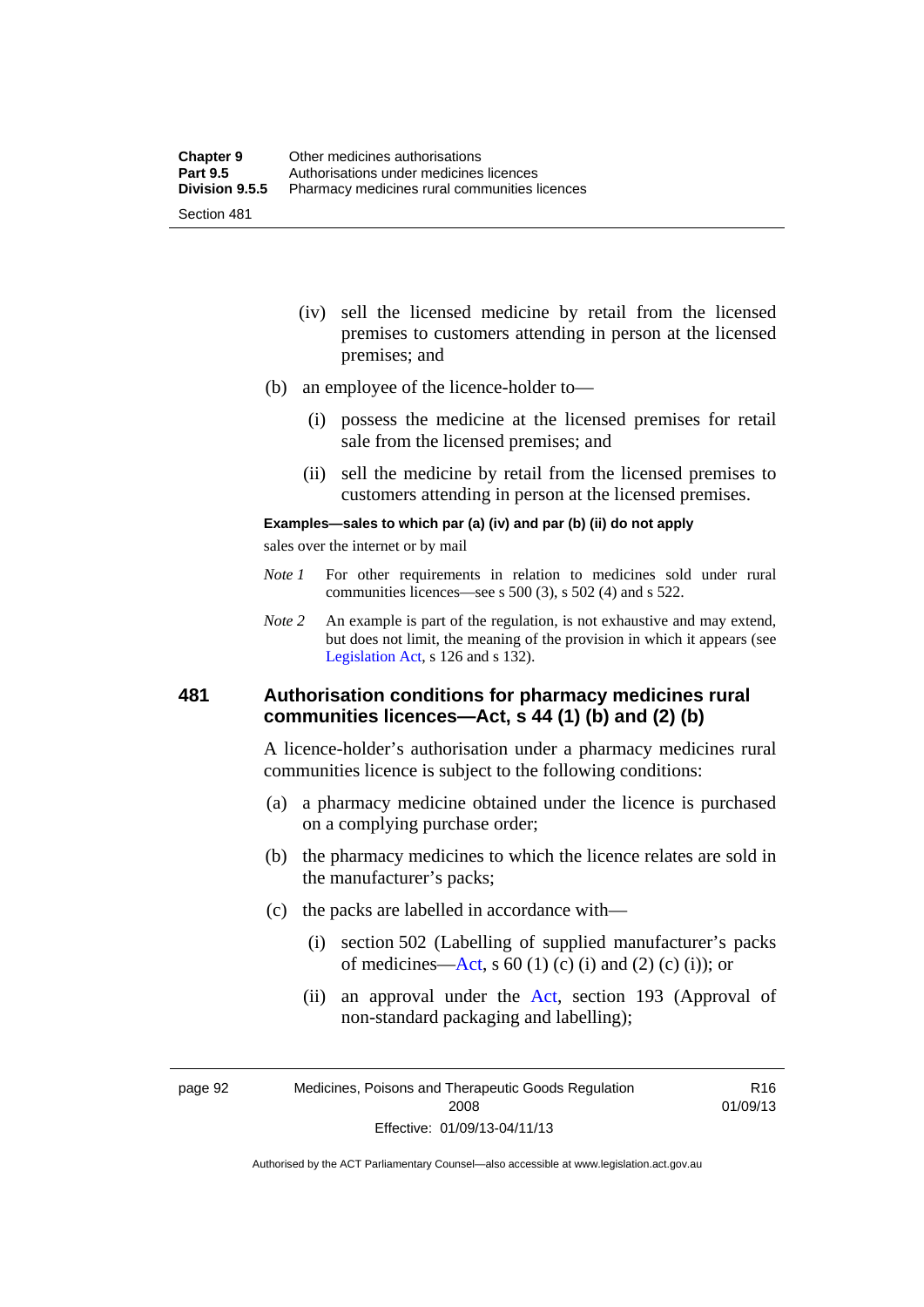- (d) the pharmacy medicines to which the licence relates are sold from the premises stated in the licence to customers attending in person.
- *Note* For licence conditions, see the [Act](http://www.legislation.act.gov.au/a/2008-26/default.asp), s 89.

R16 01/09/13 Medicines, Poisons and Therapeutic Goods Regulation 2008 Effective: 01/09/13-04/11/13

page 93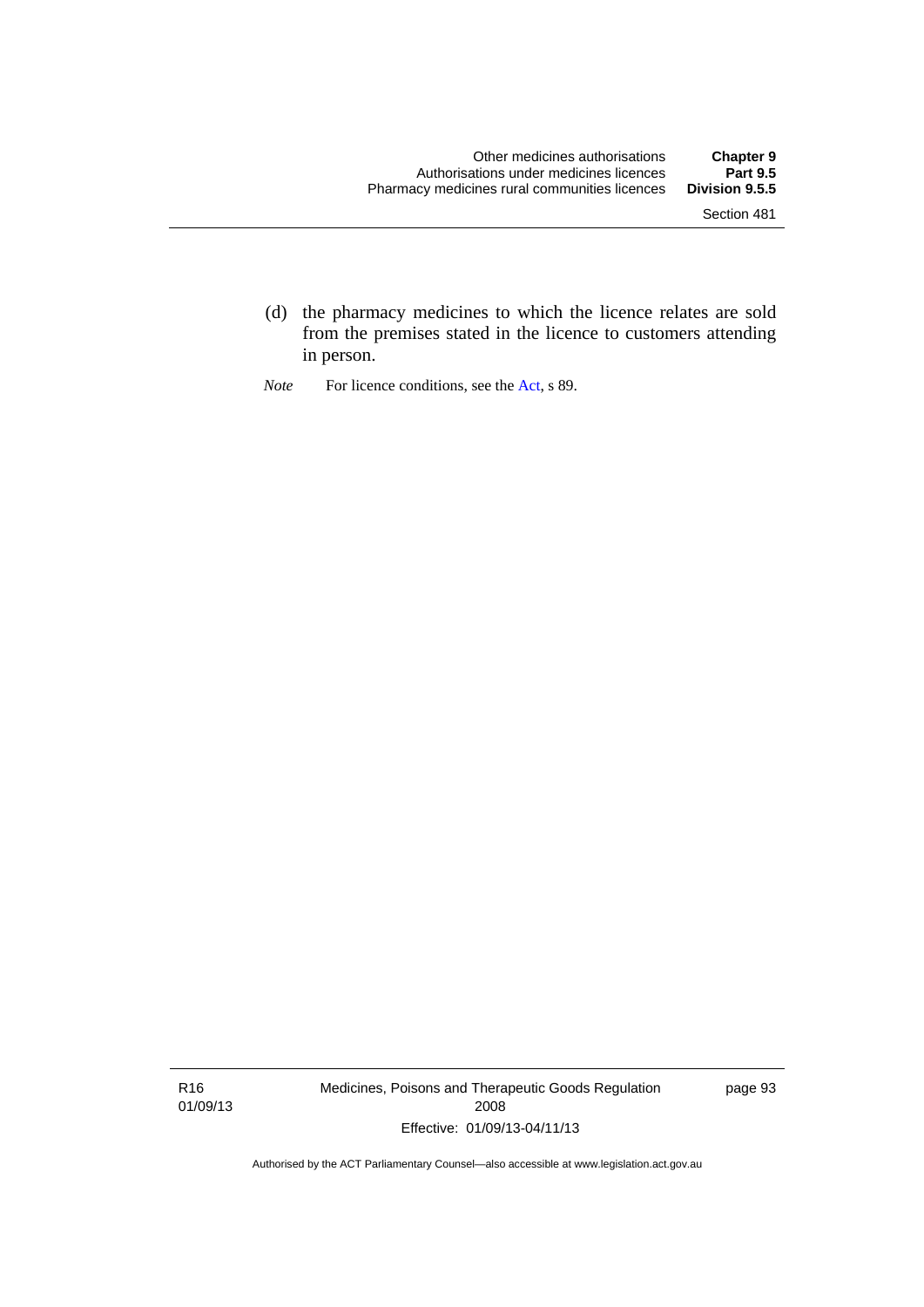# **Chapter 10 Packaging and labelling of medicines generally**

## **500 When pharmacy medicines and pharmacist only medicines to be supplied in manufacturer's packs— Act, s 59 (1) (c) (i) and (2) (c) (i)**

(1) In this section:

*health practitioner* does not include—

- (a) a pharmacist, or intern pharmacist, at a hospital; or
- (b) a prescriber who supplies a medicine during a consultation.

*health professional* does not include a prescriber who supplies a medicine during a consultation.

*supply* does not include dispense.

- (2) A health practitioner, health professional or employee acting under the direction of a health practitioner or professional, must supply a pharmacy medicine or pharmacist only medicine in a whole manufacturer's pack of the medicine.
- (3) A pharmacy medicines rural communities licence-holder, or an employee acting under the direction of the licence-holder, must sell a pharmacy medicine stated in the licence in a whole manufacturer's pack of the medicine.

## **501 Packaging of supplied manufacturer's packs of medicines—Act, s 59 (1) (c) (i) and (2) (c) (i)**

A manufacturer's pack of a medicine supplied must be packaged—

 (a) in accordance with the [medicines and poisons standard](http://www.comlaw.gov.au/Series/F2012L01200), paragraphs 21 to 27; or

page 94 Medicines, Poisons and Therapeutic Goods Regulation 2008 Effective: 01/09/13-04/11/13

R16 01/09/13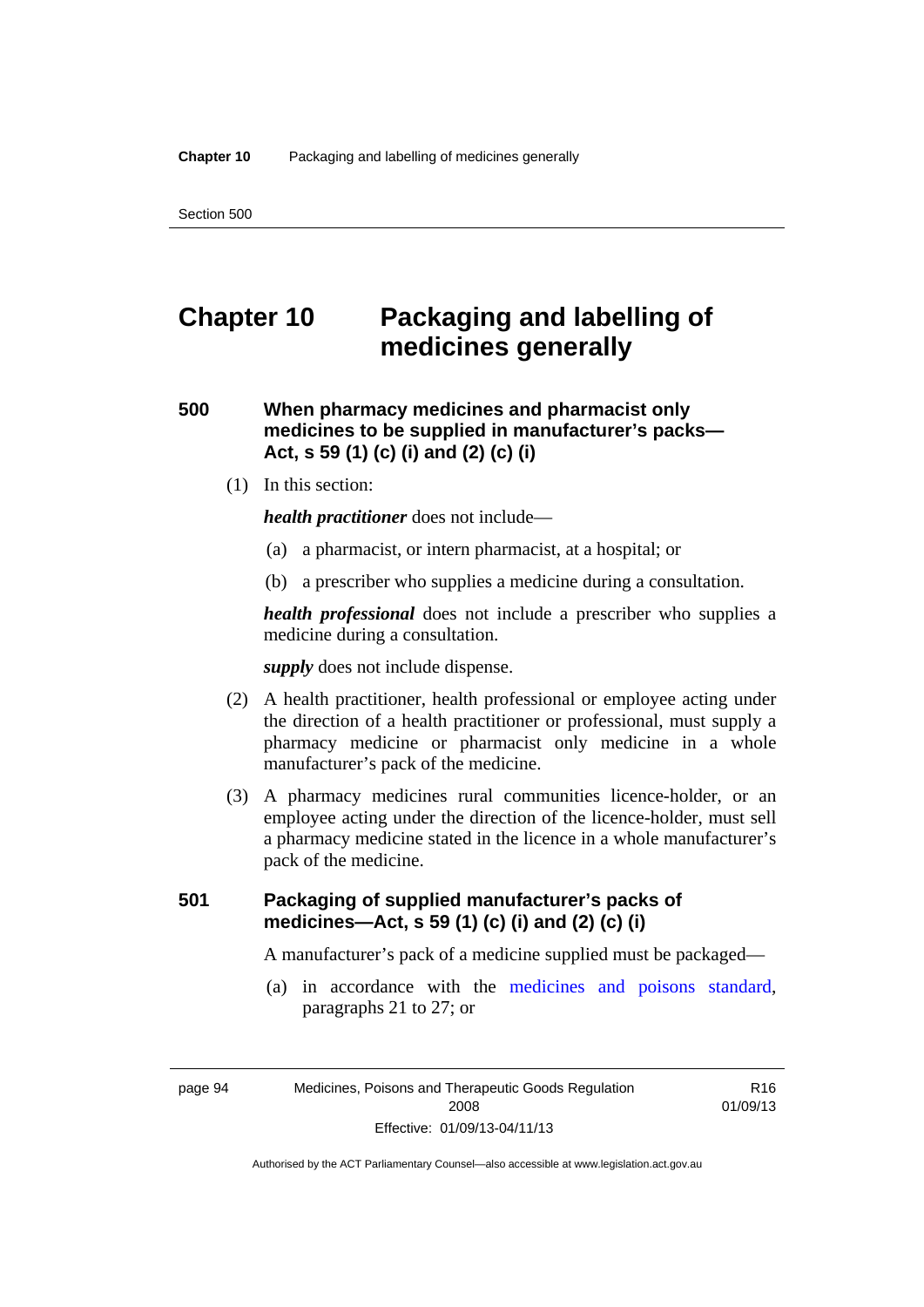- (b) in a container in which the medicine may be sold under a corresponding law.
- *Note* A manufacturer's pack of a medicine supplied may also be packaged in accordance with an approval under the [Act](http://www.legislation.act.gov.au/a/2008-26/default.asp), s 193 (Approval of non-standard packaging and labelling) (see [Act](http://www.legislation.act.gov.au/a/2008-26/default.asp), s 59 (1) (c) (ii) and  $(2)$  (c) (ii)).

#### **502 Labelling of supplied manufacturer's packs of medicines—Act, s 60 (1) (c) (i) and (2) (c) (i)**

(1) In this section:

*supply*, a medicine, does not include—

- (a) dispense the medicine; or
- (b) supply the medicine on a requisition or standing order.
- (2) A manufacturer's pack of a supplied medicine must be labelled in accordance with—
	- (a) the [medicines and poisons standard](http://www.comlaw.gov.au/Series/F2012L01200), paragraphs 3 to 19; or
	- (b) a corresponding law.
	- *Note* A manufacturer's pack of a medicine supplied may also be labelled in accordance with an approval under the [Act](http://www.legislation.act.gov.au/a/2008-26/default.asp), s 193 (Approval of non-standard packaging and labelling) (see [Act](http://www.legislation.act.gov.au/a/2008-26/default.asp), s 60 (1) (c) (ii) and  $(2)$  (c) (ii)).
- (3) A manufacturer's pack of a pharmacist only medicine sold by retail at a community pharmacy must be labelled with the pharmacy's name, business address and telephone number.
- (4) A manufacturer's pack of a pharmacy medicine sold at premises licensed under a pharmacy medicines rural communities licence must be labelled with the licence-holder's name, business address and telephone number.

page 95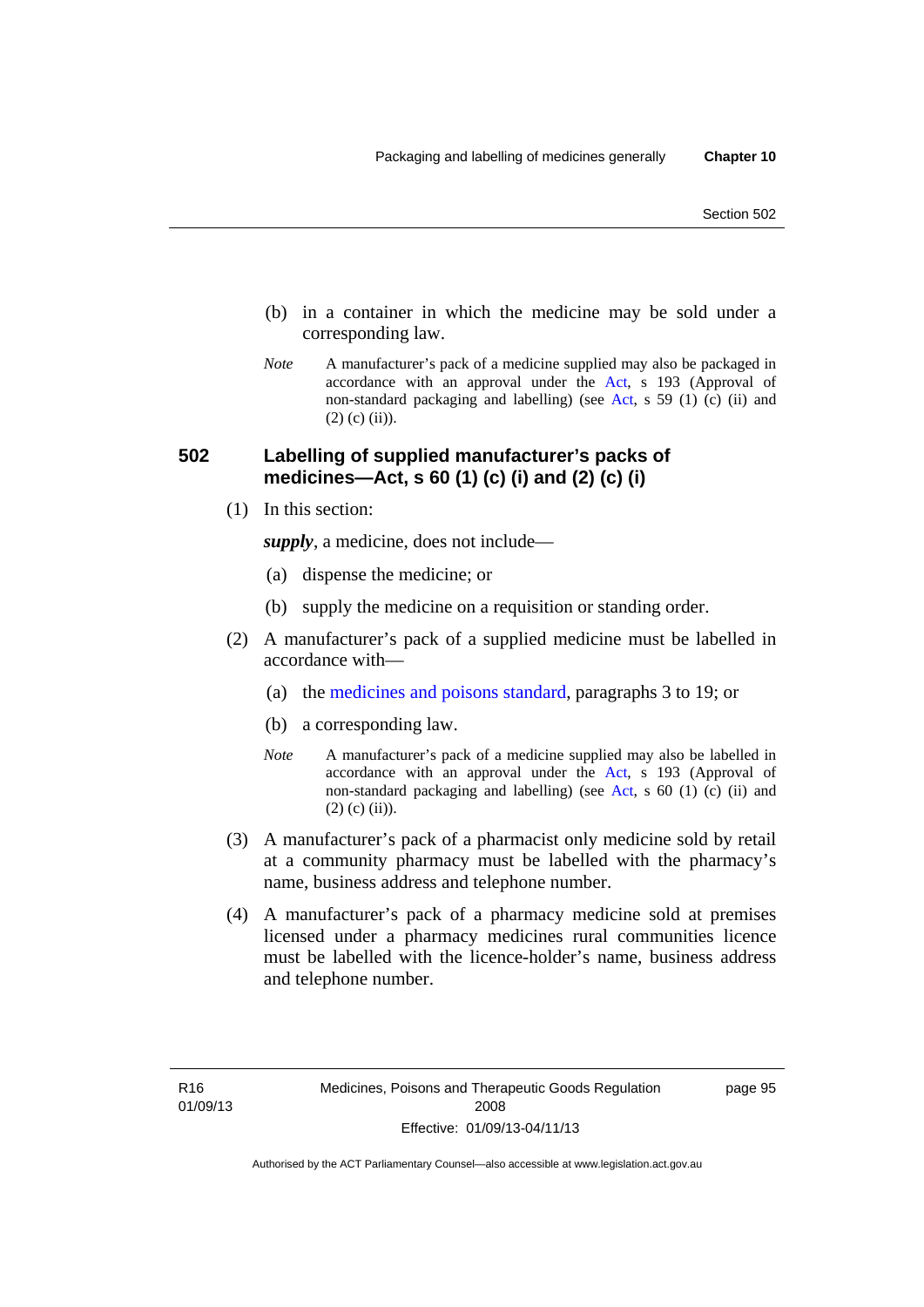**Chapter 11** Storage of medicines Part 11.1 Preliminary

Section 510

# **Chapter 11 Storage of medicines**

## **Part 11.1** Preliminary

#### **510 Meaning of** *prescribed person***—ch 11**

For this chapter, each of the following is a *prescribed person*:

- (a) a dentist, doctor, eligible midwife, nurse practitioner, optometrist, podiatrist or veterinary surgeon;
	- *Note 1 Dentist*, *doctor* and *veterinary surgeon* does not include an intern or trainee (see defs of these terms in dict).
	- *Note 2 Nurse practitioner* does not include a person holding limited or provisional registration to practise as a nurse practitioner (see dict).
- (b) a pharmacist responsible for the management of a community pharmacy;
- (c) the chief pharmacist at an institution;
- (d) a medicines wholesalers licence-holder;
- (e) a pharmacy medicines rural communities licence-holder;
- (f) an approved analyst;

*Note Approved analyst*—see the dictionary.

- (g) a medicines and poisons inspector (including a police officer);
- (h) a controlled medicines research and education program licence-holder;
- (i) a person in charge of any of the following:
	- (i) an ambulance service (whether or not operated by the Commonwealth, the Territory or a State);

R16

(ii) a correctional centre;

page 96 Medicines, Poisons and Therapeutic Goods Regulation 2008 Effective: 01/09/13-04/11/13 01/09/13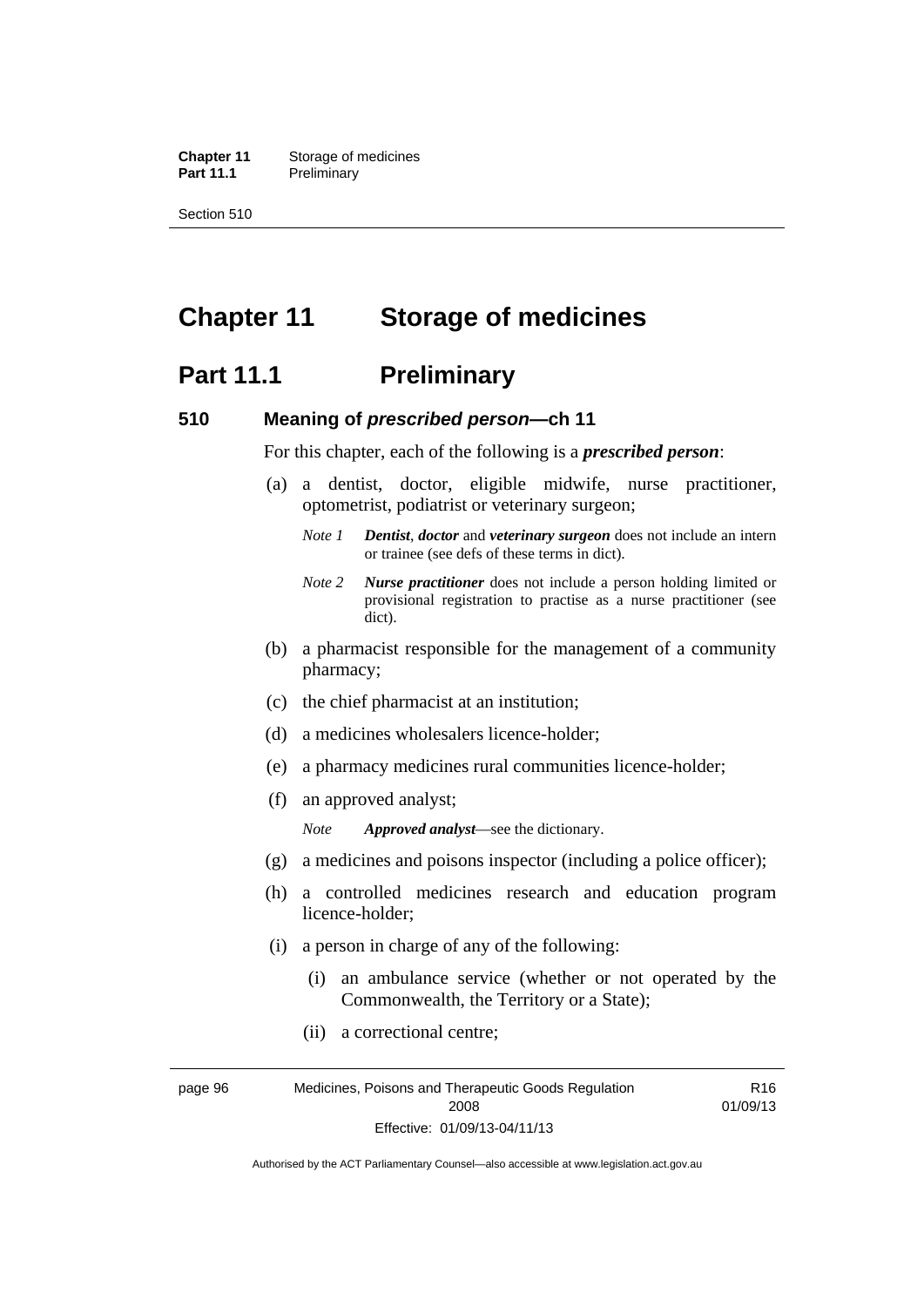- (iii) a CYP detention place;
- (iv) a health centre operated by the Territory;
- (v) a residential aged care facility without a pharmacy;
- (vi) a residential disability care facility without a pharmacy;
- (vii) a ward (including an opioid dependency treatment centre operated by the Territory).
- *Note 1 CYP detention place*—see the dictionary.
- *Note 2 Residential aged care facility* and *residential disability care facility* see the [Act](http://www.legislation.act.gov.au/a/2008-26/default.asp), dictionary.
- *Note 3 State* includes a territory (see [Legislation Act,](http://www.legislation.act.gov.au/a/2001-14) dict, pt 1).

## **511 Meaning of** *key***—ch 11**

In this chapter:

*key* includes an electronic swipe card or electronic proximity device.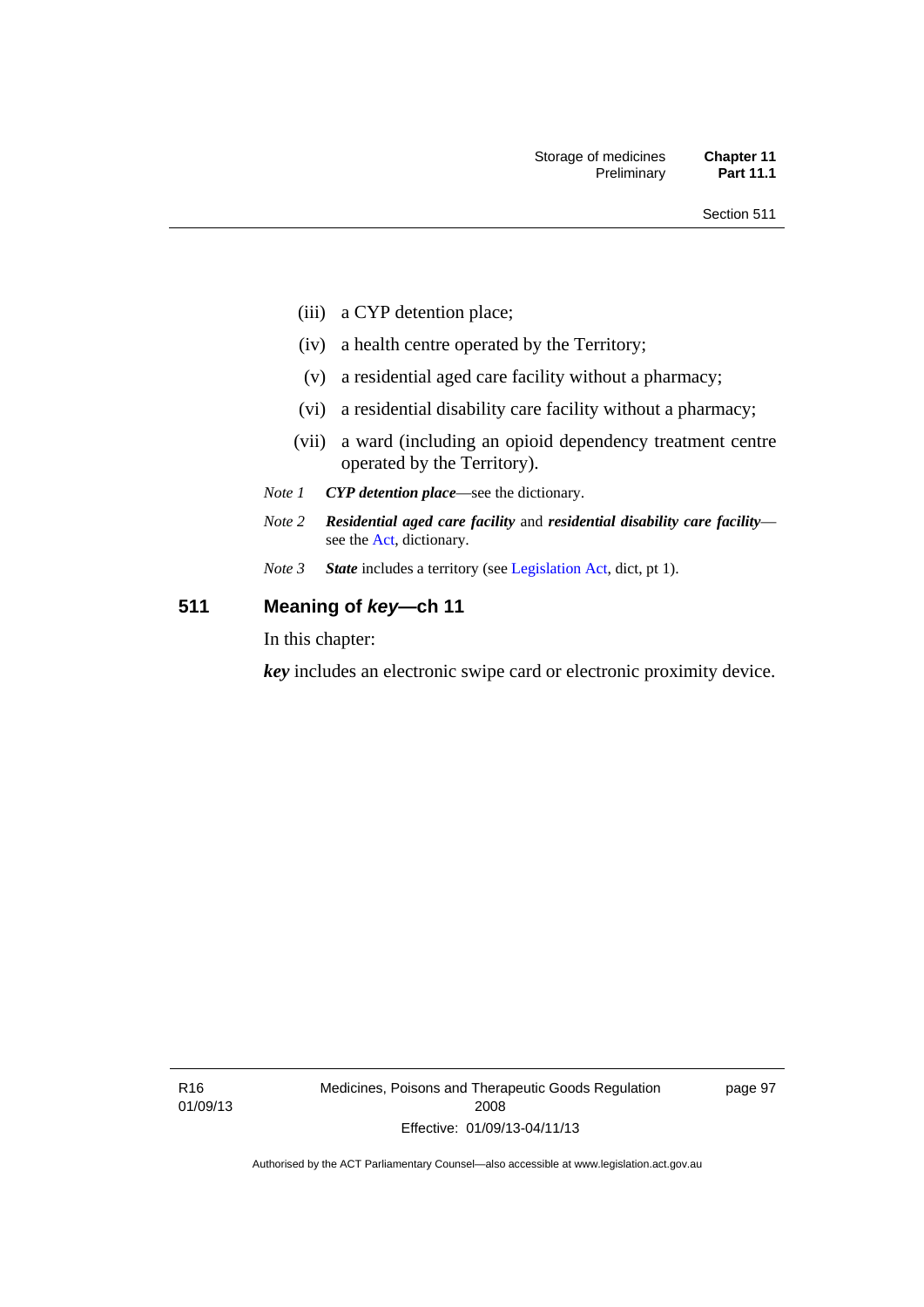Section 515

# **Part 11.2 Storage requirements for medicines generally**

#### **515 Storage of medicines generally—Act, s 61 (b) and (c)**

- (1) A prescribed person must ensure that a medicine in the person's possession is stored—
	- (a) within the manufacturer's recommended storage temperature range; and
	- (b) in any other environmental condition that is necessary to preserve the medicine's stability and therapeutic quality.

*Note Possess* includes having control over disposition (see [Act,](http://www.legislation.act.gov.au/a/2008-26/default.asp) s 24).

 (2) To remove any doubt, this section does not apply to a prescribed person mentioned in section 510 (i) if the person does not have control over the disposition of the medicine.

#### **Example—person not having control over disposition of medicine**

a medicine in the personal possession of a resident of a residential aged care facility who is in an independent living unit within the facility

*Note* An example is part of the regulation, is not exhaustive and may extend, but does not limit, the meaning of the provision in which it appears (see [Legislation Act,](http://www.legislation.act.gov.au/a/2001-14) s 126 and s 132).

page 98 Medicines, Poisons and Therapeutic Goods Regulation 2008 Effective: 01/09/13-04/11/13

R16 01/09/13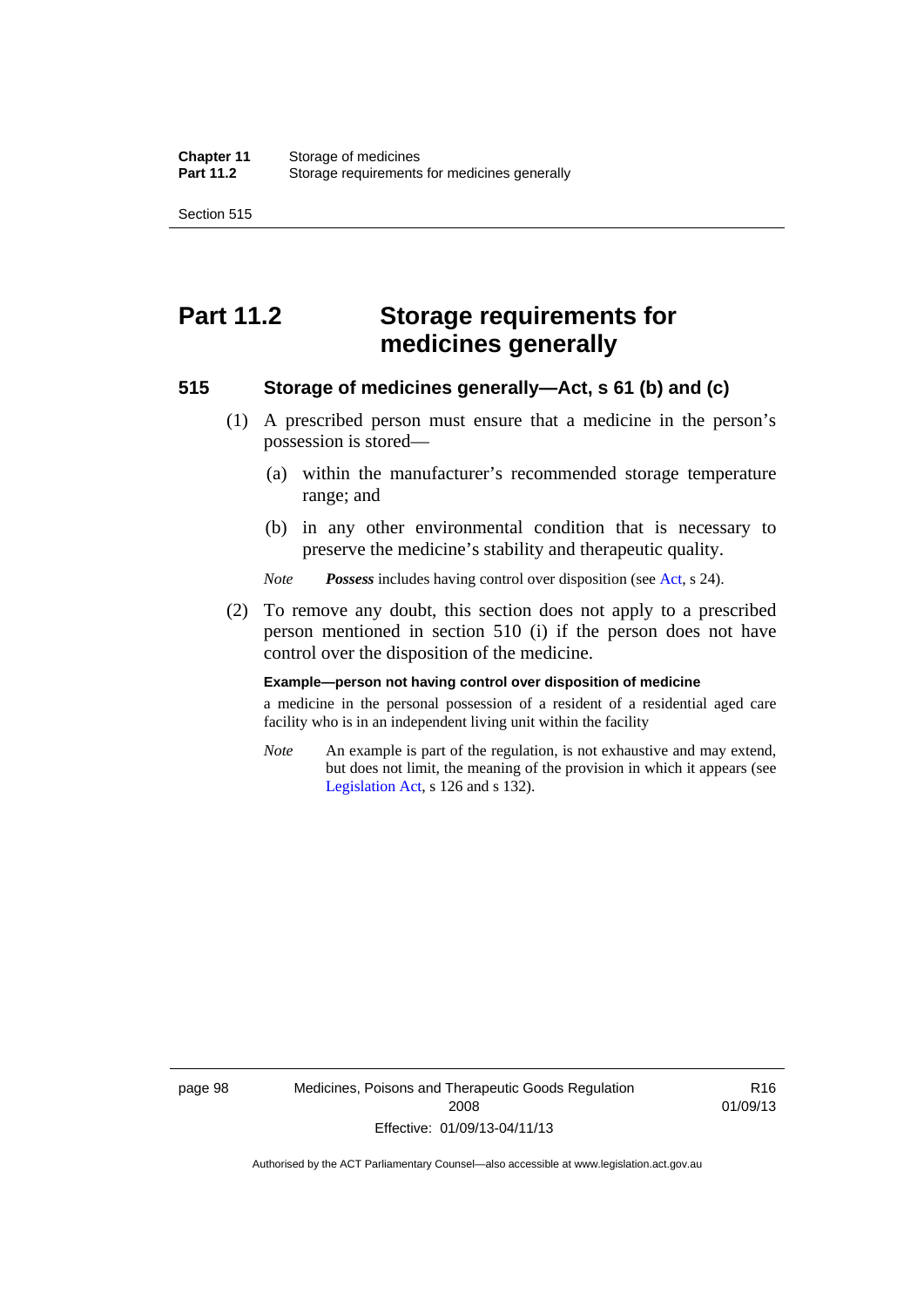# **Part 11.3 Additional storage requirements for medicines other than controlled medicines**

#### **520 Storage of medicines other than controlled medicines in community pharmacies—Act, s 61 (b) and (c)**

- (1) The pharmacist responsible for the management of a community pharmacy must ensure that each pharmacy medicine at the pharmacy is stored—
	- (a) if the medicine is for retail sale—within 4m of, and in sight of, the pharmacy's dispensary; and
	- (b) in any other case—so that public access to the medicine is restricted.
- (2) The pharmacist responsible for the management of a community pharmacy must ensure that each pharmacist only medicine and prescription only medicine at the pharmacy is stored—
	- (a) in a part of the premises to which the public does not have access; and
	- (b) so that only a pharmacist, or a person under the direct supervision of a pharmacist, has access to the medicine.

page 99

*Note Pharmacist* does not include an intern pharmacist (see dict).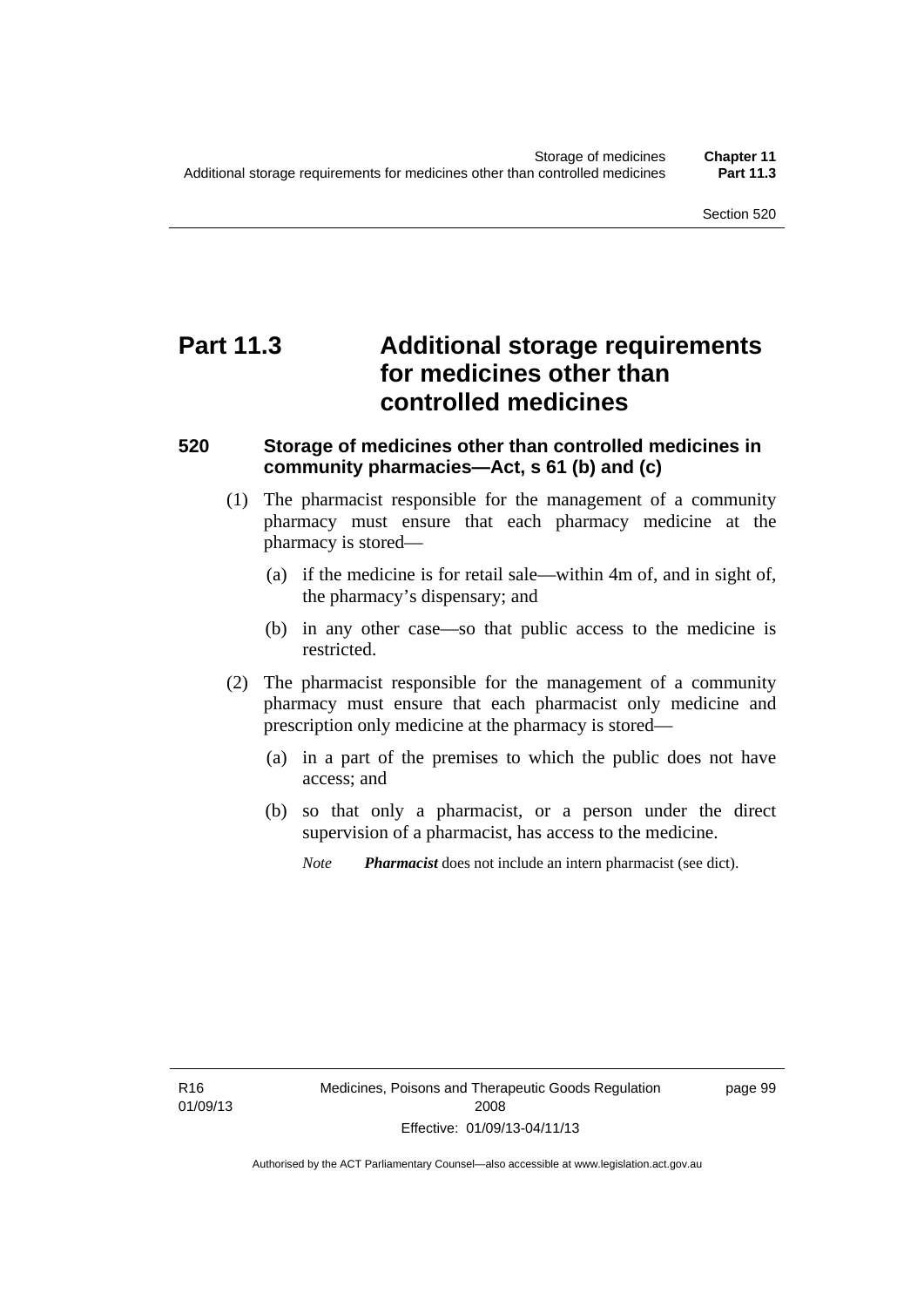### **521 Storage of medicines other than controlled medicines by other people—Act, s 61 (b) and (c)**

(1) In this section:

*prescribed person* does not include a pharmacist responsible for the management of a community pharmacy.

 (2) A prescribed person must ensure that a medicine (other than a controlled medicine) in the person's possession is stored so that public access to it is restricted.

*Note Possess* includes having control over disposition (see [Act,](http://www.legislation.act.gov.au/a/2008-26/default.asp) s 24).

 (3) To remove any doubt, this section does not apply to a prescribed person mentioned in section 510 (i) if the person does not have control over the disposition of the medicine.

**Example—person not having control over disposition of medicine** 

a medicine in the personal possession of a resident of a residential aged care facility who is in an independent living unit within the facility

*Note* An example is part of the regulation, is not exhaustive and may extend, but does not limit, the meaning of the provision in which it appears (see [Legislation Act,](http://www.legislation.act.gov.au/a/2001-14) s 126 and s 132).

### **522 Storage of pharmacy medicines by pharmacy medicines rural communities licence-holders—Act, s 61 (b) and (c)**

A pharmacy medicines rural communities licence-holder must store a pharmacy medicine for retail sale so that public access to the medicine is restricted.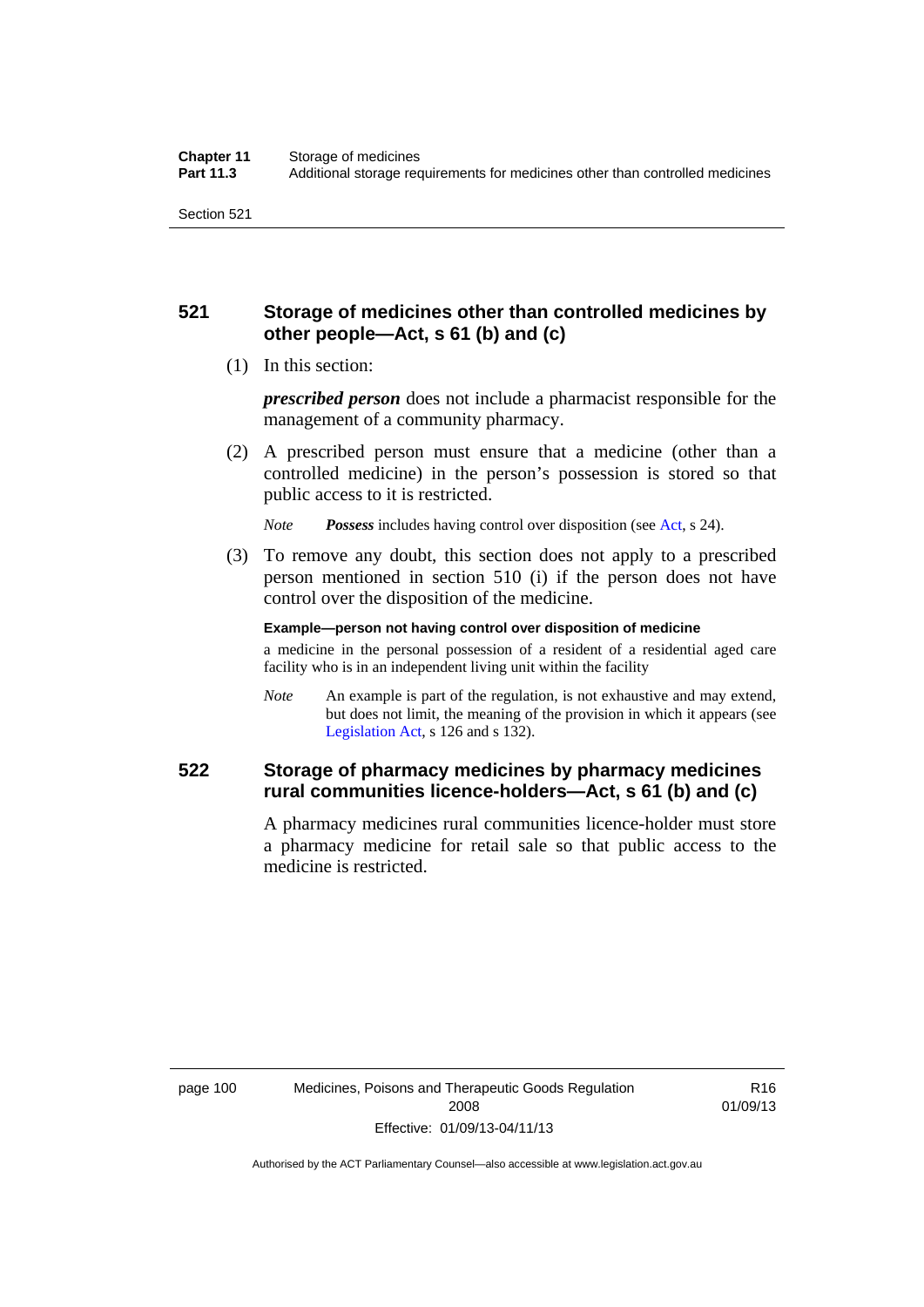# **Part 11.4 Additional storage requirements for controlled medicines**

#### **530 Meaning of** *personal custody***—pt 11.4**

In this part:

*personal custody*, of a key by a person, includes keeping the key in a combination-operated key safe, the combination of which the person keeps confidential.

#### **531 Storage of controlled medicines by wholesalers licence-holders—Act, s 61 (b) and (c)**

- (1) A wholesalers licence-holder must store a controlled medicine in the person's possession (other than a controlled medicine required for immediate supply) in a vault that—
	- (a) complies with, or is more secure than a vault that complies with, the requirements for a vault in schedule 5, section 5.8 (Requirements for vaults); and
	- (b) is fitted with an alarm system.
- (2) However, if the chief health officer is satisfied that the total amount of controlled medicine held by the licence-holder at any time is not large enough to need to be stored in a vault, the chief health officer may approve, in writing, the storage of the controlled medicine in a safe or strong room.
- (3) If the chief health officer gives an approval under subsection (2)—
	- (a) if the approval is for a safe—the safe must comply with, or be more secure than a safe that complies with, the requirements for a safe in schedule 5, section 5.6 (Requirements for safes); and

page 101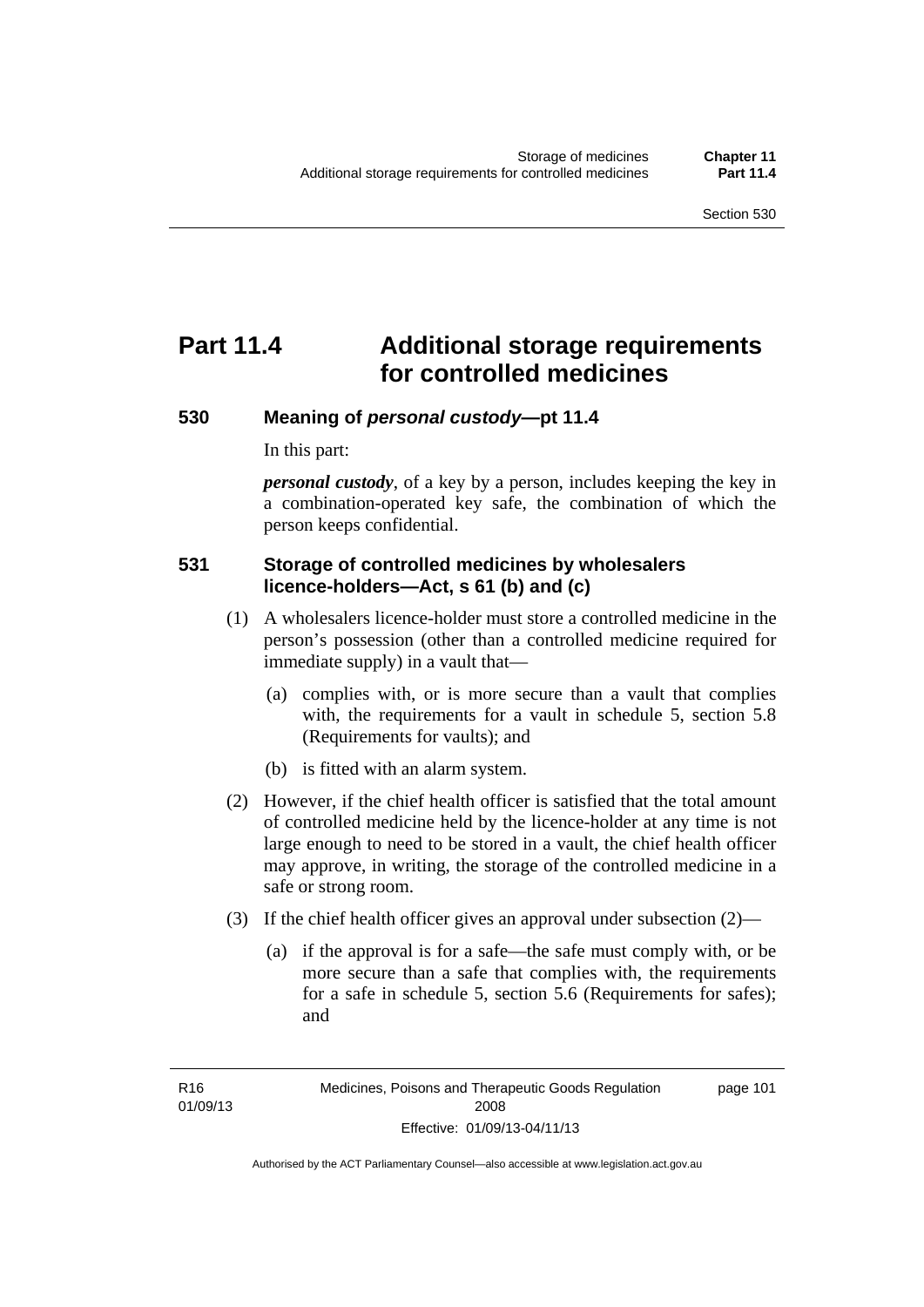- (b) if the approval is for a strong room—the strong room must comply with, or be more secure than a strong room that complies with, the requirements for a strong room in schedule 5, section 5.7 (Requirements for strong rooms); and
- (c) the safe or strong room must be fitted with an alarm system.

#### **532 Storage of controlled medicines for certain health-related occupations—Act, s 61 (b) and (c)**

(1) In this section:

#### *designated person* means—

- (a) a dentist, doctor, nurse practitioner or veterinary surgeon (other than a dentist, doctor, nurse practitioner or veterinary surgeon at an institution); or
- (b) an ambulance officer employed by the Commonwealth, the Territory or a State; or
- (c) a first-aid kit licence-holder.
- *Note 1 Dentist*, *doctor* and *veterinary surgeon* does not include an intern or trainee (see defs of these terms in dict).
- *Note 2 Nurse practitioner* does not include a person holding limited or provisional registration to practise as a nurse practitioner (see dict).
- *Note 3 State* includes a territory (see [Legislation Act,](http://www.legislation.act.gov.au/a/2001-14) dict, pt 1).
- (2) A designated person who possesses a controlled medicine must store the controlled medicine as follows:
	- (a) the person must ensure that the controlled medicine is stored in—
		- (i) a locked container that prevents ready access to the container's contents and is securely attached to a building; or
		- (ii) a locked drawer, cupboard, room or vehicle;

page 102 Medicines, Poisons and Therapeutic Goods Regulation 2008 Effective: 01/09/13-04/11/13 R16 01/09/13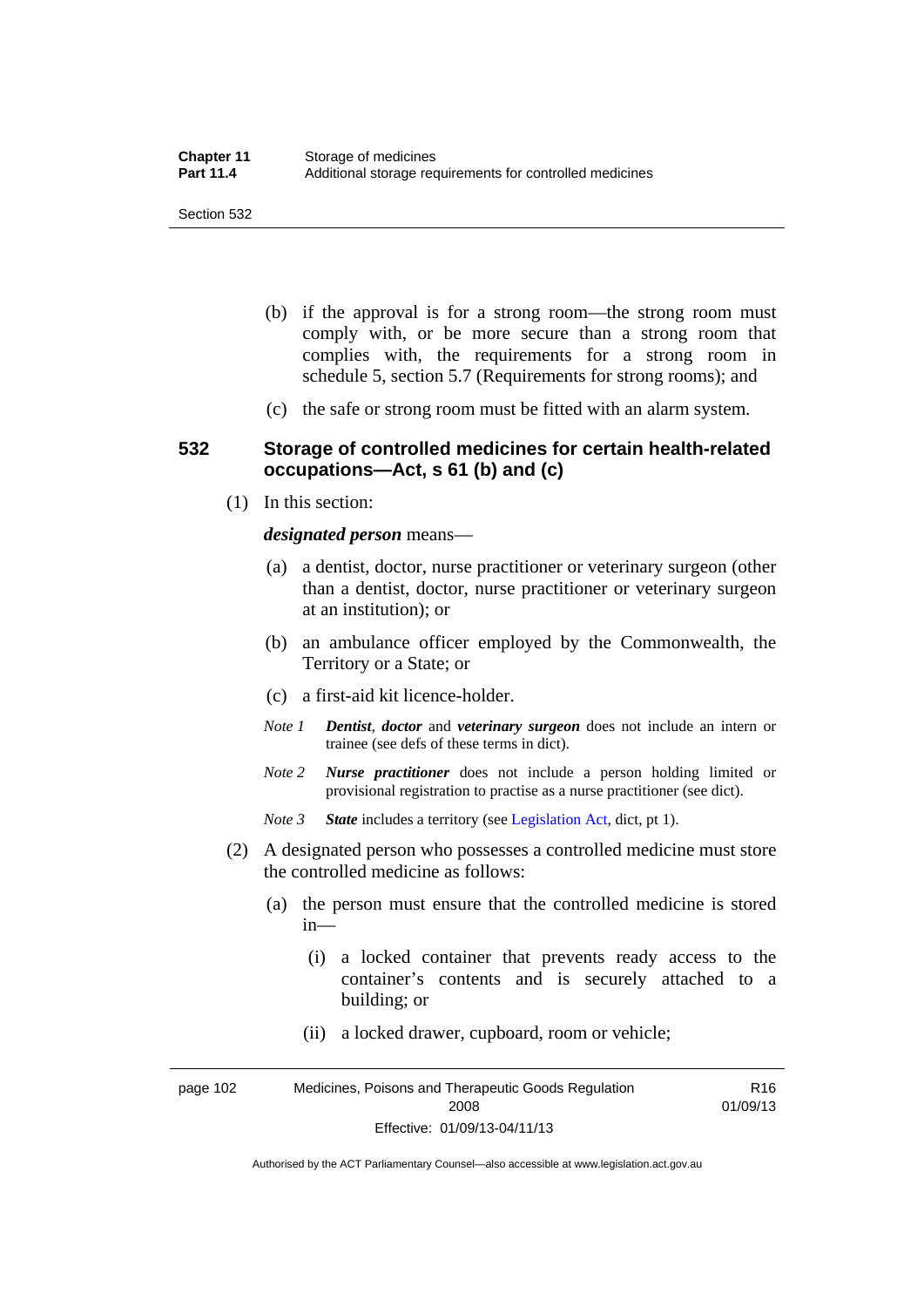- (b) if the medicine is kept in a container that is unlocked by a combination lock—the person must keep the combination confidential;
- (c) if the medicine is kept in a container that is unlocked by a key—the person must keep personal custody of the key;
- (d) if the medicine is kept in a drawer, cupboard, room or vehicle—the person must keep personal custody of the key to the drawer, cupboard, room or vehicle.
- (3) However, subsection (2) does not apply to a controlled medicine if—
	- (a) the controlled medicine is being carried by a designated person in—
		- (i) a locked first-aid kit; or
		- (ii) an unlocked first-aid kit that is in immediate use; and
	- (b) the person keeps personal custody of the key to the first-aid kit.

#### **533 Storage of controlled medicines by certain other prescribed people—Act, s 61 (b) and (c)**

(1) In this section:

#### *excluded person* means—

- (a) a dentist, doctor, nurse practitioner or veterinary surgeon at an institution; or
- (b) the person in charge of a residential aged care facility or residential disability care facility in relation to a controlled medicine dispensed in a dose administration aid for a patient at the facility; or
- (c) the person in charge of a correctional centre in relation to a controlled medicine dispensed for a detainee in a dose administration aid; or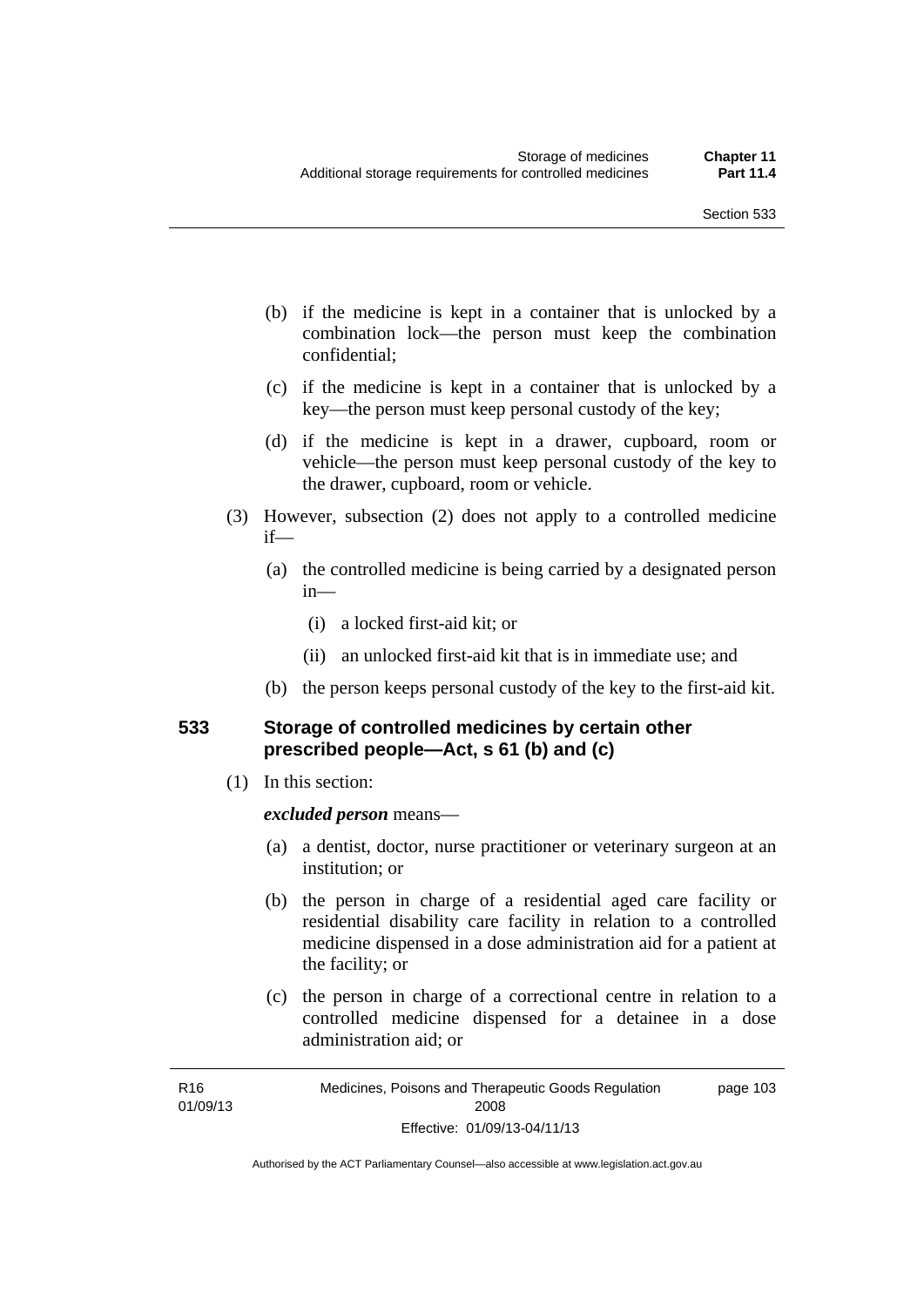Section 533

- (d) the person in charge of a CYP detention place in relation to a controlled medicine dispensed for a young detainee in a dose administration aid.
- *Note 1 CYP detention place*—see the dictionary.
- *Note 2 Correctional centre—see the [Legislation Act](http://www.legislation.act.gov.au/a/2001-14), dictionary, pt 1.*
- *Note 3 Detainee*—see the *[Corrections Management Act 2007](http://www.legislation.act.gov.au/a/2007-15)*, s 6.
- *Note 4 Young detainee*—see the *[Children and Young People Act 2008](http://www.legislation.act.gov.au/a/2008-19)*, s 95.
- (2) This section applies to a prescribed person, other than an excluded person, in relation to a controlled medicine in the person's possession if the medicine is not for immediate administration.

*Note Possess* includes having control over disposition (see [Act,](http://www.legislation.act.gov.au/a/2008-26/default.asp) s 24).

- (3) The person must ensure that—
	- (a) the controlled medicine is stored in a medicines cabinet, safe, strong room or vault (a *storage receptacle*) that complies with, or is more secure than a storage receptacle that complies with, the requirements for the receptacle in schedule 5 (Requirements for storage receptacles); and
	- (b) the storage receptacle is kept securely locked when not in immediate use; and
	- (c) if the storage receptacle is unlocked by a combination lock the person keeps the combination confidential; and
	- (d) if the storage receptacle is unlocked by a key—the person keeps personal custody of the key; and
	- (e) if the prescribed person is the chief pharmacist at an institution—the storage receptacle is fitted with an alarm system.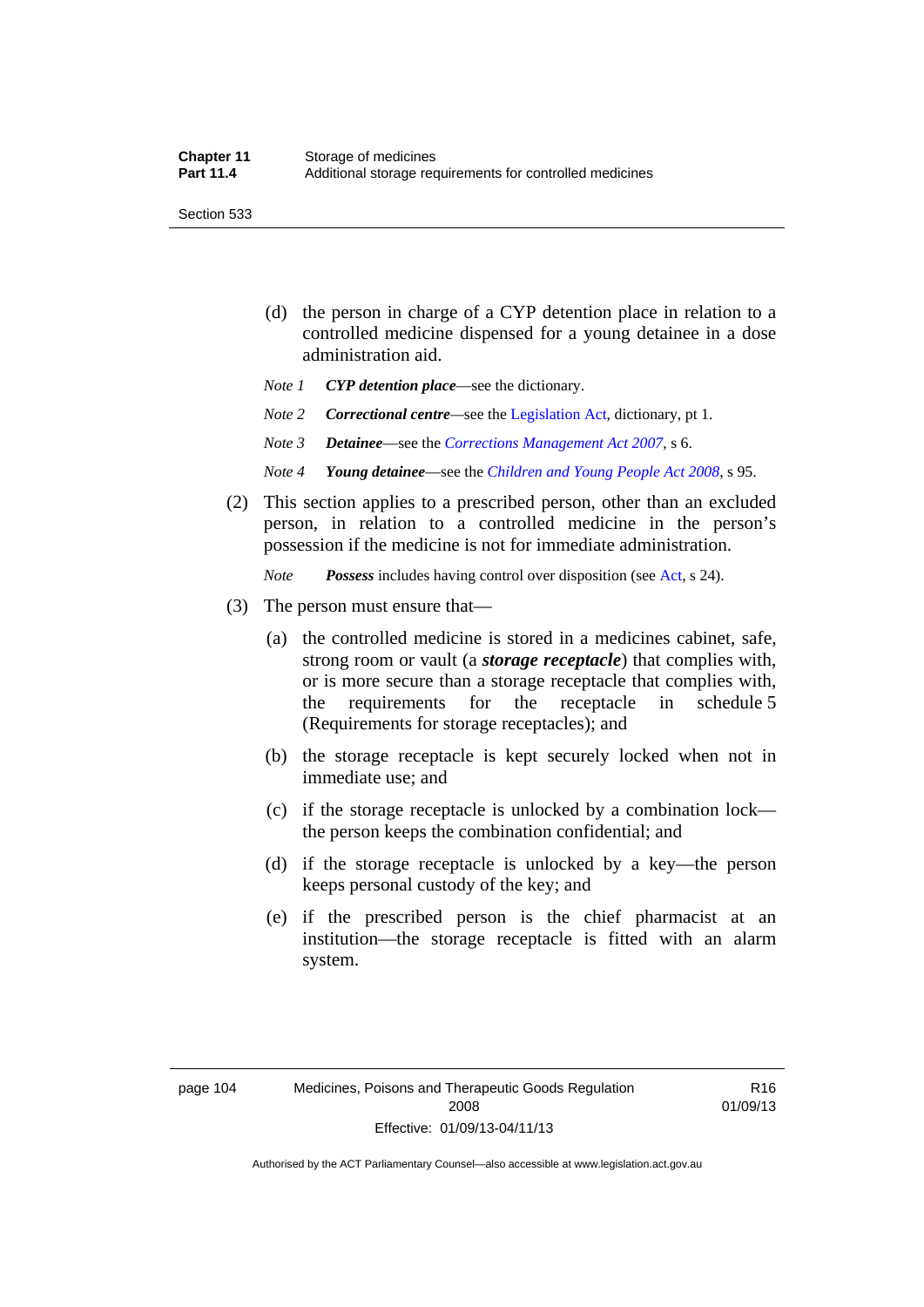(4) To remove any doubt, this section does not apply to a prescribed person mentioned in section 510 (i) if the person does not have control over the disposition of the medicine.

#### **Example—person not having control over disposition of medicine**

a medicine in the personal possession of a resident of a residential aged care facility who is in an independent living unit within the facility

*Note* An example is part of the regulation, is not exhaustive and may extend, but does not limit, the meaning of the provision in which it appears (see [Legislation Act,](http://www.legislation.act.gov.au/a/2001-14) s 126 and s 132).

R16 01/09/13 Medicines, Poisons and Therapeutic Goods Regulation 2008 Effective: 01/09/13-04/11/13

page 105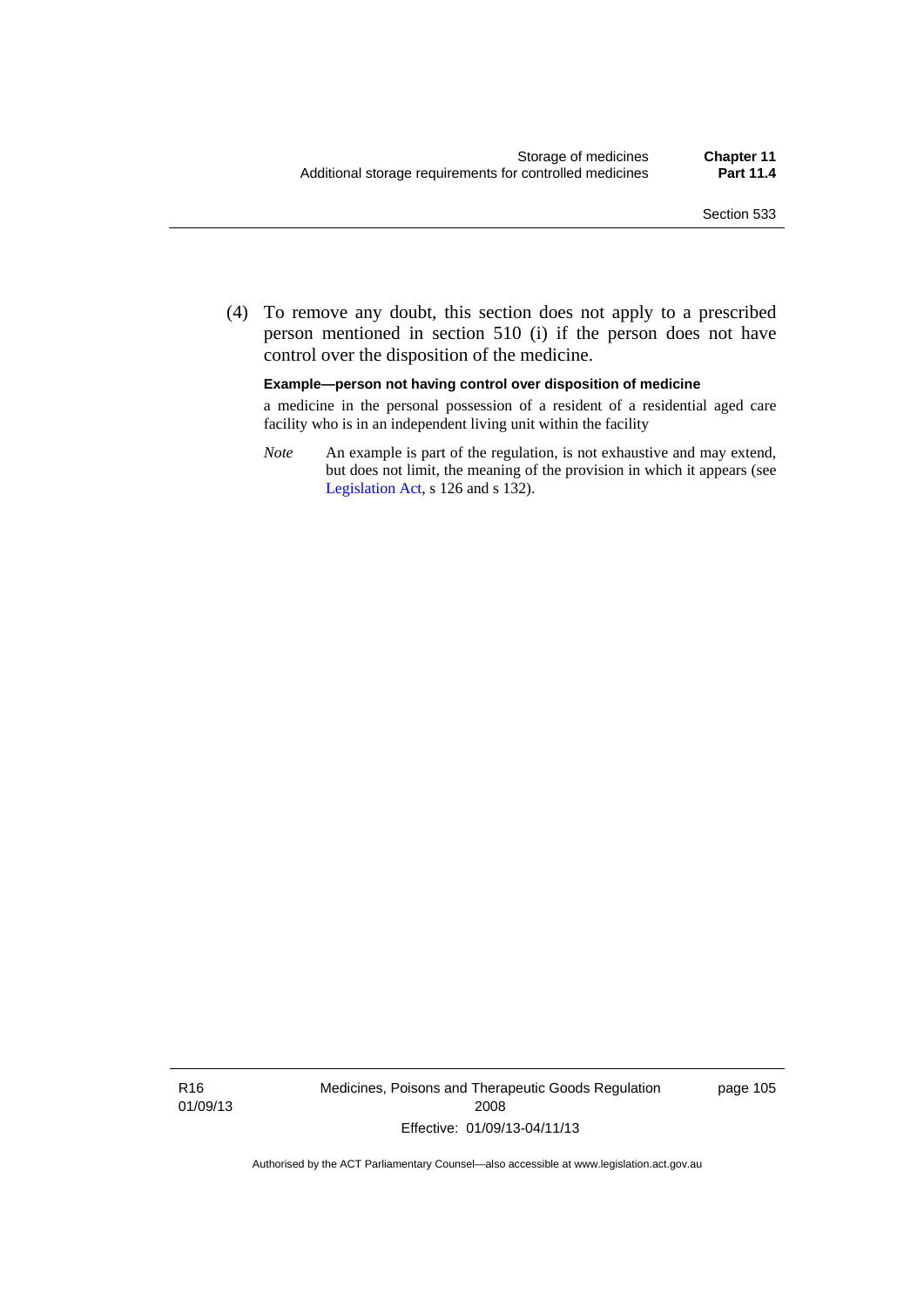# **Chapter 12 Controlled medicines registers**

#### **540 Keeping of controlled medicines registers by certain people—Act, s 48 (a) and s 50 (1) (b) and (2) (b)**

- (1) A person mentioned in table 540, column 2 who possesses a controlled medicine must keep a controlled medicines register.
	- *Note* Also, a pharmacist responsible for the management of a community pharmacy must keep a controlled medicines register for controlled medicines kept at the pharmacy (see [Act](http://www.legislation.act.gov.au/a/2008-26/default.asp), s 48).
- (2) However, subsection (1) does not apply to the person in relation  $to$ —
	- (a) a controlled medicine in a first-aid kit kept by the person; or
	- (b) if the person is the person in charge of a residential aged care facility or residential disability care facility—a controlled medicine dispensed for the patient in a dose administration aid; or
	- (c) if the person is the person in charge of a correctional centre—a controlled medicine dispensed for a detainee in a dose administration aid; or
	- (d) if the person is the person in charge of a CYP detention place—a controlled medicine dispensed for a young detainee in a dose administration aid.
	- *Note 1 CYP detention place*—see the dictionary.
	- *Note 2 Correctional centre—see the [Legislation Act](http://www.legislation.act.gov.au/a/2001-14), dictionary, pt 1.*
	- *Note 3 Detainee*—see the *[Corrections Management Act 2007](http://www.legislation.act.gov.au/a/2007-15)*, s 6.
	- *Note 4 Young detainee*—see the *[Children and Young People Act 2008](http://www.legislation.act.gov.au/a/2008-19)*, s 95.
	- *Note* 5 For keeping controlled medicines in a first-aid kit, see s 541.

page 106 Medicines, Poisons and Therapeutic Goods Regulation 2008 Effective: 01/09/13-04/11/13

R16 01/09/13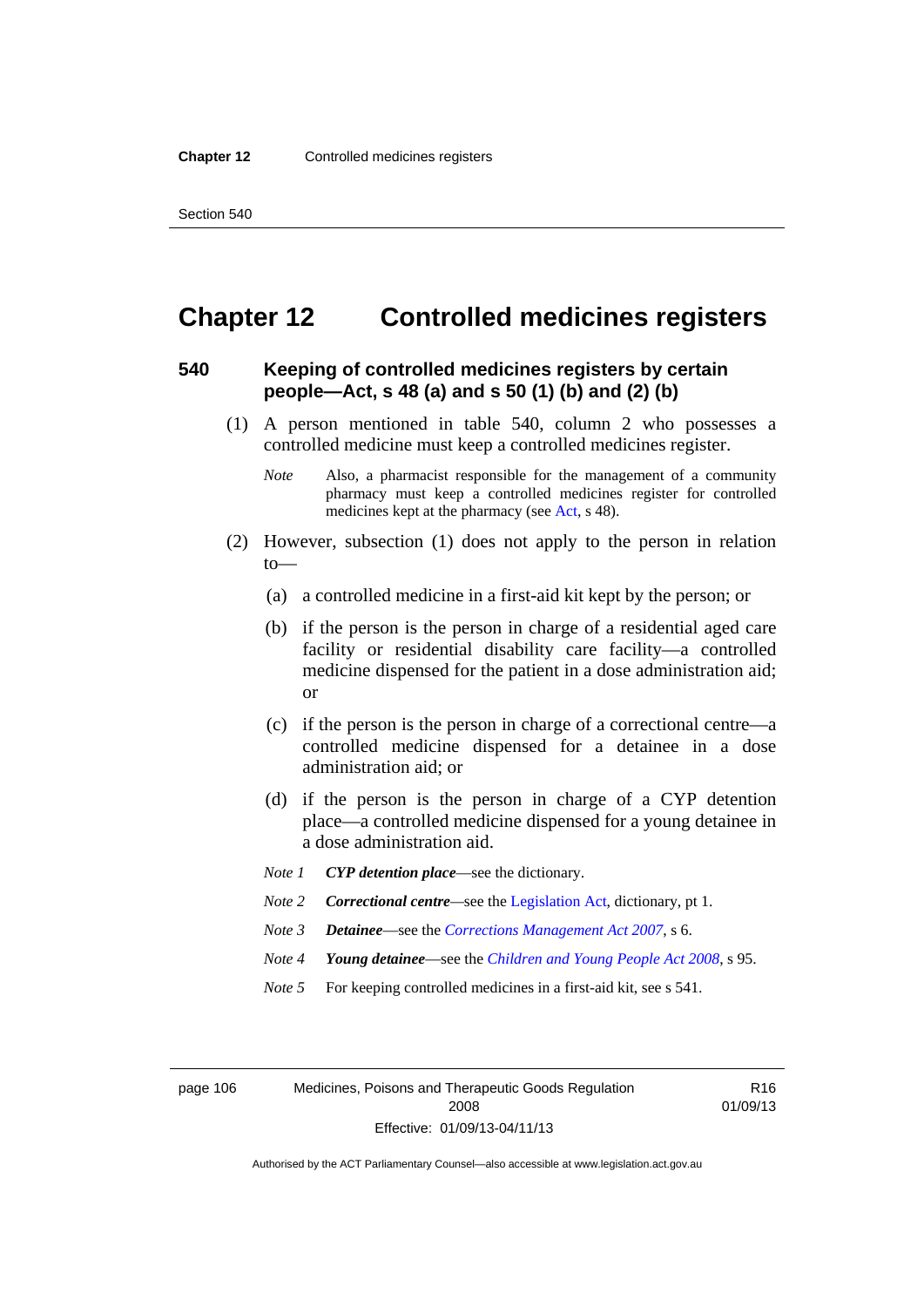- (3) A person to whom subsection (1) applies must keep a controlled medicines register for a controlled medicine at the place prescribed in table 540, column 3 for the person.
- (4) A pharmacist responsible for the management of a community pharmacy at which controlled medicines are kept must keep the controlled medicines register for the controlled medicines at the pharmacy.

*Note* For the requirement for a controlled medicine register to be kept for a community pharmacy, see the [Act,](http://www.legislation.act.gov.au/a/2008-26/default.asp) s 48.

| column 1       | column 2                                                                        | column 3                                                     |
|----------------|---------------------------------------------------------------------------------|--------------------------------------------------------------|
| item           | prescribed person                                                               | place where register to be kept                              |
| 1              | person in charge of<br>ambulance service                                        | the premises where the controlled<br>medicine is kept        |
| $\overline{c}$ | approved analyst                                                                | the analyst's laboratory                                     |
| 3              | person in charge of<br>correctional centre                                      | the correctional centre                                      |
| 4              | person in charge of CYP<br>detention place                                      | the detention place                                          |
| 5              | dentist                                                                         | the dentist's surgery                                        |
| 6              | doctor                                                                          | the doctor's surgery                                         |
| 7              | medicines wholesalers<br>licence-holder                                         | the licensed premises under s 460                            |
| 8              | medicines and poisons<br>inspector (other than<br>police officer)               | the place directed in writing by the<br>chief health officer |
| 9              | person in charge of<br>residential aged care<br>facility without pharmacy       | the facility                                                 |
| 10             | person in charge of<br>residential disability care<br>facility without pharmacy | the facility                                                 |

**Table 540 Keeping controlled medicines registers** 

R16 01/09/13 Medicines, Poisons and Therapeutic Goods Regulation 2008 Effective: 01/09/13-04/11/13 page 107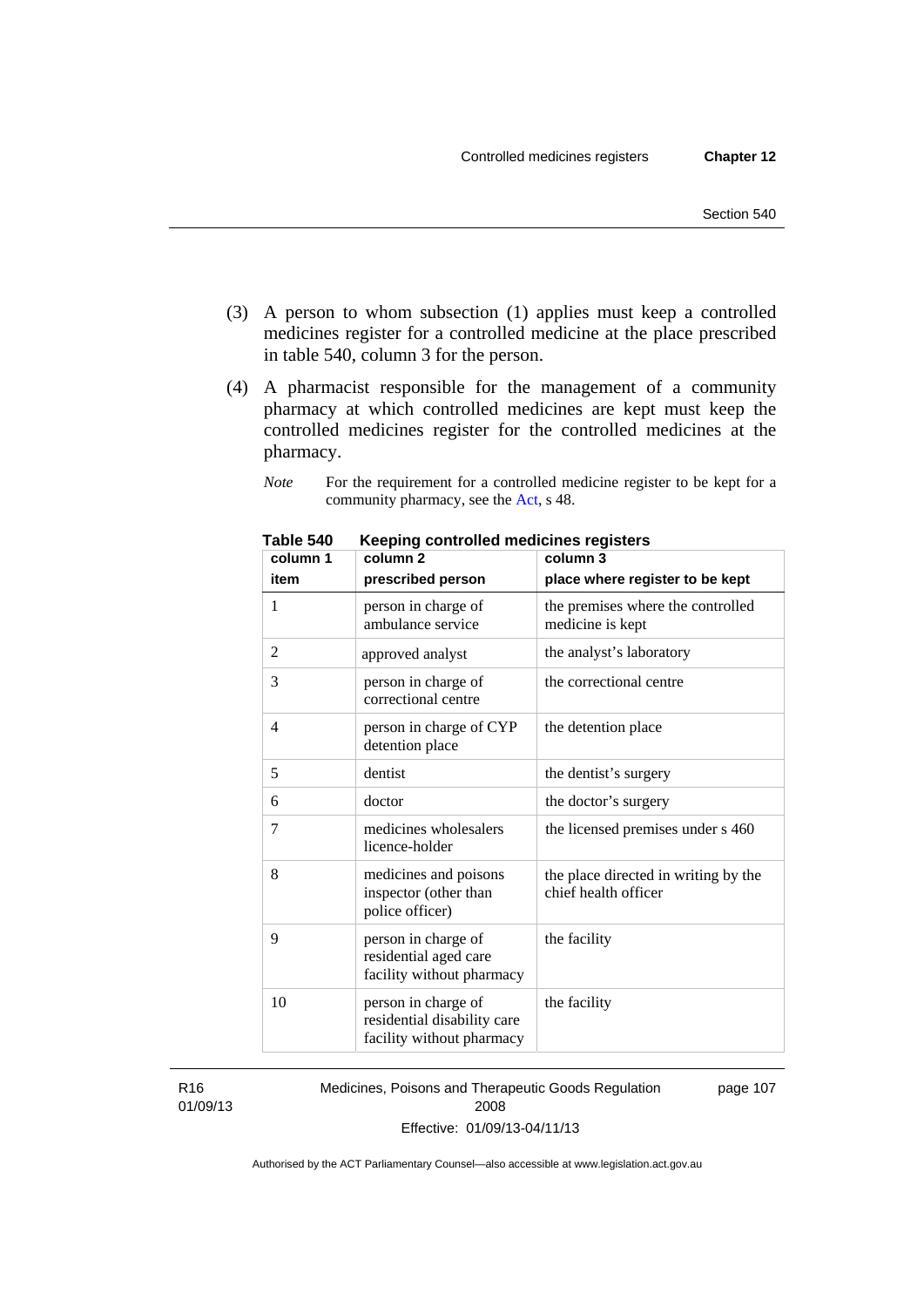#### **Chapter 12** Controlled medicines registers

#### Section 541

| column 1<br>item | column 2<br>prescribed person                                                                                    | column 3<br>place where register to be kept      |
|------------------|------------------------------------------------------------------------------------------------------------------|--------------------------------------------------|
| 11               | supervisor of program<br>under controlled<br>medicines research and<br>education program<br>licence              | the premises where program is being<br>conducted |
| 12               | veterinary surgeon                                                                                               | the veterinary surgeon's surgery                 |
| 13               | person in charge of ward<br>(including an opioid<br>dependency treatment<br>centre operated by the<br>Territory) | the ward                                         |
| 14               | nurse practitioner                                                                                               | the nurse practitioner's place of<br>practice    |

#### **541 Keeping of controlled medicines registers by first-aid kit holders—Act, s 48 (a) and s 50 (1) (b) and (2) (b)**

(1) In this section:

*designated person* means—

- (a) a dentist, doctor, nurse practitioner or veterinary surgeon; or
- (b) an ambulance officer employed by the Commonwealth, the Territory or a State; or
- (c) a first-aid kit licence-holder.
- *Note 1 Dentist*, *doctor* and *veterinary surgeon* does not include an intern or trainee (see defs of these terms in dict).
- *Note 2 Nurse practitioner* does not include a person holding limited or provisional registration to practise as a nurse practitioner (see dict).
- *Note 3 State* includes a territory (see [Legislation Act,](http://www.legislation.act.gov.au/a/2001-14) dict, pt 1).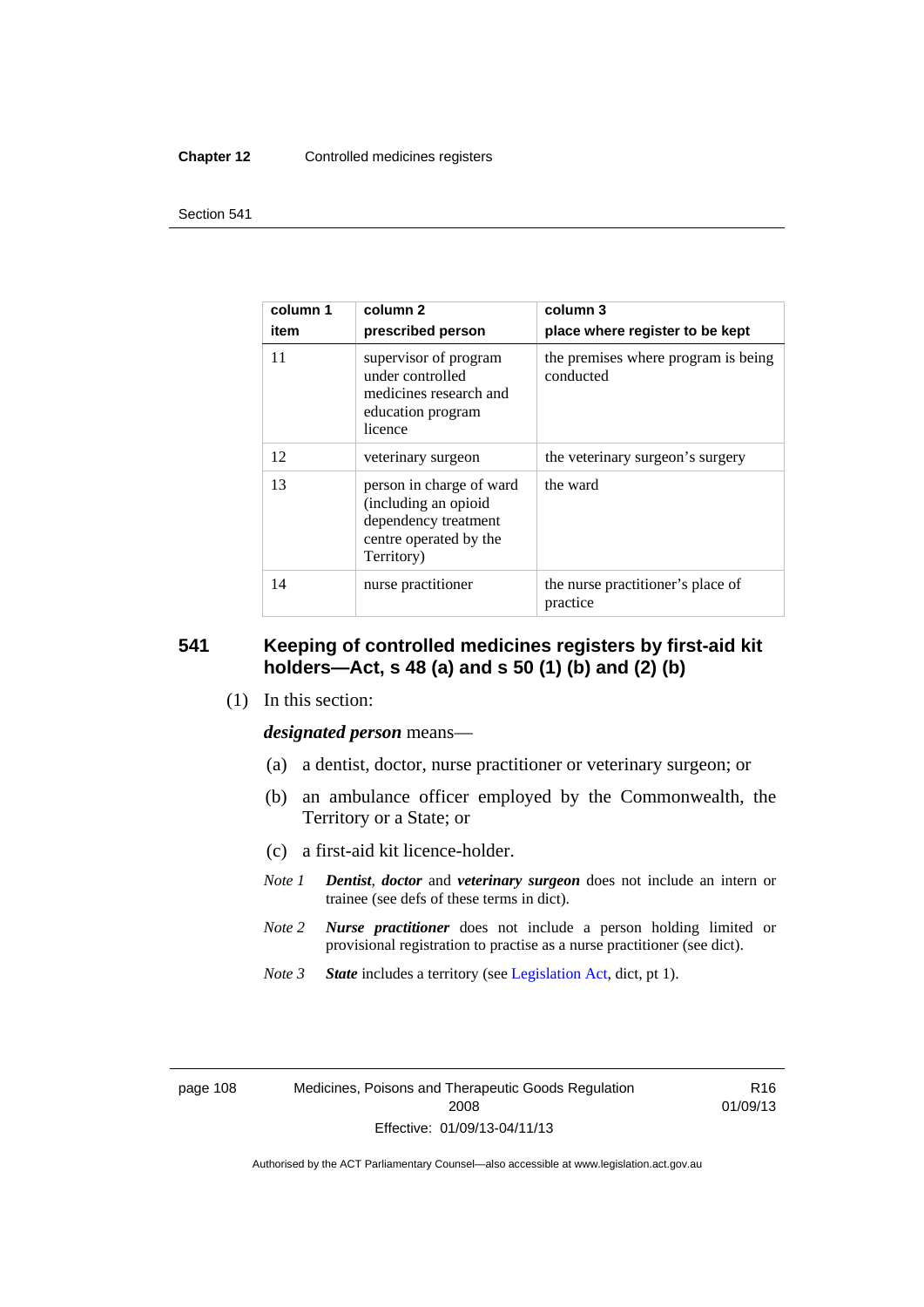(2) A designated person who possesses a first-aid kit containing a controlled medicine must keep the controlled medicines register for the controlled medicine with the first-aid kit.

### **542 Form of controlled medicines registers—Act, s 49 (1) (b) and (2) (b)**

- (1) Each page in a controlled medicines register must relate to a single form and strength of a controlled medicine.
- (2) If a controlled medicines register is kept electronically, a separate record must be used for each form and strength of controlled medicine kept.

### **543 Making entries in controlled medicines registers— Act, s 51 (1) (b)**

- (1) The following details for a dealing with a controlled medicine are prescribed:
	- (a) the nature of the dealing;
	- (b) the date of the dealing;
	- (c) the medicine, and the form, strength and quantity of the medicine, dealt with;
	- (d) if the dealing is receiving the medicine—the name and address of the supplier;
	- (e) if the dealing is supplying the medicine—the name and address of the person to whom it is supplied;
	- (f) if the medicine is supplied on a prescription—the prescriber's name and suburb and the prescription's number under section 123 (l) (Labelling dispensed medicines[—Act,](http://www.legislation.act.gov.au/a/2008-26/default.asp) s 60 (1) (c) (i) and (2) (c) (i));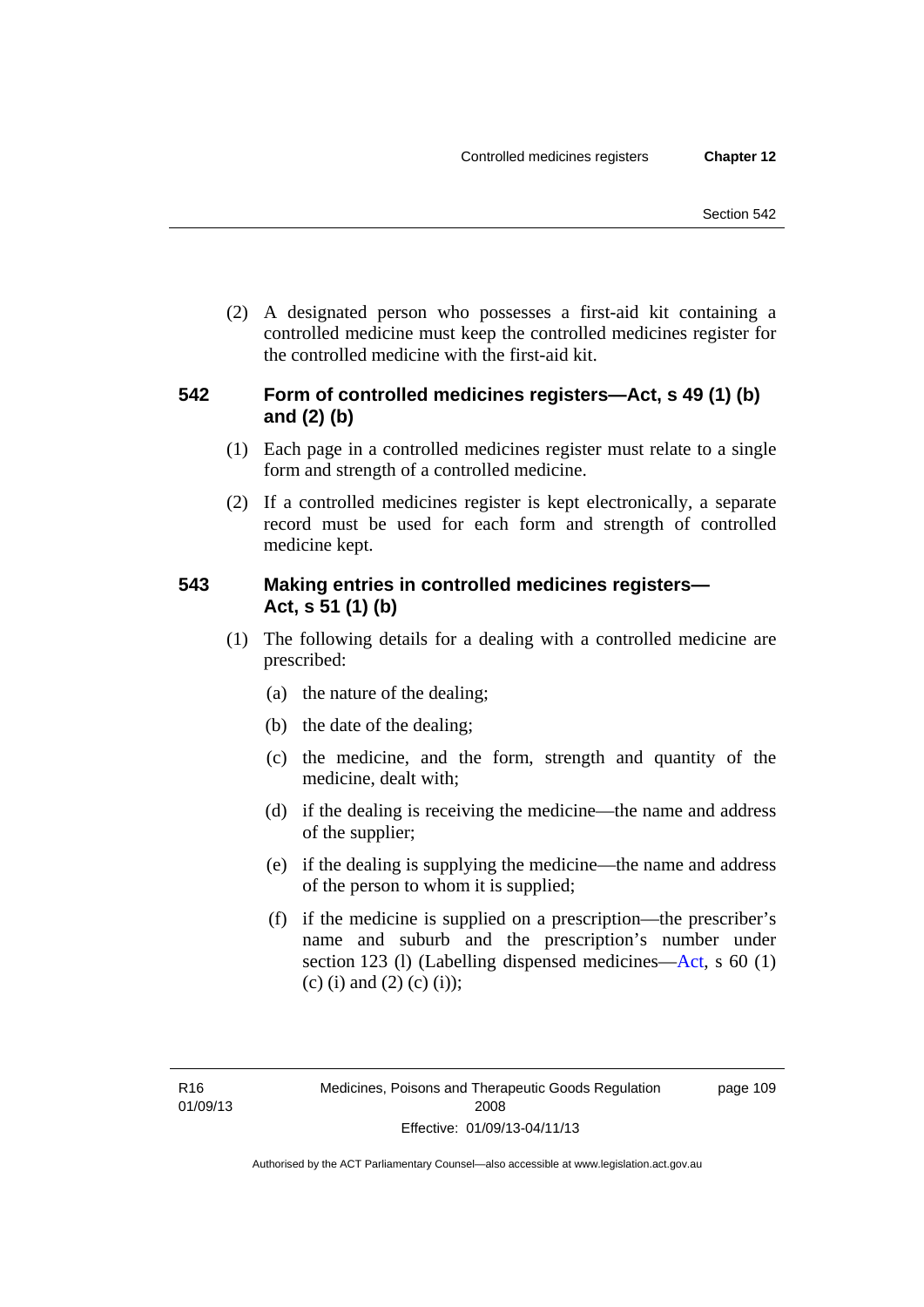Section 543

- (g) if the medicine is supplied on a requisition—the requisition's number under section 132 (e) (Labelling medicines supplied on requisition[—Act,](http://www.legislation.act.gov.au/a/2008-26/default.asp) s 60 (1) (c) (i) and (2) (c) (i));
- (h) if the medicine is supplied on a purchase order—the date of the purchase order;
- (i) if the [Act,](http://www.legislation.act.gov.au/a/2008-26/default.asp) section 53 (Registers—witnessing administration of medicines) applies to the dealing—the name of the person to whom the medicine is administered;
- (j) the quantity of the medicine held after the dealing.
- (2) However, subsection (1) (i) does not apply in relation to a controlled medicine dispensed in a dose administration aid for—
	- (a) a patient at a residential aged care facility or residential disability care facility; or
	- (b) a detainee at a correctional centre; or
	- (c) a young detainee at a CYP detention place.
- (3) A dealing with a controlled medicine must be entered in—
	- (a) if the dealing happens in a pharmacy at an institution—the controlled medicines register kept at the pharmacy; or
	- (b) if the dealing happens in a ward at an institution—the controlled medicines register kept at the ward; or
	- (c) if the person must keep both a controlled medicines register for a first-aid kit and another controlled medicines register—
		- (i) for a dealing with a controlled medicine to which the first-aid kit relates—the controlled medicines register for the kit; or
		- (ii) for any other dealing by the person—the other controlled medicines register; or

page 110 Medicines, Poisons and Therapeutic Goods Regulation 2008 Effective: 01/09/13-04/11/13

R16 01/09/13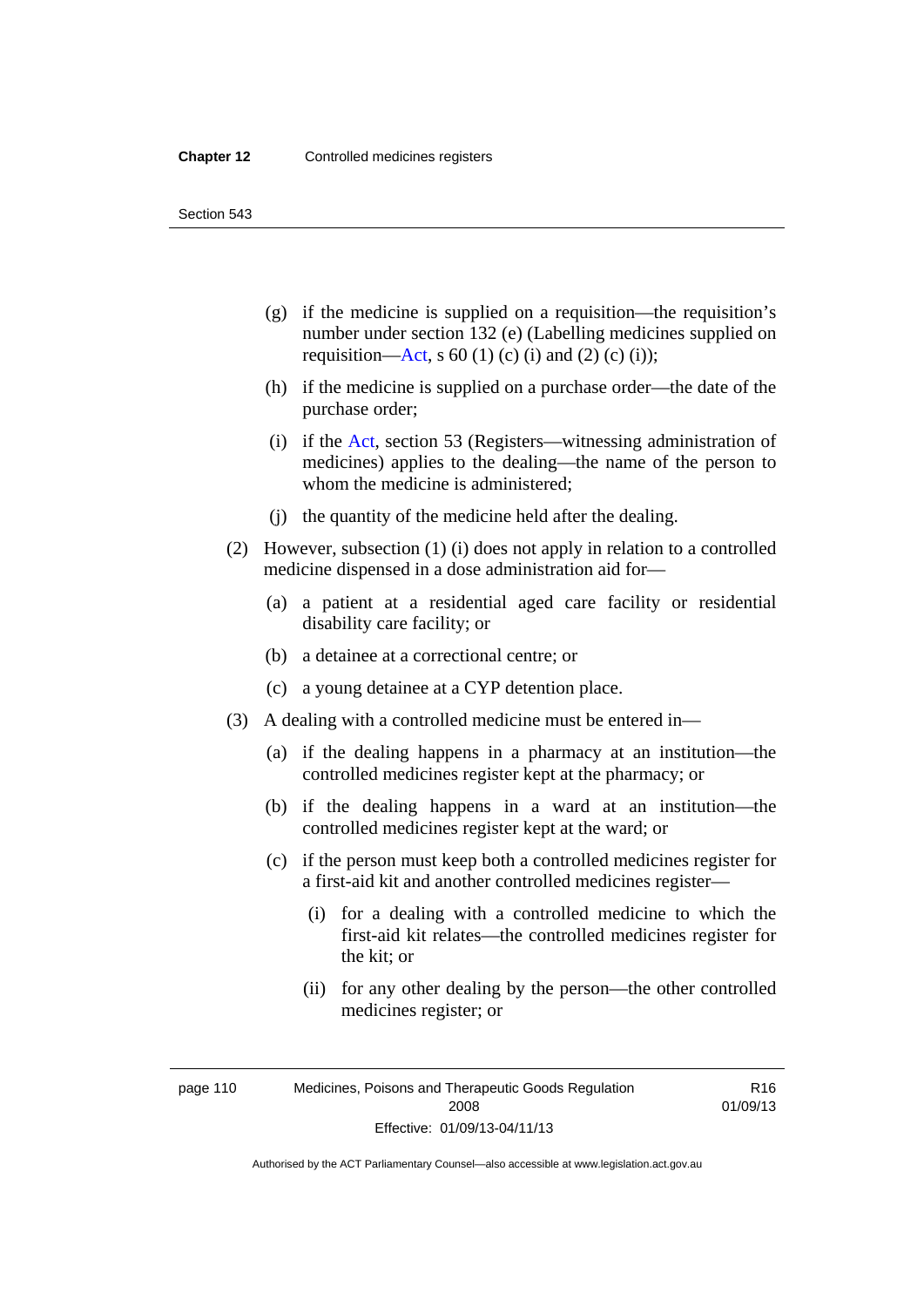(d) in any other case—the controlled medicines register the person must keep.

#### **544 Prescribed witnesses for administration of controlled medicines—Act, s 53 (a) and (b)**

The following people are prescribed as witnesses in relation to the administration of a controlled medicine:

- (a) if the medicine is administered by an intern doctor—a dentist, doctor, midwife, nurse, nurse practitioner or pharmacist;
- (b) if the medicine is administered by a person who is not an intern doctor—
	- (i) a person prescribed under paragraph (a); or
	- (ii) an intern doctor or enrolled nurse.
- *Note Dentist*, *doctor* and *pharmacist* does not include an intern or trainee (see defs of these terms in dict).

#### **545 Prescribed witnesses for discarding of controlled medicines—Act, s 54 (a) and (b)**

- (1) The following people are prescribed as witnesses in relation to the discarding of a controlled medicine:
	- (a) an ambulance officer employed by the Commonwealth, the Territory or a State;
	- (b) an approved analyst;
	- (c) a dentist;
	- (d) a doctor;
	- (e) a medicines and poisons inspector;
	- (f) a midwife;
	- (g) a nurse;

R16 01/09/13 page 111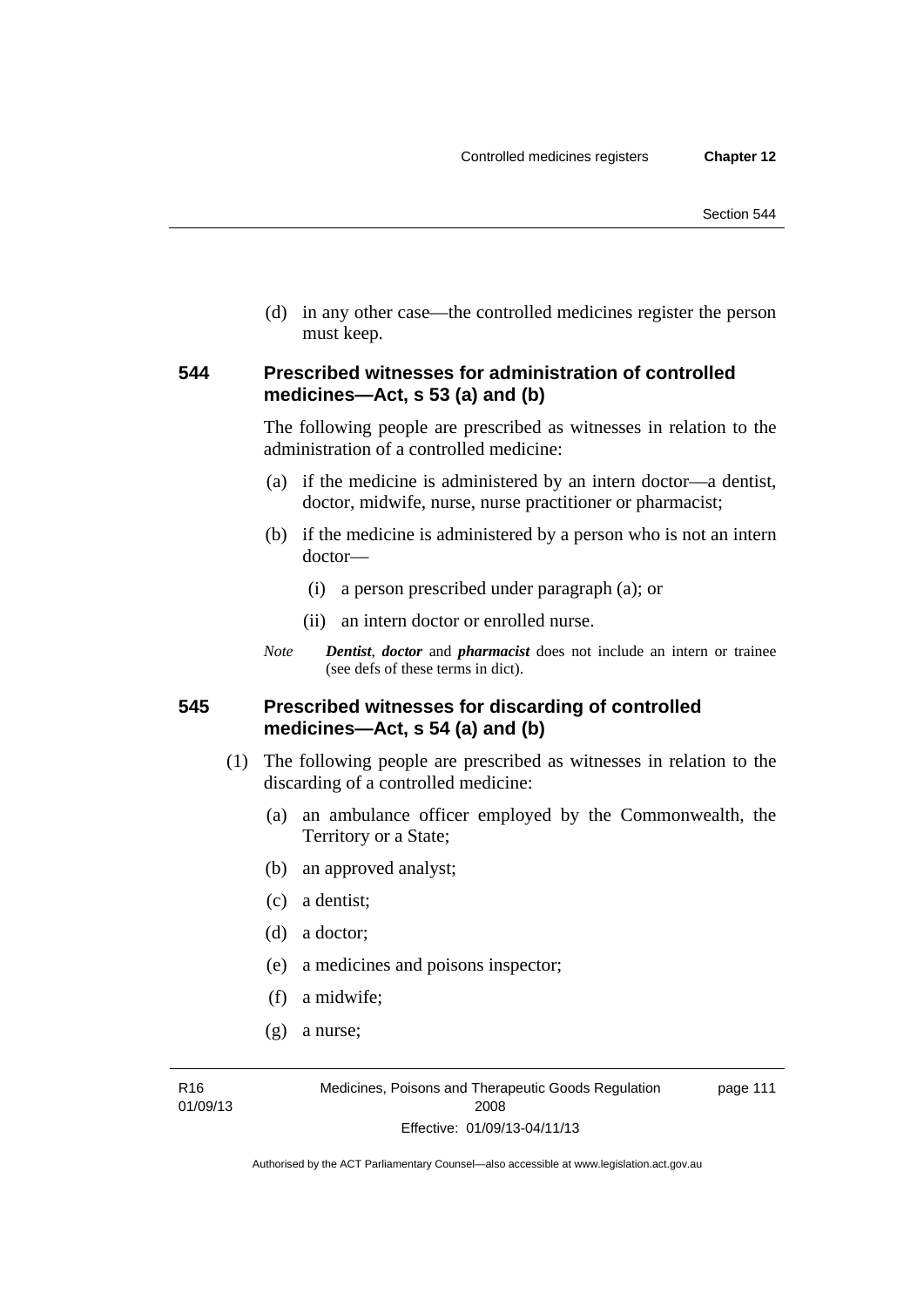- (h) a nurse practitioner;
- (i) a pharmacist;
- (j) a veterinary surgeon.
- *Note 1 Approved analyst*—see the dictionary.
- *Note 2 Dentist*, *doctor*, *pharmacist* and *veterinary surgeon* does not include an intern or trainee (see defs of these terms in dict).
- *Note 3 Nurse* does not include an enrolled nurse (see [Legislation Act,](http://www.legislation.act.gov.au/a/2001-14) dict, pt 1).
- *Note 4* See s 390 for the discarding of the residue of a controlled medicine left after administration.
- (2) However, a person mentioned in subsection (1) must not be a prescribed witness to the discarding of a controlled medicine if the person is—
	- (a) related to, a close friend of or employed by the person discarding the medicine; or
	- (b) the supervisor of the person discarding the medicine; or
	- (c) supervised by the person discarding the medicine.

#### **546 Changes etc to entries in controlled medicines registers—Act, s 55 (2) (b)**

- (1) An entry in a paper-based controlled medicines register may be amended by the person who made the entry by—
	- (a) the person signing and dating a marginal note or footnote that gives the date of the amendment and the amended details; and
	- (b) if the entry relates to administering a controlled medicine—
		- (i) the amendment being witnessed by a person prescribed under section 544 (Prescribed witnesses for administration of controlled medicines[—Act](http://www.legislation.act.gov.au/a/2008-26/default.asp), s 53 (a) and (b)); and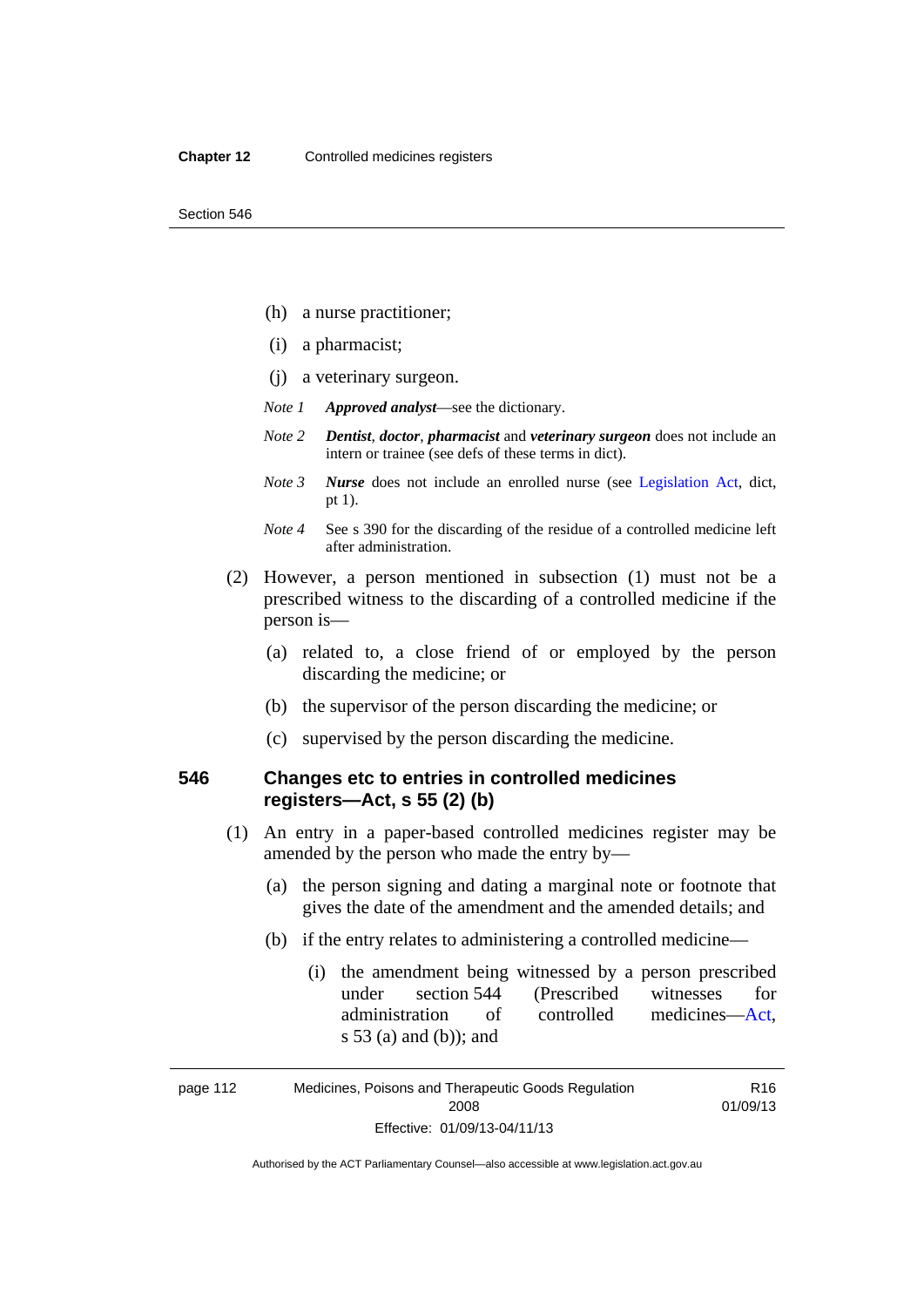- (ii) the witness signing the amendment as witness; and
- (c) if the entry relates to the discarding of a controlled medicine—
	- (i) the amendment being witnessed by a person prescribed under section 545 (Prescribed witnesses for discarding of controlled medicines[—Act,](http://www.legislation.act.gov.au/a/2008-26/default.asp) s 54 (a) and (b)); and
	- (ii) the witness signing the amendment as witness.
- (2) An entry in an electronic controlled medicines register may be amended by the person who made the entry by the person attaching or linking, by electronic means, a document that includes—
	- (a) the person's signature, the date and the amended details; and
	- (b) if the entry relates to administering a controlled medicine—the signature as witness of a person prescribed under section 544; and
	- (c) if the entry relates to the discarding of a controlled medicine the signature as witness of a person prescribed under section 545.

R16 01/09/13 page 113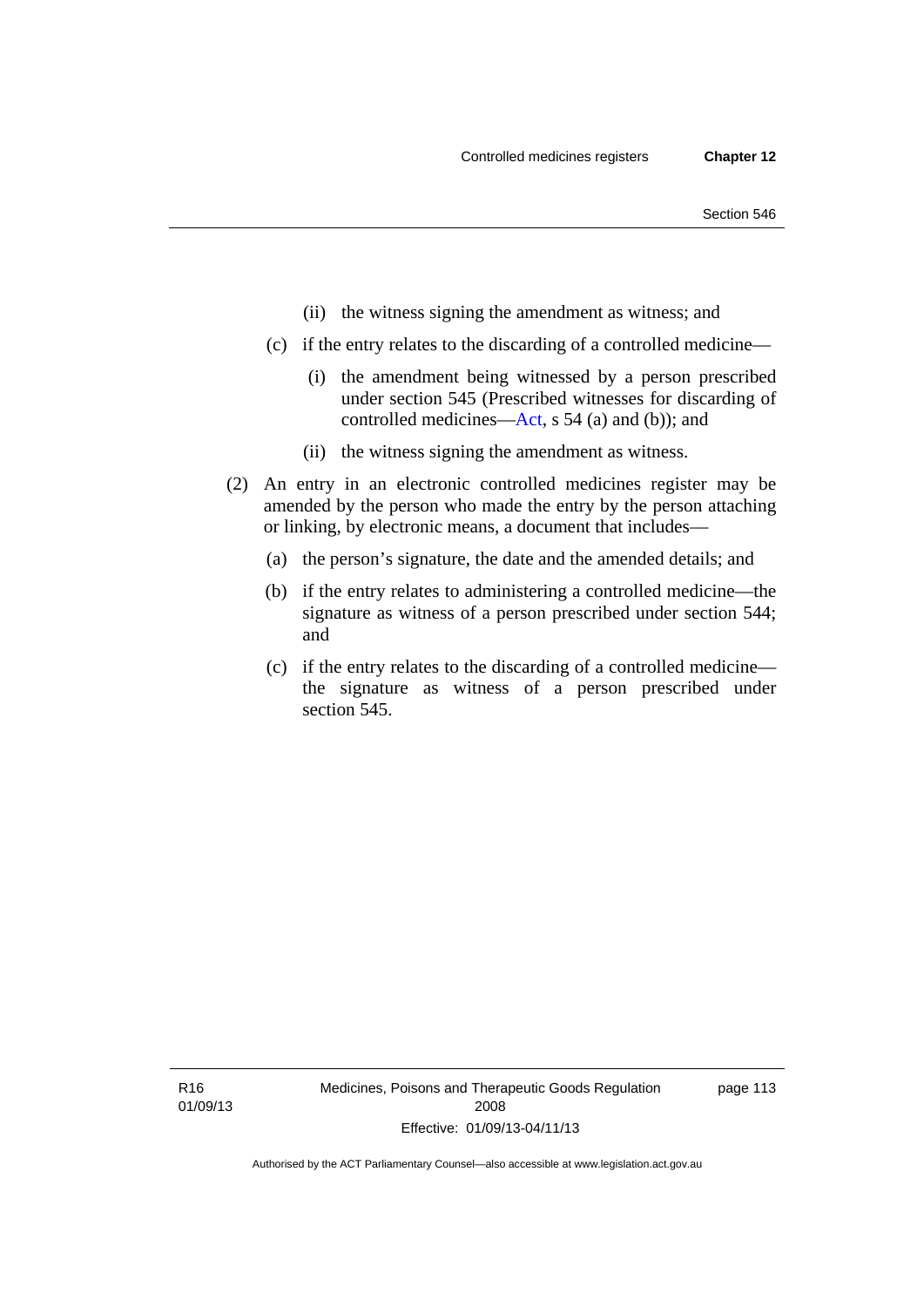# **Chapter 13 Controlled medicines and appendix D medicines approvals for human use**

# **Part 13.1 Controlled medicines approvals**

*Note* It is a condition of an authorisation to prescribe a controlled medicine for human use that the prescriber has an approval under this part (see s 31 (d)).

## **Division 13.1.1 Preliminary**

## **550 Meaning of** *controlled medicines approval*

In this regulation:

*controlled medicines approval* means an approval to prescribe a controlled medicine under—

- (a) division 13.1.2 (Standing controlled medicines approvals); or
- (b) division 13.1.3 (Chief health officer controlled medicines approvals).

#### **551 Meaning of** *designated prescriber***—pt 13.1**

In this part:

*designated prescriber* means a prescriber (other than a veterinary surgeon or trainee veterinary surgeon) in relation to whom prescribing a controlled medicine is included in schedule 1, column 3.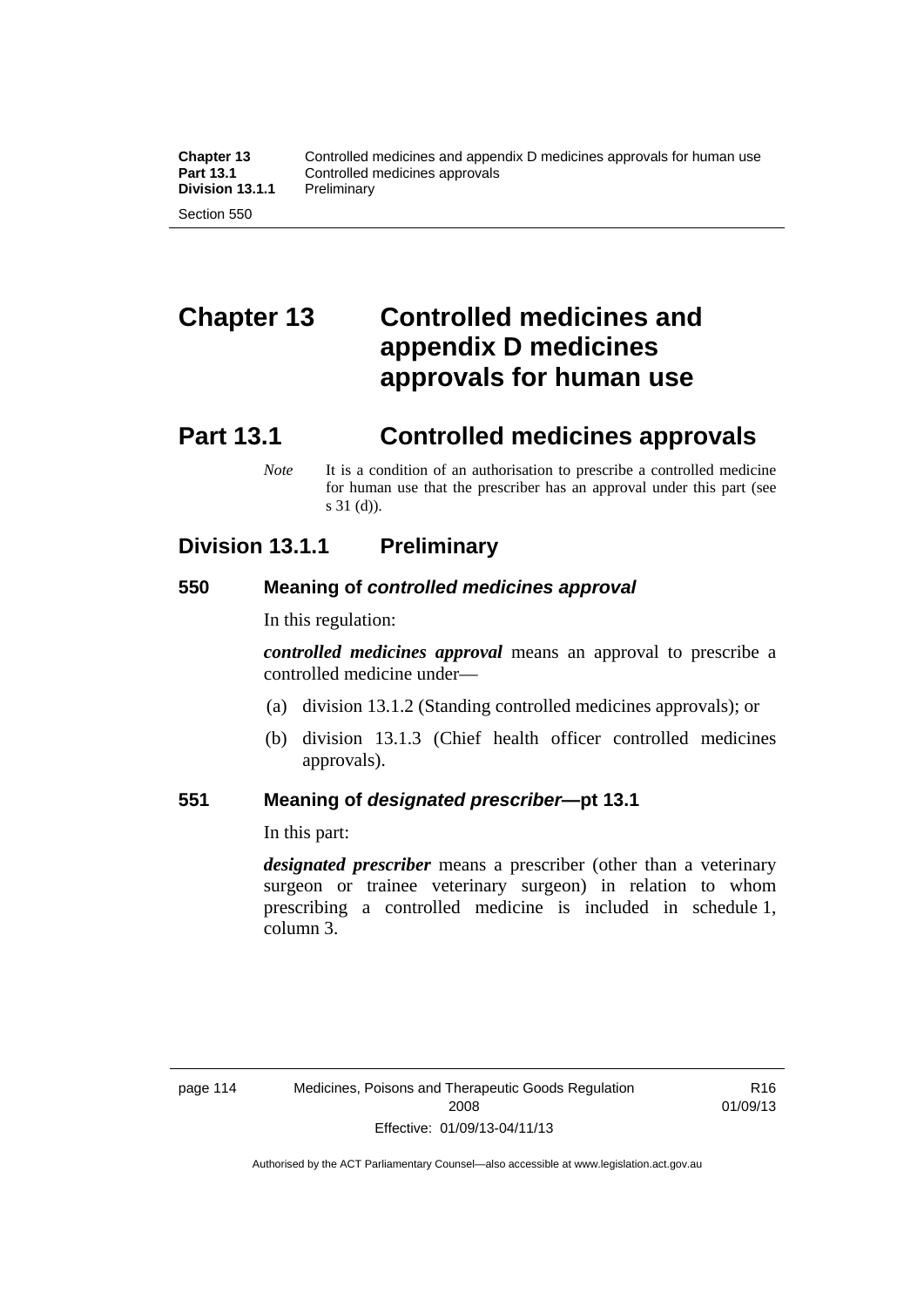# **Division 13.1.2 Standing controlled medicines approvals**

#### **555 Standing approval to prescribe controlled medicines for hospital in-patients**

A designated prescriber is approved to prescribe a controlled medicine for a patient of the prescriber if the patient is an in-patient at a hospital.

*Note* A *hospice* is a hospital (see *The Macquarie Dictionary*, 4th ed).

#### **556 Standing approval to prescribe controlled medicines for short-term treatment**

A designated prescriber is approved to prescribe a controlled medicine for a patient of the prescriber if—

- (a) the prescriber believes on reasonable grounds that the patient is not a drug-dependant person in relation to a controlled medicine or prohibited substance; and
- (b) the prescriber believes on reasonable grounds that the patient has not been prescribed a controlled medicine within the 2-month period before the prescriber prescribes the medicine; and
- (c) the prescriber prescribes the controlled medicine for the patient's use for 2 months or less.

*Note* For long-term prescribing, see div 13.1.3.

#### **557 Standing interim approval to prescribe buprenorphine and methadone for patients of certain institutions**

(1) In this section:

*doctor* includes an intern doctor acting under the direct supervision of a doctor.

page 115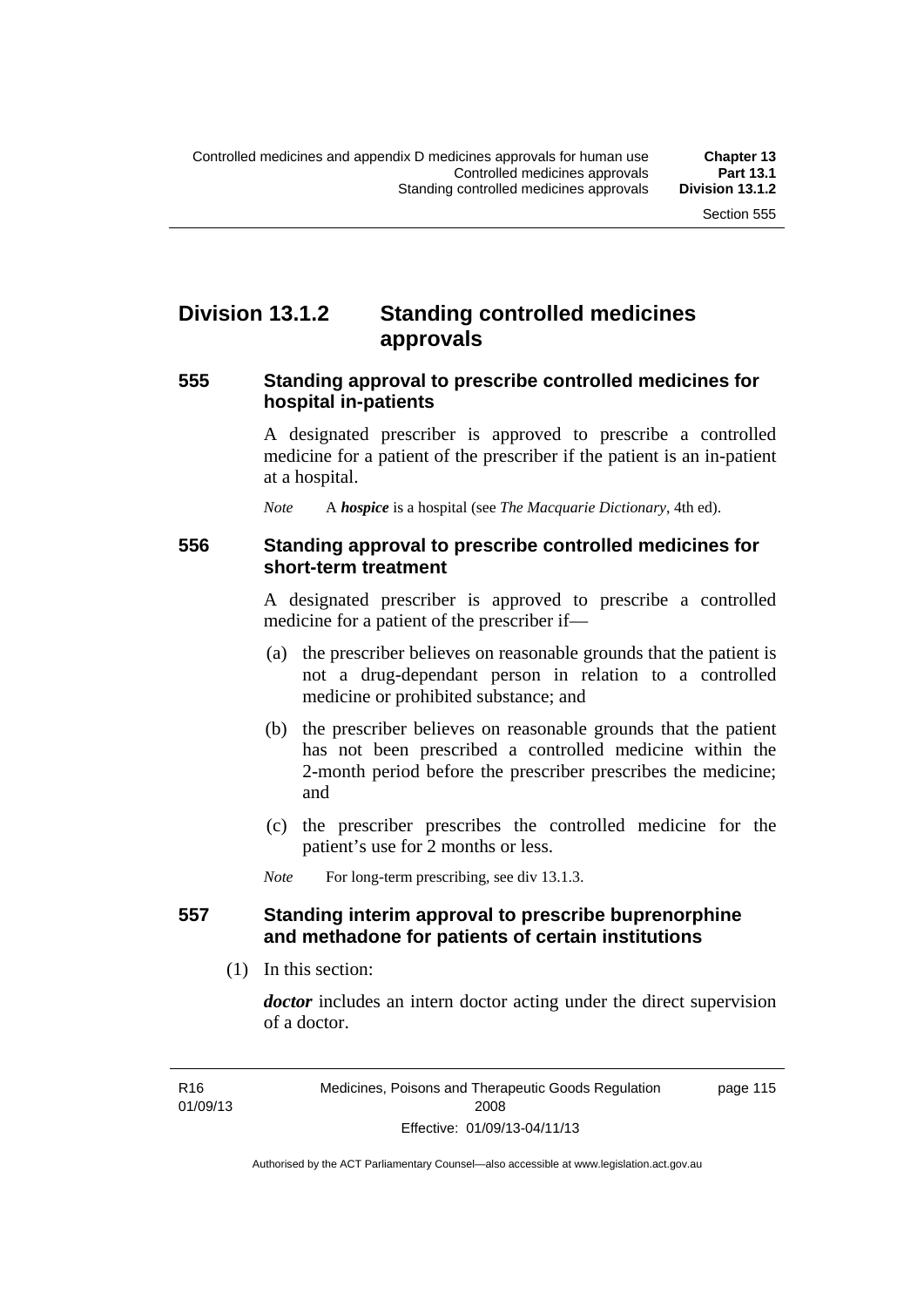- (2) A doctor is approved (the *interim approval*) to prescribe buprenorphine or methadone if—
	- (a) the doctor—
		- (i) is working at a hospital and prescribes the medicine for an outpatient at the hospital; or
		- (ii) is working at any of the following institutions and prescribes the medicine for a patient of the institution:
			- (A) a correctional centre;
			- (B) a CYP detention place;
			- (C) an opioid dependency treatment centre operated by the Territory; or
			- *Note Institution* includes a correctional centre and a CYP detention place (see s 652).
		- (iii) prescribes the medicine for a person in police custody; and
	- (b) the buprenorphine or methadone is prescribed in accordance with the opioid dependency treatment guidelines; and

*Note Opioid dependency treatment guidelines*—see the dictionary.

- (c) the doctor makes an application under section 560 to prescribe the medicine not later than 72 hours after the doctor first prescribes buprenorphine or methadone for the patient.
- (3) The interim approval ends—
	- (a) if the chief health officer approves the application under division 13.1.3—when the doctor is given notice of the approval; or
	- (b) if the application under section 560 is withdrawn—on the withdrawal of the application; or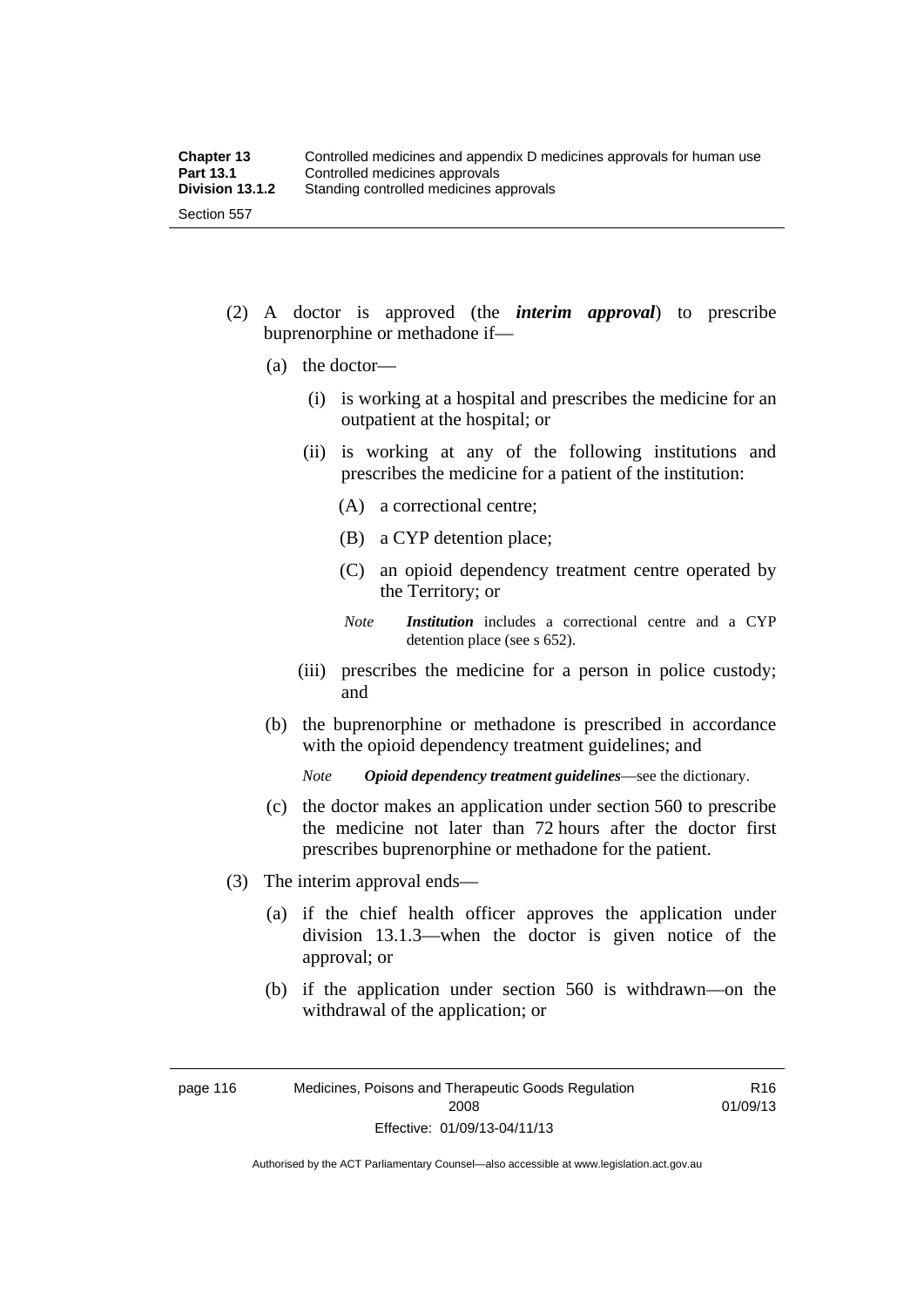- (c) if the chief health officer refuses to approve the application and the 7-day period mentioned in section 565 (2) (Applications for review of unfavourable CHO decisions for approvals) ends without an application for review being made—at the end of the 7-day period; or
- (d) if the chief health officer refers the application to the medicines advisory committee or an application is made to the committee under section 565—when the doctor is given notice of the chief health officer's decision under section 573 (Medicines advisory committee—directions to CHO).

## **Division 13.1.3 Chief health officer controlled medicines approvals**

#### **560 Applications for CHO controlled medicines approvals**

- (1) A designated prescriber may apply to the chief health officer for approval to prescribe a controlled medicine.
- (2) An application under subsection (1) must—
	- (a) be for approval to prescribe a controlled medicine for a single individual; and
	- (b) be made in a way determined by the chief health officer.

#### **Examples**

telephone, email and fax

- *Note 1* If a form is approved under the [Act](http://www.legislation.act.gov.au/a/2008-26/default.asp), s 198 for this provision, the form must be used.
- *Note 2* An example is part of the regulation, is not exhaustive and may extend, but does not limit, the meaning of the provision in which it appears (see [Legislation Act,](http://www.legislation.act.gov.au/a/2001-14) s 126 and s 132).
- (3) An application under subsection (1) may be made—
	- (a) on the applicant's own behalf; or

R16 01/09/13 Medicines, Poisons and Therapeutic Goods Regulation 2008 Effective: 01/09/13-04/11/13

page 117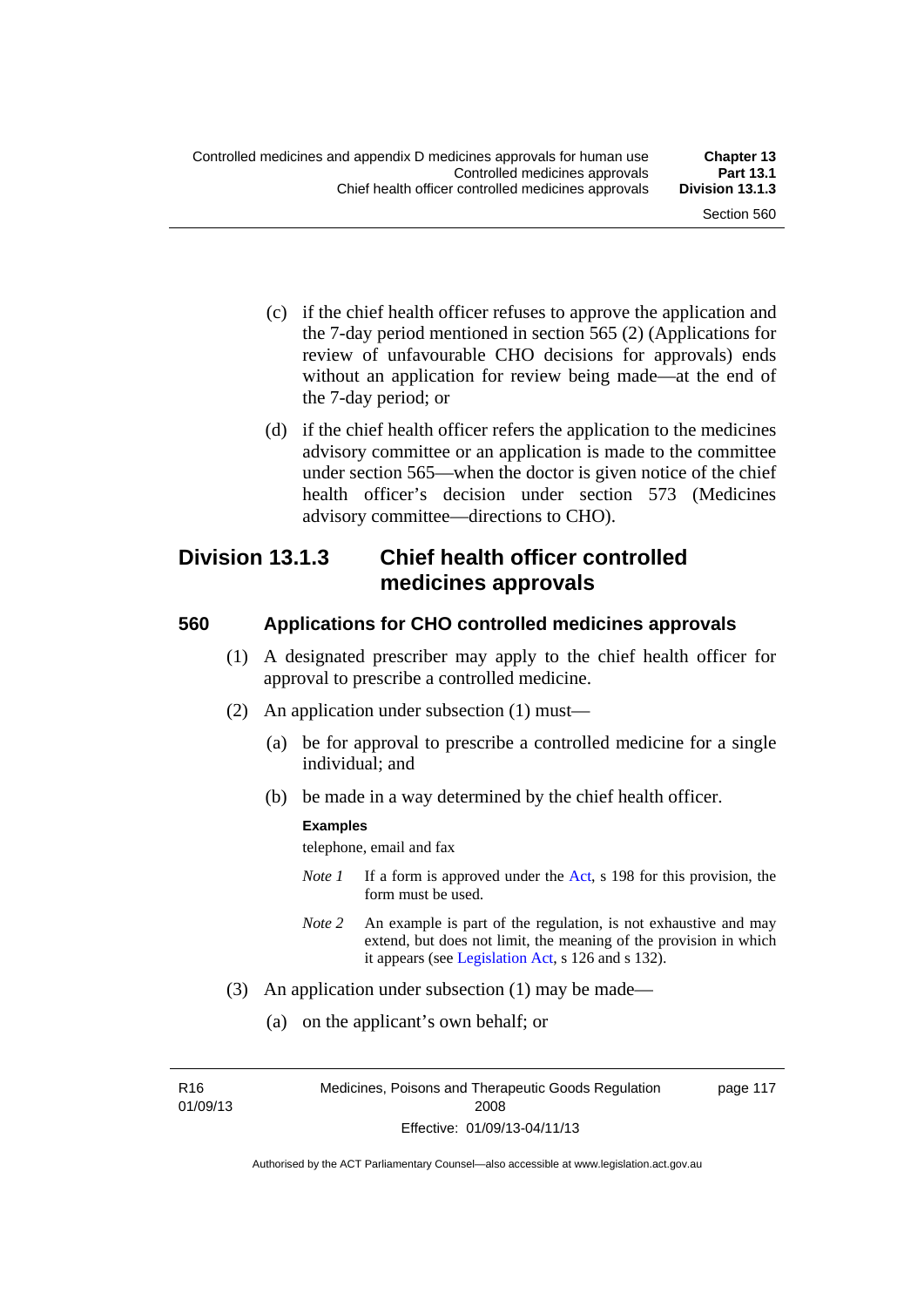- (b) on the applicant's own behalf and on behalf of 1 or more other named designated prescribers; or
- (c) on behalf of a group of designated prescribers that includes the applicant and who practise at the same premises.

#### **Example**

the doctors practising at a suburban medical practice so that if a person's usual doctor is unavailable another doctor at the practice can, under the approval, prescribe the controlled medicine

(4) A determination under subsection (2) (b) is a notifiable instrument.

*Note* A notifiable instrument must be notified under the [Legislation Act](http://www.legislation.act.gov.au/a/2001-14).

#### **561 Requirements for CHO controlled medicines approval applications**

- (1) An application by a designated prescriber for an approval to prescribe a controlled medicine for a patient must include the following:
	- (a) the designated prescriber's name and address;
	- (b) if the application is made on behalf of a group of designated prescribers—the names of the designated prescribers or a description of the group;
	- (c) the medicine, and the form, strength and quantity of the medicine, to be prescribed;

*Note* For morphine or oxycodone for a terminally ill person, see s (2).

- (d) the daily dose of the medicine and, if more than 1 form or strength of the medicine is to be prescribed, the dose for each form or strength;
- (e) the patient's name and home address;
- (f) the condition from which the patient is suffering that, in the designated prescriber's opinion, requires treatment with the medicine;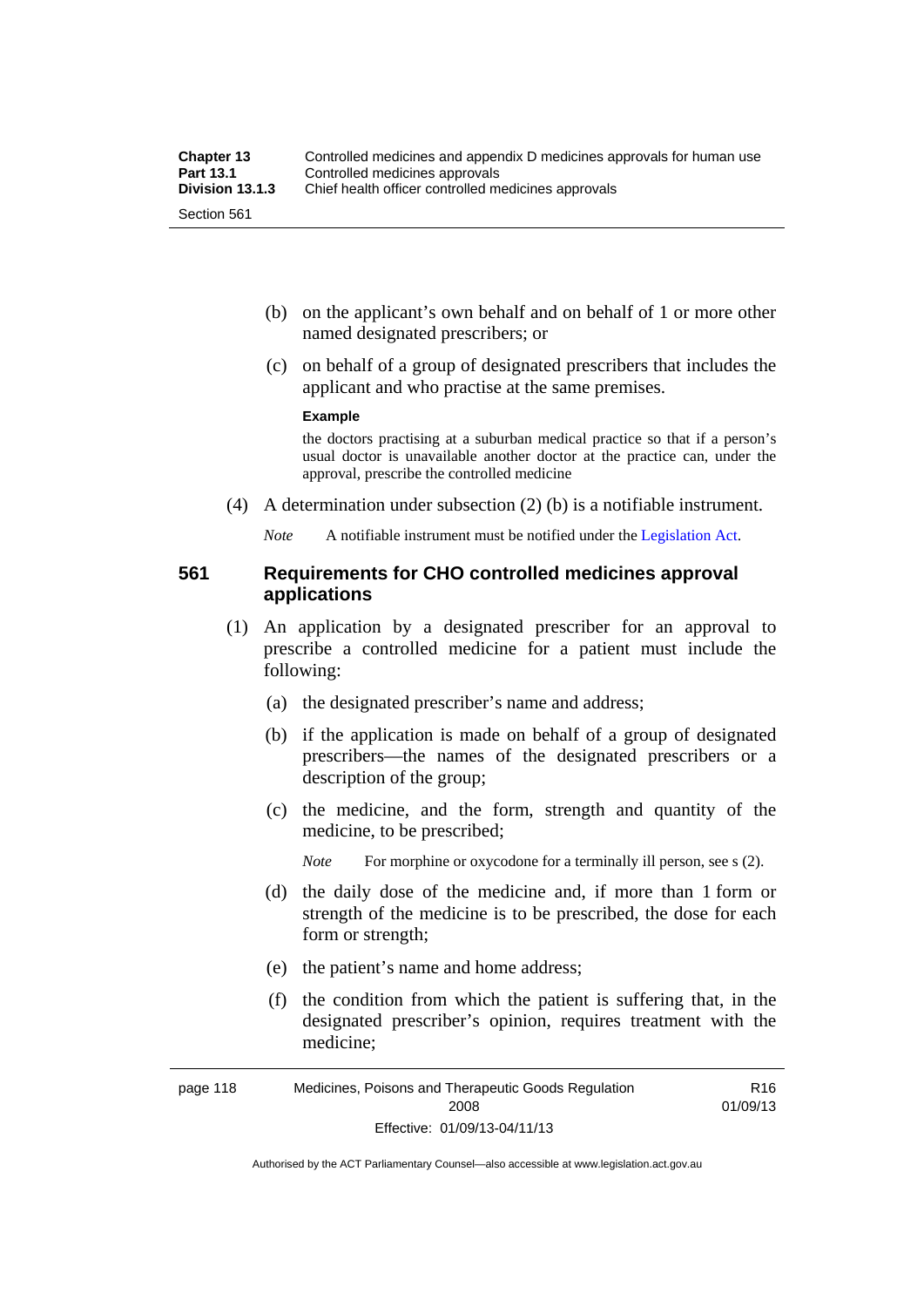page 119

- (g) whether, in the designated prescriber's opinion, based on reasonable grounds, the patient is a drug-dependent person in relation to a controlled medicine or prohibited substance.
- (2) However, for subsection (1) (c), if the controlled medicine is morphine or oxycodone for a person with a terminal illness, the application may be made for all forms, strengths and quantities of the medicine.
- (3) To remove any doubt, the application may include any other information the designated prescriber considers relevant.
- (4) The chief health officer may ask the designated prescriber for any other information reasonably required to decide the application, including, for example, further information about the patient's treatment.
	- *Note* An example is part of the regulation, is not exhaustive and may extend, but does not limit, the meaning of the provision in which it appears (see [Legislation Act,](http://www.legislation.act.gov.au/a/2001-14) s 126 and s 132).

#### **562 CHO decision on applications to prescribe controlled medicines**

- (1) On application under section 560, the chief health officer must—
	- (a) approve the application in the terms applied for; or
	- (b) approve the application in terms different from those applied for; or
	- (c) refuse to approve the application; or
	- (d) refer the application to the medicines advisory committee.
	- *Note 1* An approval may include conditions (see s 570).
	- *Note* 2 For the form of a controlled medicines approval by the chief health officer, see s 571.

R16 01/09/13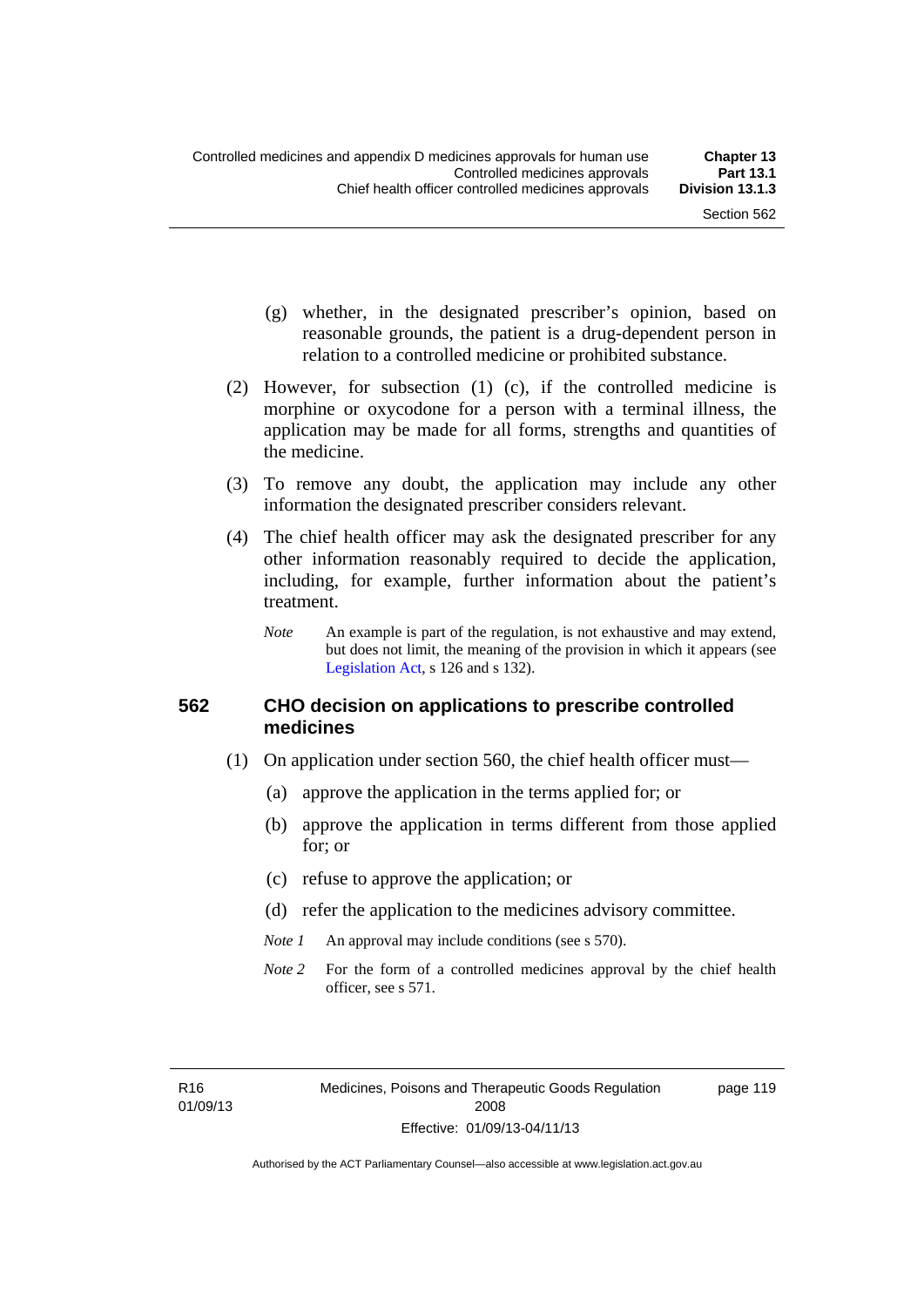| <b>Chapter 13</b> | Controlled medicines and appendix D medicines approvals for human use |  |
|-------------------|-----------------------------------------------------------------------|--|
| <b>Part 13.1</b>  | Controlled medicines approvals                                        |  |
| Division 13.1.3   | Chief health officer controlled medicines approvals                   |  |
| Section 563       |                                                                       |  |

- (2) However, the chief health officer need not decide the application if the chief health officer has asked for information under section 561 (4) and the information has not been given.
- (3) The chief health officer must give the applicant written notice of the chief health officer's decision not later than 7 days after the day the decision is made.
- (4) If the decision is made under subsection (1) (b) or (c), the notice must include information about the applicant's right to seek review of the decision under section 565 (Applications for review of unfavourable CHO decisions for approvals).

### **563 Restrictions on CHO power to approve applications for approvals**

In making a decision under section 562, the chief health officer—

- (a) must comply with any applicable guidelines made under section 574 (Medicines advisory committee—guidelines for CHO decisions on applications); and
- (b) must not approve an application to prescribe all forms, strengths and quantities of morphine or oxycodone for the treatment of a person who is terminally ill unless satisfied—
	- (i) a specialist has diagnosed the person as being terminally ill; and
	- (ii) the medicine is for use by the person for therapeutic purposes only; and
- (c) must not approve an application to prescribe buprenorphine or methadone to treat a drug-dependent person's drug-dependency unless the applicant is—
	- (i) a doctor who is working at a hospital, or an institution mentioned in section 557 (2) (a) (ii) (Standing interim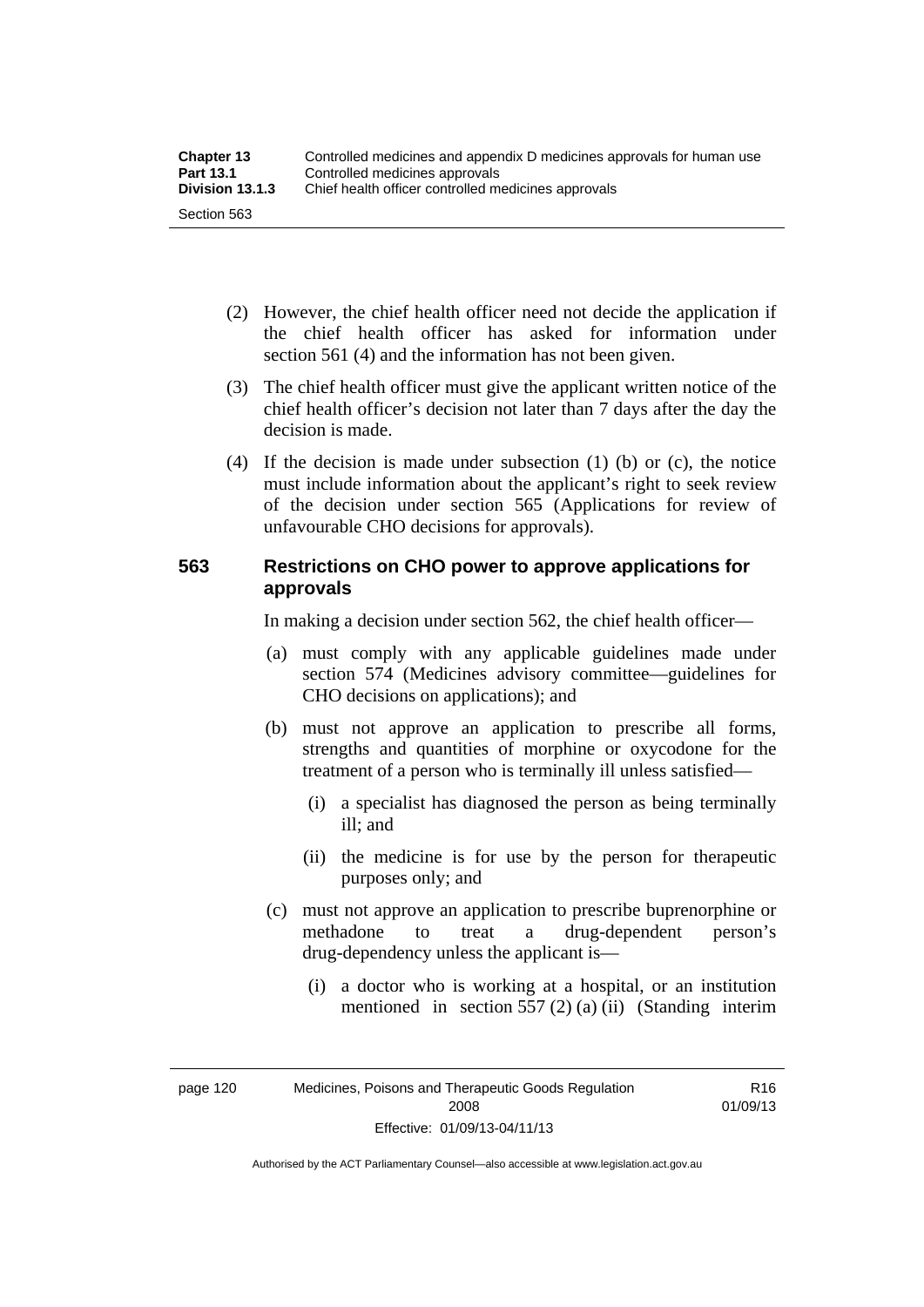approval to prescribe buprenorphine and methadone for patients of certain institutions); or

- (ii) an intern doctor who is working at a hospital, or an institution mentioned in section 557 (2) (a) (ii), and who is acting under the direct supervision of a doctor at the hospital or institution; or
- (iii) a doctor who is treating a person held in police custody; or
- (iv) a doctor who holds an endorsement under section 582 (CHO decisions on applications for endorsement to treat drug-dependency); or
- (v) a doctor who is prescribing continuing opioid dependency treatment for up to 5 drug-dependent people if—
	- (A) the people have already undergone opioid dependency treatment for at least 14 consecutive days (the *initial treatment*); and
	- (B) the initial treatment was prescribed by a doctor holding an endorsement under section 582.
	- *Note Doctor* does not include an intern doctor (see dict).

## **564 Term of CHO controlled medicines approvals**

A controlled medicines approval under this division is for the period (not longer than 1 year) stated in the approval.

## **565 Applications for review of unfavourable CHO decisions for approvals**

- (1) This section applies if, under section 562, the chief health officer—
	- (a) approves an application for a controlled medicines approval in terms different from those applied for; or

page 121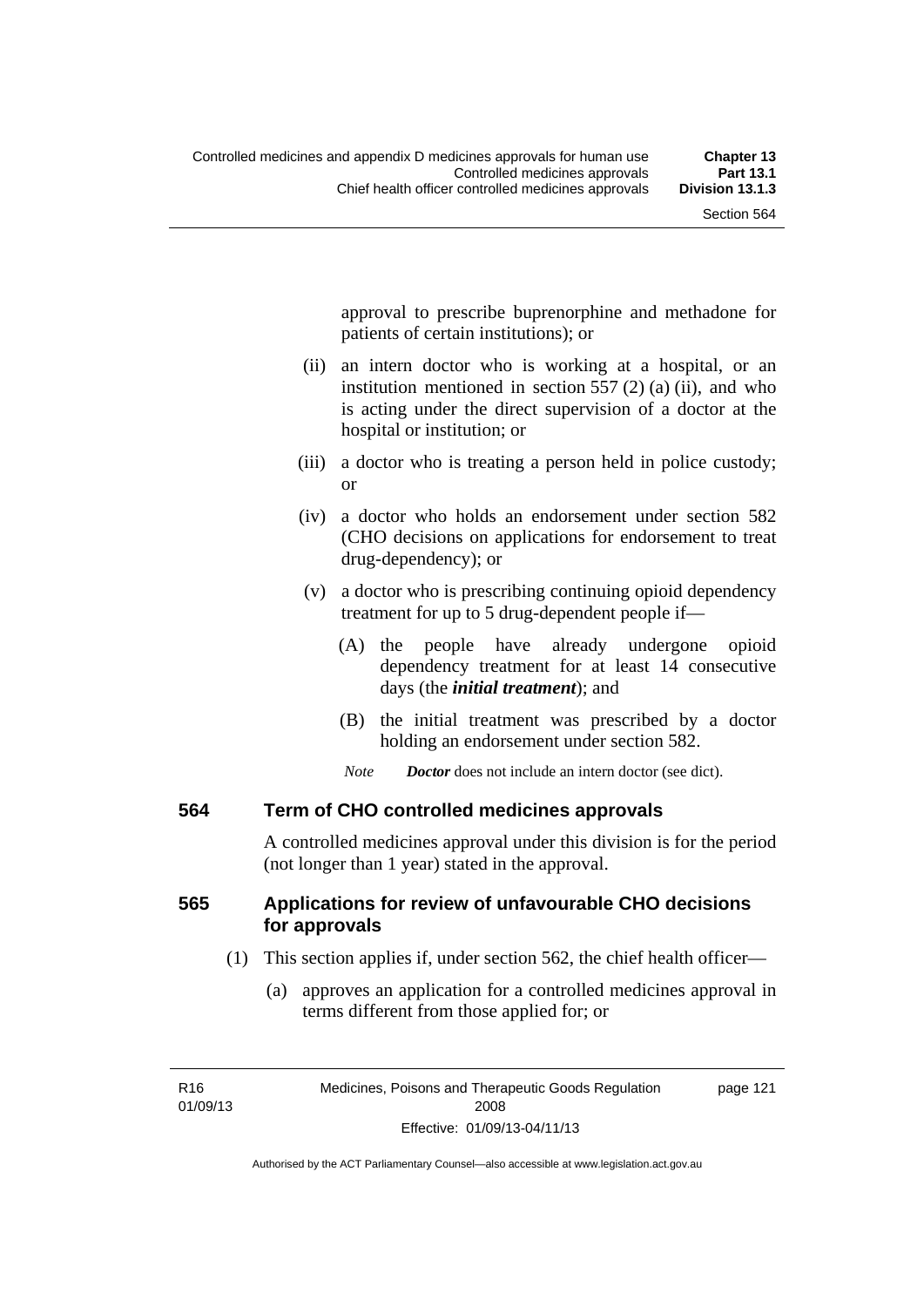- (b) refuses to approve the application for an approval.
- (2) The applicant for the approval may, not later than 7 days after the day the person receives written notice of the decision, apply to the medicines advisory committee for review of the decision.
- (3) The application for review—
	- (a) must be in writing signed by the applicant; and
	- (b) must set out the grounds for the application; and
	- (c) may include any information that the applicant considers appropriate for the review.

### **566 Medicines advisory committee—referred applications and review of unfavourable CHO decisions**

- (1) This section applies to an application—
	- (a) for approval to prescribe a controlled medicine referred to the medicines advisory committee under section 562 (1) (d); or
	- (b) under section 565 for review of a decision of the chief health officer on an application for a controlled medicines approval.
- (2) The medicines advisory committee may, in writing, ask the applicant to give the committee further information about the treatment of the person to whom the application relates not later than a stated reasonable time.
- (3) After considering the application and any further information provided in accordance with a notice under subsection (2), the medicines advisory committee must—
	- (a) for an application for review of a decision by the chief health officer—
		- (i) direct the chief health officer to confirm the decision made; or

R16 01/09/13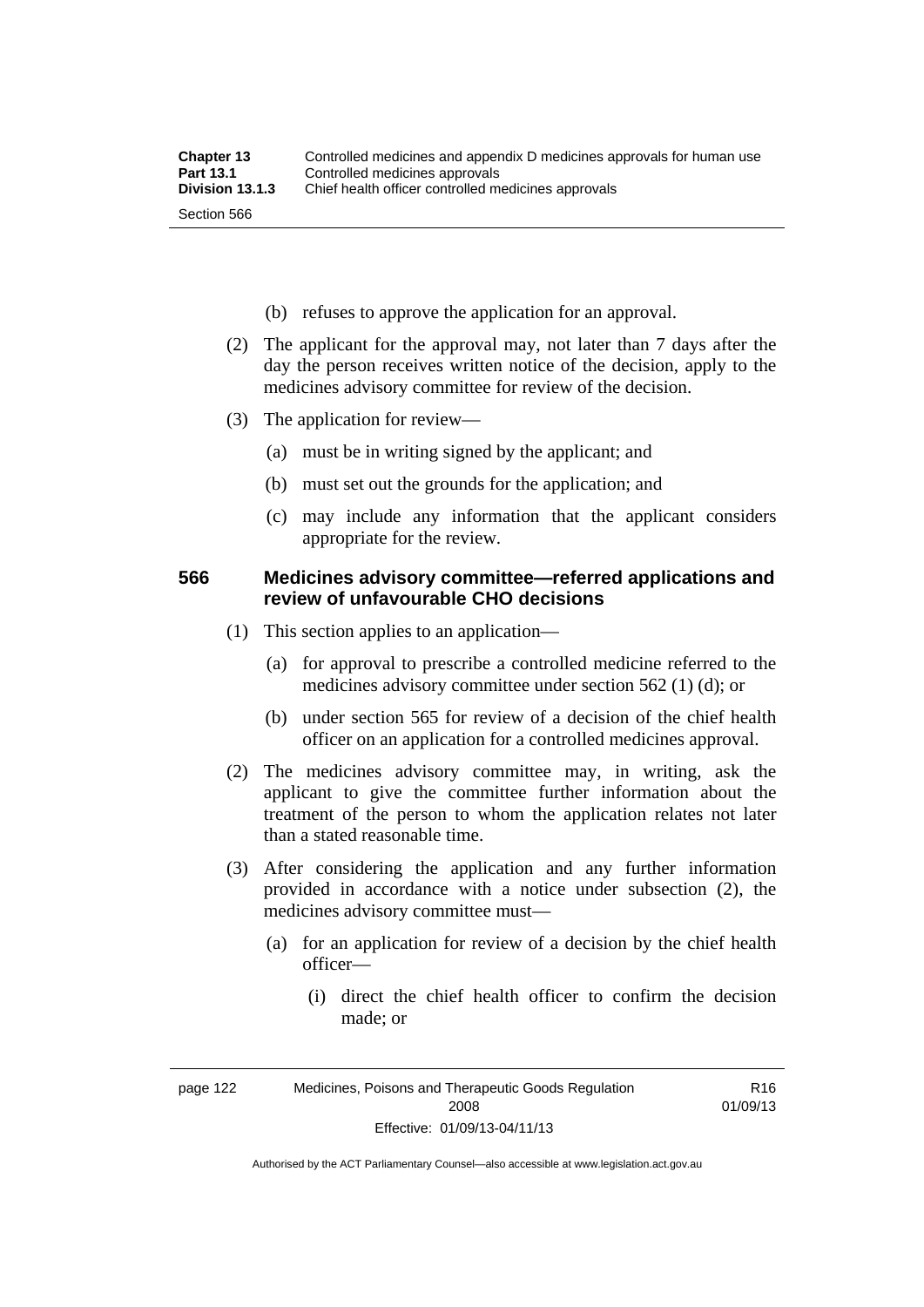- (ii) do both of the following:
	- (A) direct the chief health officer to revoke the decision made;
	- (B) give the chief health officer a direction under paragraph  $(b)$   $(i)$ ,  $(ii)$  or  $(iii)$ ; or
- (b) direct the chief health officer—
	- (i) to approve the application to prescribe a controlled medicine in the terms applied for; or
	- (ii) to approve the application in terms different from those applied for; or
	- (iii) to refuse to approve the application.
- *Note 1* The medicines advisory committee may direct the chief health officer to include conditions in the approval (see s 570 (2)).

*Note* 2 The chief health officer must comply with a direction (see s 573).

(4) A direction must be in writing.

## **567 Amendment and revocation of controlled medicines approvals**

- (1) The chief health officer may amend or revoke a controlled medicines approval on the chief health officer's own initiative and without consulting the medicines advisory committee.
- (2) The medicines advisory committee may direct the chief health officer to amend or revoke a controlled medicines approval, whether or not the approval was given at the direction of the committee.

*Note* The chief health officer must comply with a direction (see s 573).

(3) A direction under subsection (2) must be in writing.

page 123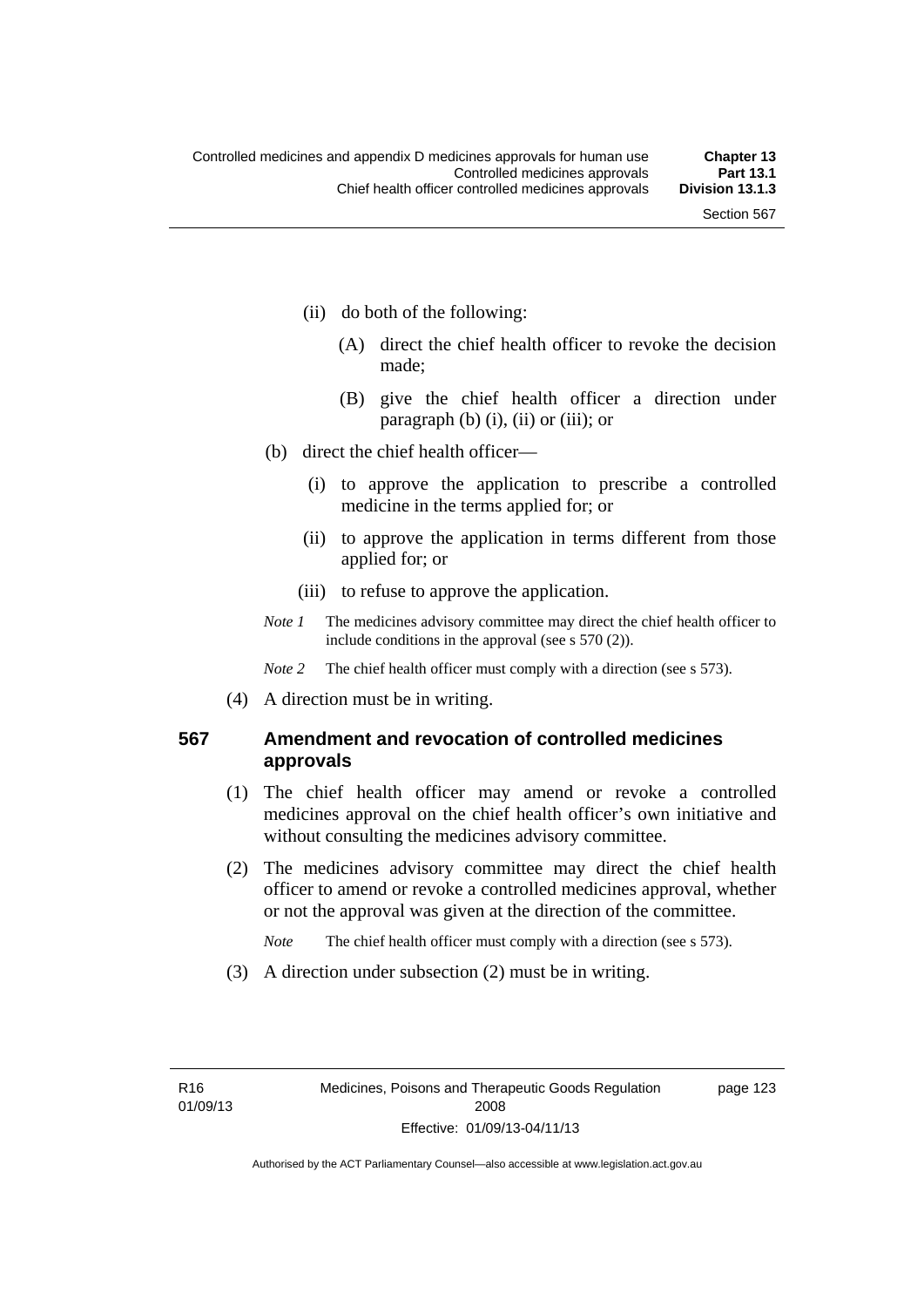- (4) The chief health officer must send the approval-holder written notice of the chief health officer's decision not later than 7 days after the day the decision is made.
- (5) If the decision is to amend or revoke a controlled medicines approval under subsection (1), the notice must include information about the approval-holder's right to seek review of the decision under section 568.
- (6) In this section:

*amend*, a controlled medicines approval, includes imposing a condition on, or changing a condition of, the approval.

## **568 Application for review of amendment and revocation on CHO initiative**

- (1) This section applies if the chief health officer amends or revokes a controlled medicines approval under section 567 (1).
- (2) The person to whom the approval was given may, not later than 7 days after the day the person is given written notice of the amendment or revocation, apply to the medicines advisory committee for review of the decision.
- (3) The application for review—
	- (a) must be in writing signed by the applicant; and
	- (b) must set out the grounds for the application; and
	- (c) may include any information that the applicant considers appropriate for the review.
- (4) To remove any doubt, the decision to which the application relates continues to operate despite the making of the application until the day the chief health officer's decision on direction under section 569 (3) takes effect.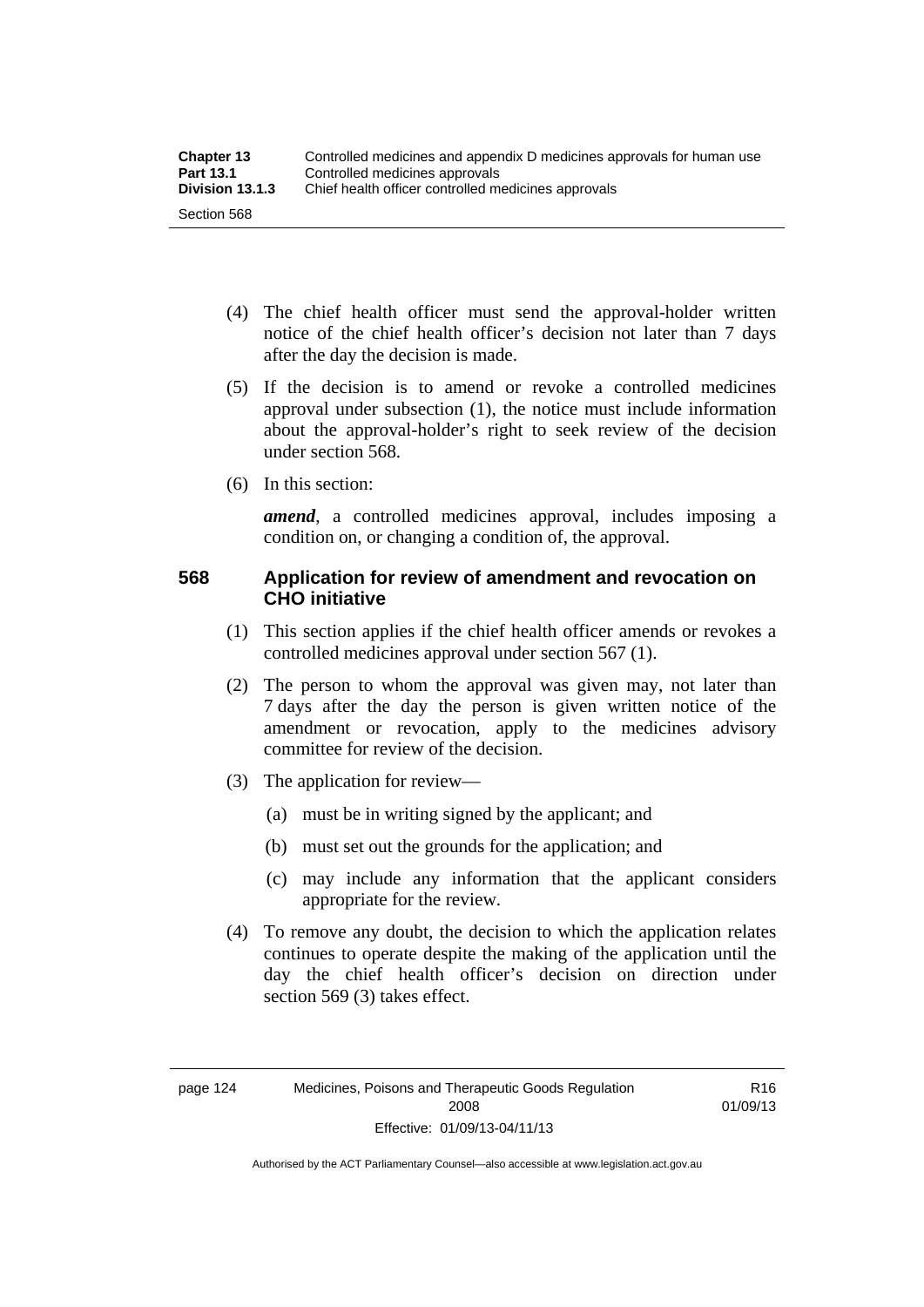## **569 Medicines advisory committee—review of amendment or revocation on CHO initiative**

- (1) This section applies if an application is made to the medicines advisory committee under section 568 to review a decision (the *original decision*) of the chief health officer to amend or revoke a controlled medicines approval.
- (2) The medicines advisory committee may, in writing, ask the designated prescriber to give the committee further information about the treatment of the person to whom the application relates not later than a stated reasonable time.
- (3) After considering the application for review and any further information provided in accordance with a notice under subsection (2), the medicines advisory committee must direct the chief health officer to—
	- (a) confirm the original decision; or
	- (b) revoke the original decision; or
	- (c) revoke the original decision and approve the application as directed by the committee.
	- *Note 1* The medicines advisory committee may direct the chief health officer to include conditions in the approval (see s 570 (2)).
	- *Note* 2 The chief health officer must comply with a direction (see s 573).
- (4) A direction must be in writing.

## **570 Conditional controlled medicines approvals**

(1) The chief health officer may include conditions for the safe or proper use of a controlled medicine in a controlled medicines approval.

page 125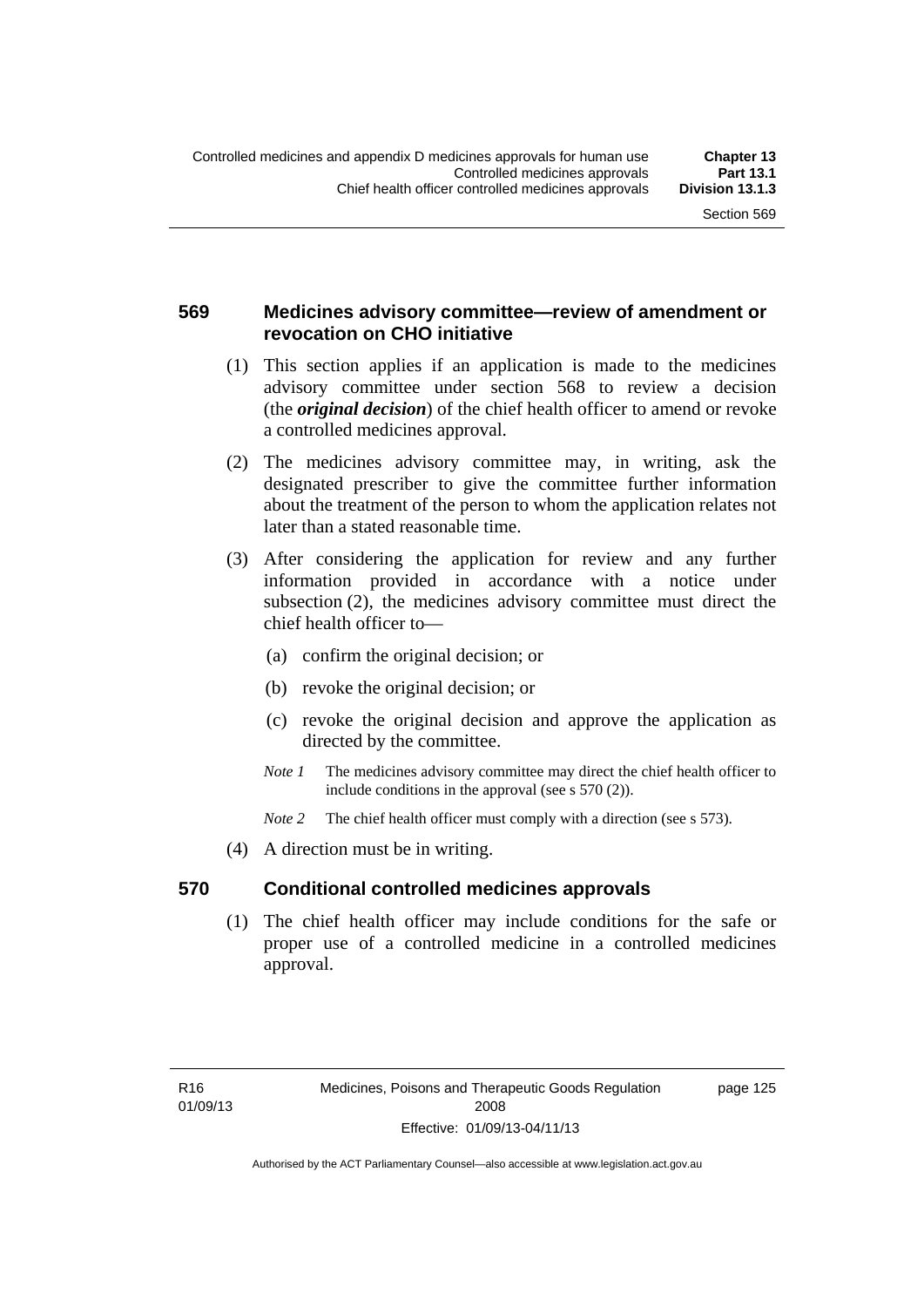| <b>Chapter 13</b> | Controlled medicines and appendix D medicines approvals for human use |
|-------------------|-----------------------------------------------------------------------|
| <b>Part 13.1</b>  | Controlled medicines approvals                                        |
| Division 13.1.3   | Chief health officer controlled medicines approvals                   |
| Section 571       |                                                                       |

 (2) The medicines advisory committee may direct the chief health officer to include conditions for the safe or proper use of a controlled medicine in a controlled medicines approval.

*Note* The chief health officer must comply with a direction (see s 573).

### **571 Form of CHO controlled medicines approvals**

- (1) A controlled medicines approval given by the chief health officer must include the following:
	- (a) the name of the controlled medicine to which the approval relates;
	- (b) the maximum quantity of the medicine that may be prescribed under the approval;
		- *Note 1* For morphine or oxycodone for a person with a terminal illness, see s (2).
		- *Note* 2 For buprenorphine or methadone for a drug-dependent person, see s (3).
	- (c) the form and strength of the medicine that may be prescribed under the approval;
		- *Note* Other forms and strengths may be prescribed in accordance with s 32.
	- (d) the period when the medicine may be prescribed under the approval or when the approval ends;
	- (e) an identifying number for the approval;
	- (f) any condition to which the approval is subject.
	- *Note* If the approval is an oral approval, the prescriber must send the chief health officer a written application (see s  $31$  (d) (ii)).
- (2) However, for subsection (1) (b) and (c), if the controlled medicines approval relates to the treatment of a person with a terminal illness, the approval may provide that all forms, strengths and quantities of morphine or oxycodone are approved.

page 126 Medicines, Poisons and Therapeutic Goods Regulation 2008 Effective: 01/09/13-04/11/13 R16 01/09/13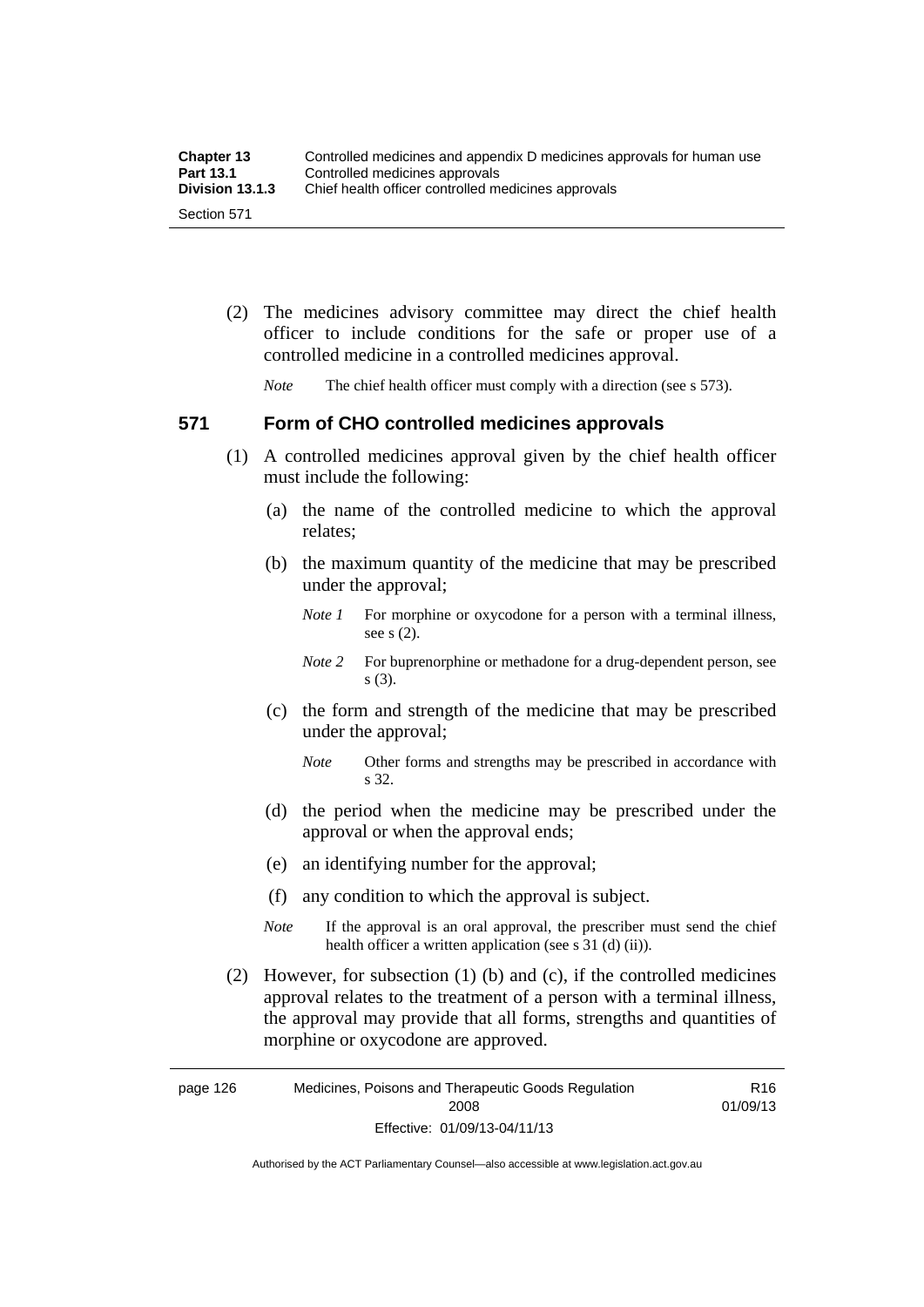(3) Also, for subsection (1) (b), if the controlled medicines approval relates to the treatment of a drug-dependent person with buprenorphine or methadone for their drug-dependency, the approval may state the maximum daily dose that may be prescribed for the person.

### **572 When controlled medicines approvals etc take effect**

- (1) A controlled medicines approval takes effect when the applicant receives notice of the approval or, if the approval states a later day, on the later day.
- (2) An amendment or revocation of a controlled medicines approval takes effect when the approval-holder receives notice of the amendment or revocation or, if the notice of the amendment or revocation states a later day, on the later day.

## **573 Medicines advisory committee—directions to CHO**

- (1) This section applies if the medicines advisory committee directs the chief health officer to make a decision in relation to—
	- (a) an application for a controlled medicines approval; or
	- (b) a controlled medicines approval; or
	- (c) an application under section 581 (Applications for CHO endorsement to treat drug-dependency).
- (2) The chief health officer must—
	- (a) make the decision in accordance with the direction; and
	- (b) send the applicant or approval holder written notice of the decision not later than 7 days after the day the chief health officer makes the decision.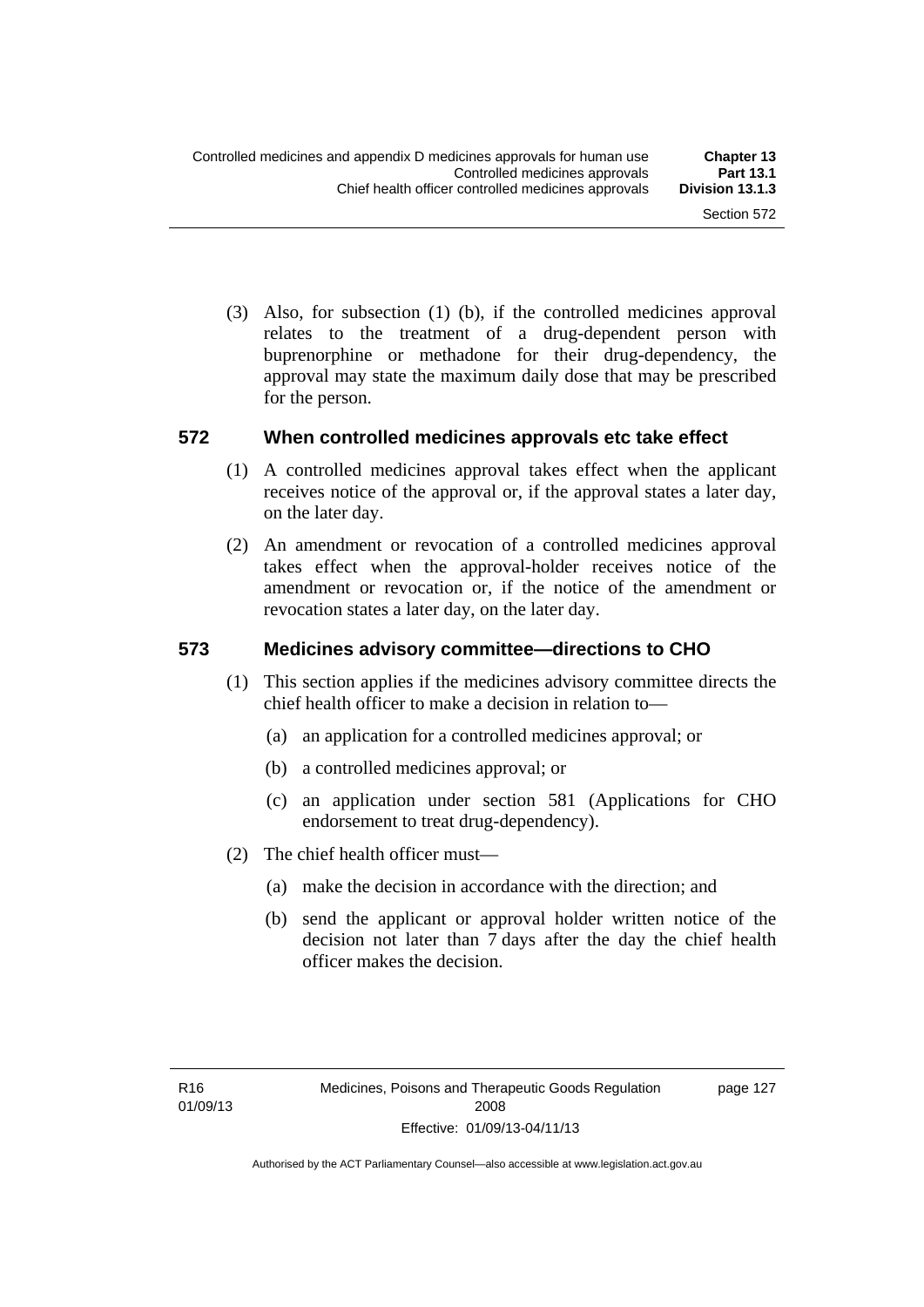## **574 Medicines advisory committee—guidelines for CHO decisions on applications**

 (1) The medicines advisory committee may issue guidelines for the chief health officer in relation to decisions on applications under section 560 (Applications for CHO controlled medicines approvals).

- (2) A guideline is a notifiable instrument.
	- *Note* A notifiable instrument must be notified under the [Legislation Act](http://www.legislation.act.gov.au/a/2001-14).

## **Division 13.1.4 Endorsements to treat drug-dependency**

### **580 Meaning of** *endorsement***—div 13.1.4**

In this division:

*endorsement* means an endorsement under section 582 to prescribe buprenorphine and methadone to treat a drug-dependent person's drug-dependency.

*Note* An endorsement is not required by doctors and certain intern doctors who are working at particular institutions, see s 563 (c).

#### **581 Applications for CHO endorsement to treat drug-dependency**

 (1) A doctor may, in writing, apply to the chief health officer for an endorsement.

*Note Doctor* does not include an intern doctor (see dict).

- (2) The application must include the following:
	- (a) the doctor's name and business address and telephone number;

R16 01/09/13

*Note* The chief health officer must comply with any applicable guidelines (see s 563 (a)).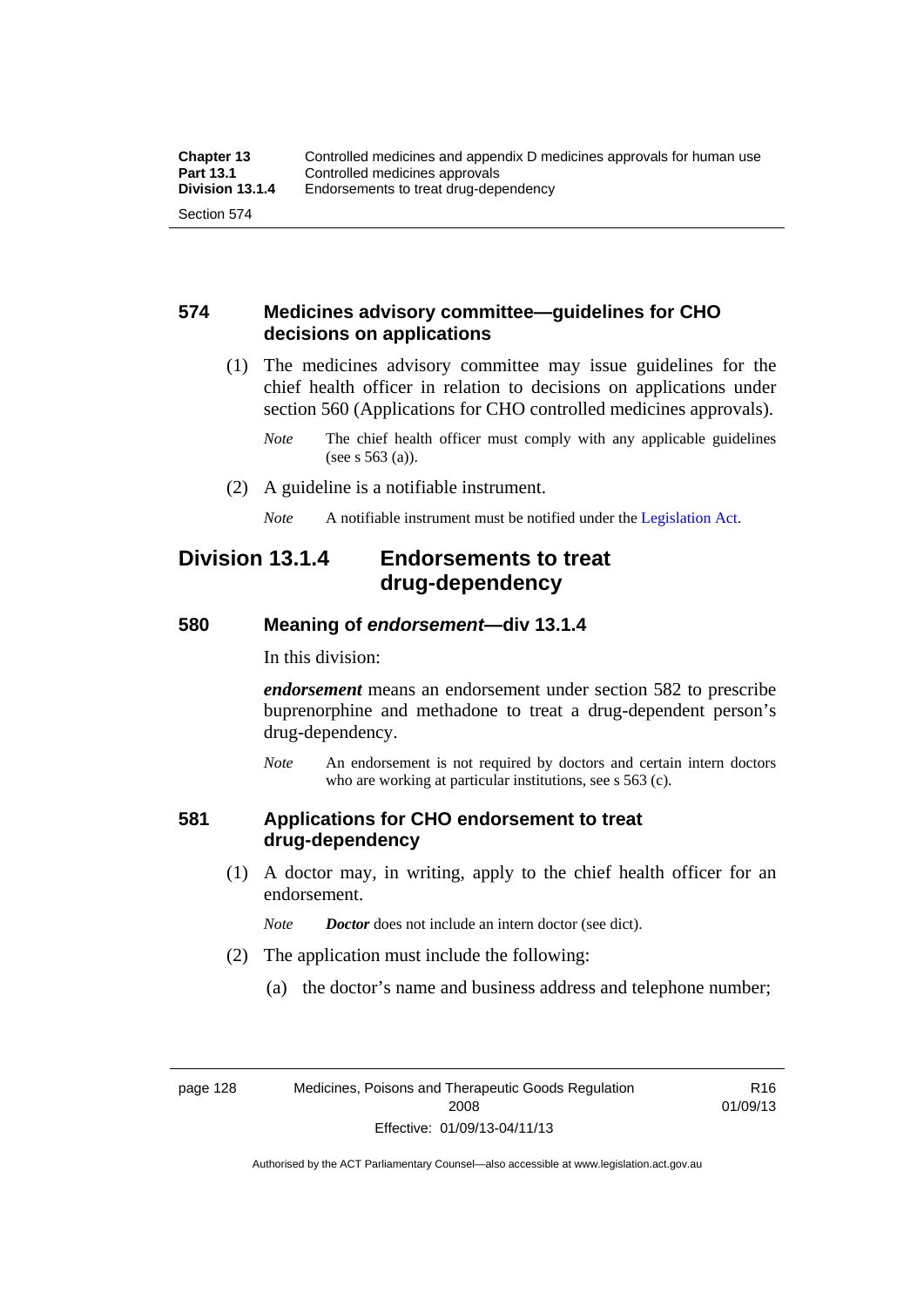- (b) the doctor's qualifications and experience in treating drug-dependency.
- *Note* If a form is approved under the [Act](http://www.legislation.act.gov.au/a/2008-26/default.asp), s 198 for this provision, the form must be used.
- (3) The chief health officer may ask the doctor for any other information reasonably required to decide the application.

### **582 CHO decisions on applications for endorsement to treat drug-dependency**

- (1) The chief health officer must give, or refuse to give, an endorsement to a doctor who applies under section 581.
- (2) The chief health officer must not give a doctor an endorsement unless satisfied that the doctor has the qualifications and experience to treat drug-dependency.
- (3) An endorsement is subject to any condition included in the endorsement by the chief health officer.
- (4) The chief health officer must give the doctor written notice of the chief health officer's decision not later than 7 days after the day the decision is made.
- (5) If the chief health officer refuses the application, the notice must include information about the doctor's right to seek review of the decision under section 584.

#### **583 Form of CHO endorsements to treat drug-dependency**

An endorsement by the chief health officer must include the following:

- (a) the doctor's name;
- (b) an identifying number for the endorsement;
- (c) any condition to which the endorsement is subject.

R16 01/09/13 page 129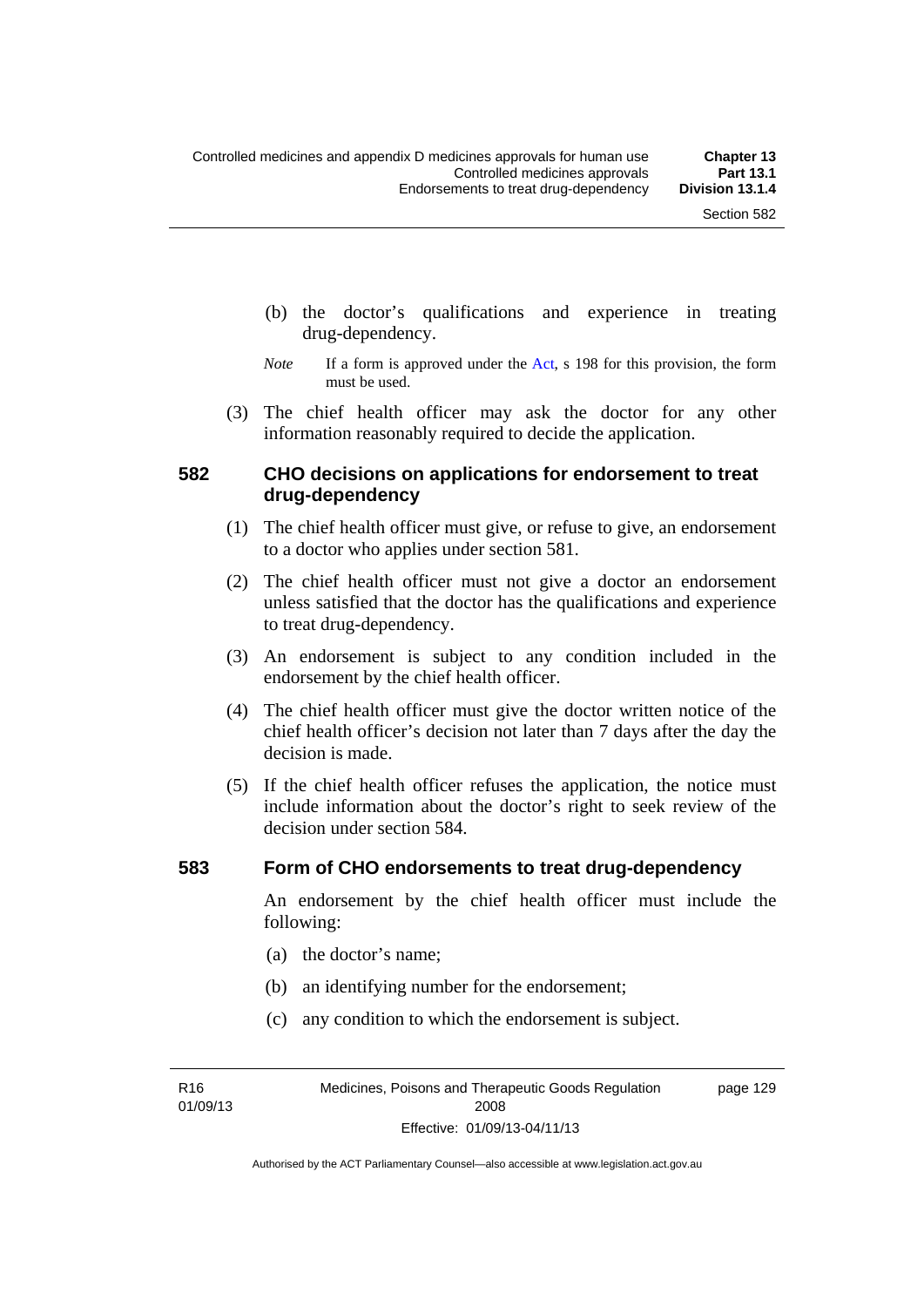## **584 Medicines advisory committee—review of CHO decisions to refuse endorsements to treat drug-dependency**

- (1) This section applies if the chief health officer refuses under section 582 to give an endorsement to a doctor.
- (2) The doctor may, not later than 28 days after the day the doctor receives written notice of the decision, apply to the medicines advisory committee for review of the decision.
- (3) The application for review—
	- (a) must be in writing signed by the doctor; and
	- (b) must set out the grounds for the application; and
	- (c) may include any information that the doctor considers appropriate for the review.
- (4) The medicines advisory committee may, in writing, ask the doctor to give the committee further information that the committee reasonably needs to decide the application.
- (5) After considering the application and any further information provided in accordance with a notice under subsection (4), the medicines advisory committee must—
	- (a) direct the chief health officer to confirm the decision made; or
	- (b) direct the chief health officer to revoke the decision made and approve the application as directed by the committee.

*Note* The chief health officer must comply with a direction (see s 573).

(6) A direction must be in writing.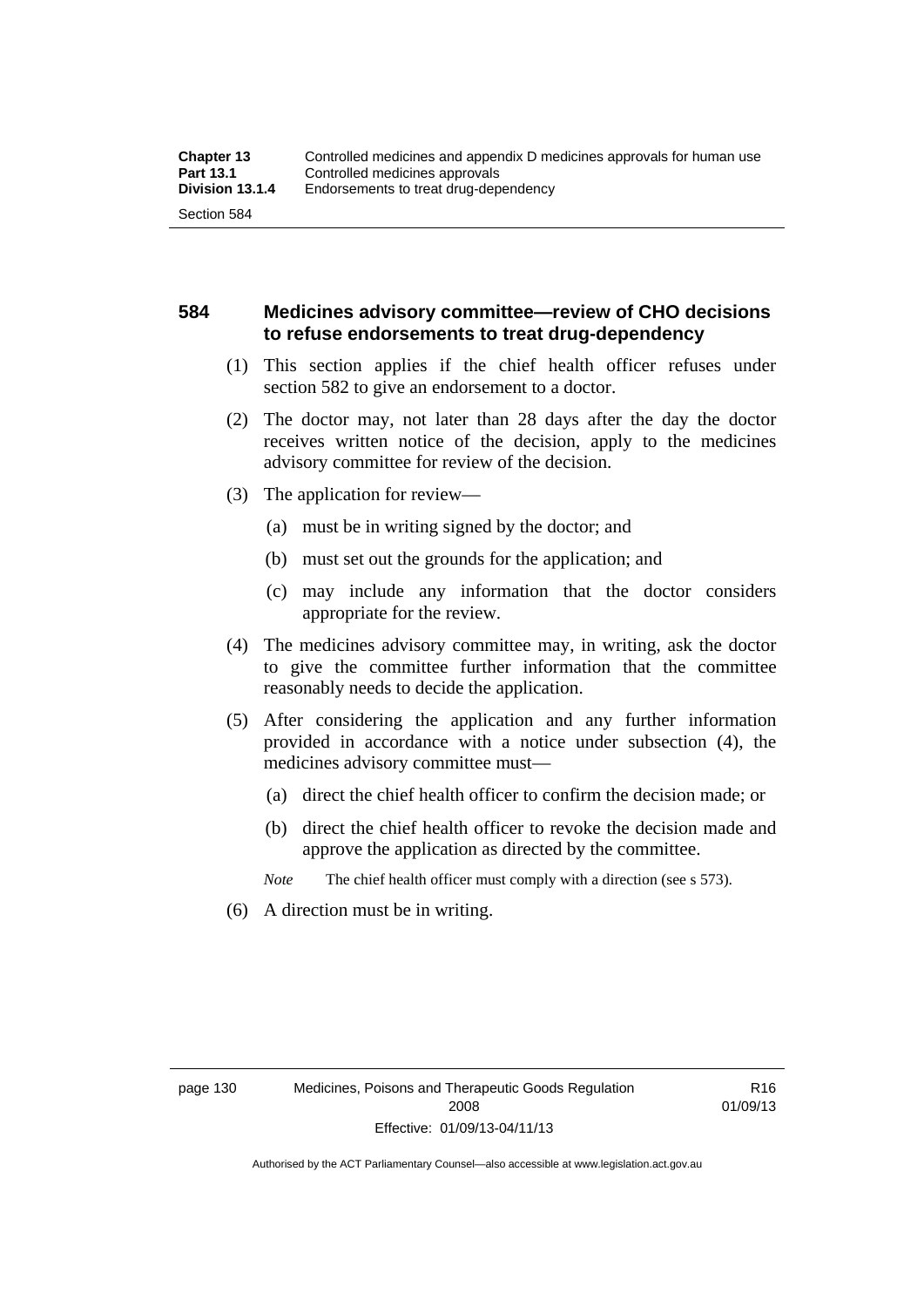## **Part 13.2 Appendix D medicines approvals**

*Note* It is a condition of an authorisation to prescribe a designated appendix D medicine for the prescriber to have an approval under this part (see s 33 (a)).

#### **590 Meaning of** *appendix D medicines approval*

In this regulation:

*appendix D medicines approval* means an approval under section 591 or section 593.

## **591 Standing approval to prescribe designated appendix D medicines**

A doctor is approved to prescribe a designated appendix D medicine for a purpose mentioned in schedule 3 (Designated appendix D medicines—standing approvals), part 3.2, column 3 in relation to the medicine if—

- (a) the medicine is mentioned in the schedule, part 3.2, column 3 in relation to the doctor; and
- (b) if the schedule, part 3.2, column 4 contains a condition in relation to the medicine—the doctor prescribes the medicine in accordance with the condition.

#### **Example—par (b)**

If sch 3, pt 3.2, col 4 includes a condition requiring a doctor to advise a woman of child-bearing age to avoid becoming pregnant during or for a certain period after the completion of treatment, the doctor is authorised to prescribe the medicine only if the doctor gives the patient the advice.

- *Note 1 Doctor* does not include an intern doctor (see dict).
- *Note 2* An example is part of the regulation, is not exhaustive and may extend, but does not limit, the meaning of the provision in which it appears (see [Legislation Act,](http://www.legislation.act.gov.au/a/2001-14) s 126 and s 132).

R16 01/09/13 page 131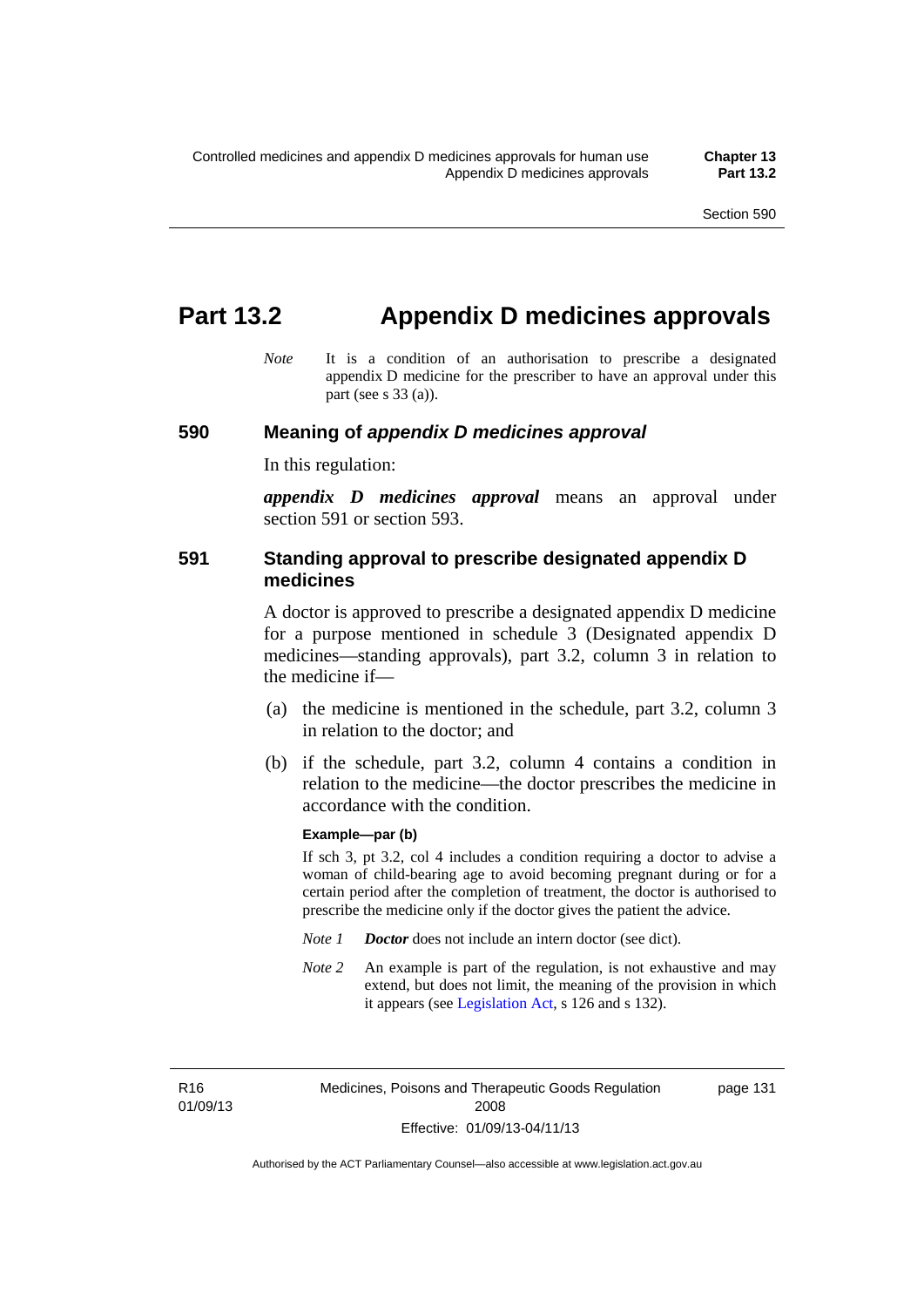## **592 Applications for CHO approval to prescribe designated appendix D medicines**

 (1) A doctor may, in writing, apply to the chief health officer for approval to prescribe a designated appendix D medicine for a purpose mentioned in schedule 3 (Designated appendix D medicines—standing approvals), part 3.2, column 3 in relation to the medicine.

*Note Doctor* does not include an intern doctor (see dict).

- (2) The application must include the following:
	- (a) the medicine's name;
	- (b) the doctor's name, business address and telephone number;
	- (c) if the doctor is a specialist—the specialist area in which the doctor practises;
	- (d) if the doctor is not a specialist—the doctor's qualifications and experience in relation to the medicine.
	- *Note* If a form is approved under the [Act](http://www.legislation.act.gov.au/a/2008-26/default.asp), s 198 for this provision, the form must be used.
- (3) The chief health officer may ask the doctor for any other information reasonably required to decide the application.

## **593 CHO decisions on applications to prescribe designated appendix D medicines**

- (1) The chief health officer must approve, or refuse to approve, an application by a doctor under section 592 for approval to prescribe a designated appendix D medicine.
- (2) An approval under subsection (1) to prescribe a designated appendix D medicine is subject to the following conditions:
	- (a) that the doctor complies with any conditions in schedule 3, part 3.2, column 4 in relation to the medicine;

R16 01/09/13

page 132 Medicines, Poisons and Therapeutic Goods Regulation 2008 Effective: 01/09/13-04/11/13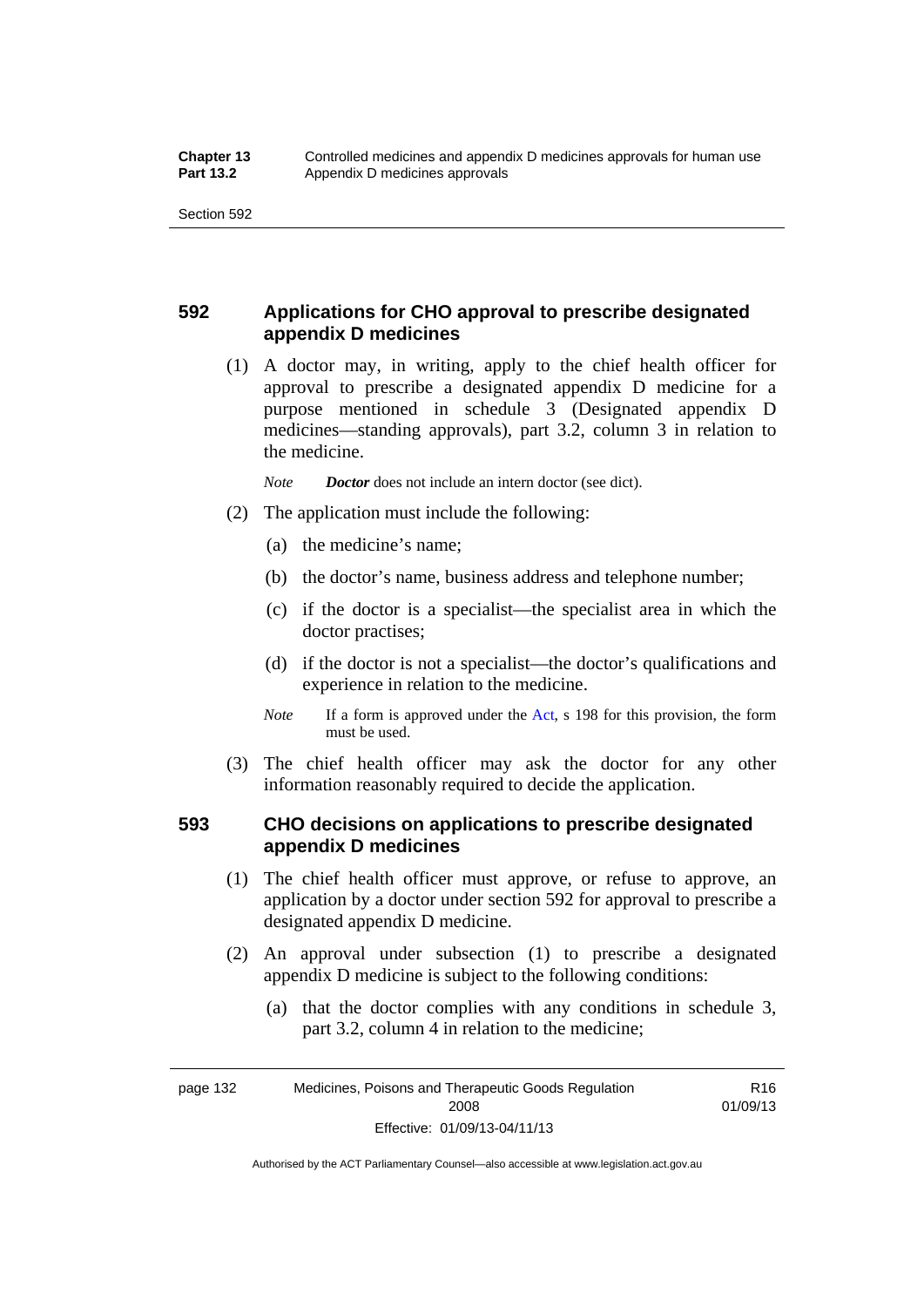(b) any other condition included in the approval by the chief health officer.

#### **Example—par (a)**

If sch 3, pt 3.2, col 4 includes a condition requiring a doctor to advise a woman of child-bearing age to avoid becoming pregnant during or for a certain period after the completion of treatment, the doctor is authorised to prescribe the medicine only if the doctor gives the patient the advice.

- *Note* An example is part of the regulation, is not exhaustive and may extend, but does not limit, the meaning of the provision in which it appears (see [Legislation Act,](http://www.legislation.act.gov.au/a/2001-14) s 126 and s 132).
- (3) For this section, the chief health officer—
	- (a) must have regard to the specialist area (if any) in which the doctor practises and the requirements (if any) stated in the medicines and poisons standard, appendix D for the medicine to which the application relates; and
	- (b) may have regard to anything else the chief health officer considers appropriate.
- (4) The chief health officer must send the doctor written notice of the chief health officer's decision not later than 7 days after the day the decision is made.

### **594 Form of CHO appendix D medicines approvals**

An appendix D medicines approval given by the chief health officer must include the following:

- (a) the doctor's name;
- (b) the name of the medicine to which the approval relates;
- (c) an identifying number for the approval;
- (d) any condition included in the approval by the chief health officer.

page 133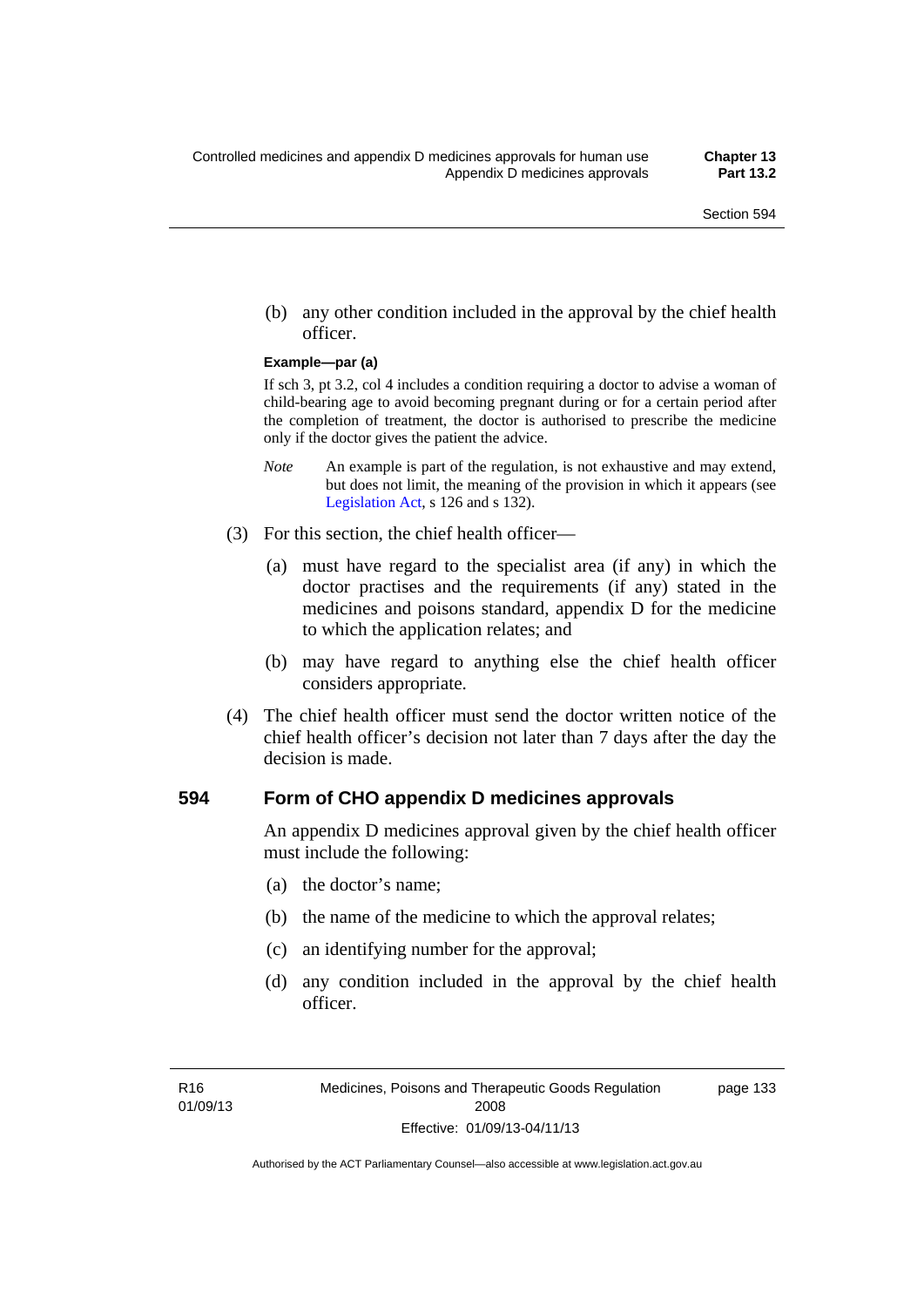# **Chapter 14 Medicines licences**

## **Part 14.1 Medicines licences generally**

#### **600 Medicines licences that may be issued—Act, s 78 (2)**

The following licences for medicines may be issued:

- (a) a licence for a program of research or education in relation to a controlled medicine (a *controlled medicines research and education program licence*);
- (b) a licence for medicines for first-aid kits (a *first-aid kit licence*);
- (c) a licence for the supply by wholesale of a medicine (a *medicines wholesalers licence*);
- (d) a licence for the treatment of opioid dependency with buprenorphine or methadone (an *opioid dependency treatment licence*);
- (e) a licence for the sale by retail of pharmacy medicines by a person who is not a pharmacist (a *pharmacy medicines rural communities licence*).
- *Note* Other medicines licences may also be issued (see [Act,](http://www.legislation.act.gov.au/a/2008-26/default.asp) s 78 (3)).

R16 01/09/13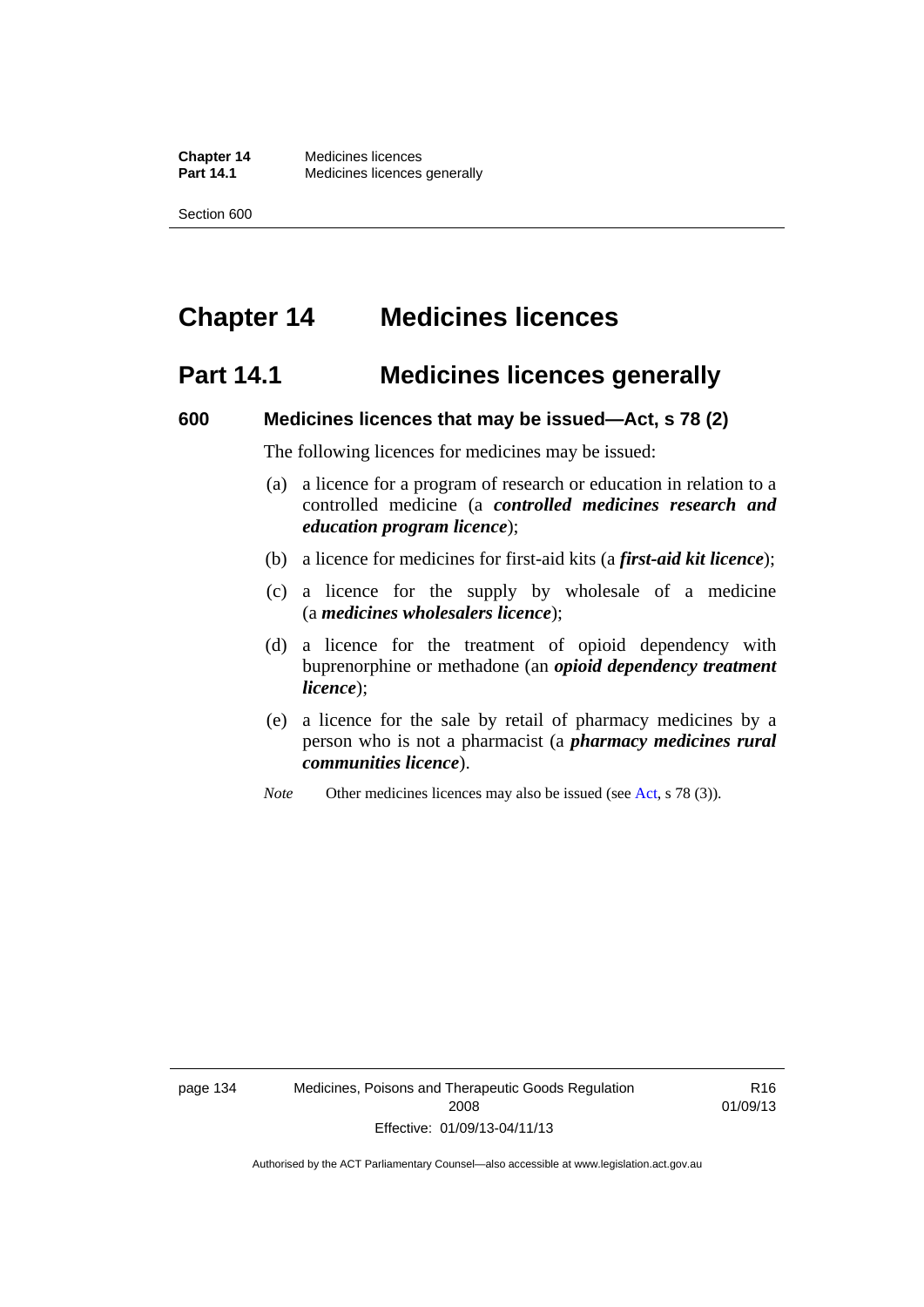# **Part 14.2 Controlled medicines research and education program licences**

*Note* For research and education activities in relation to other medicines, see pt 9.4.

### **605 Applications for controlled medicines research and education program licences**

- (1) An application for a controlled medicines research and education program licence for a controlled medicine must be in writing, signed by the applicant, and include the following:
	- (a) the full name, address and academic, professional or other relevant qualifications of—
		- (i) the person who is to supervise the program; and
		- (ii) the person who is to conduct the program;
	- (b) the name of the recognised research institution at or under which the program is proposed to be conducted;
		- *Note Recognised research institution*—see the [Act](http://www.legislation.act.gov.au/a/2008-26/default.asp), s 20 (5).
	- (c) whether the program will be conducted at, or under the authority of, the recognised research institution;
	- (d) the premises where the program will be conducted;
	- (e) the controlled medicine, and the form and strength of the medicine, for which the licence is sought;
	- (f) the maximum quantity of the medicine that would be possessed under the licence at any time;
	- (g) a description of the program, including an explanation of why the program cannot be carried out satisfactorily without the use of the medicine;
	- (h) the supervision arrangements for the program;

R16 01/09/13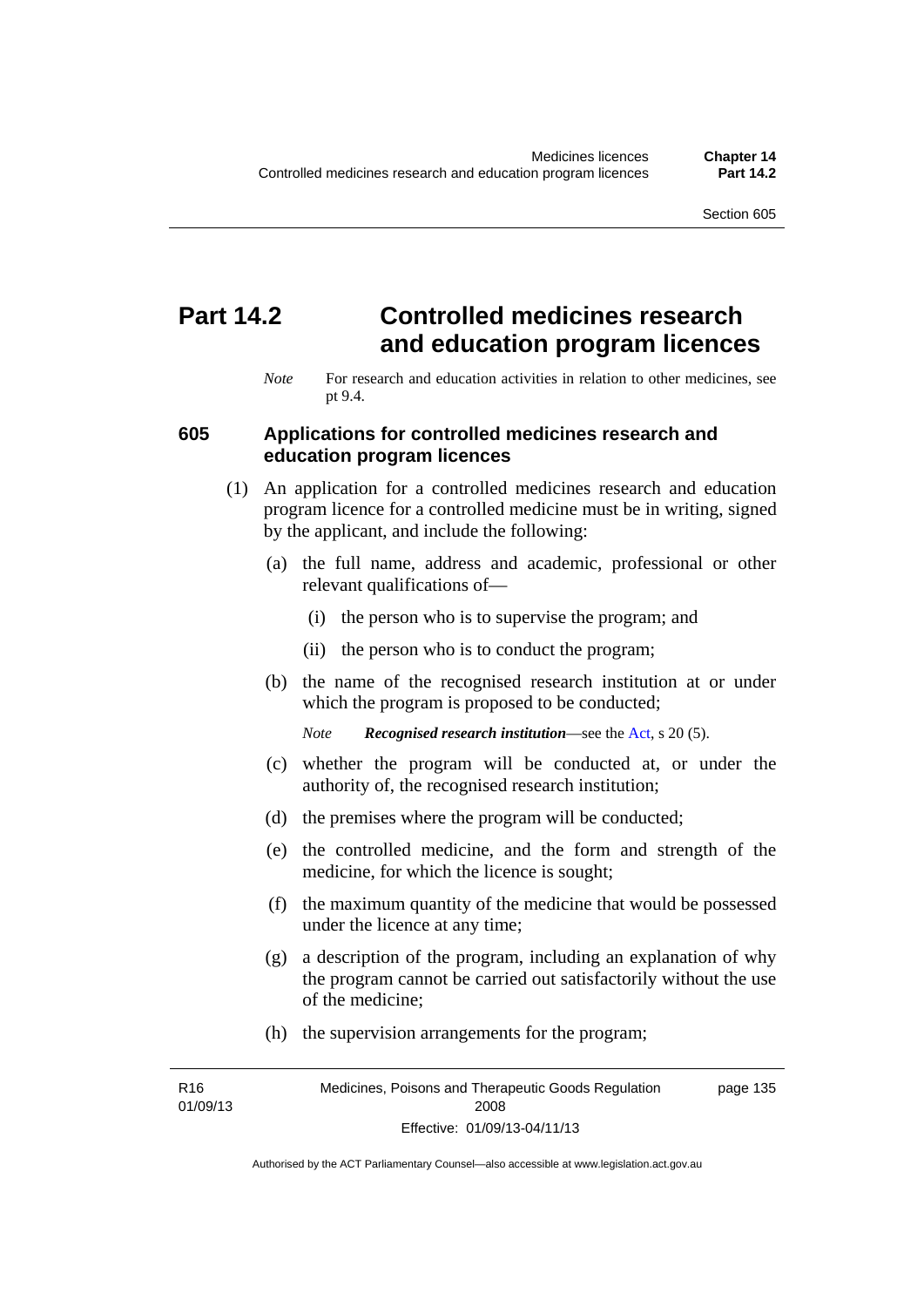- (i) the period for which the licence is sought.
- *Note 1* If a form is approved under the [Act](http://www.legislation.act.gov.au/a/2008-26/default.asp), s 198 for this provision, the form must be used.

*Note* 2 A fee may be determined under the [Act,](http://www.legislation.act.gov.au/a/2008-26/default.asp) s 197 for this provision.

- (2) The application must be accompanied by a written approval of the program by the person in charge of—
	- (a) the recognised research institution; or
	- (b) a faculty or division of the institution.

## **606 Restrictions on issuing of controlled medicines research and education program licences—Act, s 85 (1) (a)**

The chief health officer must not issue a controlled medicines research and education program licence to a person unless—

- (a) the program to which the licence relates will be conducted at, or under the authority of, a recognised research institution; and
- (b) the program is approved by a person mentioned in section 605 (2); and
- (c) satisfied that the program—
	- (i) cannot be carried out without the use of the controlled medicine to which the licence application relates; and
	- (ii) will be adequately supervised.

## **607 Additional information for controlled medicines research and education program licences—Act, s 88 (1) (k)**

The following additional information is prescribed for a controlled medicines research and education program licence:

 (a) the research or education program for which the licence is issued;

Authorised by the ACT Parliamentary Counsel—also accessible at www.legislation.act.gov.au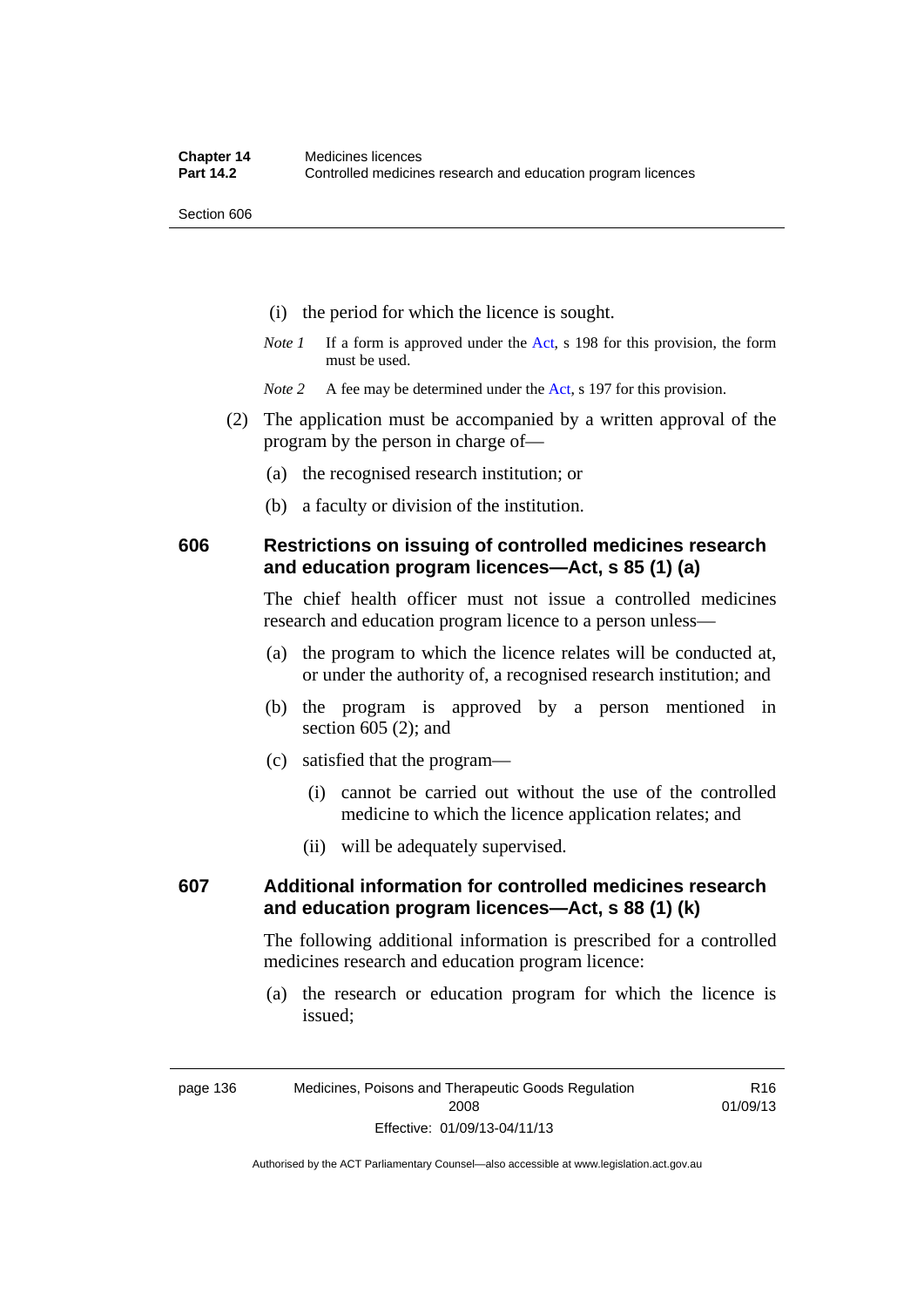- (b) the name of the program's supervisor;
- (c) the dealings with a controlled medicine authorised by the licence;
- (d) the premises where the program will be conducted;
- (e) the maximum quantity of the controlled medicine that may be possessed at any time for the program;
- (f) the total quantity of the controlled medicine that may be possessed for the program during the period of the licence;
- (g) the form and strength of the controlled medicine that may be obtained and possessed for the program.

page 137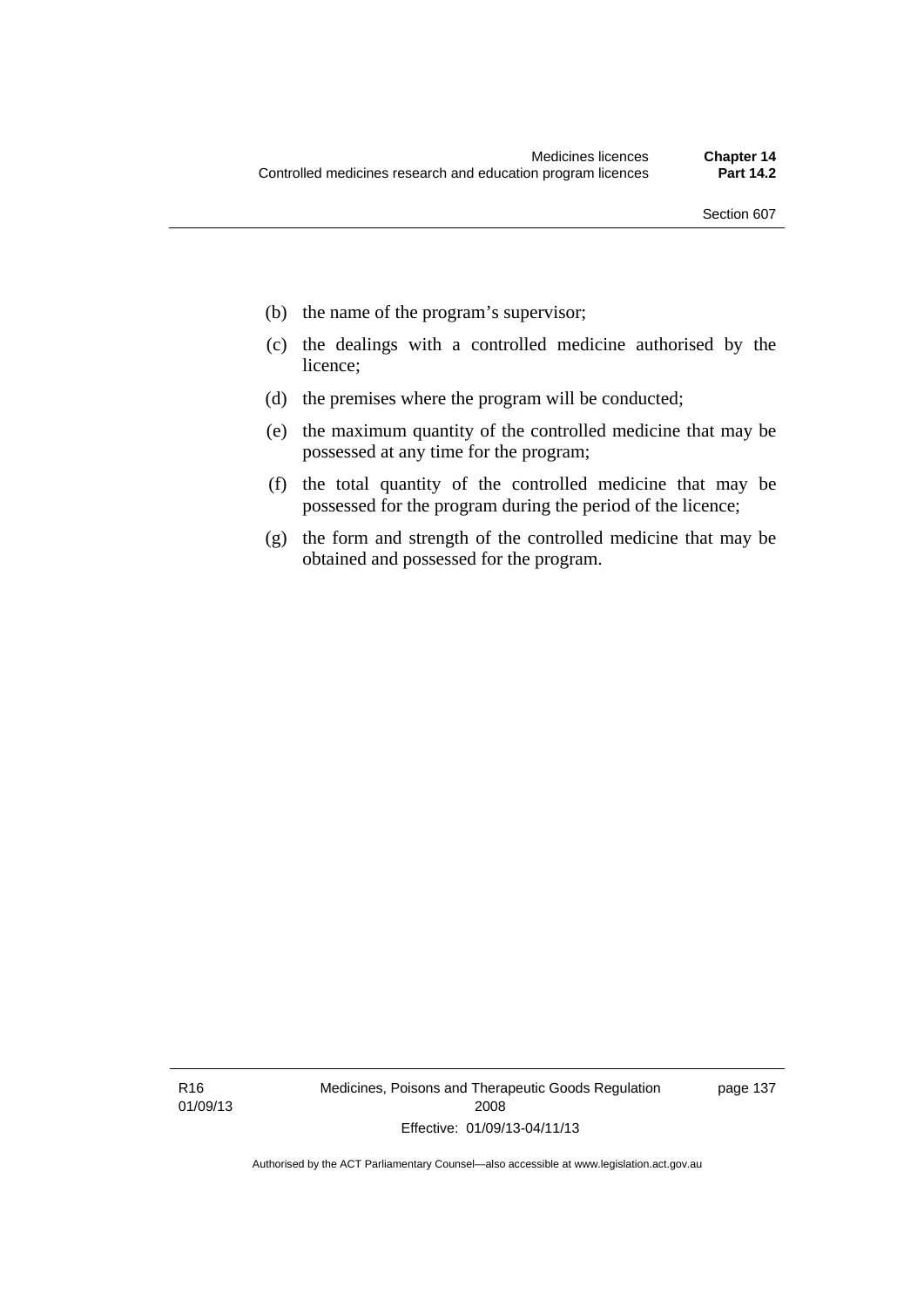**Chapter 14** Medicines licences **Part 14.3 First-aid kit licences** 

Section 610

## **Part 14.3 First-aid kit licences**

*Note* This part is not applicable to a health practitioner or health professional who is authorised elsewhere under this regulation to possess etc medicines for a first-aid kit.

### **610 Applications for first-aid kit licences**

- (1) An application for a first-aid kit licence must be in writing, signed by the applicant, and include the following:
	- (a) the full name, address and occupation of the applicant;
	- (b) the full name, address and occupation of each other person proposed to be authorised to deal with a medicine under the licence;
	- (c) the prescription only medicines and controlled medicines (each of which are *relevant medicines*), and the form and strength of the relevant medicines, for which the licence is sought;

*Note* Pharmacy medicines and pharmacist only medicines are authorised for the kit under s 450.

- (d) the maximum quantity of the relevant medicines that would be possessed under the licence at any time;
- (e) the first-aid services provided, or proposed to be provided, to the community by the applicant;
- (f) the situations in which it is proposed the medicines in the first-aid kit will be used;
- (g) the period for which the licence is sought.
- *Note 1* If a form is approved under the [Act](http://www.legislation.act.gov.au/a/2008-26/default.asp), s 198 for this provision, the form must be used.
- *Note 2* A fee may be determined under the [Act,](http://www.legislation.act.gov.au/a/2008-26/default.asp) s 197 for this provision.

R16 01/09/13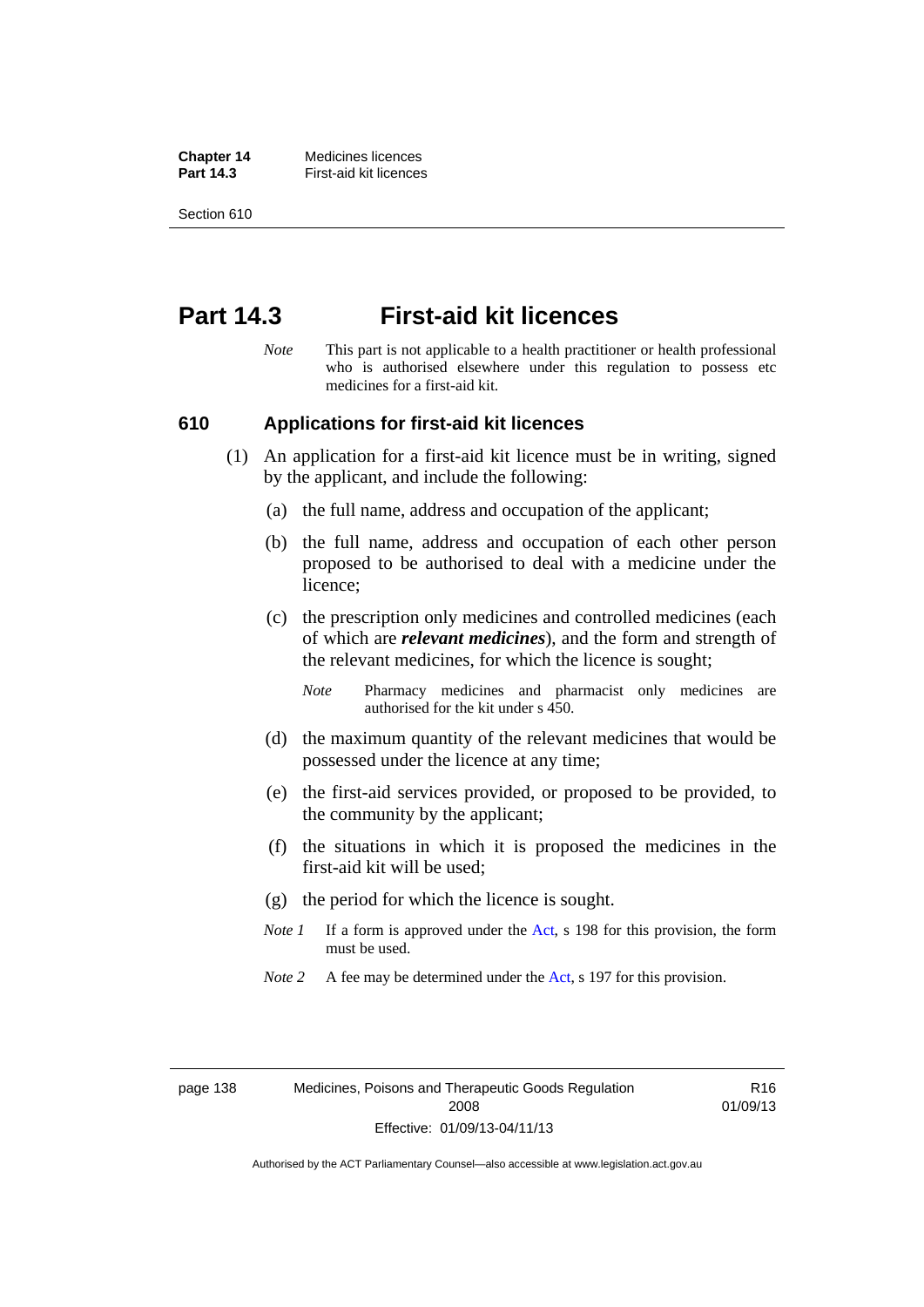- (2) The application must be accompanied by—
	- (a) evidence of the qualifications mentioned in section 611 (a) for the applicant and each person included in the application under subsection (1) (b); and
	- (b) a letter of support from a doctor who will provide medical direction and support to the applicant.
		- *Note Doctor* does not include an intern doctor (see dict).

## **611 Restrictions on issuing of first-aid kit licences— Act, s 85 (1) (a)**

The chief health officer must not issue a first-aid kit licence to a person unless—

- (a) each person to be authorised under the licence has successfully completed a course that qualifies the person to be registered as a nurse or employed as an ambulance paramedic; and
- (b) the chief health officer is satisfied that the person provides, or will be providing, first-aid services to the community, for example, at a workplace or as part of a privately operated ambulance service approved under the *[Emergencies Act 2004](http://www.legislation.act.gov.au/a/2004-28)*, part 4.6 (Other approved providers); and
- (c) the medicines to which the licence application relates are reasonably necessary to provide the first-aid services.
- *Note* An example is part of the regulation, is not exhaustive and may extend, but does not limit, the meaning of the provision in which it appears (see [Legislation Act,](http://www.legislation.act.gov.au/a/2001-14) s 126 and s 132).

page 139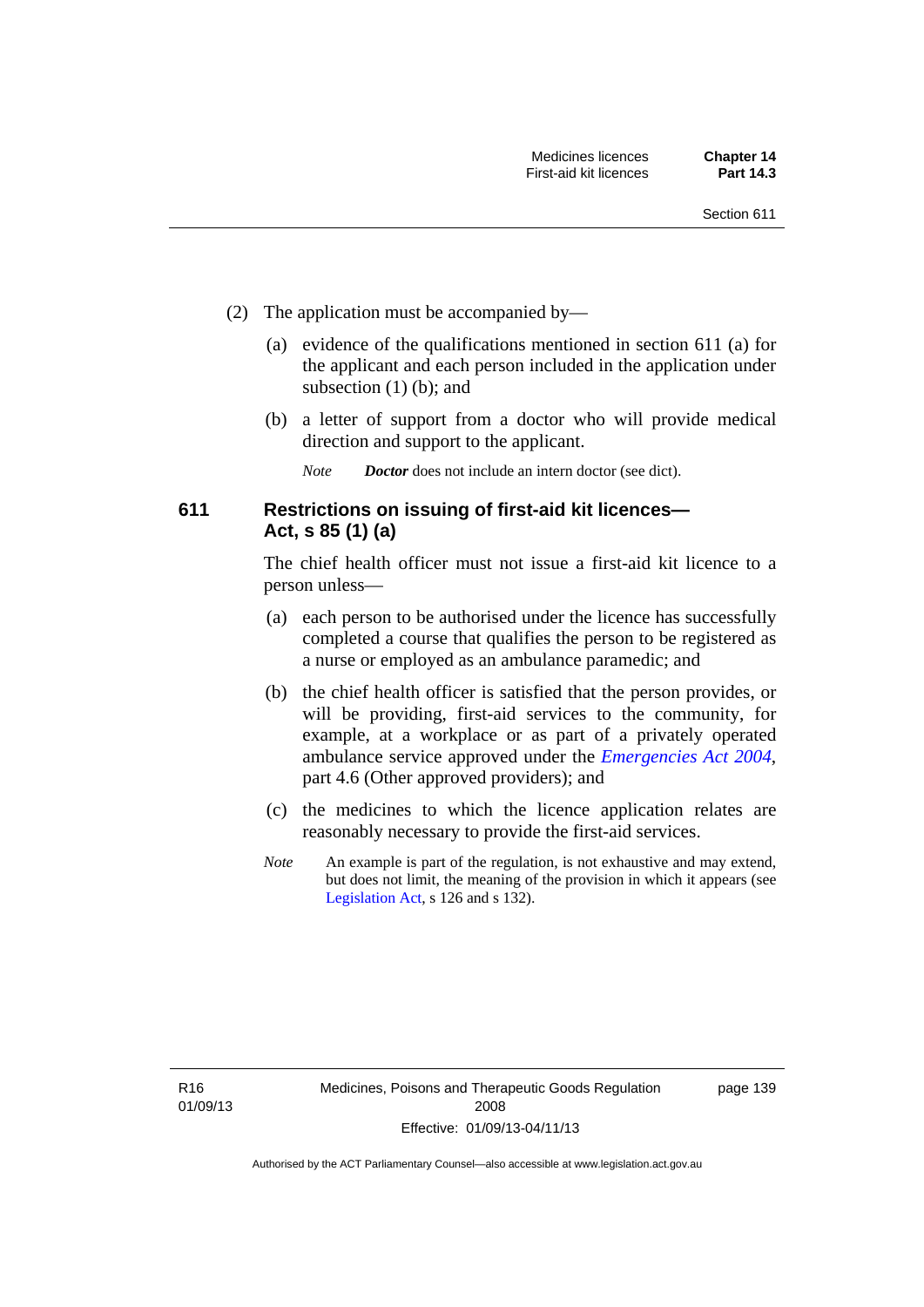## **612 Additional information for first-aid kit licences— Act, s 88 (1) (k)**

- (1) The following additional information is prescribed for a first-aid kit licence:
	- (a) the full name and home address of each person who is authorised to deal with a medicine under the licence;
	- (b) the maximum quantity of each relevant medicine that may be possessed under the licence at any time;
	- (c) the total quantity of each relevant medicine that may be possessed during the period of the licence;
	- (d) the form and strength in which each relevant medicine may be obtained, possessed and administered under the licence.
- (2) In this section:

*relevant medicines*—see section 610.

page 140 Medicines, Poisons and Therapeutic Goods Regulation 2008 Effective: 01/09/13-04/11/13

R16 01/09/13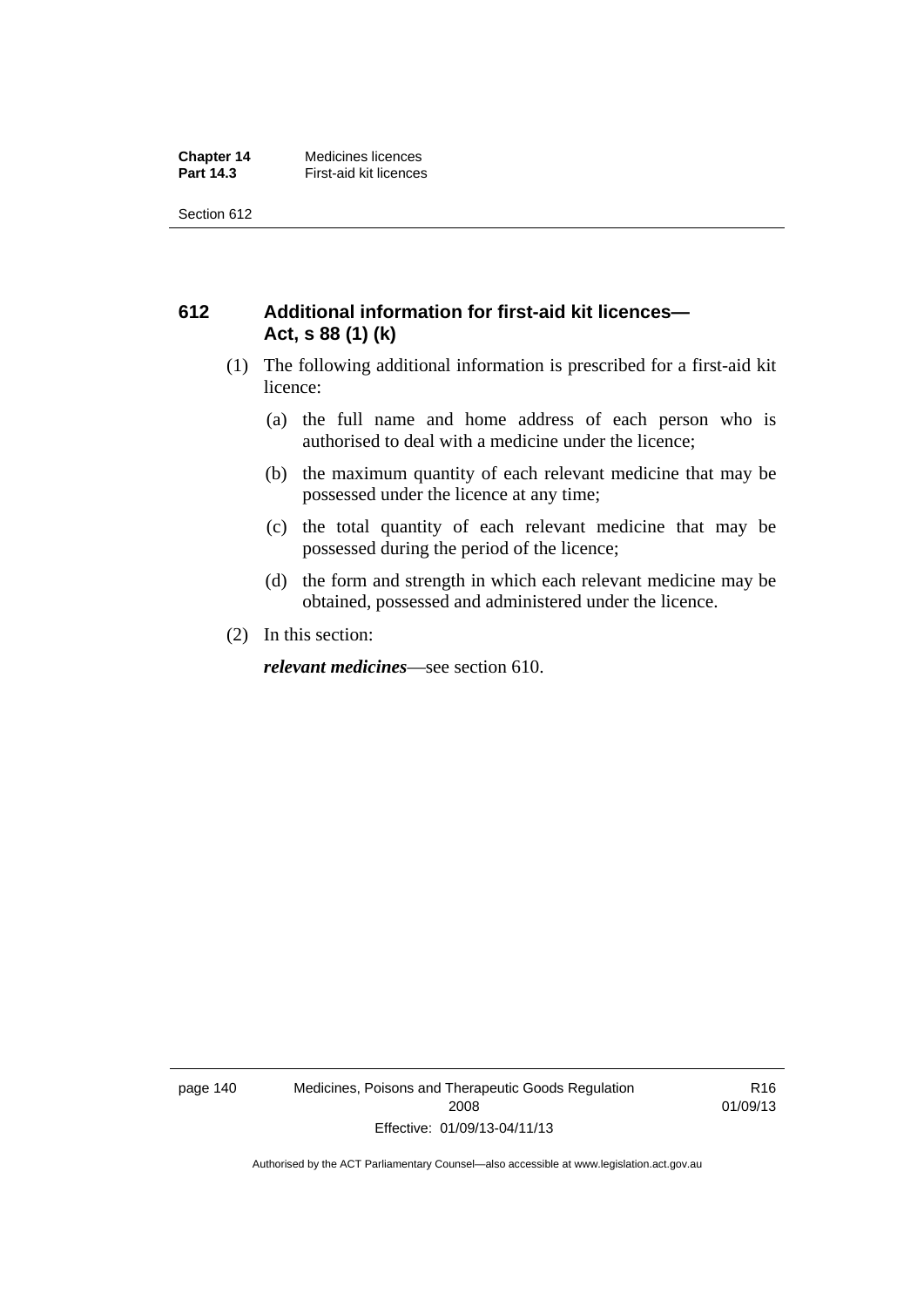## **Part 14.4 Medicines wholesalers licences**

*Note* This part is applicable to an interstate wholesaler only if the [Act,](http://www.legislation.act.gov.au/a/2008-26/default.asp) s  $20(4)$  does not apply to the wholesaler.

#### **615 Applications for medicines wholesalers licences**

- (1) An application for a medicines wholesalers licence must be in writing, signed by the applicant, and include the following:
	- (a) the medicines to which the application relates;
	- (b) the full name of the applicant;
	- (c) the applicant's ABN (if any);
	- (d) if the applicant is a corporation—the corporation's ACN;
	- (e) the location of the premises where the applicant proposes to deal with the medicines under the licence;
	- (f) the security arrangements proposed for the premises;
	- (g) the name of an individual who is to supervise the dealings to be authorised under the licence.
	- *Note 1* If a form is approved under the [Act](http://www.legislation.act.gov.au/a/2008-26/default.asp), s 198 for this provision, the form must be used.
	- *Note* 2 A fee may be determined under the [Act,](http://www.legislation.act.gov.au/a/2008-26/default.asp) s 197 for this provision.
- (2) The application must be accompanied by a plan of the premises that shows—
	- (a) where it is proposed to store the medicines; and
	- (b) the location and nature of security devices.

## **616 Restrictions on issuing of medicines wholesalers licences—Act, s 85 (1) (a)**

 (1) The chief health officer must not issue a medicines wholesalers licence to a person unless dealings with medicines under the licence

R16 01/09/13 Medicines, Poisons and Therapeutic Goods Regulation 2008 Effective: 01/09/13-04/11/13 page 141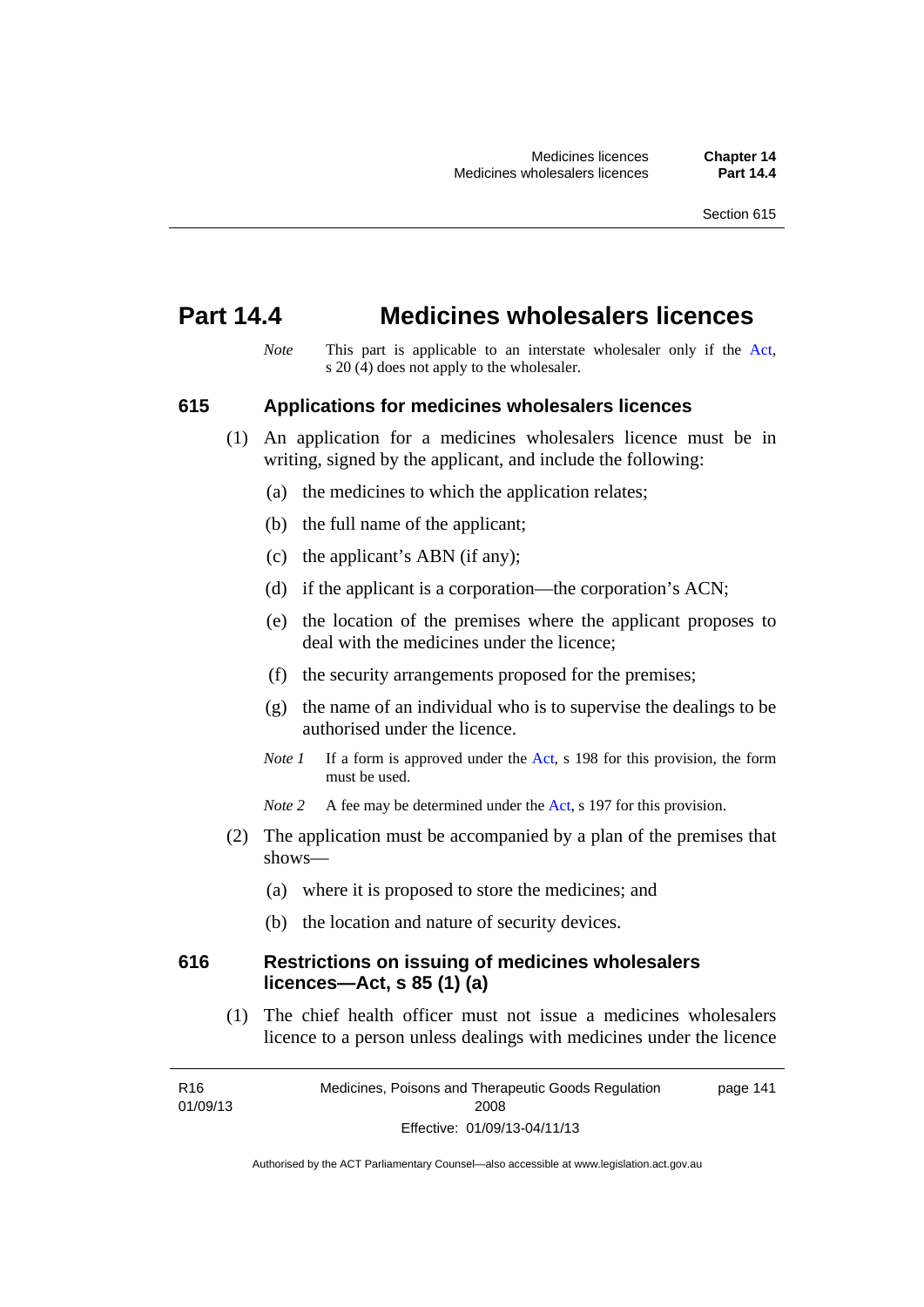will be supervised by an individual nominated by the applicant and approved, in writing, by the chief health officer.

- (2) The chief health officer must not approve the nominated individual unless satisfied that the individual—
	- (a) is a suitable person to hold a medicines wholesalers licence; and
	- (b) has qualifications in chemistry, pharmacy or pharmacology or experience appropriate for the sale of medicines.

*Note* For changes of nominated individuals, see the [Act,](http://www.legislation.act.gov.au/a/2008-26/default.asp) s 93.

(3) In this section:

*suitable person*, to hold a licence—see the [Act](http://www.legislation.act.gov.au/a/2008-26/default.asp), section 81.

## **617 Additional information for medicines wholesalers licences—Act, s 88 (1) (k)**

The name of the person approved under section 616 (1) to supervise the dealings with medicines authorised by the licence is prescribed for a medicines wholesalers licence.

page 142 Medicines, Poisons and Therapeutic Goods Regulation 2008 Effective: 01/09/13-04/11/13

R16 01/09/13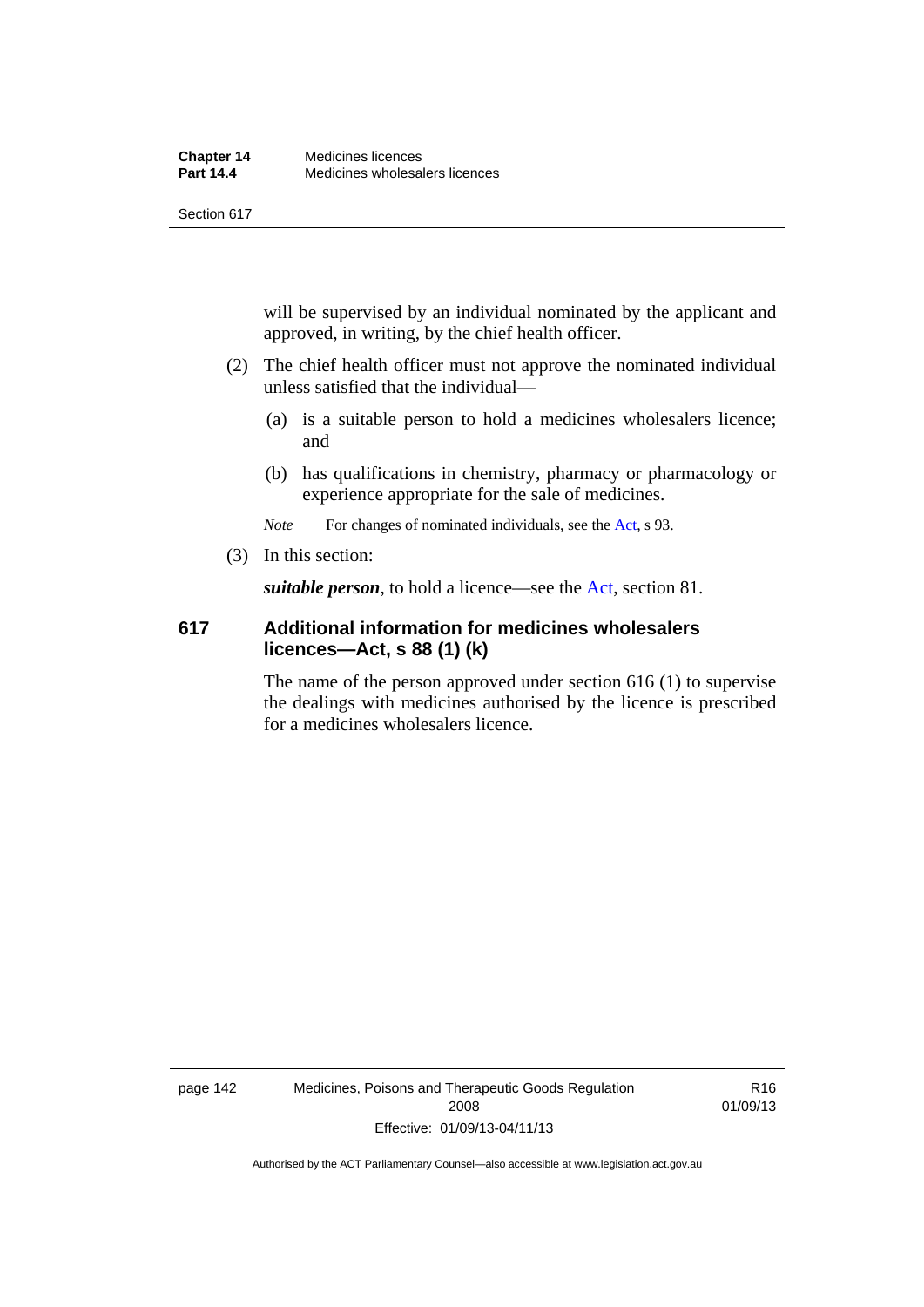## **Part 14.5 Opioid dependency treatment licences**

#### **620 Applications for opioid dependency treatment licences**

An application for an opioid dependency treatment licence must be in writing, signed by the applicant, and include the applicant's full name and business address.

- *Note 1* If a form is approved under the [Act](http://www.legislation.act.gov.au/a/2008-26/default.asp), s 198 for this provision, the form must be used.
- *Note 2* A fee may be determined under the [Act,](http://www.legislation.act.gov.au/a/2008-26/default.asp) s 197 for this provision.

## **621 Restriction on issuing of opioid dependency treatment licences—Act, s 85 (1) (a)**

The chief health officer must not issue an opioid dependency treatment licence to a person unless the person is a pharmacist at a community pharmacy.

*Note Pharmacist* does not include an intern pharmacist (see dict).

## **622 Witnessing not required for administration under opioid dependency treatment licence—Act, s 190 (1) (a)**

The [Act,](http://www.legislation.act.gov.au/a/2008-26/default.asp) section 53 (e) (Registers—witnessing administration of medicines) does not apply to the administration of buprenorphine or methadone under an opioid dependency treatment licence if section 471 is complied with in relation to the administration.

R16 01/09/13 page 143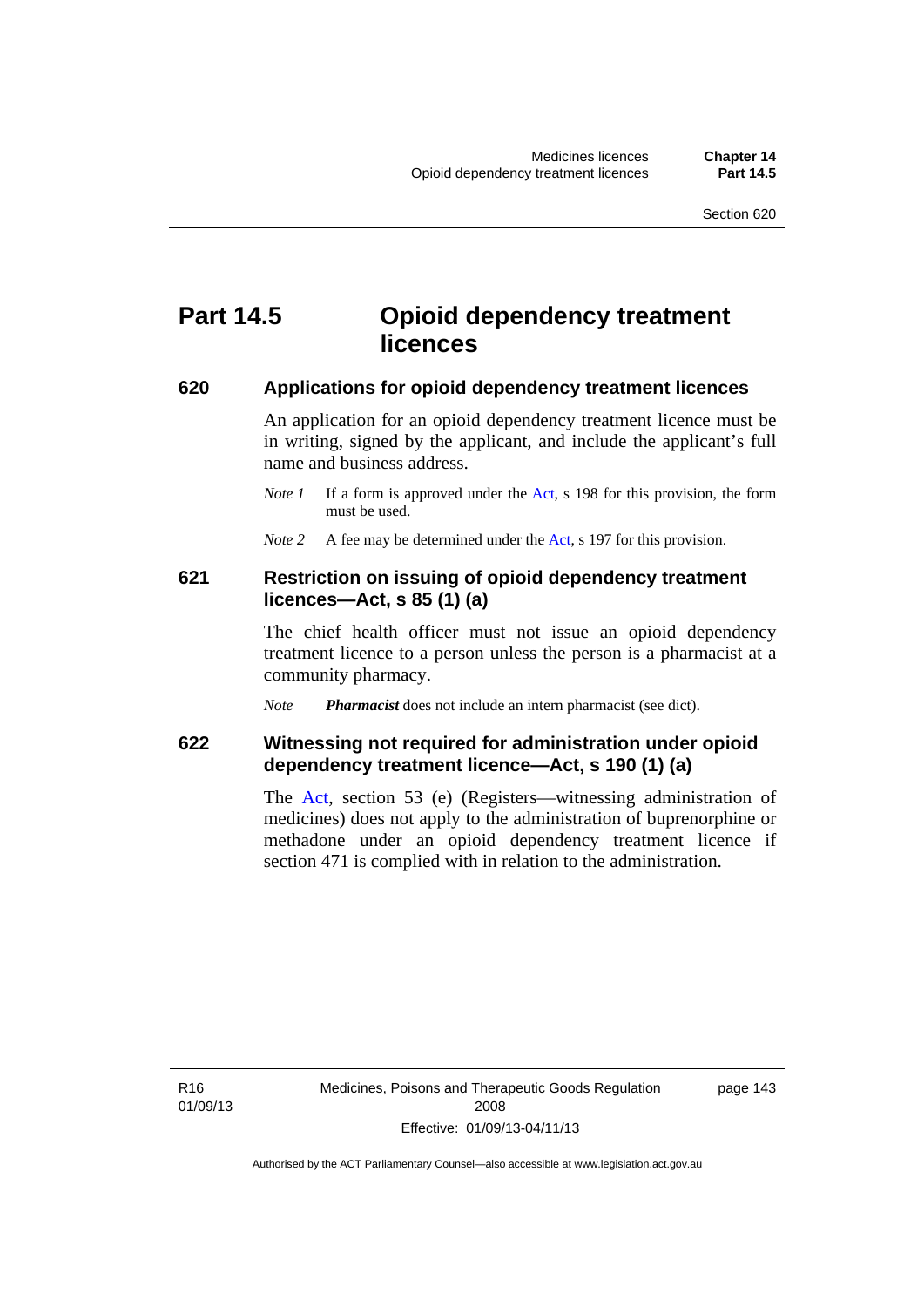# **Part 14.6 Pharmacy medicines rural communities licences**

## **625 Applications for pharmacy medicines rural communities licences**

An application for a pharmacy medicines rural communities licence must—

- (a) be in writing signed by the applicant; and
- (b) include—
	- (i) the applicant's full name, business address and telephone number; and
	- (ii) the pharmacy medicines proposed to be sold under the licence.
- *Note 1* If a form is approved under the [Act](http://www.legislation.act.gov.au/a/2008-26/default.asp), s 198 for this provision, the form must be used.
- *Note 2* A fee may be determined under the [Act,](http://www.legislation.act.gov.au/a/2008-26/default.asp) s 197 for this provision.

## **626 Restrictions on issuing of pharmacy medicines rural communities licences—Act, s 85 (1) (a)**

The chief health officer must not issue a pharmacy medicines rural communities licence to a person unless—

- (a) the person is carrying on the business of selling goods by retail; and
- (b) the premises from which the medicines will be sold under the licence is more than 25km by the shortest practical route to the nearest community pharmacy.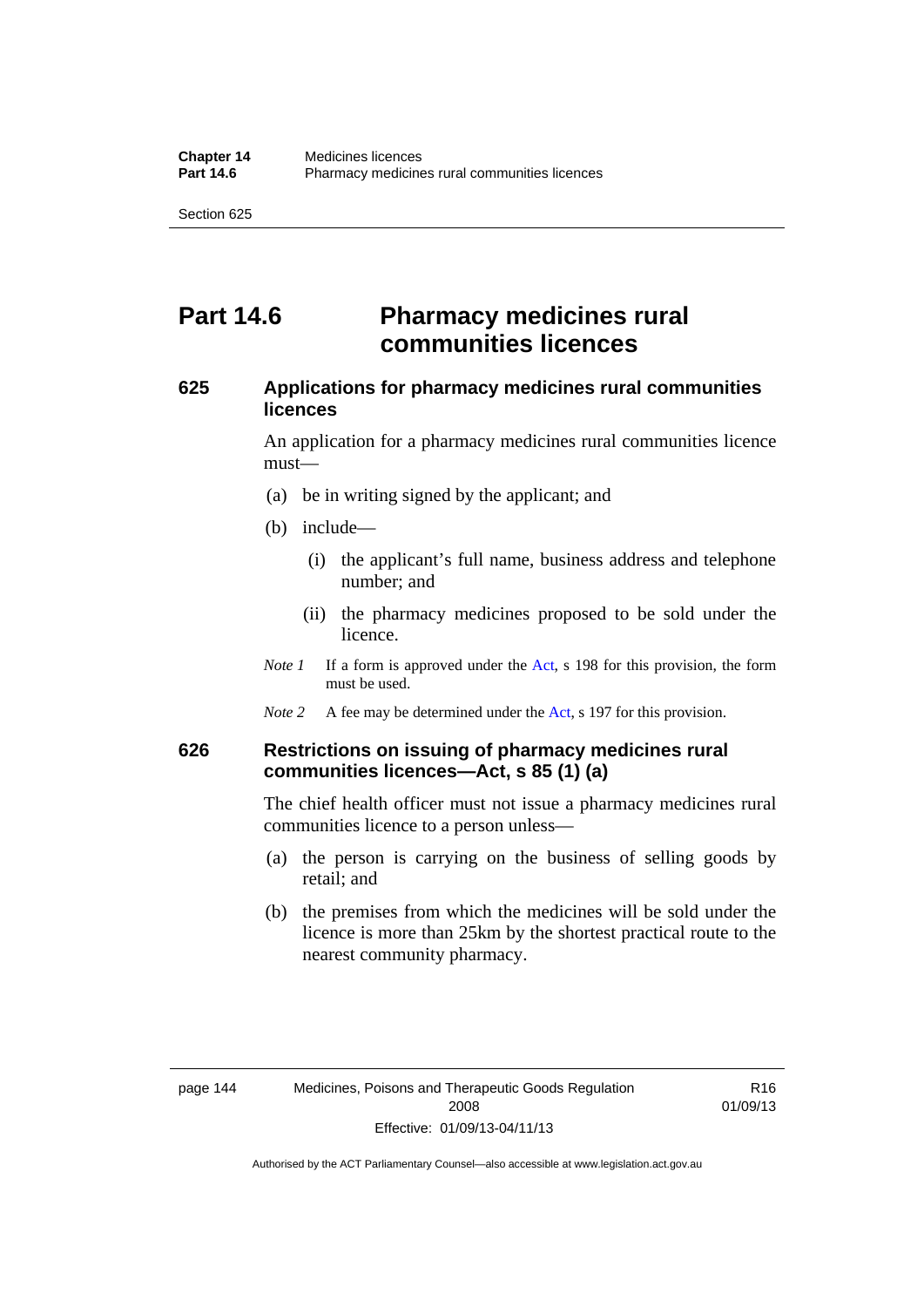# **Chapter 15 Medicines—other provisions**

# **Part 15.1 Opioid dependency treatment guidelines**

### **630 Guidelines for treatment of opioid dependency**

- (1) The Minister may approve guidelines for the treatment of opioid dependency.
- (2) Without limiting subsection (1), approved guidelines may make provision in relation to the prescribing and administration of buprenorphine and methadone to drug-dependent people.
- (3) An approval is a notifiable instrument.

*Note* A notifiable instrument must be notified under the [Legislation Act](http://www.legislation.act.gov.au/a/2001-14).

R16 01/09/13 Medicines, Poisons and Therapeutic Goods Regulation 2008 Effective: 01/09/13-04/11/13

page 145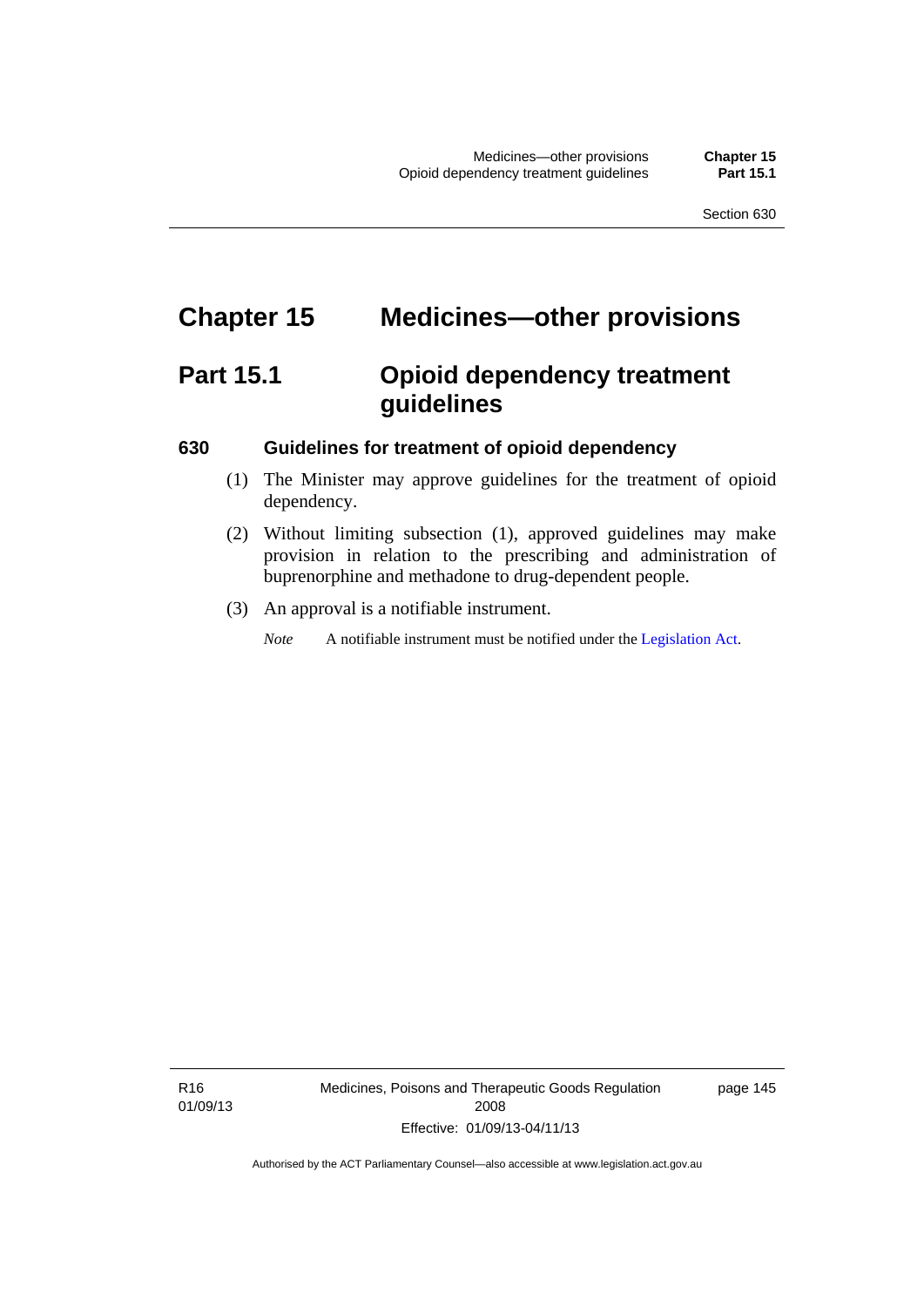# **Part 15.2 Medicines advisory committee**

*Note* The medicines advisory committee is established under the [Act](http://www.legislation.act.gov.au/a/2008-26/default.asp), s 194.

#### **635 Medicines advisory committee—membership**

- (1) The medicines advisory committee consists of the following members appointed by the Minister:
	- (a) a chair;
	- (b) 2 other members.
	- *Note 1* For the making of appointments (including acting appointments), see the [Legislation Act,](http://www.legislation.act.gov.au/a/2001-14) pt 19.3.
	- *Note 2* Certain Ministerial appointments require consultation with an Assembly committee and are disallowable (see [Legislation Act,](http://www.legislation.act.gov.au/a/2001-14) div 19.3.3).
- (2) A person is not eligible for appointment to the medicines advisory committee unless the person is a doctor.

*Note Doctor* does not include an intern doctor (see dict).

- (3) The medicines advisory committee must include—
	- (a) at least 1 member who has had experience in the teaching or practice of psychiatry; and
	- (b) 1 member nominated by the Australian Capital Territory Branch of the Australian Medical Association.
- (4) The instrument appointing, or evidencing the appointment of, a medicines advisory committee member must state whether the person is appointed as the chair, or as another member, of the committee.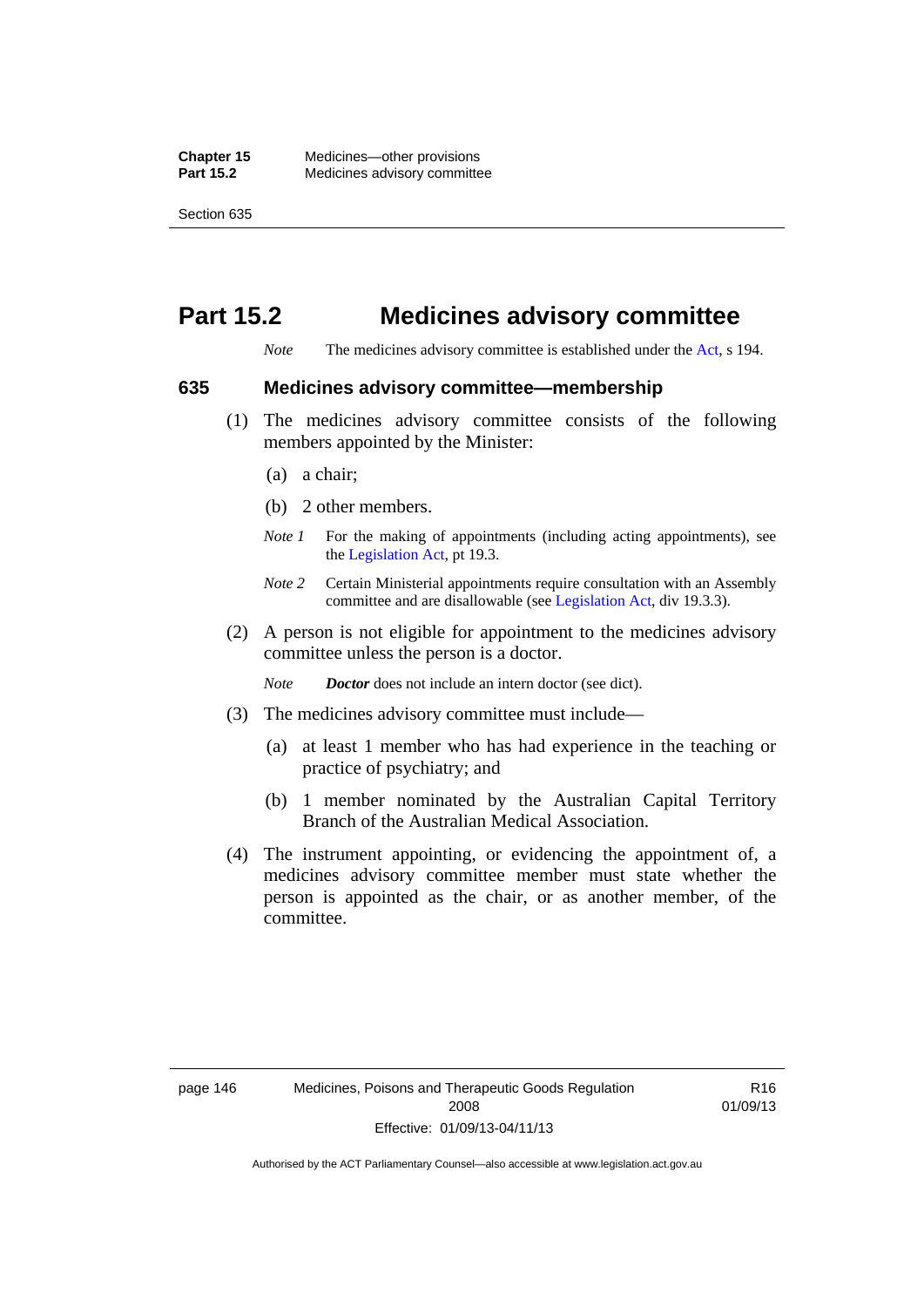### **636 Medicines advisory committee—term of appointments**

The appointment of a medicines advisory committee member must be for not longer than 3 years.

*Note* A person may be reappointed to a position if the person is eligible to be appointed to the position (see [Legislation Act,](http://www.legislation.act.gov.au/a/2001-14) s 208 and dict, pt 1, def *appoint*).

## **637 Medicines advisory committee—conditions of appointments**

The conditions of appointment of a medicines advisory committee member are the conditions agreed between the Minister and the member, subject to any determination under the *[Remuneration](http://www.legislation.act.gov.au/a/1995-55)  [Tribunal Act 1995](http://www.legislation.act.gov.au/a/1995-55)*.

## **638 Medicines advisory committee—time and place of meetings**

- (1) Meetings of the medicines advisory committee are to be held when and where the committee decides.
- (2) The chair of the medicines advisory committee may at any time call a meeting.
- (3) The chair must give the other members reasonable notice of the time and place of a meeting called by the chair.
- (4) The medicines advisory committee may adjourn a proceeding, for any reason it considers appropriate, to a time and place decided by the committee.

#### **639 Medicines advisory committee—presiding member**

- (1) The chair presides at a meeting of the medicines advisory committee.
- (2) If the chair is absent, the member chosen by the members present presides.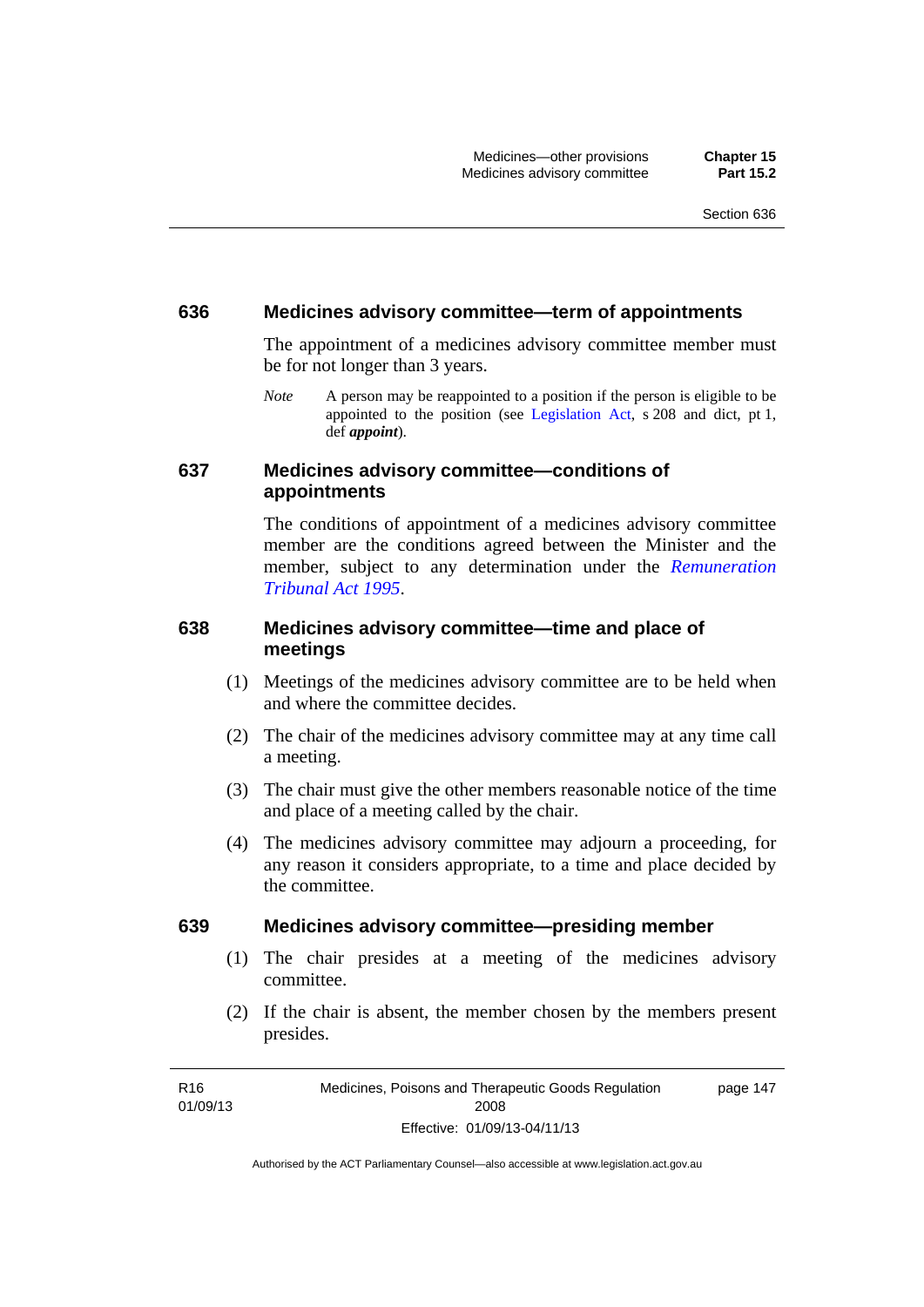### **640 Medicines advisory committee—quorum**

Business may be carried out at a meeting of the medicines advisory committee only if at least 2 members are present.

## **641 Medicines advisory committee—voting**

- (1) At a meeting of the medicines advisory committee each member has a vote on each question to be decided.
- (2) A question is decided by a majority of the votes of members present and voting but, if the votes are equal, the presiding member has the deciding vote.

## **642 Medicines advisory committee—conduct of meetings**

- (1) The medicines advisory committee may conduct its meetings as the committee considers appropriate.
- (2) A meeting of the medicines advisory committee may be held using a method of communication, or a combination of methods of communication, that allows each member taking part to hear what each other member taking part says without the members being in each other's presence.

#### **Examples**

a phone link, a satellite link, an internet or intranet link

- *Note* An example is part of the regulation, is not exhaustive and may extend, but does not limit, the meaning of the provision in which it appears (see [Legislation Act,](http://www.legislation.act.gov.au/a/2001-14) s 126 and s 132).
- (3) A medicines advisory committee member who takes part in a meeting conducted under subsection (2) is taken to be present at the meeting.
- (4) A resolution is a valid resolution of the medicines advisory committee, even if it is not passed at a meeting of the committee, if all members agree to the proposed resolution in writing.

*Note Written* includes in electronic form (see [Act,](http://www.legislation.act.gov.au/a/2008-26/default.asp) dict).

page 148 Medicines, Poisons and Therapeutic Goods Regulation 2008 Effective: 01/09/13-04/11/13 R16 01/09/13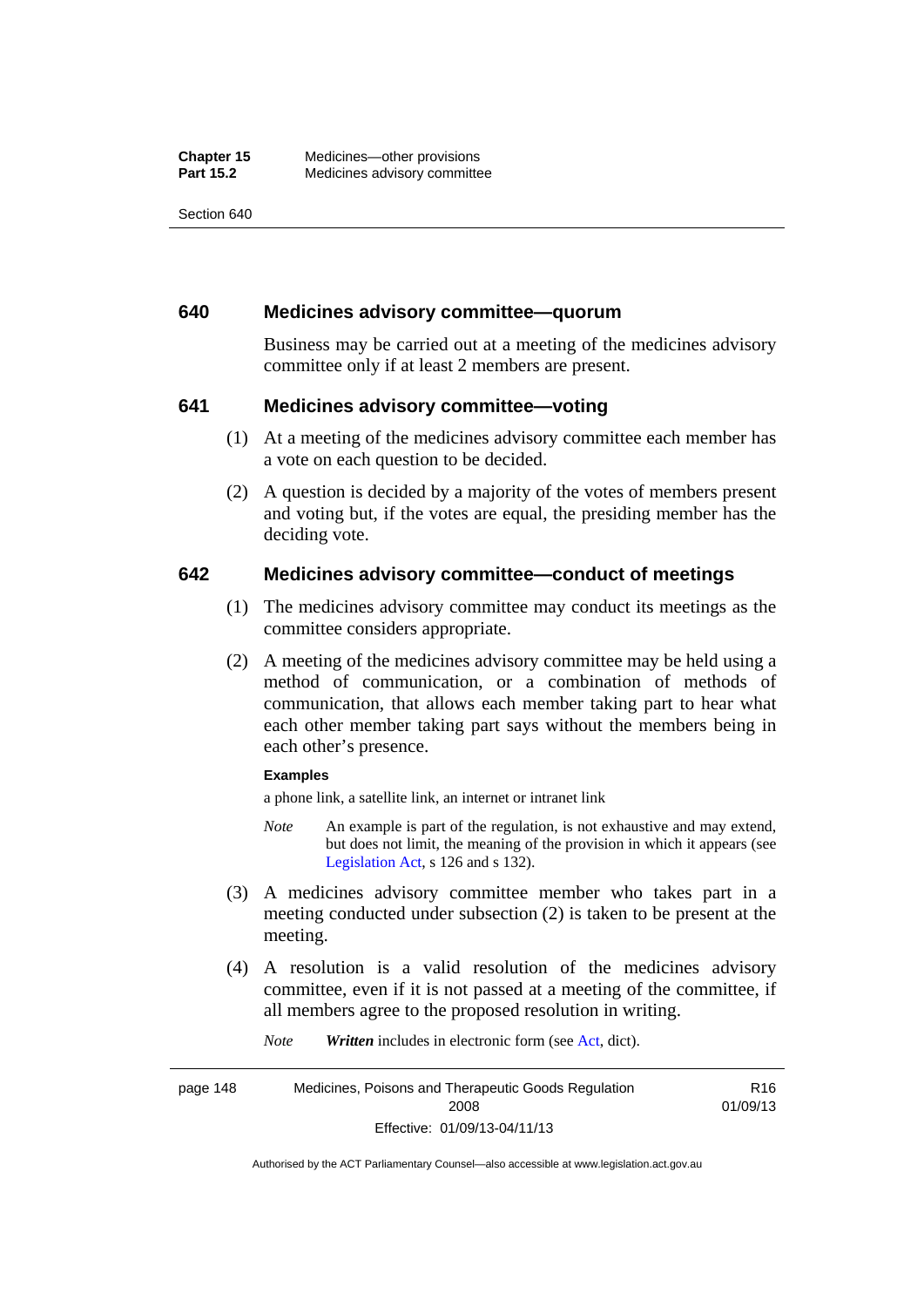(5) The medicines advisory committee must keep minutes of its meetings.

## **643 Medicines advisory committee—disclosure of interests by members**

- (1) If a medicines advisory committee member has a material interest in an issue being considered, or about to be considered, by the committee, the member must disclose the nature of the interest at a committee meeting as soon as possible after the relevant facts have come to the member's knowledge.
- (2) The disclosure must be recorded in the medicines advisory committee's minutes and, unless the committee otherwise decides, the member must not—
	- (a) be present when the medicines advisory committee considers the issue; or
	- (b) take part in a decision of the committee on the issue.

#### **Example**

David, Emile and Fiona are members of the medicines advisory committee. They have an interest in an issue being considered at a committee meeting and they disclose the interest as soon as they become aware of it. David's and Emile's interests are minor but Fiona has a direct financial interest in the issue.

The medicines advisory committee considers the disclosures and decides that because of the nature of the interests:

- David may be present when the committee considers the issue but not take part in the decision
- Emile may be present for the consideration and take part in the decision.

The medicines advisory committee does not make a decision allowing Fiona to be present or take part in the committee's decision. Accordingly, Fiona cannot be present for the consideration of the issue or take part in the decision.

*Note* An example is part of the regulation, is not exhaustive and may extend, but does not limit, the meaning of the provision in which it appears (see [Legislation Act,](http://www.legislation.act.gov.au/a/2001-14) s 126 and s 132).

R16 01/09/13 Medicines, Poisons and Therapeutic Goods Regulation 2008 Effective: 01/09/13-04/11/13

page 149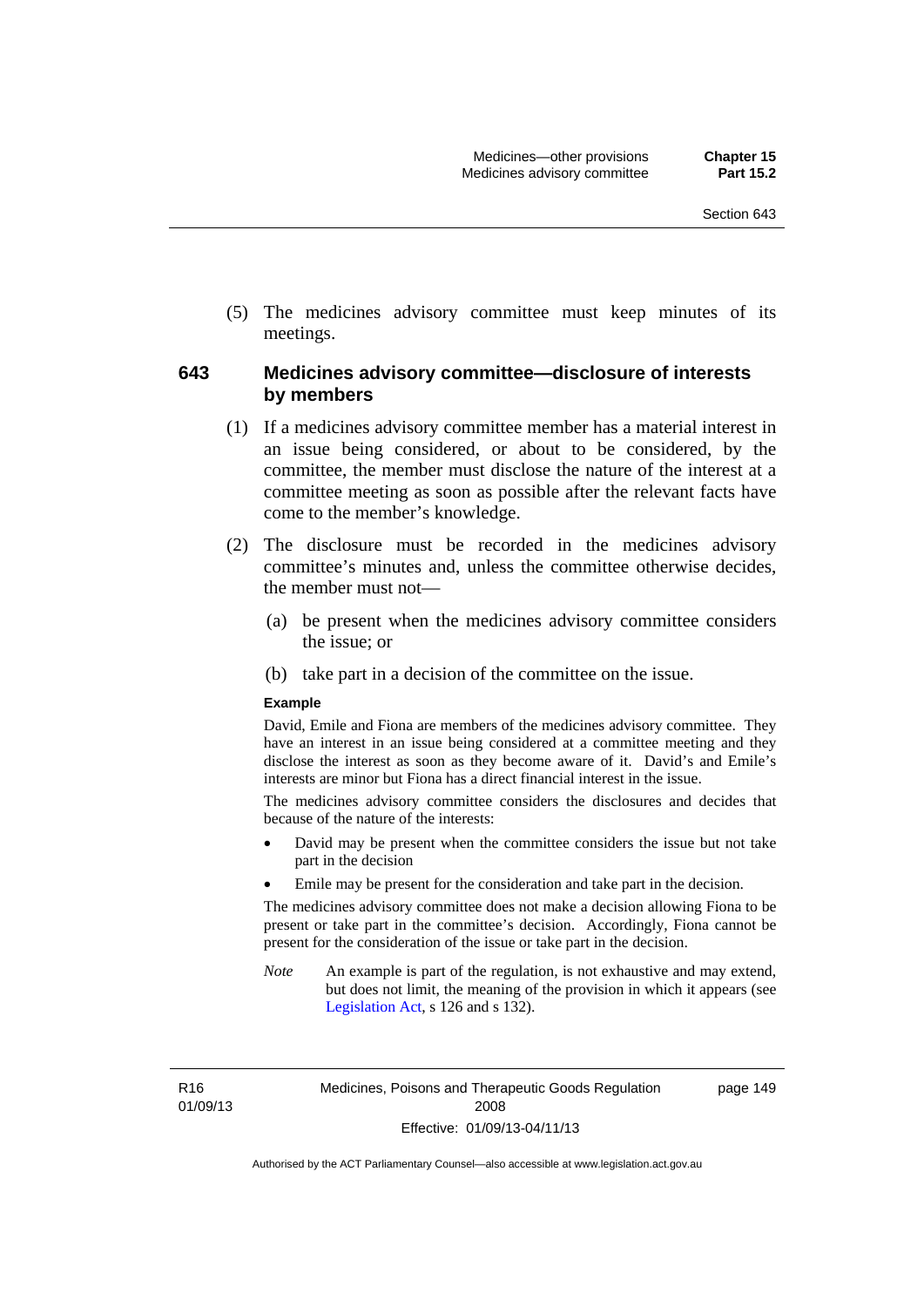- (3) Any other medicines advisory committee member who also has a material interest in the issue must not be present when the committee is considering its decision under subsection (2).
- (4) In deciding under subsection (2) whether a member may be present when the medicines advisory committee decides the issue or take part in a decision of the committee on the issue, and despite section 640 (Medicines advisory committee—quorum), the committee may consist of 1 member.

#### **Example**

if 2 members are present at a meeting and 1 member discloses a material interest, the other member may decide whether the member who made the disclosure can take part in a decision by the committee

(5) In this section:

*associate*, of a person, means—

- (a) the person's business partner; or
- (b) a close friend of the person; or
- (c) a family member of the person.

*executive officer*, of a corporation, means a person (however described) who is concerned with, or takes part in, the corporation's management (whether or not the person is a director of the corporation).

*indirect interest*—without limiting the kind of indirect interest a person may have, a person has an *indirect interest* in an issue if any of the following has an interest in the issue:

- (a) an associate of the person;
- (b) a corporation with not more than 100 members that the person, or an associate of the person, is a member of;
- (c) a subsidiary of a corporation mentioned in paragraph (b);

page 150 Medicines, Poisons and Therapeutic Goods Regulation 2008 Effective: 01/09/13-04/11/13

R16 01/09/13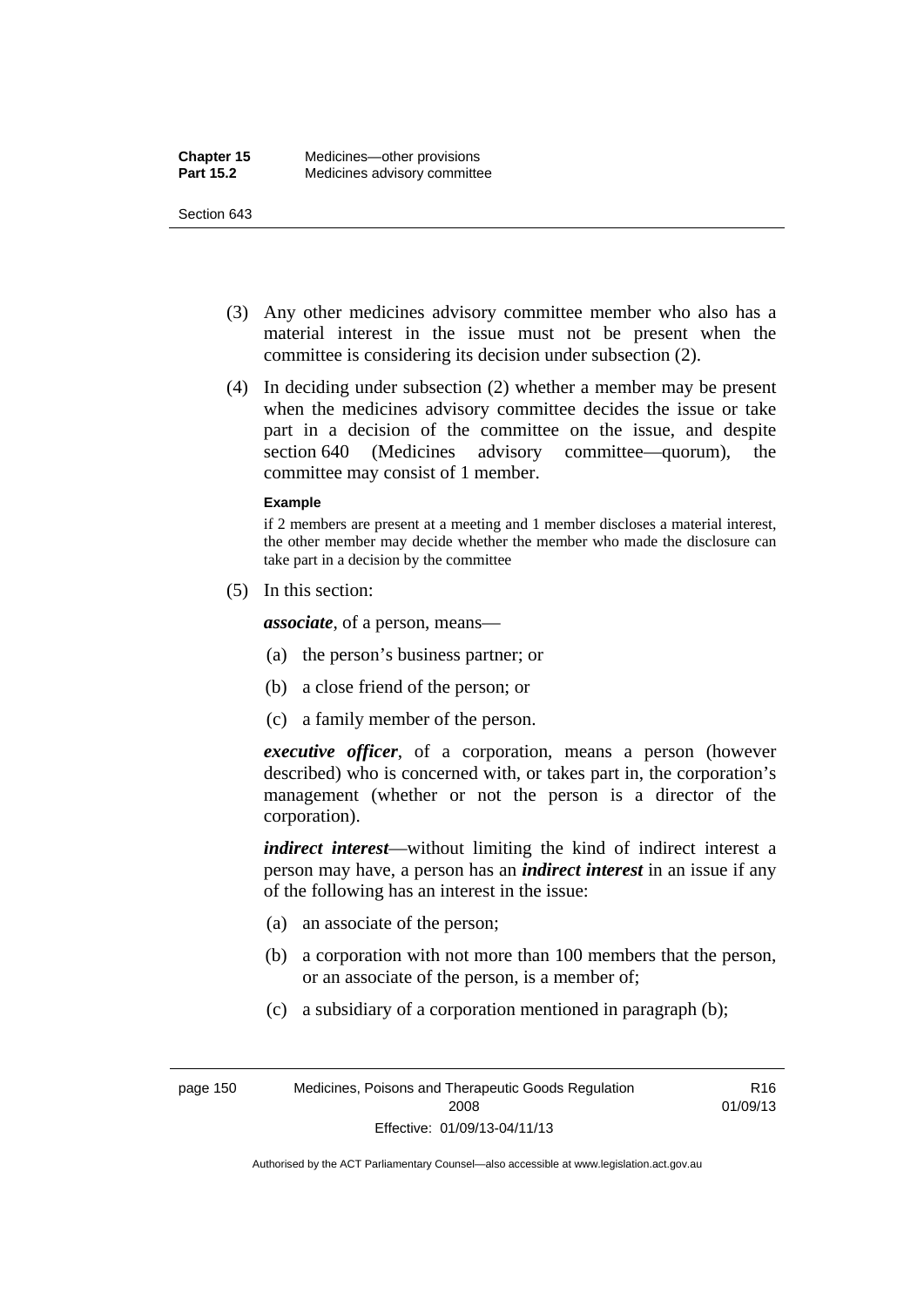- (d) a corporation that the person, or an associate of the person, is an executive officer of;
- (e) the trustee of a trust that the person, or an associate of the person, is a beneficiary of;
- (f) a member of a firm or partnership that the person, or an associate of the person, is a member of;
- (g) someone else carrying on a business if the person, or an associate of the person, has a direct or indirect right to participate in the profits of the business.

*material interest*—a medicines advisory committee member has a *material interest* in an issue if the member has—

- (a) a direct or indirect financial interest in the issue; or
- (b) a direct or indirect interest of any other kind if the interest could conflict with the proper exercise of the member's functions in relation to the committee's consideration of the issue.

#### **644 Medicines advisory committee—ending appointments**

- (1) The Minister may end the appointment of a medicines advisory committee member—
	- (a) if the member contravenes a territory law; or
	- (b) for misbehaviour; or
	- (c) if the member becomes bankrupt or personally insolvent; or
		- *Note Bankrupt or personally insolvent*—see the [Legislation Act,](http://www.legislation.act.gov.au/a/2001-14) dictionary, pt 1.
	- (d) if the member is convicted, in the ACT, of an offence punishable by imprisonment for at least 1 year; or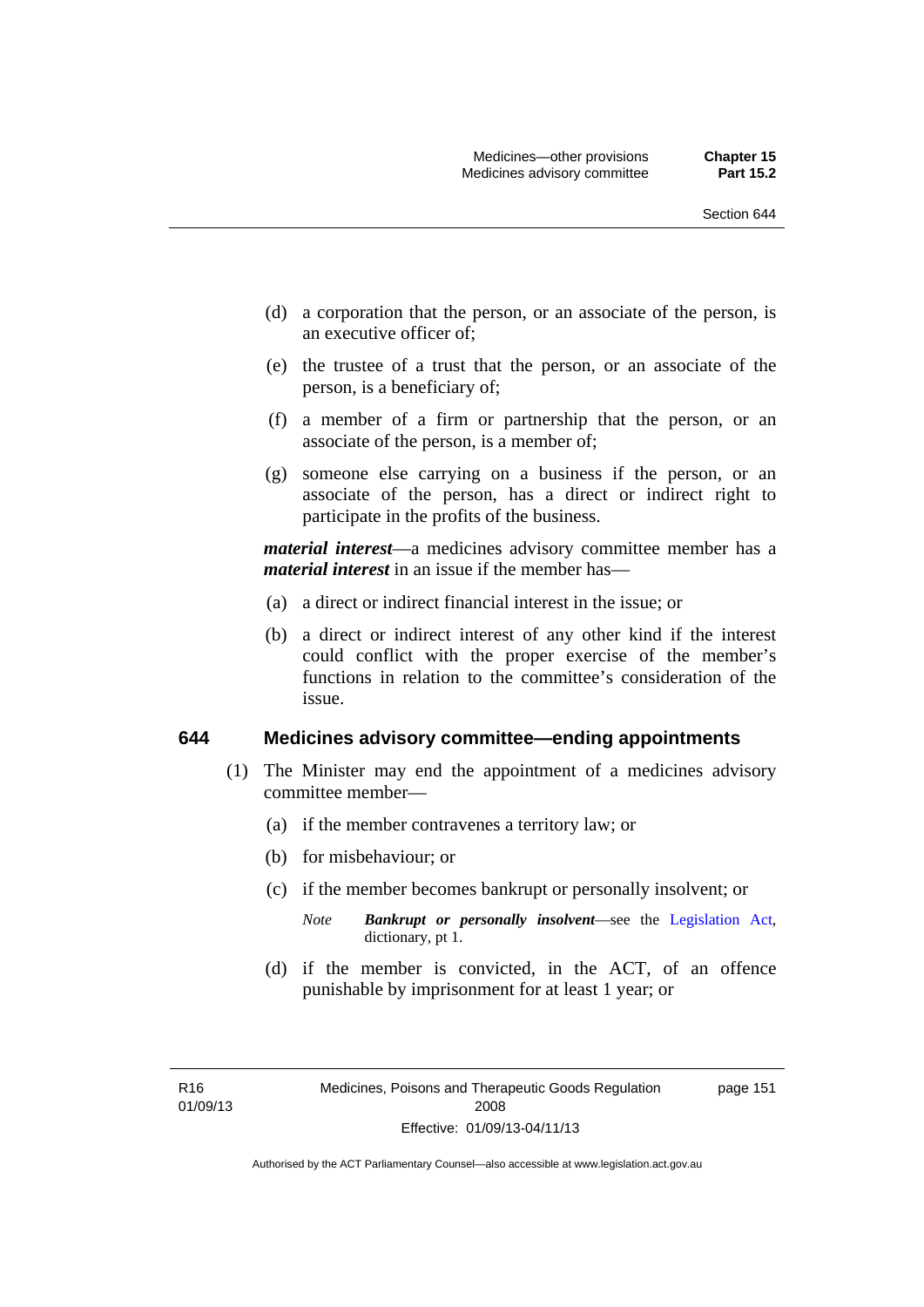- (e) if the member is convicted outside the ACT, in Australia or elsewhere, of an offence that, if it had been committed in the ACT, would be punishable by imprisonment for at least 1 year; or
- (f) if the member contravenes section 643 (Medicines advisory committee—disclosure of interests by members).
- *Note* A member's appointment also ends if the member resigns (see [Legislation Act,](http://www.legislation.act.gov.au/a/2001-14) s 210).
- (2) The Minister must end the appointment of a medicines advisory committee member—
	- (a) if the member ceases to be a doctor; or
	- (b) if, on 3 consecutive occasions, the member fails, without the chair's agreement, to make himself or herself available for a proposed meeting of the committee; or
	- (c) if the member fails to take all reasonable steps to avoid being placed in a position where a conflict of interest arises during the exercise of the member's functions; or
	- (d) for physical or mental incapacity, if the incapacity substantially affects the exercise of the member's functions.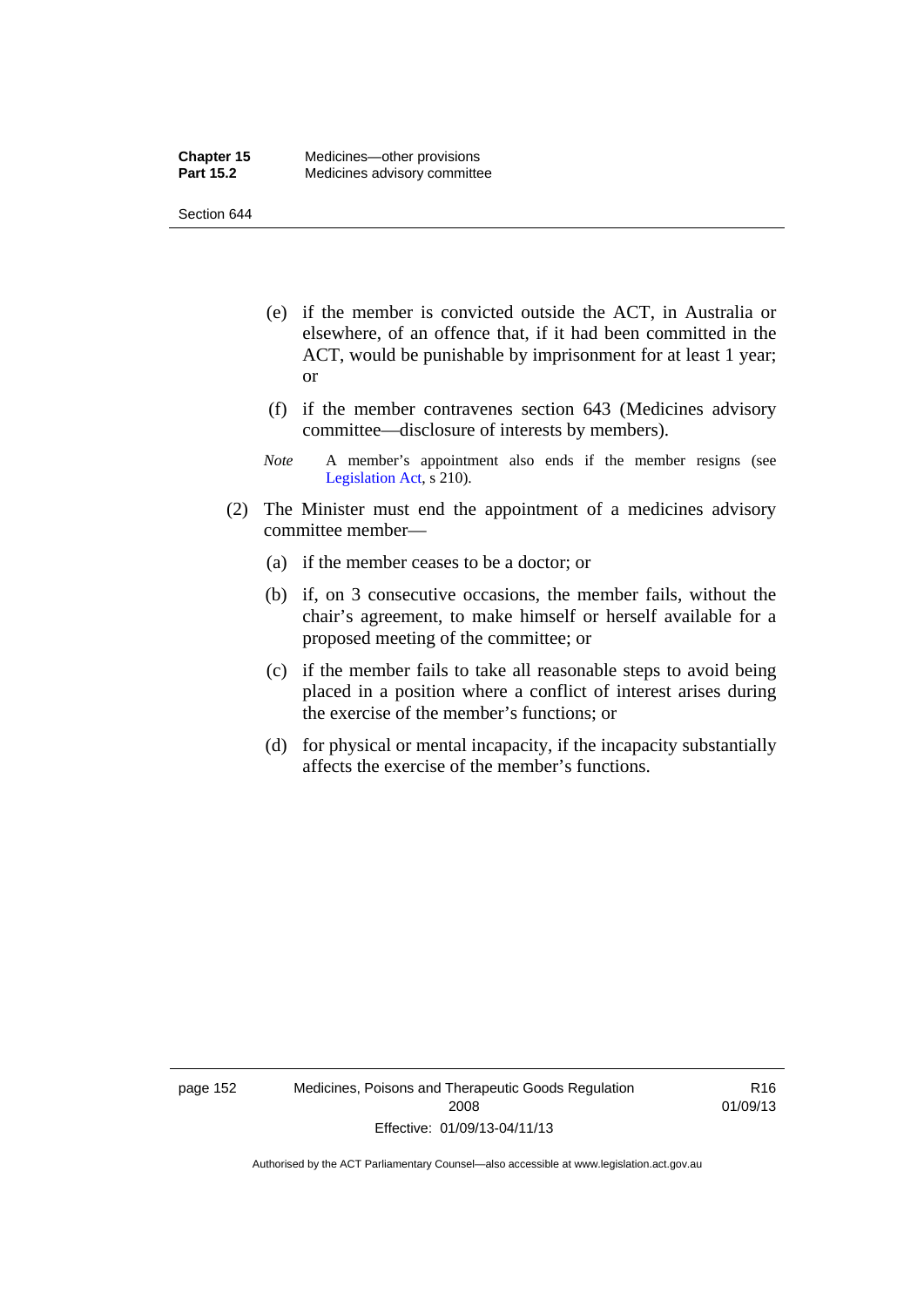## **Part 15.3 Other medicines provisions**

### **650 Advertising controlled medicines—Act, s 66 (3) (b)**

A pricelist published by a pharmacist that includes a controlled medicine is prescribed if the pricelist complies with the *Price Information Code of Practice*, published by the Therapeutic Goods Administration, as in force from time to time.

*Note* The code is accessible at [www.tga.gov.au](http://www.tga.gov.au/).

## **651 Advertising other medicines**

- (1) A person commits an offence if—
	- (a) the person publishes an advertisement; and
	- (b) the advertisement promotes or encourages the use of a declared medicine.

Maximum penalty: 30 penalty units.

- (2) A person commits an offence if—
	- (a) the person publishes an advertisement; and
	- (b) the advertisement indicates that someone is willing or authorised to supply a declared medicine.

Maximum penalty: 30 penalty units.

- (3) This section does not apply to—
	- (a) an advertisement for a declared medicine in a publication published primarily for dentists, doctors, pharmacists or veterinary surgeons; or
	- (b) a pricelist published by a pharmacist that includes a declared medicine if the pricelist complies with the *Price Information Code of Practice*, published by the Therapeutic Goods Administration, as in force from time to time.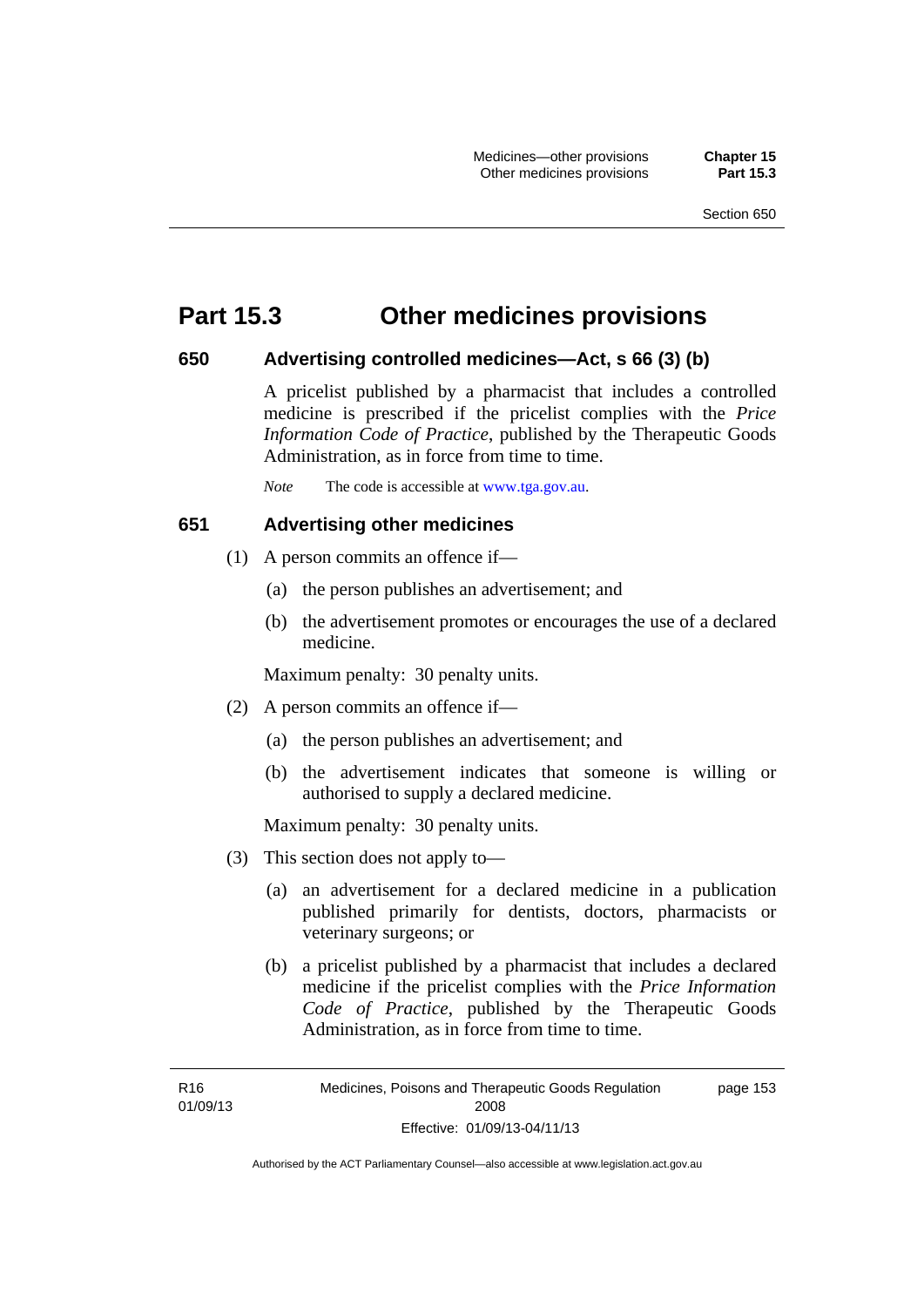(4) In this section:

*advertisement*—see the [Act,](http://www.legislation.act.gov.au/a/2008-26/default.asp) section 66.

#### *declared medicine* means—

- (a) a pharmacist only medicine other than a pharmacist only medicine to which the medicines and poisons standard, appendix H applies; or
- (b) a prescription only medicine.

## **652 Prescribed institutions—Act, dict, def** *institution***, par (b)**

The following are prescribed:

- (a) a correctional centre;
- (b) a CYP detention place.

page 154 Medicines, Poisons and Therapeutic Goods Regulation 2008 Effective: 01/09/13-04/11/13

R16 01/09/13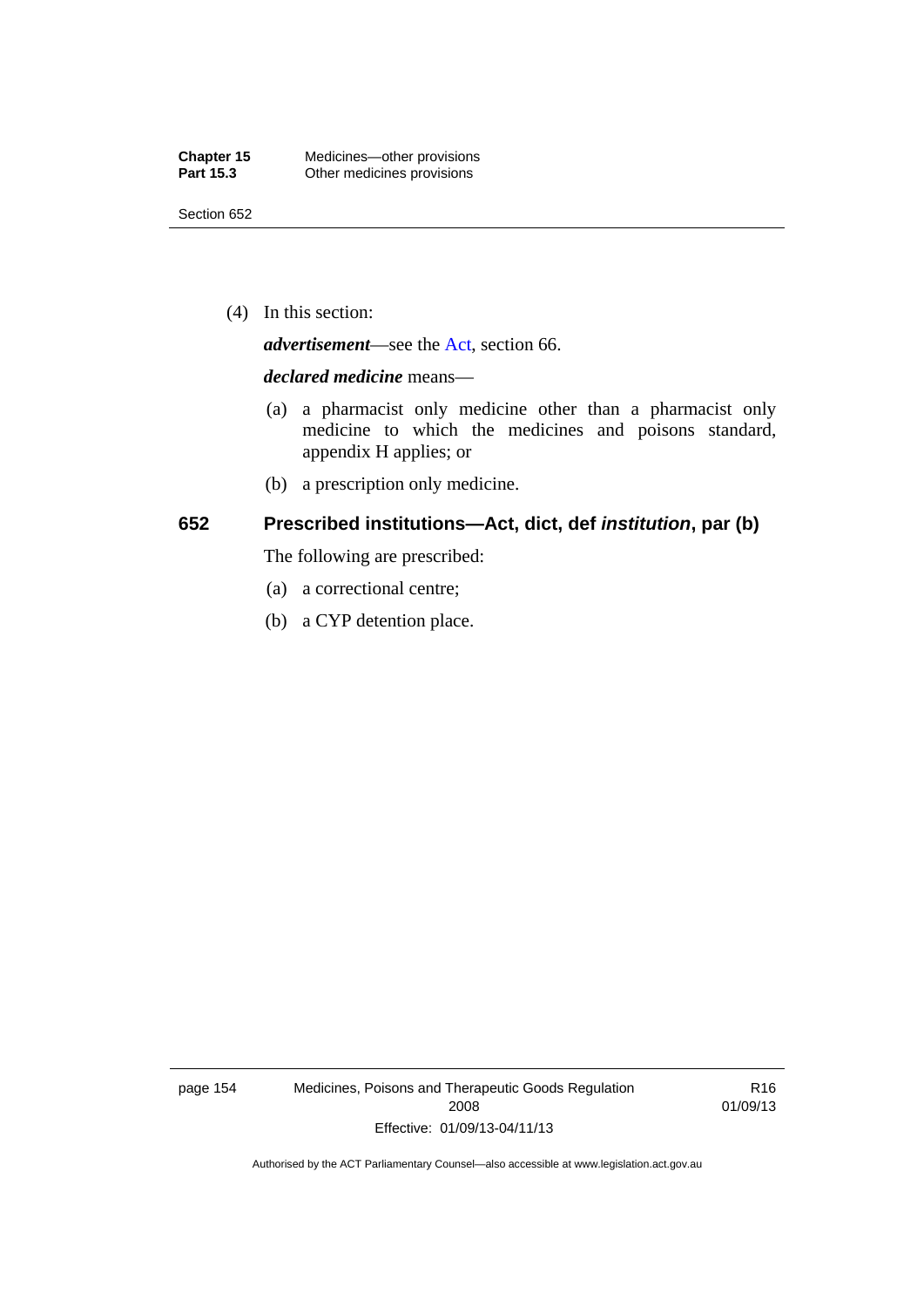# **Chapter 16 Low and moderate harm poisons**

## **Part 16.1** Preliminary

**660 Meaning of** *relevant law***—ch 16** 

In this chapter:

*relevant law* means—

- (a) a corresponding law; or
- (b) the *[Agricultural and Veterinary Chemicals Act 1994](http://www.comlaw.gov.au/Series/C2004A04712)* (Cwlth); or
- (c) the *[Therapeutic Goods Act 1989](http://www.comlaw.gov.au/Series/C2004A03952)* (Cwlth).
- *Note 1 Corresponding law* includes a law of a State that corresponds, or substantially corresponds, to the Act (see [Act](http://www.legislation.act.gov.au/a/2008-26/default.asp), dict).
- *Note 2 State* includes a territory (see [Legislation Act,](http://www.legislation.act.gov.au/a/2001-14) dict, pt 1).

R16 01/09/13 Medicines, Poisons and Therapeutic Goods Regulation 2008 Effective: 01/09/13-04/11/13

page 155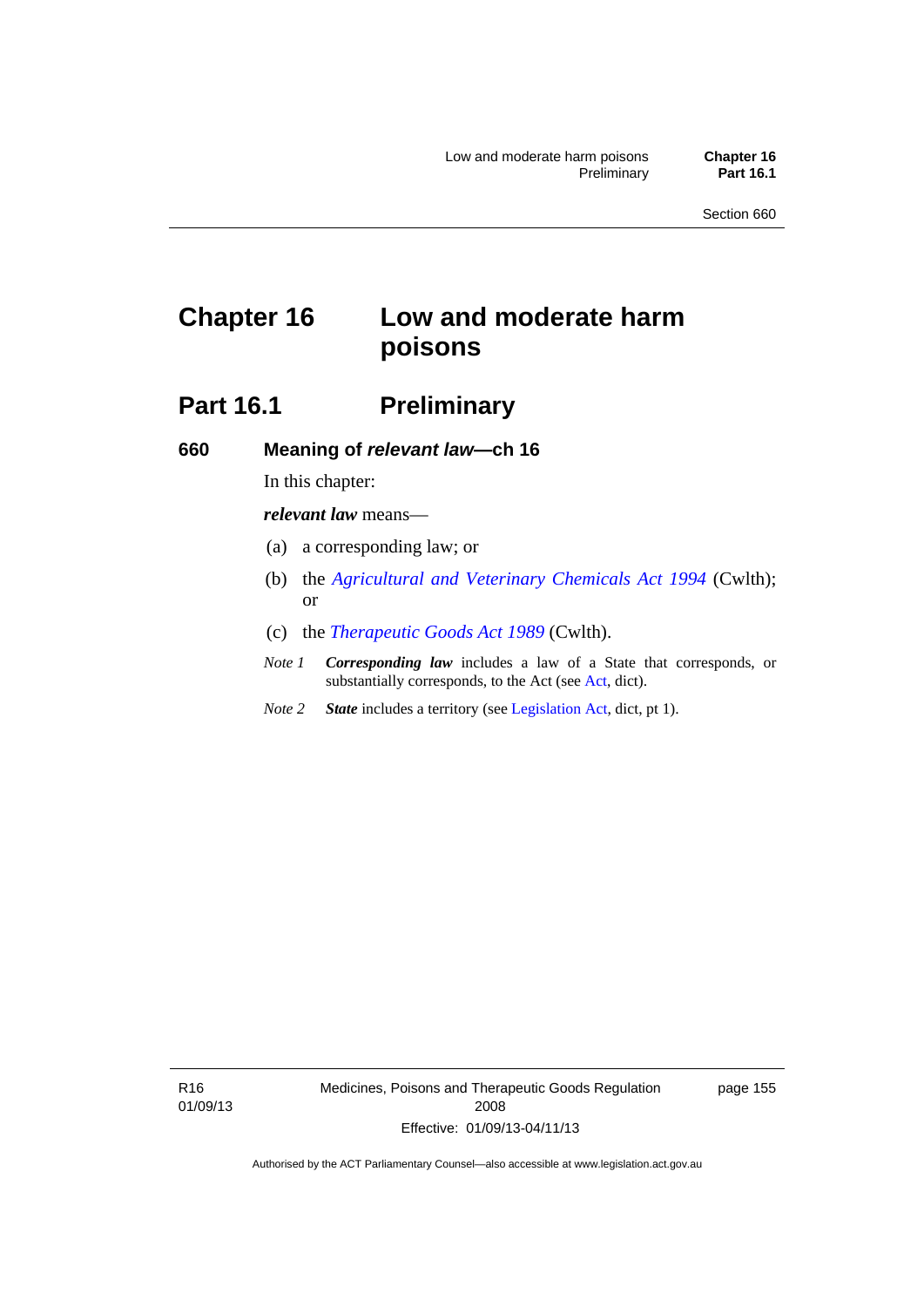## **Part 16.2 Authorisation to supply low and moderate harm poisons**

## **661 Authorisation to supply low and moderate harm poisons—Act, s 26 (1) (b) and (2) (b)**

Anyone is authorised to supply a low harm poison or moderate harm poison.

## **662 Authorisation condition for supplying low and moderate harm poisons—Act, s 44 (1) (b) and (2) (b)**

A person's authorisation under section 661 to supply a low harm poison or moderate harm poison is subject to the following conditions:

- (a) the poison is supplied in manufacturer's packs that comply with—
	- (i) section 665 (Packaging of supplied manufacturer's packs of low and moderate harm poisons—[Act](http://www.legislation.act.gov.au/a/2008-26/default.asp), s 59 (1) (c) (i) and  $(2)$  (c) (i)); or
	- (ii) an approval under the [Act](http://www.legislation.act.gov.au/a/2008-26/default.asp), section 193 (Approval of non-standard packaging and labelling);
- (b) the manufacturer's packs are labelled in accordance with—
	- (i) section 666 (Labelling of supplied manufacturer's packs of low and moderate harm poisons—[Act](http://www.legislation.act.gov.au/a/2008-26/default.asp), s  $60(1)(c)(i)$ and  $(2)$   $(c)$   $(i)$ ; or
	- (ii) an approval under the [Act,](http://www.legislation.act.gov.au/a/2008-26/default.asp) section 193.

R16 01/09/13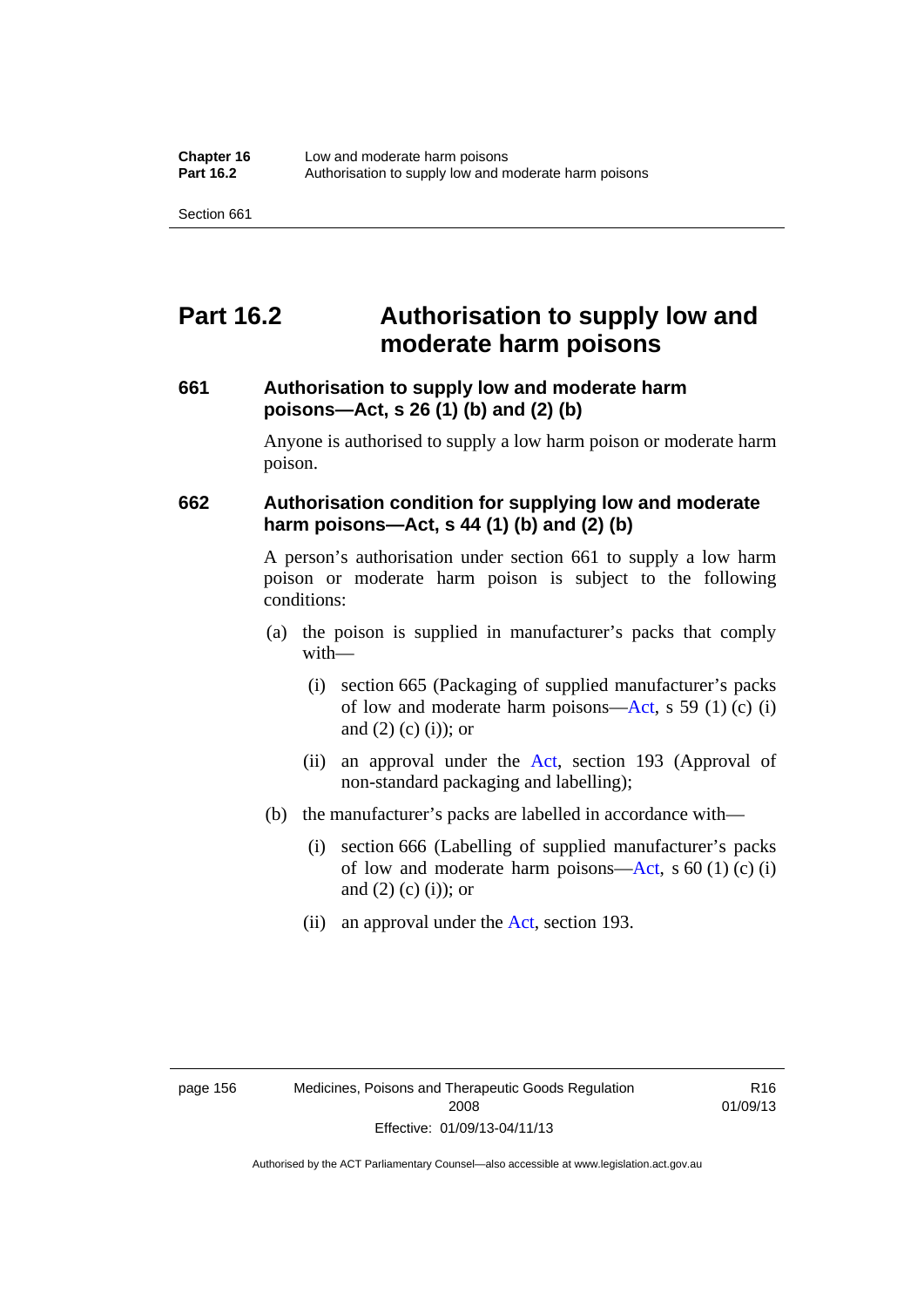### **Part 16.3 Authorisation to manufacture low and moderate harm poisons**

### **663 Authorisation to manufacture low and moderate harm poisons—Act, s 33 (b)**

A person is authorised to manufacture a low harm poison or moderate harm poison if the person is authorised to manufacture the poison under a relevant law.

### **664 Authorisation condition for manufacturing low and moderate harm poisons—Act, s 44 (1) (b) and (2) (b)**

A person's authorisation under section 663 to manufacture a low harm poison or moderate harm poison is subject to the condition that, if a condition or restriction applies to the person under the relevant law, the person manufactures the poison in accordance with the condition and restriction.

Medicines, Poisons and Therapeutic Goods Regulation 2008 Effective: 01/09/13-04/11/13

page 157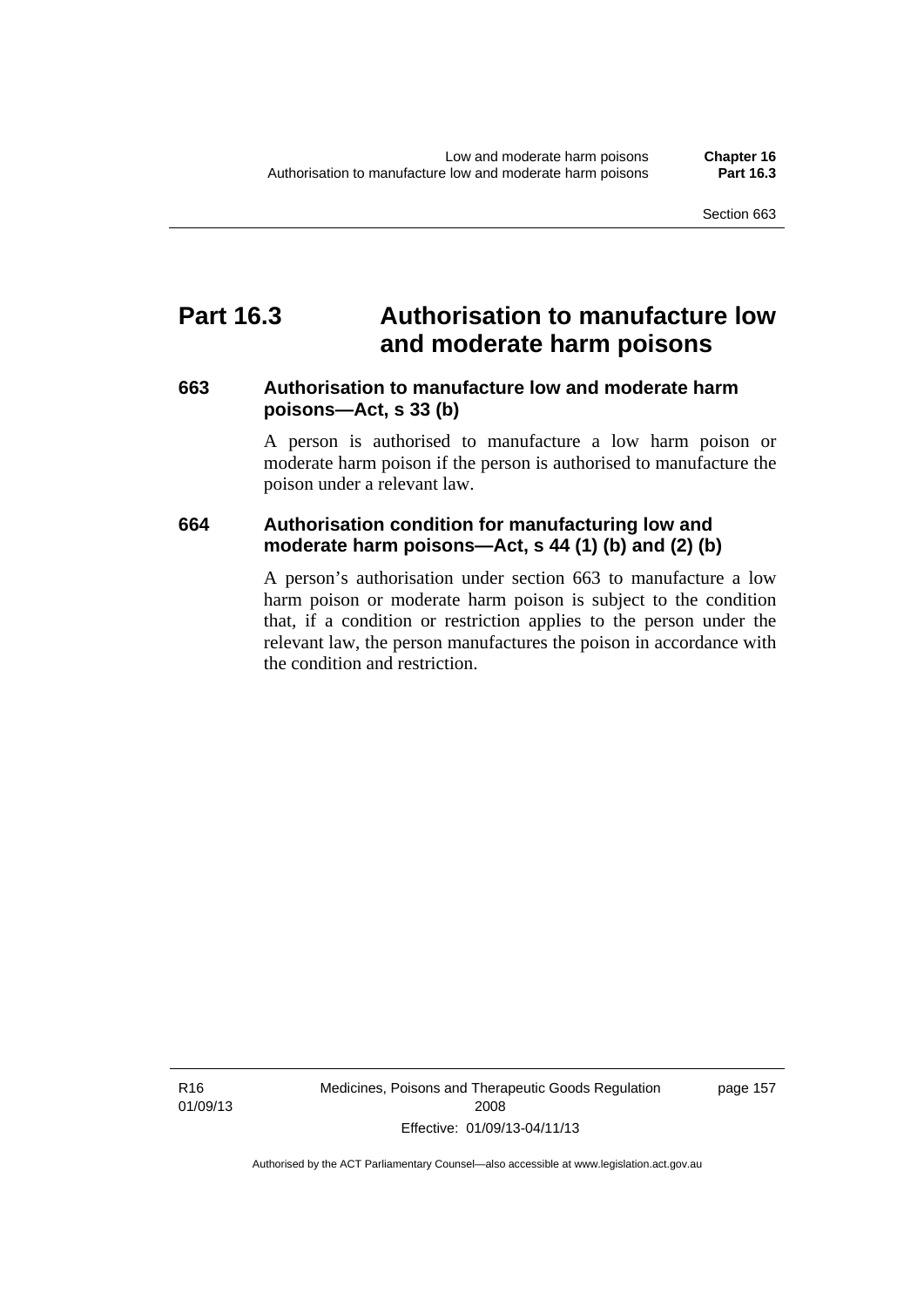### **Part 16.4 Packaging and labelling of low and moderate harm poisons**

### **665 Packaging of supplied manufacturer's packs of low and moderate harm poisons—Act, s 59 (1) (c) (i) and (2) (c) (i)**

- (1) A manufacturer's pack of a supplied low harm poison or moderate harm poison must be packaged—
	- (a) in accordance with the [medicines and poisons standard](http://www.comlaw.gov.au/Series/F2012L01200), paragraphs 21 to 27; or
	- (b) in a container in which the poison may be sold under a relevant law.
	- *Note* A manufacturer's pack of a low or moderate harm poison supplied may also be packaged in accordance with an approval under the [Act](http://www.legislation.act.gov.au/a/2008-26/default.asp), s 193 (Approval of non-standard packaging and labelling) (see [Act,](http://www.legislation.act.gov.au/a/2008-26/default.asp) s 59 (1) (c) (ii) and (2) (c) (ii)).
- (2) However, if the poison is camphor or naphthalene for domestic use, it must also be packaged in a way that, in normal use, prevents—
	- (a) removal of the camphor or naphthalene from the packaging; or
	- (b) ingestion of the camphor or naphthalene.

### **666 Labelling of supplied manufacturer's packs of low and moderate harm poisons—Act, s 60 (1) (c) (i) and (2) (c) (i)**

A manufacturer's pack of a supplied low harm poison or moderate harm poison must be labelled in accordance with—

- (a) the [medicines and poisons standard](http://www.comlaw.gov.au/Series/F2012L01200), paragraphs 3 to 19; or
- (b) a relevant law.
- *Note* A manufacturer's pack of a low or moderate harm poison supplied may also be labelled in accordance with an approval under the [Act](http://www.legislation.act.gov.au/a/2008-26/default.asp), s 193 (Approval of non-standard packaging and labelling) (see [Act,](http://www.legislation.act.gov.au/a/2008-26/default.asp) s 60 (1) (c) (ii) and (2) (c) (ii)).

R16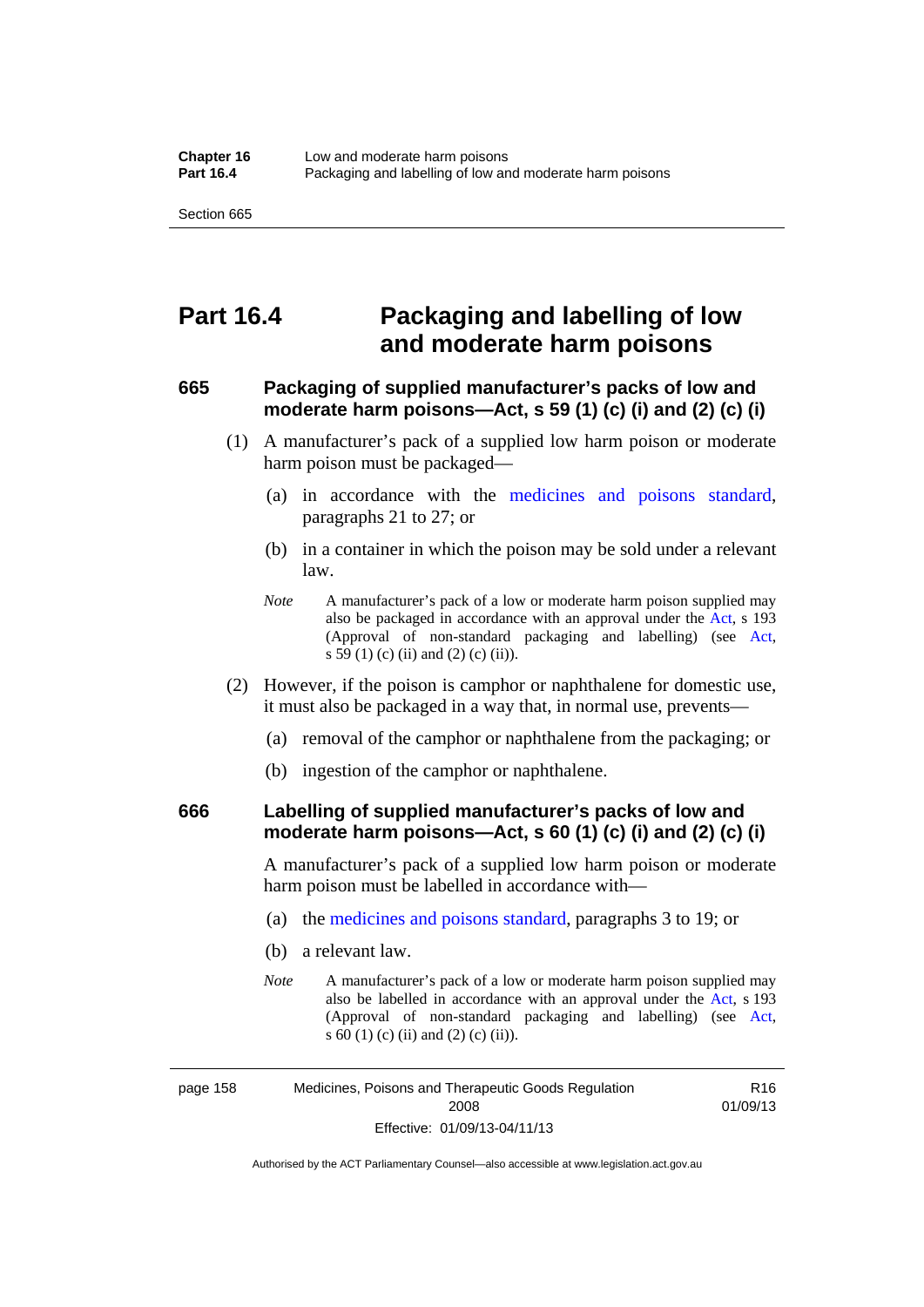# **Chapter 17 Dangerous poisons authorisations**

### **Part 17.1 Overview of dangerous poisons authorisations**

### **670 General overview of authorisations for dangerous poisons**

 (1) The Act requires that a person must not deal with a dangerous poison in a particular way unless the person is authorised to deal with the poison.

#### **Example**

the [Act,](http://www.legislation.act.gov.au/a/2008-26/default.asp) s 35 about obtaining certain substances (which include dangerous poisons)

- *Note 1* The [Act,](http://www.legislation.act.gov.au/a/2008-26/default.asp) s 19 sets out when a person *deals* with a dangerous poison.
- *Note 2* An example is part of the regulation, is not exhaustive and may extend, but does not limit, the meaning of the provision in which it appears (see [Legislation Act,](http://www.legislation.act.gov.au/a/2001-14) s 126 and s 132).
- (2) The [Act](http://www.legislation.act.gov.au/a/2008-26/default.asp), section 20 sets out when a person is authorised to deal with a dangerous poison.
- (3) This regulation authorises certain dealings with dangerous poisons.

*Note* An authorisation is not required to deal with the following:

- a substance excluded from the [medicines and poisons standard](http://www.comlaw.gov.au/Series/F2012L01200) by the standard, par  $1(2)$  (see s 6);
- a substance mentioned in the [medicines and poisons standard,](http://www.comlaw.gov.au/Series/F2012L01200) sch 7 if the schedule does not apply to the substance because of an exception in the standard.

R16 01/09/13 page 159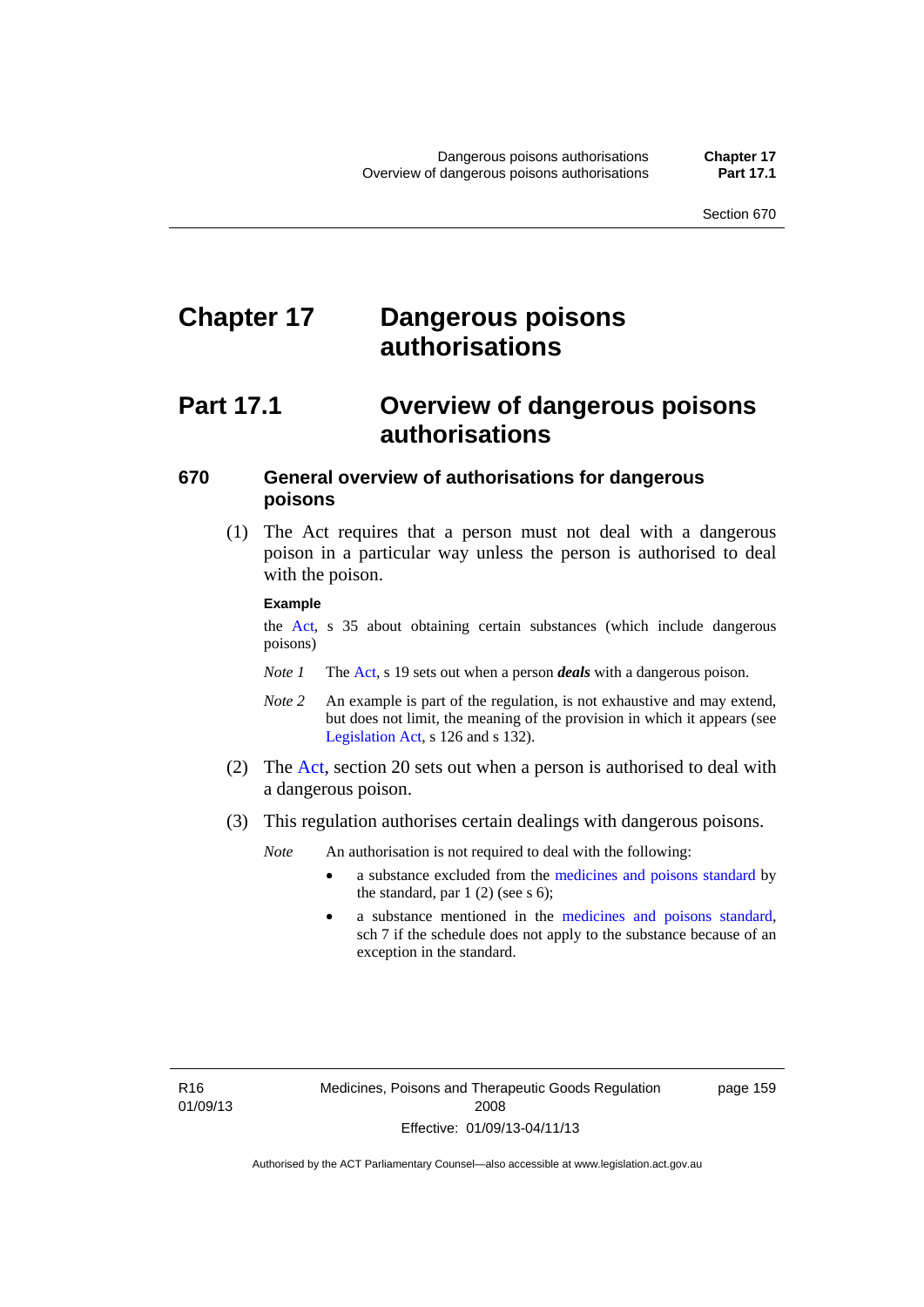(4) An authorisation under this regulation may be subject to limitations.

#### **Example**

a purchase order issued by a person mentioned in sch 4, col 2 must comply with s 721 (see s 690 (2) (c))

*Note* For the power to impose other restrictions, see the [Act](http://www.legislation.act.gov.au/a/2008-26/default.asp), ch 8.

### **671 Overview of dangerous poisons authorisations under this regulation**

Dangerous poisons authorisations under this regulation are given by the following provisions:

- (a) section 675 (which is about authorisations under dangerous poisons manufacturers licences);
- (b) section 680 (which is about authorisations under dangerous poisons research and education program licences);
- (c) section 685 (which is about authorisations under dangerous poisons suppliers licences);
- (d) section 690 (which is about authorisations for manufacturing and other purposes);
- (e) section 692 (which is about authorisation to deliver dangerous poisons under purchase orders);
- (f) section 693 (which is about authorisation for commercial disposal operators for disposal of dangerous poisons);
- (g) section 695 (which is about authorisations for dangerous poisons research and education programs by scientifically qualified people).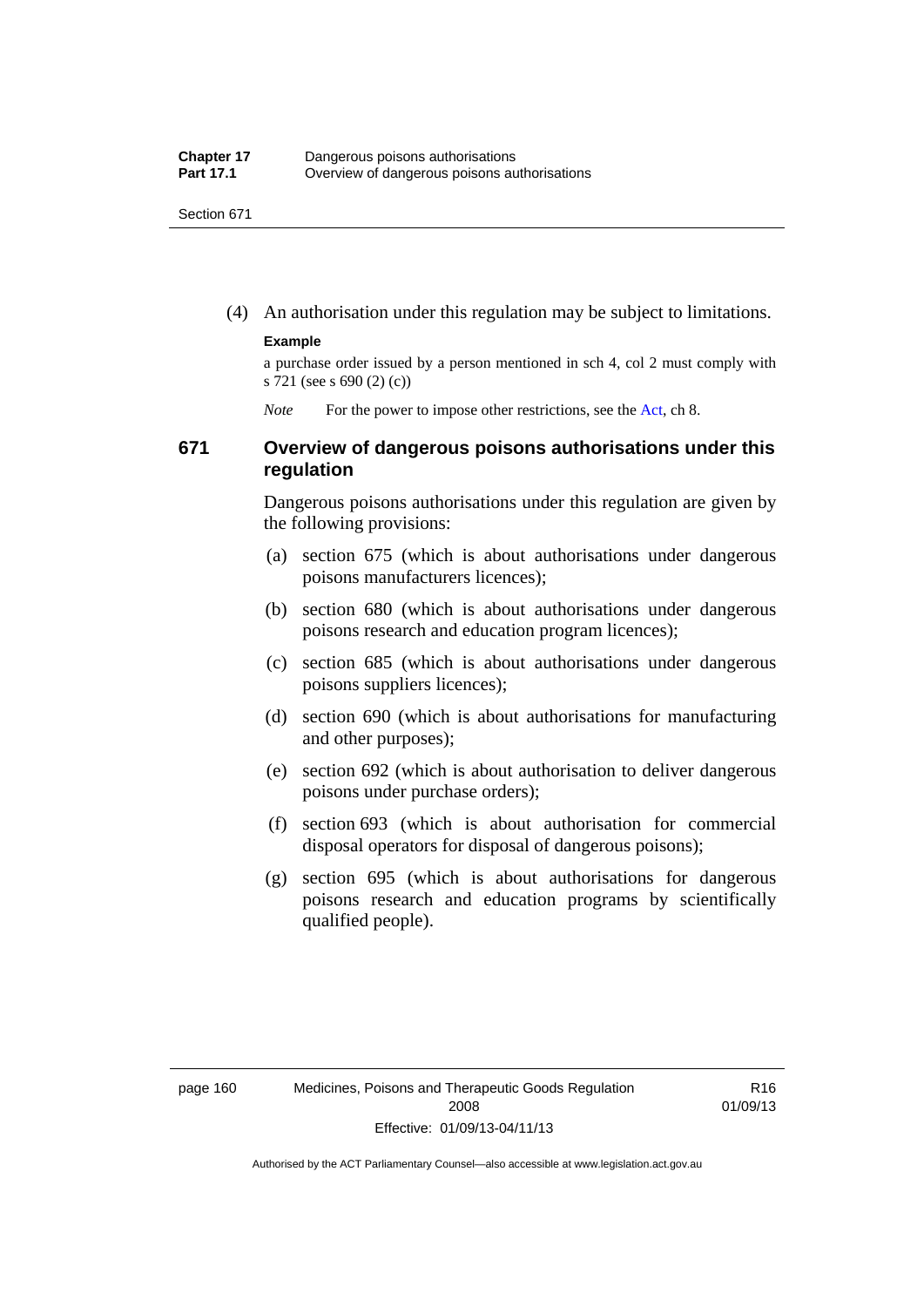### **672 General overview of authorisation conditions for dangerous poisons**

 (1) The [Act](http://www.legislation.act.gov.au/a/2008-26/default.asp), section 44 requires a person who is authorised to deal with a dangerous poison to comply with any condition to which the authorisation is subject.

#### **Example**

Section 676 sets out the authorisation conditions for an authorised person to manufacture a dangerous poison.

- *Note* An example is part of the regulation, is not exhaustive and may extend, but does not limit, the meaning of the provision in which it appears (see [Legislation Act,](http://www.legislation.act.gov.au/a/2001-14) s 126 and s 132).
- (2) The conditions are additional to other restrictions on an authorised person's authority to deal with a dangerous poison.
	- *Note* Conditions may also be imposed under other provisions of the [Act](http://www.legislation.act.gov.au/a/2008-26/default.asp) including, for example, s 89 which sets out conditions on licences.

R16 01/09/13 Medicines, Poisons and Therapeutic Goods Regulation 2008 Effective: 01/09/13-04/11/13

page 161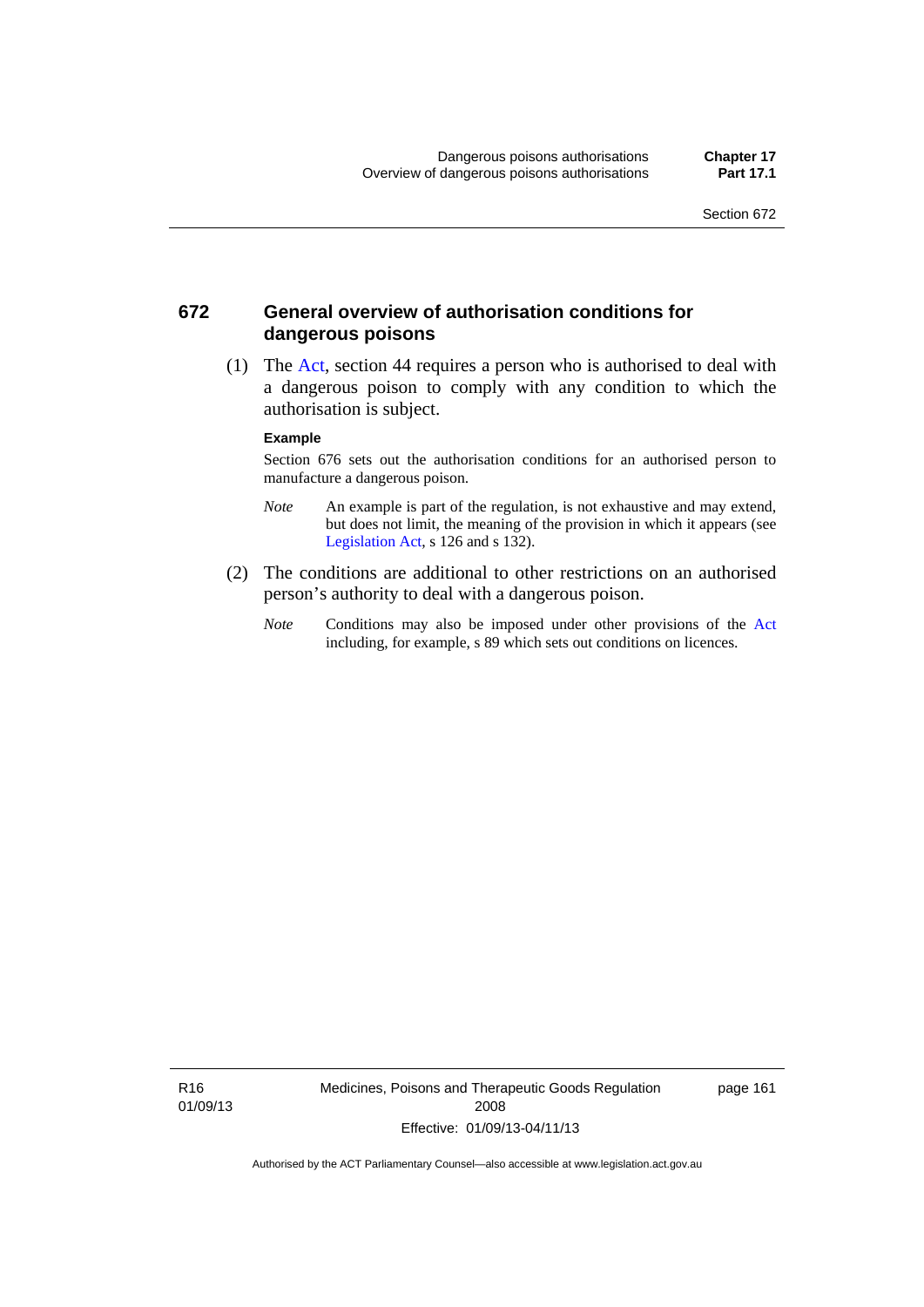# **Part 17.2 Authorisations under dangerous poisons licences**

### **Division 17.2.1 Dangerous poisons manufacturers licence authorisations**

*Note* For other provisions about dangerous poisons manufacturers licences, see pt 18.2.

### **675 Authorisations under dangerous poisons manufacturers licences—Act, s 20 (1) (a)**

- (1) A dangerous poisons manufacturers licence authorises the holder to do any of the following in relation to a dangerous poison (the *licensed dangerous poison*) stated in the licence at the premises (the *licensed premises*) stated in the licence:
	- (a) manufacture the licensed dangerous poison;
	- (b) possess the licensed dangerous poison for sale by wholesale from the licensed premises;
	- (c) sell the licensed dangerous poison by wholesale (whether or not for resale) to—
		- (i) a person authorised to issue a purchase order for the dangerous poison; or
		- (ii) someone in another State who may obtain the dangerous poison by wholesale under the law of the other State; or
		- (iii) someone in another country who may lawfully obtain the dangerous poison by wholesale in the other country;
		- *Note* The dangerous poison must be sold on a purchase order in accordance with s 720 (see s 676).

R16 01/09/13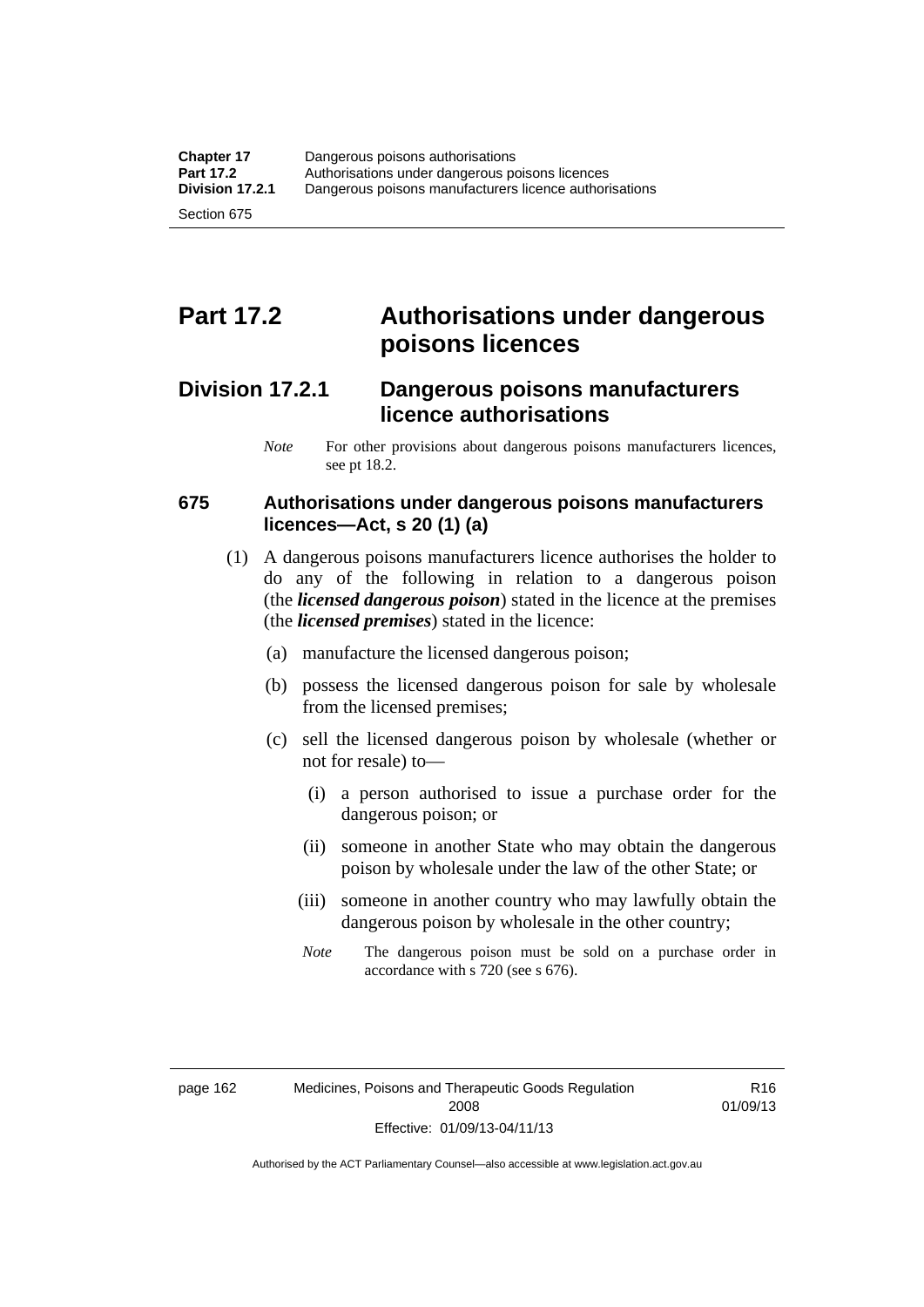- (d) obtain a dangerous poison, other than a licensed dangerous poison, for manufacturing a licensed dangerous poison at the licensed premises;
- (e) possess a dangerous poison, other than a licensed dangerous poison, at the licensed premises for manufacturing a licensed dangerous poison.
- (2) However, an authorisation under subsection (1) does not apply if the licence states that it does not apply.
- (3) Also, subsection (1) (c) (iii) does not apply in relation to a licensed dangerous poison that is a prohibited export under the *[Customs](http://www.comlaw.gov.au/Series/C1901A00006)  [Act 1901](http://www.comlaw.gov.au/Series/C1901A00006)* (Cwlth).

#### **676 Authorisation conditions for dangerous poisons manufacturers licences—Act, s 44 (1) (b) and (2) (b)**

A licence-holder's authorisation under a dangerous poisons manufacturers licence is subject to the following conditions:

- (a) the dealings with a dangerous poison authorised by the licence will be carried out under the supervision of an individual approved under section 706 (1) (Restrictions on issuing of dangerous poisons manufacturers licences[—Act,](http://www.legislation.act.gov.au/a/2008-26/default.asp) s 85 (1) (a));
- (b) a dangerous poison obtained under the licence is purchased on a complying purchase order;
- (c) a licensed dangerous poison will be supplied for a non-household (including a non-household garden) purpose only;
- (d) a dangerous poison sold under the licence will be sold on a purchase order in accordance with section 720 (Supplying dangerous poisons on purchase orders);

page 163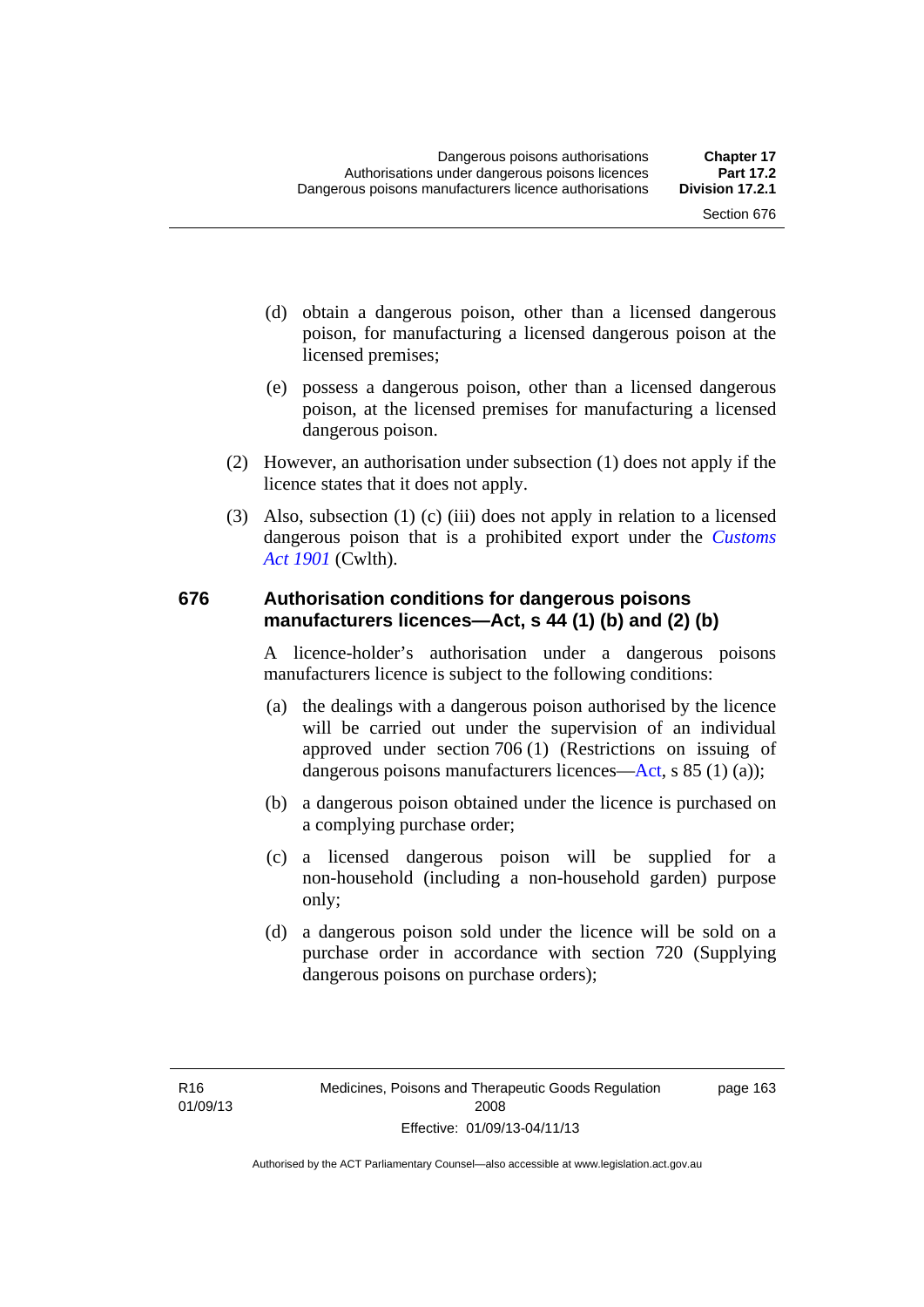- (e) if the supplier does not receive a document signed by the buyer acknowledging receipt of the dangerous poison within 7 days after the day the dangerous poison is delivered—the supplier must, within 24 hours after the end of the 7-day period, tell the chief health officer, in writing, of the failure to receive the document;
- (f) the following are kept at the supplier's business premises or, if the chief health officer approves in writing another place, the place approved by the chief health officer, for at least 2 years after the day the poison is supplied:
	- (i) the filled purchase order;
	- (ii) the delivery acknowledgement under paragraph (e) or section 720 (d) (ii);
	- (iii) the record for section 722;
- (g) if a dangerous poison sold under the licence is liquid containing paraquat—the poison is coloured blue or green and has an offensive smell.
- *Note* For licence conditions, see the [Act](http://www.legislation.act.gov.au/a/2008-26/default.asp), s 89.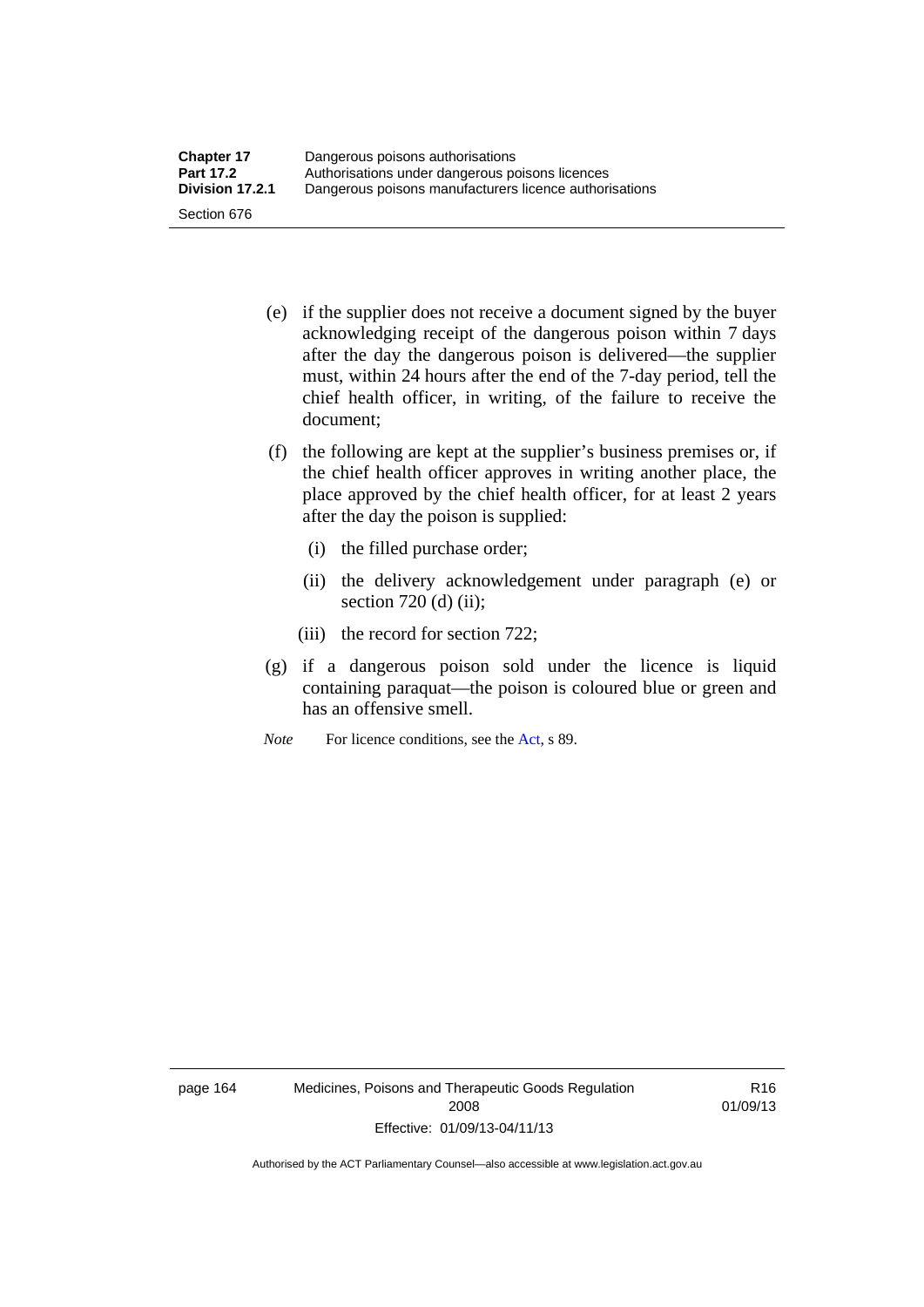### **Division 17.2.2 Dangerous poisons—research and education program licence authorisations**

- *Note 1* For authorisation for research and education programs by scientifically qualified people, see div 17.3.3.
- *Note 2* For other provisions about dangerous poisons research and education program licences, see pt 18.3.

### **680 Authorisations under dangerous poisons research and education program licences—Act, s 20 (1) (a)**

A dangerous poisons research and education program licence authorises—

- (a) the licence-holder to—
	- (i) issue a purchase order for a dangerous poison (the *licensed dangerous poison*) stated in the licence for the program stated in the licence; and
	- (ii) obtain a licensed dangerous poison on a purchase order for the program; and
	- (iii) possess a licensed dangerous poison for the program at the premises to which the licence relates; and
	- (iv) supply a licensed dangerous poison to anyone taking part in the program for the program; and
- (b) the program supervisor, and anyone taking part in the program, to deal with the licensed dangerous poison as authorised by the licence at the premises stated in the licence.

page 165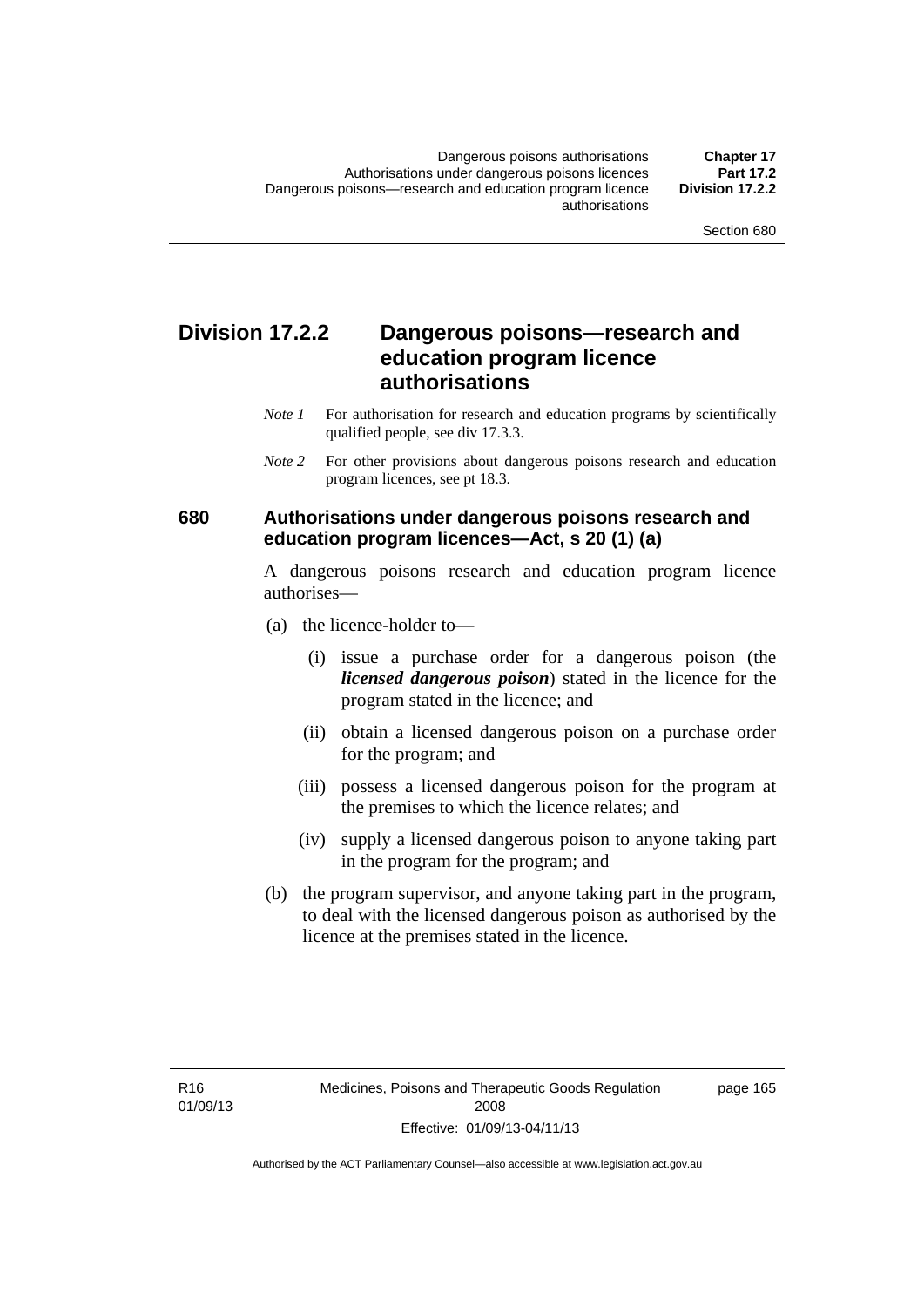| <b>Chapter 17</b> | Dangerous poisons authorisations                                           |  |  |
|-------------------|----------------------------------------------------------------------------|--|--|
| <b>Part 17.2</b>  | Authorisations under dangerous poisons licences                            |  |  |
| Division 17.2.2   | Dangerous poisons—research and education program licence<br>authorisations |  |  |
| Section 681       |                                                                            |  |  |

**681 Authorisation condition for dangerous poisons research and education program licences—Act, s 44 (1) (b) and (2) (b)** 

A licence-holder's authorisation to obtain a dangerous poison under a dangerous poisons research and education program licence is subject to the condition that the poison is purchased on a complying purchase order.

*Note* For licence conditions, see the [Act](http://www.legislation.act.gov.au/a/2008-26/default.asp), s 89.

page 166 Medicines, Poisons and Therapeutic Goods Regulation 2008 Effective: 01/09/13-04/11/13

R16 01/09/13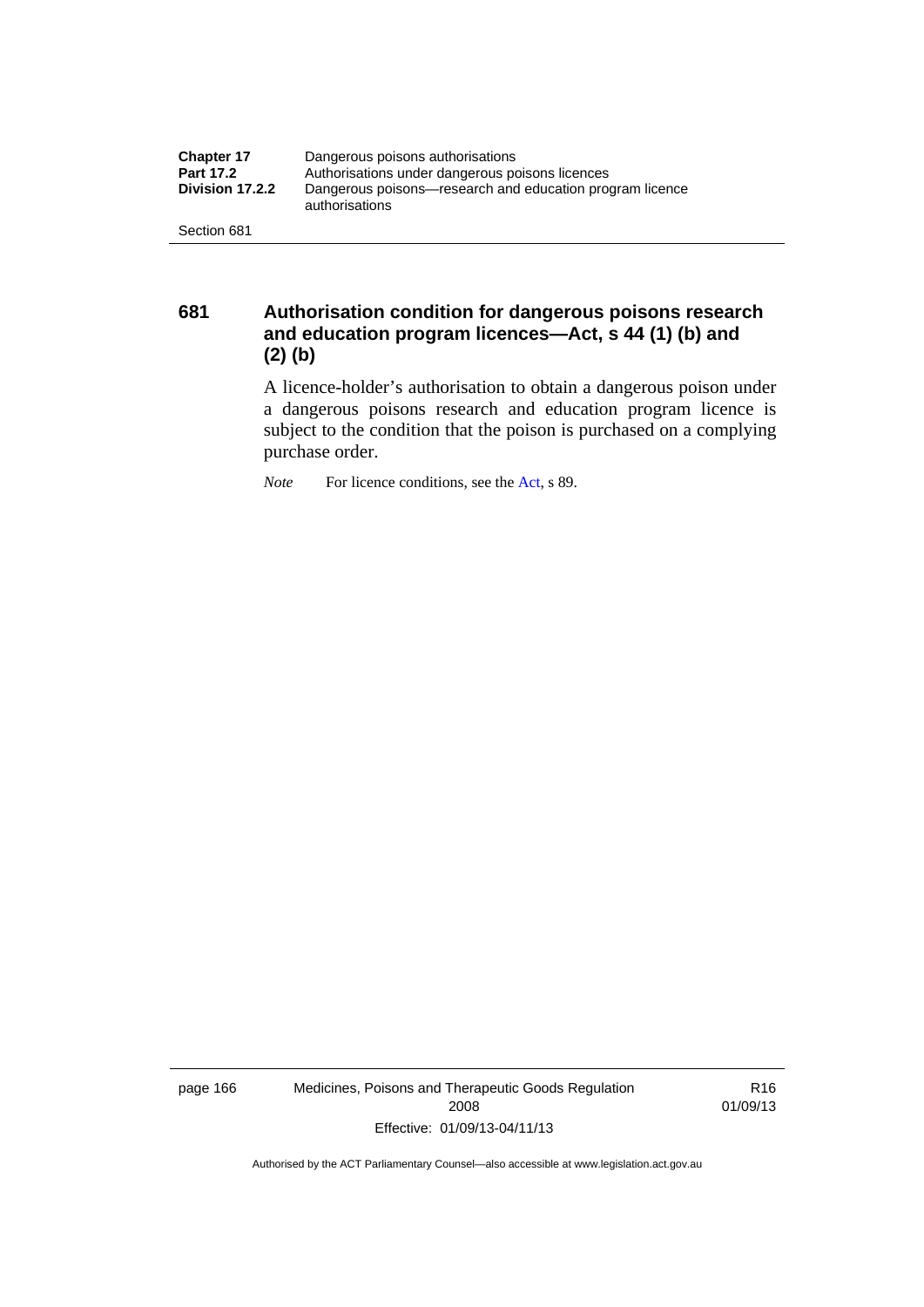### **Division 17.2.3 Dangerous poisons suppliers licence authorisations**

*Note* For other provisions about dangerous poisons suppliers licences, see pt 18.4.

#### **685 Authorisations under dangerous poisons suppliers licences—Act, s 20 (1) (b)**

- (1) A dangerous poisons suppliers licence authorises the holder to do any of the following in relation to a dangerous poison (the *licensed dangerous poison*) stated in the licence at the premises (the *licensed premises*) stated in the licence:
	- (a) issue a purchase order for a licensed dangerous poison;
	- (b) obtain a licensed dangerous poison on a purchase order for sale from the licensed premises;
	- (c) possess a licensed dangerous poison for sale from the licensed premises;
	- (d) sell a licensed dangerous poison on a purchase order to—
		- (i) someone authorised to issue a purchase order for the dangerous poison; or
		- (ii) someone in another State who may obtain the dangerous poison under the law of the other State; or
		- (iii) someone in another country who may lawfully obtain the dangerous poison in the other country.
		- *Note* The dangerous poison must be sold on a purchase order in accordance with s 720 (see s 686).
- (2) However, an authorisation under subsection (1) does not apply if the licence states that it does not apply.

R16 01/09/13 page 167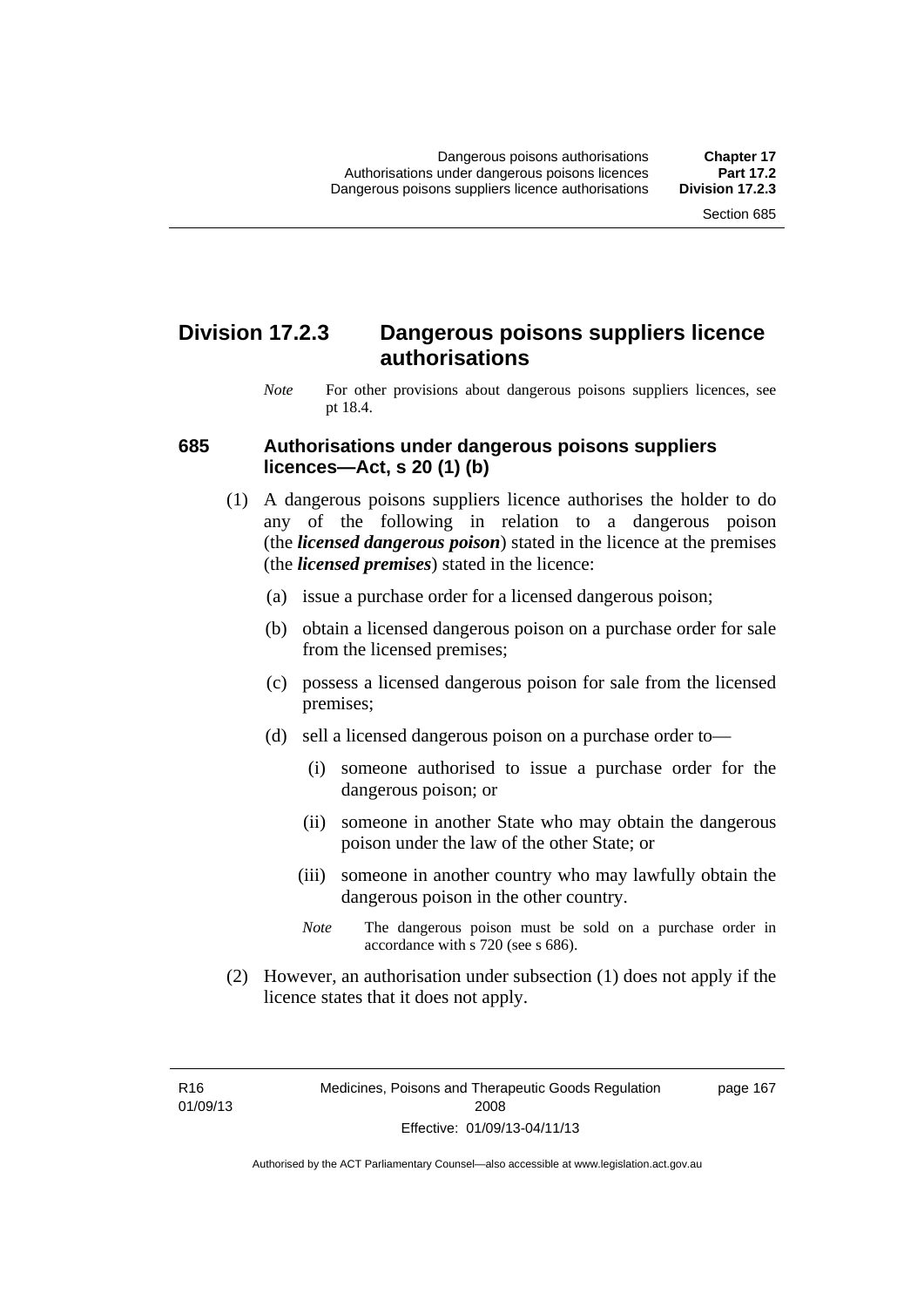(3) Also, subsection (1) (d) (iii) does not apply in relation to a licensed dangerous poison that is a prohibited export under the *[Customs](http://www.comlaw.gov.au/Series/C1901A00006)  [Act 1901](http://www.comlaw.gov.au/Series/C1901A00006)* (Cwlth).

### **686 Authorisation conditions for dangerous poisons suppliers licences—Act, s 44 (1) (b) and (2) (b)**

A licence-holder's authorisation under a dangerous poisons suppliers licence is subject to the following conditions:

- (a) the dealings with a dangerous poison authorised by the licence will be carried out under the supervision of an individual approved under section 716 (1) (Restrictions on issuing of dangerous poisons suppliers licences—[Act](http://www.legislation.act.gov.au/a/2008-26/default.asp), s 85 (1) (a));
- (b) a dangerous poison sold under the licence will be sold on a purchase order in accordance with section 720 (Supplying dangerous poisons on purchase orders);
- (c) a dangerous poison sold under the licence will be supplied for a non-household (including a non-household garden) purpose only;
- (d) if a dangerous poison sold under the licence is subject to the medicines and poisons standard, appendix J (Conditions for availability and use of Schedule 7 poisons), condition 3—the poison will be supplied only to a person who is allowed to use the poison under the condition;
	- *Note* Condition 3 relates to a dangerous poison that is not to be used except by or in accordance with the directions of an accredited government vermin control officer.
- (e) if the supplier does not receive a document signed by the buyer acknowledging receipt of the dangerous poison within 7 days after the day the dangerous poison is delivered—the supplier must, within 24 hours after the end of the 7-day period, tell the chief health officer, in writing, of the failure to receive the document;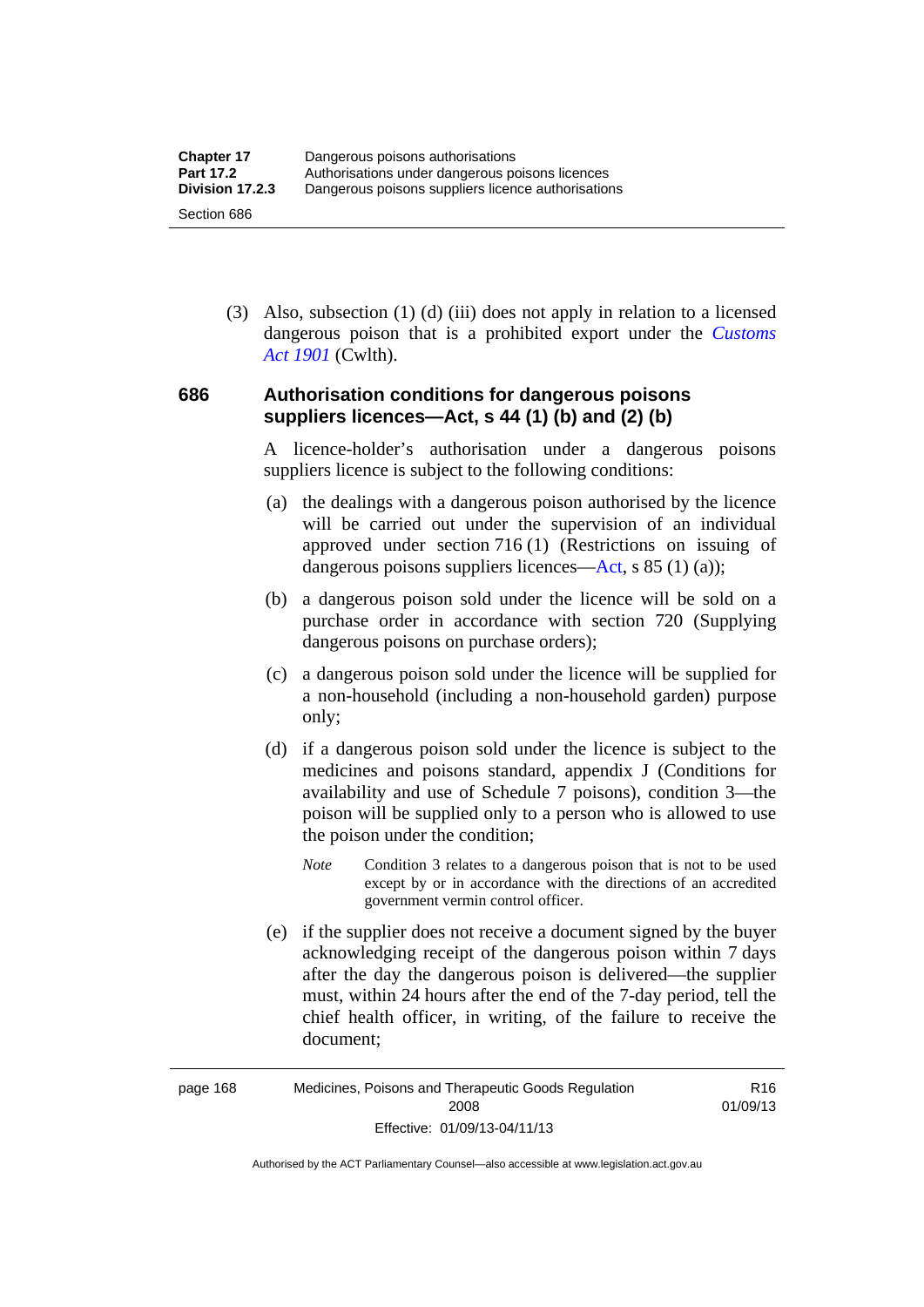- (f) the following are kept at the supplier's business premises or, if the chief health officer approves in writing another place, the place approved by the chief health officer, for at least 2 years after the day the poison is supplied:
	- (i) the filled purchase order;
	- (ii) the delivery acknowledgement under paragraph (e) or section 720 (d) (ii);
	- (iii) the record for section 722;
- (g) if a dangerous poison sold under the licence is liquid containing paraquat—the poison is coloured blue or green and has an offensive smell.
- *Note* For licence conditions, see the [Act](http://www.legislation.act.gov.au/a/2008-26/default.asp), s 89.

R16 01/09/13 Medicines, Poisons and Therapeutic Goods Regulation 2008 Effective: 01/09/13-04/11/13

page 169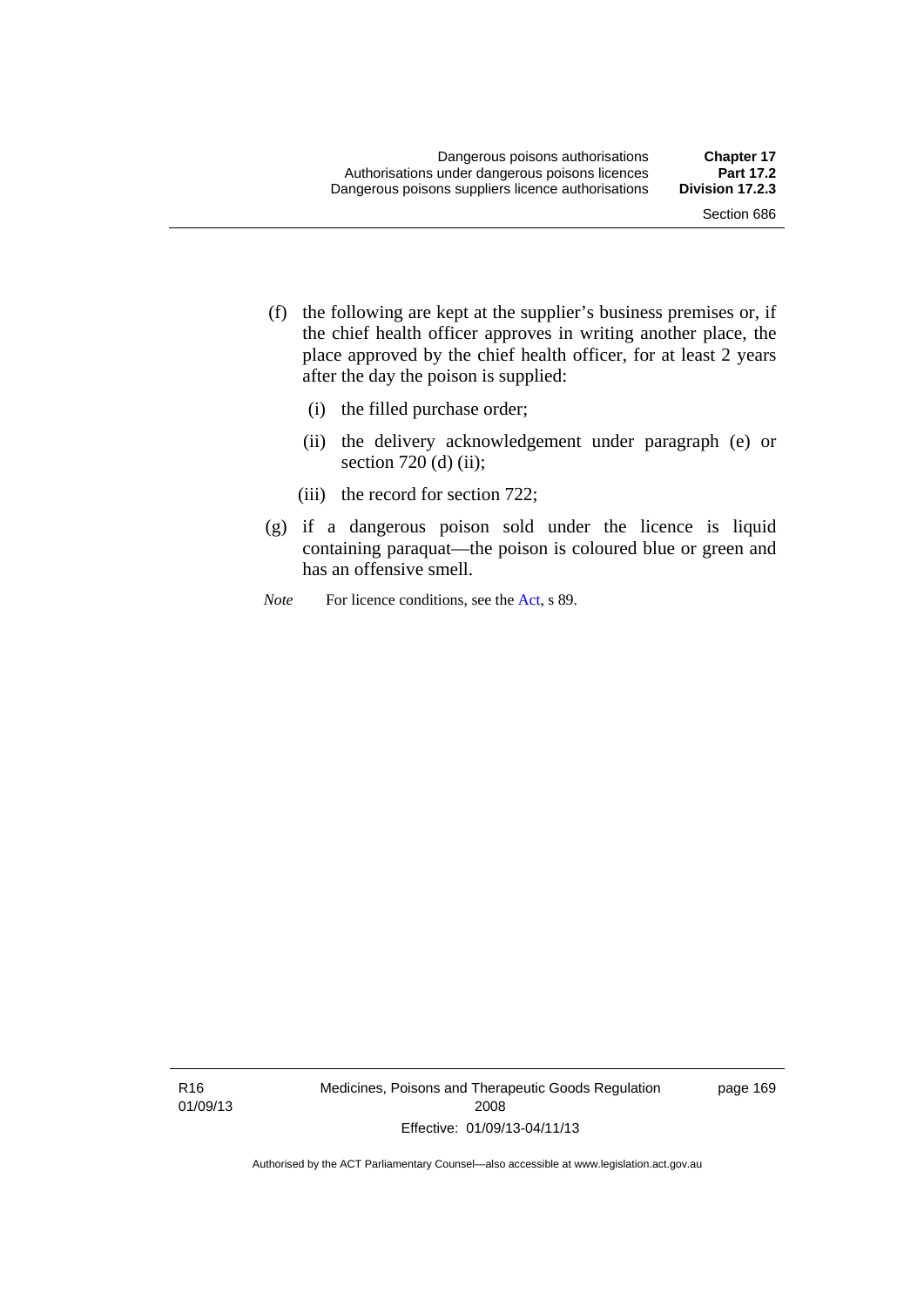# **Part 17.3 Other dangerous poisons authorisations**

### **Division 17.3.1 Authorisations for manufacturing etc purposes**

### **690 Manufacturing etc authorisations for dangerous poisons—Act, s 20 (2) (a)**

(1) In this section:

*relevant dealing*, with a dangerous poison, means any of the following:

- (a) issuing a purchase order for the poison;
- (b) obtaining the poison;
- (c) possessing the poison;
- (d) issuing a purchase order for the poison;
- (e) discarding the poison.
- (2) A person mentioned in schedule 4 (Dangerous poisons manufacturing etc authorisations), column 2 is authorised for a relevant dealing with a dangerous poison mentioned in column 3 in relation to the person if—
	- (a) the poison is for a purpose mentioned in column 4 in relation to the person; and
	- (b) the dealing is consistent with any condition or restriction for the dealing mentioned in column 3; and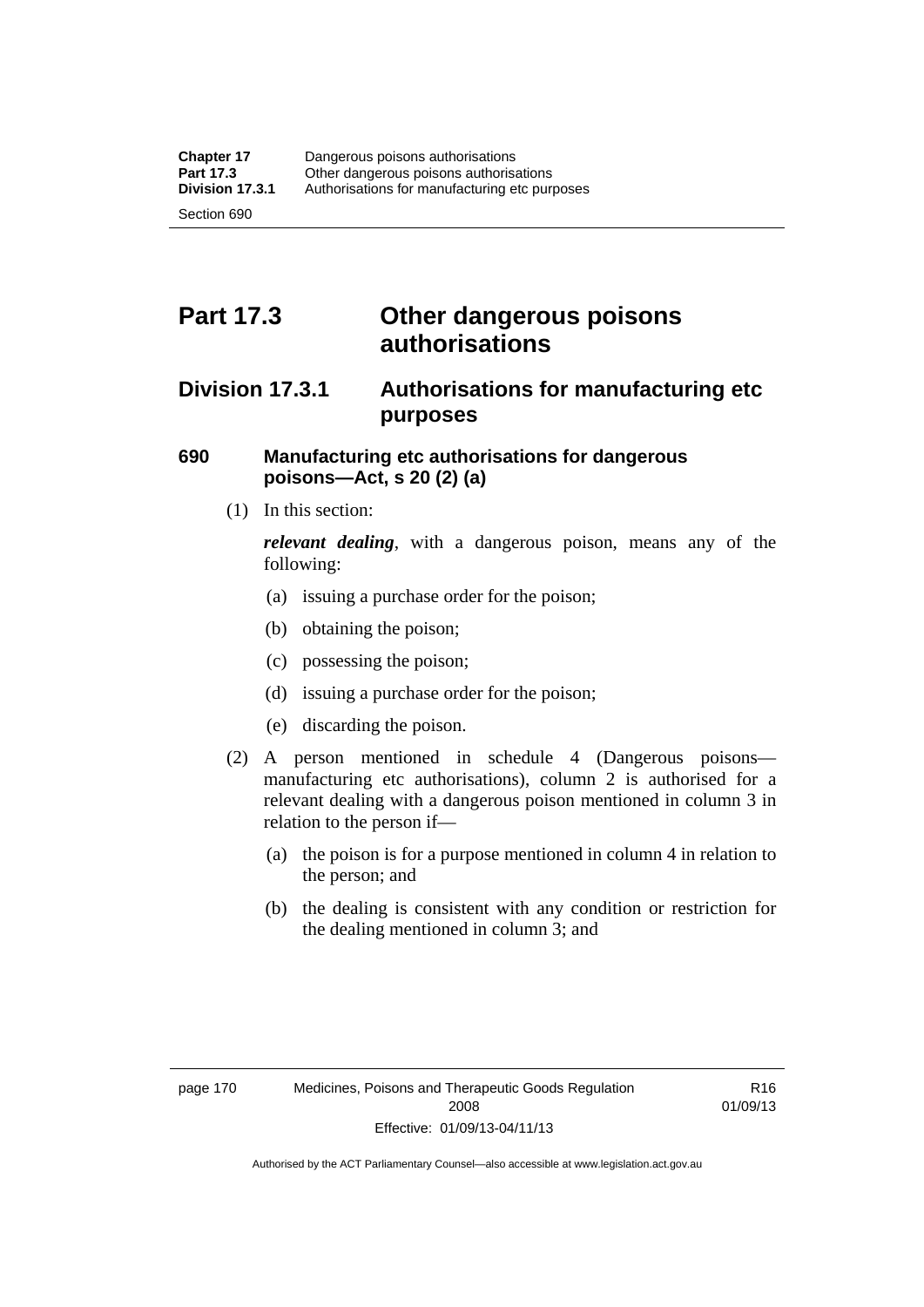- (c) if the dealing is issuing a purchase order for the poison—the purchase order complies with section 721 (General requirements for dangerous poisons purchase orders[—Act](http://www.legislation.act.gov.au/a/2008-26/default.asp), s 38 (2) (c)).
	- *Note* A purchase order must be in writing (see [Act](http://www.legislation.act.gov.au/a/2008-26/default.asp), dict, def *purchase order*).

### **Division 17.3.2 Authorisations for delivery people and commercial disposal operators**

### **692 Authorisations to deliver dangerous poisons under purchase orders—Act, s 26 (1) (b) and (2) (b), s 35 (1) (b), (2) (b) and s 36 (b)**

- (1) This section applies to an adult (the *delivery person*) who is—
	- (a) engaged to transport and deliver a dangerous poison supplied on a purchase order; or
	- (b) acting for a person mentioned in paragraph (a).
- (2) The delivery person is authorised to—
	- (a) obtain and possess the dangerous poison for the purpose of transporting and delivering the dangerous poison as engaged; and
	- (b) supply the dangerous poison to the entity named as the recipient in the purchase order or the entity's agent.

#### **Example—delivery person**

an employee of a courier service

- *Note 1 Entity* includes a person (see [Legislation Act,](http://www.legislation.act.gov.au/a/2001-14) dict, pt 1).
- *Note 2* An example is part of the regulation, is not exhaustive and may extend, but does not limit, the meaning of the provision in which it appears (see [Legislation Act,](http://www.legislation.act.gov.au/a/2001-14) s 126 and s 132).

R16 01/09/13 Medicines, Poisons and Therapeutic Goods Regulation 2008 Effective: 01/09/13-04/11/13

page 171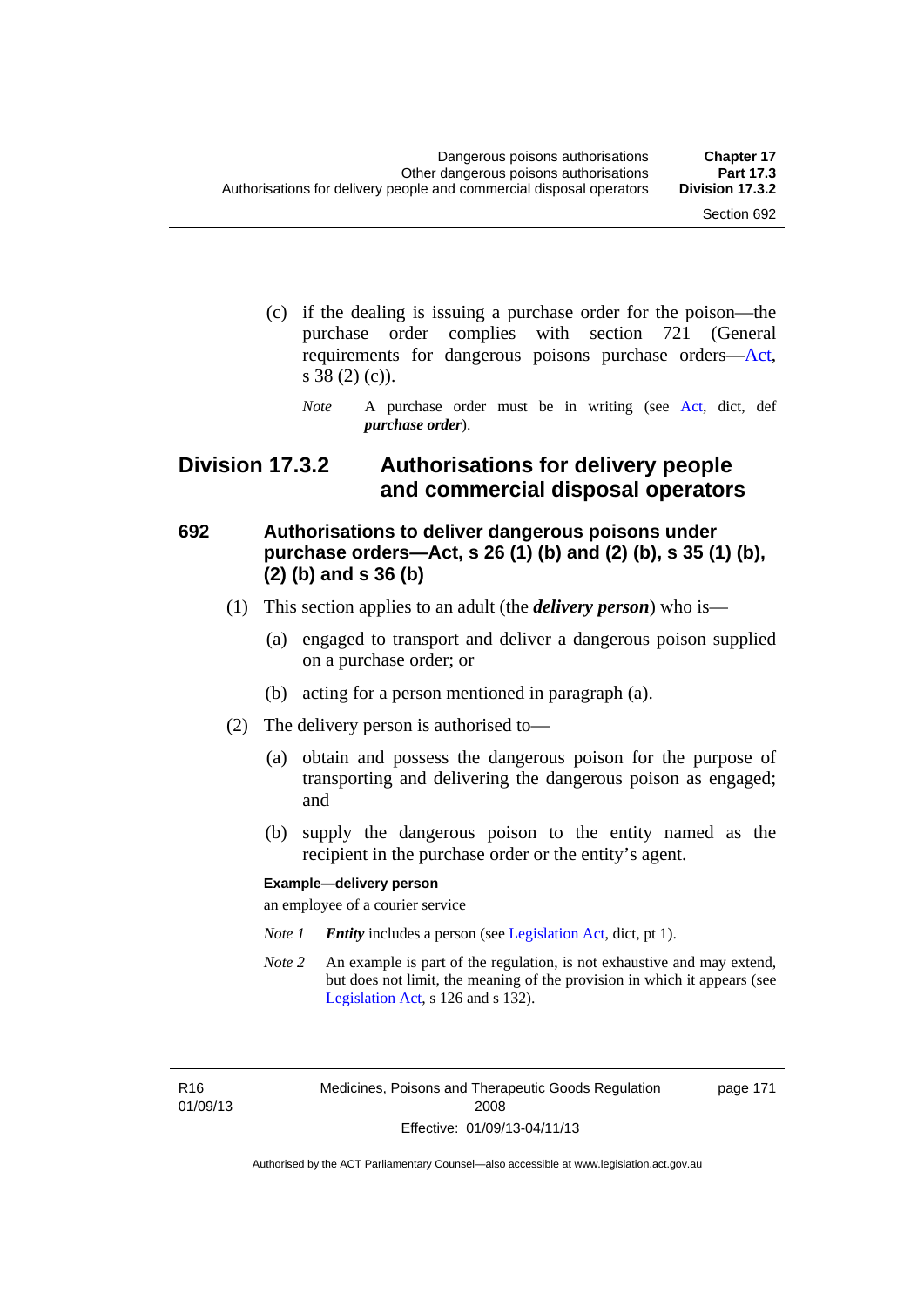### **693 Authorisation to supply dangerous poisons to commercial disposal operator for disposal—Act, s 26 (1) (b)**

A person is authorised to supply a dangerous poison for disposal to another person if the other person—

- (a) holds an environmental authorisation for the disposal of the dangerous poison; or
- (b) is an adult acting for a person mentioned in paragraph (a).
- *Note* For related authorisations, see pt 9.1.

### **694 Authorisations for commercial disposal operators—Act, s 26 (1) (b) and (2) (b), s 35 (1) (b) and (2) (b) and s 36 (b)**

- (1) This section applies to a person who—
	- (a) holds an environmental authorisation for the disposal of a dangerous poison; or
	- (b) is an adult acting for a person mentioned in paragraph (a).
- (2) The person is authorised to obtain and possess the dangerous poison for disposing of the poison as engaged.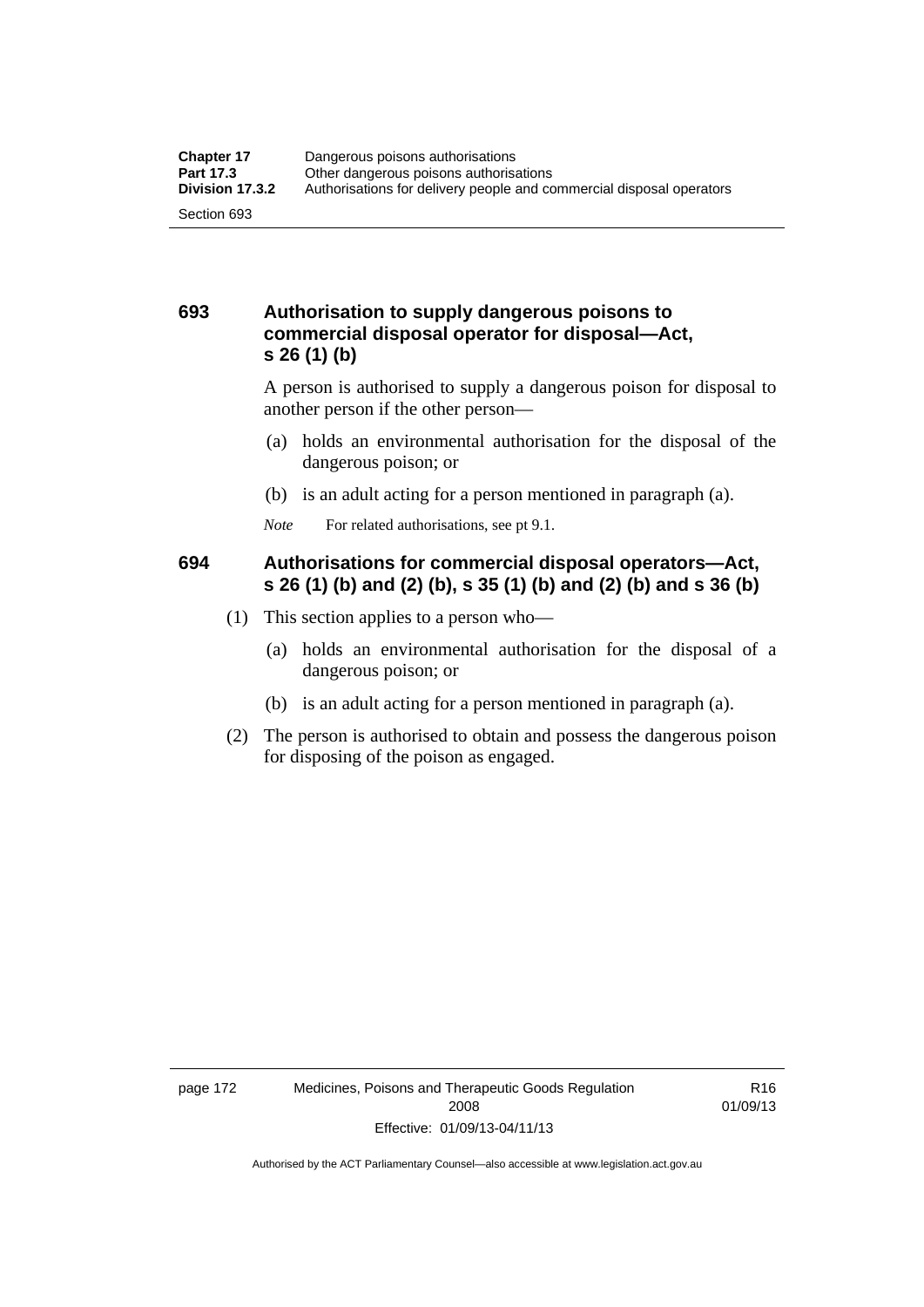### **Division 17.3.3 Authorisations for dangerous poisons research and education programs by scientifically qualified people**

*Note* A licence is required for research and education programs in relation to an administration-related dealing for human use (see [Act](http://www.legislation.act.gov.au/a/2008-26/default.asp), s 20 (3)).

#### **695 Authorisations for dangerous poisons research and education—Act, s 26 (1) and (2) (b)**

- (1) A scientifically qualified person employed at a recognised research institution is authorised to do the following for the purposes of an authorised activity at the institution:
	- (a) issue a purchase order for a dangerous poison;
	- (b) obtain on a purchase order a dangerous poison;
	- (c) possess a dangerous poison;
	- (d) supply a dangerous poison to a person (a *relevant person*) who is taking part in the authorised activity at the institution.
	- *Note 1 Scientifically qualified person*—see the dictionary.
	- *Note 2 Recognised research institution*—see the [Act](http://www.legislation.act.gov.au/a/2008-26/default.asp), s 20 (5).
- (2) A relevant person is authorised to do the following in relation to a dangerous poison for the purposes of an authorised activity:
	- (a) obtain the poison from the scientifically qualified person for the activity;
	- (b) possess the poison for the purposes of the activity;
	- (c) supply the poison to the scientifically qualified person for the activity.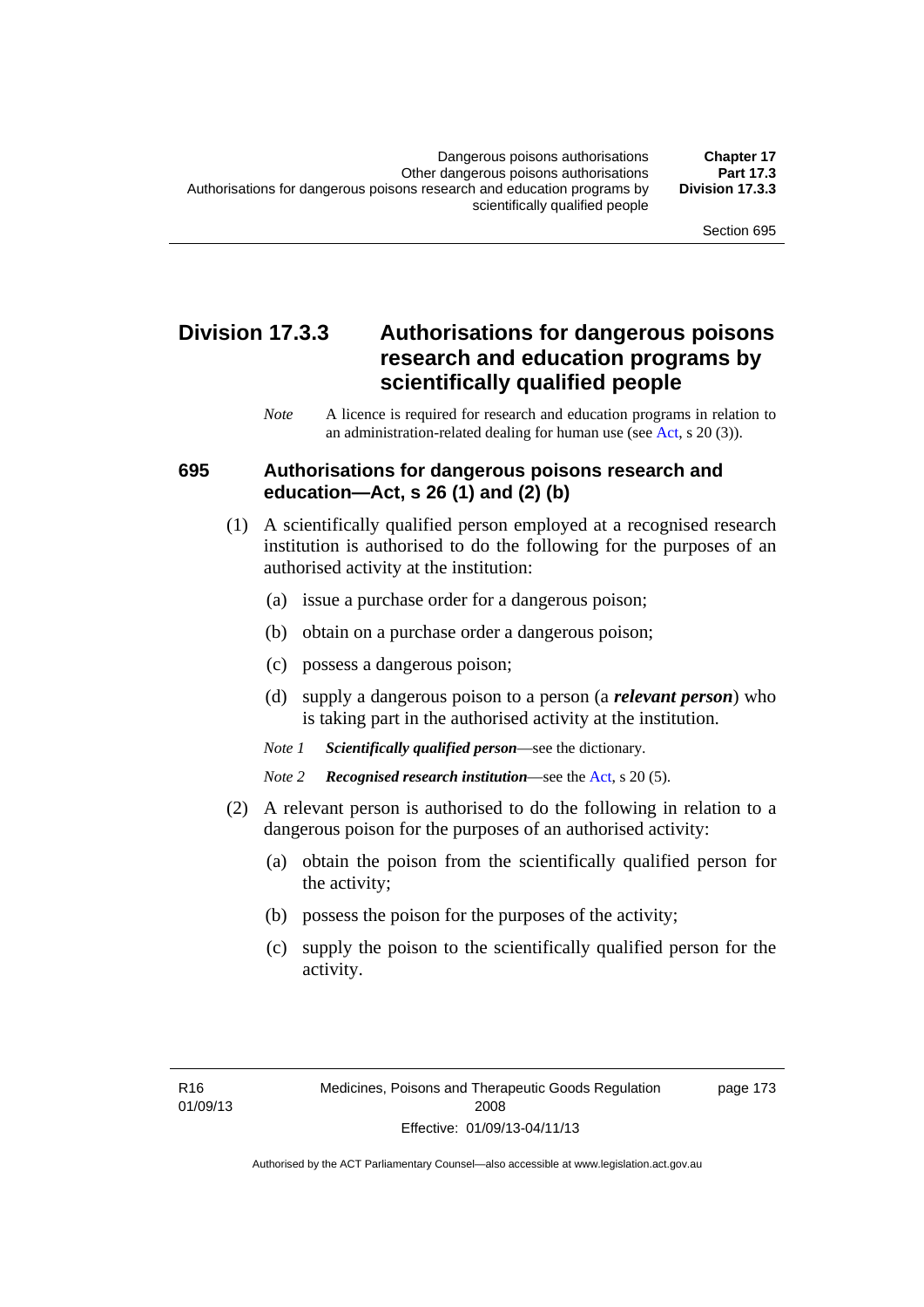| <b>Chapter 17</b> | Dangerous poisons authorisations                                                                           |  |
|-------------------|------------------------------------------------------------------------------------------------------------|--|
| Part 17.3         | Other dangerous poisons authorisations                                                                     |  |
| Division 17.3.3   | Authorisations for dangerous poisons research and education programs by<br>scientifically qualified people |  |
| Section 696       |                                                                                                            |  |

(3) In this section:

*administration-related dealing*, in relation to a dangerous poison— see the [Act](http://www.legislation.act.gov.au/a/2008-26/default.asp), section 20 (5).

*authorised activity*, in relation to a dangerous poison at a recognised research institution, means the conduct of any of the following if it does not involve an administration-related dealing of the poison for human use:

- (a) medical or scientific research in relation to the poison at the institution;
- (b) instruction involving the poison at the institution;
- (c) quality control or analysis of the poison at the institution.

### **696 Authorisation conditions for dangerous poisons research and education—Act, s 44 (1) (b) and (2) (b)**

A scientifically qualified person's authorisation under section 695 is subject to the following conditions:

- (a) the person has written approval for the conduct of the authorised activity from the person in charge of—
	- (i) the recognised research institution; or
	- (ii) a faculty or division of the institution;
- (b) a dangerous poison is purchased on a complying purchase order;
- (c) the purchase order is for an amount of the poison approved in writing by the person in charge;
- (d) the dangerous poison is obtained from someone who is authorised to supply the poison to the person.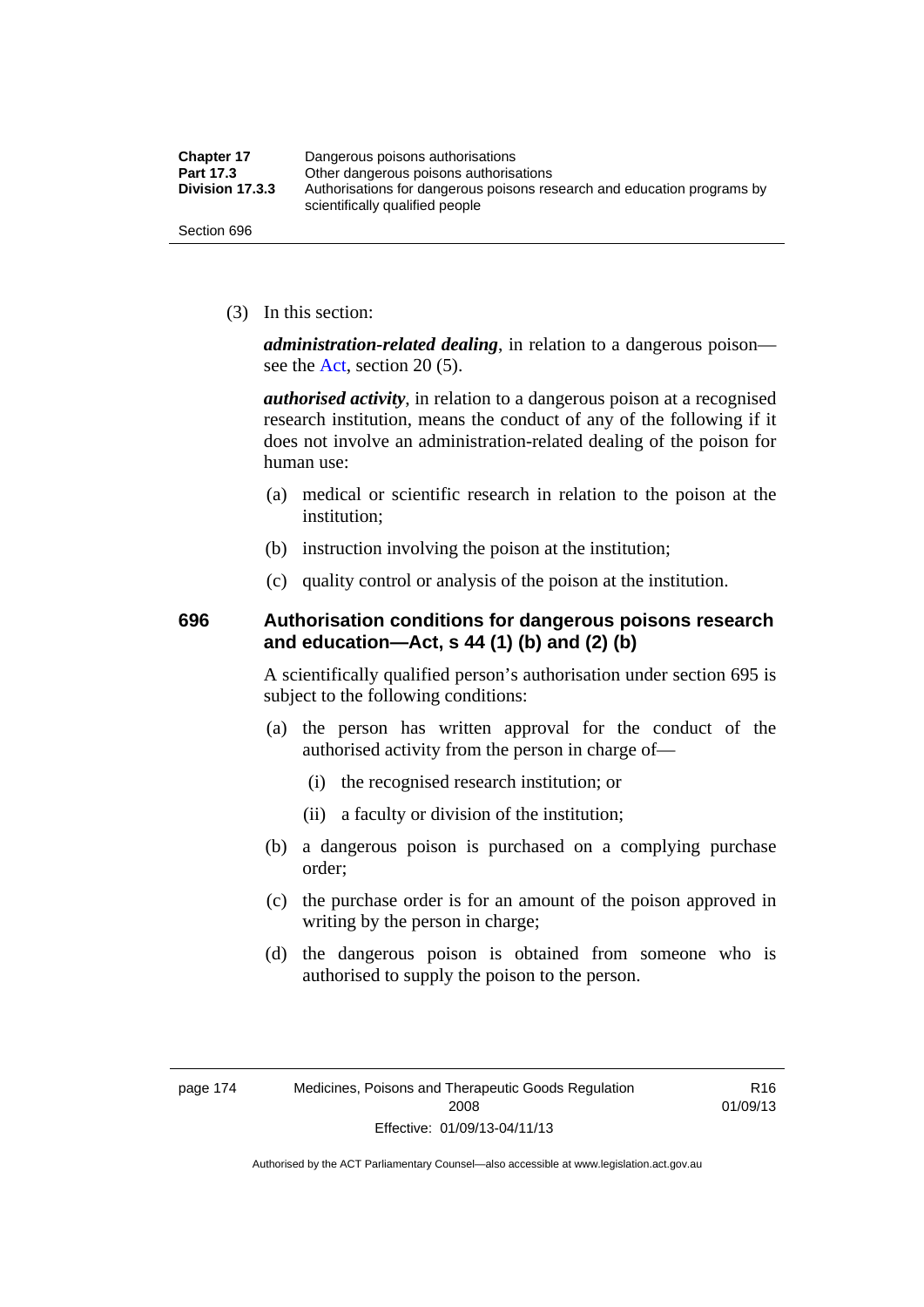# **Chapter 18 Dangerous poisons licences**

### **Part 18.1 Dangerous poisons licences generally**

### **700 Dangerous poisons licences that may be issued—Act, s 78 (2)**

The following licences for dangerous poisons may be issued:

- (a) a licence for the manufacture of a dangerous poison (a *dangerous poisons manufacturers licence*);
- (b) a licence for a program of research or education in relation to a dangerous poison (a *dangerous poisons research and education program licence*);
- (c) a licence for the supply of dangerous poisons (a *dangerous poisons suppliers licence*).
- *Note* Other dangerous poisons licences may also be issued (see [Act](http://www.legislation.act.gov.au/a/2008-26/default.asp), s 78 (3)).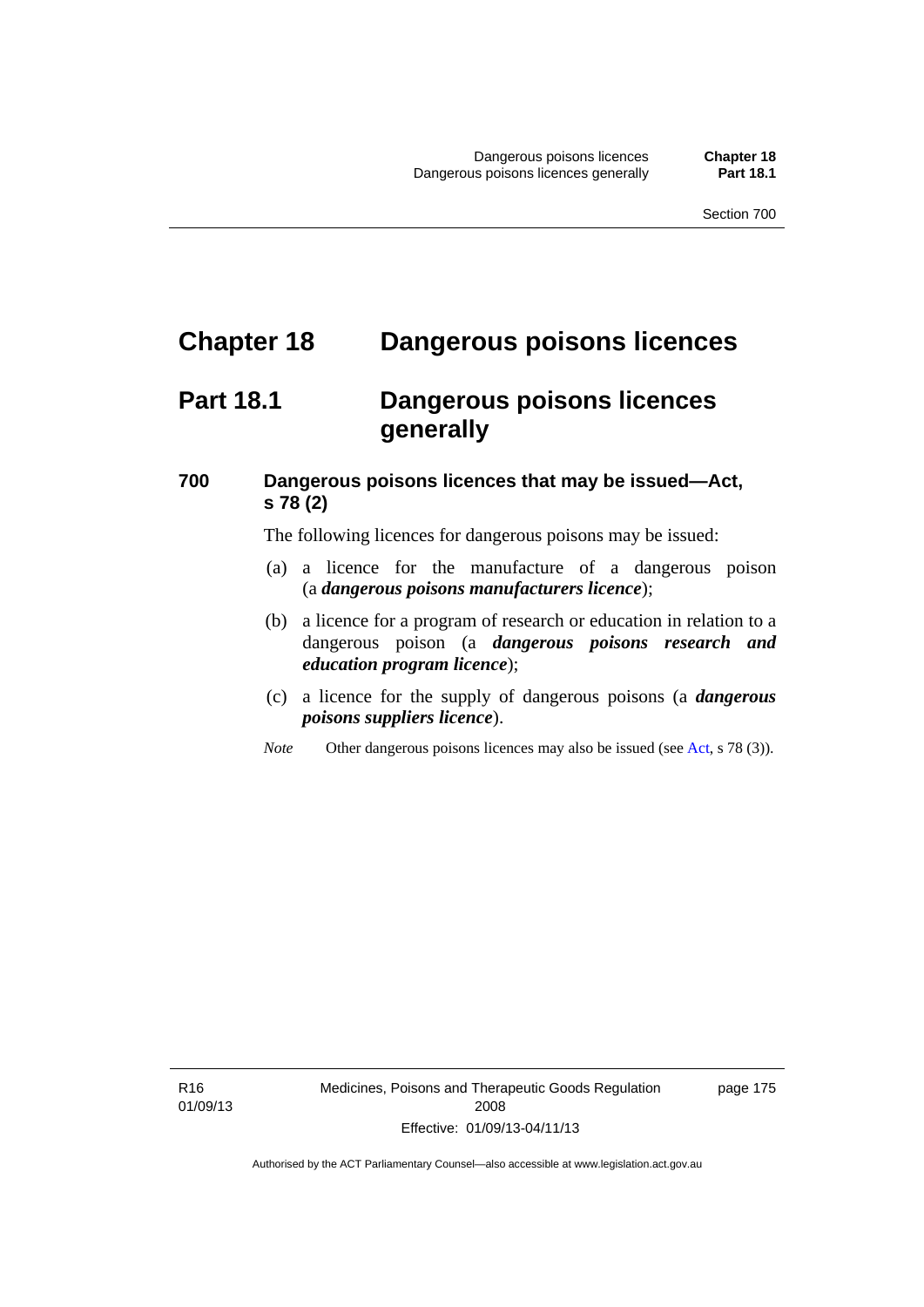# **Part 18.2 Dangerous poisons manufacturers licences**

### **705 Applications for dangerous poisons manufacturers licences**

- (1) An application for a dangerous poisons manufacturers licence must be in writing, signed by the applicant, and include the following:
	- (a) the dangerous poisons to which the application relates;
	- (b) the full name of the applicant;
	- (c) the applicant's ABN (if any);
	- (d) if the applicant is a corporation—the corporation's ACN;
	- (e) the location of the premises where the applicant proposes to deal with the poisons under the licence;
	- (f) the security arrangements proposed for the premises;
	- (g) the name of an individual who is to supervise the dealings to be authorised under the licence.
	- *Note 1* If a form is approved under the [Act](http://www.legislation.act.gov.au/a/2008-26/default.asp), s 198 for this provision, the form must be used.

*Note 2* A fee may be determined under the [Act,](http://www.legislation.act.gov.au/a/2008-26/default.asp) s 197 for this provision.

- (2) The application must be accompanied by a plan of the premises that shows—
	- (a) each part of the premises where a process in the manufacture of the dangerous poisons is proposed to be carried out and the nature of the process; and
	- (b) where it is proposed to store the dangerous poisons to which the application relates and any other dangerous poisons obtained for the manufacture of those dangerous poisons; and

Authorised by the ACT Parliamentary Counsel—also accessible at www.legislation.act.gov.au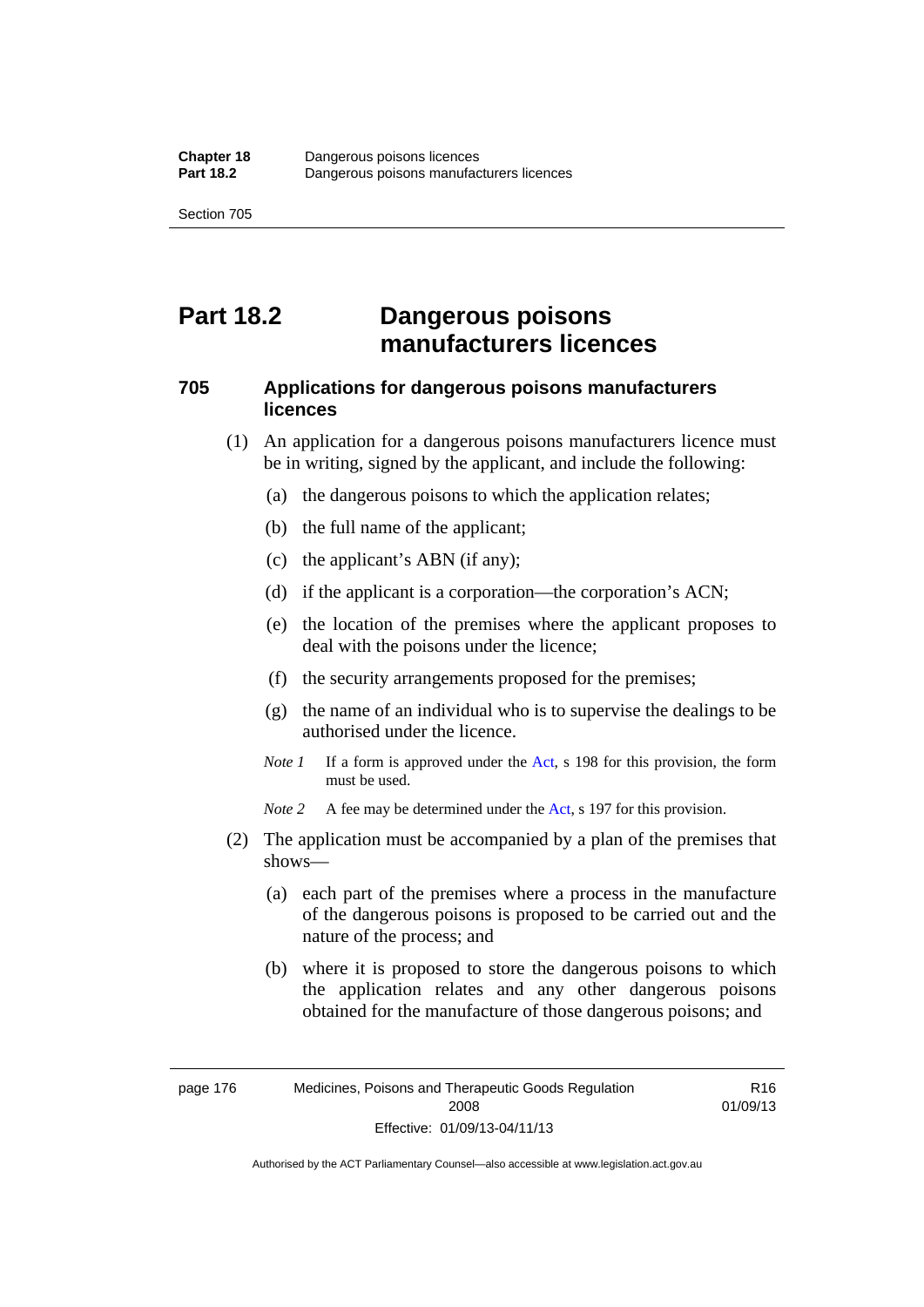(c) the location and nature of security devices.

### **706 Restrictions on issuing of dangerous poisons manufacturers licences—Act, s 85 (1) (a)**

- (1) The chief health officer must not issue a dangerous poisons manufacturers licence to a person unless dealings with dangerous poisons under the licence will be supervised by an individual nominated by the applicant and approved, in writing, by the chief health officer.
- (2) The chief health officer must not approve the nominated individual unless satisfied that the individual—
	- (a) is a suitable person to hold a dangerous poisons manufacturers licence; and
	- (b) has qualifications in chemistry, pharmacy or pharmacology or experience appropriate for the manufacture of dangerous poisons.
	- *Note* For changes of nominated individuals, see the [Act,](http://www.legislation.act.gov.au/a/2008-26/default.asp) s 93.
- (3) In this section:

*suitable person*, to hold a licence—see the [Act](http://www.legislation.act.gov.au/a/2008-26/default.asp), section 81.

### **707 Additional information for dangerous poisons manufacturers licences—Act, s 88 (1) (k)**

The name of the person approved under section 706 (1) to supervise the dealings with dangerous poisons authorised by the licence is prescribed for a dangerous poisons manufacturers licence.

page 177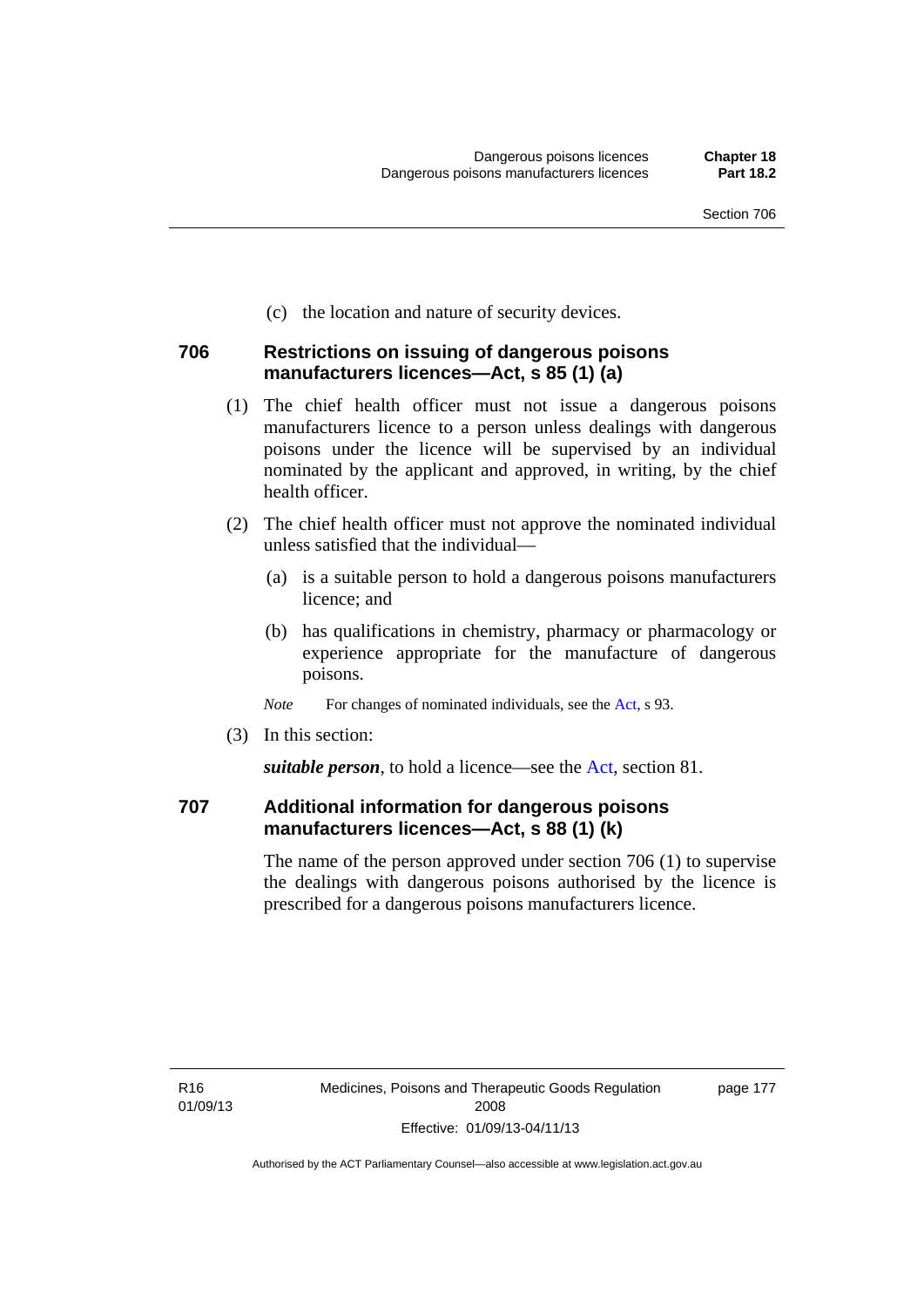### **Part 18.3 Dangerous poisons research and education program licences**

### **710 Applications for dangerous poisons research and education program licences**

- (1) An application for a dangerous poisons research and education program licence for a dangerous poison must be in writing, signed by the applicant, and include the following:
	- (a) the full name, address and academic, professional or other relevant qualifications of—
		- (i) the person who is to supervise the program; and
		- (ii) the person who is to conduct the program;
	- (b) the name of the recognised research institution at or under which the program is proposed to be conducted;

*Note Recognised research institution*—see the [Act](http://www.legislation.act.gov.au/a/2008-26/default.asp), s 20 (5).

- (c) whether the program will be conducted at, or under the authority of, the recognised research institution;
- (d) the premises where the program will be conducted;
- (e) the dangerous poison, and the form and strength of the poison, for which the licence is sought;
- (f) the maximum quantity of the dangerous poison that would be possessed under the licence at any time;
- (g) a description of the program, including an explanation of why the program cannot be carried out satisfactorily without the use of the dangerous poison;
- (h) the supervision arrangements for the program;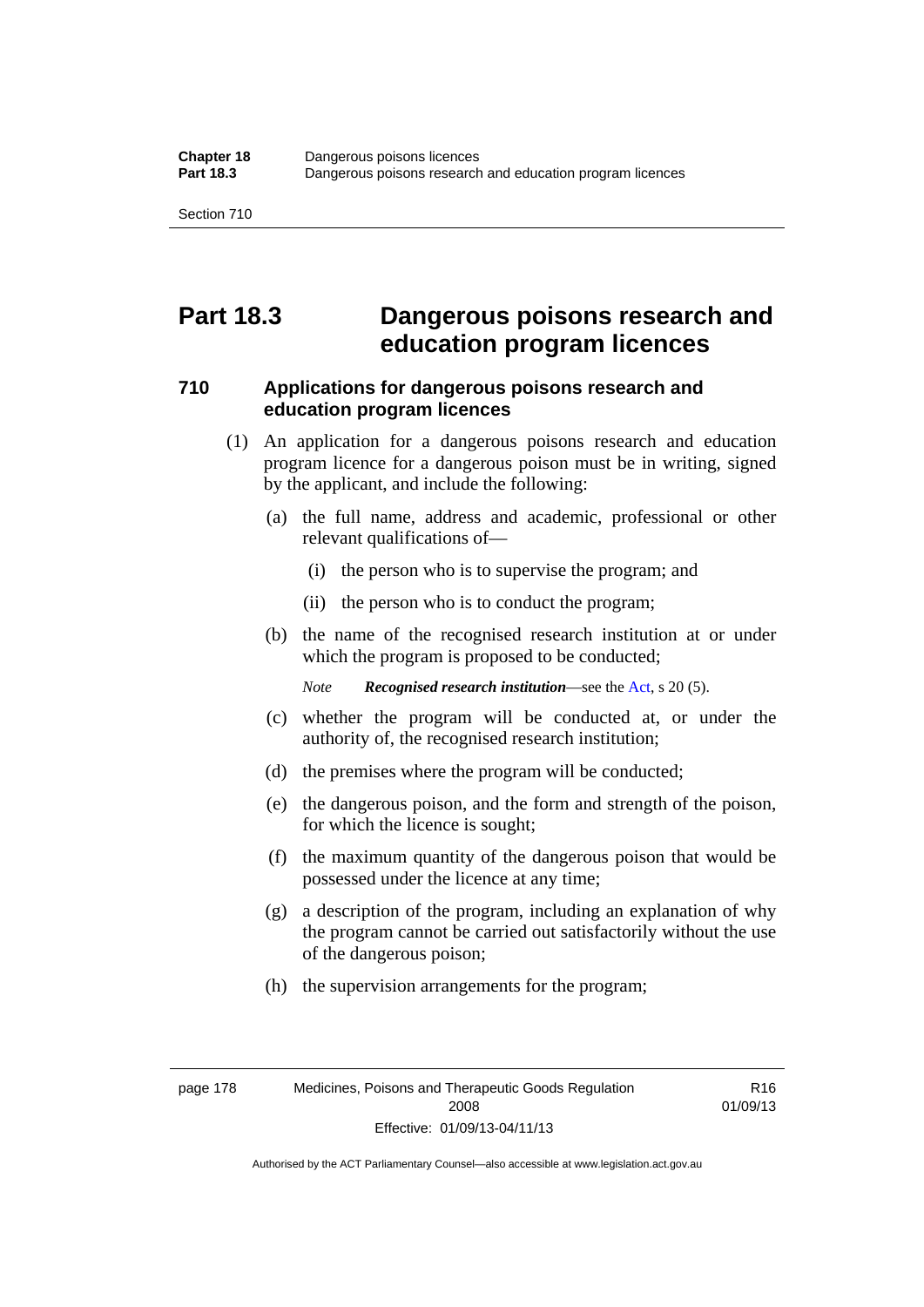- (i) the period for which the licence is sought.
- *Note 1* If a form is approved under the [Act](http://www.legislation.act.gov.au/a/2008-26/default.asp), s 198 for this provision, the form must be used.
- *Note 2* A fee may be determined under the [Act,](http://www.legislation.act.gov.au/a/2008-26/default.asp) s 197 for this provision.
- (2) The application must be accompanied by a written approval of the program by the person in charge of—
	- (a) the recognised research institution; or
	- (b) a faculty or division of the institution.

### **711 Restrictions on issuing of dangerous poisons research and education program licences—Act, s 85 (1) (a)**

The chief health officer must not issue a dangerous poisons research and education program licence to a person unless—

- (a) the program to which the licence relates will be conducted at, or under the authority of, a recognised research institution; and
- (b) the program is approved by a person mentioned in section 710 (2); and
- (c) satisfied that the program—
	- (i) cannot be carried out without the use of the dangerous poison to which the licence application relates; and
	- (ii) will be adequately supervised.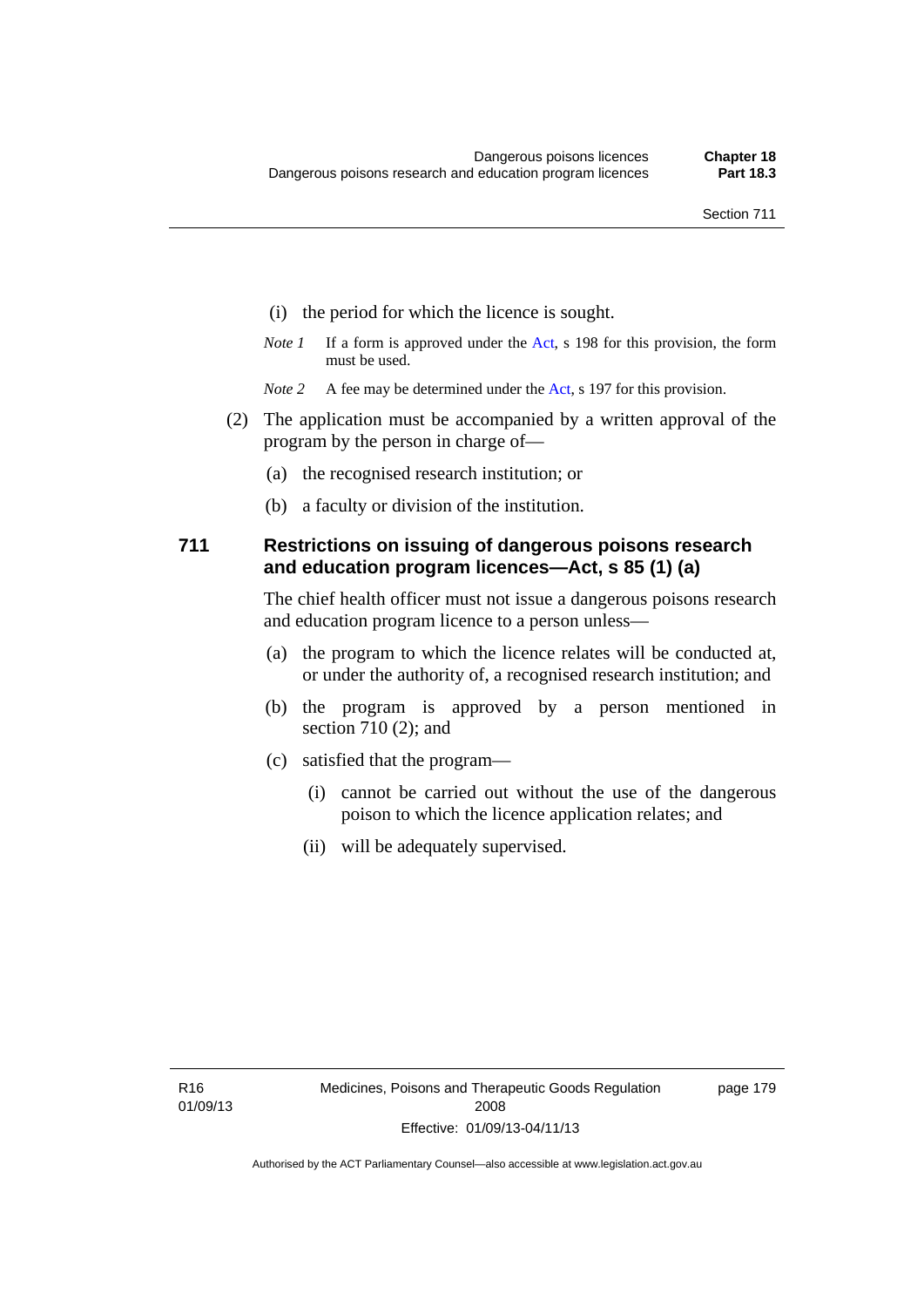### **712 Additional information for dangerous poisons research and education licences—Act, s 88 (1) (k)**

The following additional information is prescribed for a dangerous poisons research and education licence:

- (a) the research or education program for which the licence is issued;
- (b) the name of the program's supervisor;
- (c) the dealings with a dangerous poison authorised by the licence;
- (d) the premises where the program will be conducted;
- (e) the maximum quantity of the dangerous poison that may be possessed at any time for the program;
- (f) the total quantity of the dangerous poison that may be possessed for the program during the period of the licence;
- (g) the form and strength of the dangerous poison that may be obtained and possessed for the program.

page 180 Medicines, Poisons and Therapeutic Goods Regulation 2008 Effective: 01/09/13-04/11/13

R16 01/09/13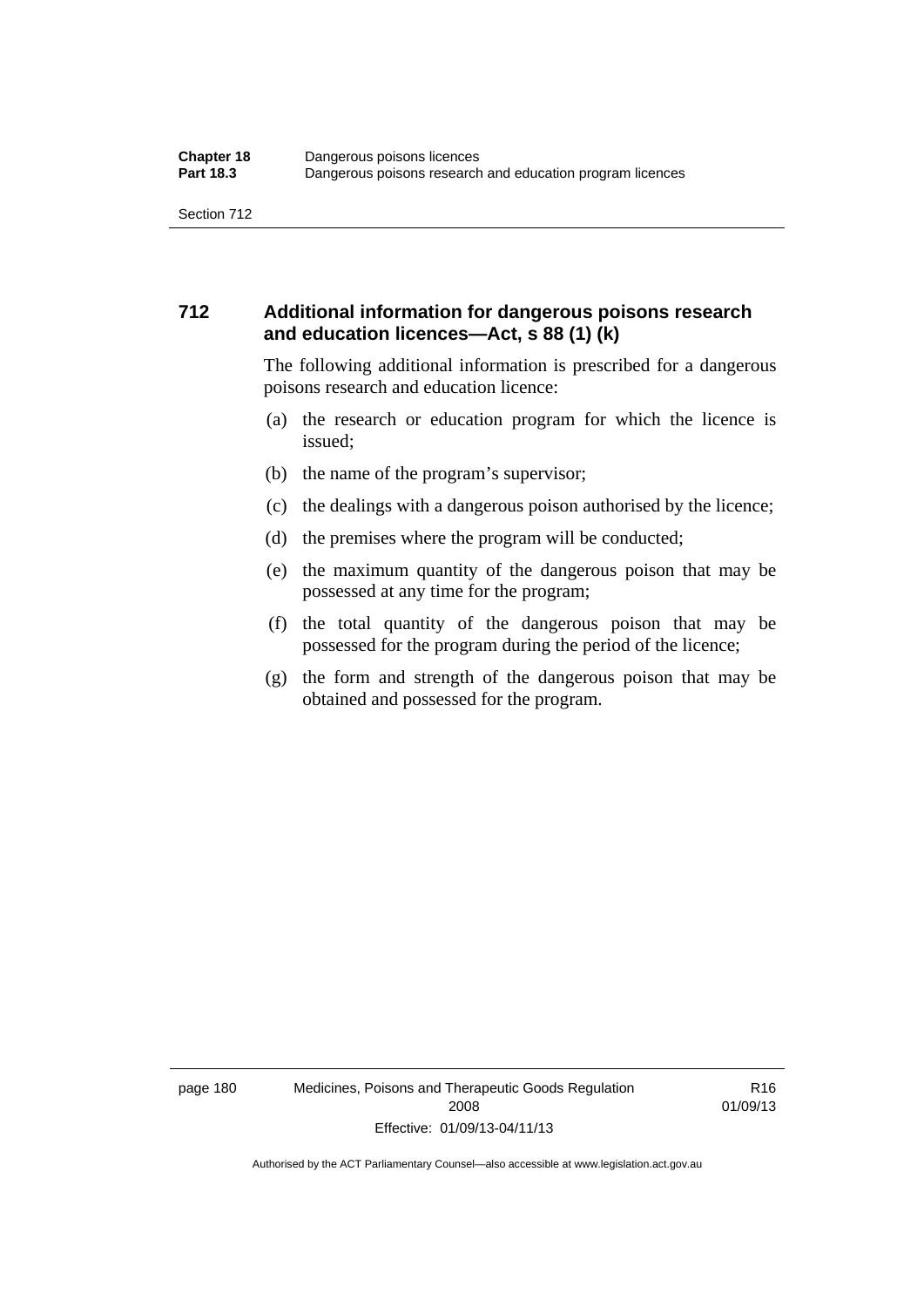# **Part 18.4 Dangerous poisons suppliers licences**

#### **715 Applications for dangerous poisons suppliers licences**

- (1) An application for a dangerous poisons suppliers licence must be in writing, signed by the applicant, and include the following:
	- (a) the dangerous poisons to which the application relates;
	- (b) the full name of the applicant;
	- (c) the applicant's ABN (if any);
	- (d) if the applicant is a corporation—the corporation's ACN;
	- (e) the location of the premises where the applicant proposes to deal with the poisons under the licence;
	- (f) the security arrangements proposed for the premises;
	- (g) the name of an individual who is to supervise the dealings to be authorised under the licence.
	- *Note 1* If a form is approved under the [Act](http://www.legislation.act.gov.au/a/2008-26/default.asp), s 198 for this provision, the form must be used.
	- *Note* 2 A fee may be determined under the [Act,](http://www.legislation.act.gov.au/a/2008-26/default.asp) s 197 for this provision.
- (2) The application must be accompanied by a plan of the premises that shows—
	- (a) where it is proposed to store the dangerous poisons; and
	- (b) the location and nature of security devices.

### **716 Restrictions on issuing of dangerous poisons suppliers licences—Act, s 85 (1) (a)**

(1) The chief health officer must not issue a dangerous poisons suppliers licence to a person unless dealings with dangerous poisons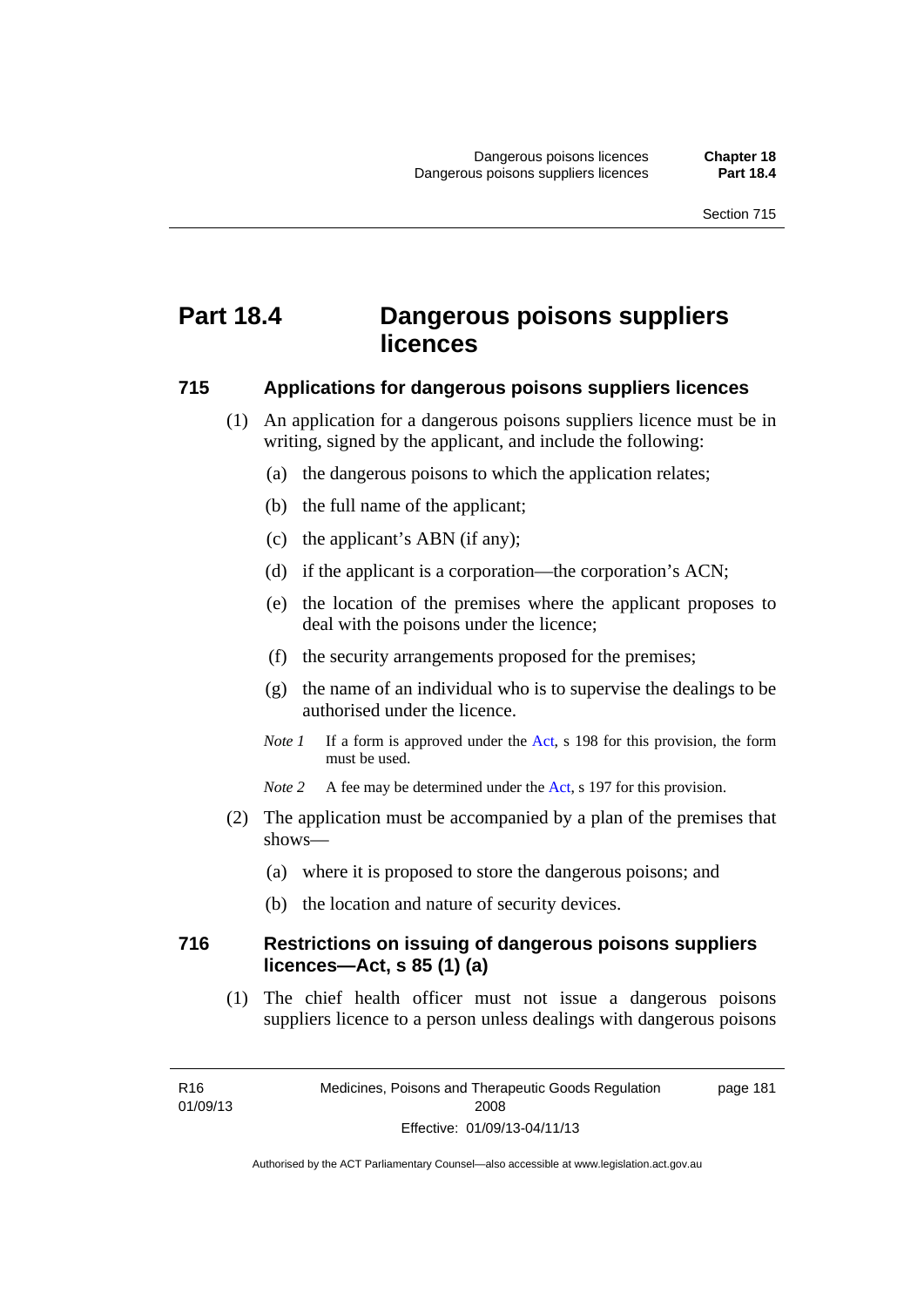under the licence will be supervised by an individual nominated by the applicant and approved, in writing, by the chief health officer.

- (2) The chief health officer must not approve the nominated individual unless satisfied that the individual—
	- (a) is a suitable person to hold a dangerous poisons suppliers licence; and
	- (b) has qualifications in chemistry, pharmacy or pharmacology or experience appropriate for the sale of dangerous poisons.

*Note* For changes of nominated individuals, see the [Act,](http://www.legislation.act.gov.au/a/2008-26/default.asp) s 93.

(3) In this section:

*suitable person*, to hold a licence—see the [Act](http://www.legislation.act.gov.au/a/2008-26/default.asp), section 81.

### **717 Additional information for dangerous poisons suppliers licences—Act, s 88 (1) (k)**

The name of the person approved under section 716 (1) to supervise the dealings with dangerous poisons authorised by the licence is prescribed for a dangerous poisons suppliers licence.

R16 01/09/13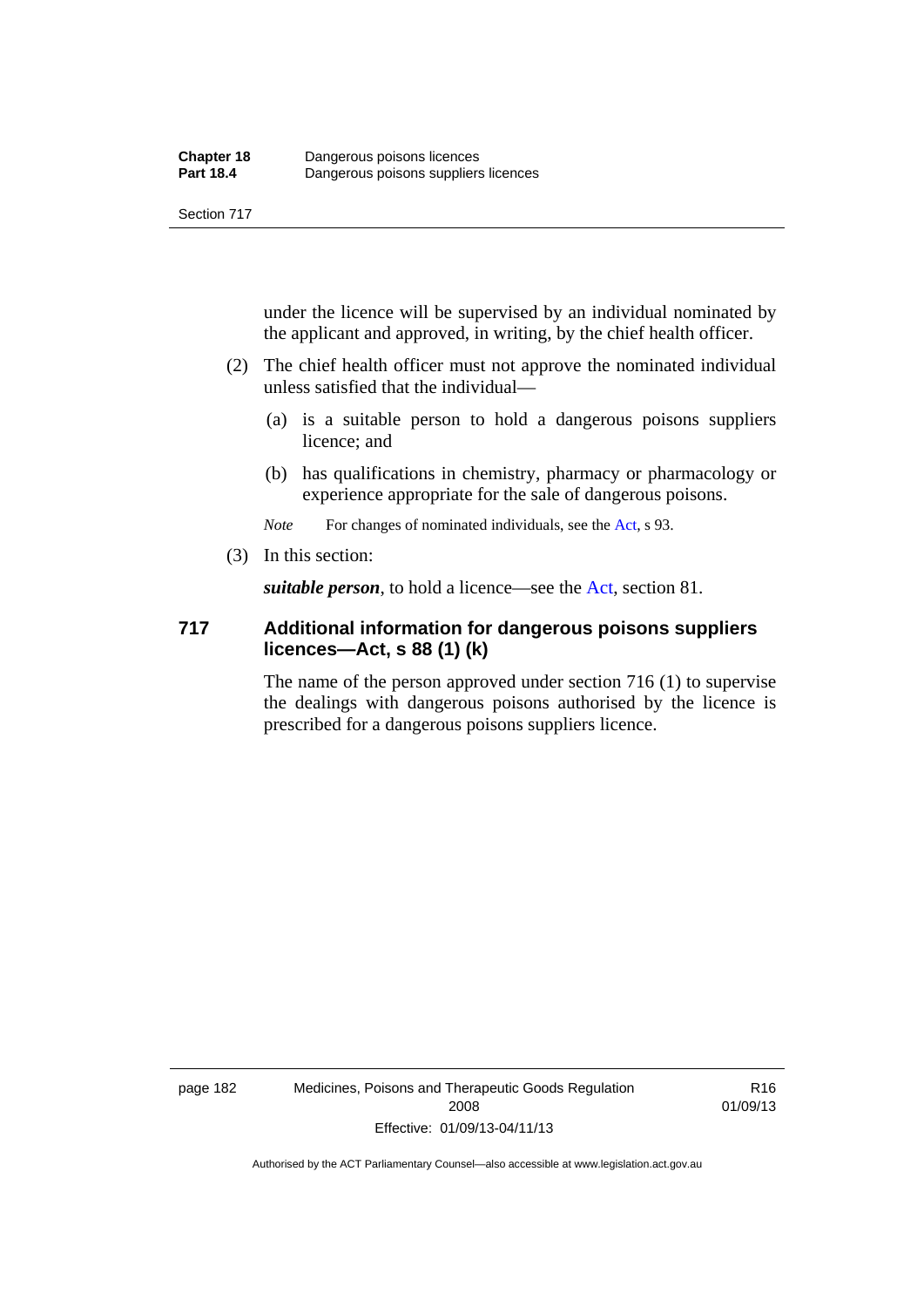# **Chapter 19 Dangerous poisons—other provisions**

### **Part 19.1 Dangerous poisons purchase orders**

#### **720 Supplying dangerous poisons on purchase orders**

The following are the requirements for the supply of a dangerous poison on a purchase order:

- (a) the dangerous poison is supplied in manufacturer's packs that comply with—
	- (i) section 731 (Packaging of supplied manufacturer's packs of dangerous poisons[—Act](http://www.legislation.act.gov.au/a/2008-26/default.asp), s 59 (1) (c) (i) and (2) (c) (i)); or
	- (ii) an approval under the [Act](http://www.legislation.act.gov.au/a/2008-26/default.asp), section 193 (Approval of non-standard packaging and labelling);
- (b) the manufacturer's packs are labelled in accordance with—
	- (i) section 732 (Labelling of supplied manufacturer's packs of dangerous poisons[—Act](http://www.legislation.act.gov.au/a/2008-26/default.asp), s  $60$  (1) (c) (i) and (2) (c) (i)); or
	- (ii) an approval under the [Act,](http://www.legislation.act.gov.au/a/2008-26/default.asp) section 193;
- (c) the manufacturer's packs are securely wrapped and packed;
- (d) if the dangerous poison is delivered in person by the supplier to the buyer—
	- (i) the poison is delivered to an adult; and
	- (ii) the delivery is acknowledged by the adult signing and dating a copy of the purchase order;

R16 01/09/13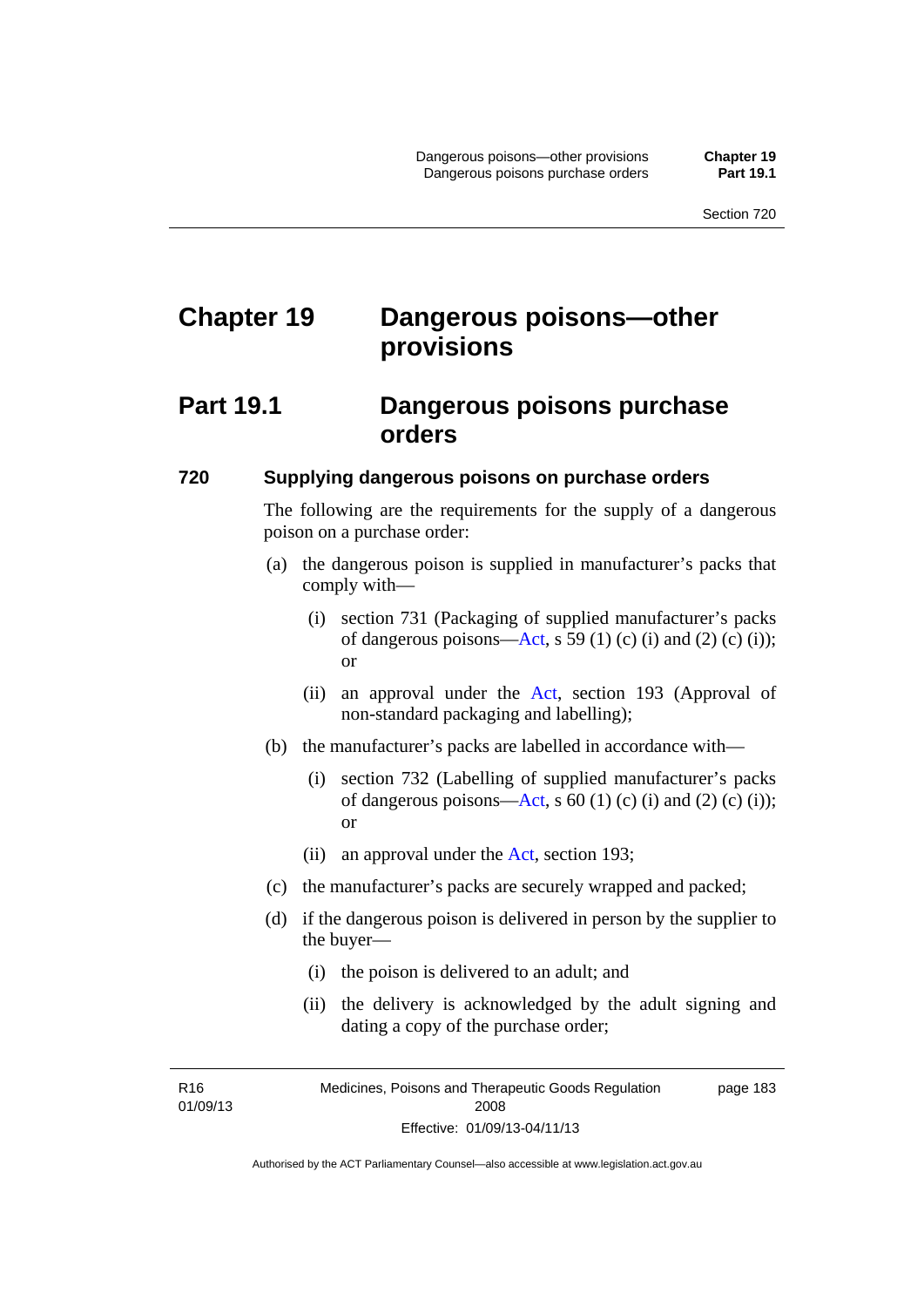(e) if the dangerous poison is not delivered in person by the supplier to the buyer—the poison is delivered to the buyer by a person whose procedures require the delivery of the poison to be signed for by the buyer or an adult employee of the buyer.

### **721 General requirements for dangerous poisons purchase orders—Act, s 38 (2) (c)**

- (1) A purchase order for a dangerous poison must be—
	- (a) signed by the person (the *issuer*) issuing the order; and
		- *Note* The purchase order must be signed with the issuer's usual signature (see [Act](http://www.legislation.act.gov.au/a/2008-26/default.asp), dict, def *signs*).
	- (b) if the issuer amends the order—initialled and dated by the issuer beside the amendment.
- (2) A purchase order for a dangerous poison must include the following:
	- (a) the issuer's name and business address and telephone number;
	- (b) the issuer's authority to issue the order;
	- (c) the dangerous poison, and the form, strength and quantity of the poison, to be supplied on the order.

### **722 Recording supply of dangerous poisons on purchase orders**

A person who supplies a dangerous poison to someone else on a purchase order must make a written record of the following information:

- (a) the date of the order;
- (b) the issuer's authority to issue the order;
- (c) the name, and the business address and telephone number, of the person to whom the dangerous poison is supplied;

R16 01/09/13

page 184 Medicines, Poisons and Therapeutic Goods Regulation 2008 Effective: 01/09/13-04/11/13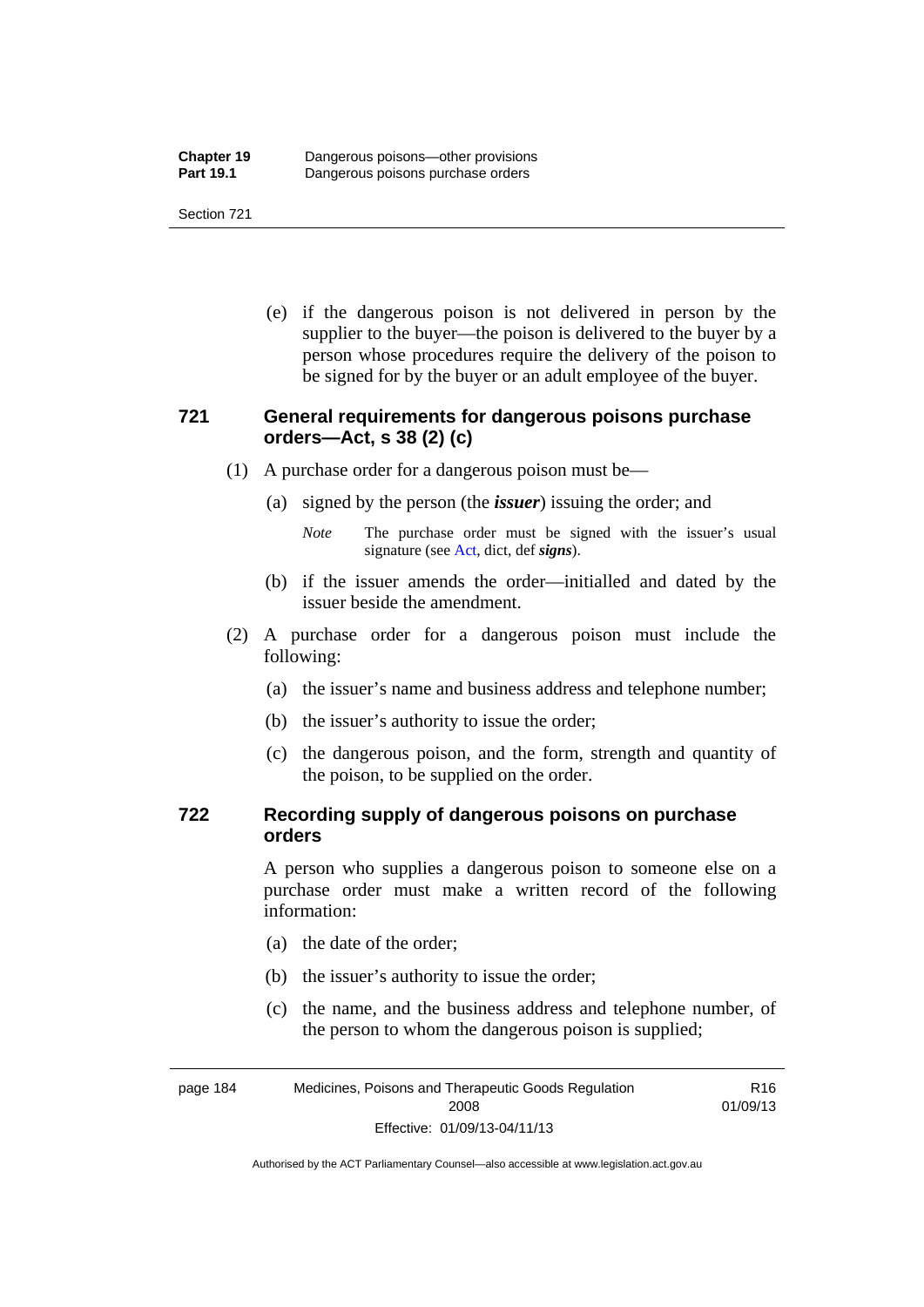- (d) the date the order is supplied;
- (e) the dangerous poison, and the form, strength and quantity of the poison, supplied.
- *Note Written* includes in electronic form (see [Act,](http://www.legislation.act.gov.au/a/2008-26/default.asp) dict).

R16 01/09/13 Medicines, Poisons and Therapeutic Goods Regulation 2008 Effective: 01/09/13-04/11/13

page 185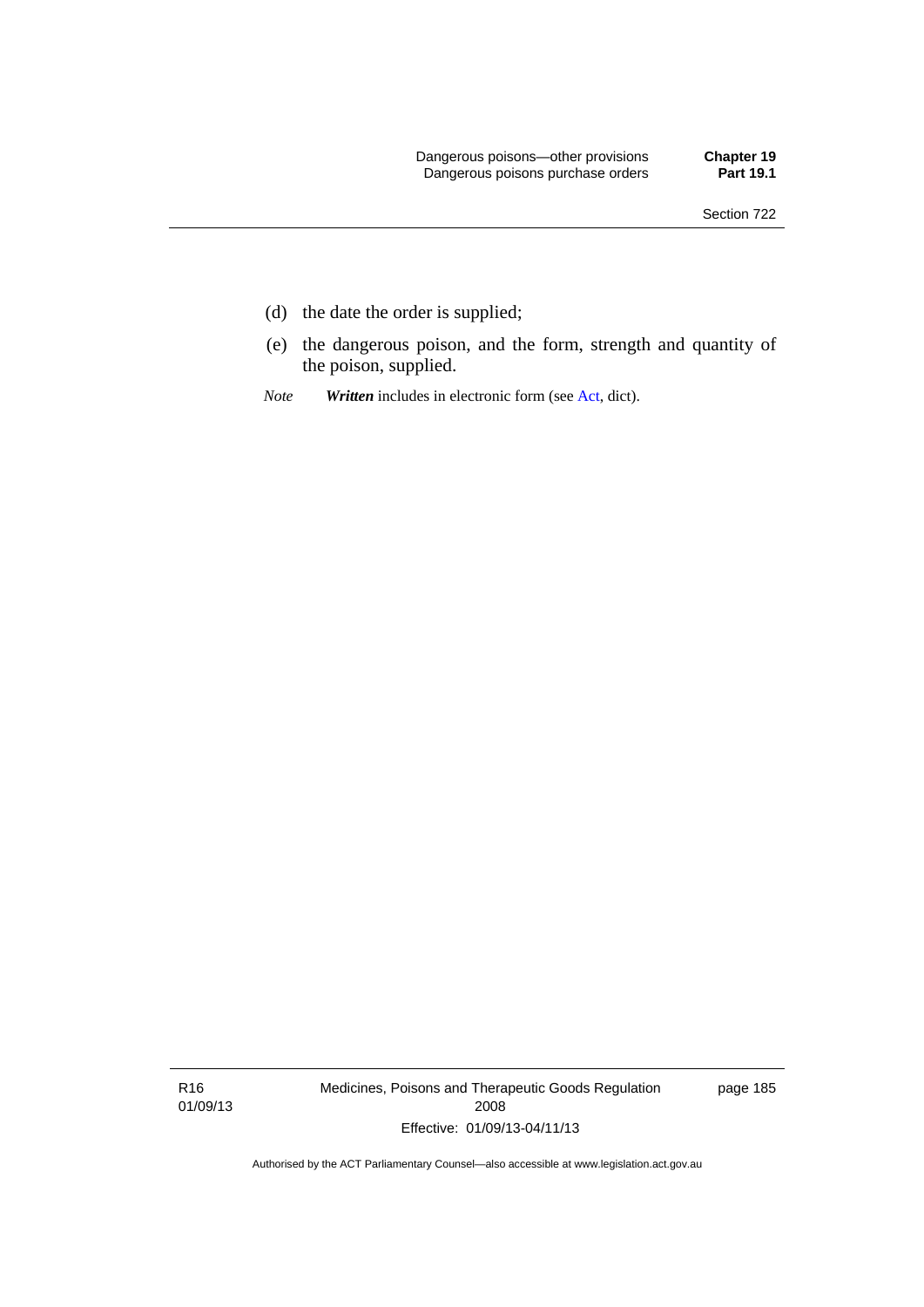### **Part 19.2 Wholesale supply of dangerous poisons under corresponding laws**

### **725 Conditions for wholesalers supplying dangerous poisons under corresponding laws—Act, s 20 (4) (c)**

The following conditions apply to a person who supplies dangerous poisons by wholesale under a corresponding law:

- (a) the person must not supply a dangerous poison to someone else (the *buyer*) unless—
	- (i) the buyer is authorised to possess the poison; and
	- (ii) the supply is in accordance with section 686 (Authorisation conditions for dangerous poisons suppliers licences—[Act,](http://www.legislation.act.gov.au/a/2008-26/default.asp) s 44 (1) (b) and (2) (b));
- (b) the poison is supplied for a non-household (including a non-household garden) purpose only;
- (c) if the poison is liquid containing paraquat—the poison is coloured blue or green and has an offensive smell.
- *Note 1* A purchase order must be in writing (see [Act,](http://www.legislation.act.gov.au/a/2008-26/default.asp) dict, def *purchase order*).
- *Note* 2 See pt 19.1 for other requirements in relation to supply of dangerous poisons on purchase orders.

page 186 Medicines, Poisons and Therapeutic Goods Regulation 2008 Effective: 01/09/13-04/11/13

R16 01/09/13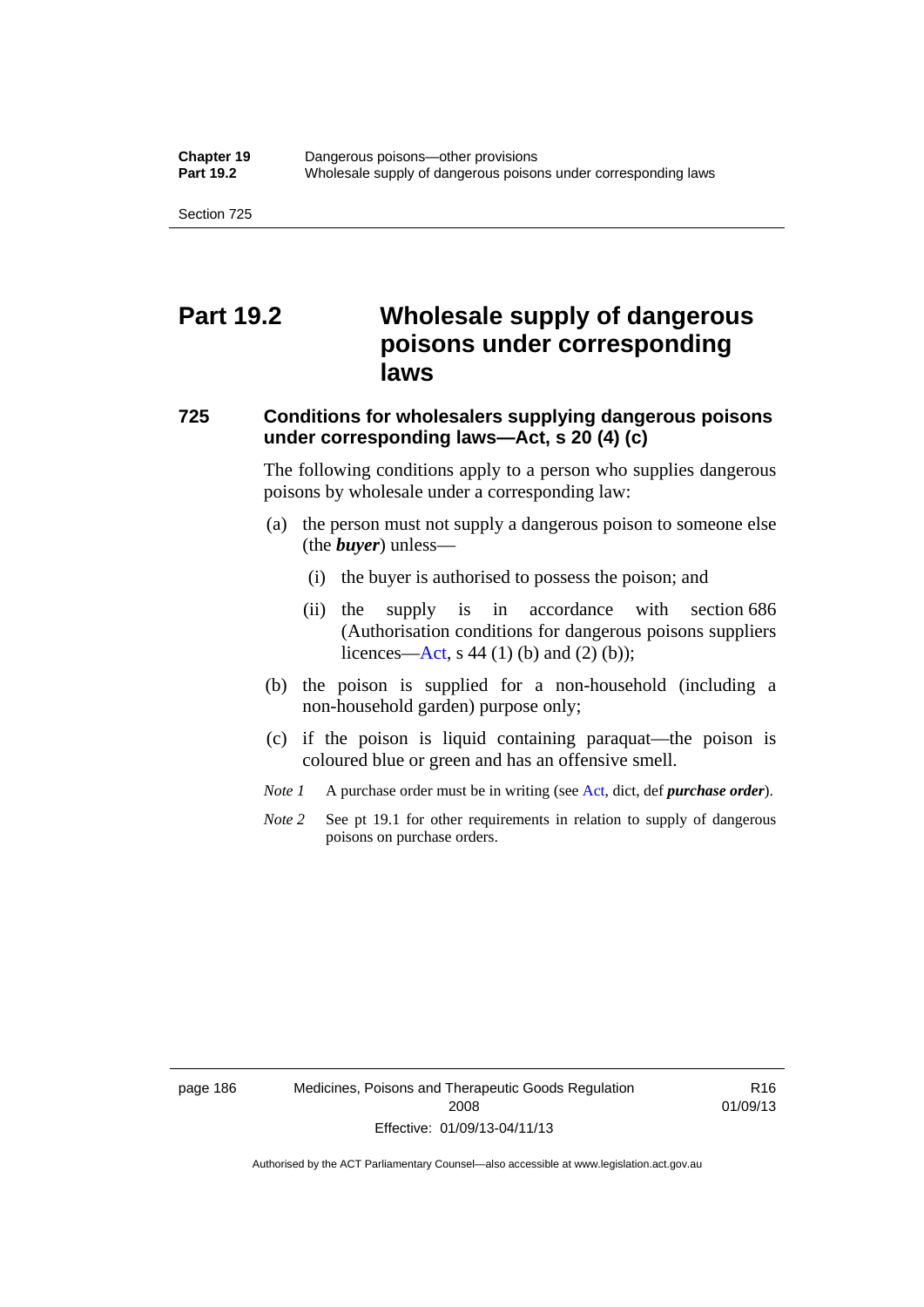# **Part 19.3 Packaging and labelling of dangerous poisons**

#### **730 Meaning of** *relevant law***—pt 19.3**

In this part:

*relevant law* means—

- (a) a corresponding law; or
- (b) the *[Agricultural and Veterinary Chemicals Act 1994](http://www.comlaw.gov.au/Series/C2004A04712)* (Cwlth); or
- (c) the *[Therapeutic Goods Act 1989](http://www.comlaw.gov.au/Series/C2004A03952)* (Cwlth).
- *Note 1 Corresponding law* includes a law of a State that corresponds, or substantially corresponds, to the [Act](http://www.legislation.act.gov.au/a/2008-26/default.asp) (see Act, dict).

*Note 2 State* includes a territory (see [Legislation Act,](http://www.legislation.act.gov.au/a/2001-14) dict, pt 1).

#### **731 Packaging of supplied manufacturer's packs of dangerous poisons—Act, s 59 (1) (c) (i) and (2) (c) (i)**

A manufacturer's pack of a supplied dangerous poison must be packaged—

- (a) in accordance with the [medicines and poisons standard](http://www.comlaw.gov.au/Series/F2012L01200), paragraphs 21 to 27; or
- (b) in a container in which the poison may be sold under a relevant law.
- *Note* A manufacturer's pack of a dangerous poison supplied may also be packaged in accordance with an approval under the [Act,](http://www.legislation.act.gov.au/a/2008-26/default.asp) s 193 (Approval of non-standard packaging and labelling) (see [Act](http://www.legislation.act.gov.au/a/2008-26/default.asp), s 59 (1) (c) (ii) and (2) (c) (ii)).

page 187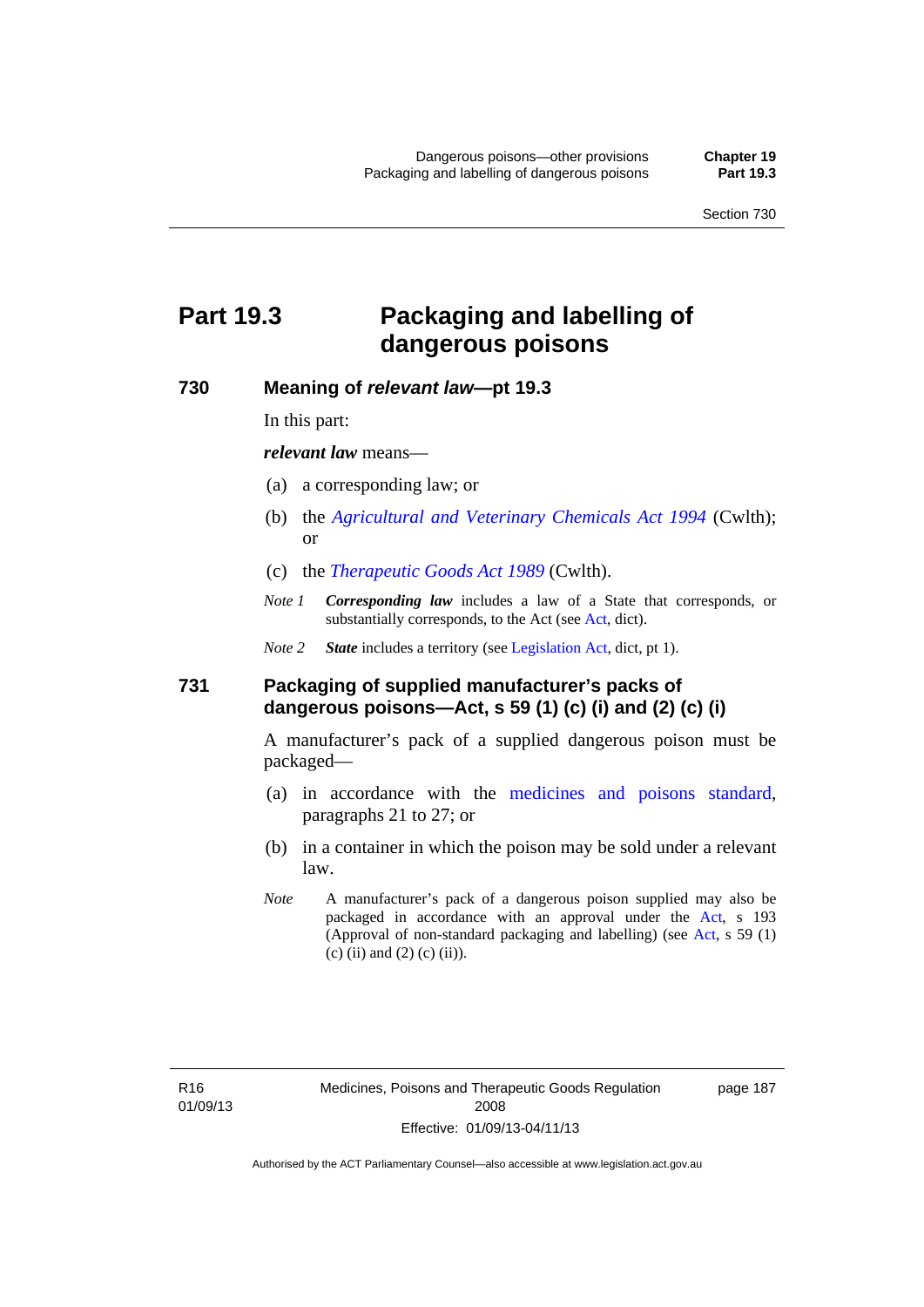### **732 Labelling of supplied manufacturer's packs of dangerous poisons—Act, s 60 (1) (c) (i) and (2) (c) (i)**

A manufacturer's pack of a supplied dangerous poison must be labelled in accordance with—

- (a) the [medicines and poisons standard](http://www.comlaw.gov.au/Series/F2012L01200), paragraphs 3 to 19; or
- (b) a relevant law.
- *Note* A manufacturer's pack of a dangerous poison supplied may also be labelled in accordance with an approval under the [Act](http://www.legislation.act.gov.au/a/2008-26/default.asp), s 193 (Approval of non-standard packaging and labelling) (see [Act,](http://www.legislation.act.gov.au/a/2008-26/default.asp) s 60 (1) (c) (ii) and  $(2)$  (c) (ii)).

page 188 Medicines, Poisons and Therapeutic Goods Regulation 2008 Effective: 01/09/13-04/11/13

R16 01/09/13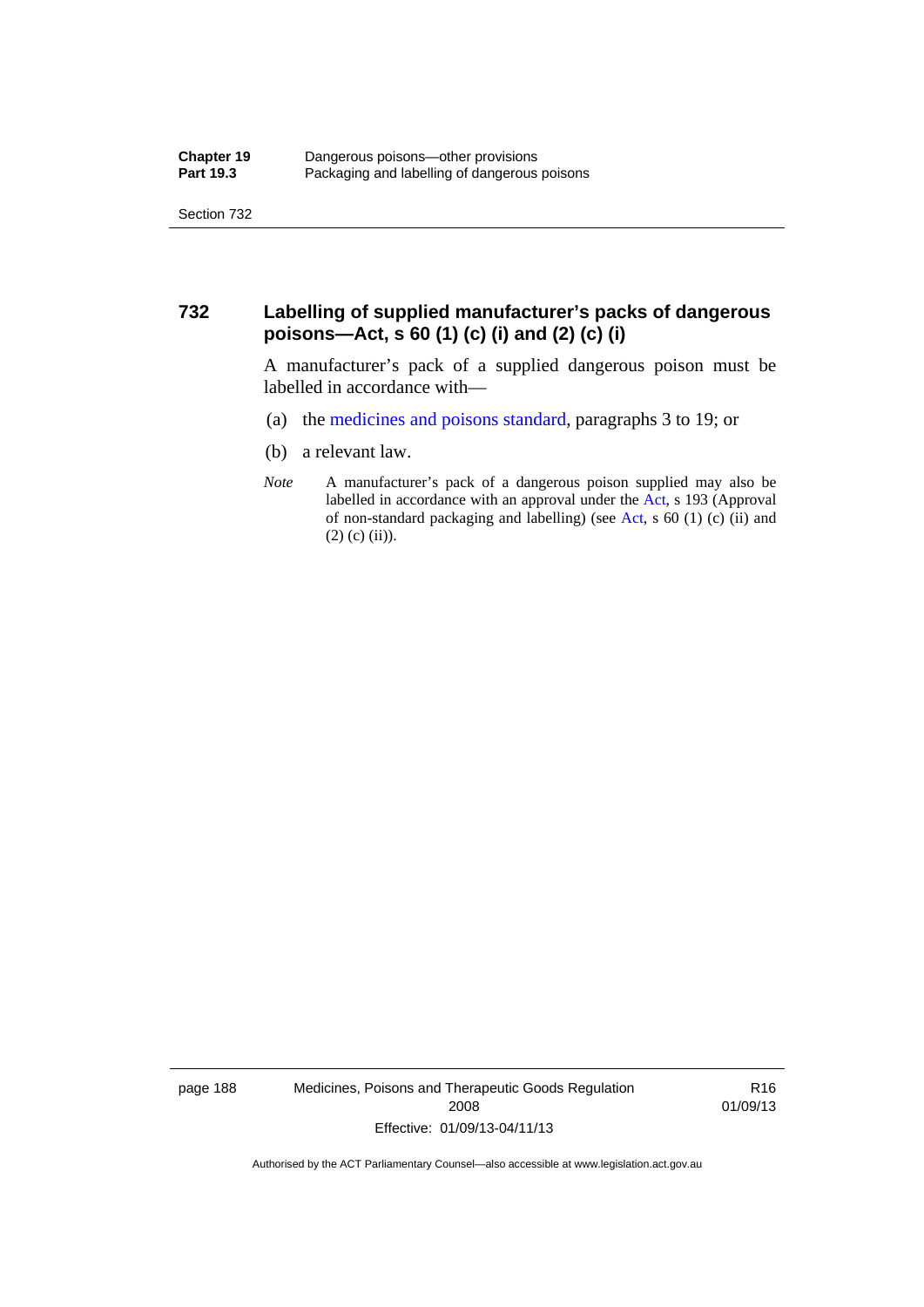### **Part 19.4 Storage of dangerous poisons**

#### **735 Storage of dangerous poisons—Act, s 61 (b) and (c)**

- (1) A person mentioned in table 740, column 2 who possesses a dangerous poison is prescribed.
- (2) The dangerous poison must be kept—
	- (a) in a part of the premises to which the public does not have access; and
	- (b) so that only the prescribed person, or a person under the supervision of the prescribed person, has access to the poison.

R16 01/09/13 Medicines, Poisons and Therapeutic Goods Regulation 2008 Effective: 01/09/13-04/11/13

page 189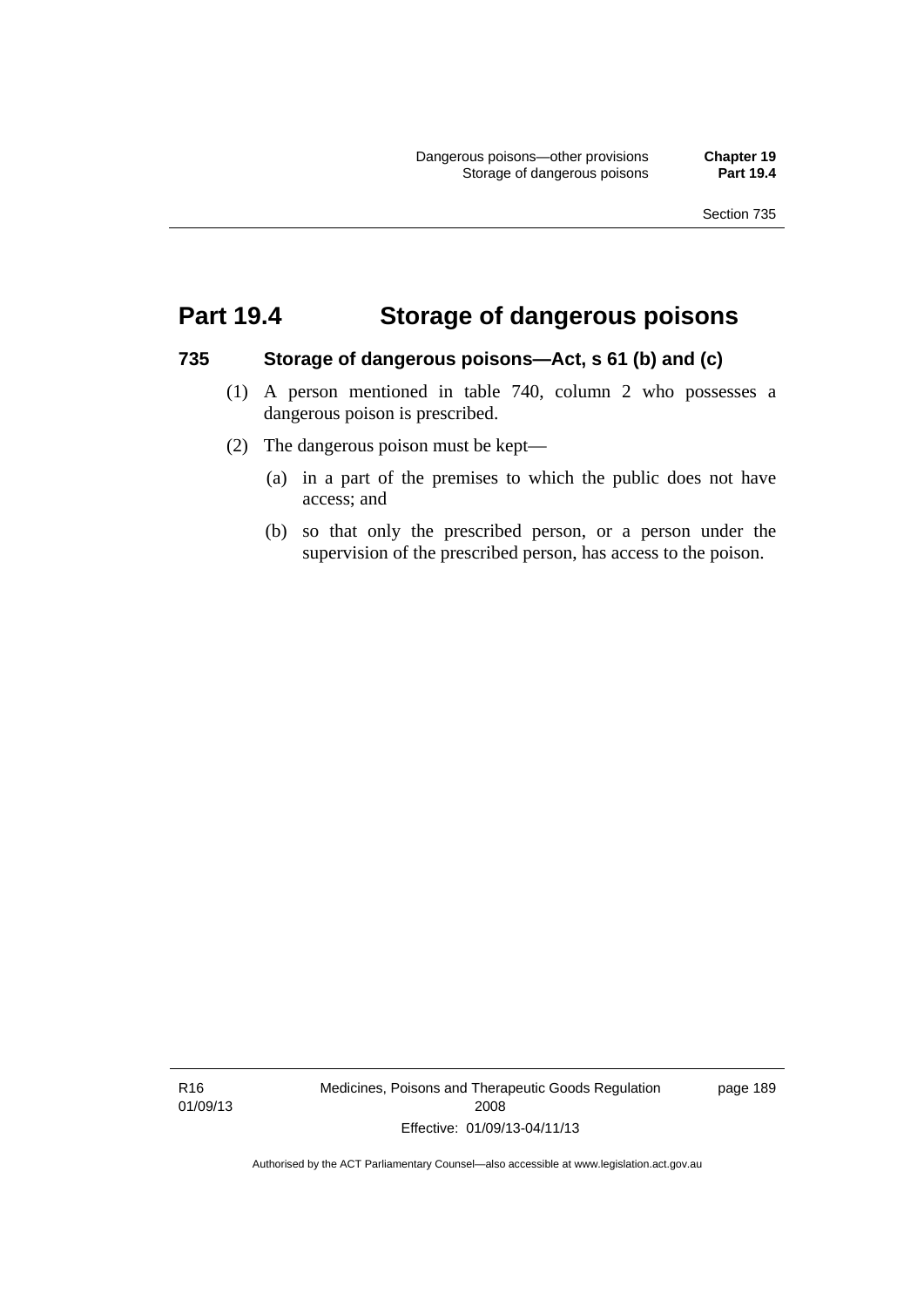### **Part 19.5 Dangerous poisons registers**

### **740 Keeping of dangerous poisons registers by certain people—Act, s 48 and s 50 (1) (b) and (2) (b)**

- (1) A person mentioned in table 740, column 2 who possesses a dangerous poison must keep a dangerous poisons register.
- (2) A person to whom subsection (1) applies must keep a dangerous poisons register for a dangerous poison at the place prescribed in table 740, column 3 for the person.

| 1 ANIC 140<br>column 1 | <u>Reepiriy dariyerous poisons registers</u><br>column <sub>2</sub>                                             | column 3                                                     |
|------------------------|-----------------------------------------------------------------------------------------------------------------|--------------------------------------------------------------|
| item                   | prescribed person                                                                                               | place where register to be kept                              |
| 1                      | approved analyst                                                                                                | the analyst's laboratory                                     |
| $\overline{2}$         | dangerous poisons<br>manufacturers<br>licence-holder                                                            | the licensed premises under s 675                            |
| 3                      | dangerous poisons<br>suppliers licence-holder                                                                   | the licensed premises under s 685                            |
| 4                      | medicines and poisons<br>inspector (other than<br>police officer)                                               | the place directed in writing by the<br>chief health officer |
| 5                      | person mentioned in<br>sch 4, col 2                                                                             | the person's business premises                               |
| 6                      | supervisor of program<br>under dangerous poisons<br>research and education<br>program licence                   | the premises where program is being<br>conducted             |
| 7                      | supervisor of program<br>under dangerous poisons<br>research and education<br>authorisation under<br>div 17.3.3 | the premises where program is being<br>conducted             |

**Table 740 Keeping dangerous poisons registers** 

page 190 Medicines, Poisons and Therapeutic Goods Regulation 2008 Effective: 01/09/13-04/11/13

R16 01/09/13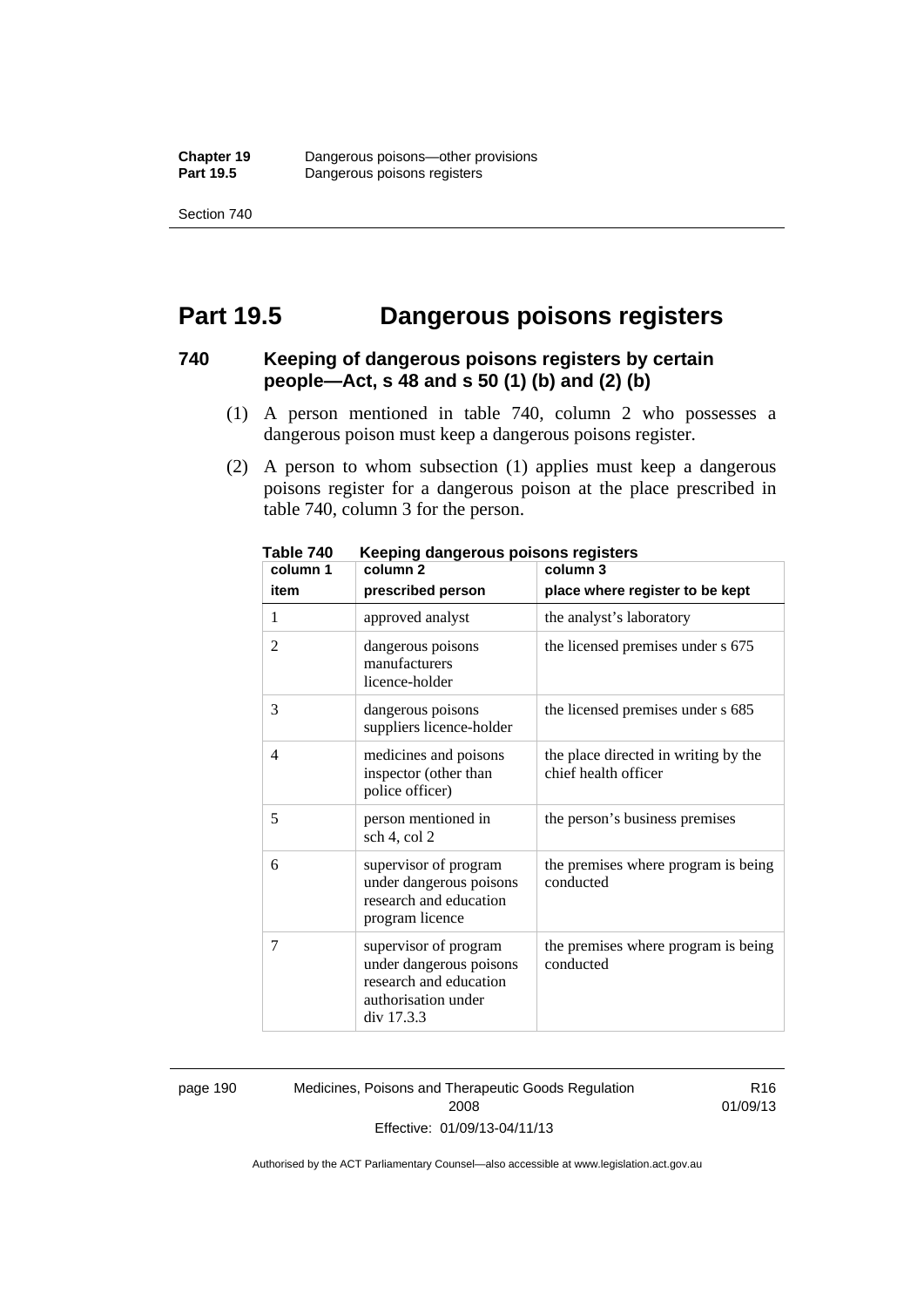### **741 Form of dangerous poisons registers—Act, s 49 (1) (b)**

- (1) Each page in a dangerous poisons register must relate to a single form and strength of a dangerous poison.
- (2) If a dangerous poisons register is kept electronically, a separate record must be used for each form and strength of dangerous poison kept.

### **742 Making entries in dangerous poisons registers— Act, s 51 (1) (b)**

- (1) The following details for a dealing with a dangerous poison are prescribed:
	- (a) the nature of the dealing;
	- (b) the date of the dealing;
	- (c) the poison, and the form, strength and quantity of the poison, dealt with;
	- (d) if the dealing is receiving the poison—the name and address of the supplier;
	- (e) if the dealing is supplying the poison—the name and address of the person to whom it is supplied;
	- (f) if the poison is supplied on a purchase order—the date of the purchase order;
	- (g) the quantity of the poison held after the dealing.
- (2) A dealing with a dangerous poison must be entered in the dangerous poisons register the person must keep.

### **743 Prescribed witnesses for discarding of dangerous poisons—Act, s 54 (a) and (b)**

 (1) An adult is prescribed as a witness in relation to the disposal of a dangerous poison.

R16 01/09/13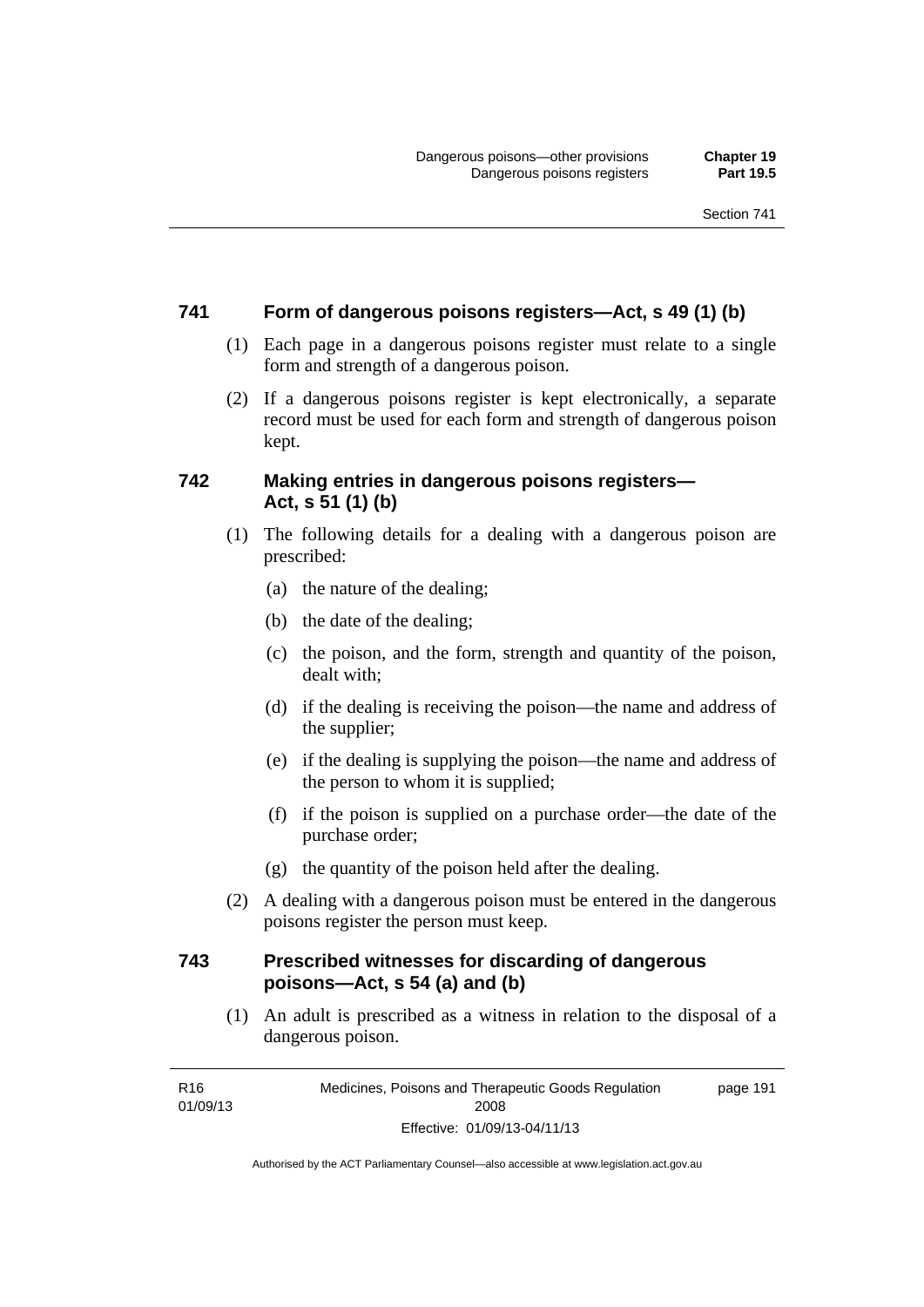- (2) However, a person mentioned in subsection (1) must not be a prescribed witness to the discarding of a dangerous poison if the person is—
	- (a) related to, a close friend of or employed by the person discarding the poison; or
	- (b) the supervisor of the person discarding the poison; or
	- (c) supervised by the person discarding the poison.

### **744 Changes to entries in dangerous poisons registers—Act, s 55 (2) (b)**

- (1) An entry in a paper-based dangerous poisons register may be amended by the person who made the entry by—
	- (a) the person signing and dating a marginal note or footnote that gives the date of the amendment and the amended details; and
	- (b) if the entry relates to disposing of a dangerous poison—
		- (i) the amendment being witnessed by a person mentioned in section 743; and
		- (ii) the witness signing the amendment as witness.
- (2) An entry in an electronic dangerous poisons register may be amended by the person who made the entry by the person attaching or linking, by electronic means, a document that includes—
	- (a) the person's signature, the date and the amended details; and
	- (b) if the entry relates to disposing of a dangerous poison—
		- (i) the amendment being witnessed by a person mentioned in section 743; and
		- (ii) the witness signing the amendment as witness.

page 192 Medicines, Poisons and Therapeutic Goods Regulation 2008 Effective: 01/09/13-04/11/13

R16 01/09/13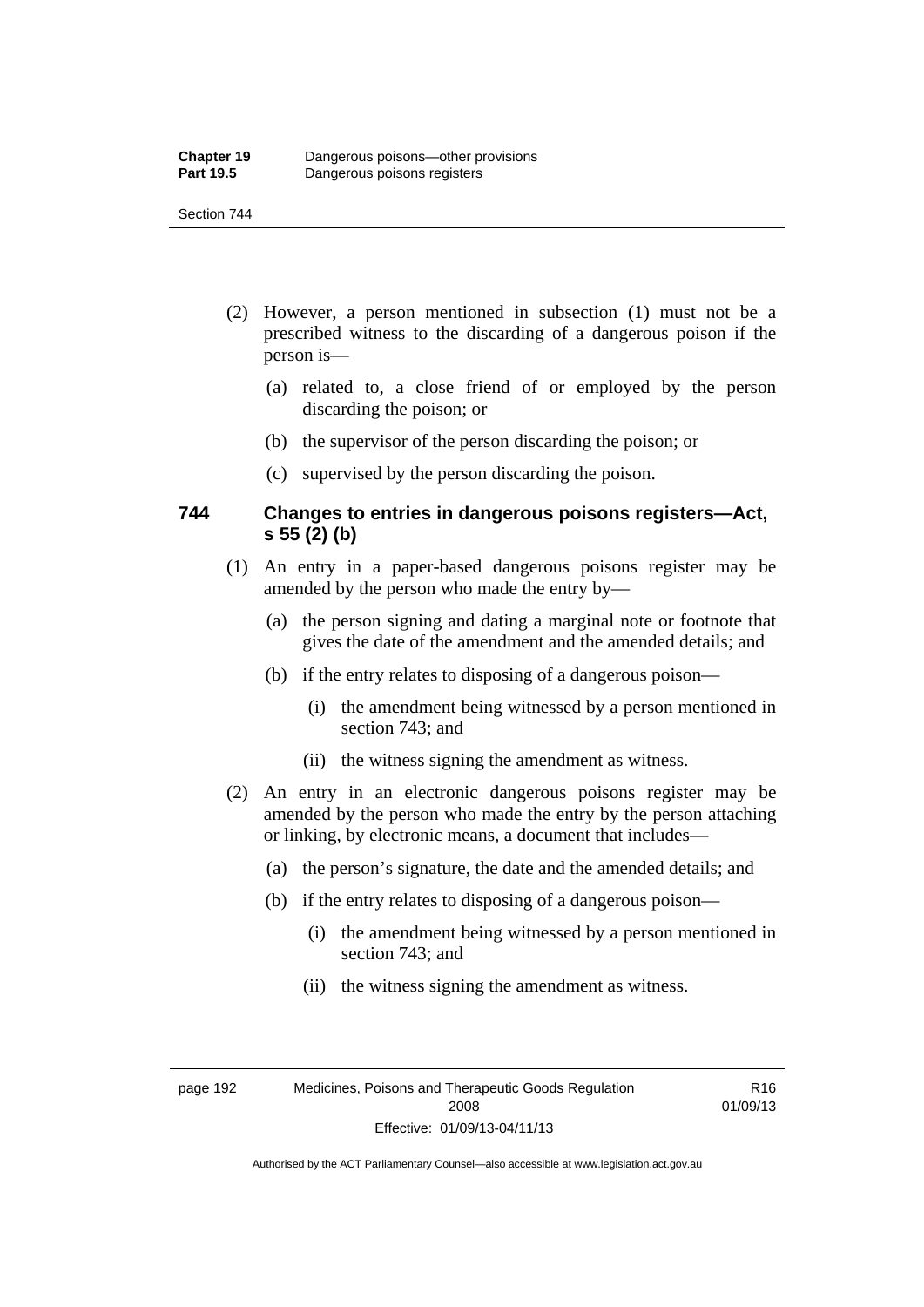## **Chapter 20 Paints**

#### **750 Manufacture, supply and use of paints containing white lead—Act, s 70 (1) (b), (2) (b) and (3) (b)**

A paint containing basic lead carbonate (white lead) may be manufactured, supplied or used for application as a mirror backing if the paint—

- (a) contains not more than 15% lead in the non-volatile content of the paint; and
- (b) is applied not more than 40µm thick; and
- (c) is covered by a paint that does not contain lead.
- *Note* um is the symbol for micron (see *National Measurement [Regulations 1999](http://www.comlaw.gov.au/Series/F1999B00110)* (Cwlth), sch 1, pt 4).

#### **751 Manufacture, supply and use of paints for certain purposes—Act, s 71 (1) and (3)**

- (1) A first schedule paint must not be manufactured, supplied or used for application to—
	- (a) a roof or other surface to be used for the collection or storage of potable water; or
	- (b) furniture; or
	- (c) a fence, wall, post, gate or building (including the interior of a building), other than a building that is used only for industrial purposes or mining or as an oil terminal; or
	- (d) premises used for the manufacture, processing, preparation, packing or serving of products intended for human or animal consumption.
	- *Note First schedule paint*—see the [medicines and poisons standard,](http://www.comlaw.gov.au/Series/F2012L01200) par 1 (1).

R16 01/09/13 Medicines, Poisons and Therapeutic Goods Regulation 2008 Effective: 01/09/13-04/11/13 page 193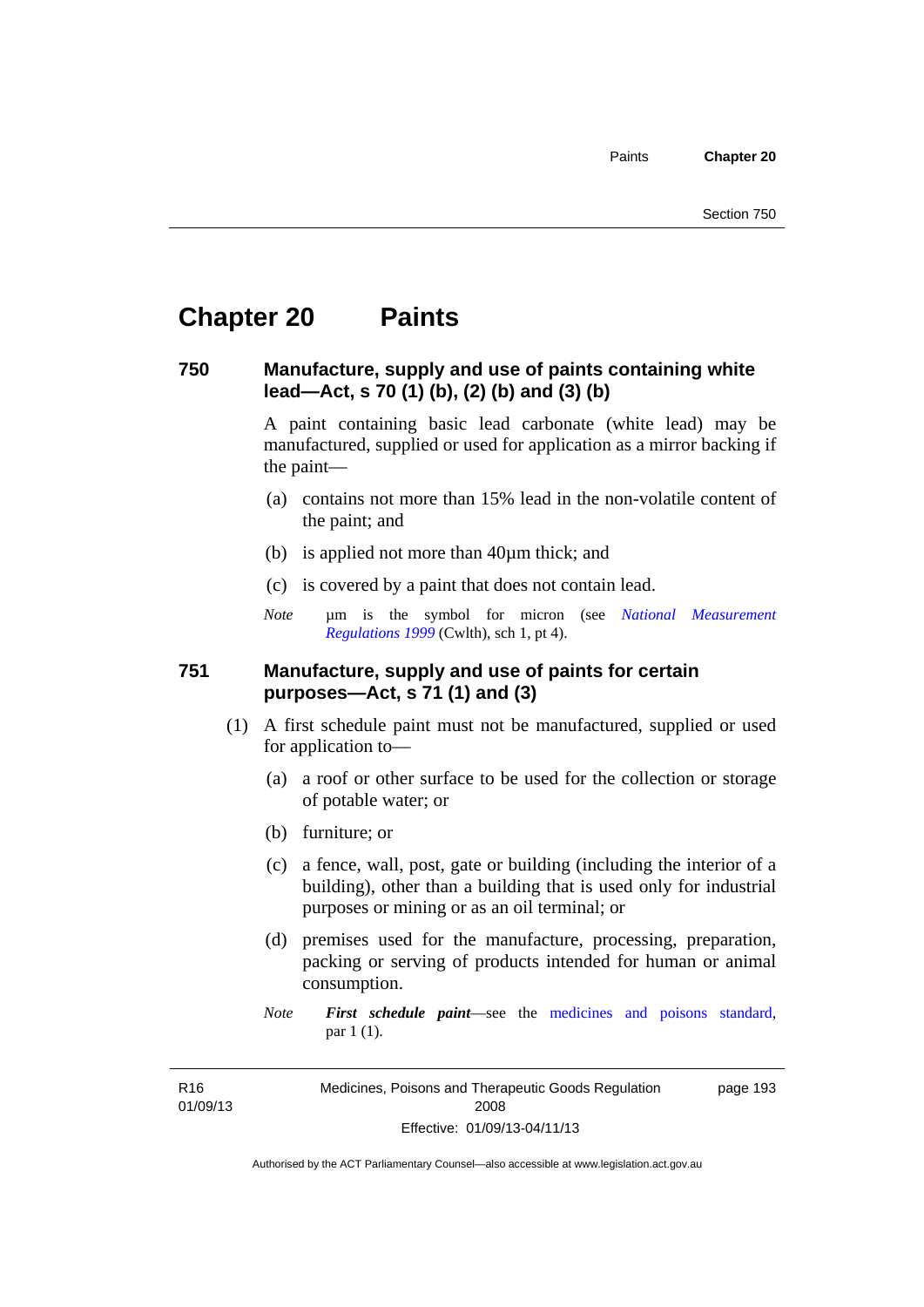- (2) A third schedule paint must not be manufactured, supplied or used for application to—
	- (a) a roof or other surface to be used for the collection or storage of potable water; or
	- (b) furniture; or
	- (c) a fence, wall, post, gate, building (including the interior of a building), bridge, pylon, pipeline, storage tank or similar structure; or
	- (d) premises, equipment or utensils used for the manufacture, processing, preparation, packing or serving of products intended for human or animal consumption.
	- *Note Third schedule paint*—see the [medicines and poisons standard,](http://www.comlaw.gov.au/Series/F2012L01200) par 1 (1).

#### **752 Manufacture, supply and use of paints for toys—Act, s 72 (b)**

A paint that complies with the specification for coating materials in AS/NZS ISO 8124.3:2003 (*Safety of toys - Migration of certain elements*), as in force from time to time, may be manufactured, supplied or used for application to toys.

#### **753 Manufacture, supply and use of paints containing pesticides—Act, s 73 (b)**

- (1) The following pesticides are prescribed:
	- (a) an algicide;
	- (b) an antifouling agent;
	- (c) a bactericide;
	- (d) a fungicide.
	- *Note Pesticide*—see the [medicines and poisons standard,](http://www.comlaw.gov.au/Series/F2012L01200) par 1 (1).

R16 01/09/13

page 194 Medicines, Poisons and Therapeutic Goods Regulation 2008 Effective: 01/09/13-04/11/13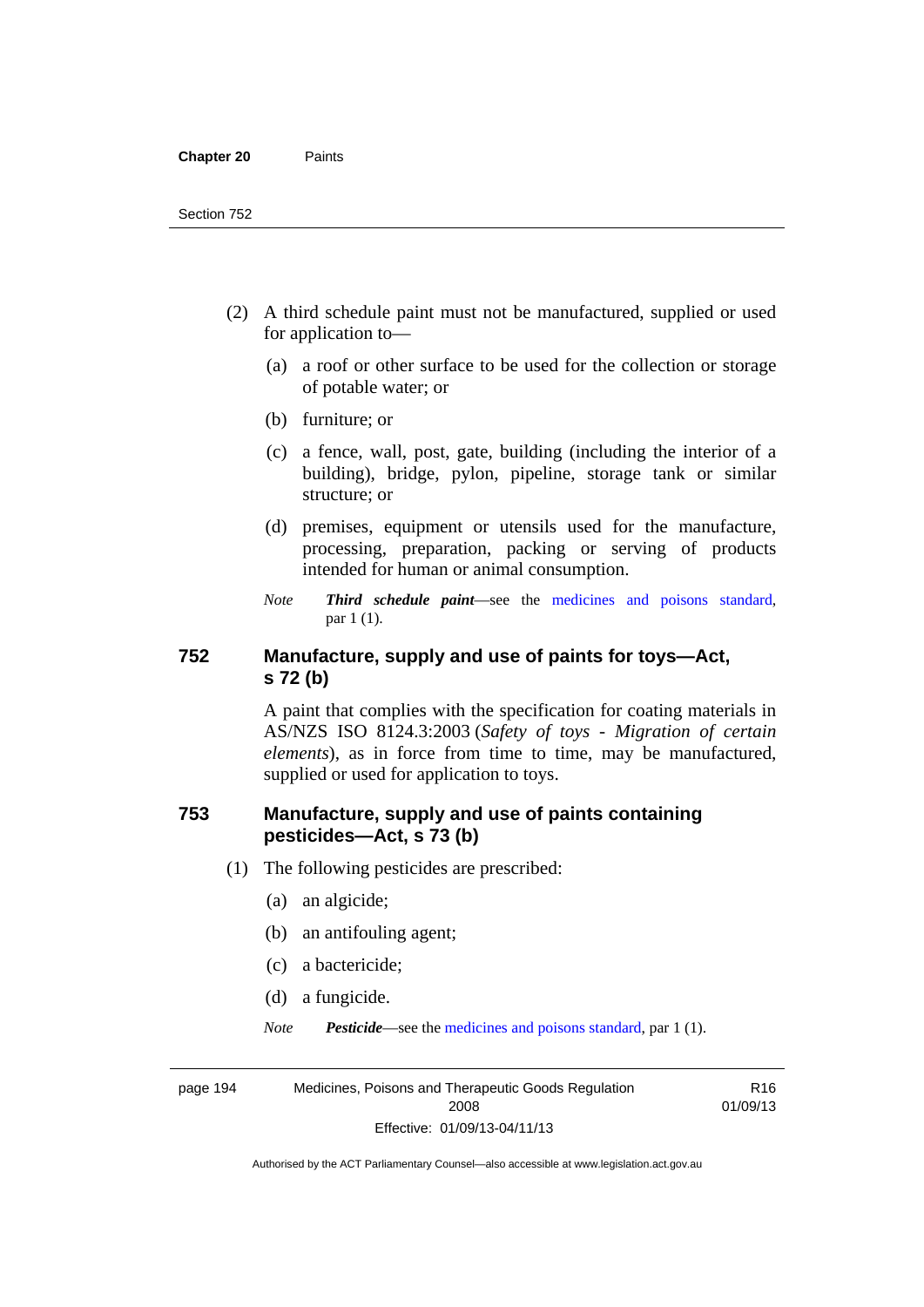Paints **Chapter 20**

 (2) However, subsection (1) does not apply in relation to a paint for human therapeutic use.

R16 01/09/13 Medicines, Poisons and Therapeutic Goods Regulation 2008 Effective: 01/09/13-04/11/13

page 195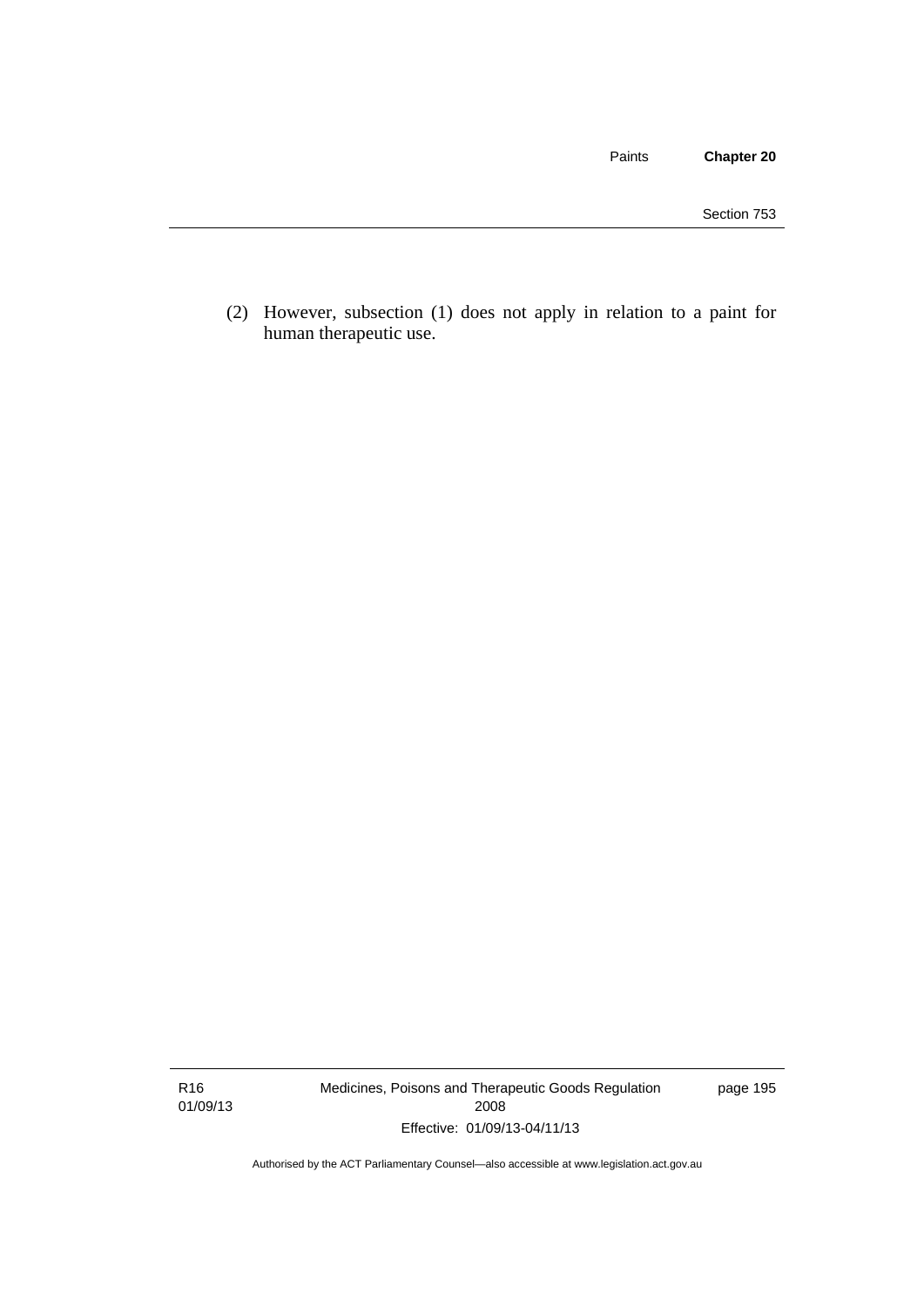Section 760

# **Chapter 21 Prohibited and appendix C substances**

## **Part 21.1 Preliminary**

**760 Meaning of** *prohibited substance***—ch 21** 

In this chapter:

*prohibited substance* includes an appendix C substance.

*Note Appendix C substance* and *prohibited substance*—see the [Act,](http://www.legislation.act.gov.au/a/2008-26/default.asp) s 13.

#### **761 Prohibited substances licences—Act, s 78 (2)**

A licence for a program of research or education in relation to a prohibited substance (a *prohibited substances research and education program licence*) may be issued.

*Note* Other prohibited substances licences may also be issued (see [Act,](http://www.legislation.act.gov.au/a/2008-26/default.asp) s 78 (3)).

page 196 Medicines, Poisons and Therapeutic Goods Regulation 2008 Effective: 01/09/13-04/11/13

R16 01/09/13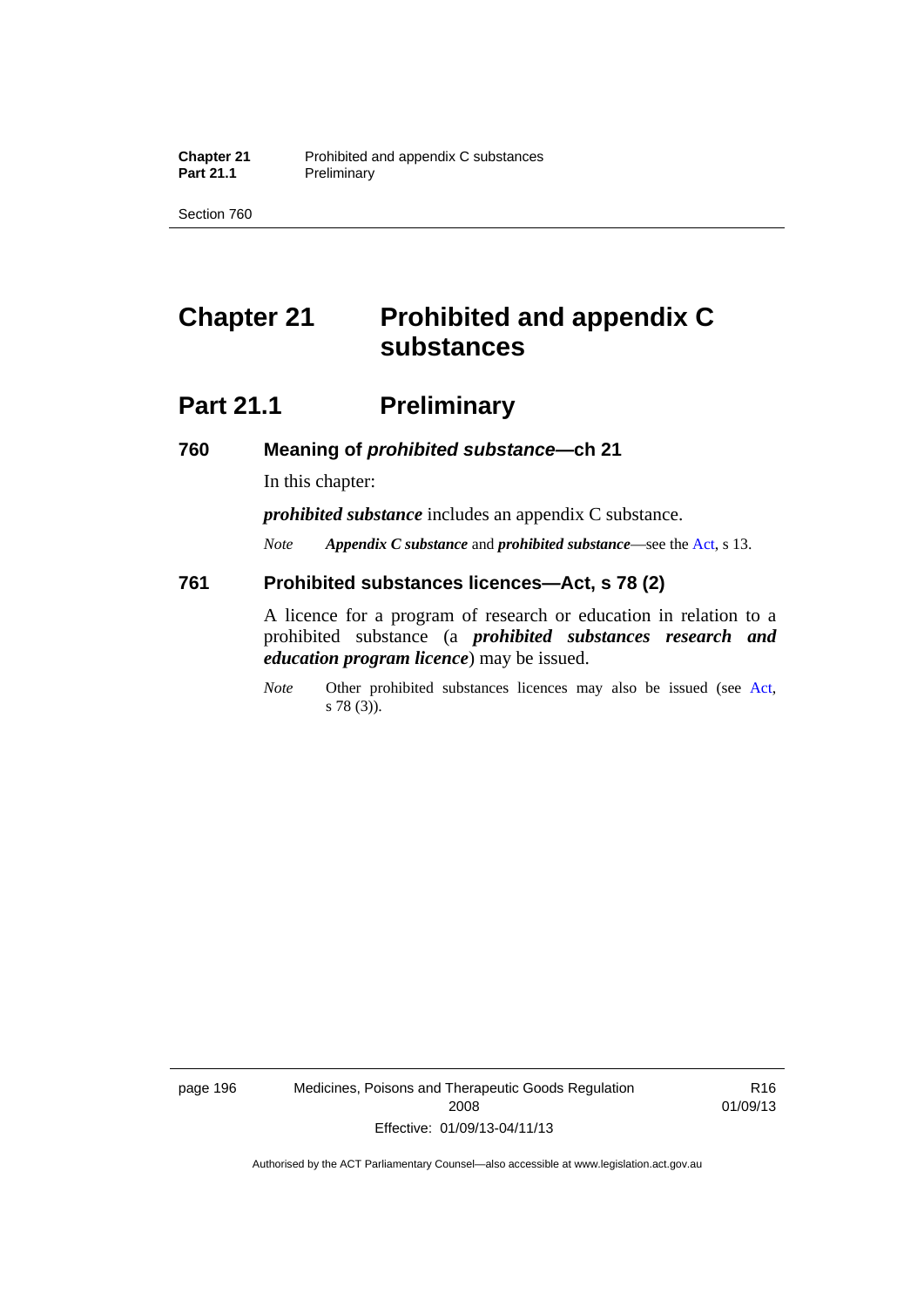## **Part 21.2 Prohibited substances research and education program licences**

#### **Division 21.2.1 Issue of prohibited substances research and education program licences**

#### **765 Applications for prohibited substances research and education program licences**

- (1) An application for a prohibited substances research and education program licence for a prohibited substance must be in writing, signed by the applicant, and include the following:
	- (a) the full name, address and academic, professional or other relevant qualifications of—
		- (i) the person who is to supervise the program; and
		- (ii) the person who is to conduct the program;
	- (b) the name of the recognised research institution at or under which the program is proposed to be conducted;

*Note Recognised research institution*—see the [Act](http://www.legislation.act.gov.au/a/2008-26/default.asp), s 20 (5).

- (c) whether the program will be conducted at, or under the authority of, the recognised research institution;
- (d) the premises where the program will be conducted;
- (e) the prohibited substance, and the form and strength of the substance, for which the licence is sought;
- (f) the maximum quantity of the prohibited substance that would be possessed under the licence at any time;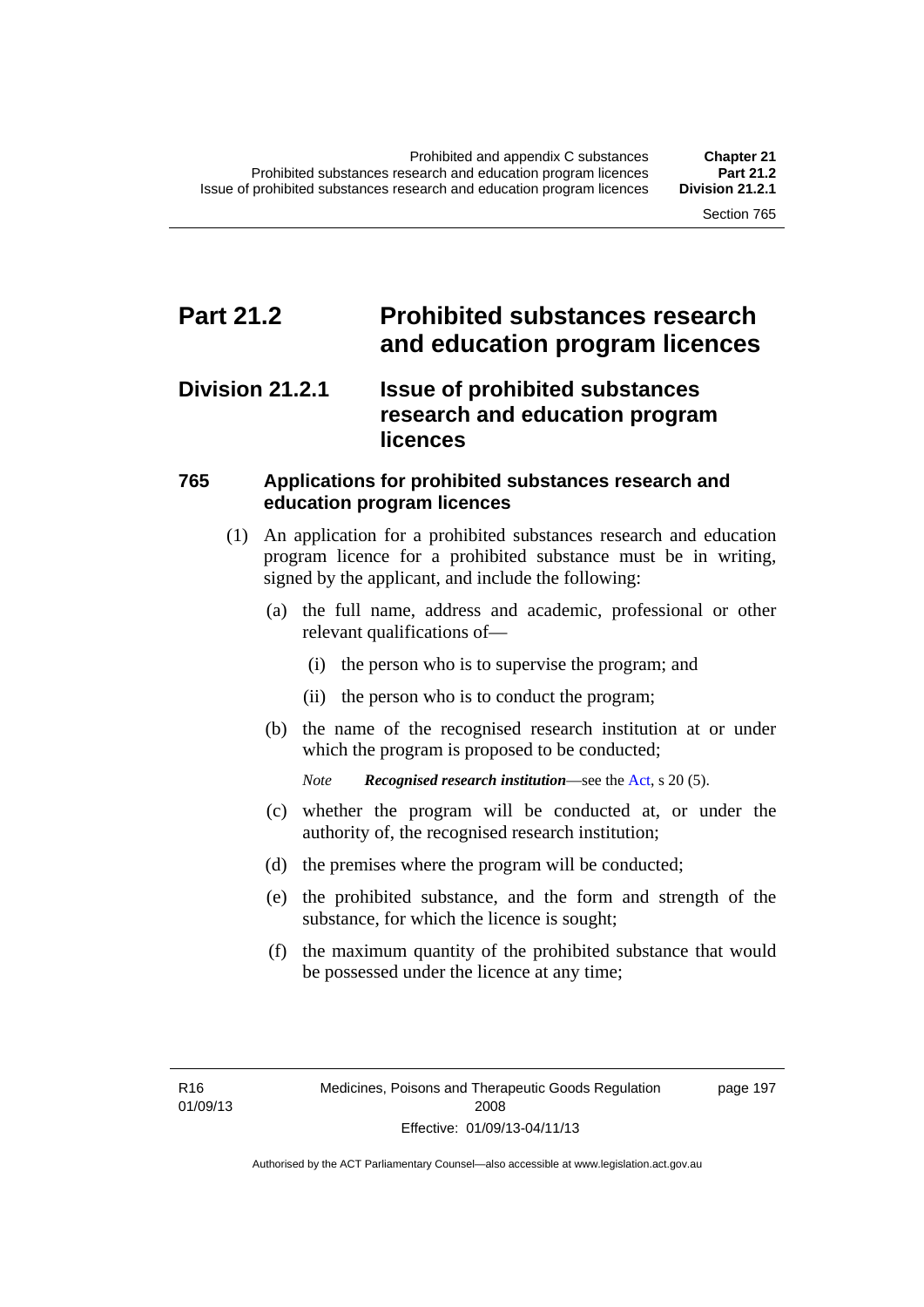- (g) a description of the program, including an explanation of why the program cannot be carried out satisfactorily without the use of the prohibited substance;
- (h) the supervision arrangements for the program;
- (i) the period for which the licence is sought.
- *Note 1* If a form is approved under the [Act](http://www.legislation.act.gov.au/a/2008-26/default.asp), s 198 for this provision, the form must be used.
- *Note 2* A fee may be determined under the [Act,](http://www.legislation.act.gov.au/a/2008-26/default.asp) s 197 for this provision.
- (2) The application must be accompanied by a written approval of the program by the person in charge of—
	- (a) the recognised research institution; or
	- (b) a faculty or division of the institution.

#### **766 Restrictions on issuing of prohibited substances research and education program licences— Act, s 85 (1) (a)**

The chief health officer must not issue a prohibited substances research and education program licence to a person unless—

- (a) the program to which the licence relates will be conducted at, or under the authority of, a recognised research institution; and
- (b) the program is approved by a person mentioned in section 765 (2); and
- (c) satisfied that the program—
	- (i) cannot be carried out without the use of the prohibited substance to which the licence application relates; and
	- (ii) will be adequately supervised.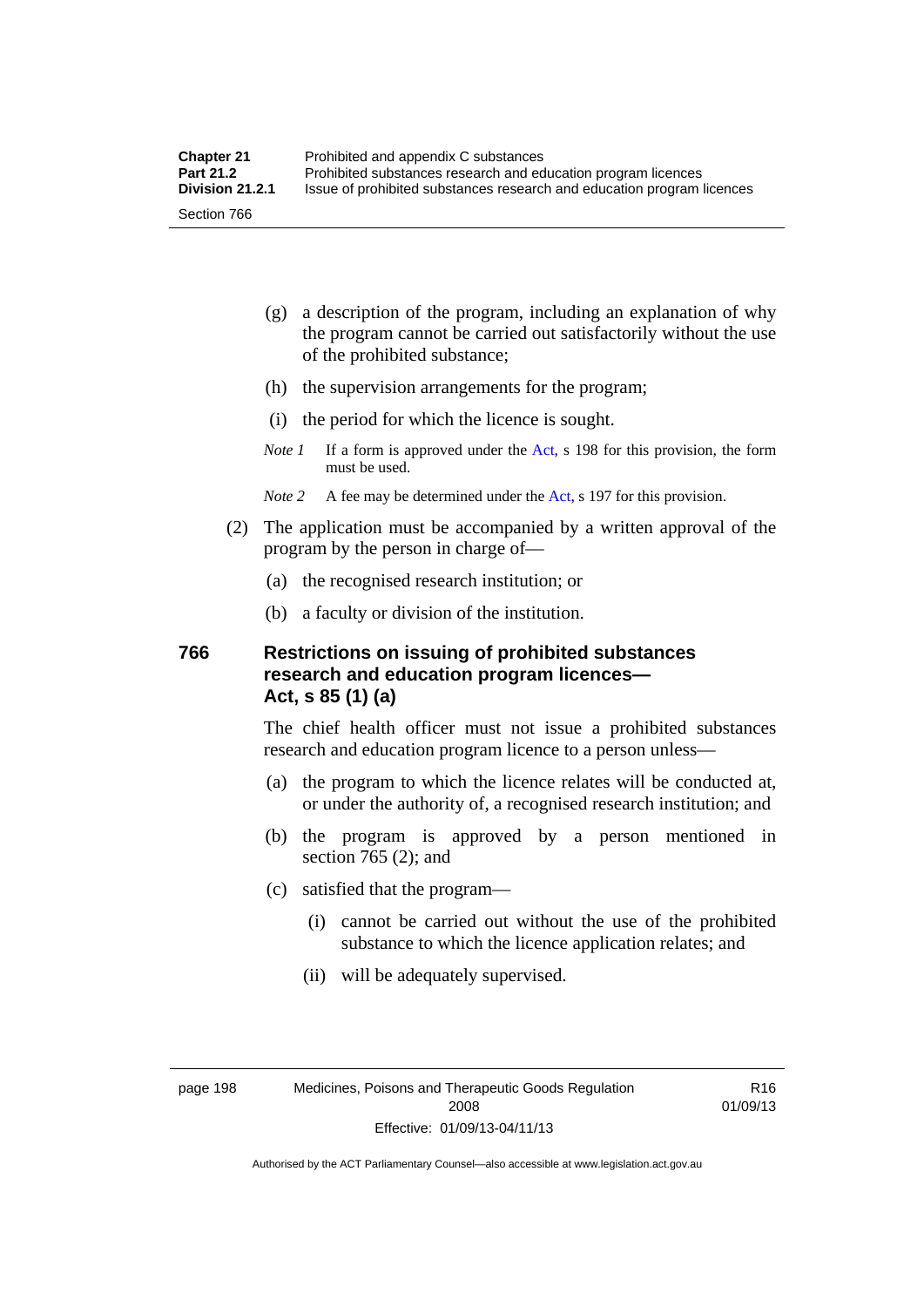#### **767 Additional information for prohibited substances research program and education licences— Act, s 88 (1) (k)**

The following additional information is prescribed for a prohibited substances research and education licence:

- (a) the research or education program for which the licence is issued;
- (b) the name of the program's supervisor;
- (c) the dealings with a prohibited substance authorised by the licence;
- (d) the premises where the program will be conducted;
- (e) the maximum quantity of the prohibited substance that may be possessed at any time for the program;
- (f) the total quantity of the prohibited substance that may be possessed for the program during the period of the licence;
- (g) the form and strength of the prohibited substance that may be obtained and possessed for the program.

## **Division 21.2.2 Prohibited substances research and education program authorisations**

#### **768 Authorisations under prohibited substances research and education program licences—Act, s 20 (1) (a)**

A prohibited substances research and education program licence authorises—

- (a) the licence-holder to—
	- (i) issue a purchase order for a prohibited substance (the *licensed prohibited substance*) stated in the licence for the program stated in the licence; and

R16 01/09/13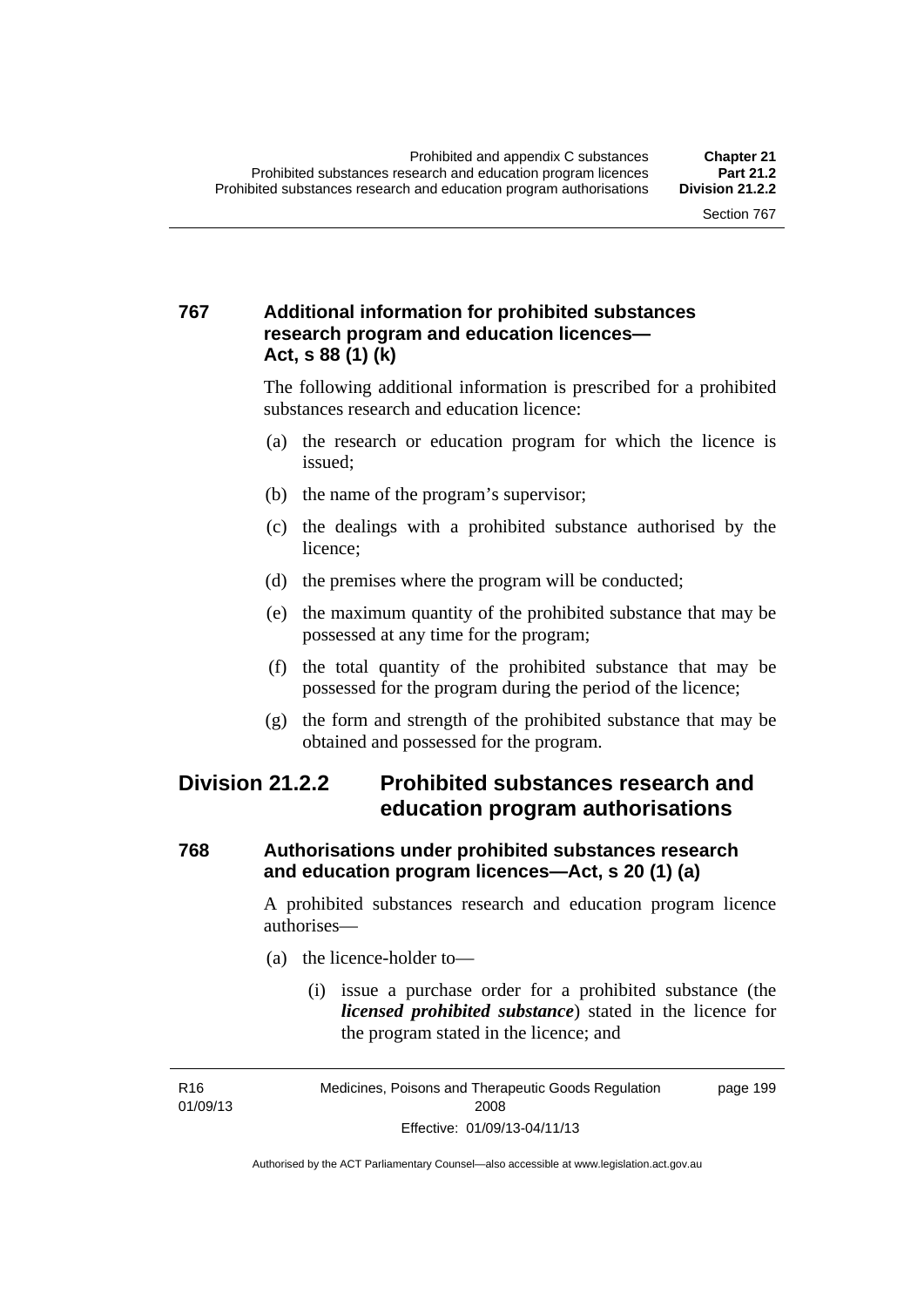- (ii) obtain a licensed prohibited substance on a purchase order for the program; and
- (iii) possess a licensed prohibited substance for the program at the premises to which the licence relates; and
- (iv) supply a licensed prohibited substance to anyone taking part in the program for the program; and
- (b) the program supervisor, and anyone taking part in the program, to deal with the licensed prohibited substance as authorised by the licence at the premises stated in the licence.

#### **769 Authorisation condition for prohibited substances research and education program licences—Act, s 44 (1) (b) and (2) (b)**

A licence-holder's authorisation to obtain a prohibited substance under a prohibited substances research and education program licence is subject to the condition that the substance is obtained on a complying purchase order.

*Note* For licence conditions, see the [Act](http://www.legislation.act.gov.au/a/2008-26/default.asp), s 89.

page 200 Medicines, Poisons and Therapeutic Goods Regulation 2008 Effective: 01/09/13-04/11/13

R16 01/09/13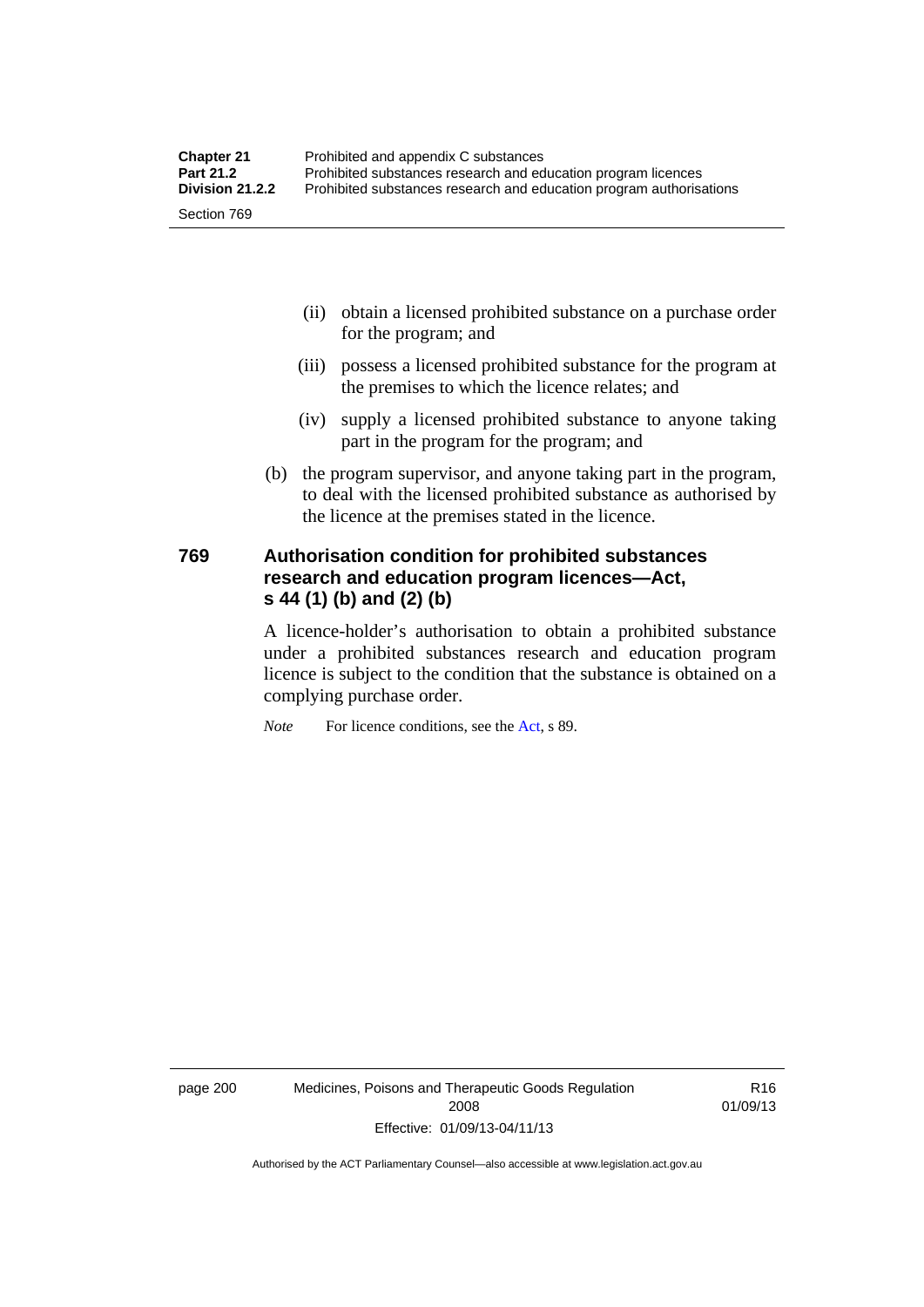## **Division 21.2.3 Other provisions—prohibited substances research and education program licences**

#### **770 Approvals of dealings for prohibited substances research and education program licences—Act, s 20 (1) (c)**

(1) In this section:

*relevant dealing*, with a prohibited substance for a prohibited substances research and education program licence, means any of the following:

- (a) obtaining the substance;
- (b) possessing the substance;
- (c) issuing a purchase order for the substance;
- (d) supplying the substance on a complying purchase order to the licence-holder.
- (2) The chief health officer may approve a person for a relevant dealing with a prohibited substance to which a prohibited substances research and education program licence relates.
- (3) An approval—
	- (a) must be in writing; and
	- (b) may be conditional; and
	- (c) may apply for a stated period or until a stated event happens.

page 201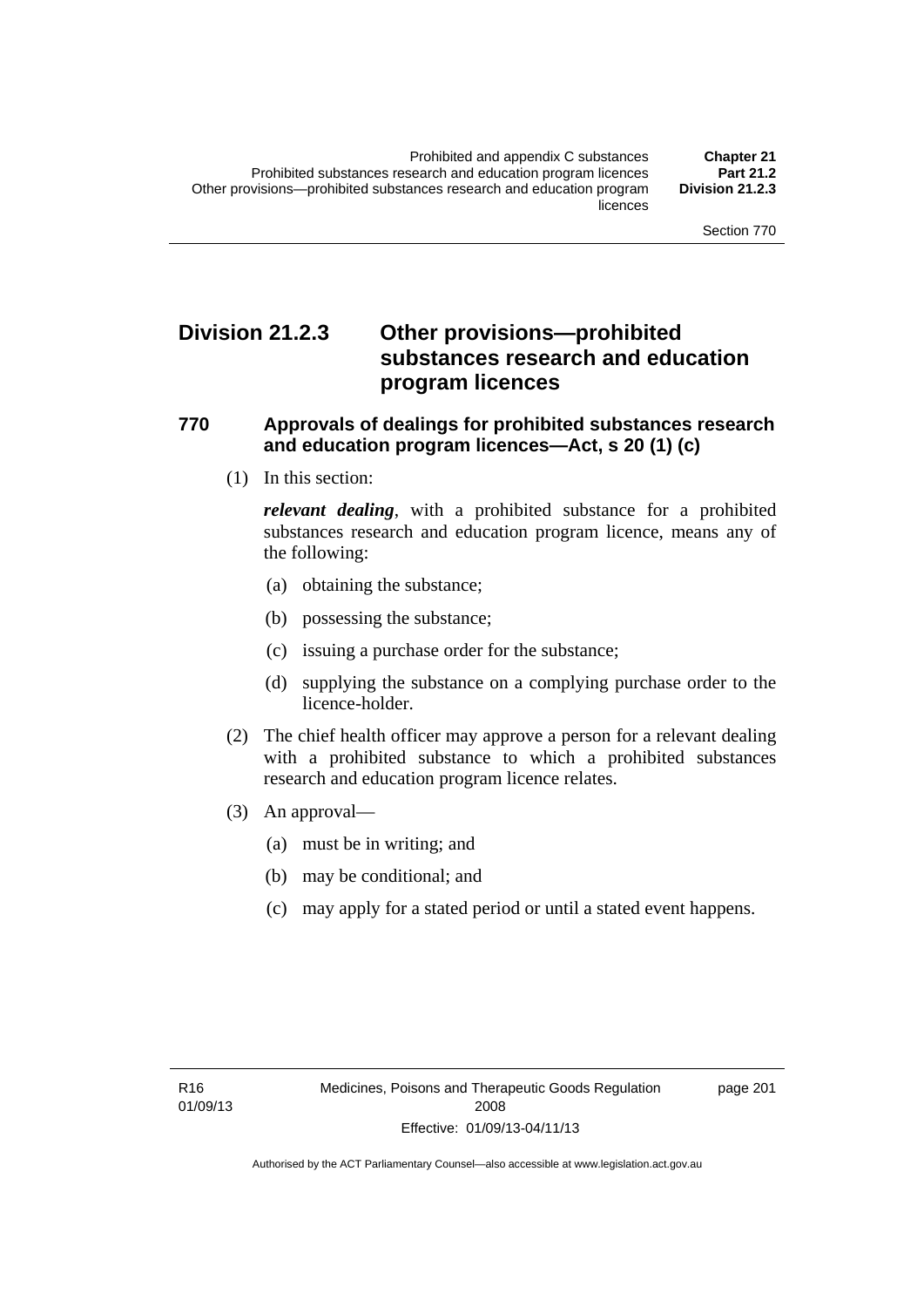#### **771 Authorisation condition for approval-holders—Act, s 44 (1) (b) and (2) (b)**

An approval-holder's authorisation under section 770 is subject to the condition that the following are kept at the approval-holder's business premises or, if the chief health officer approves in writing another place, the place approved by the chief health officer, for at least 2 years after the day a prohibited substance is supplied:

- (a) the filled purchase order;
- (b) the record for section 773.

#### **772 General requirements for prohibited substances purchase orders—Act, s 38 (2) (c)**

- (1) A purchase order for a prohibited substance must be—
	- (a) signed by the person (the *issuer*) issuing the order; and
		- *Note* The purchase order must be signed with the issuer's usual signature (see [Act](http://www.legislation.act.gov.au/a/2008-26/default.asp), dict, def *signs*).
	- (b) if the issuer amends the order—initialled and dated by the issuer beside the amendment.
- (2) A purchase order for a prohibited substance must include the following:
	- (a) the issuer's name and business address and telephone number;
	- (b) the issuer's authority to issue the order;
	- (c) the prohibited substance, and the form, strength and quantity of the substance, to be supplied on the order.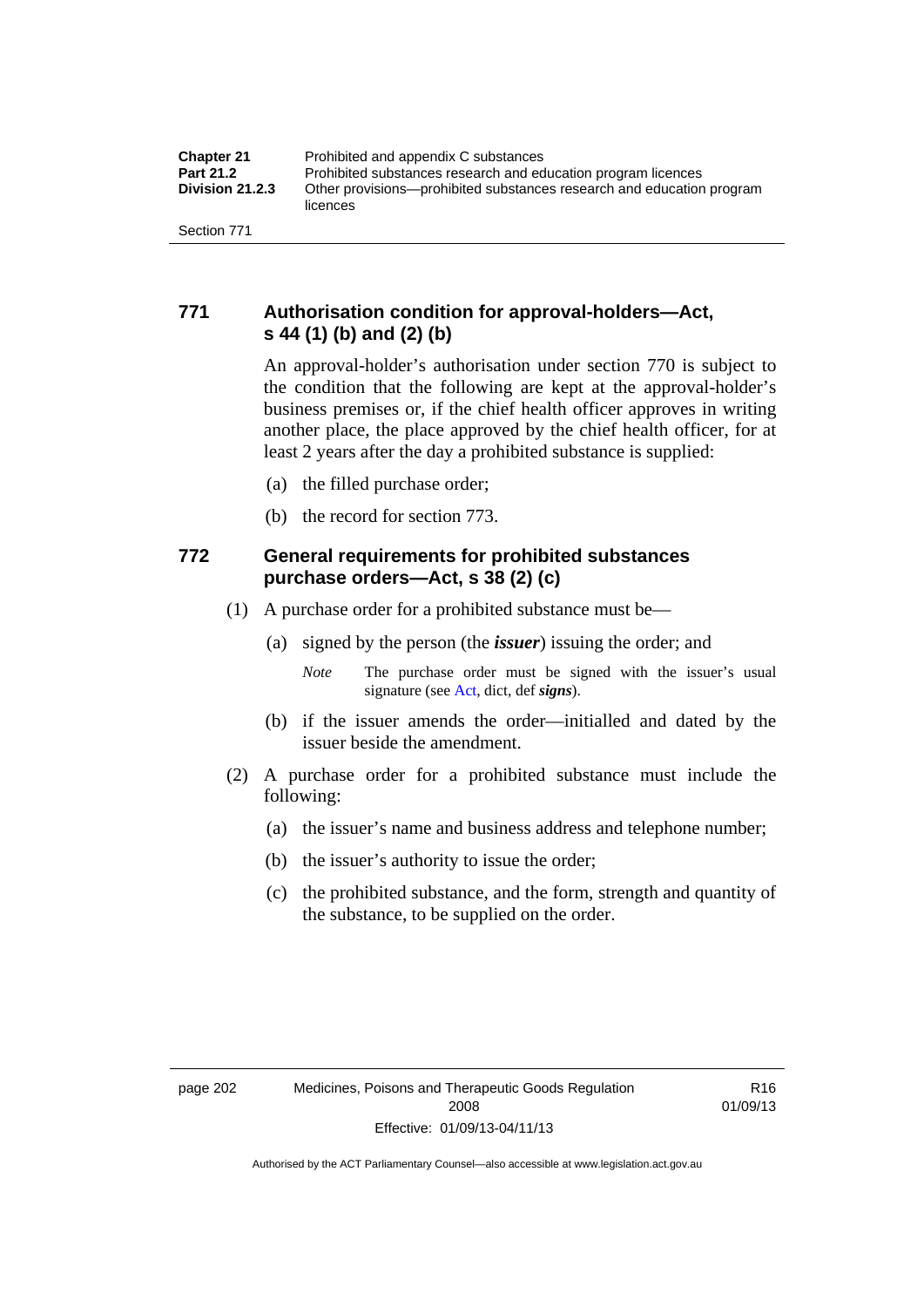#### **773 Recording supply of prohibited substances on purchase orders**

A person who supplies a prohibited substance to someone else on a purchase order must make a written record of the following information:

- (a) the date of the order;
- (b) the issuer's authority to issue the order;
- (c) the name, and the business address and telephone number, of the person to whom the prohibited substance is supplied;
- (d) the date the order is supplied;
- (e) the prohibited substance, and the form, strength and quantity of the substance, supplied.

*Note Written* includes in electronic form (see [Act,](http://www.legislation.act.gov.au/a/2008-26/default.asp) dict).

#### **774 Information for CHO about supplied prohibited substances research and education program licences— Act, s 31 (1) (a) (ii), (1) (b), (2) (a) (ii), (2) (b) and (4)**

- (1) This section applies if a person supplies a prohibited substance to a prohibited substances research and education program licence-holder.
- (2) The person must, not later than 7 days after the end of the month when the prohibited substance is supplied, give the chief health officer the following information in writing:
	- (a) the person's name, business address and telephone number;
	- (b) the name of the person who issued the supply authority;
	- (c) the date of the supply authority;
	- (d) the name and address of the person to whom the substance is supplied;

R16 01/09/13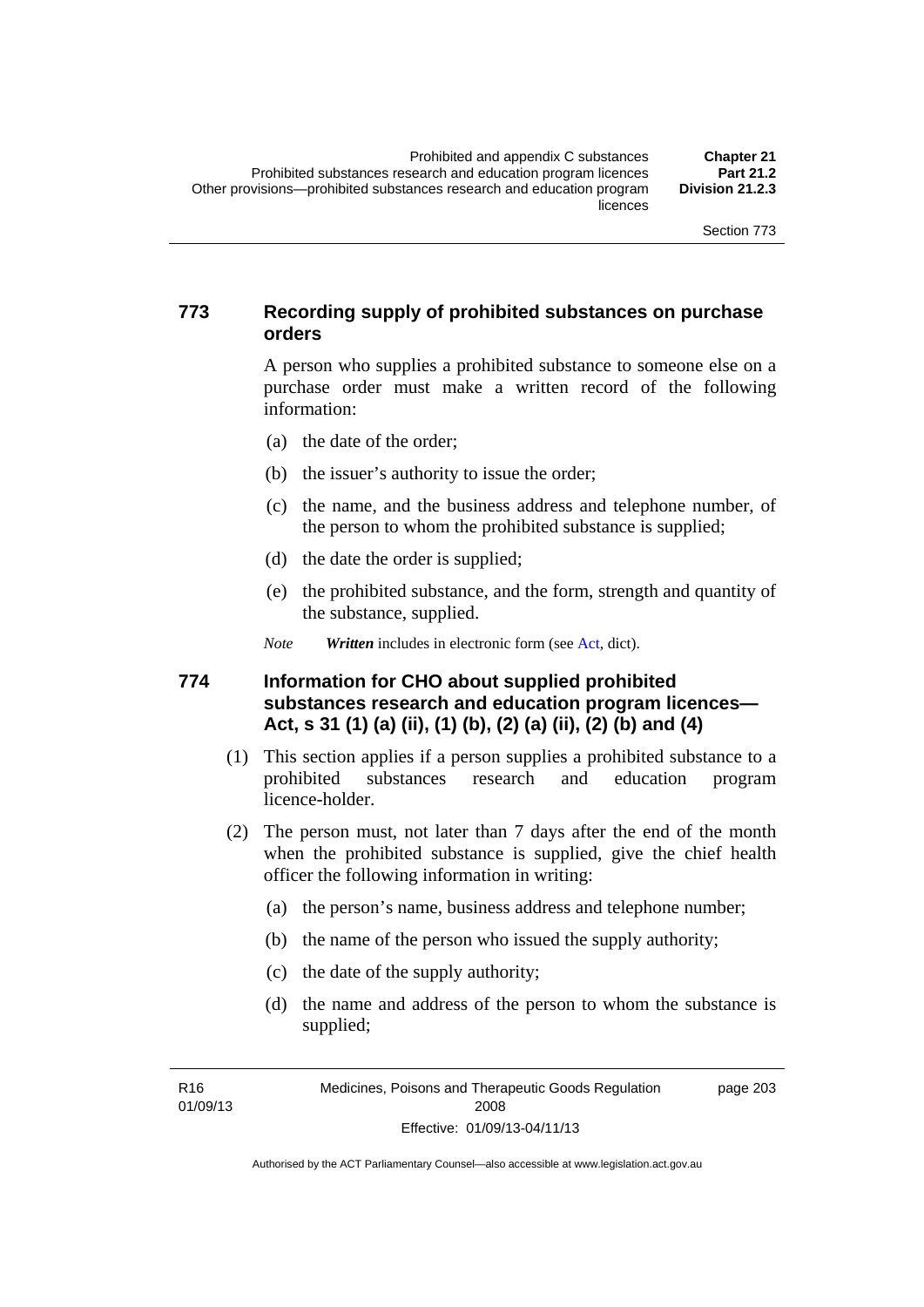| <b>Chapter 21</b> | Prohibited and appendix C substances                                              |
|-------------------|-----------------------------------------------------------------------------------|
| <b>Part 21.2</b>  | Prohibited substances research and education program licences                     |
| Division 21.2.3   | Other provisions—prohibited substances research and education program<br>licences |
| Section 774       |                                                                                   |

- (e) the date of supply;
- (f) the substance, and the form, strength and quantity of the substance, supplied.

page 204 Medicines, Poisons and Therapeutic Goods Regulation 2008 Effective: 01/09/13-04/11/13

R16 01/09/13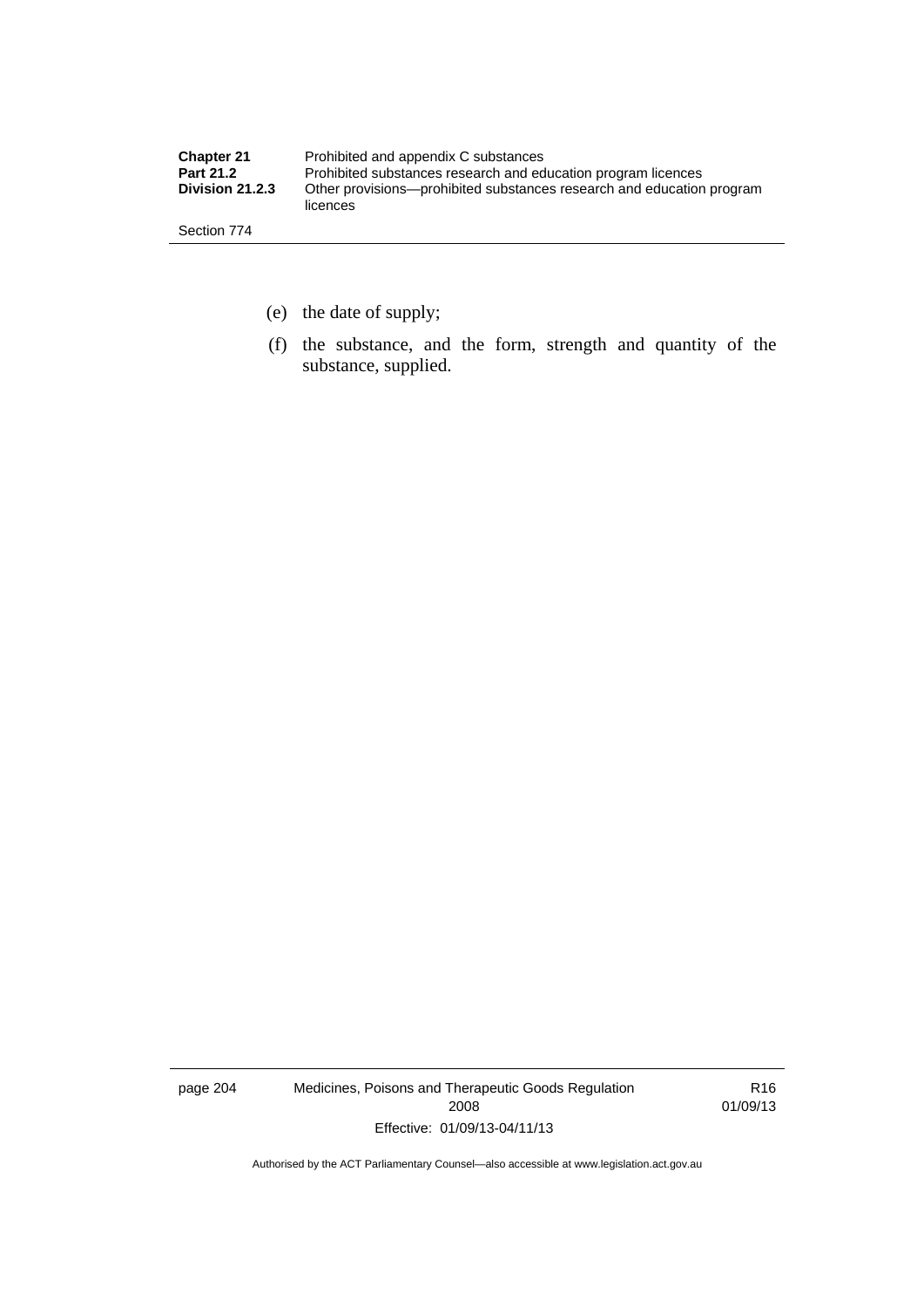## **Part 21.3 Prohibited substances registers**

#### **775 Keeping of prohibited substances registers by certain people—Act, s 48 and s 50 (1) (b) and (2) (b)**

- (1) A person mentioned in table 775, column 2 who possesses a prohibited substance must keep a prohibited substances register.
- (2) A person to whom subsection (1) applies must keep a prohibited substances register for a prohibited substance at the place prescribed in table 775, column 3 for the person.

| column 1 | .<br>column 2                                                                                        | column 3                                                     |
|----------|------------------------------------------------------------------------------------------------------|--------------------------------------------------------------|
| item     | prescribed person                                                                                    | place where register to be kept                              |
|          | approved analyst                                                                                     | the analyst's laboratory                                     |
|          | medicines and poisons<br>inspector (other than<br>police officer)                                    | the place directed in writing by the<br>chief health officer |
|          | supervisor of program<br>under prohibited<br>substances research and<br>education program<br>licence | the premises where program is being<br>conducted             |

**Table 775 Keeping prohibited substances registers** 

#### **776 Form of prohibited substances registers—Act, s 49 (1) (b)**

- (1) Each page in a prohibited substances register must relate to a single form and strength of a prohibited substance.
- (2) If a prohibited substances register is kept electronically, a separate record must be used for each form and strength of prohibited substance kept.

page 205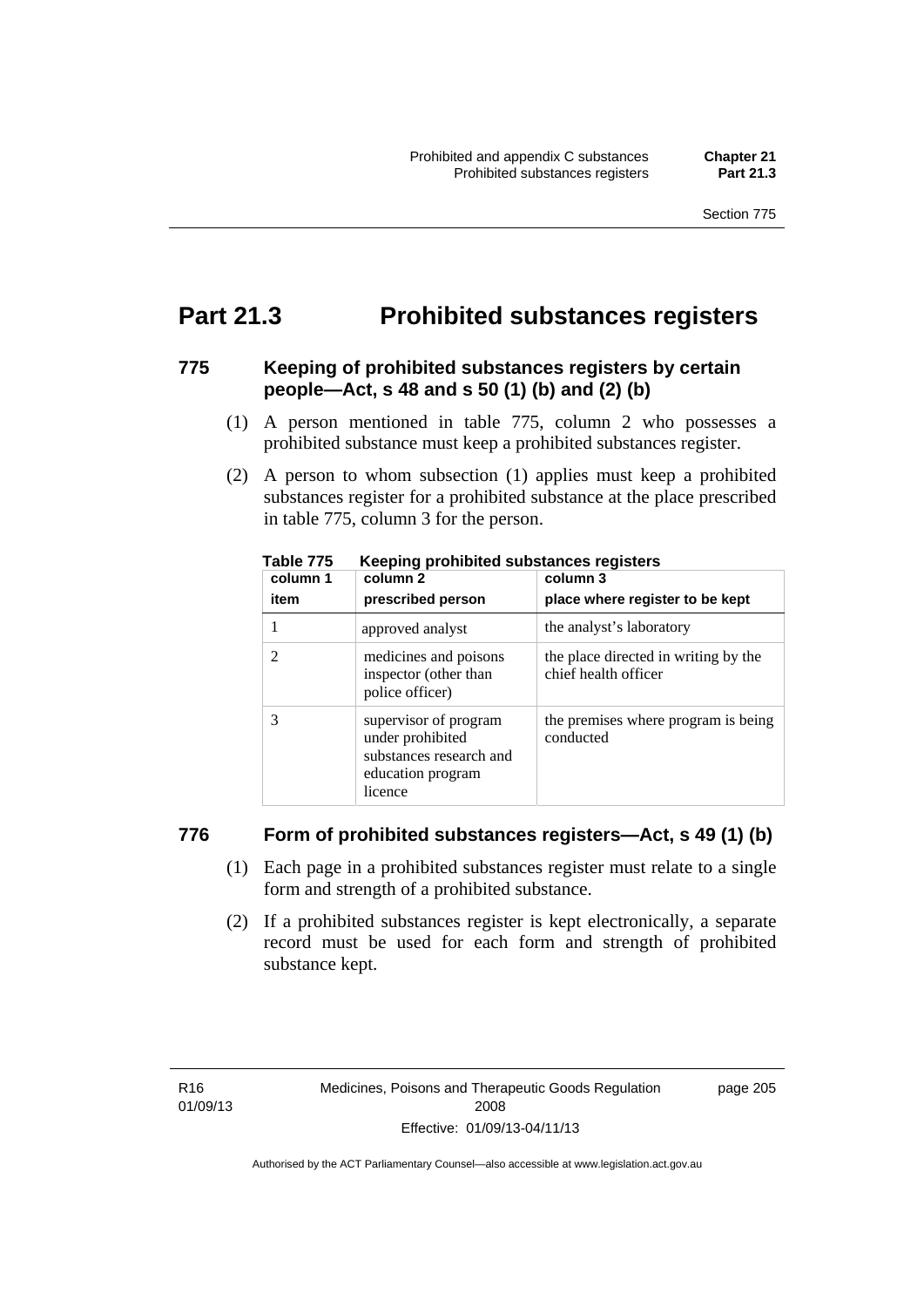Section 777

#### **777 Making entries in prohibited substances registers— Act, s 51 (1) (b)**

- (1) The following details for a dealing with a prohibited substance are prescribed:
	- (a) the nature of the dealing;
	- (b) the date of the dealing;
	- (c) the prohibited substance, and the form, strength and quantity of the substance, dealt with;
	- (d) if the dealing is receiving the substance—the name and address of the supplier;
	- (e) if the dealing is supplying the substance—the name and address of the person to whom it is supplied;
	- (f) the quantity of the substance held after the dealing.
- (2) A dealing with a prohibited substance must be entered in the prohibited substances register the person must keep.

#### **778 Prescribed witnesses for discarding of prohibited substances—Act, s 54 (a) and (b)**

- (1) The following people are prescribed as witnesses in relation to the disposal of a prohibited substance:
	- (a) an approved analyst;
	- (b) a medicines and poisons inspector.

*Note Approved analyst*—see the dictionary.

- (2) However, a person mentioned in subsection (1) must not be a prescribed witness to the discarding of a prohibited substance if the person is—
	- (a) related to, a close friend of or employed by the person discarding the substance; or

page 206 Medicines, Poisons and Therapeutic Goods Regulation 2008 Effective: 01/09/13-04/11/13 R16 01/09/13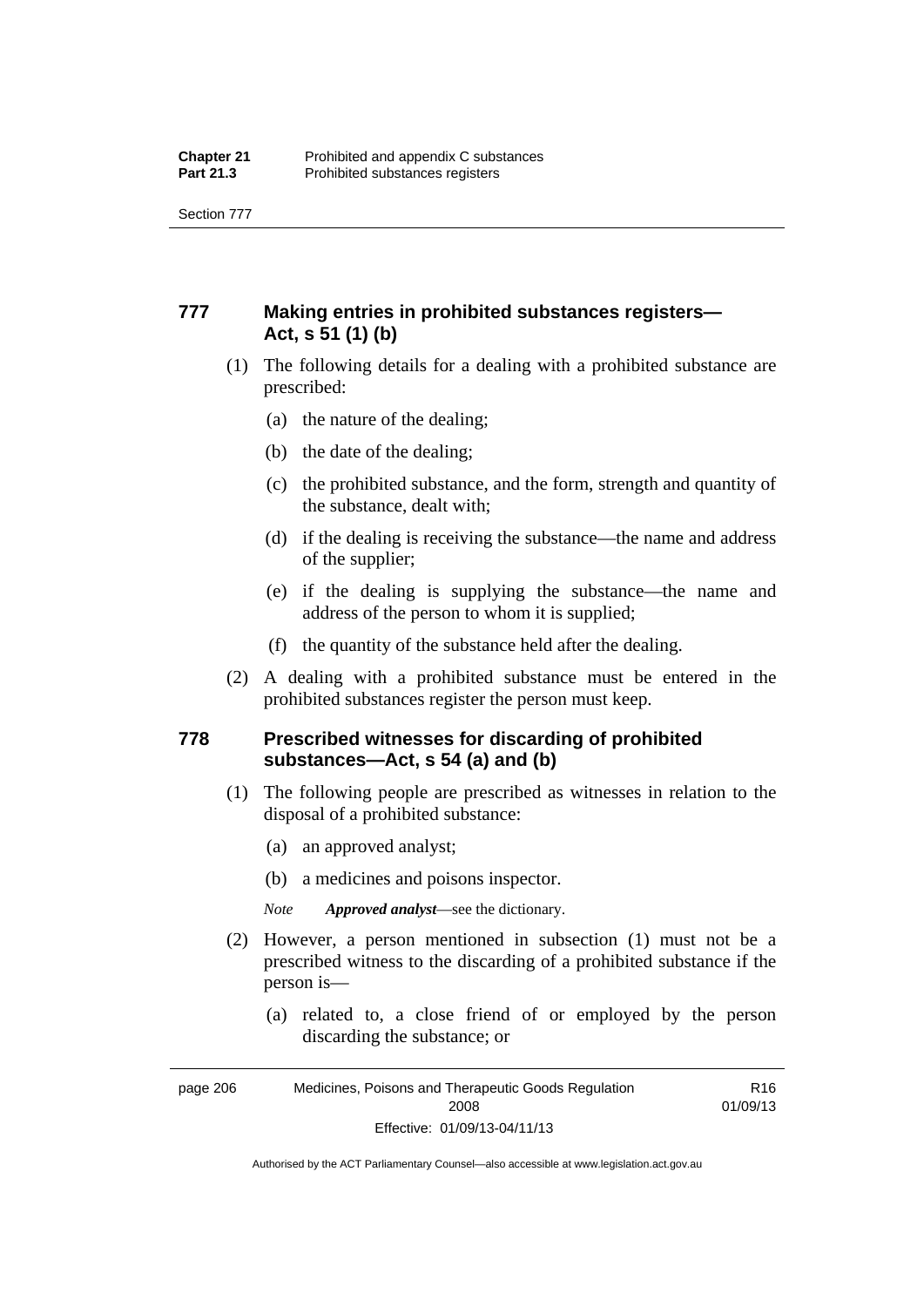- (b) the supervisor of the person discarding the substance; or
- (c) supervised by the person discarding the substance.

#### **779 Changes to entries in prohibited substances registers— Act, s 55 (2) (b)**

- (1) An entry in a paper-based prohibited substances register may be amended by the person who made the entry by—
	- (a) the person signing and dating a marginal note or footnote that gives the date of the amendment and the amended details; and
	- (b) if the entry relates to disposing of a prohibited substance—
		- (i) the amendment being witnessed by a person mentioned in section 743; and
		- (ii) the witness signing the amendment as witness.
- (2) An entry in an electronic prohibited substances register may be amended by the person who made the entry by the person attaching or linking, by electronic means, a document that includes—
	- (a) the person's signature, the date and the amended details; and
	- (b) if the entry relates to disposing of a prohibited substance—
		- (i) the amendment being witnessed by a person mentioned in section 743; and
		- (ii) the witness signing the amendment as witness.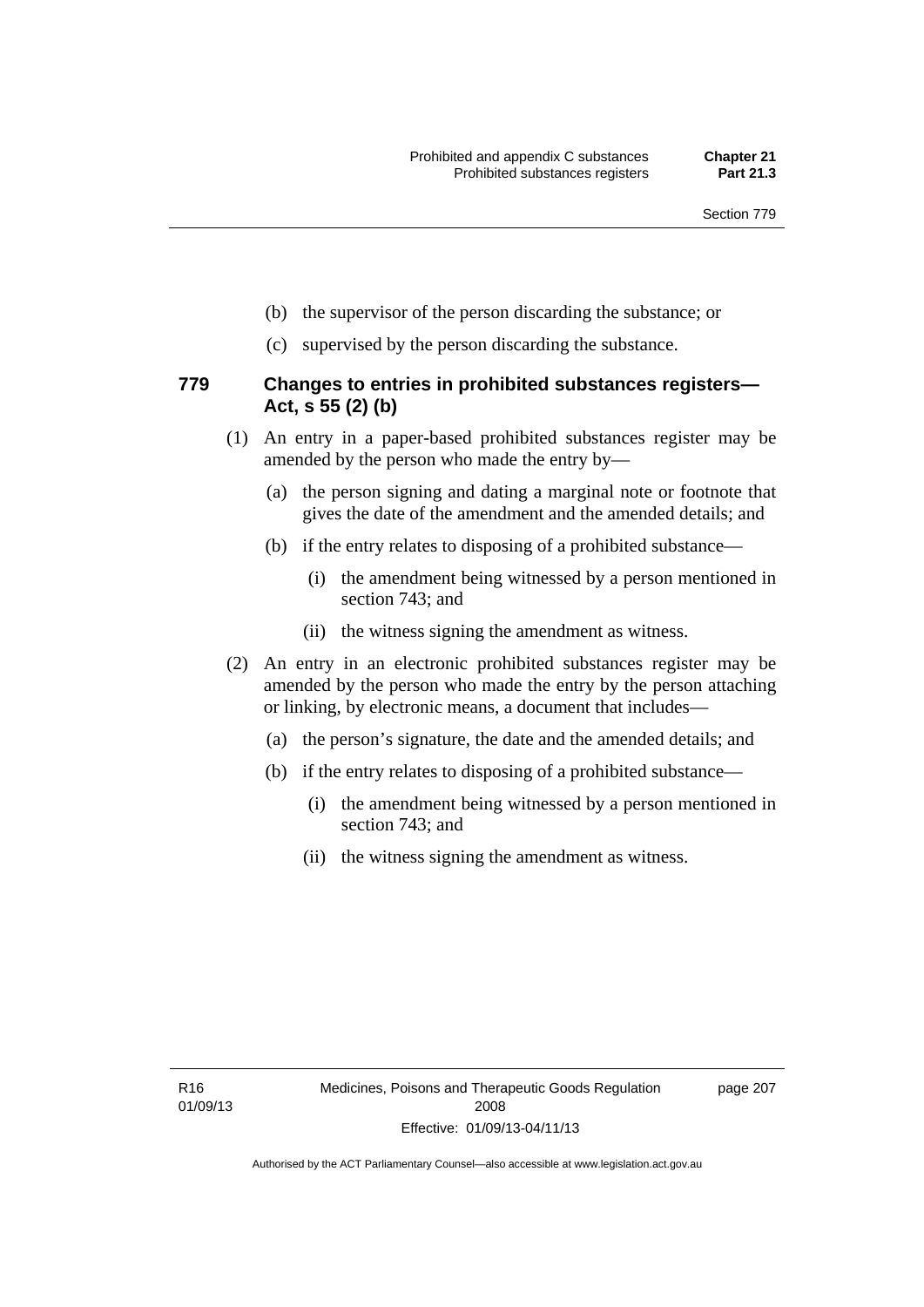**Chapter 22** Therapeutic goods

## **Chapter 22 Therapeutic goods**

### **800 Definitions—ch 22**

In this chapter:

*optical device* means any of the following:

- (a) corrective contact lenses;
- (b) corrective lenses for spectacles;
- (c) non-corrective contact lenses commonly known as plano contact lenses.

*prescription*, in relation to an optical device, means a written direction (other than a purchase order) to a person who is authorised to supply the optical device to dispense the optical device.

#### **801 Prescribed regulated therapeutic goods—Act, s 14, def**  *regulated therapeutic good***, par (b)**

Optical devices are prescribed.

#### **802 Authorisation to supply optical devices—Act, s 74 (1) (b) and (2) (b)**

 (1) To the extent necessary to practise optometry and, if employed, within the scope of employment, an optometrist is authorised to supply optical devices on prescription issued by an optometrist or doctor.

*Note Supply* includes dispense (see [Act,](http://www.legislation.act.gov.au/a/2008-26/default.asp) s 24).

 (2) To the extent necessary to practise as an optician and, if employed, within the scope of employment, an optician is authorised to supply optical devices on prescription issued by an optometrist or doctor.

R16 01/09/13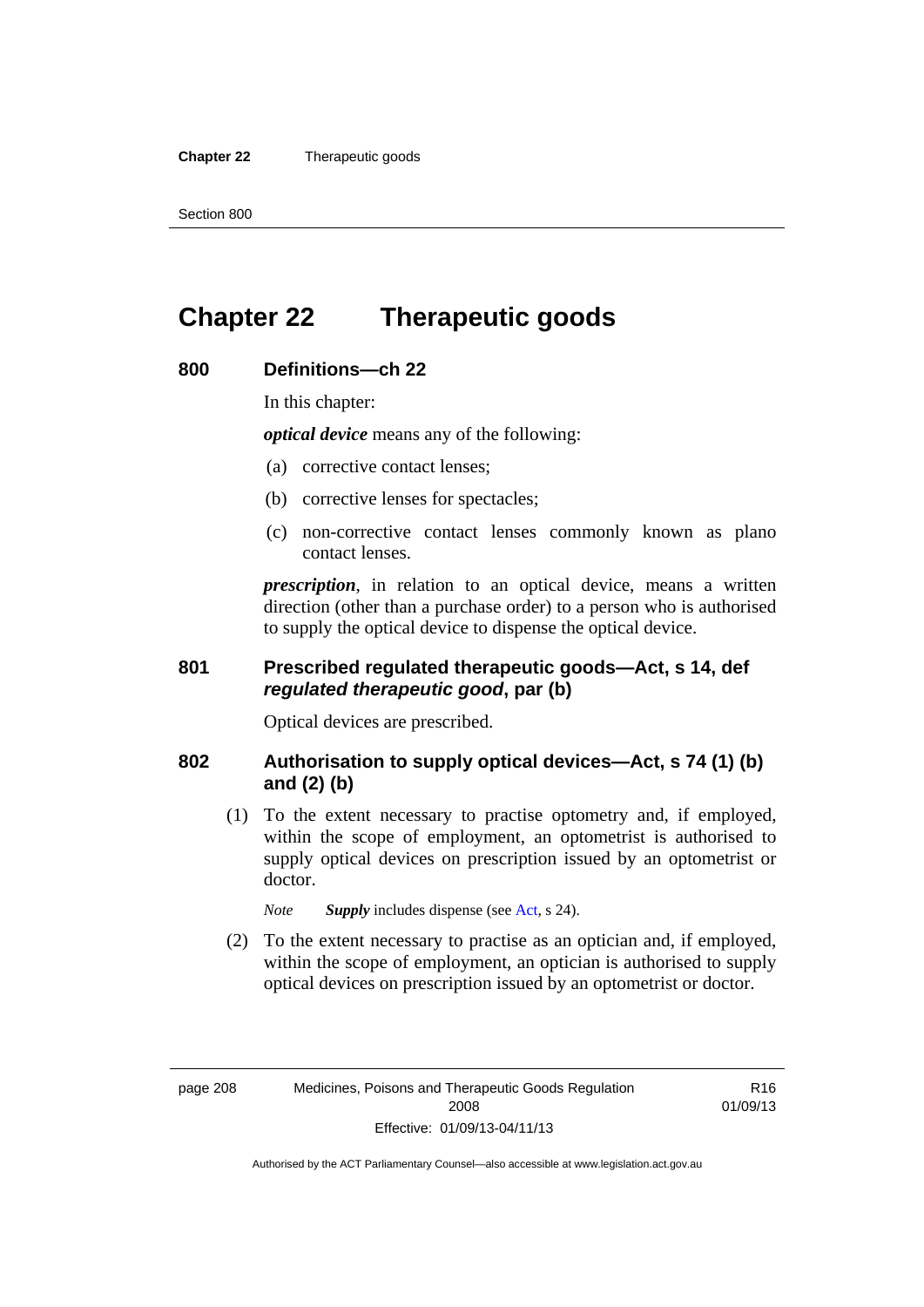(3) Within the scope of employment, an employee of an optometrist is authorised to sell and deliver optical devices supplied under subsection  $(1)$  or  $(2)$ .

#### **803 Authorisation conditions for supplying optical devices— Act, s 75 (1) (b)**

An optometrist's, and optician's, authorisation under section 802 in relation to optical devices is subject to the following conditions:

- (a) the optical devices are supplied on a written prescription by an optometrist or doctor;
- (b) if the prescription is for contact lenses (whether corrective or plano)—the prescription is issued not more than 1 year before the date the lenses are supplied;
- (c) if the prescription is for corrective lenses for spectacles—the prescription is issued not more than 2 years before the date the lenses are supplied.

page 209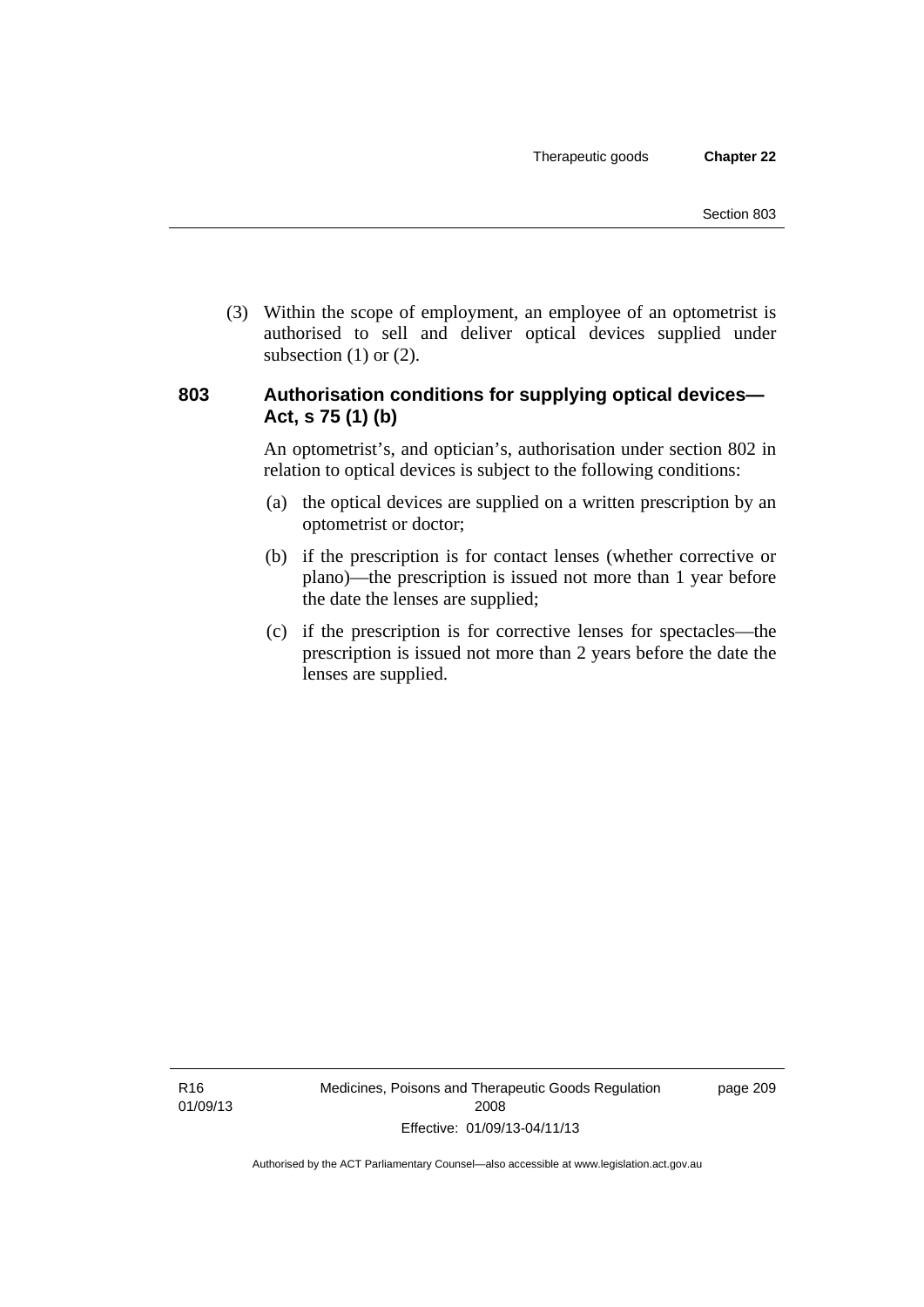Section 850

# **Chapter 23 Notification and review of decisions**

#### **850 Meaning of** *reviewable decision—***ch 23**

In this chapter:

*reviewable decision* means a decision mentioned in table 850, column 3 under a provision of this regulation mentioned in column 2 in relation to the decision.

| column 1       | column <sub>2</sub>        | column 3                                                                                                  | column 4                   |
|----------------|----------------------------|-----------------------------------------------------------------------------------------------------------|----------------------------|
| item           | section                    | decision                                                                                                  | entity                     |
| 1              | $120(1)$ (h)               | refuse approval of other<br>premises                                                                      | applicant for<br>approval  |
| $\overline{2}$ | 130(e)                     | refuse approval of other<br>premises                                                                      | applicant for<br>approval  |
| 3              | 140(e)                     | refuse approval of other<br>premises                                                                      | applicant for<br>approval  |
| $\overline{4}$ | 150(1)(c)                  | refuse approval of other<br>premises                                                                      | applicant for<br>approval  |
| 5              | 160(f)                     | refuse approval of other<br>premises                                                                      | applicant for<br>approval  |
| 6              | 171(d)                     | refuse approval of other<br>premises                                                                      | applicant for<br>approval  |
| 7              | 175(1)(a)(ii)<br>and $(b)$ | amend pseudoephedrine<br>record in way other than in<br>accordance with<br>application/refuse application | applicant for<br>amendment |
| 8              | 252(1)(d)                  | refuse approval of other<br>premises                                                                      | applicant for<br>approval  |

**Table 850 Reviewable decisions—chief health officer** 

page 210 Medicines, Poisons and Therapeutic Goods Regulation 2008 Effective: 01/09/13-04/11/13

R16 01/09/13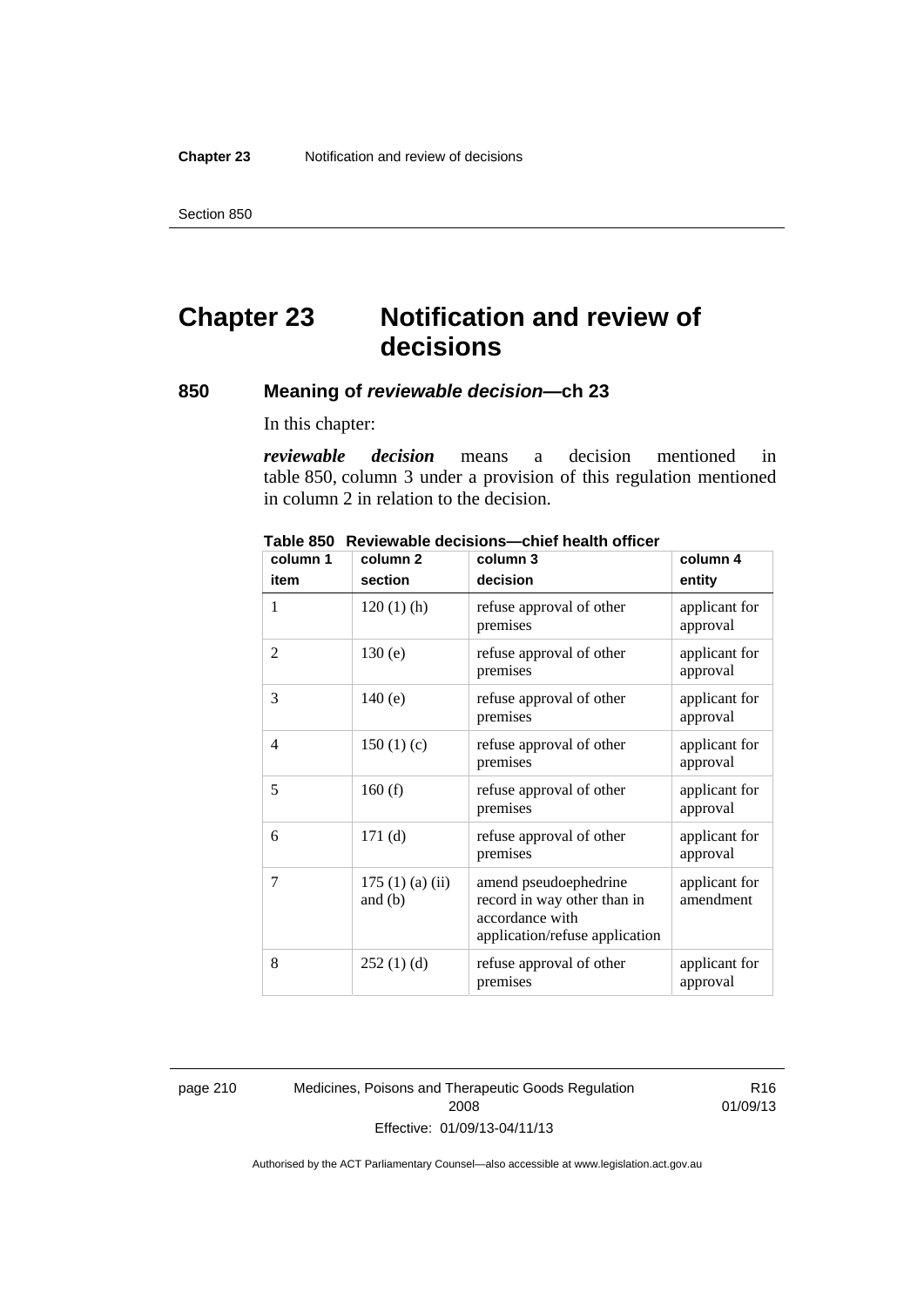| column 1<br>item | column <sub>2</sub><br>section | column 3<br>decision                                                                         | column 4<br>entity        |
|------------------|--------------------------------|----------------------------------------------------------------------------------------------|---------------------------|
| 9                | 531(2)                         | refuse approval to store a<br>controlled medicine in a safe<br>or strongroom                 | applicant for<br>approval |
| 10               | 616(1)                         | refuse approval of nominated<br>individual for medicines<br>wholesales licence               | applicant for<br>licence  |
| 11               | 676(f)                         | refuse approval of other<br>premises                                                         | applicant for<br>approval |
| 12               | 686(f)                         | refuse approval of other<br>premises                                                         | applicant for<br>approval |
| 13               | 706(1)                         | refuse approval of nominated<br>individual for dangerous<br>poisons manufacturers<br>licence | applicant for<br>licence  |
| 14               | 716(1)                         | refuse approval of nominated<br>individual for dangerous<br>poisons suppliers licence        | applicant for<br>licence  |
| 15               | 771                            | refuse approval of other<br>premises                                                         | applicant for<br>approval |

*Note* For ACAT review of other decisions in relation to licences, see the [Act,](http://www.legislation.act.gov.au/a/2008-26/default.asp) ch 9 and sch 1.

#### **851 Reviewable decision notices**

If a person makes a reviewable decision, the person must give a reviewable decision notice to each entity mentioned in table 850, column 4 in relation to the decision.

- *Note 1* The person must also take reasonable steps to give a reviewable decision notice to any other person whose interests are affected by the decision (see *[ACT Civil and Administrative Tribunal Act 2008](http://www.legislation.act.gov.au/a/2008-35)*, s 67A).
- *Note* 2 The requirements for reviewable decision notices are prescribed under the *[ACT Civil and Administrative Tribunal Act 2008](http://www.legislation.act.gov.au/a/2008-35)*.

R16 01/09/13 Medicines, Poisons and Therapeutic Goods Regulation 2008 Effective: 01/09/13-04/11/13

page 211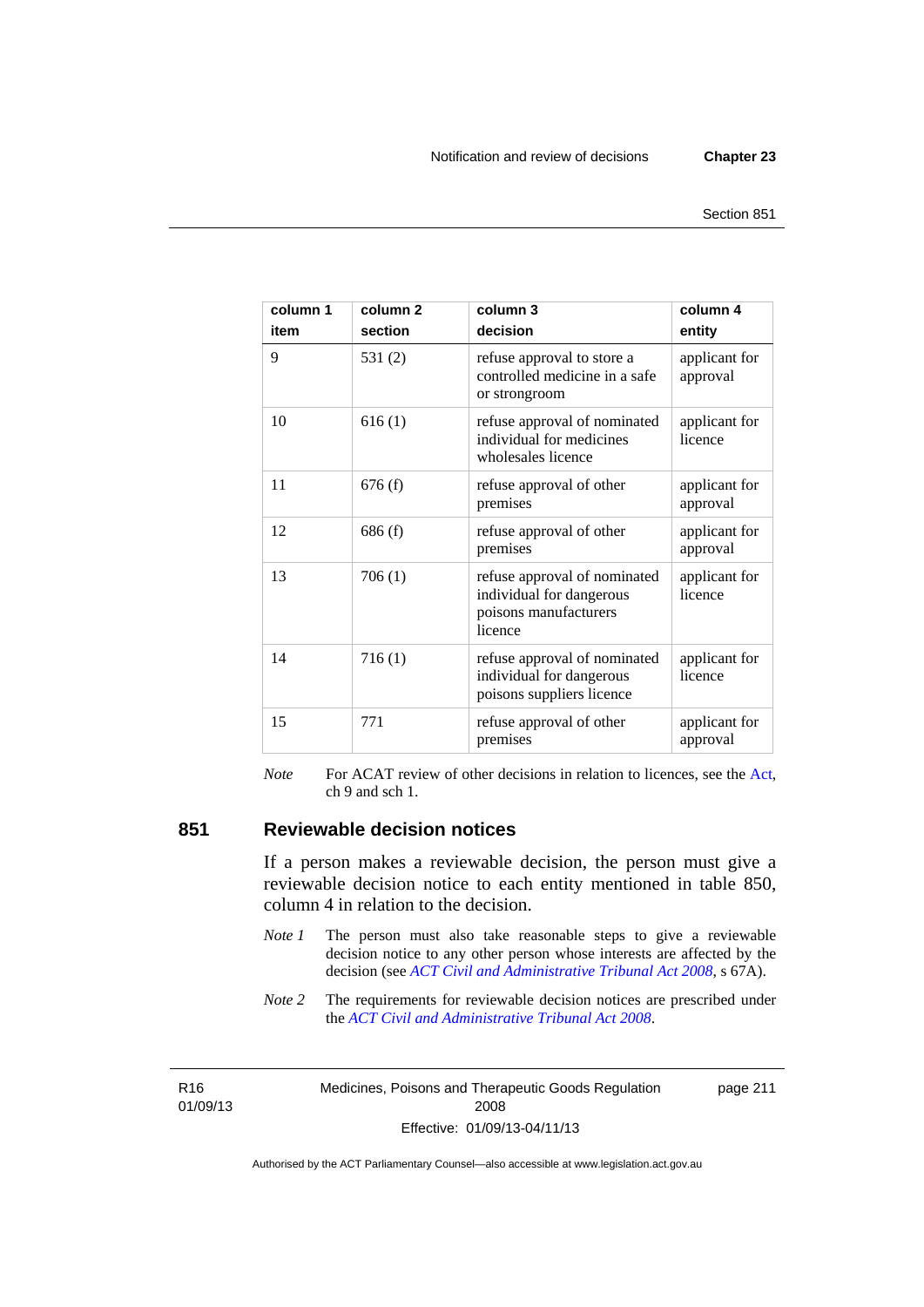#### **852 Applications for review**

The following may apply to the ACAT for a review of a reviewable decision:

- (a) an entity mentioned in table 850, column 4 in relation to the decision;
- (b) any other person whose interests are affected by the decision.
- *Note* If a form is approved under the *[ACT Civil and Administrative Tribunal](http://www.legislation.act.gov.au/a/2008-35)  [Act 2008](http://www.legislation.act.gov.au/a/2008-35)* for the application, the form must be used.

page 212 Medicines, Poisons and Therapeutic Goods Regulation 2008 Effective: 01/09/13-04/11/13

R16 01/09/13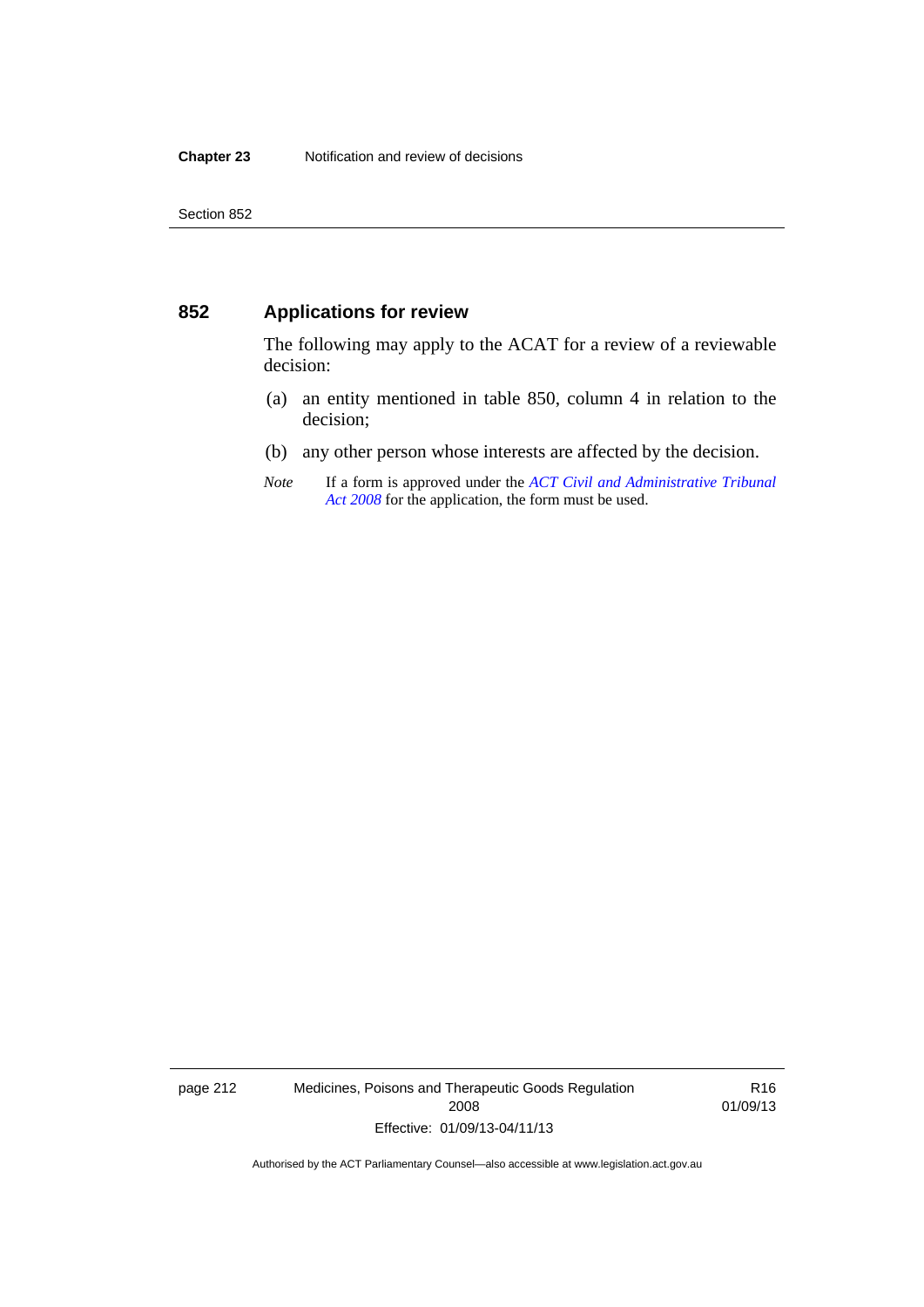## **Chapter 24 Miscellaneous**

#### **860 Authorisations for public employees—Act, s 26 (1) (b), (2) (b), s 35 (1) (b), (2) (b) and s 36 (b)**

 (1) This section applies to a public employee who is exercising a function under the Act.

- (2) To the extent necessary to exercise the function and within the scope of employment, the public employee is authorised to do any of the following:
	- (a) obtain a regulated substance;
	- (b) possess a regulated substance;
	- (c) supply a regulated substance or regulated therapeutic good to a person for discarding if the person is authorised to obtain the substance or good;

#### **Example—person authorised to obtain**

a person who holds an environmental authorisation for the disposal of the substance (see, eg s 693)

- *Note* An example is part of the regulation, is not exhaustive and may extend, but does not limit, the meaning of the provision in which it appears (see [Legislation Act,](http://www.legislation.act.gov.au/a/2001-14) s 126 and s 132).
- (d) supply a regulated substance or regulated therapeutic good, for law enforcement purposes, to—
	- (i) someone else who is authorised to obtain the substance or good; or
	- (ii) a law enforcement officer.

*Note Public employee*—see the [Legislation Act,](http://www.legislation.act.gov.au/a/2001-14) dictionary, pt 1.

R16 01/09/13 Medicines, Poisons and Therapeutic Goods Regulation 2008 Effective: 01/09/13-04/11/13

page 213

*Note Function* includes authority, duty and power (see [Legislation Act](http://www.legislation.act.gov.au/a/2001-14), dict, pt 1).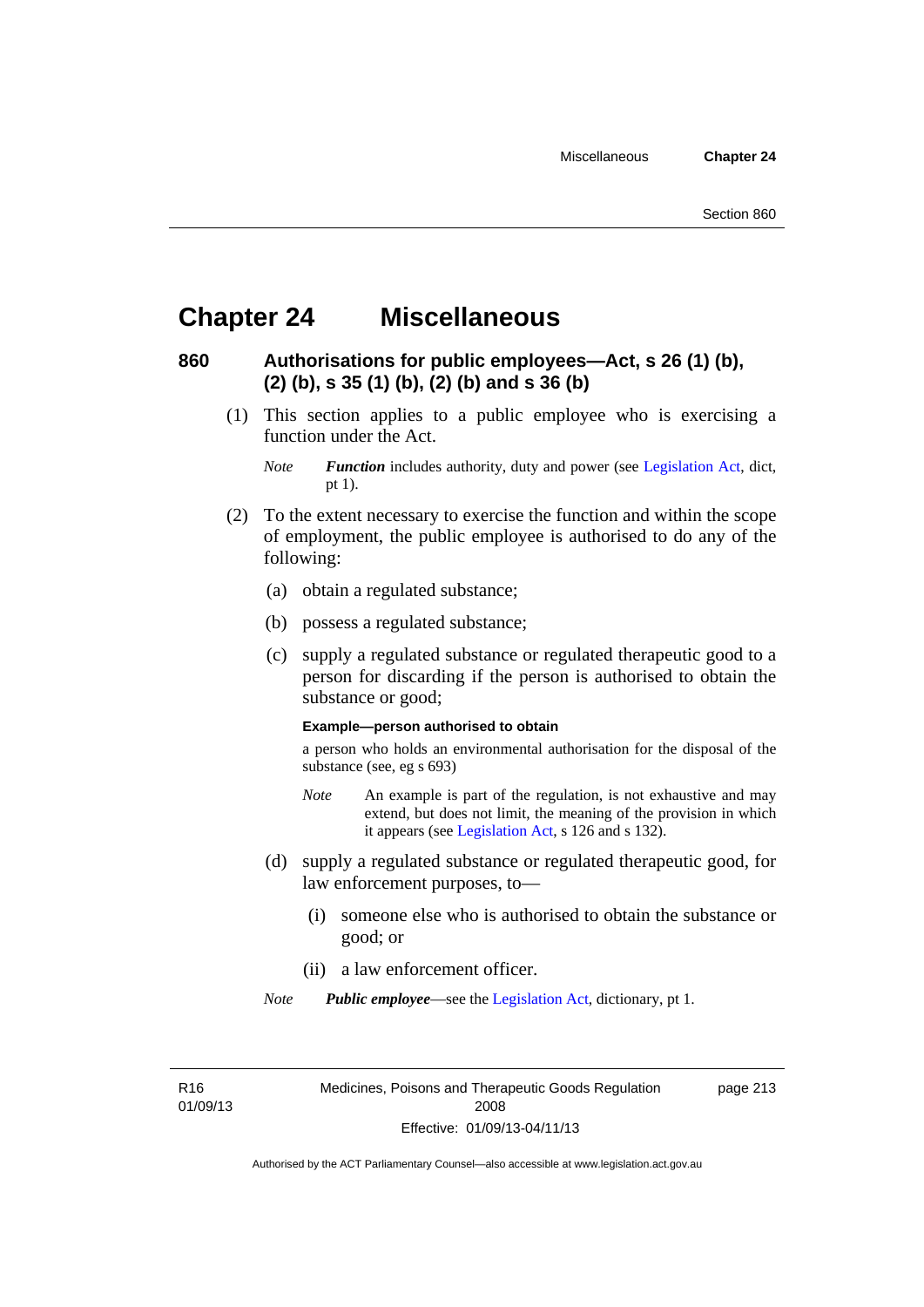#### **Chapter 24** Miscellaneous

(3) In this section:

*law enforcement officer*—see the [Criminal Code,](http://www.legislation.act.gov.au/a/2002-51) section 700.

#### **861 Other authorisations for public employees— Act, s 20 (1) (a), (2) (a) and s 74 (1) (b)**

- (1) A public employee is authorised to deal with a regulated substance, or regulated therapeutic good, in accordance with a permit issued by the chief health officer to the employee.
- (2) The permit must be in writing and include the following information:
	- (a) the dealings with regulated substances or regulated therapeutic goods authorised by the permit;
	- (b) the regulated substances or regulated therapeutic goods to which the permit relates;
	- (c) the public employee or employees authorised under the permit;
	- (d) any condition included in the permit by the chief health officer to which the permit is subject;
	- (e) a unique identifying number;
	- (f) when the permit ends.
- (3) For subsection (2) (c), the permit may identify a public employee authorised under the permit by—
	- (a) naming the employee; or
	- (b) nominating the occupant of a position (however described), at a particular time or from time to time.
- (4) In this section:

*public employee* includes a police officer.

page 214 Medicines, Poisons and Therapeutic Goods Regulation 2008 Effective: 01/09/13-04/11/13

R16 01/09/13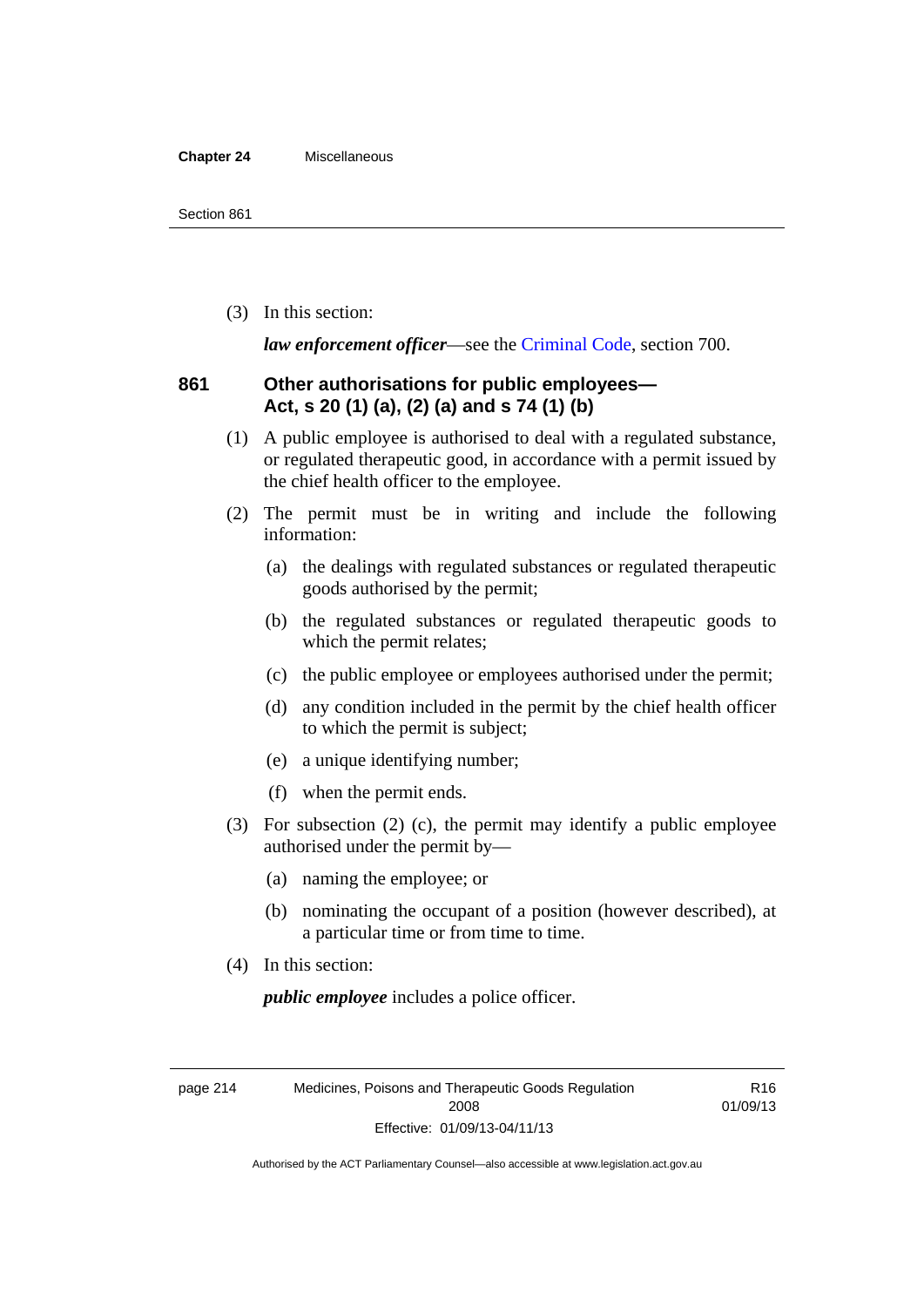#### **862 Certain containers not to be used for human-use substances—Act, s 63 (1) (b)**

A container of a kind mentioned in the [medicines and poisons](http://www.comlaw.gov.au/Series/F2012L01200)  [standard,](http://www.comlaw.gov.au/Series/F2012L01200) paragraph 21, 22 or 23 is prescribed.

#### **863 Displacement of Legislation Act, s 47 (6)**

- (1) The [Legislation Act](http://www.legislation.act.gov.au/a/2001-14), section 47 (6) does not apply to AS/NZS ISO 8124.3:2003 (*Safety of toys - Migration of certain elements*).
- (2) The [Legislation Act,](http://www.legislation.act.gov.au/a/2001-14) section 47 (6) does not apply to the Optometry Endorsement Scheduled Medicines Registration Standard.
	- *Note 1* The text of an applied, adopted or incorporated instrument, whether applied as in force at a particular time or from time to time, is taken to be a notifiable instrument if the operation of the [Legislation Act,](http://www.legislation.act.gov.au/a/2001-14) s 47 (5) or (6) is not disapplied (see s 47 (7)).
	- *Note 2* A reference to an Act includes a reference to the statutory instruments made or in force under the Act, including any regulation (see [Legislation Act,](http://www.legislation.act.gov.au/a/2001-14) s 104).
	- *Note 3* The Optometry Endorsement Scheduled Medicines Registration Standard is accessible at [www.optometryboard.gov.au](http://www.optometryboard.gov.au/).

#### **864 Exemption of piper methysticum (kava)—Act, s 190 (1) (a)**

- (1) Piper methysticum (kava) in the following forms is exempt from the Act:
	- (a) raw or dried whole or peeled rhizome for use in aqueous dispersions or aqueous extracts intended for oral use by humans;
	- (b) powder made from the dried rhizome for use in aqueous dispersions or aqueous extracts intended for oral use by humans;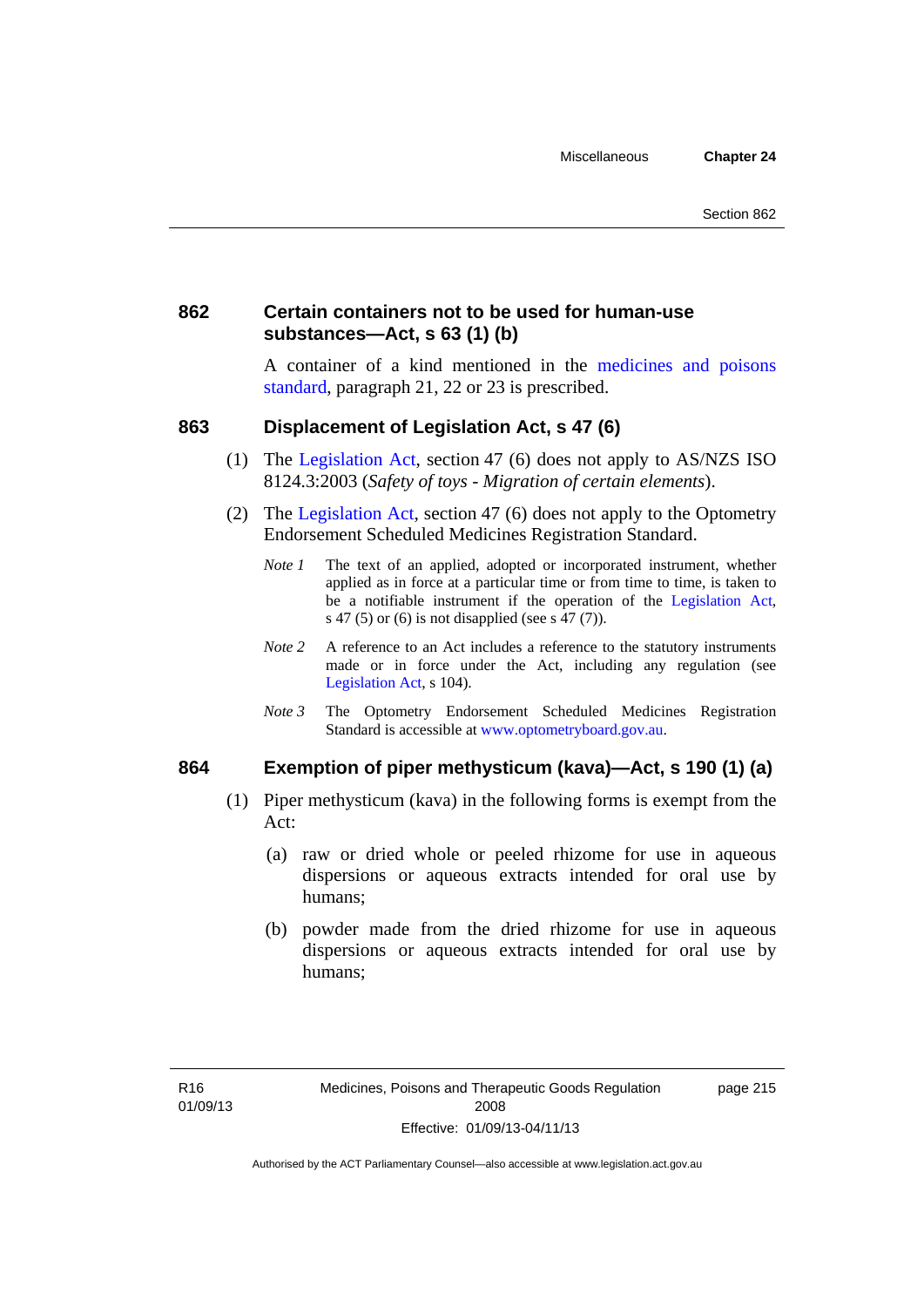#### **Chapter 24** Miscellaneous

- (c) preparations for oral use by humans containing aqueous dispersions or aqueous extracts of the raw or dried whole or peeled rhizome;
- (d) preparations for oral use by humans containing aqueous dispersions or aqueous extracts of powder made from the dried rhizome.
- (2) However, the exemption applies only if—
	- (a) the kava is prepared, possessed and consumed in accordance with the customs of the Pacific Islands; and

#### **Examples—customs of the Pacific Islands relating to use of kava**

- 1 consuming kava as part of a traditional ceremony, in a kava circle or otherwise
- 2 serving kava from a traditional bowl

- (b) the kava is prepared, possessed and consumed in connection with an event declared by the Minister; and
- (c) any conditions stated in the declaration are complied with.
- (3) The Minister may declare an event only if satisfied it is a public event.

#### **Example**

National Multicultural Festival

- (4) A declaration may include conditions about any of the following:
	- (a) the dates and times when the kava may be prepared or consumed;
	- (b) the way in which the kava may be prepared or consumed;
	- (c) the places where the kava may be prepared or consumed;
	- (d) the minimum age of people who may consume the kava;

page 216 Medicines, Poisons and Therapeutic Goods Regulation 2008 Effective: 01/09/13-04/11/13 R16 01/09/13

*Note* An example is part of the regulation, is not exhaustive and may extend, but does not limit, the meaning of the provision in which it appears (see [Legislation Act,](http://www.legislation.act.gov.au/a/2001-14) s 126 and s 132).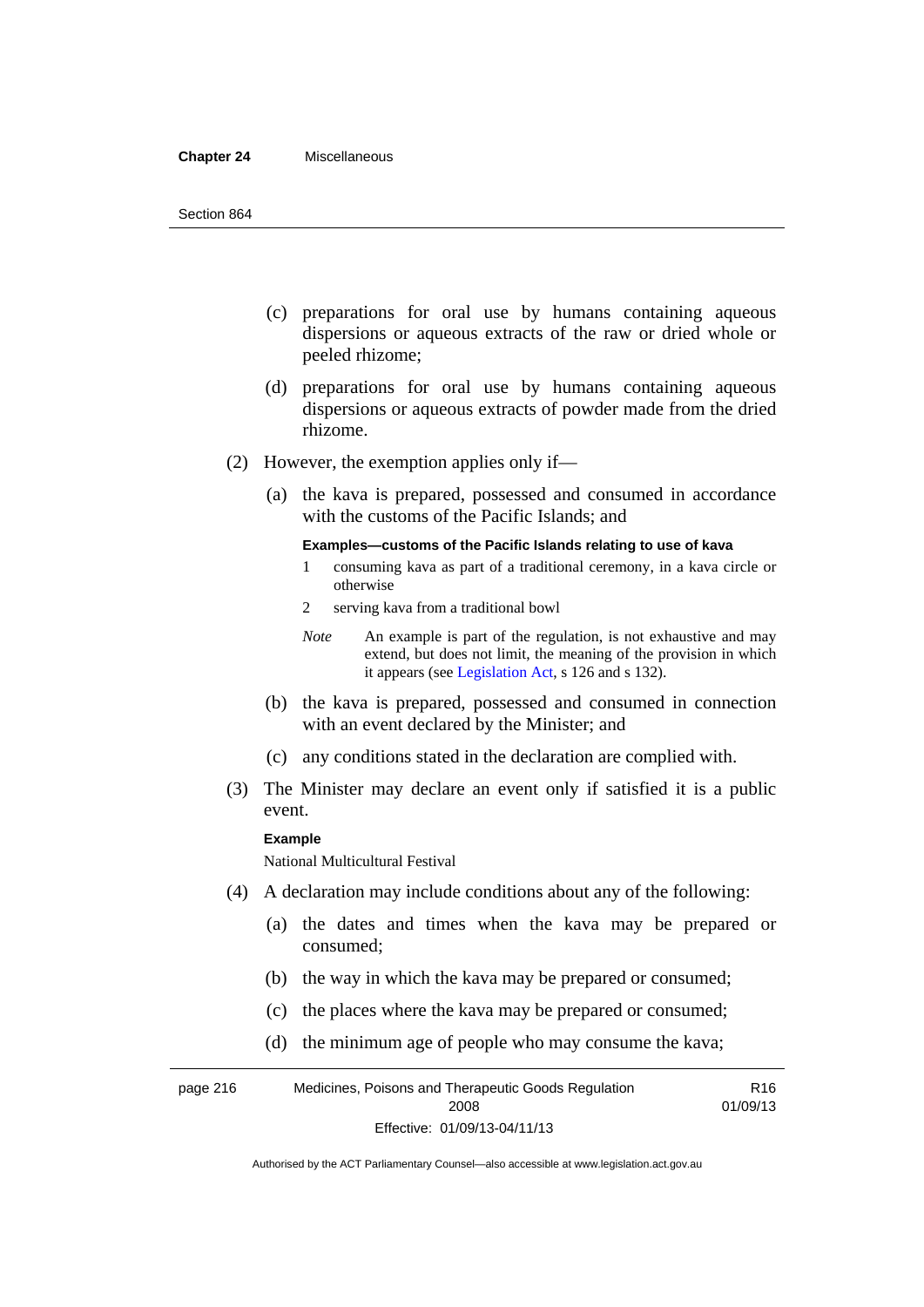- (e) signage for the event;
- (f) anything else the Minister considers appropriate.
- (5) A declaration is a notifiable instrument.

*Note* A notifiable instrument must be notified under the [Legislation Act](http://www.legislation.act.gov.au/a/2001-14).

R16 01/09/13 Medicines, Poisons and Therapeutic Goods Regulation 2008 Effective: 01/09/13-04/11/13

page 217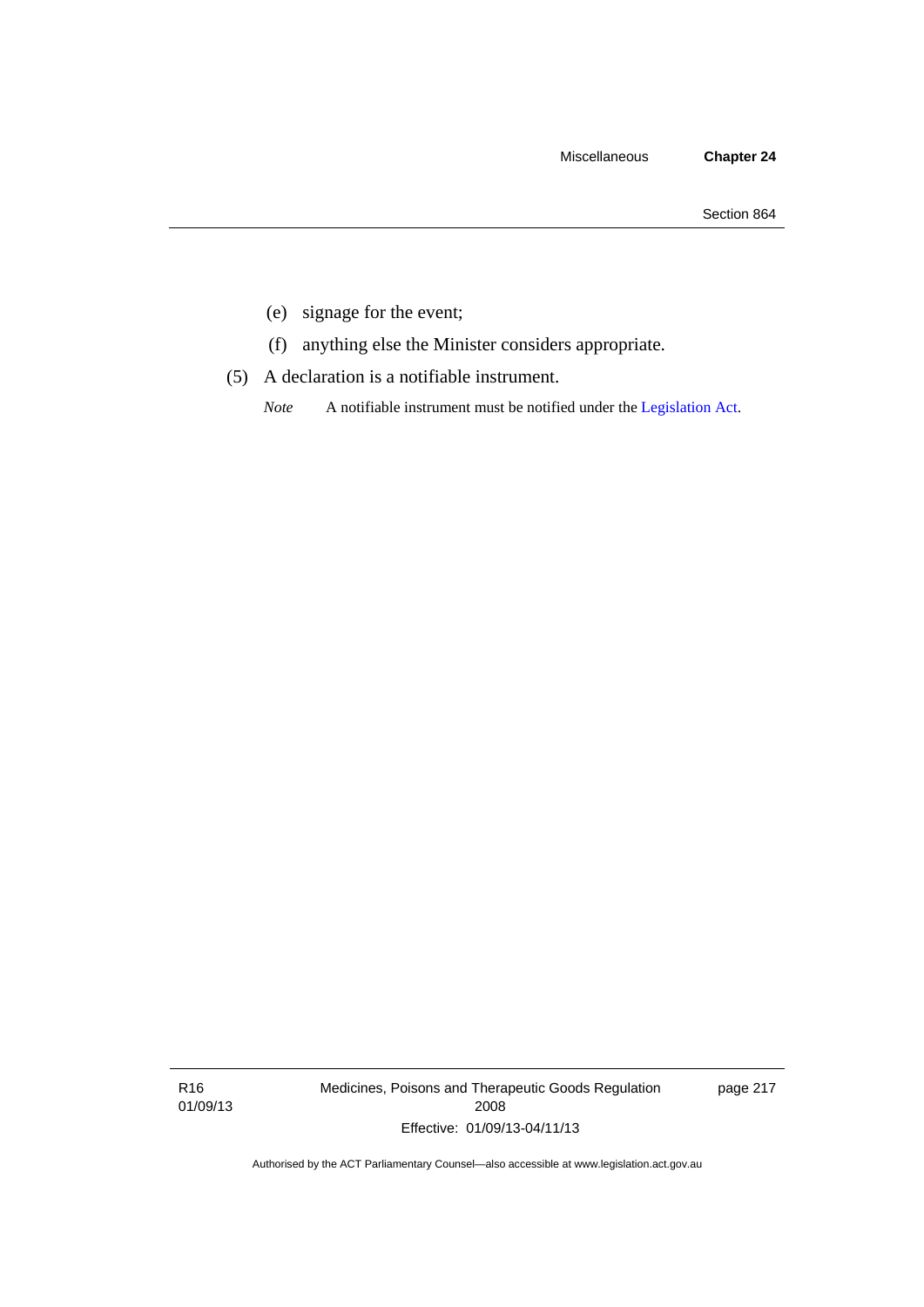**Schedule 1** Medicines—health-related occupations authorisations<br>**Part 1.1** Ambulance services and officers Ambulance services and officers

## **Schedule 1 Medicines—health-related occupations authorisations**

(see s 30, s 50, s 60, s 110, s 350, s 370 and s 380)

# **Part 1.1 Ambulance services and officers**

| column 1<br>item | column 2<br>person authorised                                                                      | column 3<br>authorisation                                                                                                                                                                                                                                                               |
|------------------|----------------------------------------------------------------------------------------------------|-----------------------------------------------------------------------------------------------------------------------------------------------------------------------------------------------------------------------------------------------------------------------------------------|
| 1                | ambulance officer employed by<br>Commonwealth, Territory or<br>State                               | within scope of employment, do any of<br>the following:<br>obtain medicines;<br>(a)<br>(b)<br>possess medicines;<br>administer medicines.<br>(c)                                                                                                                                        |
| 2                | person in charge of ambulance<br>service operated by<br>Commonwealth, Territory or<br><b>State</b> | within scope of employment, do any of<br>the following:<br>issue purchase orders for medicines;<br>(a)<br>obtain medicines mentioned in<br>(b)<br>par(a);<br>possess medicines mentioned in<br>(c)<br>par(a);<br>(d)<br>supply medicines to ambulance<br>officers in ambulance service. |

page 218 Medicines, Poisons and Therapeutic Goods Regulation 2008 Effective: 01/09/13-04/11/13

R16 01/09/13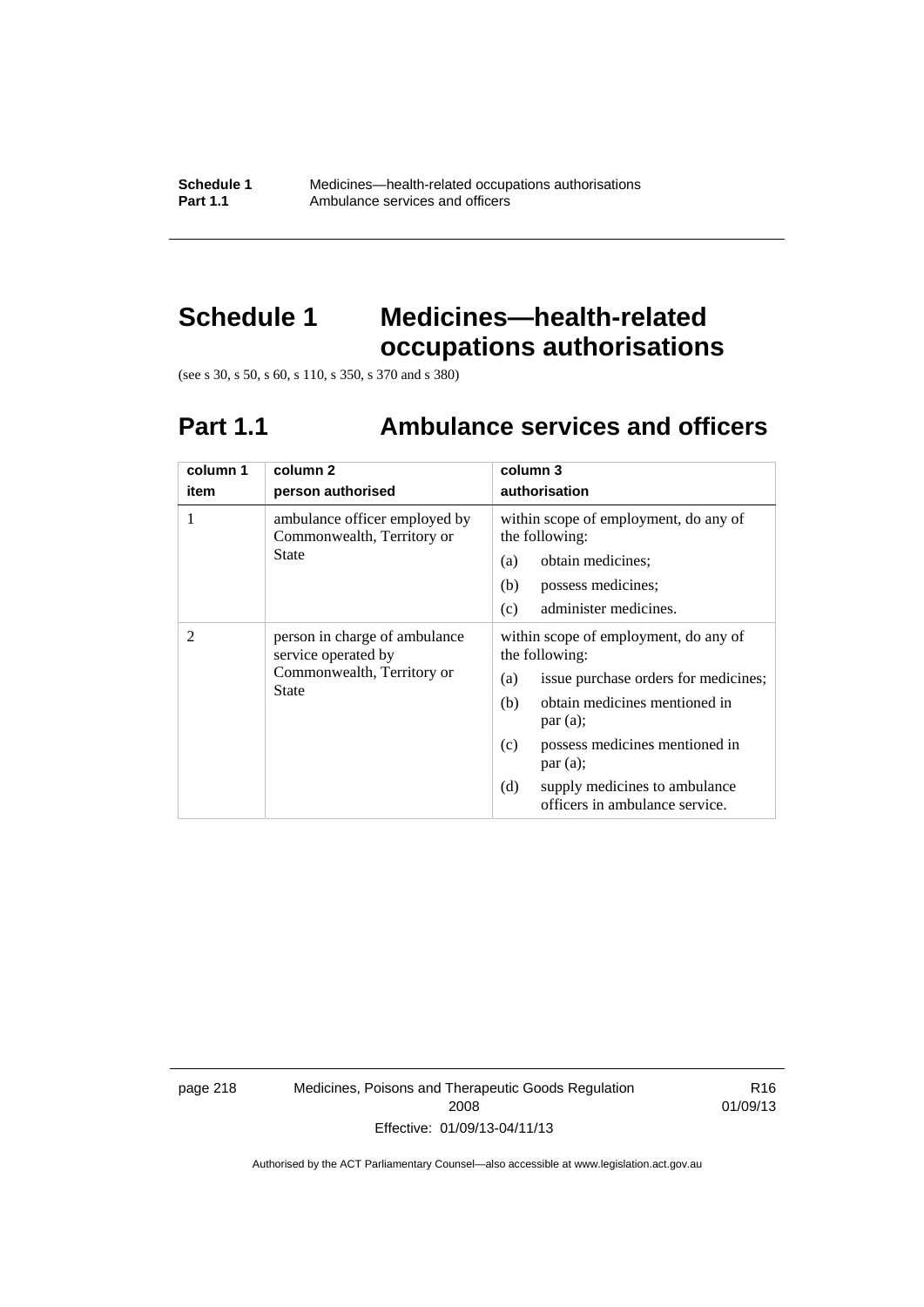## **Part 1.2 Dentists, dental hygienists and dental therapists**

| column 1       | column <sub>2</sub>                                    | column 3                                                                                                                              |
|----------------|--------------------------------------------------------|---------------------------------------------------------------------------------------------------------------------------------------|
| item           | person authorised                                      | authorisation                                                                                                                         |
| 1              | dentist                                                | to the extent necessary to practise dentistry<br>and, if employed, within the scope of<br>employment, do any of the following:        |
|                |                                                        | (a)<br>issue purchase orders and requisitions<br>for medicines;                                                                       |
|                |                                                        | obtain medicines;<br>(b)                                                                                                              |
|                |                                                        | (c)<br>possess medicines;                                                                                                             |
|                |                                                        | administer medicines;<br>(d)                                                                                                          |
|                |                                                        | prescribe medicines;<br>(e)                                                                                                           |
|                |                                                        | (f)<br>supply medicines to patients during<br>consultations if labelled in accordance<br>with s 161;                                  |
|                |                                                        | supply medicines for administration to<br>(g)<br>patients at dental surgery to people<br>authorised to administer them.               |
| <b>Note</b>    | Dentist does not include a trainee dentist (see dict). |                                                                                                                                       |
| $\overline{c}$ | trainee dentist                                        | to the extent necessary to practise dentistry or<br>undertake training, and under supervision of<br>dentist, do any of the following: |
|                |                                                        | obtain medicines from health<br>(a)<br>practitioner authorised to possess<br>them:                                                    |
|                |                                                        | possess medicines;<br>(b)                                                                                                             |
|                |                                                        | administer medicines in accordance<br>(c)<br>with prescription (whether or not<br>issued by themself or dentist);                     |
|                |                                                        | (d)<br>prescribe medicines for administration<br>at institution or dental surgery.                                                    |

R16 01/09/13 Medicines, Poisons and Therapeutic Goods Regulation 2008 Effective: 01/09/13-04/11/13

page 219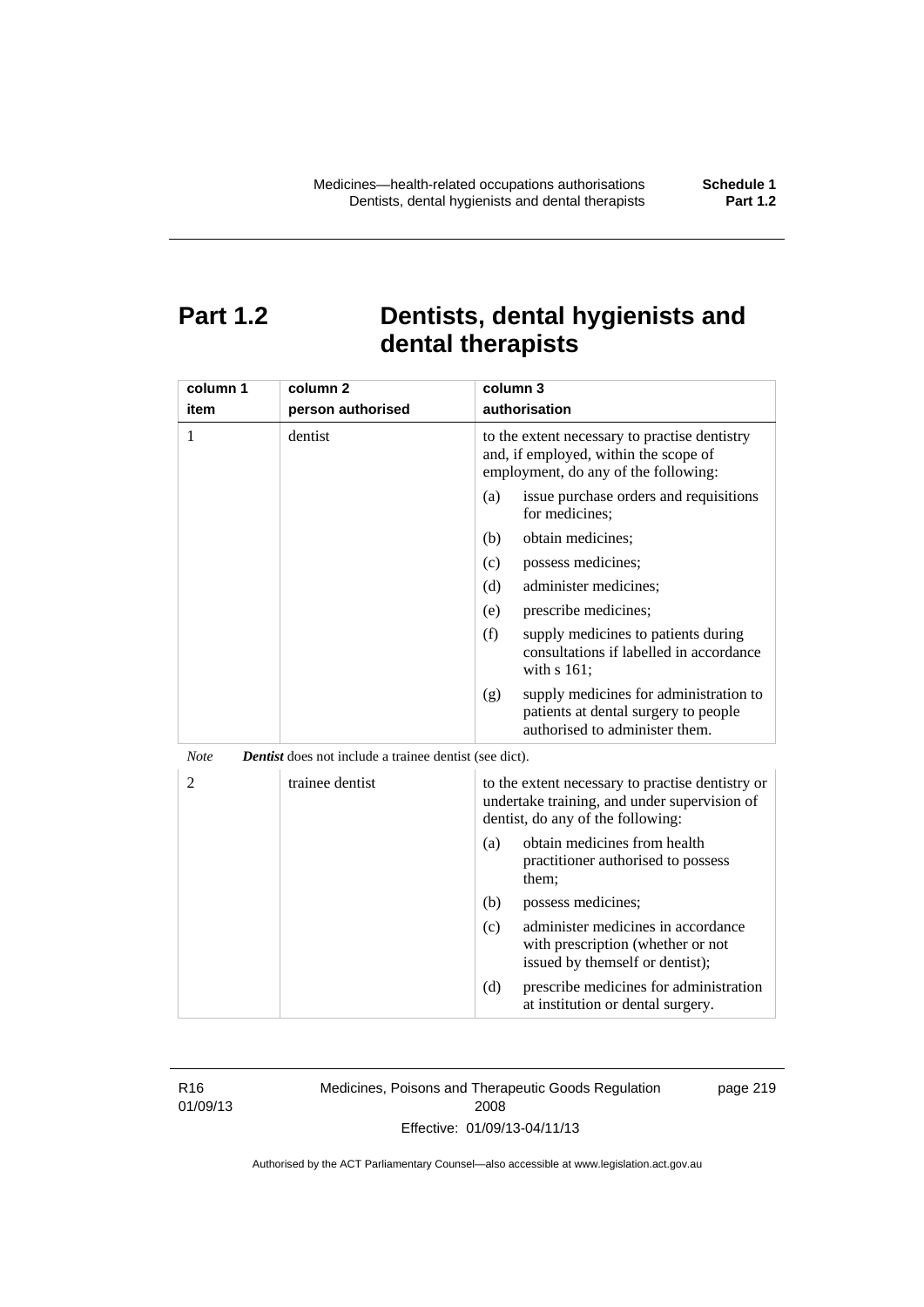#### **Schedule 1** Medicines—health-related occupations authorisations<br>**Part 1.2** Dentists, dental hygienists and dental therapists **Part 1.2** Dentists, dental hygienists and dental therapists

| column 1 | column <sub>2</sub> | column 3                                                                                                                                                     |
|----------|---------------------|--------------------------------------------------------------------------------------------------------------------------------------------------------------|
| item     | person authorised   | authorisation                                                                                                                                                |
| 3        | dental hygienist    | within the scope of employment, to the<br>extent necessary to practice as dental<br>hygienist, and under supervision of dentist,<br>do any of the following: |
|          |                     | obtain medicines from dentist<br>(a)<br>authorised to possess them;                                                                                          |
|          |                     | possess medicines mentioned in<br>(b)<br>par(a);                                                                                                             |
|          |                     | administer medicines mentioned in<br>(c)<br>par (a) in accordance with dentist's<br>prescription.                                                            |
| 4        | dental therapist    | within the scope of employment, to the<br>extent necessary to practice as dental<br>therapist, and under supervision of dentist, do<br>any of the following: |
|          |                     | issue purchase orders and requisitions<br>(a)<br>for medicines for topical dental use<br>and for local anaesthetics;                                         |
|          |                     | obtain medicines mentioned in par (a);<br>(b)                                                                                                                |
|          |                     | possess medicines mentioned in<br>(c)<br>par(a);                                                                                                             |
|          |                     | (d)<br>administer medicines mentioned in<br>par(a).                                                                                                          |

page 220 Medicines, Poisons and Therapeutic Goods Regulation 2008 Effective: 01/09/13-04/11/13

R16 01/09/13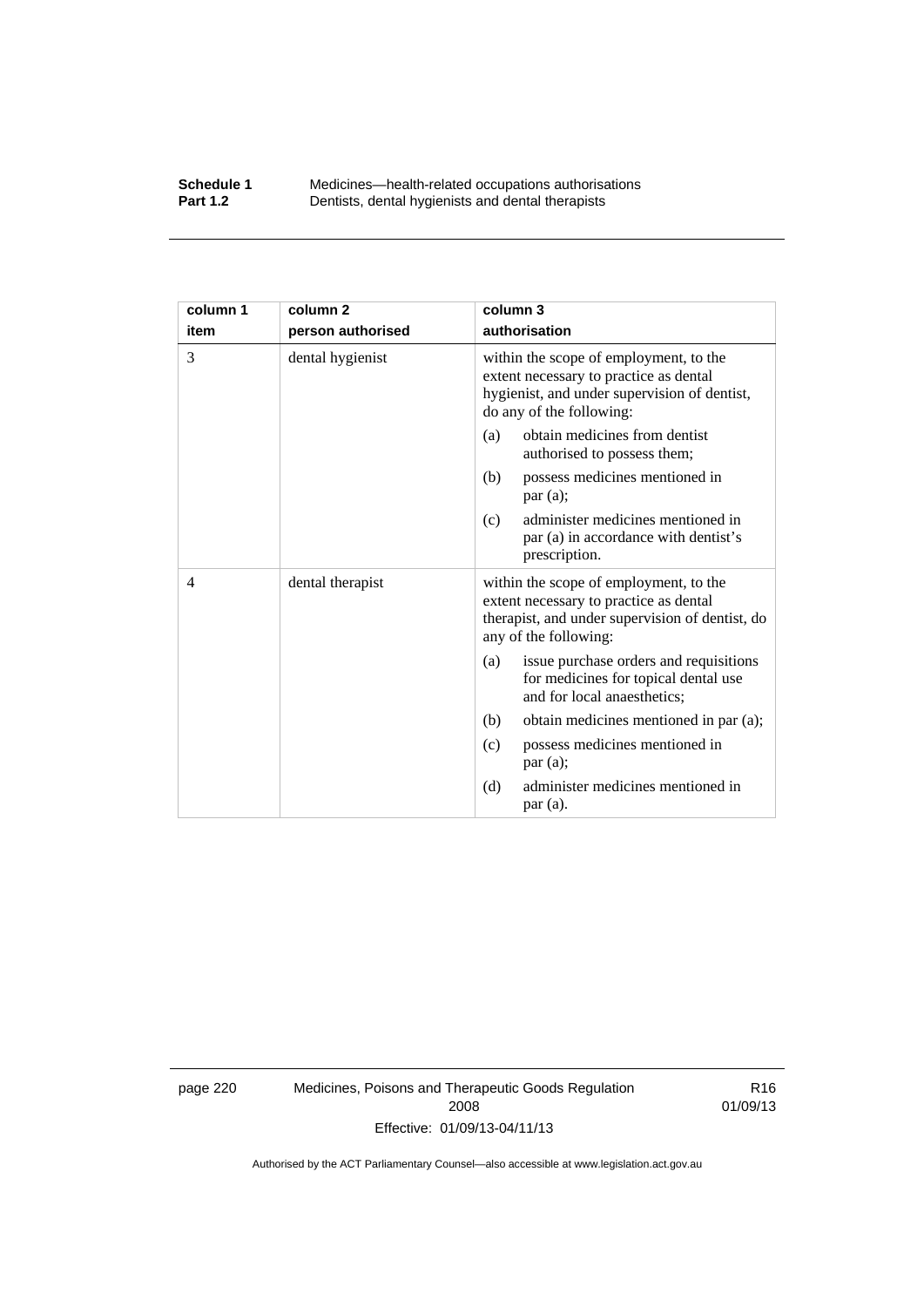# **Part 1.3 Doctors**

| column 1 | column <sub>2</sub> | column 3                                                                                                                      |
|----------|---------------------|-------------------------------------------------------------------------------------------------------------------------------|
| item     | person authorised   | authorisation                                                                                                                 |
| 1        | doctor              | to the extent necessary to practise medicine<br>and, if employed, within the scope of<br>employment, do any of the following: |
|          |                     | issue purchase orders and requisitions<br>(a)<br>for medicines;                                                               |
|          |                     | obtain medicines;<br>(b)                                                                                                      |
|          |                     | possess medicines;<br>(c)                                                                                                     |
|          |                     | administer medicines;<br>(d)                                                                                                  |
|          |                     | prescribe medicines;<br>(e)                                                                                                   |
|          |                     | (f)<br>supply medicines to patients during<br>consultations;                                                                  |
|          |                     | supply medicines for administration to<br>(g)<br>patients to people authorised to<br>administer them;                         |
|          |                     | (h)<br>supply medicines dispensed for patient<br>to another health practitioner on<br>patient's transfer within institution;  |
|          |                     | supply medicines dispensed for patient<br>(i)<br>to patient on patient's discharge from<br>institution;                       |
|          |                     | (i)<br>supply medicines to patients during<br>consultations if labelled in accordance<br>with $s$ 161.                        |
|          |                     | <b>Note</b><br>For authorisation to issue standing<br>orders for administration of medicines at<br>institutions, see s 75.    |

*Note Doctor* does not include an intern doctor (see dict).

R16 01/09/13 Medicines, Poisons and Therapeutic Goods Regulation 2008 Effective: 01/09/13-04/11/13

page 221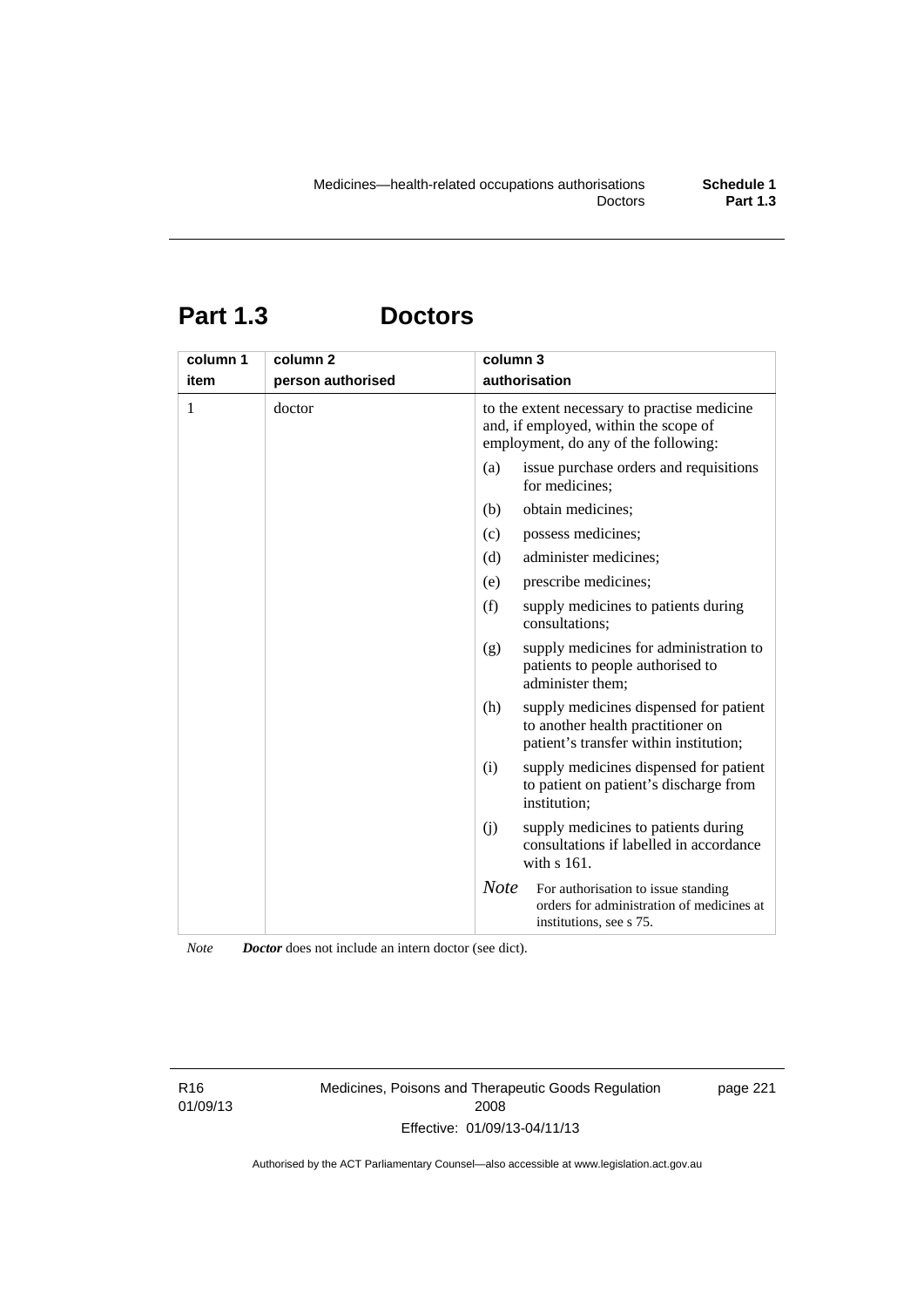| Schedule 1      | Medicines—health-related occupations authorisations |
|-----------------|-----------------------------------------------------|
| <b>Part 1.3</b> | <b>Doctors</b>                                      |

| column 1 | column 2          | column 3                                                                                                                                                      |
|----------|-------------------|---------------------------------------------------------------------------------------------------------------------------------------------------------------|
| item     | person authorised | authorisation                                                                                                                                                 |
| 2        | intern doctor     | to the extent necessary to practise medicine<br>or undertake training or supervised practice,<br>and under supervision of doctor, do any of<br>the following: |
|          |                   | obtain medicines from health<br>(a)<br>practitioner authorised to possess<br>them:                                                                            |
|          |                   | (b)<br>possess medicines;                                                                                                                                     |
|          |                   | administer medicines in accordance<br>(c)<br>with prescription (whether or not<br>issued by themself or another<br>prescriber);                               |
|          |                   | (d)<br>prescribe medicines for administration<br>at institution or surgery;                                                                                   |
|          |                   | supply medicines dispensed for patient<br>(e)<br>to another health practitioner on<br>patient's transfer within institution;                                  |
|          |                   | (f)<br>supply medicines dispensed for patient<br>to patient on patient's discharge from<br>institution.                                                       |

page 222 Medicines, Poisons and Therapeutic Goods Regulation 2008 Effective: 01/09/13-04/11/13

R16 01/09/13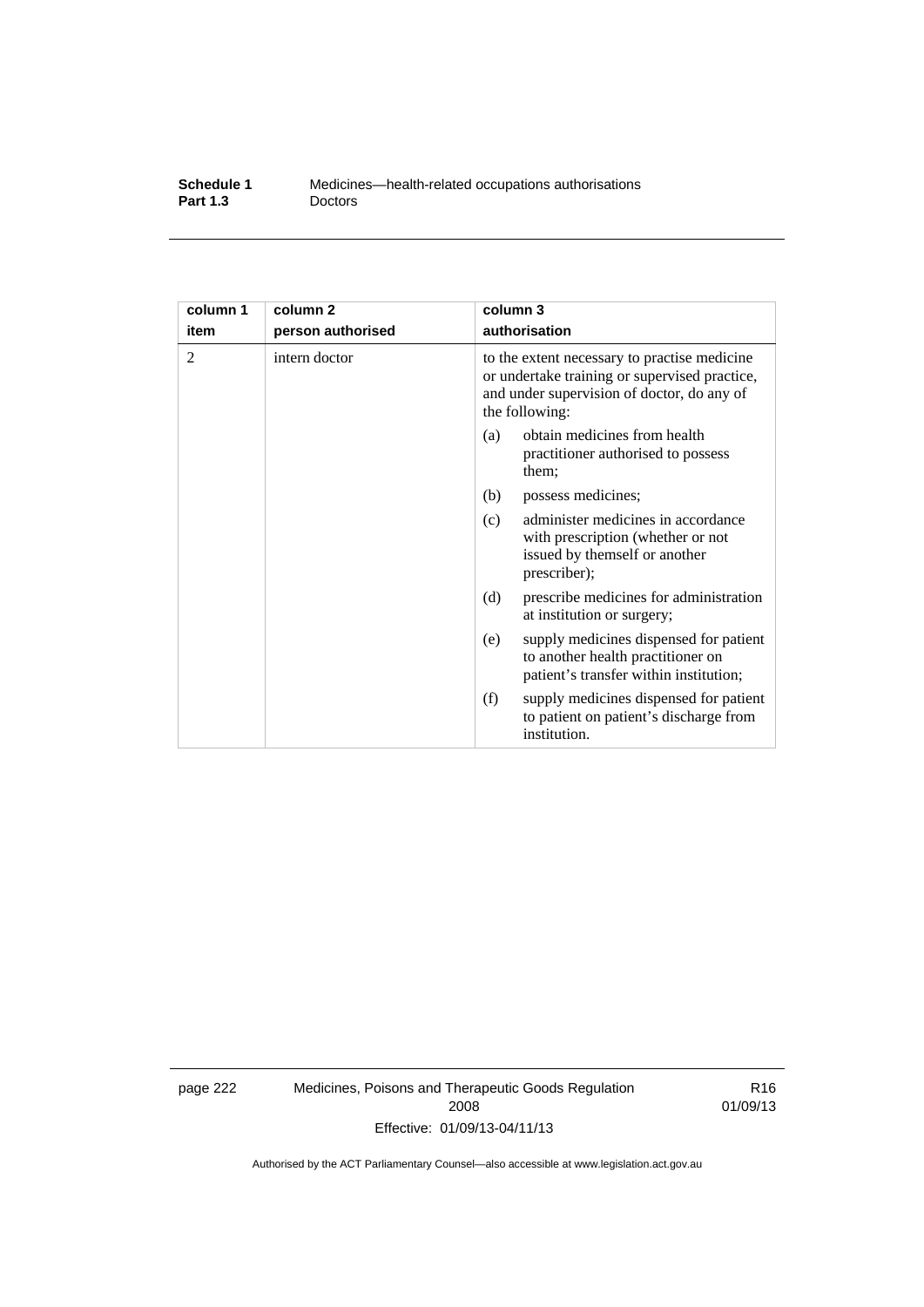## Part 1.4 **Health professionals at institutions**

| column 1<br>item | column 2<br>person authorised                                            | column 3<br>authorisation                                                                                                                                                                                    |
|------------------|--------------------------------------------------------------------------|--------------------------------------------------------------------------------------------------------------------------------------------------------------------------------------------------------------|
|                  | health practitioner or health<br>professional employed at<br>institution | within the scope of employment, do any of<br>the following for the delivery of medicines<br>within the institution to a health practitioner<br>or health professional authorised to obtain<br>the medicines: |
|                  |                                                                          | obtain the medicines;<br>(a)                                                                                                                                                                                 |
|                  |                                                                          | possess the medicines;<br>(b)                                                                                                                                                                                |
|                  |                                                                          | supply the medicines.<br>(c)                                                                                                                                                                                 |

R16 01/09/13 Medicines, Poisons and Therapeutic Goods Regulation 2008 Effective: 01/09/13-04/11/13

page 223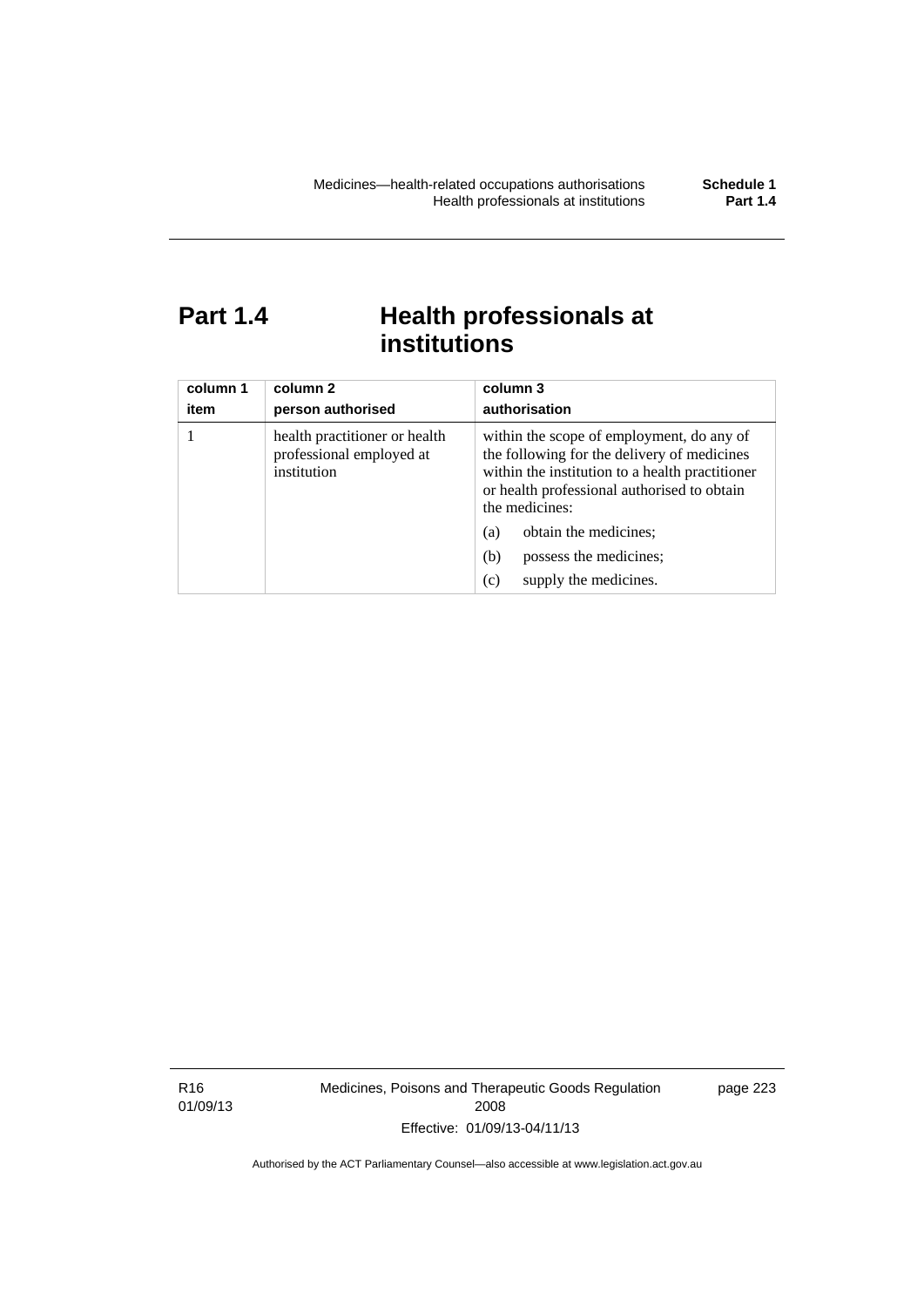## **Part 1.5 Midwives**

| column 1 | column 2          | column 3                                                                                                                       |
|----------|-------------------|--------------------------------------------------------------------------------------------------------------------------------|
| item     | person authorised | authorisation                                                                                                                  |
| 1        | midwife           | to the extent necessary to practise midwifery<br>and, if employed, within the scope of<br>employment, do any of the following: |
|          |                   | issue requisitions for medicines;<br>(a)                                                                                       |
|          |                   | obtain medicines on requisition;<br>(b)                                                                                        |
|          |                   | possess medicines;<br>(c)                                                                                                      |
|          |                   | administer medicines in accordance<br>(d)<br>with prescription or standing order;                                              |
|          |                   | supply medicines in accordance with a<br>(e)<br>standing order issued by chief health<br>officer or a requisition;             |
|          |                   | (f)<br>supply medicines dispensed for patient<br>to another health practitioner on<br>patient's transfer within institution;   |
|          |                   | supply medicines dispensed for patient<br>(g)<br>to patient on patient's discharge from<br>institution.                        |

page 224 Medicines, Poisons and Therapeutic Goods Regulation 2008 Effective: 01/09/13-04/11/13

R16 01/09/13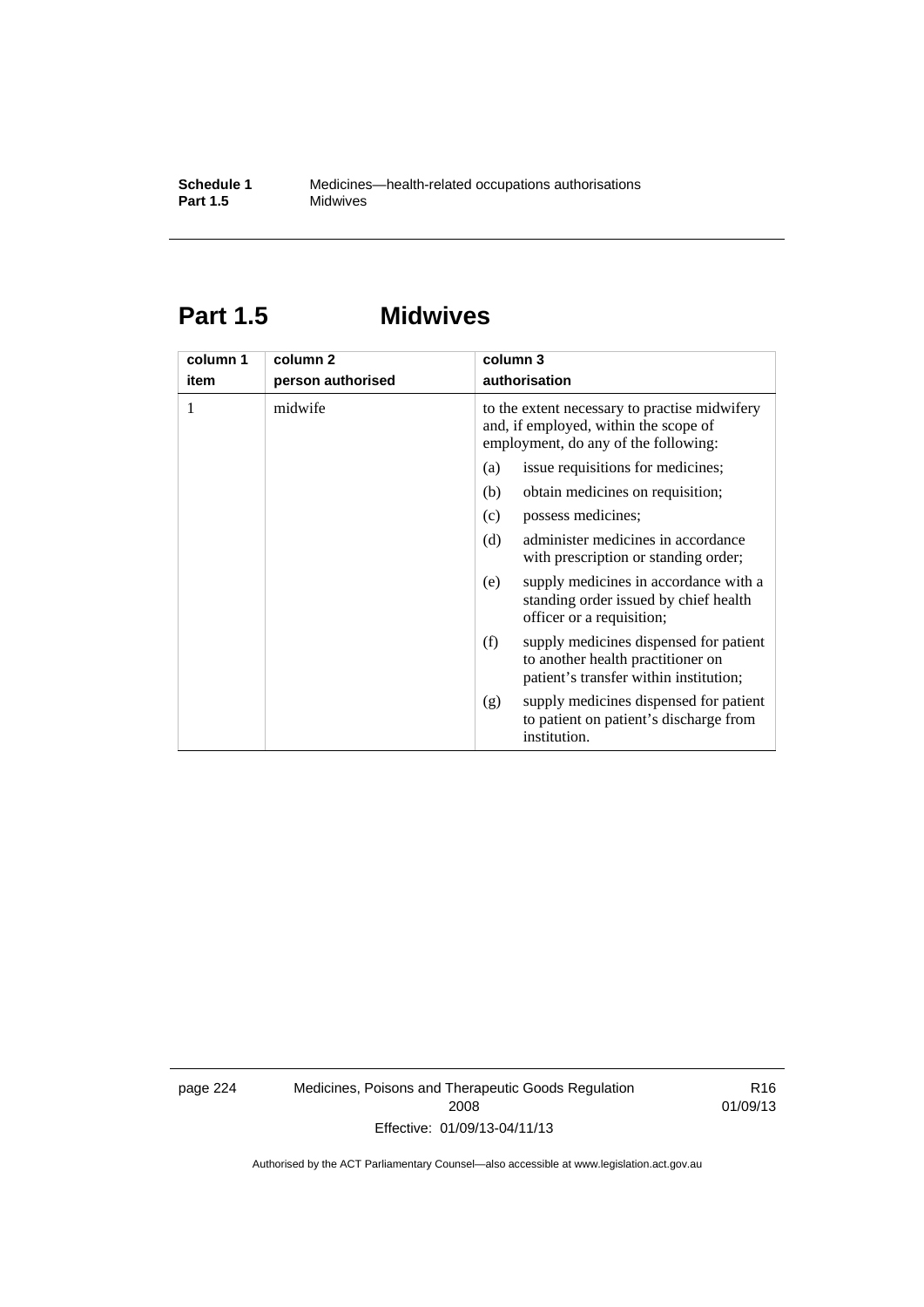| column 1       | column <sub>2</sub> | column 3                                                                                                                       |                                                                                                                                                                                                                  |
|----------------|---------------------|--------------------------------------------------------------------------------------------------------------------------------|------------------------------------------------------------------------------------------------------------------------------------------------------------------------------------------------------------------|
| item           | person authorised   |                                                                                                                                | authorisation                                                                                                                                                                                                    |
| $\overline{2}$ | eligible midwife    | to the extent necessary to practise midwifery<br>and, if employed, within the scope of<br>employment, do any of the following: |                                                                                                                                                                                                                  |
|                |                     | (a)                                                                                                                            | issue requisitions for medicines;                                                                                                                                                                                |
|                |                     | (b)                                                                                                                            | obtain medicines;                                                                                                                                                                                                |
|                |                     | (c)                                                                                                                            | possess medicines;                                                                                                                                                                                               |
|                |                     | (d)                                                                                                                            | if the midwife is an authorised<br>midwife-prescribe medicines listed<br>on the pharmaceutical benefits<br>scheme for prescribing by an<br>authorised midwife (see National<br>Health Act 1953 (Cwlth), s 93AA); |
|                |                     | (e)                                                                                                                            | supply medicines to which par (d)<br>applies to patients during<br>consultations if labelled in<br>accordance with s 161;                                                                                        |
|                |                     | (f)                                                                                                                            | administer medicines to which<br>par (d) applies in accordance with<br>prescription issued by themself;                                                                                                          |
|                |                     | (g)                                                                                                                            | administer medicines in accordance<br>with prescription issued by another<br>prescriber, or standing order;                                                                                                      |
|                |                     | (h)                                                                                                                            | supply medicines in accordance with<br>a standing order issued by chief<br>health officer or a requisition;                                                                                                      |
|                |                     | (i)                                                                                                                            | supply medicines dispensed for<br>patient to another health<br>professional on patient's transfer<br>within institution:                                                                                         |
|                |                     | (j)                                                                                                                            | supply medicines dispensed for<br>patient to patient on patient's<br>discharge from institution.                                                                                                                 |

R16 01/09/13 Medicines, Poisons and Therapeutic Goods Regulation 2008 Effective: 01/09/13-04/11/13

page 225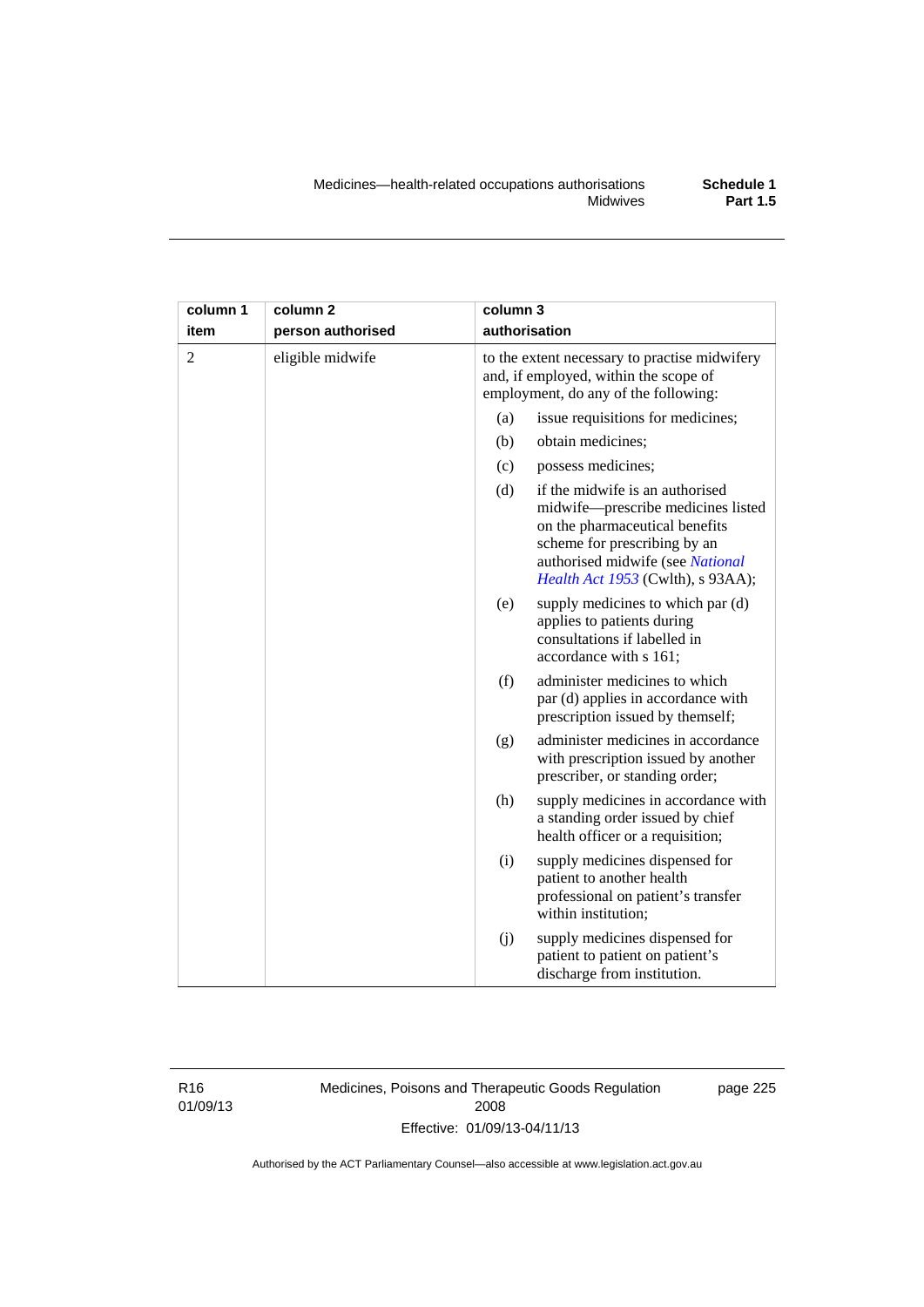## **Part 1.6 Nurses**

| column 1                                                                                       | column <sub>2</sub> | column 3                                                                                                                                                                                                                                                    |  |
|------------------------------------------------------------------------------------------------|---------------------|-------------------------------------------------------------------------------------------------------------------------------------------------------------------------------------------------------------------------------------------------------------|--|
| item                                                                                           | person authorised   | authorisation                                                                                                                                                                                                                                               |  |
| 1                                                                                              | nurse               | to the extent necessary to practise nursing<br>and, if employed, within the scope of<br>employment, do any of the following:                                                                                                                                |  |
|                                                                                                |                     | issue requisitions for medicines;<br>(a)                                                                                                                                                                                                                    |  |
|                                                                                                |                     | (b)<br>obtain medicines on requisition;                                                                                                                                                                                                                     |  |
|                                                                                                |                     | (c)<br>possess medicines;                                                                                                                                                                                                                                   |  |
|                                                                                                |                     | administer medicines in accordance<br>(d)<br>with prescription or standing order;                                                                                                                                                                           |  |
|                                                                                                |                     | supply medicines in accordance with a<br>(e)<br>standing order issued by chief health<br>officer or a requisition;                                                                                                                                          |  |
|                                                                                                |                     | (f)<br>supply medicines dispensed for patient<br>to another health practitioner on<br>patient's transfer within institution;                                                                                                                                |  |
|                                                                                                |                     | supply medicines dispensed for patient<br>(g)<br>to patient on patient's discharge from<br>institution.                                                                                                                                                     |  |
| <b>Note</b><br><i>Nurse</i> does not include enrolled nurse (see Legislation Act, dict, pt 1). |                     |                                                                                                                                                                                                                                                             |  |
| $\overline{2}$                                                                                 | trainee nurse       | if successfully completed pharmacology<br>units of nursing studies, to the extent<br>necessary to practise nursing as trainee nurse<br>or undertake training, and under supervision<br>of nurse, nurse practitioner or midwife, do<br>any of the following: |  |
|                                                                                                |                     | obtain medicines from health<br>(a)<br>practitioner authorised to possess<br>them;                                                                                                                                                                          |  |
|                                                                                                |                     | (b)<br>possess medicines;                                                                                                                                                                                                                                   |  |
|                                                                                                |                     | administer medicines to patients in<br>(c)<br>accordance with prescription.                                                                                                                                                                                 |  |

page 226 Medicines, Poisons and Therapeutic Goods Regulation 2008 Effective: 01/09/13-04/11/13

R16 01/09/13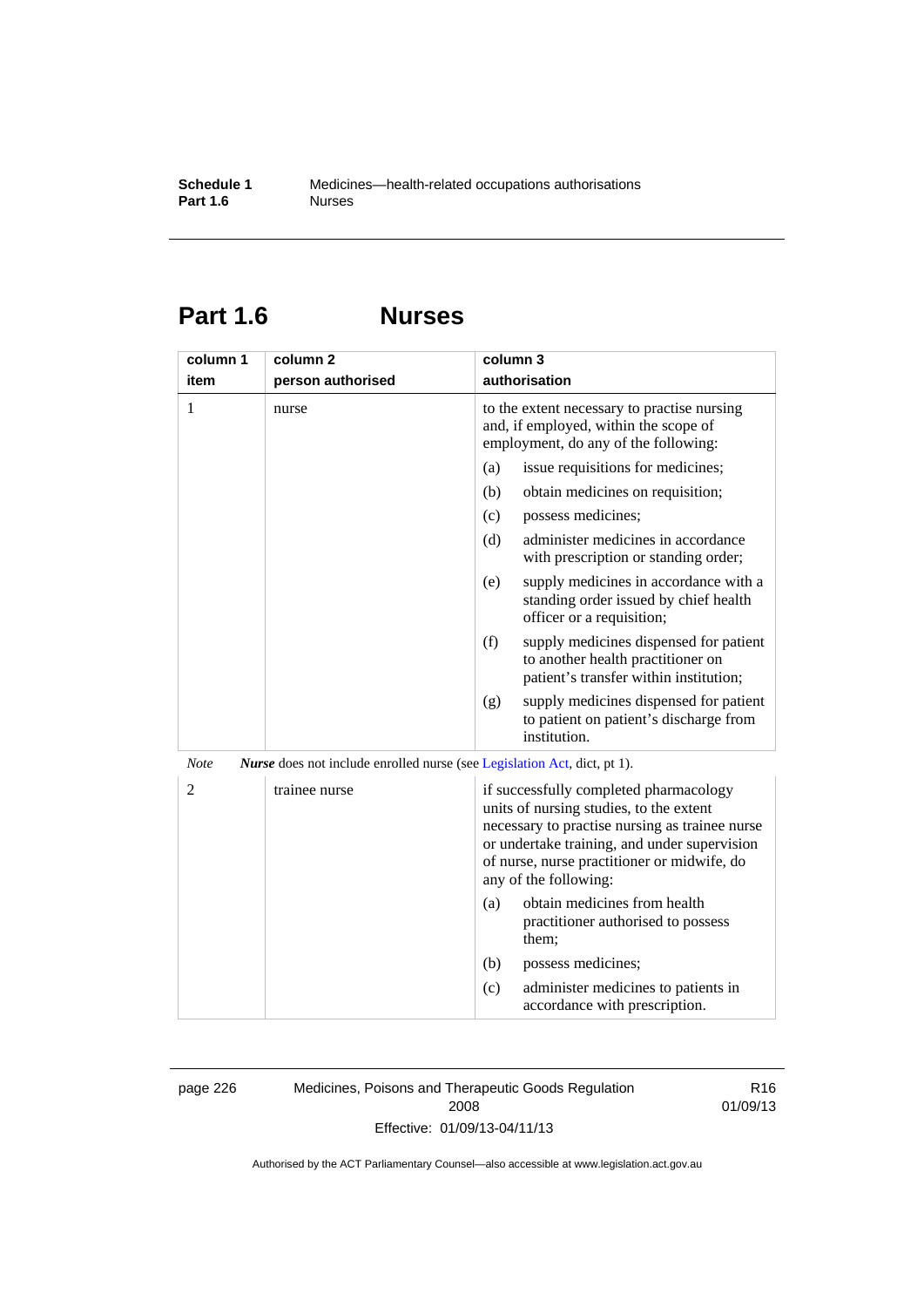| column 1<br>item | column 2<br>person authorised | column 3<br>authorisation                                                                                                                         |
|------------------|-------------------------------|---------------------------------------------------------------------------------------------------------------------------------------------------|
| 3                | enrolled nurse                | to the extent necessary to practise nursing as<br>enrolled nurse and, if employed, within the<br>scope of employment, do any of the<br>following: |
|                  |                               | obtain medicines from health<br>(a)<br>practitioner authorised to possess<br>them;                                                                |
|                  |                               | (b)<br>possess medicines;                                                                                                                         |
|                  |                               | administer medicines in accordance<br>(c)<br>with prescription.                                                                                   |

R16 01/09/13 Medicines, Poisons and Therapeutic Goods Regulation 2008 Effective: 01/09/13-04/11/13

page 227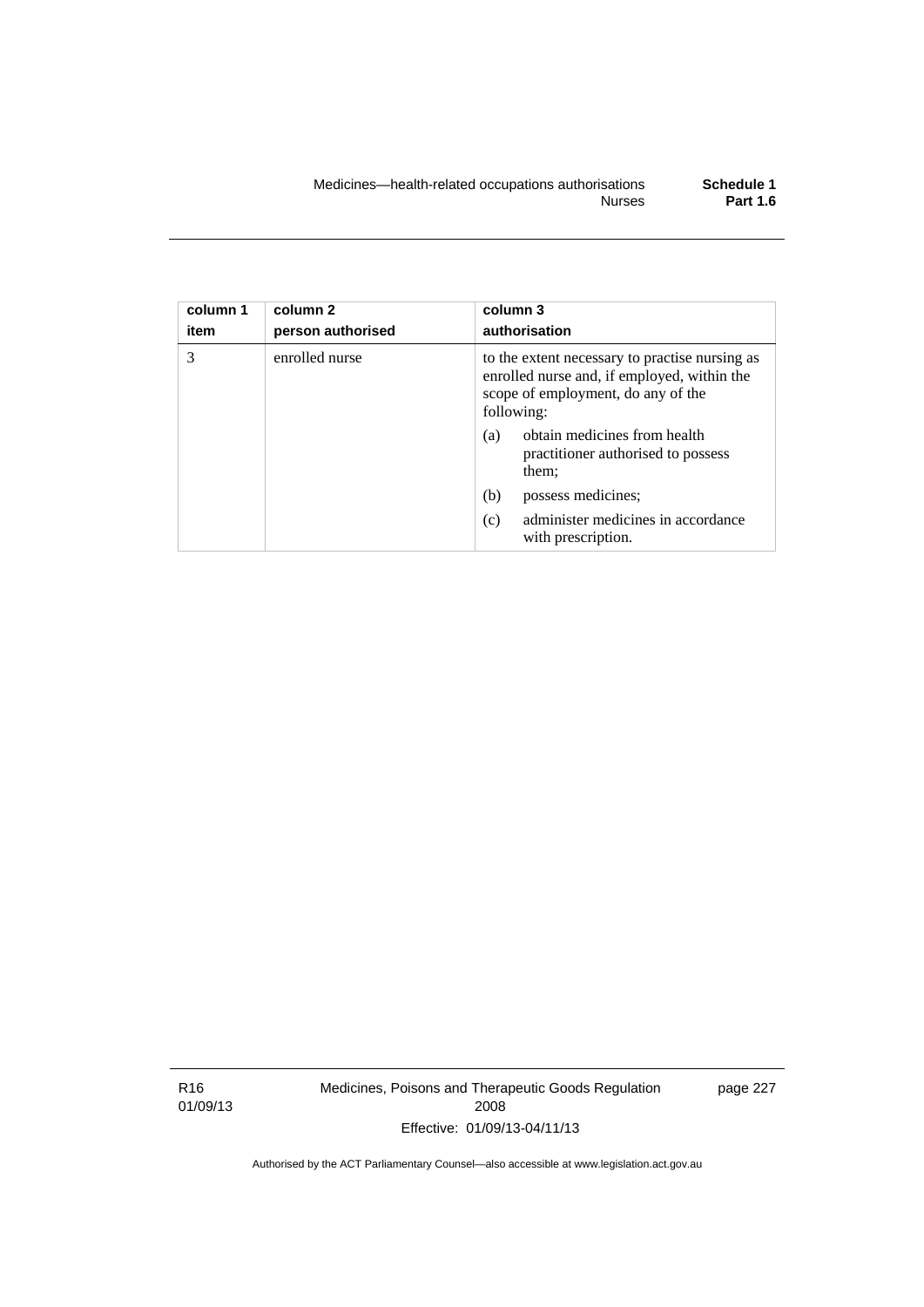#### **Schedule 1** Medicines—health-related occupations authorisations<br>**Part 1.6** Murses **Part 1.6**

| column 1<br>item | column <sub>2</sub><br>person authorised | column 3<br>authorisation                                                                                                                         |  |
|------------------|------------------------------------------|---------------------------------------------------------------------------------------------------------------------------------------------------|--|
| 4                | nurse practitioner                       | to the extent necessary to practise nursing<br>and, if employed, within the scope of<br>employment, do any of the following:                      |  |
|                  |                                          | (a)<br>issue requisitions for medicines;                                                                                                          |  |
|                  |                                          | (b)<br>obtain medicines;                                                                                                                          |  |
|                  |                                          | possess medicines;<br>(c)                                                                                                                         |  |
|                  |                                          | (d)<br>prescribe medicines in accordance<br>with approved scope of practice under<br>the Health Regulation 2004, s 11;                            |  |
|                  |                                          | supply medicines to which par (d)<br>(e)<br>applies to patients during consultations<br>if labelled in accordance with s 161;                     |  |
|                  |                                          | administer medicines in accordance<br>(f)<br>with prescription (whether or not<br>issued by themself or another<br>prescriber) or standing order; |  |
|                  |                                          | supply medicines in accordance with a<br>(g)<br>standing order issued by chief health<br>officer or a requisition;                                |  |
|                  |                                          | supply medicines dispensed for patient<br>(h)<br>to another health practitioner on<br>patient's transfer within institution;                      |  |
|                  |                                          | supply medicines dispensed for patient<br>(i)<br>to patient on patient's discharge from<br>institution.                                           |  |

page 228 Medicines, Poisons and Therapeutic Goods Regulation 2008 Effective: 01/09/13-04/11/13

R16 01/09/13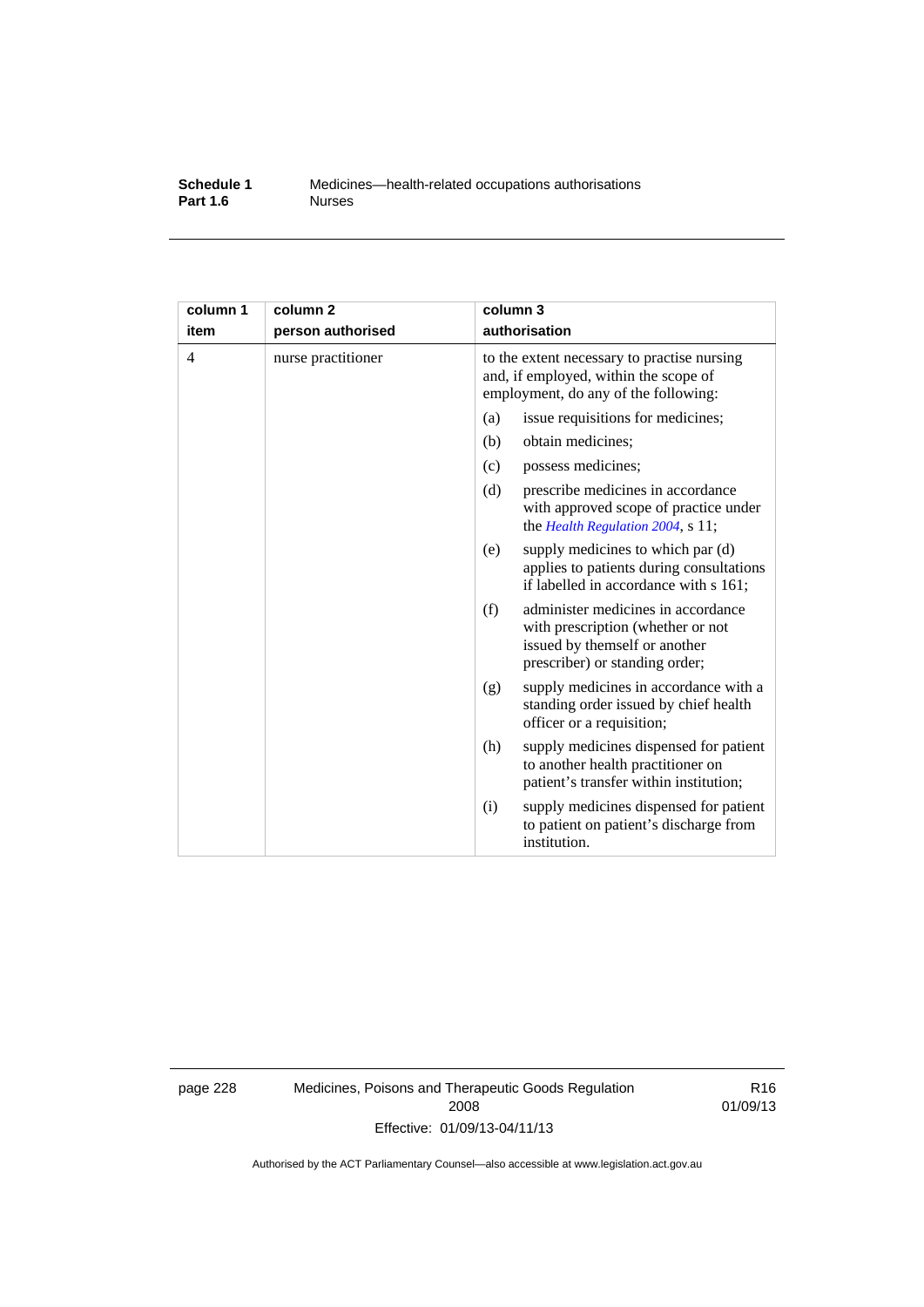# **Part 1.7 Opioid dependency treatment centres operated by Territory**

| column 1       | column <sub>2</sub>                                                                | column 3                                                                                                                                                                                                |
|----------------|------------------------------------------------------------------------------------|---------------------------------------------------------------------------------------------------------------------------------------------------------------------------------------------------------|
| item           | person authorised                                                                  | authorisation                                                                                                                                                                                           |
| 1              | person in charge of opioid<br>dependency treatment centre<br>operated by Territory | to the extent necessary to treat patients of<br>centre and within the scope of employment,<br>do any of the following:                                                                                  |
|                |                                                                                    | issue purchase orders and requisitions<br>(a)<br>for buprenorphine and methadone;                                                                                                                       |
|                |                                                                                    | obtain buprenorphine and methadone<br>(b)<br>on purchase orders and requisitions;                                                                                                                       |
|                |                                                                                    | supply buprenorphine and methadone<br>(c)<br>to health practitioners at centre for<br>patients of centre.                                                                                               |
| $\overline{c}$ | doctor or nurse at opioid<br>dependency treatment centre<br>operated by Territory  | to the extent necessary to treat patients of<br>centre and within the scope of employment,<br>supply buprenorphine and methadone to<br>patients of centre for self-administration<br>outside centre if- |
|                |                                                                                    | supply is in accordance with<br>(a)<br>prescription; and                                                                                                                                                |
|                |                                                                                    | (b)<br>medicine is labelled as if dispensed<br>medicine; and                                                                                                                                            |
|                |                                                                                    | (c)<br>labelled medicine checked by another<br>health practitioner before supply.                                                                                                                       |
|                |                                                                                    | <i>Note 1</i> For authorisation of doctor to issue<br>standing orders for administration of<br>medicines at centre, see s 75.                                                                           |
|                |                                                                                    | Note 2<br>For labelling of dispensed medicines, see<br>s 123.                                                                                                                                           |

R16 01/09/13 Medicines, Poisons and Therapeutic Goods Regulation 2008 Effective: 01/09/13-04/11/13

page 229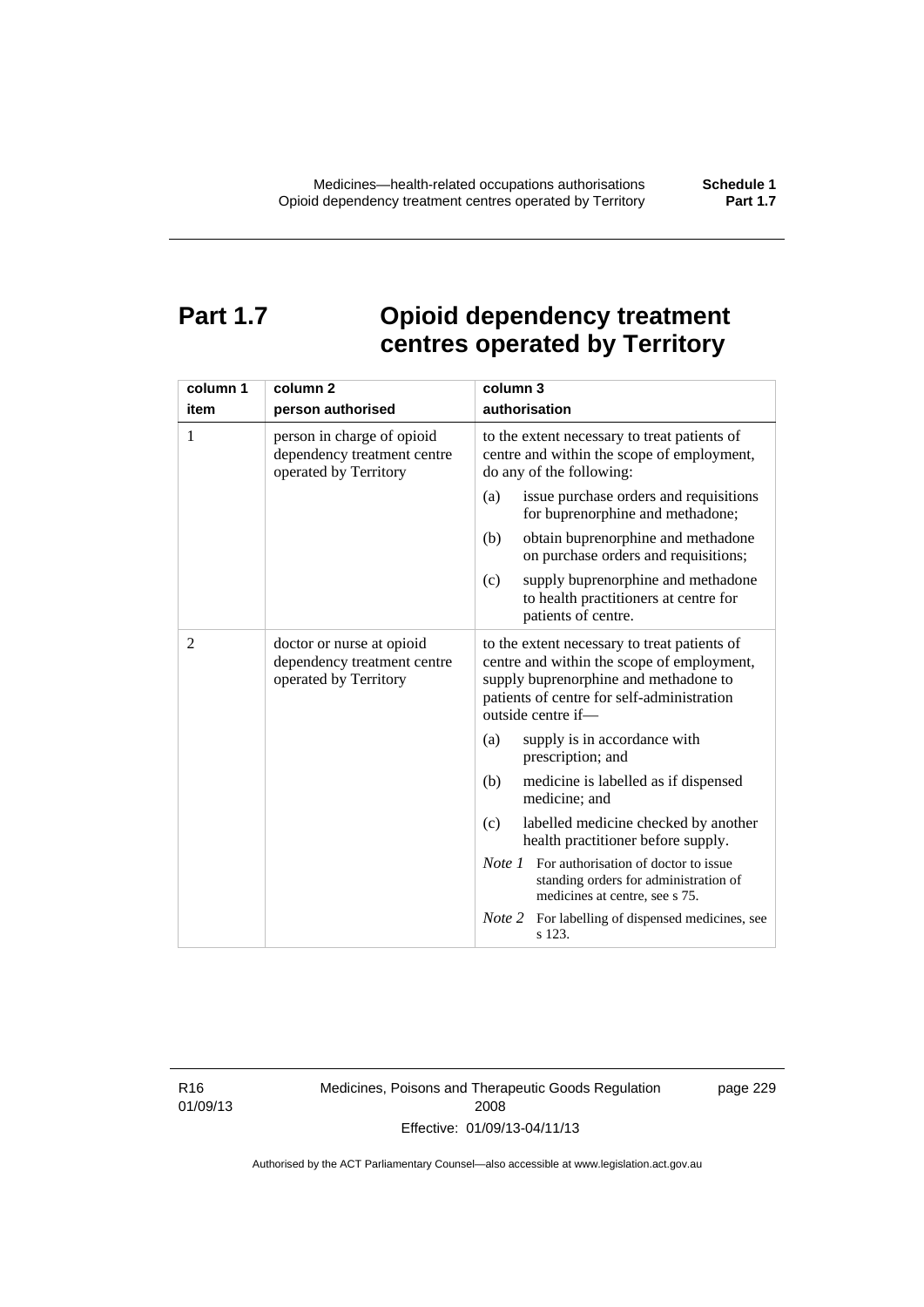### **Schedule 1** Medicines—health-related occupations authorisations<br>**Part 1.8** Optometrists **Optometrists**

# **Part 1.8 Optometrists**

| column 1 | column <sub>2</sub>                                                                                                          | column 3                                                                                                                                                                                                        |
|----------|------------------------------------------------------------------------------------------------------------------------------|-----------------------------------------------------------------------------------------------------------------------------------------------------------------------------------------------------------------|
| item     | person authorised                                                                                                            | authorisation                                                                                                                                                                                                   |
| 1        | optometrist                                                                                                                  | to the extent necessary to practise optometry<br>and, if employed, within the scope of<br>employment, to deal as follows with<br>medicines mentioned in the medicines and<br>poisons standard, schs 2, 3 and 4: |
|          |                                                                                                                              | issue purchase orders for the<br>(a)<br>medicines;                                                                                                                                                              |
|          |                                                                                                                              | issue requisitions for the medicines;<br>(b)                                                                                                                                                                    |
|          |                                                                                                                              | obtain the medicines;<br>(c)                                                                                                                                                                                    |
|          |                                                                                                                              | (d)<br>possess the medicines;                                                                                                                                                                                   |
|          |                                                                                                                              | administer the medicines.<br>(e)                                                                                                                                                                                |
| 2        | optometrist whose registration<br>is endorsed under the Health<br><b>Practitioner Regulation</b><br>National Law (ACT), s 94 | to deal with medicines as described in<br>(a)<br>item 1, col 3; and                                                                                                                                             |
|          |                                                                                                                              | prescribe medicines that are included<br>(b)<br>on the national list; and                                                                                                                                       |
|          |                                                                                                                              | supply medicines during consultations,<br>(c)<br>if the medicines are—                                                                                                                                          |
|          |                                                                                                                              | included on the national list;<br>(i)<br>and                                                                                                                                                                    |
|          |                                                                                                                              | labelled as required under s 161.<br>(ii)                                                                                                                                                                       |

*Note National list*—see the dictionary.

page 230 Medicines, Poisons and Therapeutic Goods Regulation 2008 Effective: 01/09/13-04/11/13

R16 01/09/13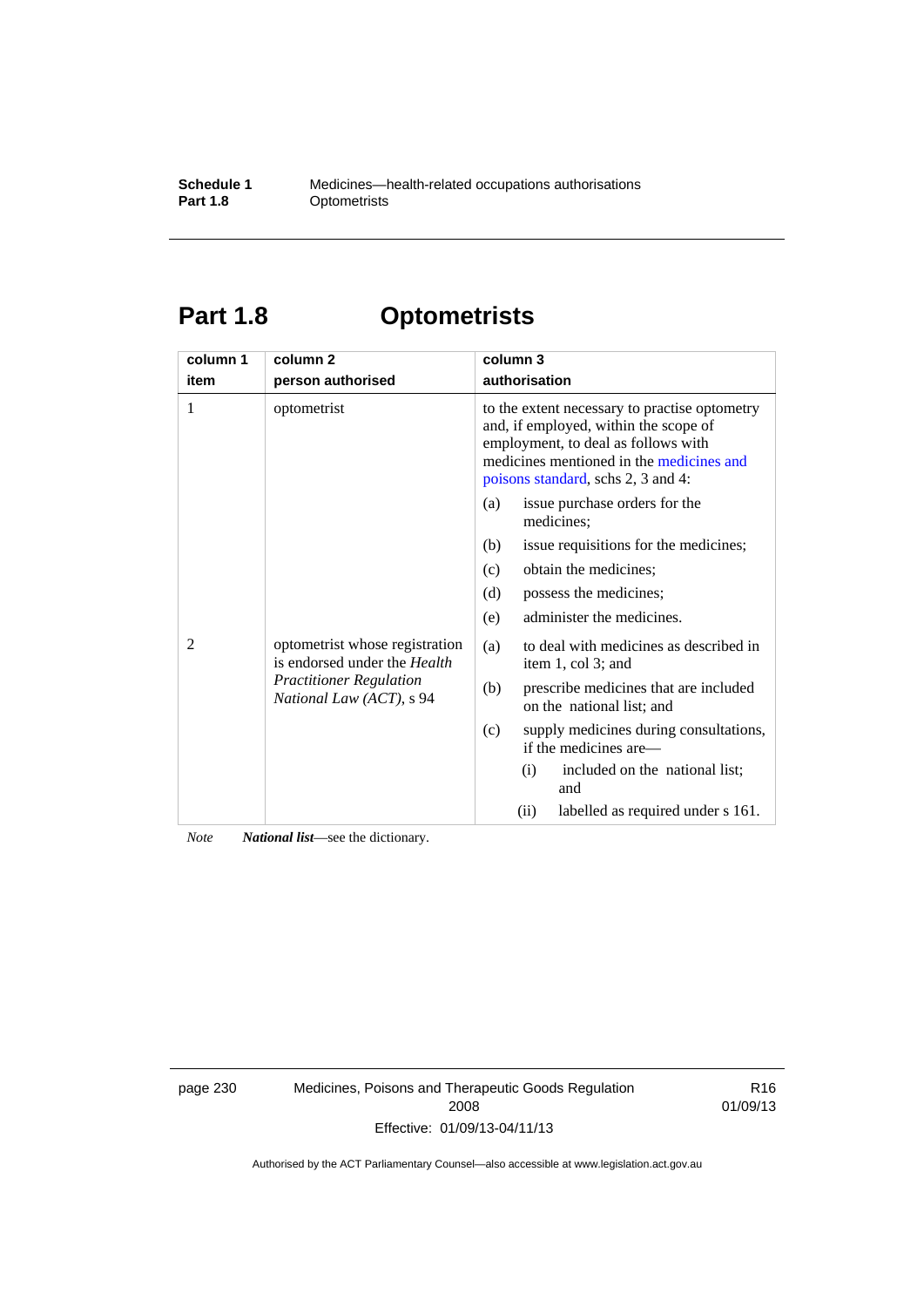# **Part 1.9 Pharmacists and employees**

| column 1 | column <sub>2</sub> | column 3                                                                                                                                       |
|----------|---------------------|------------------------------------------------------------------------------------------------------------------------------------------------|
| item     | person authorised   | authorisation                                                                                                                                  |
| 1        | pharmacist          | to the extent necessary to practise pharmacy<br>and, if employed, within the scope of<br>employment, do any of the following:                  |
|          |                     | issue purchase orders and requisitions<br>(a)<br>for medicines;                                                                                |
|          |                     | obtain medicines;<br>(b)                                                                                                                       |
|          |                     | (c)<br>possess medicines;                                                                                                                      |
|          |                     | dispense medicines;<br>(d)                                                                                                                     |
|          |                     | administer medicines;<br>(e)                                                                                                                   |
|          |                     | (f)<br>manufacture medicines to dispense or<br>supply them on requisition;                                                                     |
|          |                     | supply pharmacy medicines;<br>(g)                                                                                                              |
|          |                     | (h)<br>if pharmacist at institution—supply<br>pharmacist only medicines without<br>prescription;                                               |
|          |                     | if pharmacist at community<br>(i)<br>pharmacy—supply pharmacist only<br>medicines without prescription but in<br>accordance with the Act, s 7; |
|          |                     | supply medicines on purchase order,<br>(j)<br>requisition or standing order.                                                                   |

*Note 1 Manufacture*—see the [Act,](http://www.legislation.act.gov.au/a/2008-26/default.asp) dictionary.

*Note 2 Pharmacist* does not include an intern pharmacist (see dict).

R16 01/09/13 Medicines, Poisons and Therapeutic Goods Regulation 2008 Effective: 01/09/13-04/11/13

page 231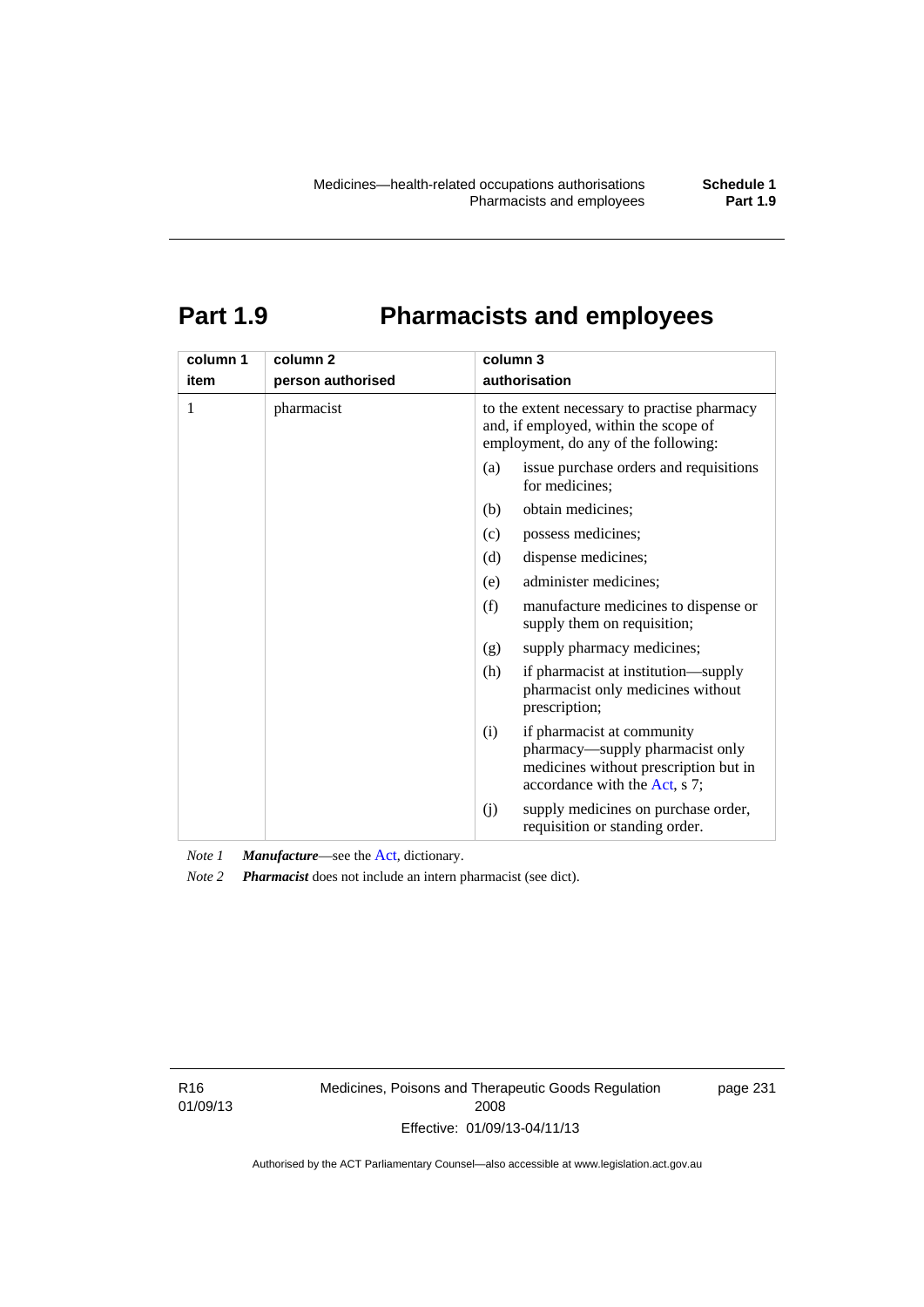### **Schedule 1** Medicines—health-related occupations authorisations<br>**Part 1.9** Pharmacists and employees Pharmacists and employees

| column 1       | column <sub>2</sub> |     | column 3      |                                                                                                                                                   |
|----------------|---------------------|-----|---------------|---------------------------------------------------------------------------------------------------------------------------------------------------|
| item           | person authorised   |     | authorisation |                                                                                                                                                   |
| $\overline{2}$ | intern pharmacist   |     |               | to the extent necessary to practise pharmacy<br>or undertake training or supervised practice,<br>do any of the following:                         |
|                |                     | (a) |               | under direct supervision of pharmacist<br>do 1 or more of the following:                                                                          |
|                |                     |     | (i)           | administer medicines;                                                                                                                             |
|                |                     |     | (ii)          | if intern pharmacist at<br>institution—supply pharmacist<br>only medicines without<br>prescription;                                               |
|                |                     |     | (iii)         | if intern pharmacist at<br>community pharmacy—supply<br>pharmacist only medicines<br>without prescription but in<br>accordance with the Act, s 7; |
|                |                     |     | (iv)          | to obtain, possess and supply<br>medicines for the purpose of<br>assisting pharmacist to dispense<br>them;                                        |
|                |                     | (b) |               | under supervision of pharmacist, do<br>1 or more of the following:                                                                                |
|                |                     |     | (i)           | obtain medicines;                                                                                                                                 |
|                |                     |     | (ii)          | possess medicines;                                                                                                                                |
|                |                     |     | (iii)         | supply pharmacy medicines;                                                                                                                        |
|                |                     |     | (iv)          | supply medicines on requisition.                                                                                                                  |

page 232 Medicines, Poisons and Therapeutic Goods Regulation 2008 Effective: 01/09/13-04/11/13

R16 01/09/13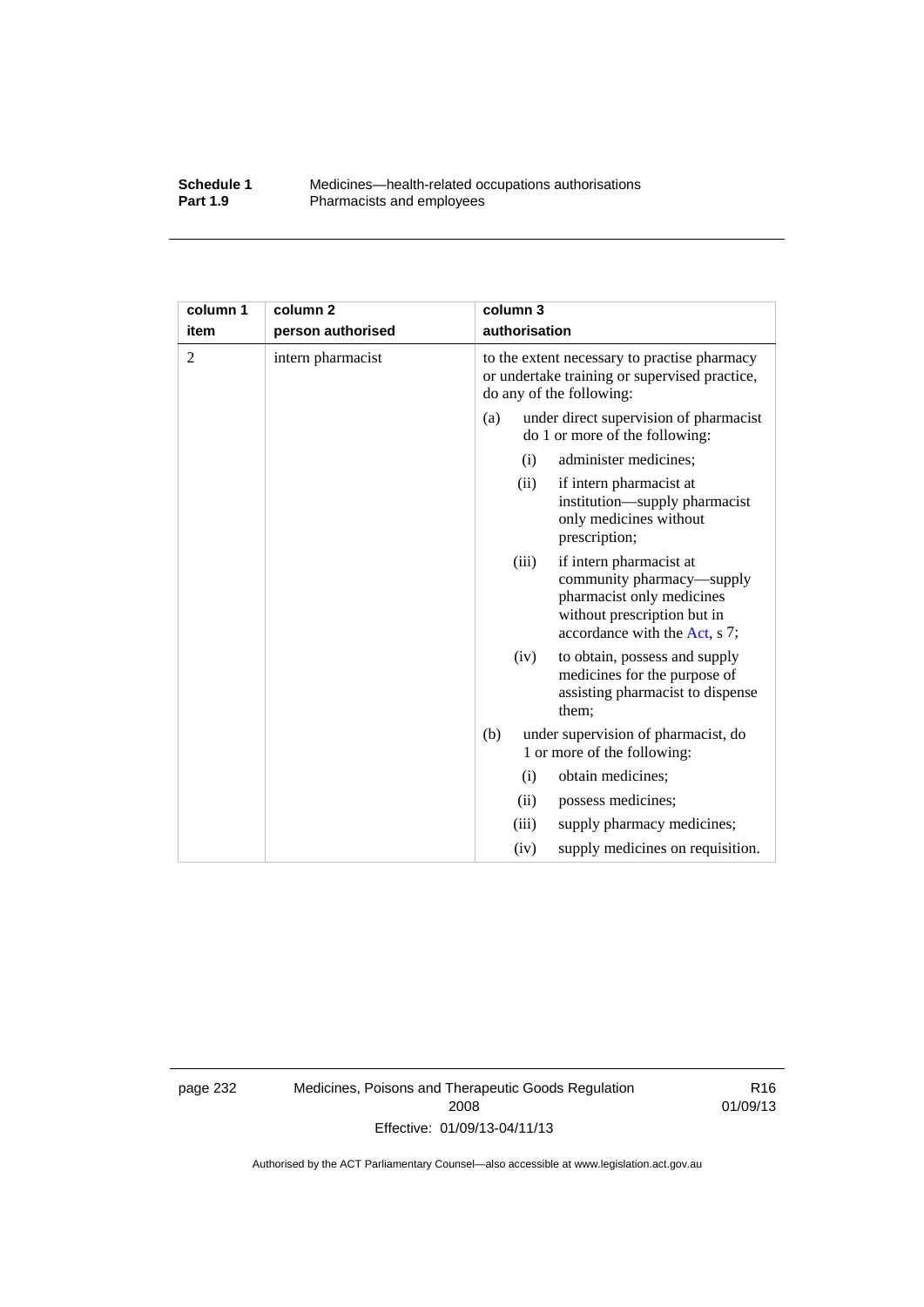| column 1       | column <sub>2</sub>                                   |                                                                                                           | column 3 |                                                                                                                                                         |
|----------------|-------------------------------------------------------|-----------------------------------------------------------------------------------------------------------|----------|---------------------------------------------------------------------------------------------------------------------------------------------------------|
| item           | person authorised                                     | authorisation                                                                                             |          |                                                                                                                                                         |
| 3              | employee assisting pharmacist<br>employed at hospital | within the scope of employment and under<br>direct supervision of pharmacist, do any of<br>the following: |          |                                                                                                                                                         |
|                |                                                       | (a)                                                                                                       |          | obtain medicines;                                                                                                                                       |
|                |                                                       | (b)                                                                                                       |          | possess medicines;                                                                                                                                      |
|                |                                                       | (c)                                                                                                       |          | to obtain, possess and supply<br>medicines for the purpose of assisting<br>pharmacist to dispense them;                                                 |
|                |                                                       | (d)                                                                                                       |          | supply medicines on requisition.                                                                                                                        |
| $\overline{4}$ | employee at a community                               |                                                                                                           |          | within the scope of employment and-                                                                                                                     |
|                | pharmacy                                              | (a)                                                                                                       |          | under supervision of pharmacist,<br>supply                                                                                                              |
|                |                                                       |                                                                                                           | (i)      | pharmacy medicines; or                                                                                                                                  |
|                |                                                       |                                                                                                           | (ii)     | pharmacist only medicines<br>supplied in person to customer<br>by pharmacist if supply is for<br>purpose of sale of medicine; or                        |
|                |                                                       |                                                                                                           | (iii)    | medicines dispensed at the<br>pharmacy if the delivery or sale<br>is to the person for whom the<br>medicine is prescribed or the<br>person's agent; and |
|                |                                                       | (b)                                                                                                       |          | under supervision of pharmacist,<br>obtain and possess medicines for<br>purpose of par (a); and                                                         |
|                |                                                       | (c)                                                                                                       |          | under direct supervision of pharmacist,<br>do any of the following for purpose of<br>assisting pharmacist to dispense<br>medicines:                     |
|                |                                                       |                                                                                                           | (i)      | obtain the medicines;                                                                                                                                   |
|                |                                                       |                                                                                                           | (ii)     | possess the medicines.                                                                                                                                  |

R16 01/09/13 Medicines, Poisons and Therapeutic Goods Regulation 2008 Effective: 01/09/13-04/11/13

page 233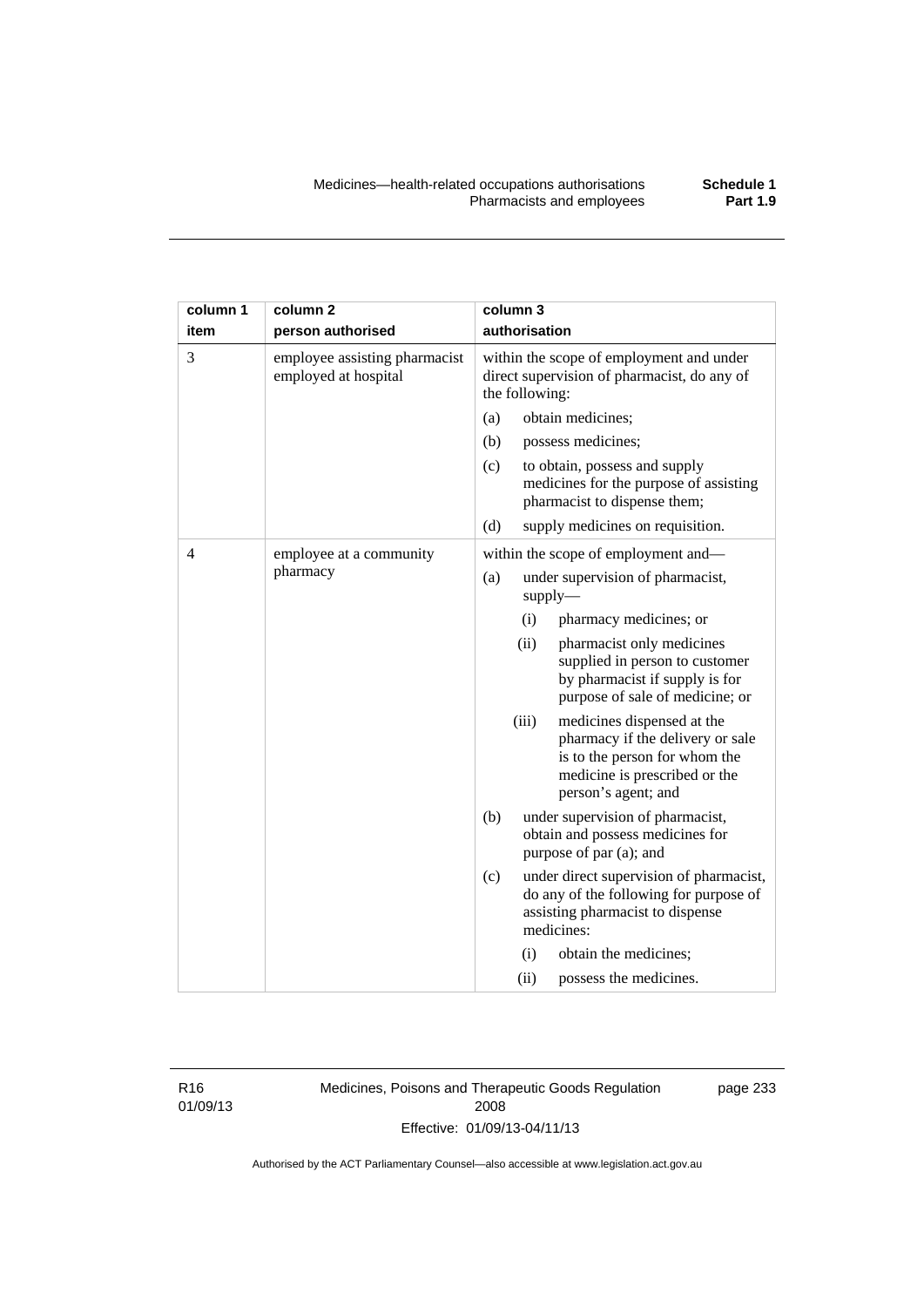# **Part 1.10 Podiatrists**

| column 1<br>item | column 2<br>person authorised | column 3<br>authorisation                                                                                                     |
|------------------|-------------------------------|-------------------------------------------------------------------------------------------------------------------------------|
|                  | podiatrist                    | to the extent necessary to practise podiatry<br>and, if employed, within the scope of<br>employment, do any of the following: |
|                  |                               | issue purchase orders and requisitions<br>(a)<br>for adrenaline and local anaesthetics;                                       |
|                  |                               | obtain adrenaline and local<br>(b)<br>anaesthetics:                                                                           |
|                  |                               | possess adrenaline and local<br>(c)<br>anaesthetics:                                                                          |
|                  |                               | administer adrenaline and local<br>(d)<br>anaesthetics.                                                                       |

page 234 Medicines, Poisons and Therapeutic Goods Regulation 2008 Effective: 01/09/13-04/11/13

R16 01/09/13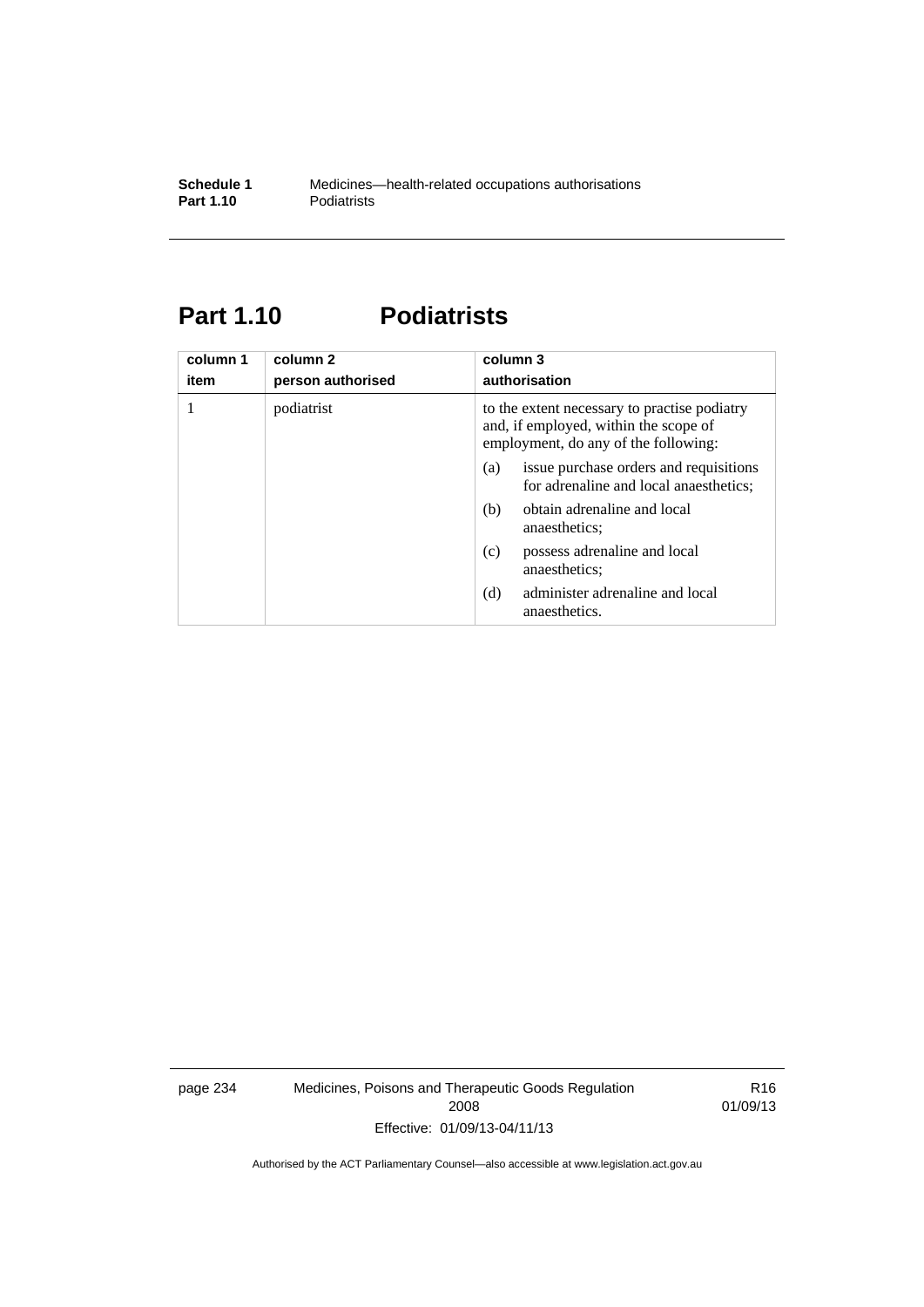# **Part 1.11 Residential care facilities**

| column 1 | column <sub>2</sub>                                                                                                                                               | column 3                                                                                                                                                                                                                                                                                                                                                   |
|----------|-------------------------------------------------------------------------------------------------------------------------------------------------------------------|------------------------------------------------------------------------------------------------------------------------------------------------------------------------------------------------------------------------------------------------------------------------------------------------------------------------------------------------------------|
| item     | person authorised                                                                                                                                                 | authorisation                                                                                                                                                                                                                                                                                                                                              |
| 1        | director of nursing<br>for residential aged care<br>facility without pharmacy<br>medical superintendent<br>for residential aged care<br>facility without pharmacy | within the scope of employment, do any of<br>the following:<br>issue purchase orders for following<br>(a)<br>medicines for emergency<br>administration to residents at facility<br>under direction of prescriber:<br>pharmacy medicines, pharmacist<br>(i)<br>only medicines and prescription<br>only medicines;<br>(ii)<br>not more than 5 ampoules, each |
|          |                                                                                                                                                                   | of 1mL or less, of morphine<br>sulfate, at a concentration of<br>30mg or less of morphine sulfate<br>per mL;                                                                                                                                                                                                                                               |
|          |                                                                                                                                                                   | obtain the medicines mentioned in<br>(b)<br>par(a);                                                                                                                                                                                                                                                                                                        |
|          |                                                                                                                                                                   | possess the medicines mentioned in<br>(c)<br>par(a);                                                                                                                                                                                                                                                                                                       |
|          |                                                                                                                                                                   | (d)<br>supply medicines mentioned in par (a)<br>to health practitioner at facility for<br>administration to residents.                                                                                                                                                                                                                                     |
|          |                                                                                                                                                                   | <i>Note 1</i> No authorisation is required for certain<br>dealings with residents' own medicines,<br>see s 371.                                                                                                                                                                                                                                            |
|          |                                                                                                                                                                   | <i>Note</i> 2 For the administration of medicines by<br>staff, see s 361.                                                                                                                                                                                                                                                                                  |
|          |                                                                                                                                                                   | Note 3<br>For authorisation of doctor to issue<br>standing orders for administration of<br>medicines at facility, see s 75.                                                                                                                                                                                                                                |

R16 01/09/13 Medicines, Poisons and Therapeutic Goods Regulation 2008 Effective: 01/09/13-04/11/13

page 235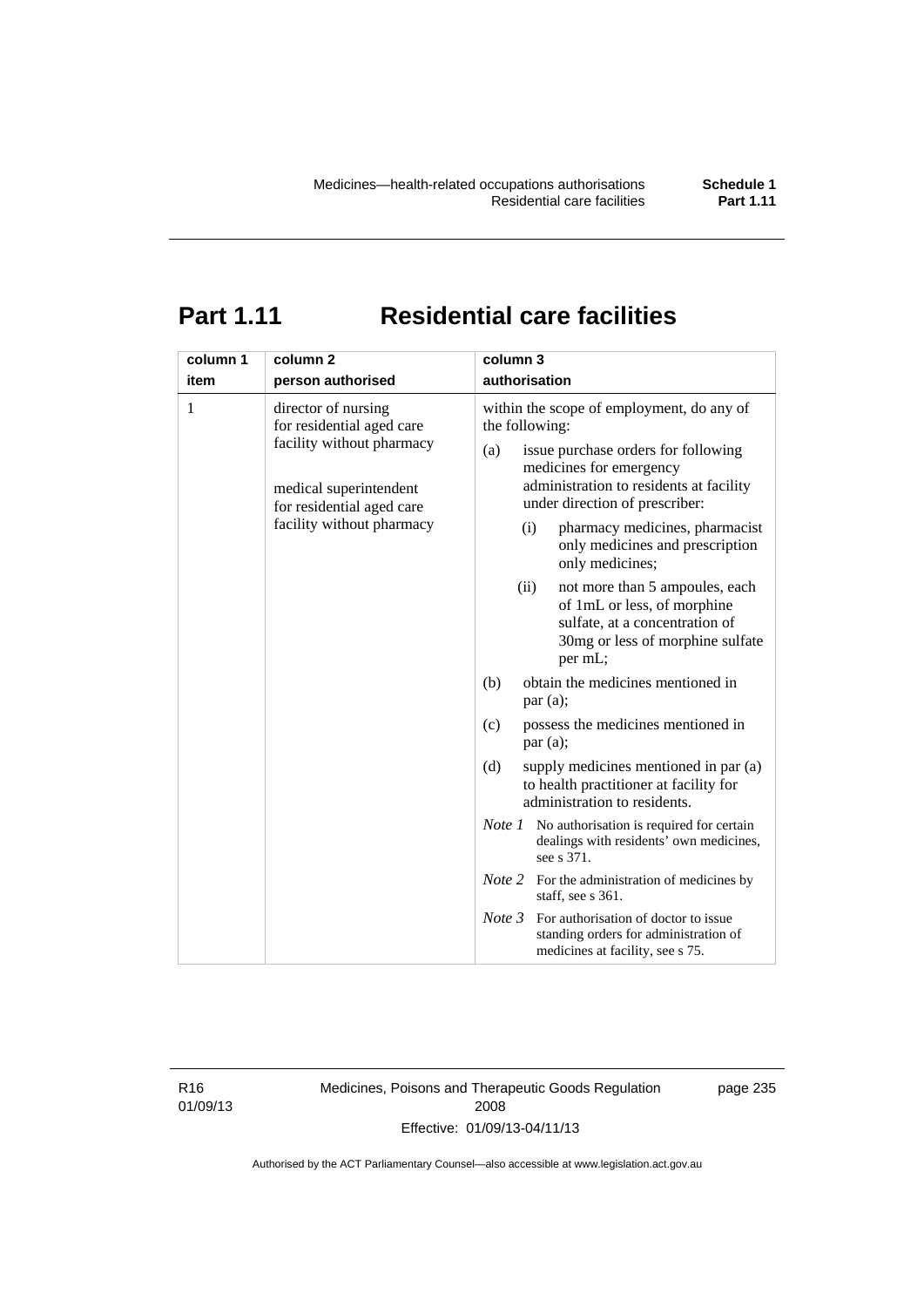| Schedule 1       | Medicines—health-related occupations authorisations |
|------------------|-----------------------------------------------------|
| <b>Part 1.11</b> | Residential care facilities                         |

| column 1               | column <sub>2</sub>                                                                                                                                                                                | column 3                                                                                                                                                                                                                                                                                                                                                                                                                                |
|------------------------|----------------------------------------------------------------------------------------------------------------------------------------------------------------------------------------------------|-----------------------------------------------------------------------------------------------------------------------------------------------------------------------------------------------------------------------------------------------------------------------------------------------------------------------------------------------------------------------------------------------------------------------------------------|
| item<br>$\overline{2}$ | person authorised<br>director of nursing<br>for residential disability care<br>facility without pharmacy<br>medical superintendent<br>for residential disability care<br>facility without pharmacy | authorisation<br>within the scope of employment, do any of<br>the following:<br>issue purchase orders for medicines<br>(a)<br>(other than controlled medicines) for<br>emergency administration to residents<br>at facility under direction of<br>prescriber;<br>(b)<br>obtain the medicines;<br>(c)<br>possess the medicines;<br>(d)<br>supply the medicines to health<br>practitioner at facility for<br>administration to residents. |
|                        |                                                                                                                                                                                                    | <b>Note</b><br>See the notes to item 1.                                                                                                                                                                                                                                                                                                                                                                                                 |

page 236 Medicines, Poisons and Therapeutic Goods Regulation 2008 Effective: 01/09/13-04/11/13

R16 01/09/13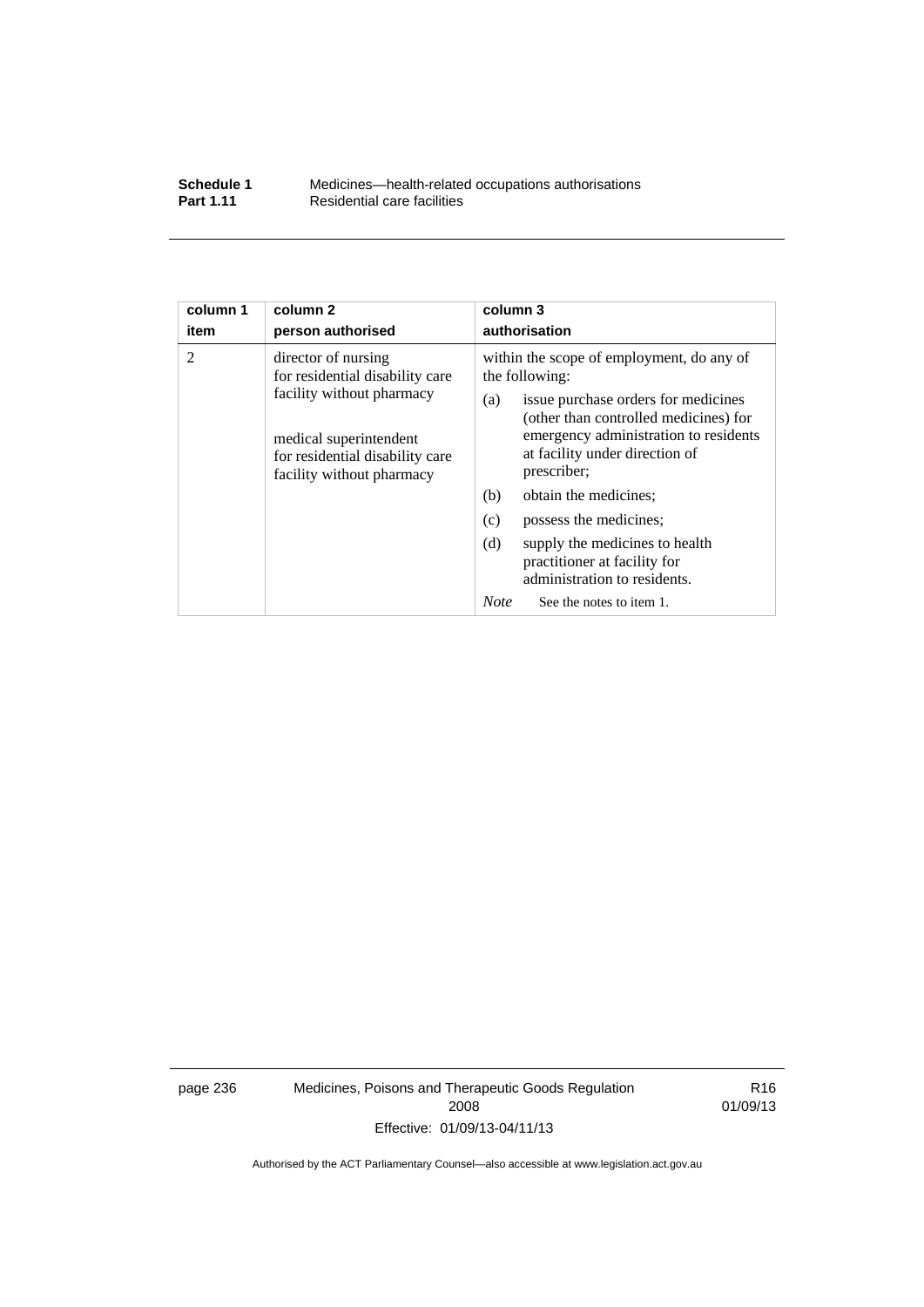# **Part 1.12 Sales representatives for medicines manufacturers and wholesalers**

| column 1 | column 2                                                                                                                                                                                                                                                                                                                                                      | column 3                                                                                                                                                                                                                                                                                                                                                                                                                                                                                          |
|----------|---------------------------------------------------------------------------------------------------------------------------------------------------------------------------------------------------------------------------------------------------------------------------------------------------------------------------------------------------------------|---------------------------------------------------------------------------------------------------------------------------------------------------------------------------------------------------------------------------------------------------------------------------------------------------------------------------------------------------------------------------------------------------------------------------------------------------------------------------------------------------|
| item     | person authorised                                                                                                                                                                                                                                                                                                                                             | authorisation                                                                                                                                                                                                                                                                                                                                                                                                                                                                                     |
| 1        | representative of person<br>authorised (however described)<br>under corresponding law to<br>manufacture medicines<br>representative of medicines<br>wholesalers licence-holder<br>representative of person<br>authorised to supply medicines<br>under the Act, s $20(4)$ (which is<br>about wholesalers who do not<br>have a place of business in the<br>ACT) | for purpose of supplying medicines (other<br>than controlled medicines) under<br>medicines Australia code of conduct, and<br>within the scope of employment, do any of<br>the following:<br>obtain manufacturer's packs of<br>(a)<br>medicines (other than controlled<br>medicines) from manufacturer or<br>wholesaler;<br>(b)<br>possess medicines obtained under<br>par(a);<br>supply manufacturer's packs of<br>(c)<br>medicines in accordance with<br>medicines Australia code of<br>conduct. |

R16 01/09/13 Medicines, Poisons and Therapeutic Goods Regulation 2008 Effective: 01/09/13-04/11/13

page 237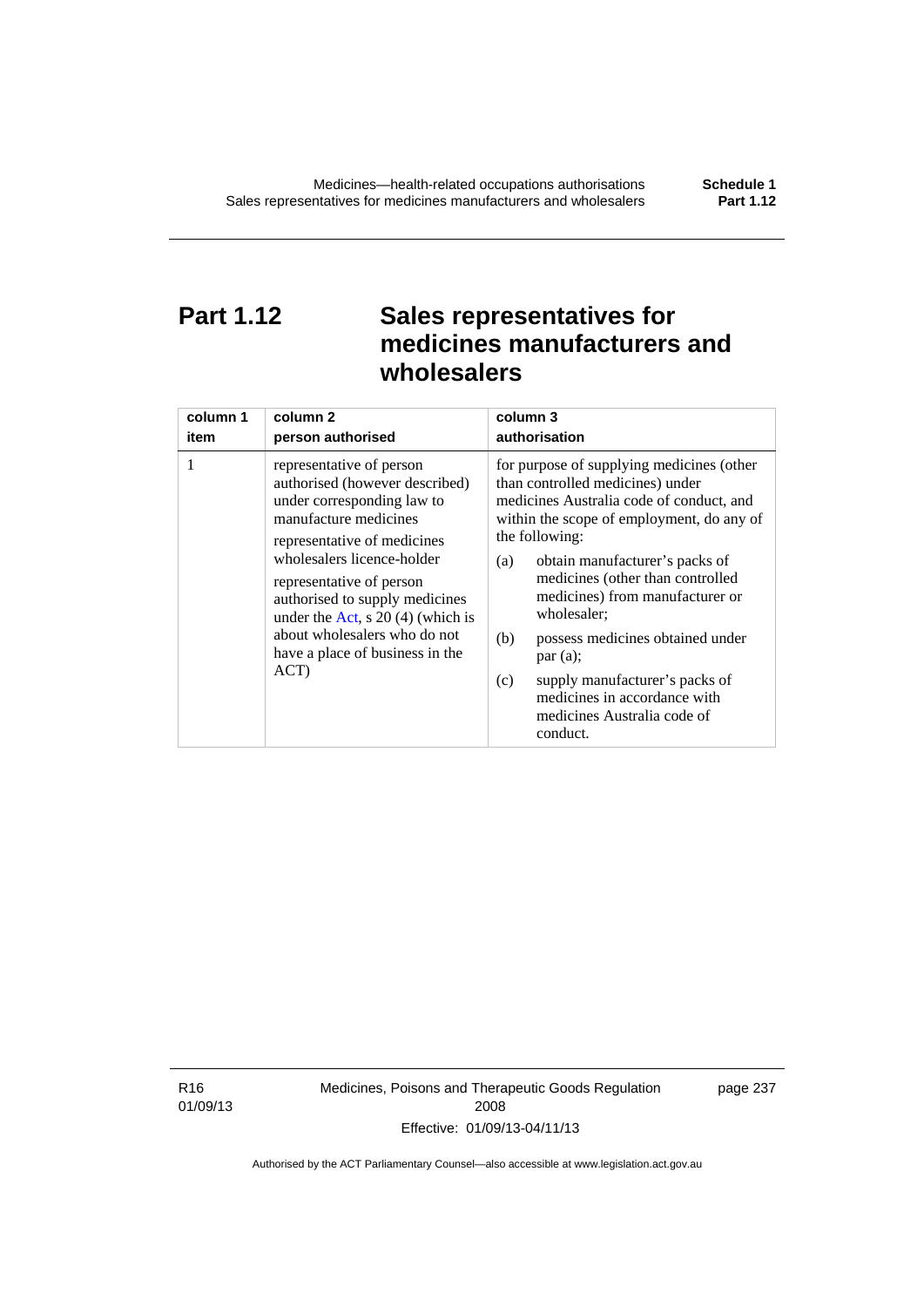# **Part 1.13 Veterinary surgeons and employees**

| column 1 | column <sub>2</sub> | column 3                                                                                                                                                                                          |
|----------|---------------------|---------------------------------------------------------------------------------------------------------------------------------------------------------------------------------------------------|
| item     | person authorised   | authorisation                                                                                                                                                                                     |
| 1        | veterinary surgeon  | to the extent necessary to practise<br>veterinary medicine and, if employed,<br>within the scope of employment, do any of<br>the following:                                                       |
|          |                     | issue purchase orders for medicines;<br>(a)                                                                                                                                                       |
|          |                     | (b)<br>obtain medicines;                                                                                                                                                                          |
|          |                     | possess medicines;<br>(c)                                                                                                                                                                         |
|          |                     | administer medicines;<br>(d)                                                                                                                                                                      |
|          |                     | prescribe medicines;<br>(e)                                                                                                                                                                       |
|          |                     | (f)<br>supply                                                                                                                                                                                     |
|          |                     | pharmacy medicines if labelled<br>(i)<br>with words to the effect of 'for<br>animal treatment only'; or                                                                                           |
|          |                     | pharmacist only medicines<br>(ii)<br>supplied in person by<br>veterinary surgeon, or trainee<br>veterinary surgeon, if labelled<br>with words to the effect of 'for<br>animal treatment only'; or |
|          |                     | medicines to custodians of<br>(iii)<br>animals during consultations if<br>labelled in accordance with<br>s 161.                                                                                   |

*Note 1 Veterinary surgeon* does not include a trainee veterinary surgeon (see dict).

*Note 2 Custodian*, of an animal—see the dictionary.

page 238 Medicines, Poisons and Therapeutic Goods Regulation 2008 Effective: 01/09/13-04/11/13

R16 01/09/13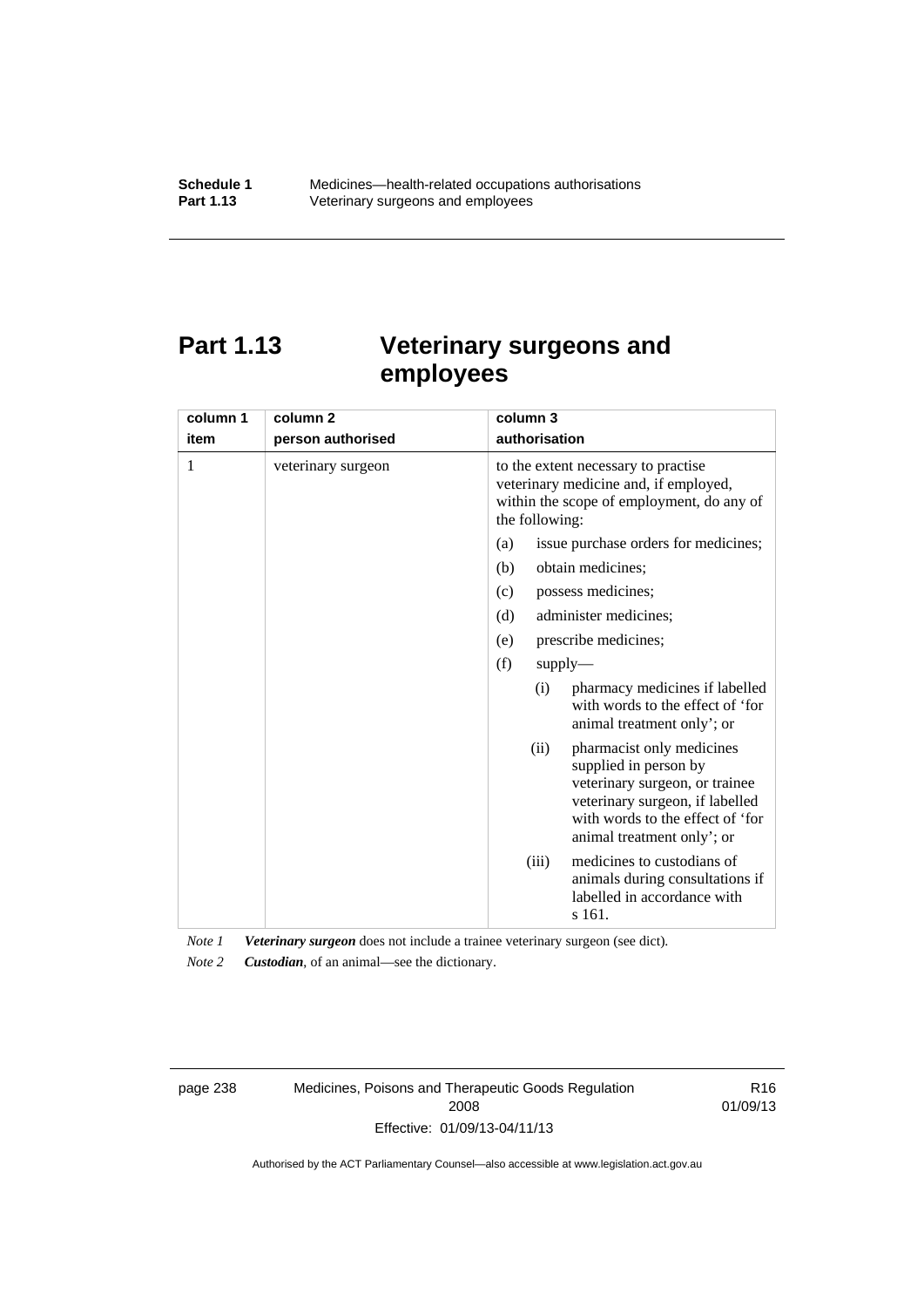| column 1       | column <sub>2</sub>        | column 3                                                                                                                                                                                          |
|----------------|----------------------------|---------------------------------------------------------------------------------------------------------------------------------------------------------------------------------------------------|
| item           | person authorised          | authorisation                                                                                                                                                                                     |
| $\overline{2}$ | trainee veterinary surgeon | to the extent necessary to practise<br>veterinary medicine or undertake training,<br>and under supervision of veterinary<br>surgeon, do any of the following:                                     |
|                |                            | obtain medicines;<br>(a)                                                                                                                                                                          |
|                |                            | (b)<br>possess medicines;                                                                                                                                                                         |
|                |                            | administer medicines in accordance<br>(c)<br>with prescription (whether or not<br>issued themself or by veterinary<br>surgeon);                                                                   |
|                |                            | (d)<br>supply                                                                                                                                                                                     |
|                |                            | pharmacy medicines if labelled<br>(i)<br>with words to the effect of 'for<br>animal treatment only'; or                                                                                           |
|                |                            | (ii)<br>pharmacist only medicines<br>supplied in person by<br>veterinary surgeon, or trainee<br>veterinary surgeon, if labelled<br>with words to the effect of 'for<br>animal treatment only'; or |
|                |                            | (iii)<br>medicines supplied in person<br>by a veterinary surgeon at the<br>surgery if labelled in<br>accordance with s 161;                                                                       |
|                |                            | prescribe medicines for<br>(e)<br>administration at veterinary surgery.                                                                                                                           |

R16 01/09/13 Medicines, Poisons and Therapeutic Goods Regulation 2008 Effective: 01/09/13-04/11/13

page 239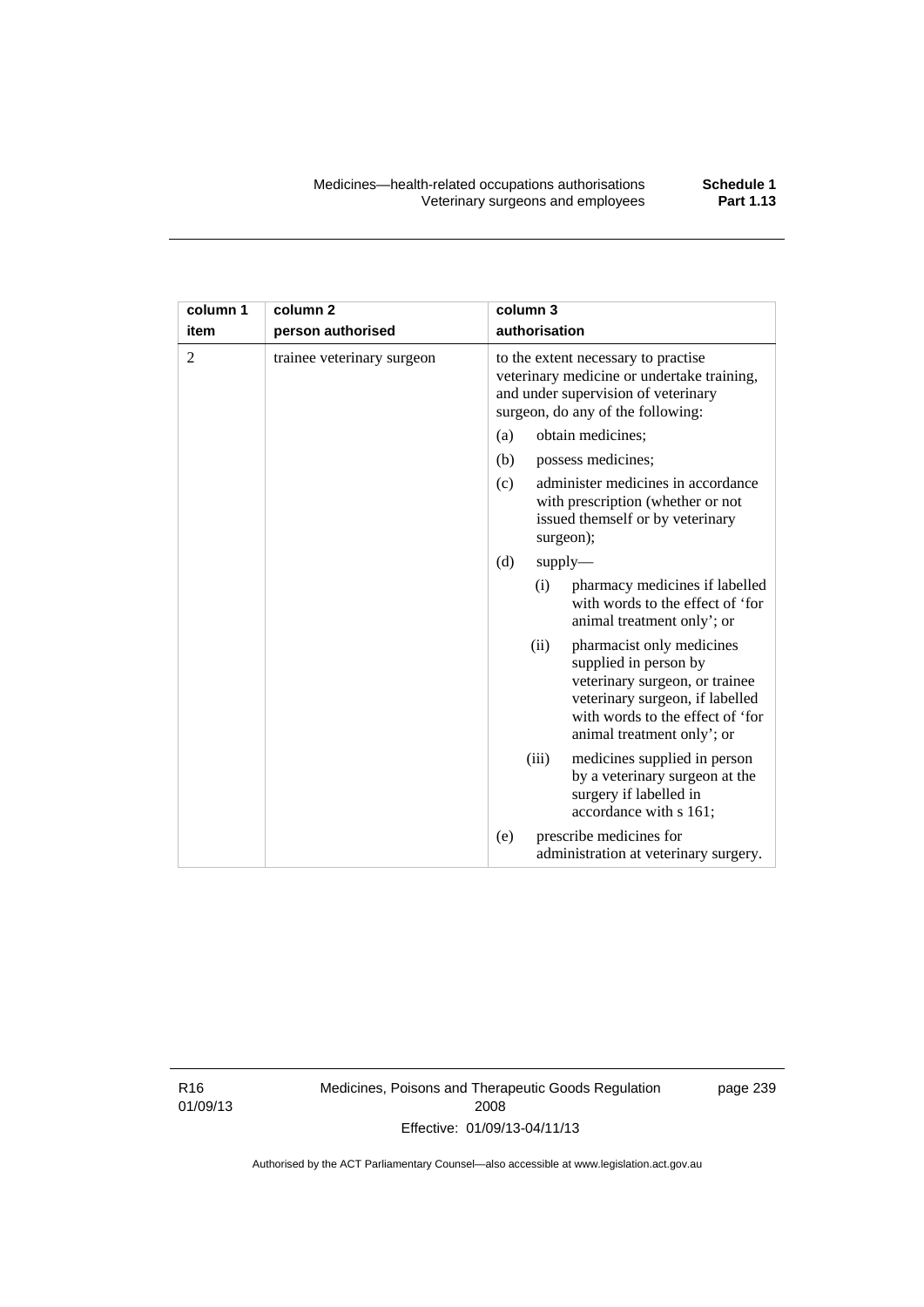### **Schedule 1** Medicines—health-related occupations authorisations<br>**Part 1.13** Veterinary surgeons and employees Veterinary surgeons and employees

| column 1 | column <sub>2</sub>                                                                            | column 3                                                                                                                                                                               |  |
|----------|------------------------------------------------------------------------------------------------|----------------------------------------------------------------------------------------------------------------------------------------------------------------------------------------|--|
| item     | person authorised                                                                              | authorisation                                                                                                                                                                          |  |
| 3        | veterinary surgeon's employee<br>public employee assisting<br>veterinary surgeon who is public | within the scope of employment and under<br>supervision of veterinary surgeon, do any<br>of the following:                                                                             |  |
|          | employee                                                                                       | obtain medicines from veterinary<br>(a)<br>surgeon authorised to possess them;                                                                                                         |  |
|          |                                                                                                | possess medicines mentioned in<br>(b)<br>par(a);                                                                                                                                       |  |
|          |                                                                                                | administer medicines mentioned in<br>(c)<br>par (a) in accordance with veterinary<br>surgeon's prescription;                                                                           |  |
|          |                                                                                                | (d)<br>supply pharmacy medicines if<br>labelled with words to the effect of<br>'for animal treatment only';                                                                            |  |
|          |                                                                                                | supply pharmacist only medicines<br>(e)<br>supplied in person by veterinary<br>surgeon, or trainee veterinary<br>surgeon, if supply is for purpose of<br>sale or delivery of medicine; |  |
|          |                                                                                                | supply medicines supplied in person<br>(f)<br>by a veterinary surgeon at the place<br>of employment if labelled in<br>accordance with s 161.                                           |  |

page 240 Medicines, Poisons and Therapeutic Goods Regulation 2008 Effective: 01/09/13-04/11/13

R16 01/09/13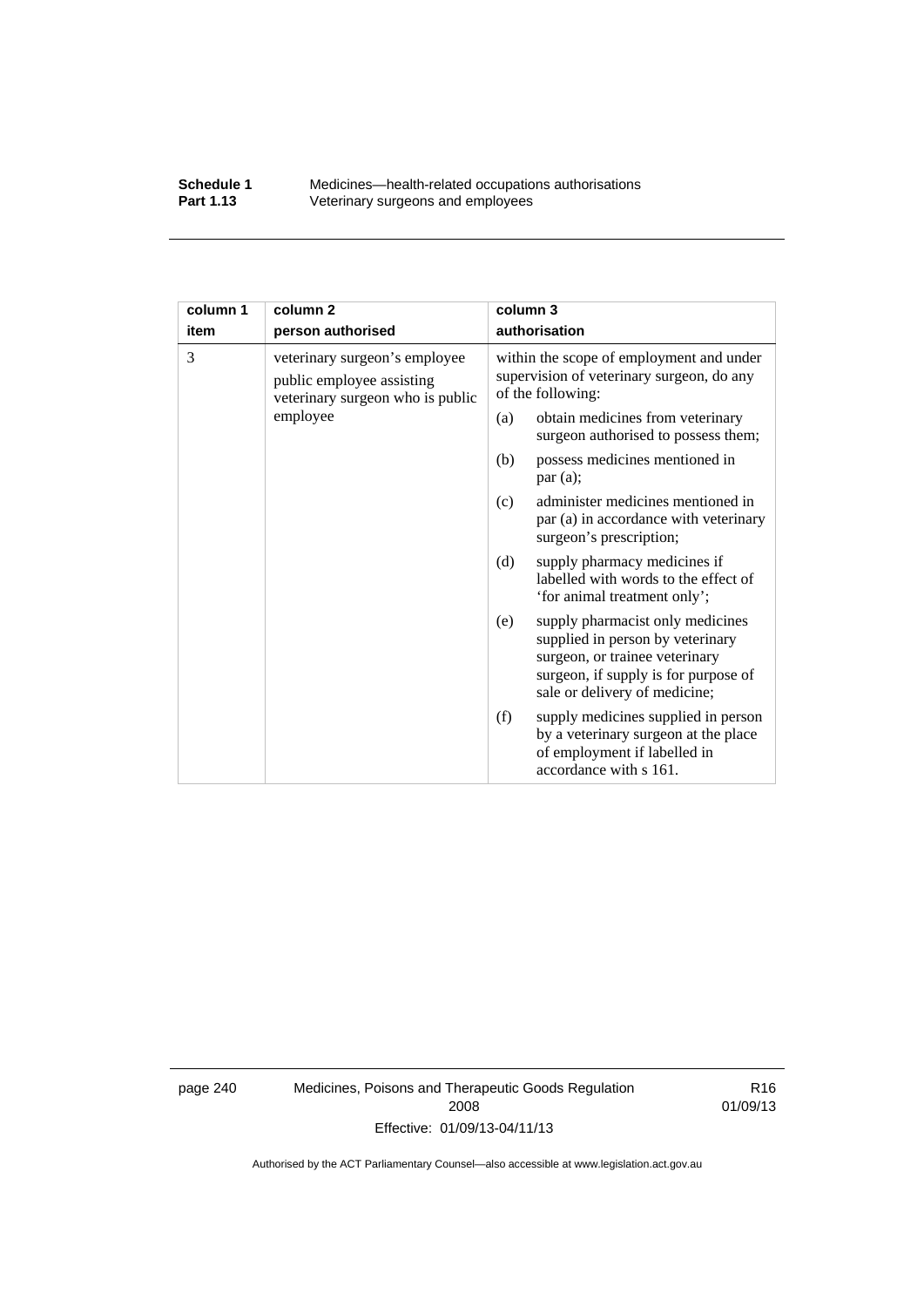# **Schedule 3 Designated appendix D medicines—standing approvals**

(see s 31, s 33, s 41, s 160, s 591, s 592 and s 593)

# **Part 3.1 Approval conditions**

# **3.1 Definitions—sch 3**

In this schedule:

*condition 1*, for a doctor prescribing or supplying a designated appendix D medicine to a woman of child-bearing age, means the doctor must ensure that the possibility of pregnancy by the woman has been excluded prior to commencement of treatment.

*condition 2*, for a doctor prescribing or supplying a designated appendix D medicine to a woman of child-bearing age, means the doctor must advise the woman to avoid becoming pregnant during, or for a period of 1 month after the completion of, treatment.

*condition 3*, for a doctor prescribing or supplying a designated appendix D medicine to a woman of child-bearing age, means the doctor must advise the woman to avoid becoming pregnant during, or for a period of 3 months after the completion of, treatment.

*condition 4*, for a doctor prescribing or supplying a designated appendix D medicine to a woman of child-bearing age, means the doctor must advise the woman to avoid becoming pregnant during, or for a period of 24 months after the completion of, treatment.

R16 01/09/13 page 241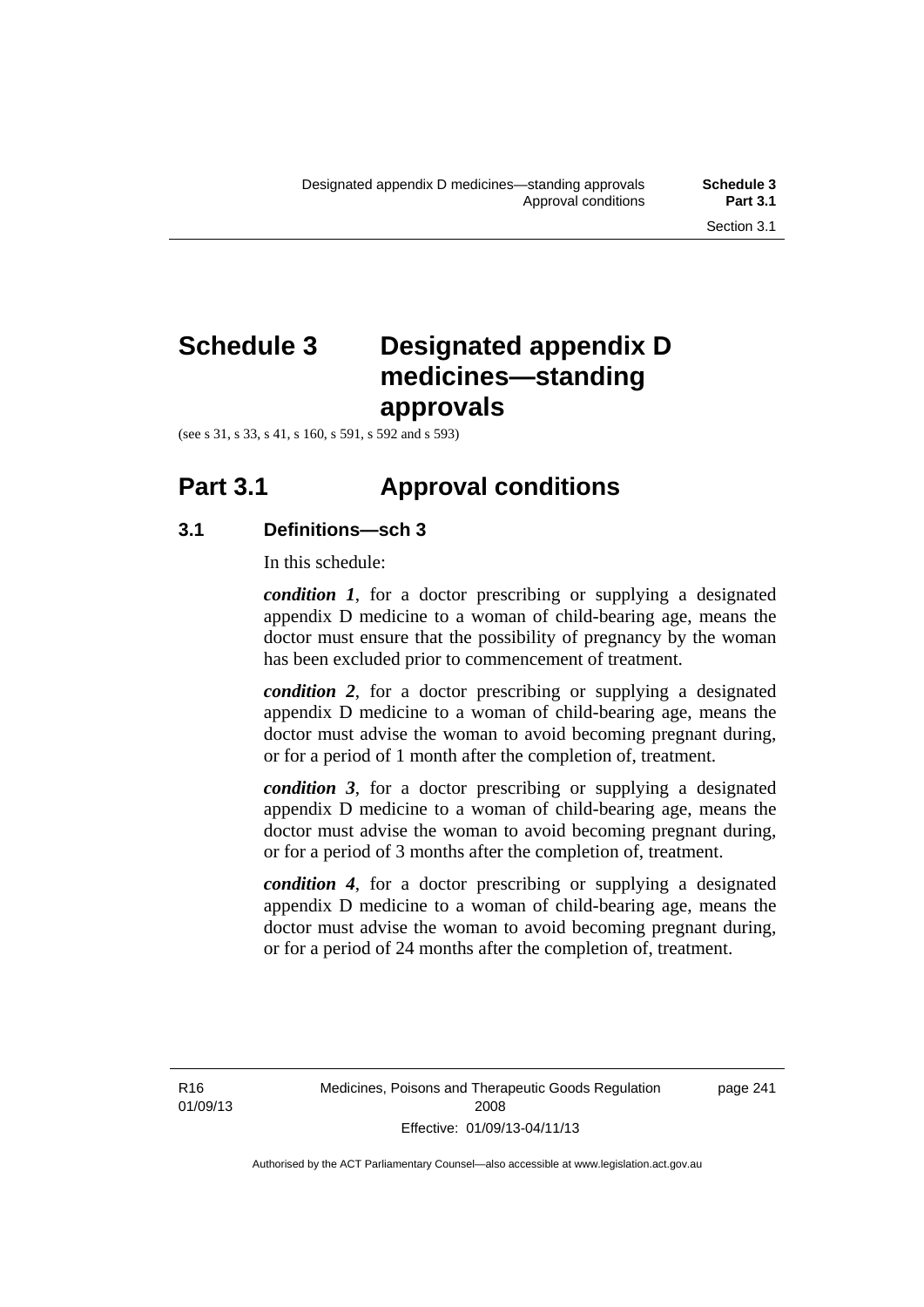# **Part 3.2 Standing approvals for designated appendix D medicines**

| column 1<br>item | column <sub>2</sub><br>doctor                                                                    | column 3<br>medicine                                                                                                                                                                                                                                                                                                                                                                                                                                   | column 4<br>conditions (if any)                                                                            |
|------------------|--------------------------------------------------------------------------------------------------|--------------------------------------------------------------------------------------------------------------------------------------------------------------------------------------------------------------------------------------------------------------------------------------------------------------------------------------------------------------------------------------------------------------------------------------------------------|------------------------------------------------------------------------------------------------------------|
| 1                | specialist practising<br>in specialist area of<br>dermatology                                    | acitretin for human use<br>alefacept for human use<br>bexarotene for human use<br>etretinate for human use<br>isotretinoin for human oral use<br>thalidomide for human use                                                                                                                                                                                                                                                                             | conditions 1 and 4<br>conditions 1 and 2<br>conditions 1 and 4<br>conditions 1 and 2<br>conditions 1 and 2 |
| 2                | specialist practising<br>in specialist area of<br>endocrinology,<br>gynaecology or<br>obstetrics | clomiphene for human use<br>corifollitropin alfa for human use<br>cyclofenil for human use<br>dinoprost for human use<br>dinoprostone for human use<br>follitropin alpha (recombinant human<br>follicle-stimulating hormone) for<br>human use<br>follitropin beta (recombinant human<br>follicle-stimulating hormone) for<br>human use<br>luteinising hormone for human use<br>urofollitropin (human<br>follicle-stimulating hormone) for<br>human use |                                                                                                            |

page 242 Medicines, Poisons and Therapeutic Goods Regulation 2008 Effective: 01/09/13-04/11/13

R16 01/09/13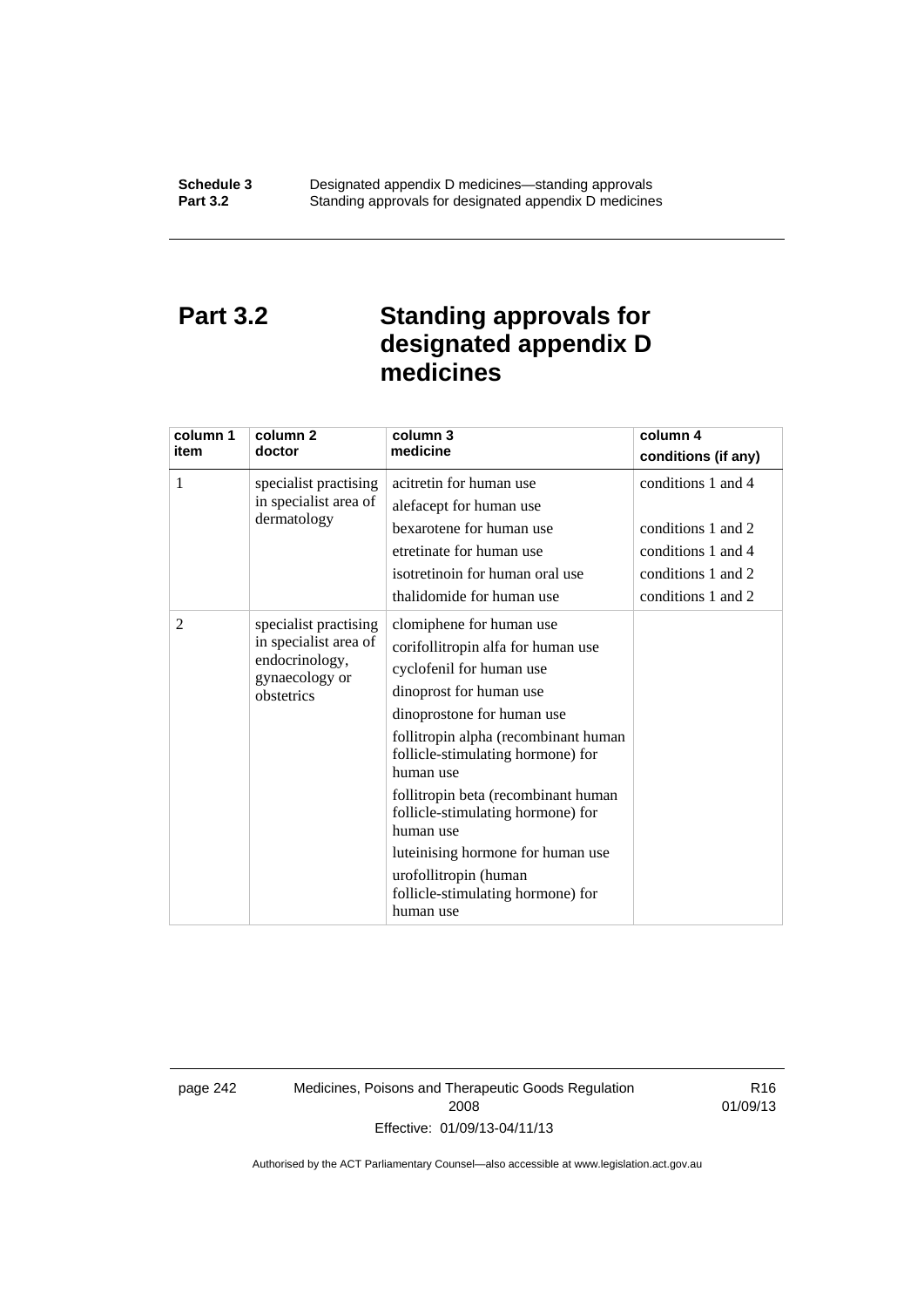Designated appendix D medicines—standing approvals **Schedule 3** Standing approvals for designated appendix D medicines

| column 1<br>item | column <sub>2</sub><br>doctor                                                                                                                                                                                                     | column 3<br>medicine                                                                                                                                                                                                                                                                                                           | column 4<br>conditions (if any)                                                                                                                                                                                          |
|------------------|-----------------------------------------------------------------------------------------------------------------------------------------------------------------------------------------------------------------------------------|--------------------------------------------------------------------------------------------------------------------------------------------------------------------------------------------------------------------------------------------------------------------------------------------------------------------------------|--------------------------------------------------------------------------------------------------------------------------------------------------------------------------------------------------------------------------|
| 3                | specialist practising<br>in specialist area of<br>mental health<br>doctor employed by<br>Territory and<br>working under<br>supervision of chief<br>psychiatrist under<br><b>Mental Health</b><br>(Treatment and Care)<br>Act 1994 | clozapine for human use                                                                                                                                                                                                                                                                                                        |                                                                                                                                                                                                                          |
| 4                | specialist physician                                                                                                                                                                                                              | ambrisentan for human use<br>acitretin for human use<br>etretinate for human use<br>bexarotene for human use<br>bosentan for human use<br>isotretinoin for human oral use<br>lenalidomide for human use<br>sitaxentan for human use<br>teriparatide for human use<br>thalidomide for human use<br>tretinoin for human oral use | conditions 1 and 3<br>conditions 1 and 4<br>conditions 1 and 4<br>conditions 1 and 2<br>conditions 1 and 3<br>conditions 1 and 2<br>conditions 1 and 2<br>conditions 1 and 3<br>conditions 1 and 2<br>conditions 1 and 2 |
| 5                | specialist practising<br>in specialist area of<br>neurology or<br>rehabilitation                                                                                                                                                  | nabiximols for human use                                                                                                                                                                                                                                                                                                       |                                                                                                                                                                                                                          |

*Note Specialist* includes a doctor training in a specialist area—see the dictionary.

R16 01/09/13 Medicines, Poisons and Therapeutic Goods Regulation 2008 Effective: 01/09/13-04/11/13

page 243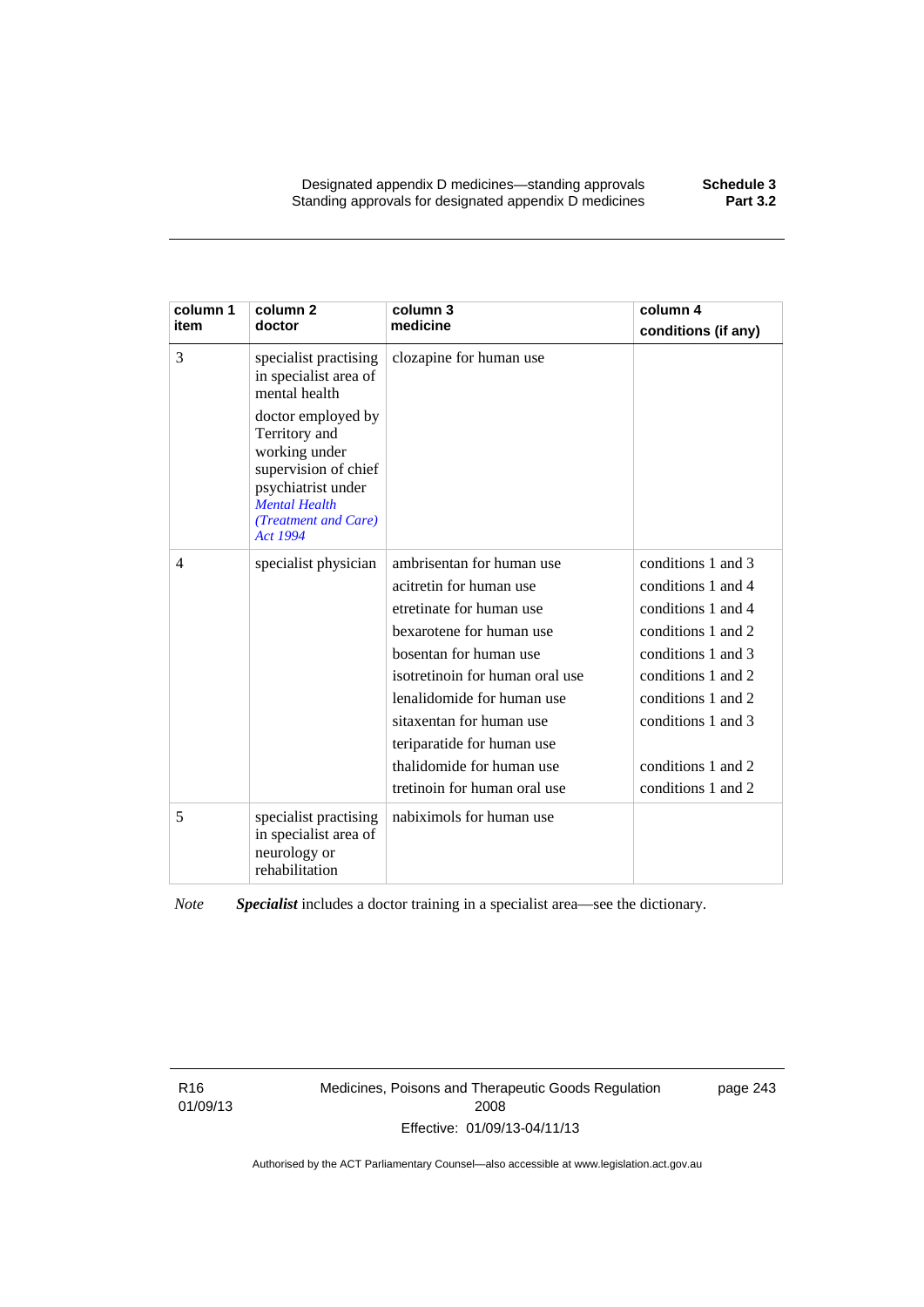# **Schedule 4 Dangerous poisons manufacturing etc authorisations**

(see s 690)

| column 1<br>item | column <sub>2</sub><br>people                                             | column 3<br>dangerous poison | column 4<br>prescribed purpose                                         |
|------------------|---------------------------------------------------------------------------|------------------------------|------------------------------------------------------------------------|
| 1                | manufacturers of glass                                                    | arsenic                      | manufacturing glass                                                    |
|                  | metallurgists                                                             |                              | manufacturing alloys                                                   |
| $\overline{2}$   | manufacturers of dyes or<br>pharmaceuticals                               | benzene                      | manufacturing dyes or<br>pharmaceuticals                               |
|                  | manufacturers of lacquers,<br>linoleum, protective cloths<br>or varnishes |                              | manufacturing lacquers,<br>linoleum, protective<br>cloths or varnishes |
| 3                | manufacturers of<br>chemicals or<br>pharmaceuticals                       | carbon tetrachloride         | manufacturing<br>chemicals or<br>pharmaceuticals                       |
|                  | manufacturers of lacquers,<br>paints or varnishes                         |                              | manufacturing lacquers,<br>paints or varnishes                         |
| $\overline{4}$   | managers of swimming<br>pools, other than domestic<br>swimming pools      | chlorine                     | purifying water in pools                                               |
|                  | manufacturers of<br>chemicals, plastics or<br>synthetic rubber            |                              | manufacturing<br>chemicals, plastics or<br>synthetic rubber            |
|                  | metallurgists                                                             |                              | cleaning metals                                                        |
|                  | people working at sewage<br>treatment centres                             |                              | treating sewage at<br>treatment centres                                |
|                  | people working at water<br>treatment centres                              |                              | purifying water at<br>treatment centres                                |
| 5                | electroplaters                                                            | cyanides                     | electroplating                                                         |

page 244 Medicines, Poisons and Therapeutic Goods Regulation 2008 Effective: 01/09/13-04/11/13

R16 01/09/13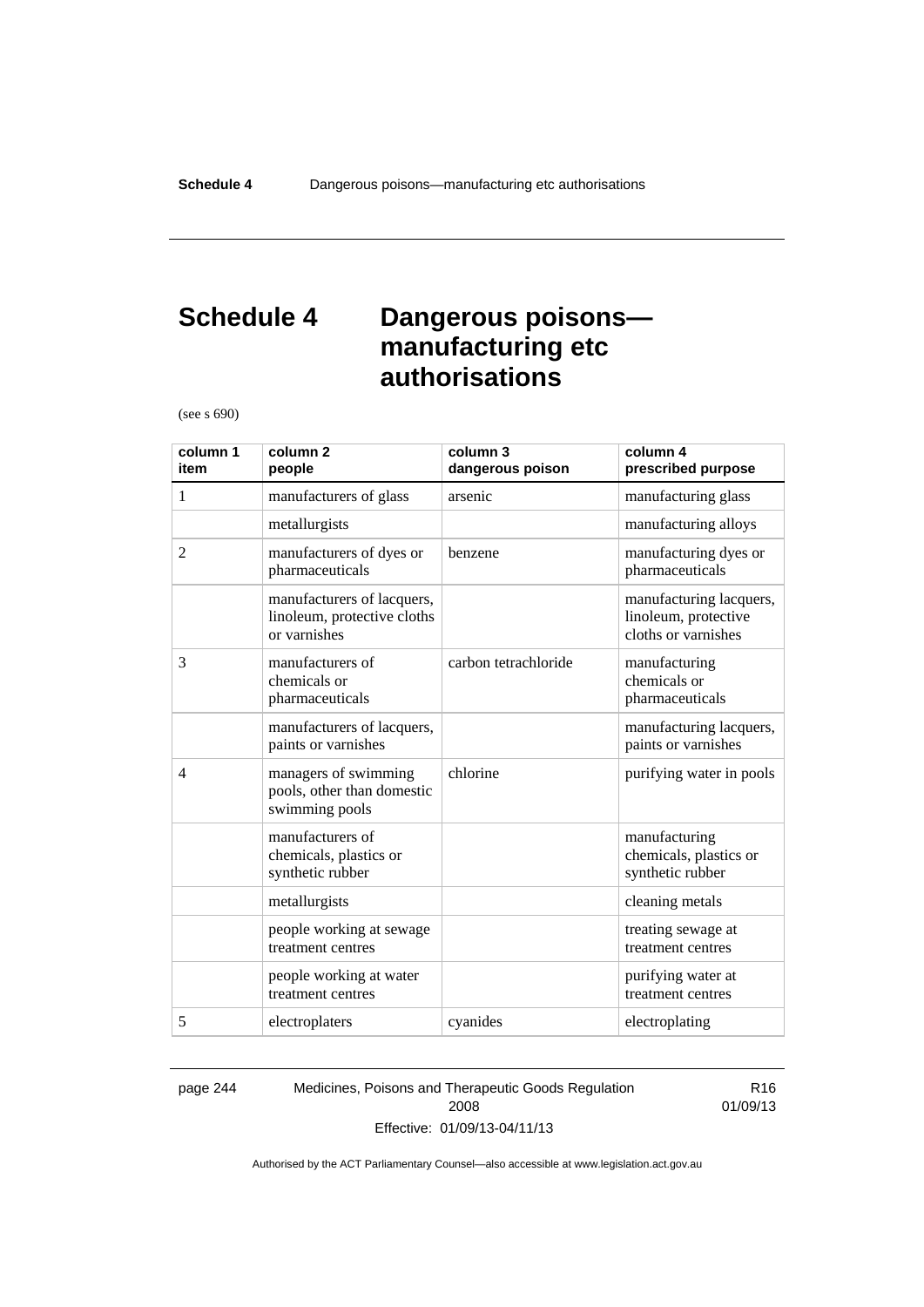| column 1<br>item | column <sub>2</sub><br>people                                   | column 3<br>dangerous poison                      | column 4<br>prescribed purpose                                  |
|------------------|-----------------------------------------------------------------|---------------------------------------------------|-----------------------------------------------------------------|
|                  | jewellers                                                       |                                                   | manufacturing gold<br>jewellery                                 |
|                  | miners                                                          |                                                   | extracting or processing<br>gold                                |
| 6                | manufacturers of lacquers,<br>paints or varnishes               | epichlorohydrin                                   | manufacturing lacquers,<br>paints or varnishes                  |
| 7                | manufacturers of<br>chemicals or detergents                     | ethylene oxide                                    | manufacturing<br>chemicals or detergents                        |
|                  | sterilising technologists                                       |                                                   | sterilising surgical<br>instruments                             |
| 8                | glass workers                                                   | hydrofluoric acid                                 | etching glass                                                   |
|                  | masons                                                          |                                                   | cleaning building<br>materials                                  |
|                  | metal workers                                                   |                                                   | cleaning or etching<br>metals                                   |
|                  | miners                                                          |                                                   | extracting or processing<br>gold                                |
|                  | potters                                                         |                                                   | cleaning ceramics                                               |
| 9                | manufacturers of lamps,<br>mirrors or scientific<br>instruments | mercury                                           | manufacturing of lamps,<br>mirrors or scientific<br>instruments |
|                  | manufacturers of mercury<br>salts or organic<br>compounds       |                                                   | manufacturing mercury<br>salts or organic<br>compounds          |
|                  | miners                                                          |                                                   | extracting metals from<br>ores                                  |
| 10               | manufacturers of plastics                                       | 4, 4'-methylenebis<br>[2-chloroaniline]<br>(MOCA) | manufacturing plastics                                          |

R16 01/09/13 Medicines, Poisons and Therapeutic Goods Regulation 2008 Effective: 01/09/13-04/11/13

page 245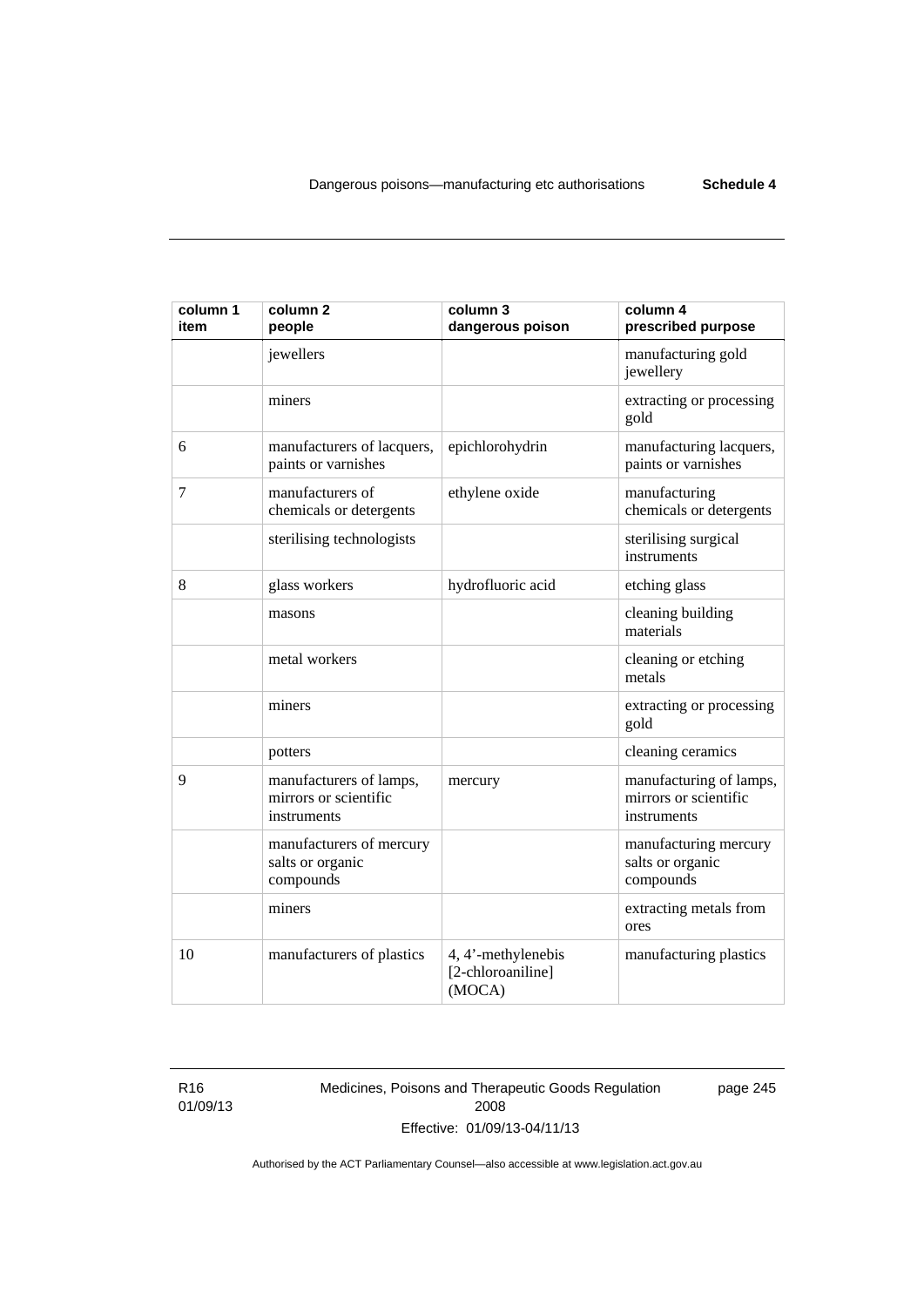### **Schedule 4** Dangerous poisons—manufacturing etc authorisations

| column 1<br>item | column 2<br>people                                                                   | column 3<br>dangerous poison | column 4<br>prescribed purpose                                                    |
|------------------|--------------------------------------------------------------------------------------|------------------------------|-----------------------------------------------------------------------------------|
| 11               | manufacturers of<br>detergents, lubricants or<br>organic compounds                   | propylene oxide              | manufacturing<br>detergents, lubricants or<br>organic compounds                   |
| 12               | manufacturers of organic<br>compounds, paints, rust<br>removers or varnishes         | tetrachloroethane            | manufacturing organic<br>compounds, paints, rust<br>removers or varnishes         |
| 13               | manufacturers of dyes                                                                | ortho-tolidine               | manufacturing dyes                                                                |
| 14               | manufacturers of<br>disinfectants, household<br>cleaners or industrial<br>deodorants | trichloroisocyanuric acid    | manufacturing<br>disinfectants, household<br>cleaners or industrial<br>deodorants |

page 246 Medicines, Poisons and Therapeutic Goods Regulation 2008 Effective: 01/09/13-04/11/13

R16 01/09/13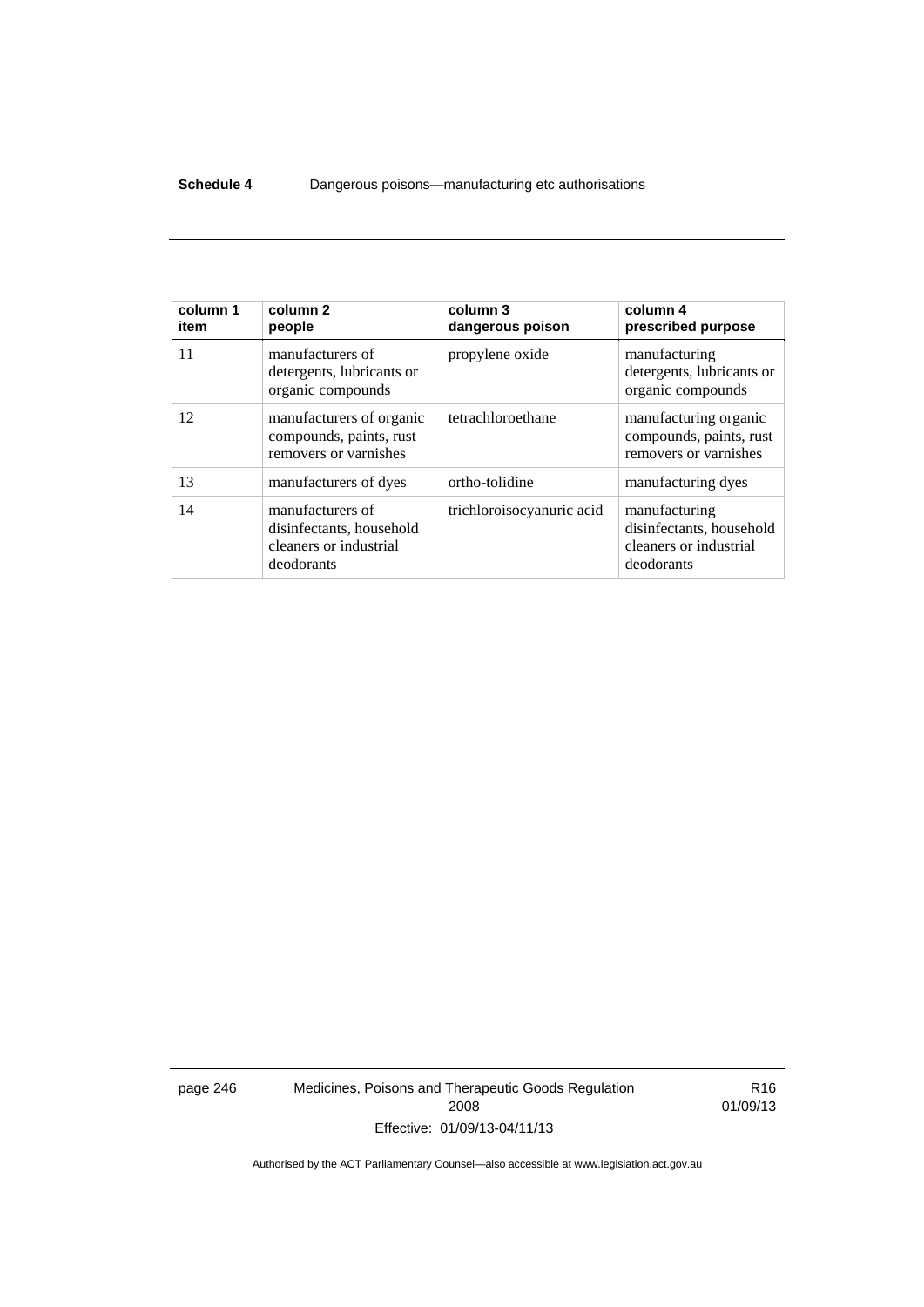# **Schedule 5 Requirements for storage receptacles**

(see s 531 and s 533)

# **Part 5.1 Medicines cabinets**

# **5.1 Medicines cabinets—general requirements**

A medicines cabinet must be constructed to prevent ready access to the cabinet's contents by cutting, sawing or unbolting.

### **5.2 Medicines cabinets—body requirements**

- (1) The body of a medicines cabinet must be constructed of a single layer of black mild steel plate at least 10mm thick and with continuous welding of all joints.
- (2) The body must have, for installation—
	- (a) 4 suitably sized holes in the cabinet's back plate; or
	- (b) 2 suitably sized holes in the back plate and 2 suitably sized holes in the cabinet's base.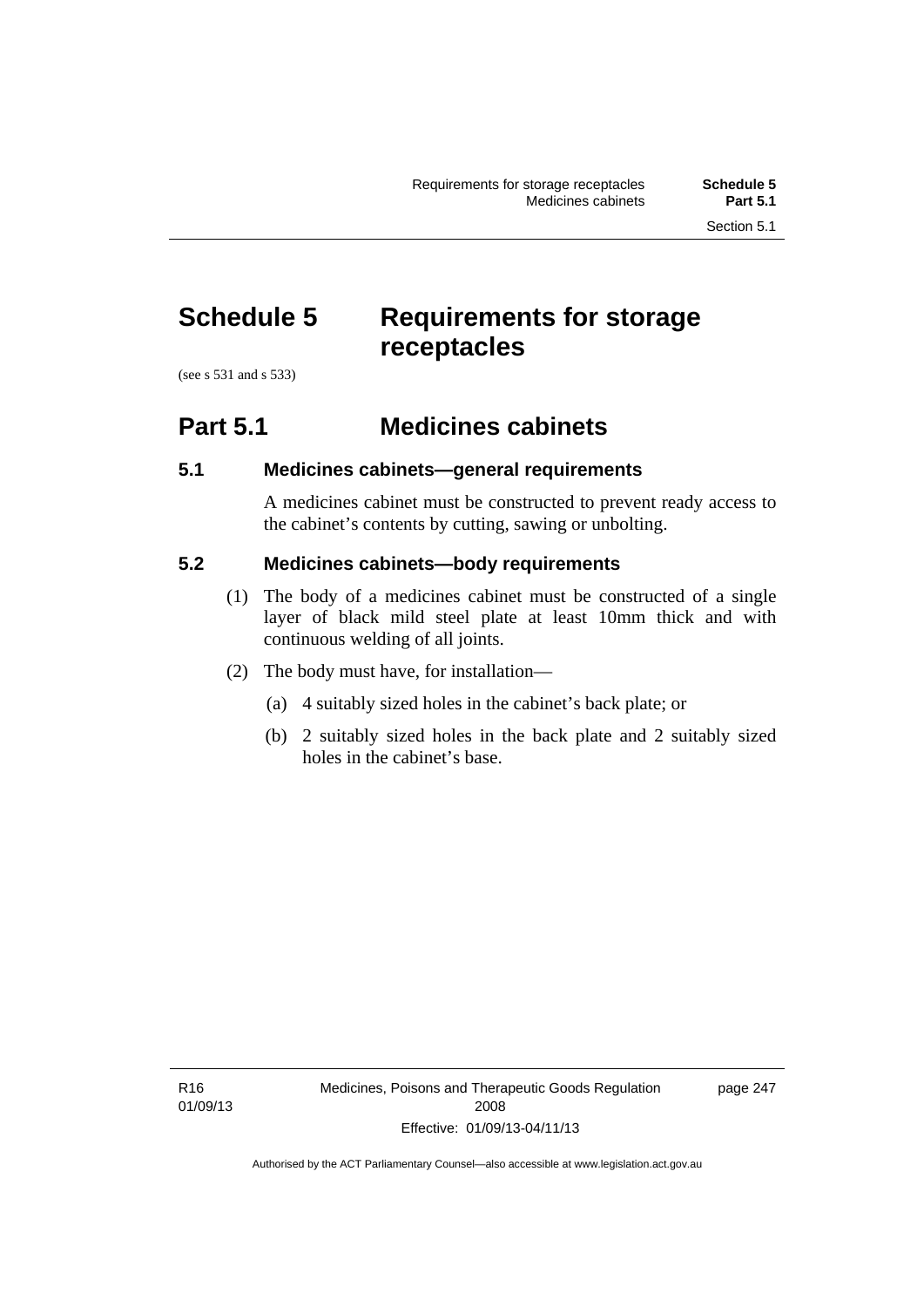### **5.3 Medicines cabinets—door requirements**

- (1) The door of a medicines cabinet must be constructed of black mild steel plate at least 10mm thick.
- (2) When the medicines cabinet door is closed, the door must—
	- (a) fit flush with the cabinet; and
	- (b) have a clearance around the door of not more than 1.5mm.
- (3) The door must be fitted with a fixed locking bar, welded to the inside face of the door near the hinge edge, that engages in a rebate in the cabinet when closed.
- (4) The hinges on the door must be—
	- (a) constructed of heavy duty steel; and
	- (b) continuous welded to the door and body of the cabinet.

### **5.4 Medicines cabinets—lock requirements**

- (1) A medicines cabinet lock must be—
	- (a) a 6-lever pick-proof lock; or
	- (b) a lock mechanism of a level of security equal to, or greater than, a 6-lever pick-proof lock.
- (2) The lock must be securely attached to the inside face of the door.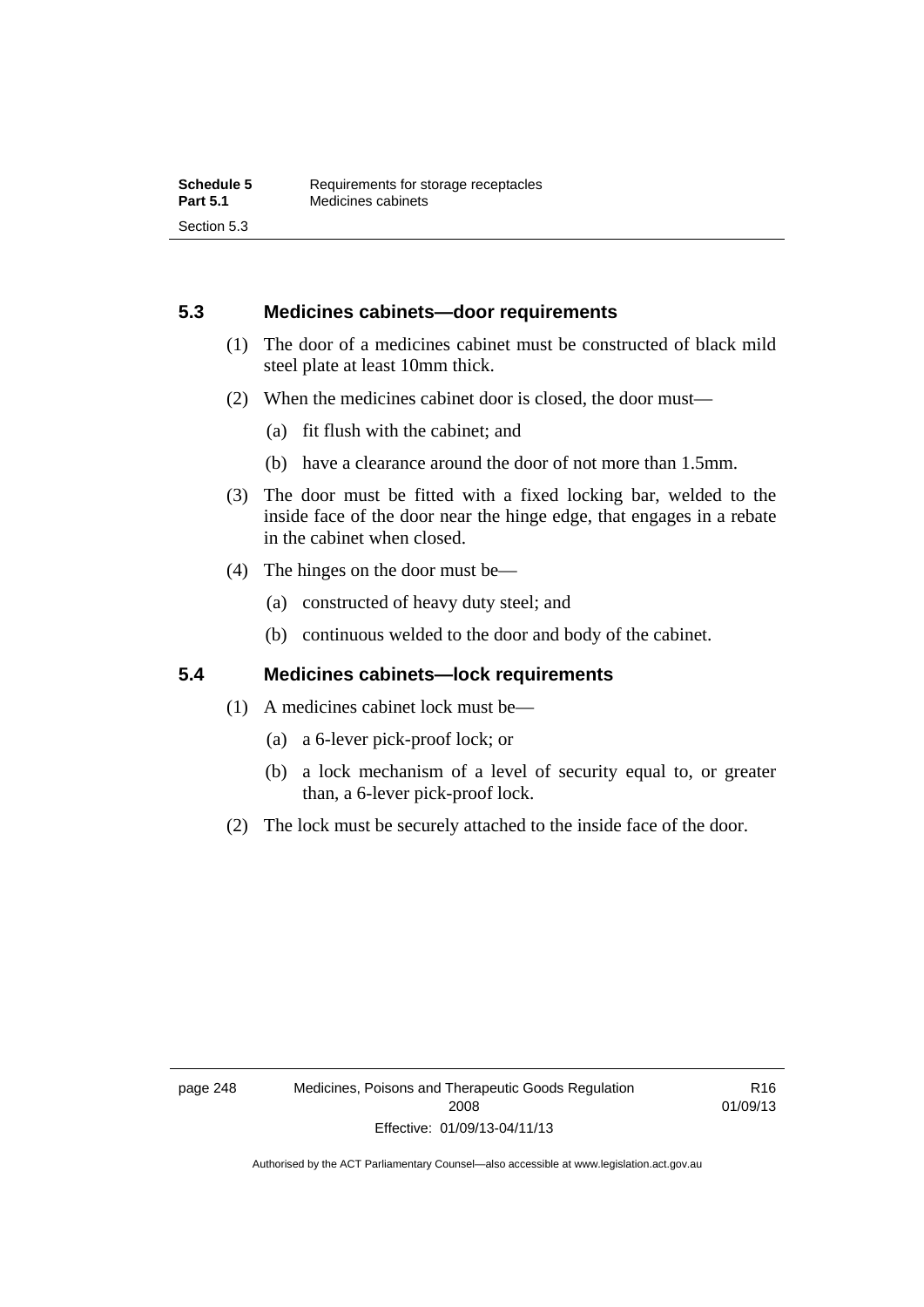## **5.5 Medicines cabinets—mounting requirements**

- (1) A medicines cabinet must be—
	- (a) embedded in a floor of reinforced concrete of at least 10mpa compressive strength; or
	- (b) securely fixed to a wall or floor (or both) in accordance with this section.
- (2) If the wall and floor are brick or concrete, the medicines cabinet must be fixed to the wall or floor (or both) by at least 4 expanding bolts.
- (3) If the wall is timber, but the floor is brick or concrete, the medicines cabinet must be fixed—
	- (a) to the floor by at least 4 expanding bolts; and
	- (b) to the wall by at least 2 coach screws into the studs as close to the top of the wall face as is possible.
- (4) If the wall and floor are timber, the medicines cabinet must be fixed to the timber frame of the wall or floor in a way that will ensure that the cabinet cannot be removed from the floor or wall within 30 minutes.
- (5) The bolts and coach screws must be at least 10mm in diameter.

page 249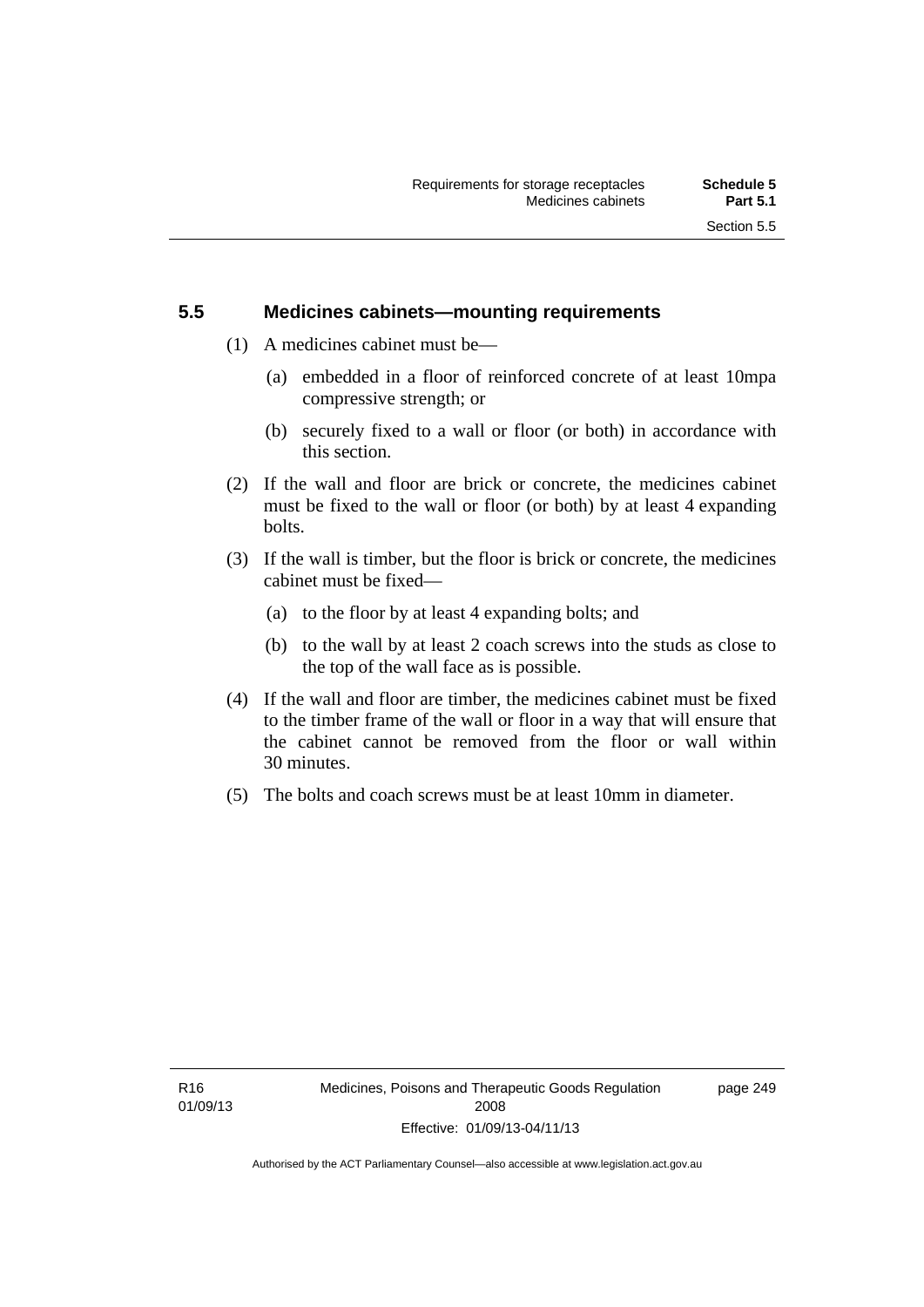# **Part 5.2 Safes, strong rooms and vaults**

### **5.6 Requirements for safes**

- (1) A safe must be constructed to prevent ready access to the safe's contents by cutting, sawing or unbolting.
- (2) When locked, a safe must reasonably be expected to resist attempts to gain entry by tools, torch or explosives for at least 30 minutes.
- $(3)$  A safe-
	- (a) may be freestanding if it weighs more than 350kg; or
	- (b) must be securely attached to, or embedded in, a concrete floor or a concrete or brick wall in a way that will ensure that the cabinet cannot be removed from the floor or wall within 30 minutes.

### **5.7 Requirements for strong rooms**

- (1) The walls, floor and ceiling of a strong room must be brick or concrete.
- (2) The strong room must be fitted with a door.
- (3) When locked, the strong room must reasonably be expected to resist attempts to gain entry by tools, torch or explosives for at least 1 hour.

### **5.8 Requirements for vaults**

- (1) The walls, floor and ceiling of a vault must be reinforced concrete.
- (2) The vault must be fitted with a door.
- (3) When locked, the vault must reasonably be expected to resist attempts to gain entry by tools, torch or explosives for at least 1 hour.

R16 01/09/13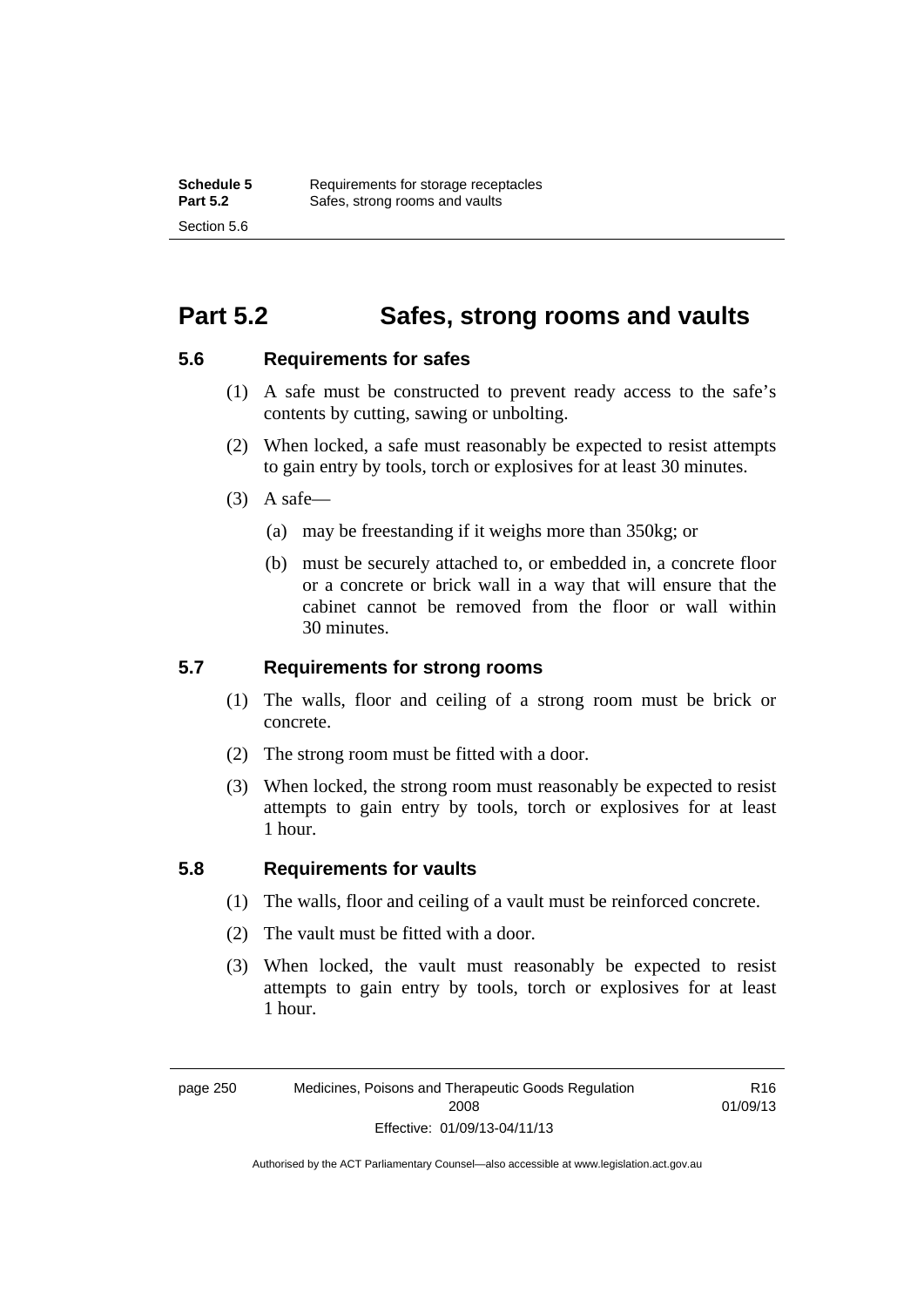# **Dictionary**

(see s 3)

- *Note 1* The [Legislation Act](http://www.legislation.act.gov.au/a/2001-14) contains definitions and other provisions relevant to this regulation.
- *Note 2* For example, the [Legislation Act,](http://www.legislation.act.gov.au/a/2001-14) dict, pt 1, defines the following terms:
	- child
	- correctional centre
	- doctor
	- enrolled nurse
	- home address
	- nurse
	- nurse practitioner
	- optometrist
	- public employee
	- reviewable decision notice.
- *Note 3* Terms used in this regulation have the same meaning that they have in the *[Medicines, Poisons and Therapeutic Goods Act 2008](http://www.legislation.act.gov.au/a/2008-26)* (see [Legislation Act,](http://www.legislation.act.gov.au/a/2001-14) s 148). For example, the following terms are defined in the *[Medicines, Poisons and Therapeutic Goods Act 2008](http://www.legislation.act.gov.au/a/2008-26)*, dictionary:
	- controlled medicine (see s 11)
	- dangerous poison (see s 12)
	- deals, with a regulated substance (see s 19)
	- deals, with a regulated therapeutic good (see s 21)
	- health practitioner
	- hospital
	- institution
	- medicines and poisons standard (see s 15)
	- prescription only medicine (see s 11)
	- prohibited substance (see s 13)
	- purchase order
	- regulated substance (see s 10)

R16 01/09/13 Medicines, Poisons and Therapeutic Goods Regulation 2008 Effective: 01/09/13-04/11/13

page 251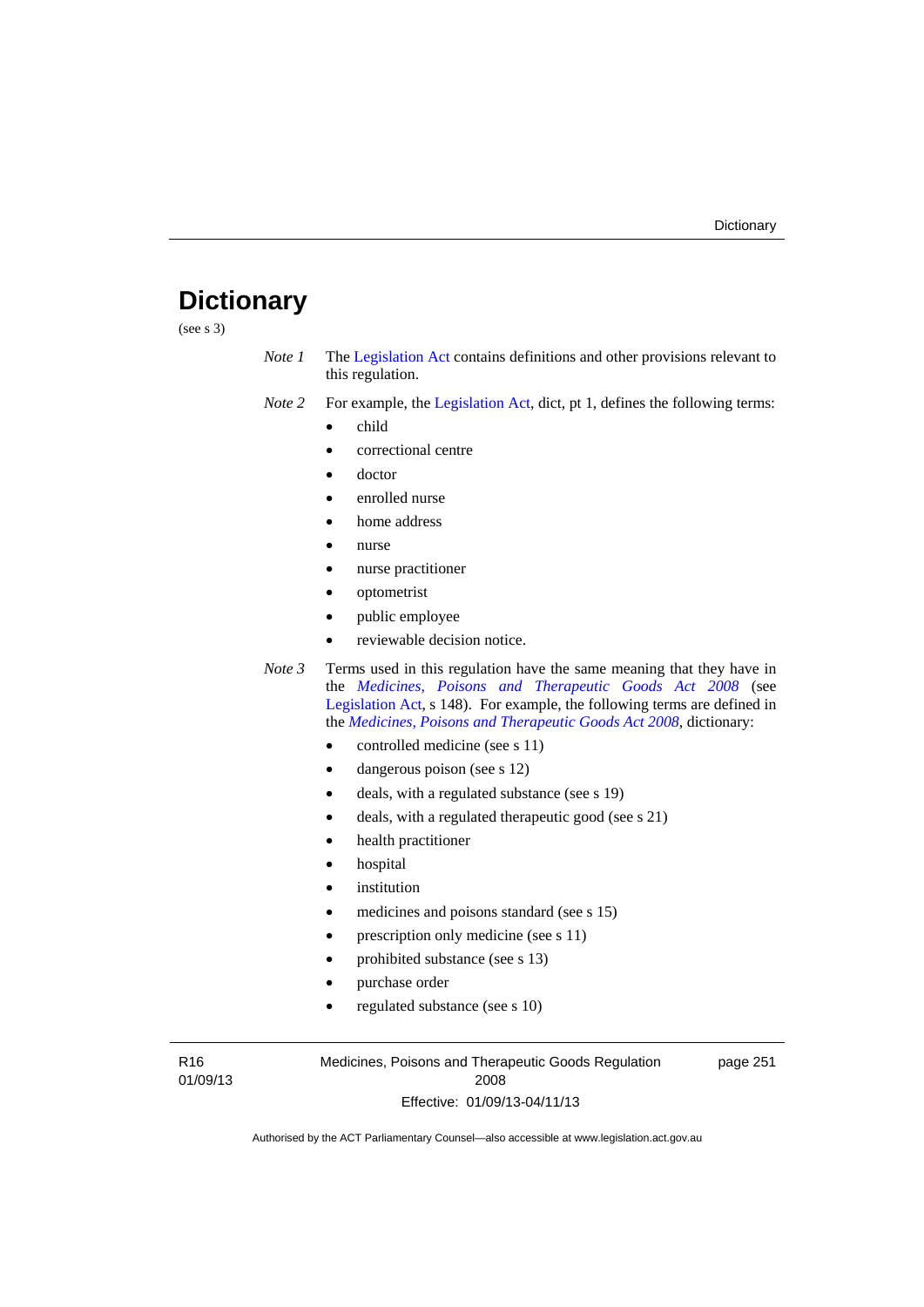- residential aged care facility
- signs
- supply (see s 24)
- supply authority (see s 23)
- ward
- written.

*appendix D medicines approval*—see section 590.

### *approved analyst* means—

- (a) an analyst appointed under the *[Public Health Act 1997](http://www.legislation.act.gov.au/a/1997-69)*, section 15 who is authorised under that Act to exercise a function under the Act; or
- (b) an analyst appointed or authorised under another territory law or a law of the Commonwealth, a State or another Territory.

*Australian code of good wholesaling practice for therapeutic goods for human use* means the *Australian Code of Good Wholesaling Practice for Therapeutic Goods for Human Use*  prepared by the National Coordinating Committee on Therapeutic Goods, as in force from time to time.

*Note* The code is accessible at [www.tga.gov.au](http://www.tga.gov.au/).

*authorised midwife*—see the *[National Health Act 1953](http://www.comlaw.gov.au/Series/C1953A00095)* (Cwlth), section 84 (1), definition of *authorised midwife***.**

*bioequivalent*—a form of a substance is the *bioequivalent* of another form of the substance if the forms are physiologically equivalent in their clinical effect.

*CHO* means chief health officer.

*community pharmacy* means a pharmacy at a place other than an institution.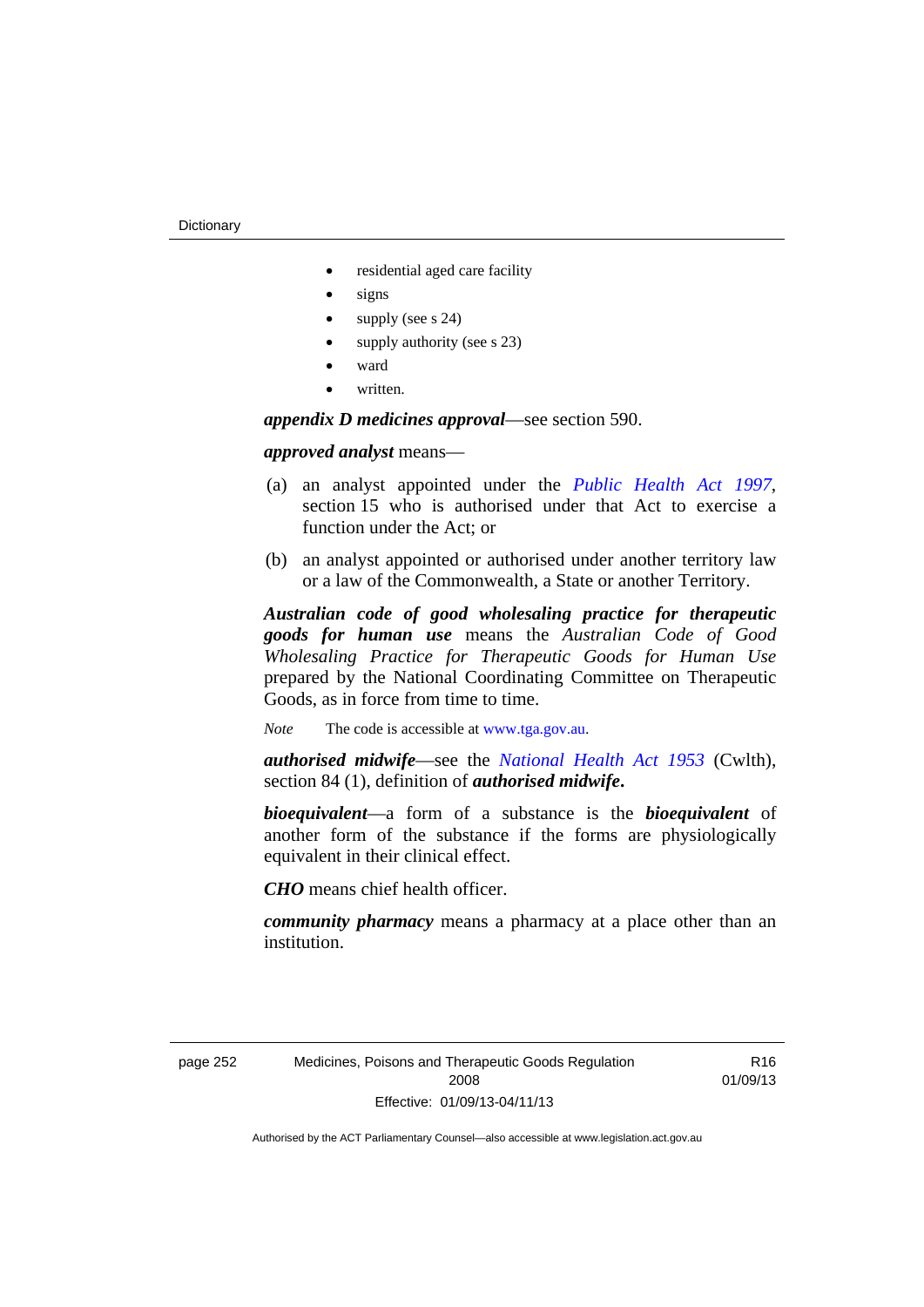*complying purchase order* means—

- (a) for a medicine—a purchase order that complies with section 62; or
- (b) for a dangerous poison—a purchase order that complies with section 721; or
- (c) for an appendix C substance or prohibited substance—see section 772.

*condition 1*, for a doctor prescribing or supplying a designated appendix D medicine to a woman of child-bearing age, for schedule 3 (Designated appendix D medicines—standing approvals)—see schedule 3, section 3.1.

*condition 2*, for a doctor prescribing or supplying a designated appendix D medicine to a woman of child-bearing age, for schedule 3—see schedule 3, section 3.1.

*condition 3*, for a doctor prescribing or supplying a designated appendix D medicine to a woman of child-bearing age, for schedule 3—see schedule 3, section 3.1.

*condition 4*, for a doctor prescribing or supplying a designated appendix D medicine to a woman of child-bearing age, for schedule 3—see schedule 3, section 3.1.

*controlled medicines approval*—see section 550.

*controlled medicines register* means a register for controlled medicines.

*controlled medicines research and education program licence* see section 600.

*custodian*, of an animal, means—

- (a) an adult who has lawful custody of the animal; or
- (b) if the animal is owned by a child or a person with a guardian a parent or guardian of the child or person.

R16 01/09/13 Medicines, Poisons and Therapeutic Goods Regulation 2008 Effective: 01/09/13-04/11/13 page 253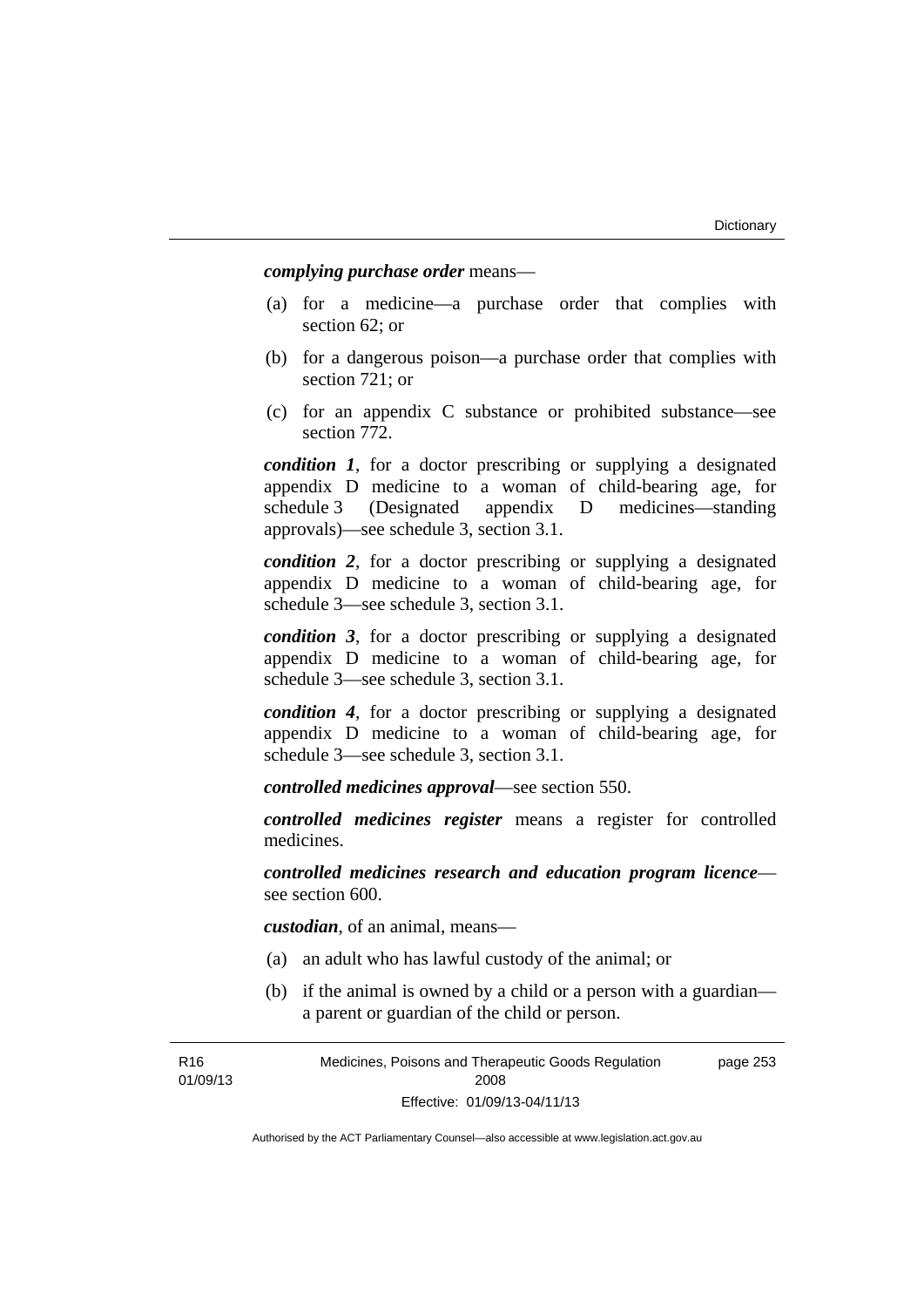*CYP authorised person*—see the *[Children and Young People](http://www.legislation.act.gov.au/a/2008-19)  [Act 2008](http://www.legislation.act.gov.au/a/2008-19)*, dictionary, definition of *authorised person*.

*CYP detention place* means a detention place under the *[Children](http://www.legislation.act.gov.au/a/2008-19)  [and Young People Act 2008](http://www.legislation.act.gov.au/a/2008-19)*.

*dangerous poisons manufacturers licence*—see section 700.

*dangerous poisons register* means a register for dangerous poisons.

*dangerous poisons research and education program licence*—see section 700.

*dangerous poisons suppliers licence*—see section 700.

*day hospital* means a facility where a person is admitted for surgical or medical treatment and discharged on the same day.

*dentist* does not include a trainee dentist.

*Note* See the definition of *trainee*.

*designated appendix D medicine* means a medicine listed in schedule 3, (Designated appendix D medicines—standing approvals), part 3.2, column 3.

*Note* The medicines are included in the [medicines and poisons standard,](http://www.comlaw.gov.au/Series/F2012L01200) appendix D.

*designated prescriber*, for part 13.1 (Controlled medicines approvals)—see section 551.

*designated prescription only medicine*, for part 4.3 (Authorisation to supply without prescription in emergencies)—see section 250.

*detainee*—see the *[Corrections Management Act 2007](http://www.legislation.act.gov.au/a/2007-15)*, section 6.

*disability care* means care that is provided to a person with a disability in a residential facility in which the person is also provided with accommodation that includes—

 (a) appropriate staff to meet the nursing and personal care needs of the person; and

R16 01/09/13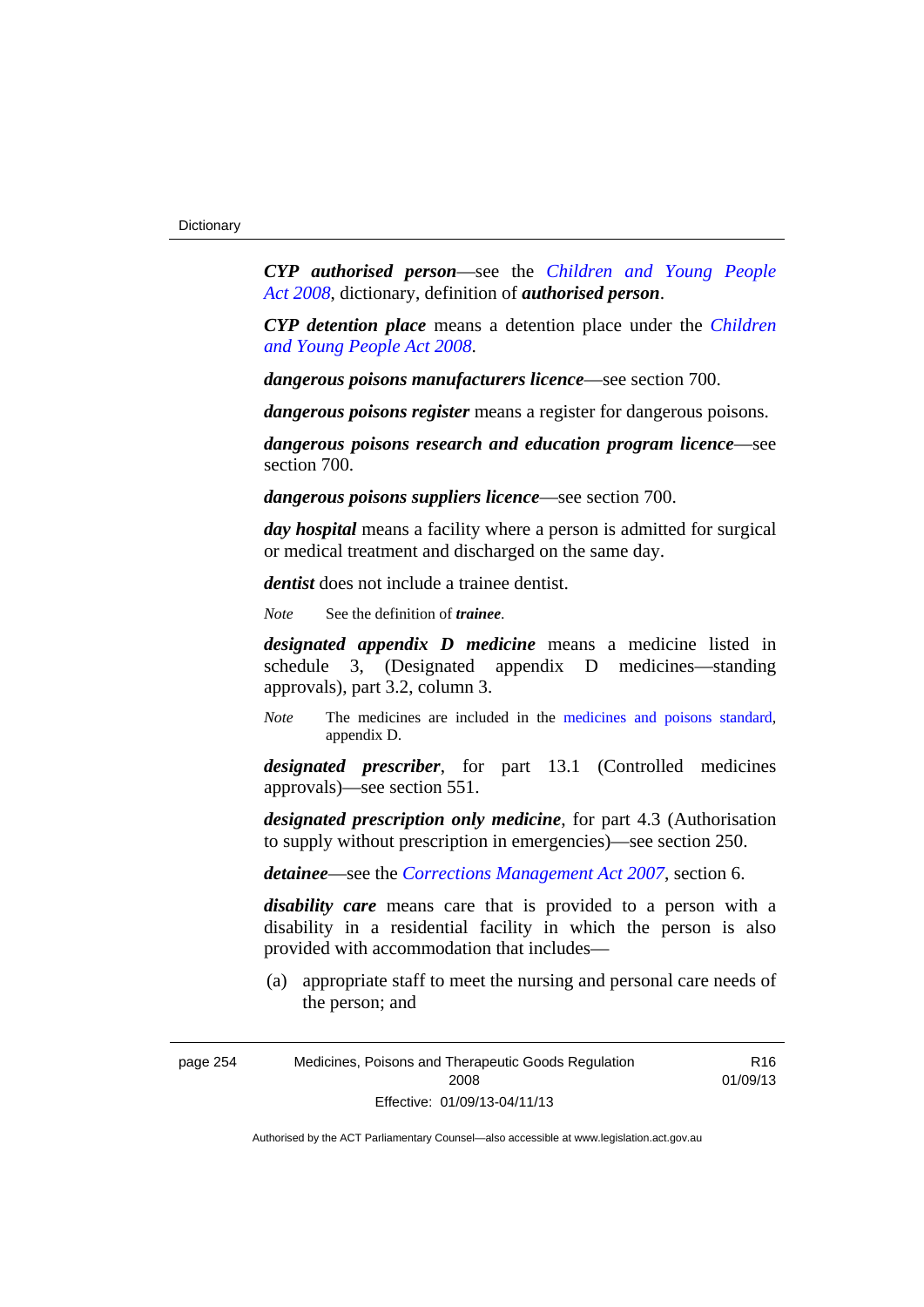- (b) meals and cleaning services; and
- (c) furnishings, furniture and equipment for the provision of the care and accommodation.

*doctor* does not include an intern doctor.

*Note* See the definition of *intern*.

*eligible midwife*—see the *[National Health Act 1953](http://www.comlaw.gov.au/Series/C1953A00095)* (Cwlth), section 84AAE**.**

*endorsement*, for division 13.1.4 (Endorsements to treat drug-dependency)—see section 580.

*environmental authorisation* means—

- (a) an environmental authorisation under the *[Environment](http://www.legislation.act.gov.au/a/1997-92)  [Protection Act 1997](http://www.legislation.act.gov.au/a/1997-92)*; or
- (b) an authorisation (however described) under a Commonwealth or State law that corresponds to the environmental authorisation mentioned in paragraph (a).

*first-aid kit* includes a portable bag or container of medicines and other medical supplies kept by a person for health care or emergency treatment.

*first-aid kit licence*—see section 600.

*health profession* means—

- (a) a health profession under the *[Health Practitioner Regulation](http://www.legislation.act.gov.au/a/db_39269/default.asp)  [National Law \(ACT\)](http://www.legislation.act.gov.au/a/db_39269/default.asp)*, section 5 (Definitions); and
- (b) includes a health profession under the *[Health Professionals](http://www.legislation.act.gov.au/a/2004-38)  [Act 2004](http://www.legislation.act.gov.au/a/2004-38)*, dictionary.

*health professional* means a person who is registered under the *[Health Professionals Act 2004](http://www.legislation.act.gov.au/a/2004-38)*.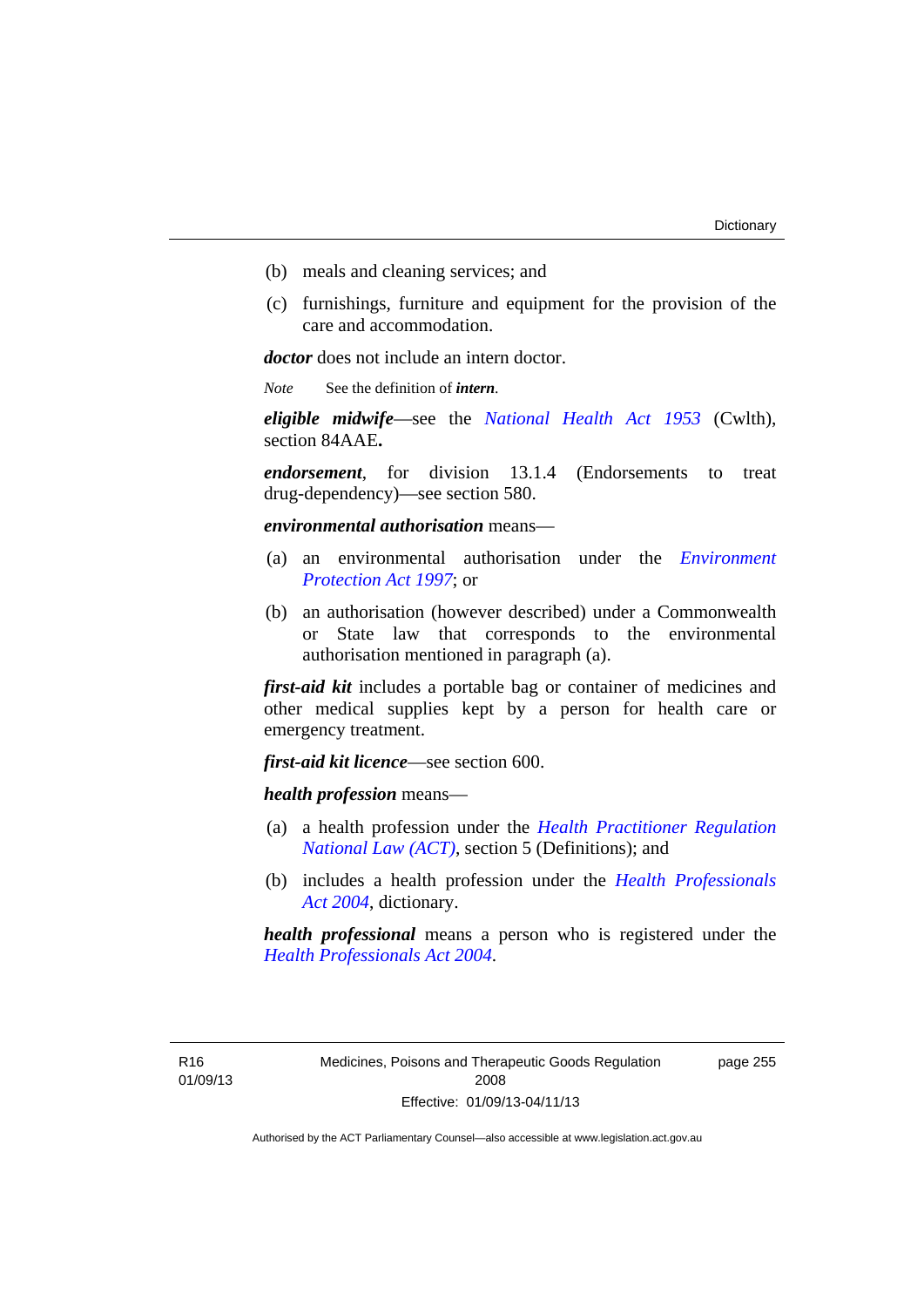*in-patient*, at an institution, includes—

- (a) a patient being treated at an emergency department of the institution; and
- (b) for a correctional centre—a detainee; and
- (c) for a CYP detention place—a young detainee.
- *Note* A correctional centre and a CYP detention place is an institution (see s 652).

*intern*, in relation to a doctor or pharmacist, means—

- (a) for a doctor—a person holding limited or provisional registration to practise in the medical profession under the *[Health Practitioner Regulation National Law \(ACT\)](http://www.legislation.act.gov.au/a/db_39269/default.asp)*, for the purpose of undertaking a period of supervised practice that the person has started; and
- (b) for a pharmacist—a person holding limited or provisional registration to practise in the pharmacy profession under the *[Health Practitioner Regulation National Law \(ACT\)](http://www.legislation.act.gov.au/a/db_39269/default.asp)*, for the purpose of undertaking a period of supervised practice or course of training, or both, to allow the person to be registered to practice without supervision.

*key*, for chapter 11 (Storage of medicines)—see section 511.

*manufacturer's pack* means a primary pack for a medicine that is supplied by a manufacturer.

*Note* See the definition of *primary pack*.

*medical records* includes—

- (a) for a person at an institution—the person's clinical records and a medication chart for the person at the institution; and
- (b) for a person who is not at an institution and is being treated by a prescriber—any record the prescriber keeps about the person.

| page 256 | Medicines, Poisons and Therapeutic Goods Regulation |
|----------|-----------------------------------------------------|
|          | 2008                                                |
|          | Effective: 01/09/13-04/11/13                        |

R16 01/09/13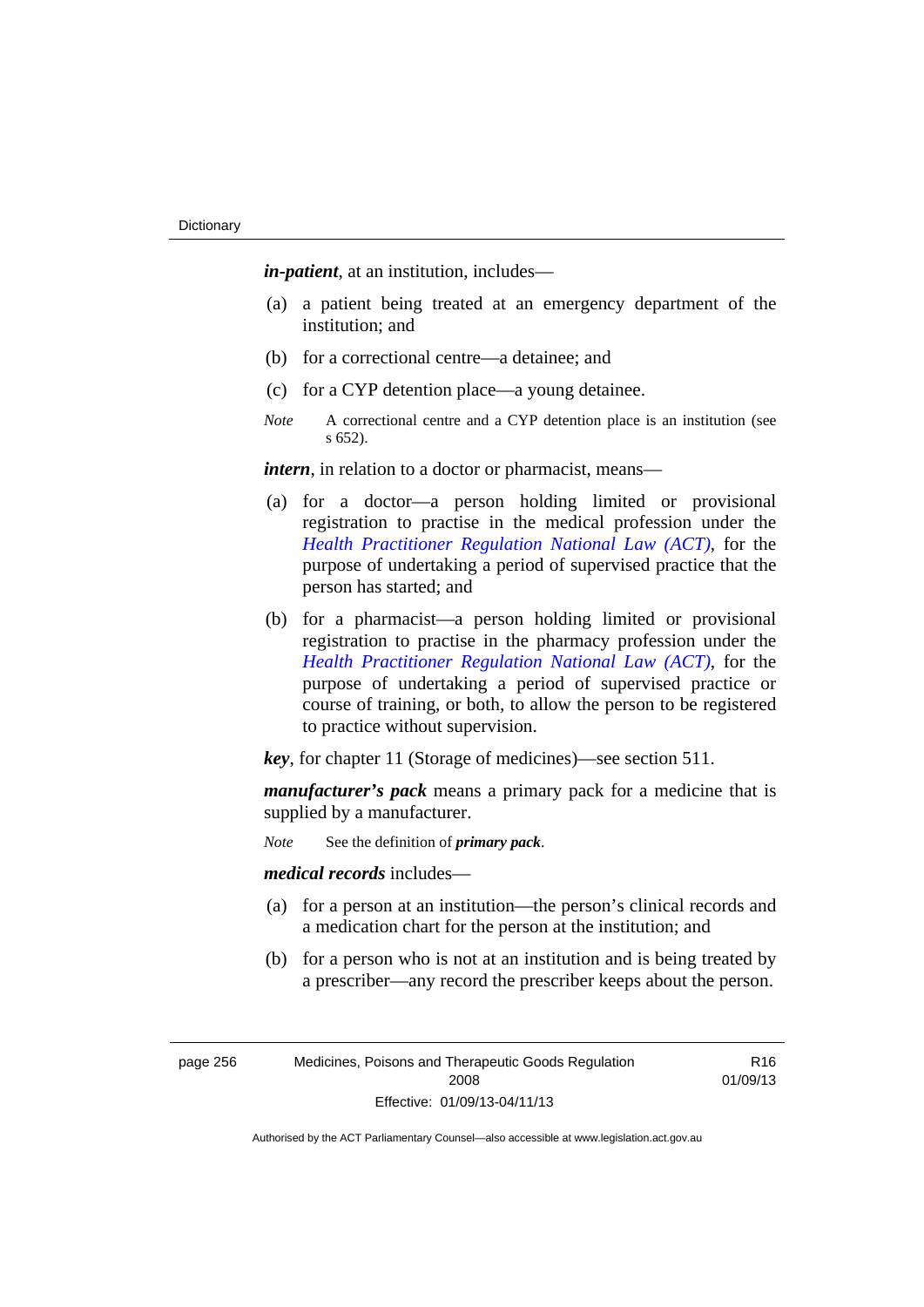*medicines Australia code of conduct* means the *Medicines Australia Code of Conduct*, authorised by the Australian Competition and Consumer Commission, as in force from time to time.

*Note* The code is accessible at [www.medicinesaustralia.com.au.](http://www.medicinesaustralia.com.au/)

*medicines wholesalers licence*—see section 600.

*national list* means the list in the Optometry Endorsement Scheduled Medicines Registration Standard, table 1.

*nurse practitioner*, for chapter 11 and chapter 12, does not include a person holding limited or provisional registration to practise as a nurse practitioner.

*opioid dependency treatment guidelines* means the guidelines approved under section 630 (Guidelines for treatment of opioid dependency).

*opioid dependency treatment licence*—see section 600.

*optical device*, for chapter 22 (Therapeutic goods)—see section 800.

*Optometry Endorsement Scheduled Medicines Registration Standard* means the Optometry Endorsement Scheduled Medicines Registration Standard approved by the Ministerial Council under the *Health Practitioner Regulation National Law (ACT)*, section 12 as in force from time to time.

*Note* The Optometry Endorsement Scheduled Medicines Registration Standard is accessible at [www.optometryboard.gov.au](http://www.optometryboard.gov.au/).

*personal custody*, of a key by a person, for part 11.4 (Additional storage requirements for controlled medicines)—see section 530.

*pharmaceutical benefits scheme* means the scheme for the supply of pharmaceutical benefits established under the *[National Health](http://www.comlaw.gov.au/Series/C1953A00095)  [Act 1953](http://www.comlaw.gov.au/Series/C1953A00095)* (Cwlth), part 7.

page 257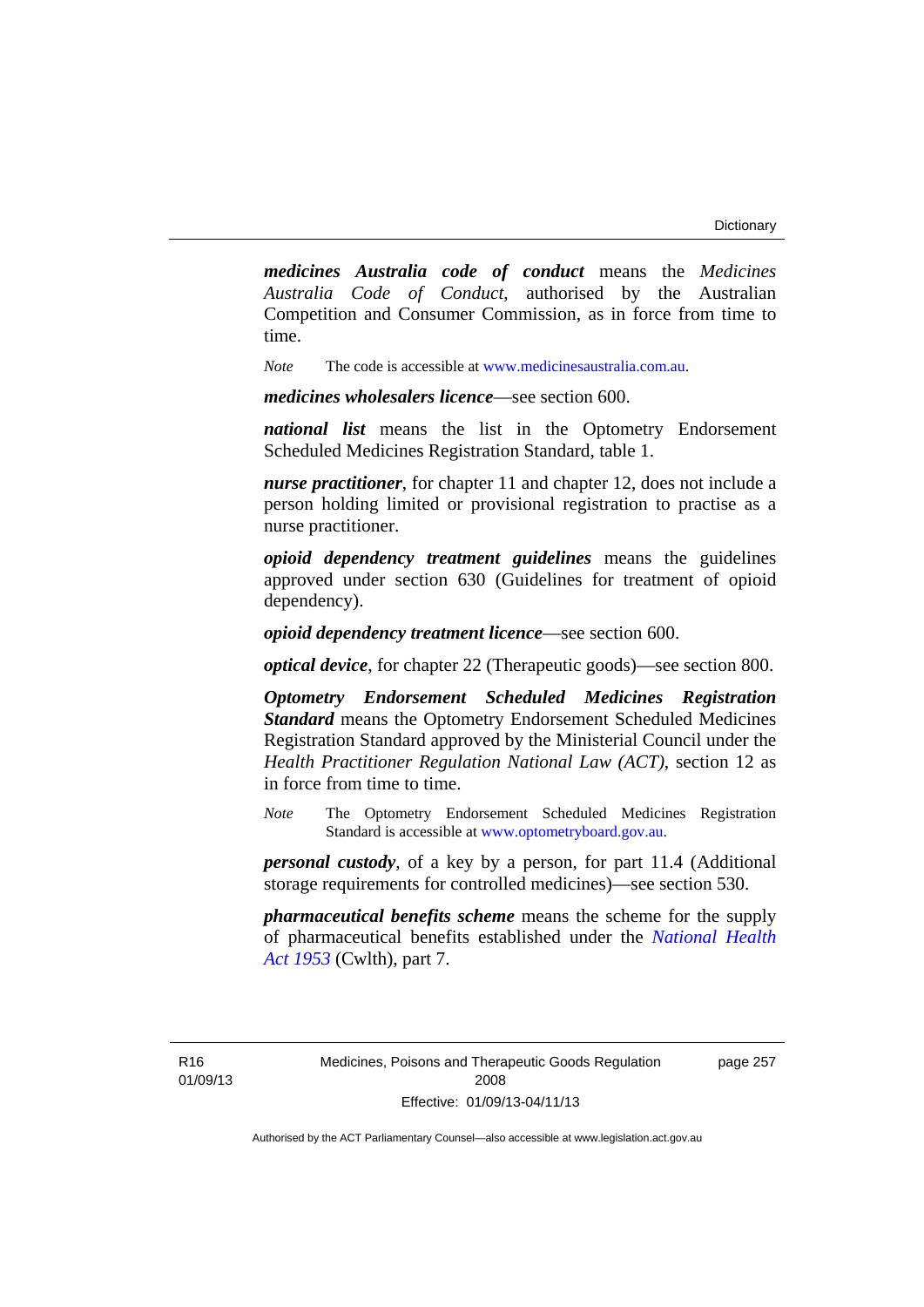*pharmacist* does not include an intern pharmacist.

*Note* See the definition of *intern*.

*pharmacy medicines rural communities licence*—see section 600.

*prescribed person*, for chapter 11 (Storage of medicines)—see section 510.

*prescriber*, in relation to a medicine, means a person in relation to whom prescribing the medicine is included in schedule 1, column 3 in relation to the person.

*prescription*, in relation to an optical device, for chapter 22 (Therapeutic Goods)—see section 800.

*Note Prescription*, in relation to a medicine—see the [Act](http://www.legislation.act.gov.au/a/2008-26/default.asp), dictionary.

*primary pack* means the pack in which a regulated substance and its immediate container or immediate wrapper or measure pack are presented for sale or supply.

*Note* This is the same as the definition in the [medicines and poisons standard,](http://www.comlaw.gov.au/Series/F2012L01200) par 1 (l), and is included because of its relationship to the meaning of *manufacturer's pack*. Other terms defined in the standard have the same meaning in this regulation, see the [Act](http://www.legislation.act.gov.au/a/2008-26/default.asp), s 16 (1).

*prohibited substance*, for chapter 21 (Prohibited and appendix C substances)—see section 760.

*prohibited substances register* means a register for prohibited substances.

*prohibited substances research and education program licence* see section 761.

*pseudoephedrine record*—see section 171 (c).

*recognised research institution*—see the [Act](http://www.legislation.act.gov.au/a/2008-26/default.asp), section 20 (5).

*relevant expiry date*, for a medicine, means—

 (a) if the medicine is from 1 batch—the expiry date for the batch; or

R16

page 258 Medicines, Poisons and Therapeutic Goods Regulation 2008 Effective: 01/09/13-04/11/13 01/09/13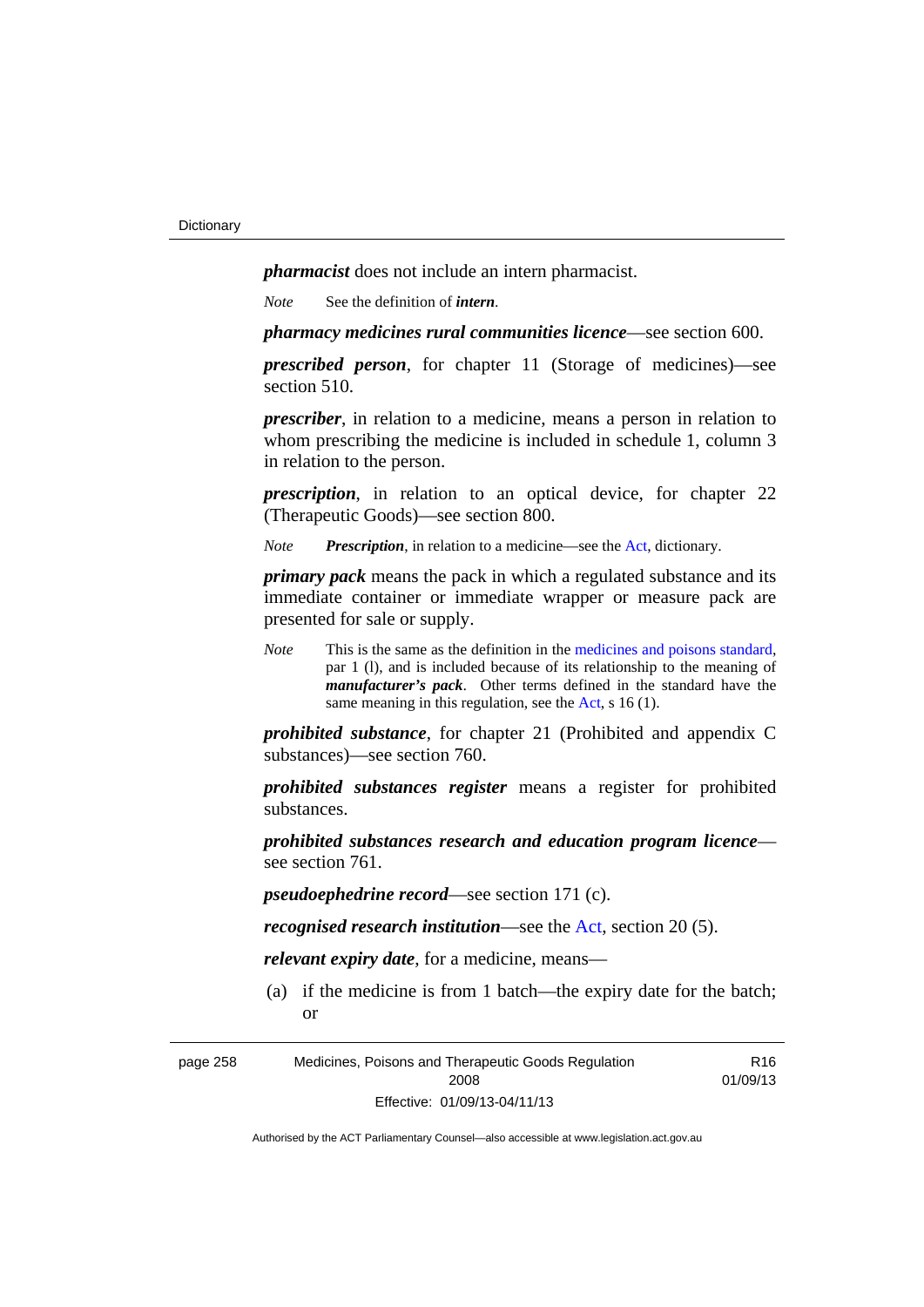(b) if the medicine is from more than 1 batch—the expiry date that is closest to the date of dispensing.

### *relevant law*—

- (a) for chapter 16 (Low and moderate harm poisons)—see section 660; and
- (b) for part 19.3 (Packaging and labelling of dangerous poisons) see section 730.

*requisition* includes issue a requisition.

*reviewable decision*, for chapter 23 (Notification and review of decisions)—see section 850.

*retail sale*, for division 4.2.7 (Selling pseudoephedrine by retail) see section 170.

*schedule 1*—a reference to *schedule 1* includes a reference to a provision of the schedule.

*scientifically qualified person* means—

- (a) a dentist, doctor, pharmacist, or veterinary surgeon; or
- (b) a person who has been awarded a doctorate for scientific studies by the person.
- *Note Dentist*, *doctor*, *pharmacist* and *veterinary surgeon* does not include an intern or trainee (see defs of these terms).

*scope of employment* includes scope of engagement as a contractor.

*specialist* means—

- (a) a person holding specialist registration to practise in the medical profession under the *[Health Practitioner Regulation](http://www.legislation.act.gov.au/a/db_39269/default.asp)  [National Law \(ACT\)](http://www.legislation.act.gov.au/a/db_39269/default.asp)*; or
- (b) a person holding limited or provisional registration to practise in the medical profession under the *[Health Practitioner](http://www.legislation.act.gov.au/a/db_39269/default.asp)  [Regulation National Law \(ACT\)](http://www.legislation.act.gov.au/a/db_39269/default.asp)*, for the purpose of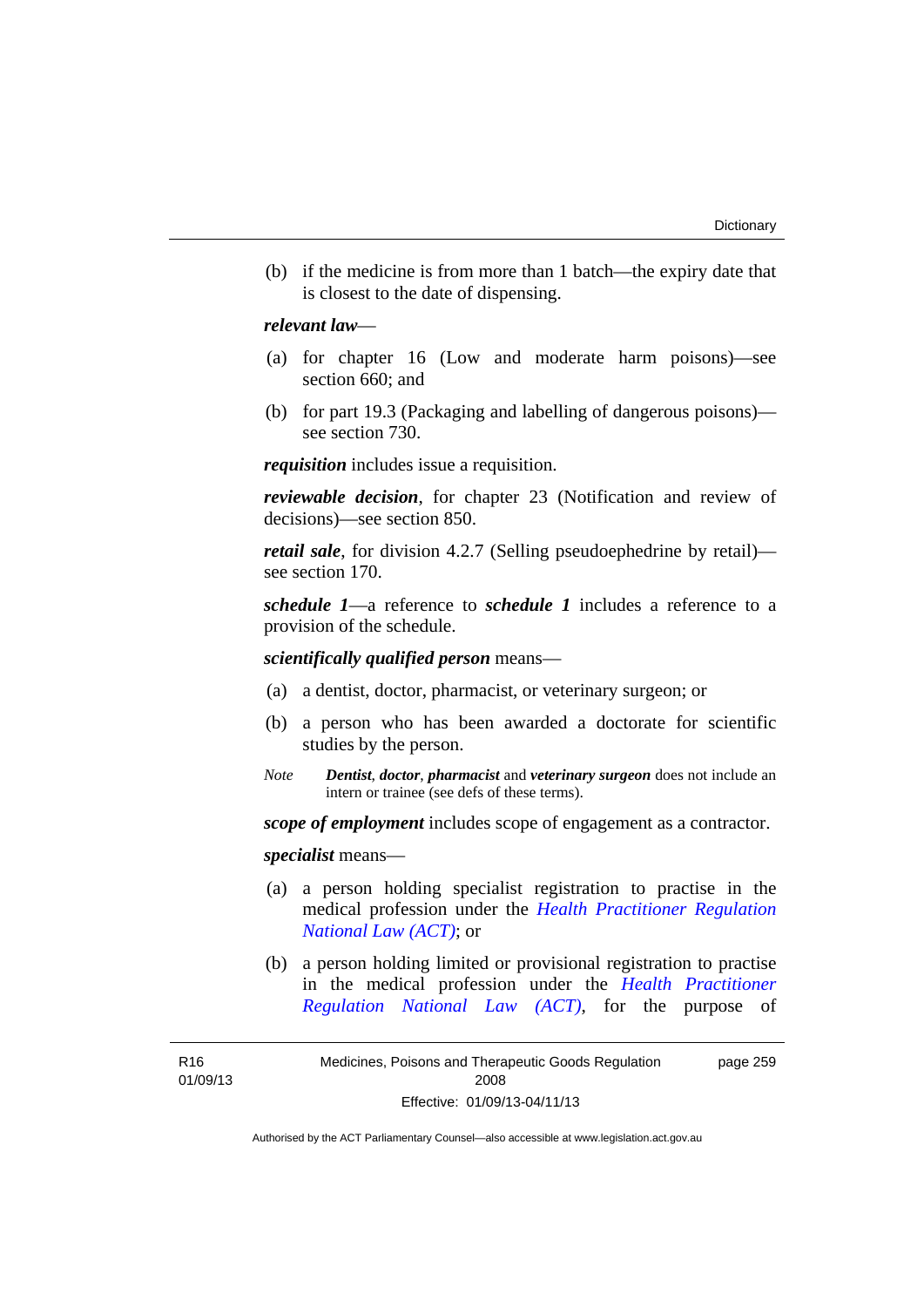undertaking a period of supervised practice under the supervision of a person mentioned in paragraph (a), the successful completion of which means that the person is eligible for specialist registration under that Law.

*specialist area*, for a health profession, means—

- (a) a recognised speciality under the *[Health Practitioner](http://www.legislation.act.gov.au/a/db_39269/default.asp)  [Regulation National Law \(ACT\)](http://www.legislation.act.gov.au/a/db_39269/default.asp)*; or
- (b) a specialist area under the *[Health Professionals](http://www.legislation.act.gov.au/sl/2004-41)  [Regulation 2004](http://www.legislation.act.gov.au/sl/2004-41)*.

*terminal illness*—a person has a *terminal illness* if a specialist diagnoses the person as having a terminal illness and estimates the person's life expectancy to be less than 1 year.

*Note Specialist* includes a doctor training in a specialist area (see def *specialist*).

*trainee*, in relation to a health practitioner (other than a doctor or pharmacist) means a person holding limited or provisional registration to practise in a health profession under the *[Health](http://www.legislation.act.gov.au/a/db_39269/default.asp)  [Practitioner Regulation National Law \(ACT\)](http://www.legislation.act.gov.au/a/db_39269/default.asp)* for the purpose of undertaking a period of supervised practice or course of training, or both, to allow the person to be registered to practice without supervision.

### **Examples—references to trainee**

trainee dentist, trainee nurse and trainee veterinary surgeon

- *Note 1* For doctors and pharmacists, see the definition of *intern*.
- *Note 2* An example is part of the regulation, is not exhaustive and may extend, but does not limit, the meaning of the provision in which it appears (see [Legislation Act,](http://www.legislation.act.gov.au/a/2001-14) s 126 and s 132).

*veterinary surgeon* does not include a trainee veterinary surgeon.

*Note* See the definition of *trainee*.

page 260 Medicines, Poisons and Therapeutic Goods Regulation 2008 Effective: 01/09/13-04/11/13

R16 01/09/13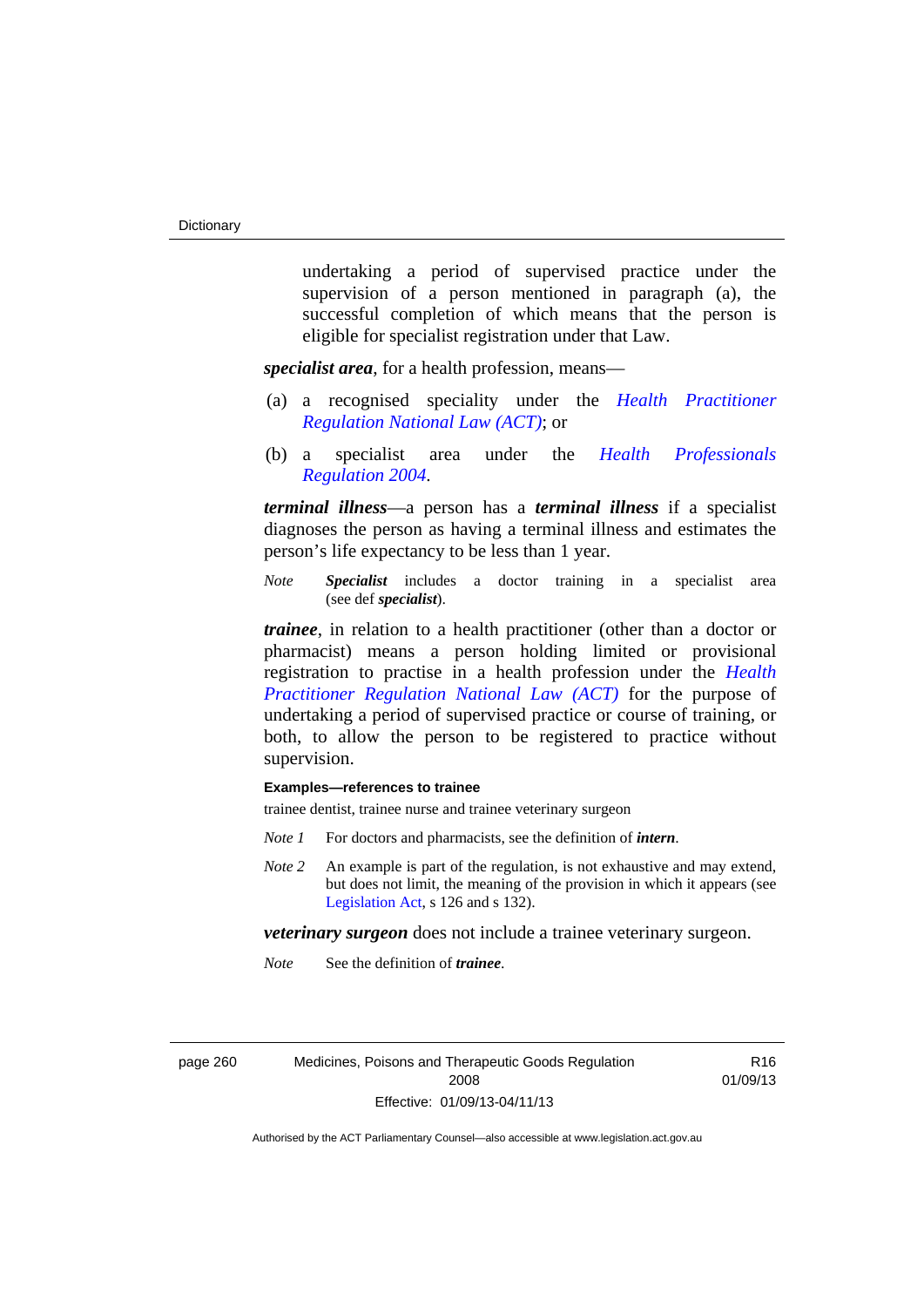*walk-in centre* means a non-residential facility operated by the Territory for the treatment and care for people with minor illness or injury.

*young detainee*—see the *[Children and Young People Act 2008](http://www.legislation.act.gov.au/a/2008-19)*, section 95.

R16 01/09/13 Medicines, Poisons and Therapeutic Goods Regulation 2008 Effective: 01/09/13-04/11/13

page 261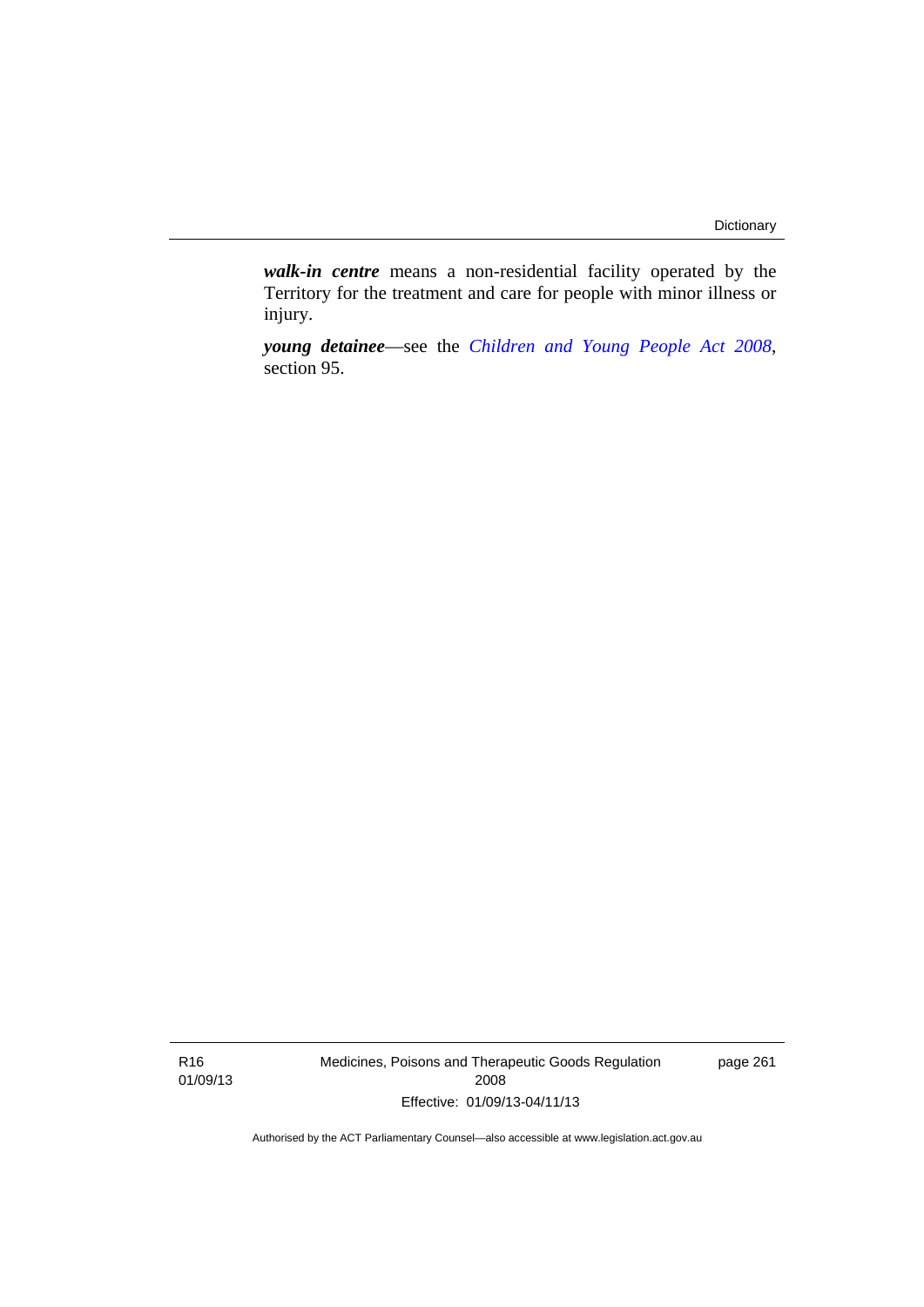#### **Endnotes**

1 About the endnotes

# **Endnotes**

## **1 About the endnotes**

Amending and modifying laws are annotated in the legislation history and the amendment history. Current modifications are not included in the republished law but are set out in the endnotes.

Not all editorial amendments made under the *[Legislation Act 2001](http://www.legislation.act.gov.au/a/2001-14)*, part 11.3 are annotated in the amendment history. Full details of any amendments can be obtained from the Parliamentary Counsel's Office.

Uncommenced amending laws are not included in the republished law. The details of these laws are underlined in the legislation history. Uncommenced expiries are underlined in the legislation history and amendment history.

If all the provisions of the law have been renumbered, a table of renumbered provisions gives details of previous and current numbering.

The endnotes also include a table of earlier republications.

| $A = Act$<br>$AF =$ Approved form<br>$am = amended$<br>$amdt = amendment$<br>$AR = Assembly resolution$<br>$ch = chapter$<br>$CN =$ Commencement notice<br>$def = definition$<br>$DI = Disallowable instrument$<br>$dict = dictionary$<br>disallowed = disallowed by the Legislative<br>Assembly<br>$div = division$<br>$exp = expires/expired$<br>$Gaz = gazette$<br>$hdg = heading$<br>$IA = Interpretation Act 1967$<br>$ins = inserted/added$<br>$LA =$ Legislation Act 2001<br>$LR =$ legislation register | NI = Notifiable instrument<br>$o = order$<br>$om = omitted/repealed$<br>$ord = ordinance$<br>$orig = original$<br>par = paragraph/subparagraph<br>$pres = present$<br>$prev = previous$<br>$(\text{prev}) = \text{previously}$<br>$pt = part$<br>$r = rule/subrule$<br>$reloc = relocated$<br>$renum = renumbered$<br>$R[X]$ = Republication No<br>$RI = reissue$<br>$s = section/subsection$<br>$sch = schedule$<br>$sdiv = subdivision$<br>$SL = Subordinate$ law<br>$sub =$ substituted |
|-----------------------------------------------------------------------------------------------------------------------------------------------------------------------------------------------------------------------------------------------------------------------------------------------------------------------------------------------------------------------------------------------------------------------------------------------------------------------------------------------------------------|--------------------------------------------------------------------------------------------------------------------------------------------------------------------------------------------------------------------------------------------------------------------------------------------------------------------------------------------------------------------------------------------------------------------------------------------------------------------------------------------|
| $LRA =$ Legislation (Republication) Act 1996<br>$mod = modified/modification$                                                                                                                                                                                                                                                                                                                                                                                                                                   | underlining = whole or part not commenced<br>or to be expired                                                                                                                                                                                                                                                                                                                                                                                                                              |
|                                                                                                                                                                                                                                                                                                                                                                                                                                                                                                                 |                                                                                                                                                                                                                                                                                                                                                                                                                                                                                            |

### **2 Abbreviation key**

page 262 Medicines, Poisons and Therapeutic Goods Regulation 2008 Effective: 01/09/13-04/11/13

R16 01/09/13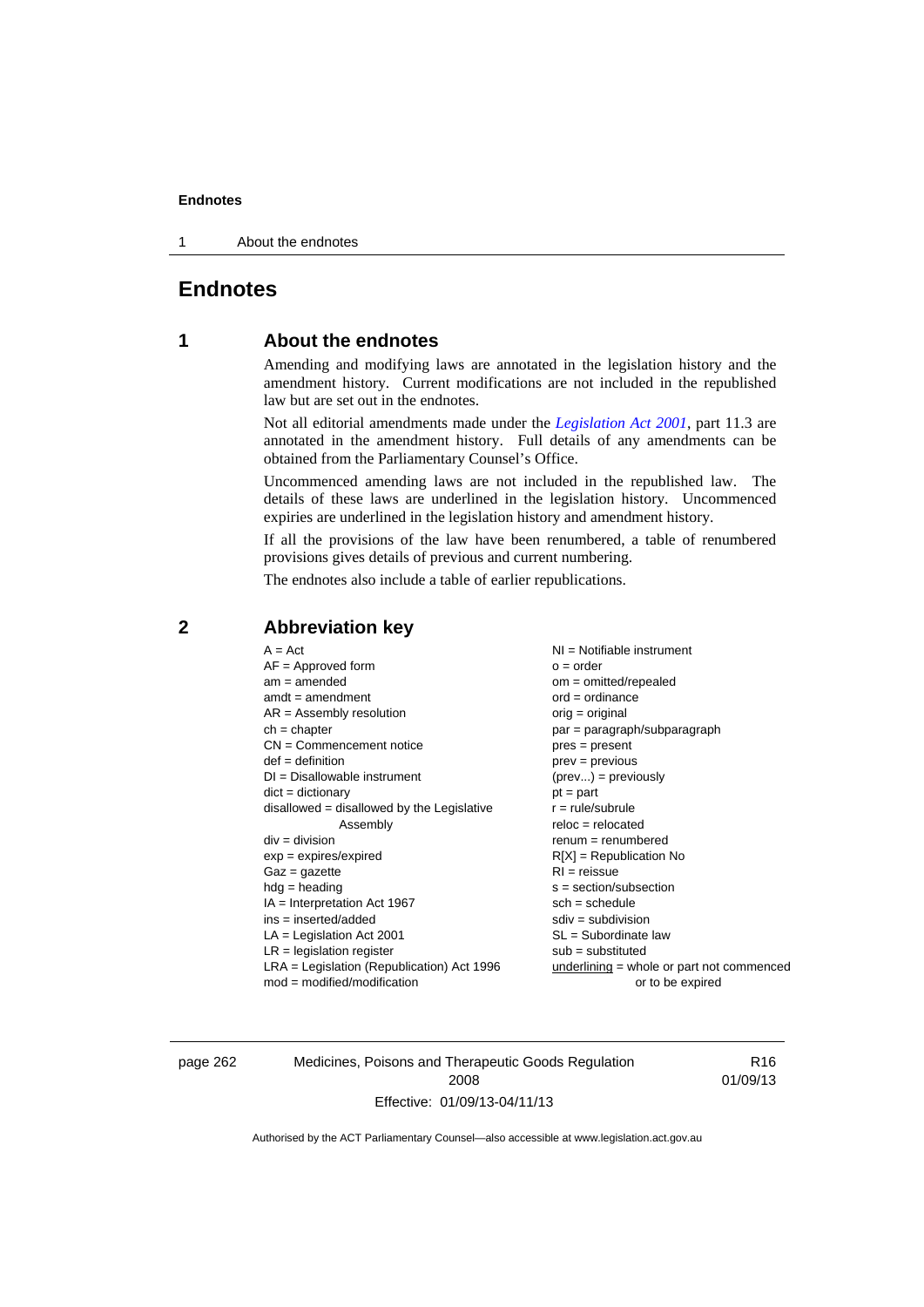#### **Endnotes**

### **3 Legislation history**

### **[Medicines, Poisons and Therapeutic Goods Regulation 2008](http://www.legislation.act.gov.au/sl/2008-42) SL2008-42**

notified LR 15 September 2008

s 1, s 2 commenced 15 September 2008 (LA s 75 (1)) remainder commenced 14 February 2009 (s 2 and see [Medicines,](http://www.legislation.act.gov.au/a/2008-26)  [Poisons and Therapeutic Goods Act 2008](http://www.legislation.act.gov.au/a/2008-26) A2008-26, s 2 and LA s 79)

as amended by

### **[Medicines, Poisons and Therapeutic Goods Amendment](http://www.legislation.act.gov.au/sl/2009-27)  [Regulation 2009 \(No 1\)](http://www.legislation.act.gov.au/sl/2009-27) SL2009-27**

notified LR 5 June 2009 s 1, s 2 commenced 5 June 2009 (LA s 75 (1)) remainder commenced 6 June 2009 (s 2)

#### **[Statute Law Amendment Act 2009 \(No 2\)](http://www.legislation.act.gov.au/a/2009-49) A2009-49 sch 3 pt 3.51**

notified LR 26 November 2009 s 1, s 2 commenced 26 November 2009 (LA s 75 (1)) sch 3 pt 3.51 commenced 17 December 2009 (s 2)

#### **[Medicines, Poisons and Therapeutic Goods Amendment](http://www.legislation.act.gov.au/sl/2010-1)  [Regulation 2010 \(No 1\)](http://www.legislation.act.gov.au/sl/2010-1) SL2010-1**

notified LR 21 January 2010 s 1, s 2 commenced 21 January 2010 (LA s 75 (1)) remainder commenced 22 January 2010 (s 2)

#### **[Medicines, Poisons and Therapeutic Goods Amendment](http://www.legislation.act.gov.au/sl/2010-2)  [Regulation 2010 \(No 2\)](http://www.legislation.act.gov.au/sl/2010-2) SL2010-2**

notified LR 21 January 2010 s 1, s 2 commenced 21 January 2010 (LA s 75 (1)) remainder commenced 22 January 2010 (s 2)

#### **[Health Practitioner Regulation National Law \(ACT\) Act 2010](http://www.legislation.act.gov.au/a/2010-10) A2010-10 sch 2 pt 2.15**

notified LR 31 March 2010 s 1, s 2 commenced 31 March 2010 (LA s 75 (1)) sch 2 pt 2.15 commenced 1 July 2010 (s 2 (1) (a))

R16 01/09/13 Medicines, Poisons and Therapeutic Goods Regulation 2008 Effective: 01/09/13-04/11/13

page 263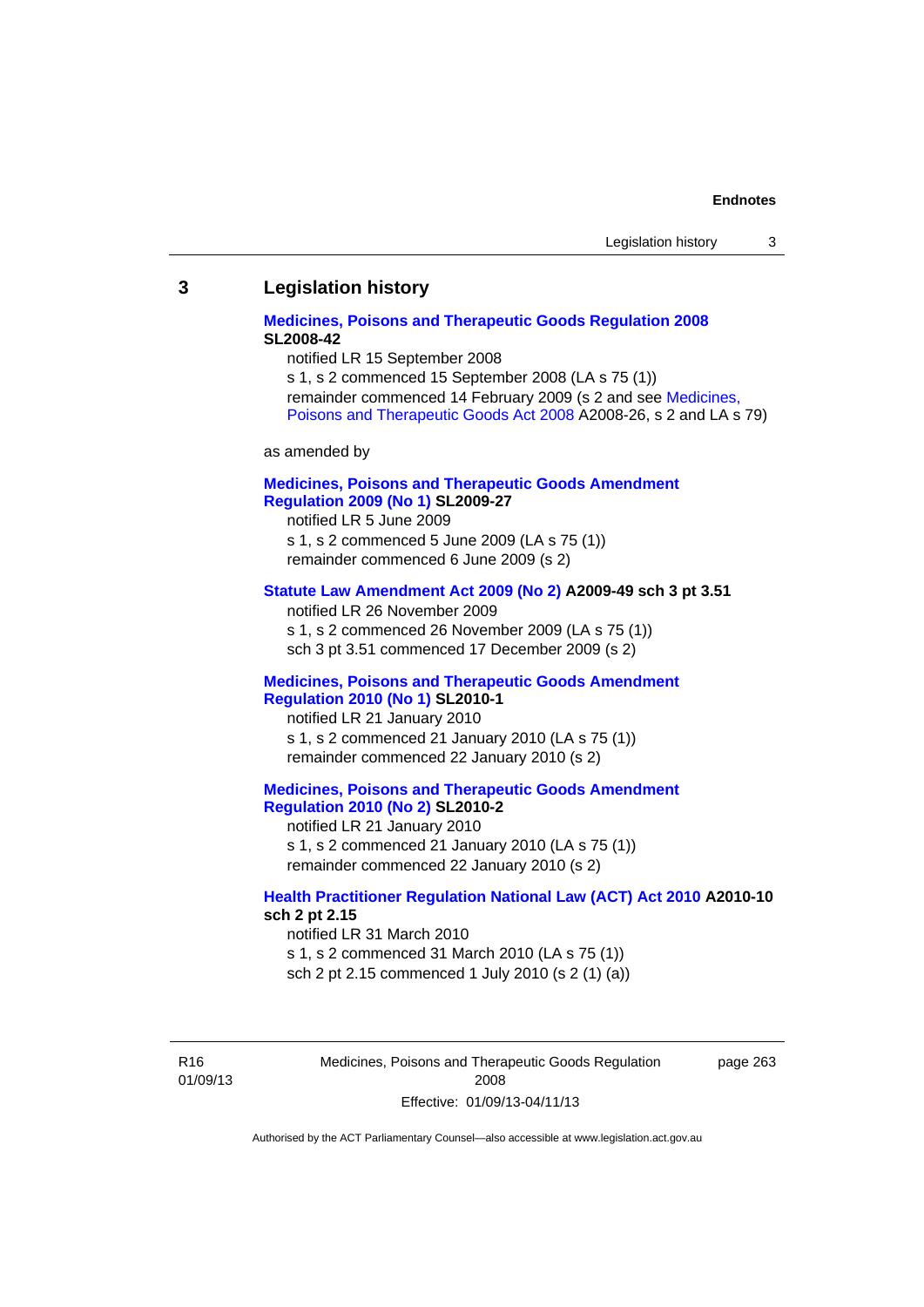#### **Endnotes**

| 3 | Legislation history |  |
|---|---------------------|--|
|---|---------------------|--|

### **[Medicines, Poisons and Therapeutic Goods Amendment](http://www.legislation.act.gov.au/sl/2010-16)  [Regulation 2010 \(No 3\)](http://www.legislation.act.gov.au/sl/2010-16) SL2010-16**

notified LR 10 May 2010

s 1, s 2 commenced 10 May 2010 (LA s 75 (1)) sch 1 commenced 1 July 2010 (s 2 (2) and see [Health Practitioner](http://www.legislation.act.gov.au/a/2010-10)  [Regulation National Law \(ACT\) Act 2010](http://www.legislation.act.gov.au/a/2010-10) A2010-10 s 2 (1) (a)) remainder commenced 11 May 2010 (s 2 (1))

#### **[Medicines, Poisons and Therapeutic Goods Amendment](http://www.legislation.act.gov.au/sl/2010-20)  [Regulation 2010 \(No 4\)](http://www.legislation.act.gov.au/sl/2010-20) SL2010-20**

notified LR 3 June 2010 s 1, s 2 commenced 3 June 2010 (LA s 75 (1)) remainder commenced 1 July 2010 (s 2 and see [Health Practitioner](http://www.legislation.act.gov.au/a/2010-10)  [Regulation National Law \(ACT\) Act 2010](http://www.legislation.act.gov.au/a/2010-10) A2010-10 s 2 (1) (a))

#### **[Liquor \(Consequential Amendments\) Act 2010](http://www.legislation.act.gov.au/a/2010-43) A2010-43 sch 1 pt 1.14**

notified LR 8 November 2010 s 1, s 2 commenced 8 November 2010 (LA s 75 (1)) sch 1 pt 1.14 commenced 1 December 2010 (s 2 (4) and see [Liquor Act 2010](http://www.legislation.act.gov.au/a/2010-35) A2010-35, s 2 (3) (as am by [A2010-43](http://www.legislation.act.gov.au/a/2010-43) amdt 1.19) and [CN2010-14](http://www.legislation.act.gov.au/cn/2010-14/default.asp))

#### **[Medicines, Poisons and Therapeutic Goods Amendment](http://www.legislation.act.gov.au/sl/2010-45)  [Regulation 2010 \(No 5\)](http://www.legislation.act.gov.au/sl/2010-45) SL2010-45**

notified LR 22 November 2010 s 1, s 2 commenced 22 November 2010 (LA s 75 (1)) remainder commenced 23 November 2010 (s 2)

#### **[Justice and Community Safety Legislation Amendment Act 2010](http://www.legislation.act.gov.au/a/2010-50)  [\(No 4\)](http://www.legislation.act.gov.au/a/2010-50) A2010-50 sch 1 pt 1.6**

notified LR 14 December 2010 s 1, s 2 commenced 14 December 2010 (LA s 75 (1)) sch 1 pt 1.6 commenced 21 December 2010 (s 2 (1))

#### **[Statute Law Amendment Act 2011 \(No 3\)](http://www.legislation.act.gov.au/a/2011-52) A2011-52 sch 1 pt 1.5**  notified LR 28 November 2011

s 1, s 2 commenced 28 November 2011 (LA s 75 (1)) sch 1 pt 1.5 commenced 12 December 2011 (s 2)

page 264 Medicines, Poisons and Therapeutic Goods Regulation 2008 Effective: 01/09/13-04/11/13

R16 01/09/13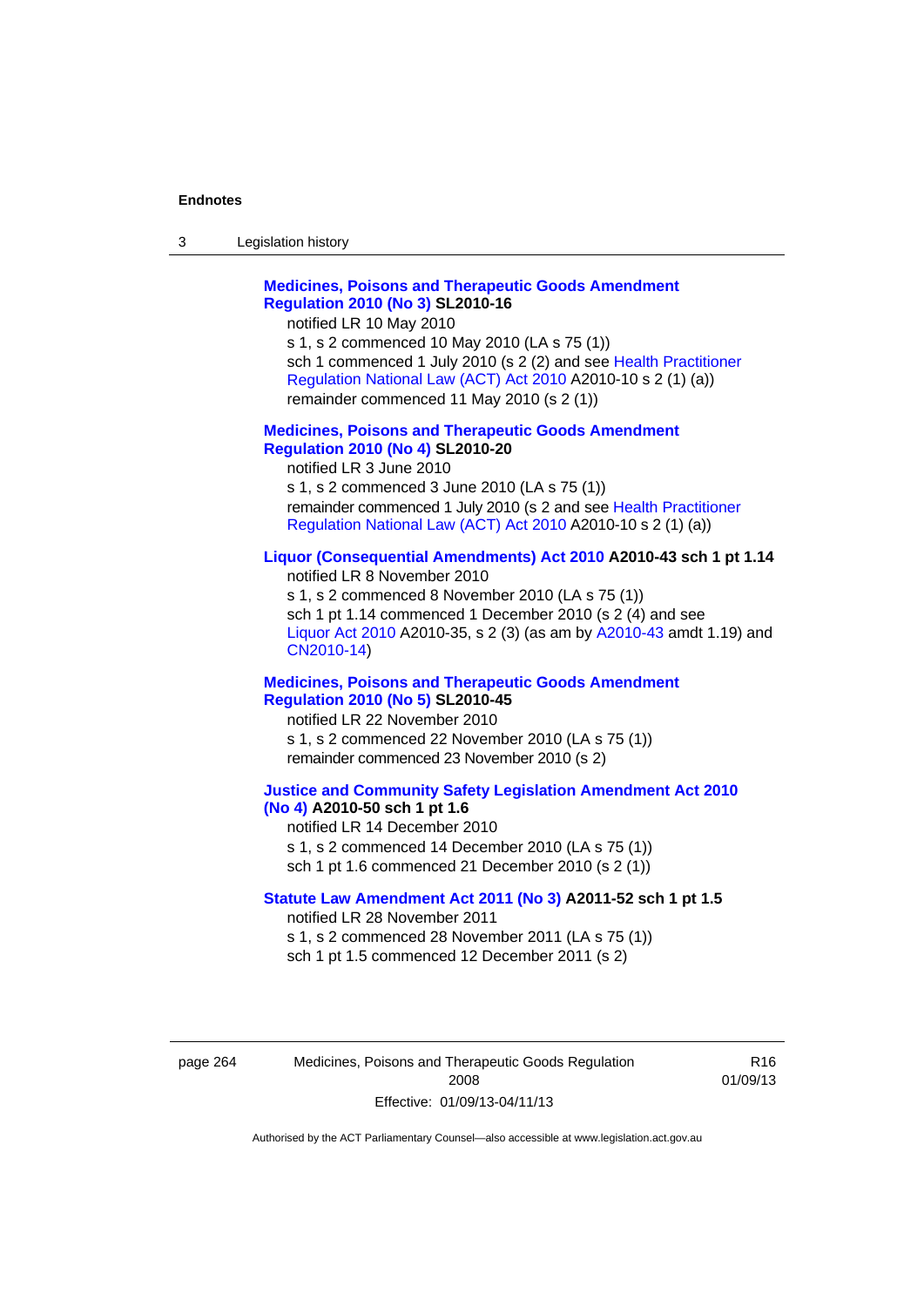| Legislation history |  |
|---------------------|--|
|---------------------|--|

## **[Medicines, Poisons and Therapeutic Goods Amendment](http://www.legislation.act.gov.au/sl/2012-5)  [Regulation 2012 \(No 1\)](http://www.legislation.act.gov.au/sl/2012-5) SL2012-5**  notified LR 9 February 2012

s 1, s 2 commenced 9 February 2012 (LA s 75 (1)) remainder commenced 10 February 2012 (s 2)

## **[Medicines, Poisons and Therapeutic Goods \(Prescribing](http://www.legislation.act.gov.au/sl/2012-34)  [Authorisation—Optometrists\) Amendment Regulation 2012 \(No 1\)](http://www.legislation.act.gov.au/sl/2012-34) SL2012-34**

notified LR 2 August 2012 s 1, s 2 commenced 2 August 2012 (LA s 75 (1)) remainder commenced 3 August 2012 (s 2)

## **[Medicines, Poisons and Therapeutic Goods \(Kava Exemption\)](http://www.legislation.act.gov.au/sl/2013-1/default.asp)  [Amendment Regulation 2013 \(No 1\)](http://www.legislation.act.gov.au/sl/2013-1/default.asp) SL2013-1**

notified LR 25 January 2013 s 1, s 2 commenced 25 January 2013 (LA s 75 (1)) remainder commenced 26 January 2013 (s 2)

## **[Medicines, Poisons and Therapeutic Goods Amendment](http://www.legislation.act.gov.au/sl/2013-24/default.asp)  [Regulation 2013 \(No 1\)](http://www.legislation.act.gov.au/sl/2013-24/default.asp) SL2013-24**

notified LR 29 August 2013 s 1, s 2 commenced 29 August 2013 (LA s 75 (1)) remainder commenced 1 September 2013 (s 2)

R16 01/09/13 Medicines, Poisons and Therapeutic Goods Regulation 2008 Effective: 01/09/13-04/11/13

page 265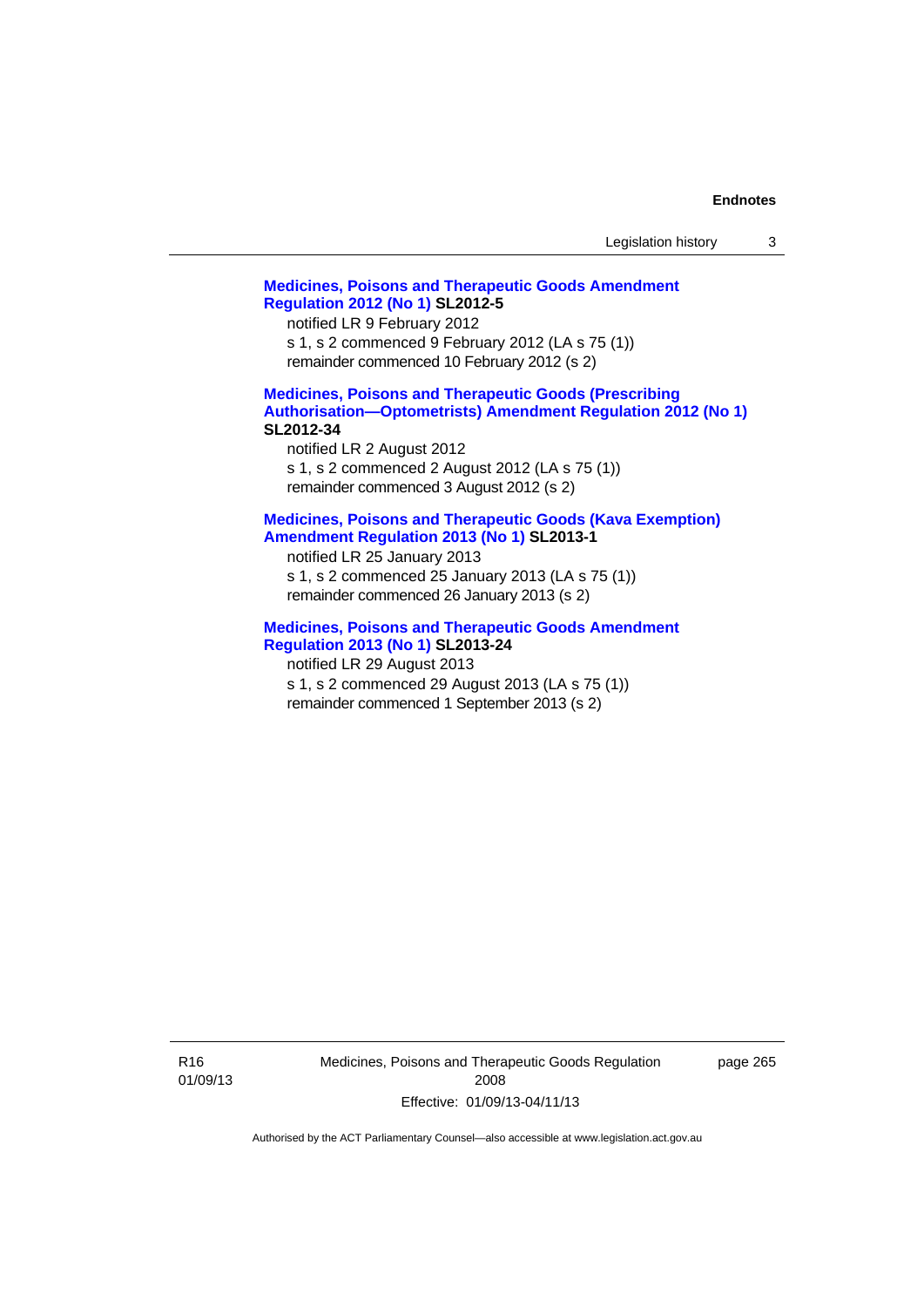4 Amendment history

## **4 Amendment history**

page 266 Medicines, Poisons and Therapeutic Goods Regulation 2008 R16 01/09/13 **Commencement**  s 2 om LA s 89 (4) **General overview of authorisations for medicines**  s 10 am [A2010-10](http://www.legislation.act.gov.au/a/2010-10) amdt 2.85 **Overview of medicines authorisations under this regulation**  s 11 **am [SL2010-2](http://www.legislation.act.gov.au/sl/2010-2) s 4; pars renum R4 LA General overview of authorisation conditions for medicines**  s 12 am [SL2012-34](http://www.legislation.act.gov.au/sl/2012-34) s 4 **Relationship with registration laws**  pt 2.2 hdg sub [A2010-10](http://www.legislation.act.gov.au/a/2010-10) amdt 2.86 **Medicines authorisations subject to Health Practitioner Regulation National Law (ACT) restrictions**  s 20 sub [A2010-10](http://www.legislation.act.gov.au/a/2010-10) amdt 2.86 **Medicines authorisations subject to Health Professionals Act restrictions**  s 21 ins [A2010-10](http://www.legislation.act.gov.au/a/2010-10) amdt 2.86 **Authorisation under sch 1 to prescribe medicines—Act, s 40 (1) (b), (2) (b) and (3) (b)**  am [SL2010-45](http://www.legislation.act.gov.au/sl/2010-45) s 4 **Particulars for prescriptions**  s 41 **am [SL2010-1](http://www.legislation.act.gov.au/sl/2010-1) s 4; [SL2010-45](http://www.legislation.act.gov.au/sl/2010-45) s 5; pars renum R8 LA Standing orders for walk-in centre**  div 3.4.3 hdg ins [SL2010-2](http://www.legislation.act.gov.au/sl/2010-2) s 5 **Authorisation of CHO to issue standing orders for supply and administration of medicines at walk-in centre—Act, s 42 (b)**  s 77 ins [SL2010-2](http://www.legislation.act.gov.au/sl/2010-2) s 5 **Particulars for CHO standing orders for supply and administration of medicines at walk-in centre**  s 78 ins [SL2010-2](http://www.legislation.act.gov.au/sl/2010-2) s 5 **Authorisation under sch 1 to supply medicines—Act, s 26 (1) (b) and (2) (b)**  s 110 am [A2010-10](http://www.legislation.act.gov.au/a/2010-10) amdt 2.87 **How medicines are dispensed**  s 121 am [A2010-10](http://www.legislation.act.gov.au/a/2010-10) amdt 2.88, amdt 2.89 **Labelling dispensed medicines—Act, s 60 (1) (c) (i) and (2) (c) (i)**  s 123 am [SL2010-45](http://www.legislation.act.gov.au/sl/2010-45) s 6; pars renum R8 LA **Labelling medicines supplied during consultations**  s 161 am [SL2010-45](http://www.legislation.act.gov.au/sl/2010-45) s 7; pars renum R8 LA

Effective: 01/09/13-04/11/13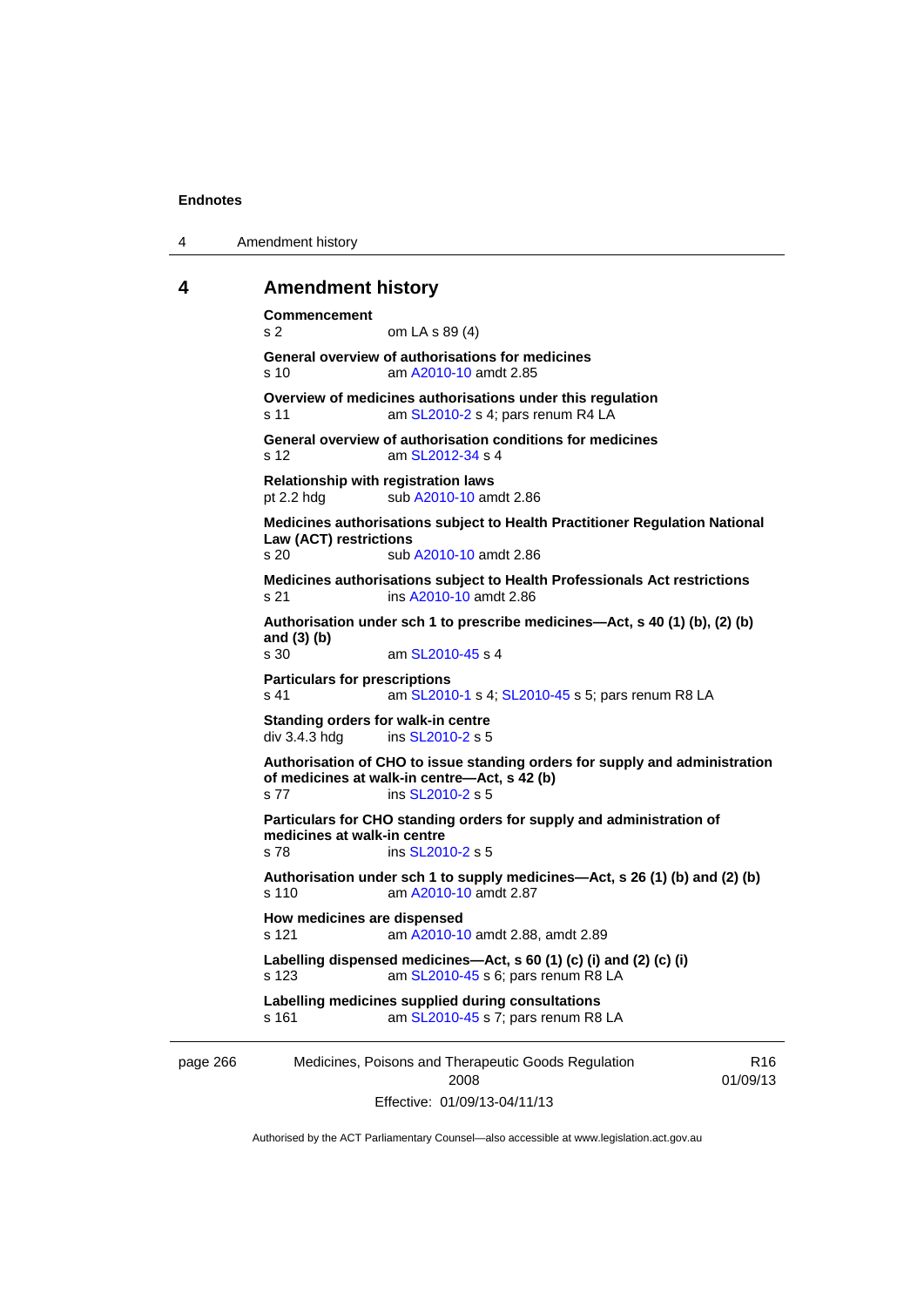**Required information for pseudoephedrine sales records**  s 173 am [A2010-43](http://www.legislation.act.gov.au/a/2010-43) amdt 1.57 **Authorisation for self-administration etc of medicines—Act, s 37 (2) (b) and (3) (b)**  am [SL2010-45](http://www.legislation.act.gov.au/sl/2010-45) s 8 **Authorisations to deliver medicines under supply authorities—Act, s 26 (1) (b), (2) (b), s 35 (1) (b), (2) (b) and s 36 (b)**  s 400 am [A2010-10](http://www.legislation.act.gov.au/a/2010-10) amdts 2.90-2.92 **When pharmacy medicines and pharmacist only medicines to be supplied in manufacturer's packs—Act, s 59 (1) (c) (i) and (2) (c) (i)**  s 500 am [A2010-10](http://www.legislation.act.gov.au/a/2010-10) amdt 2.93 **Meaning of** *prescribed person***—ch 11**  s 510 am [SL2010-16](http://www.legislation.act.gov.au/sl/2010-16) s 4, s 5, amdt 1.1; [SL2010-45](http://www.legislation.act.gov.au/sl/2010-45) s 9 **Storage of controlled medicines for certain health-related occupations—Act, s 61 (b) and (c)**<br>**s 532** am [SL2010-16](http://www.legislation.act.gov.au/sl/2010-16) s 6, s 7, amdt 1.1 **Storage of controlled medicines by certain other prescribed people— Act, s 61 (b) and (c)**  s 533 am [SL2010-16](http://www.legislation.act.gov.au/sl/2010-16) s 8 **Keeping of controlled medicines registers by certain people—Act, s 48 (a) and s 50 (1) (b) and (2) (b)**  s 540 table 540 am [SL2010-16](http://www.legislation.act.gov.au/sl/2010-16) s 9 **Keeping of controlled medicines registers by first-aid kit holders—Act, s 48 (a) and s 50 (1) (b) and (2) (b)**  s 541 **am [SL2010-16](http://www.legislation.act.gov.au/sl/2010-16) s 10, s 11, amdt 1.1 Prescribed witnesses for administration of controlled medicines—Act, s 53 (a) and (b)**  s 544 am [SL2010-20](http://www.legislation.act.gov.au/sl/2010-20) s 4 **Standing interim approval to prescribe buprenorphine and methadone for patients of certain institutions**<br>s 557 hdg sub SL2010 s 557 hdg sub [SL2010-1](http://www.legislation.act.gov.au/sl/2010-1) s 5<br>s 557 am SL2010-1 s 6: am [SL2010-1](http://www.legislation.act.gov.au/sl/2010-1) s 6; pars renum R4 LA **Restrictions on CHO power to approve applications for approvals**  s 563 am [SL2010-1](http://www.legislation.act.gov.au/sl/2010-1) s 7 **First-aid kit licences**<br>pt 14.3 note are am [A2010-10](http://www.legislation.act.gov.au/a/2010-10) amdt 2.104 **Additional information for first-aid kit licences—Act, s 88 (1) (k)**  s 612 am [A2009-49](http://www.legislation.act.gov.au/a/2009-49) amdt 3.121

R16 01/09/13 Medicines, Poisons and Therapeutic Goods Regulation 2008 Effective: 01/09/13-04/11/13

page 267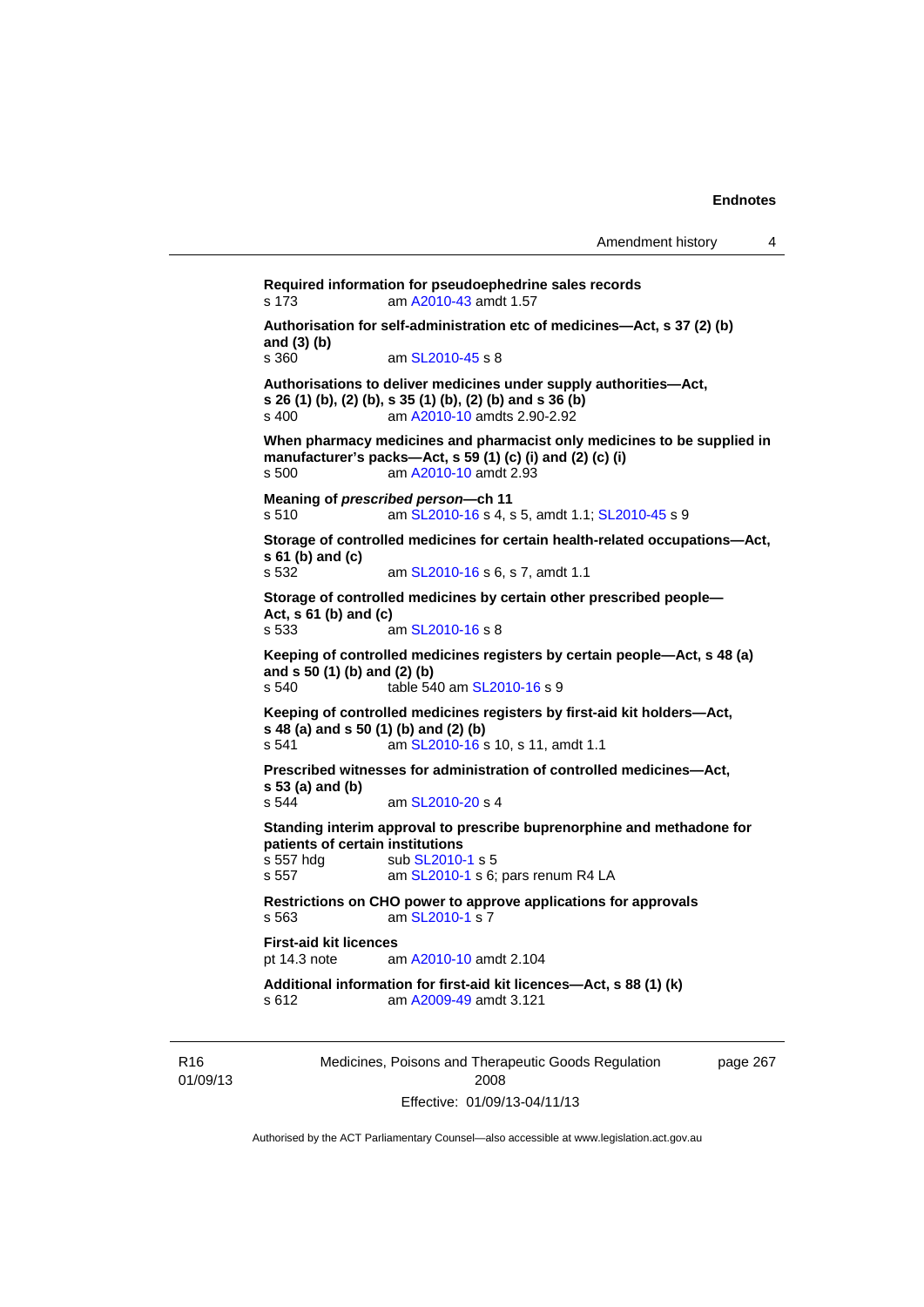4 Amendment history

```
page 268 Medicines, Poisons and Therapeutic Goods Regulation 
                                     2008 
                                                                               R16
           Medicines advisory committee—ending appointments 
           s 644 A2011-52 amdt 1.8
           Meaning of reviewable decision—ch 23 
                            SL2009-27 s 4
           Reviewable decision notices 
           SL2009-27 s 5
           Applications for review 
           SL2009-27 s 5
           Other authorisations for public employees—Act, s 20 (1) (a), (2) (a) and 
           s 74 (1) (b) 
                             SL2010-45 s 10
           Displacement of Legislation Act, s 47 (6) <br>s 863 am SL2012-34 s 5, s 6
                            SL2012-34 s 5, s 6
           Exemption of piper methysticum (kava)—Act, s 190 (1) (a) 
           s 864 om LA s 89 (3) 
                             ins SL2012-5 s 4
                            exp 12 February 2012 (s 864 (3)) 
                             ins SL2013-1 s 4
           Transitional 
                            exp 31 March 2010 (s 1008)
           Definitions—ch 30 
           s 1000 exp 31 March 2010 (s 1008) 
                             def DODA exp 31 March 2010 (s 1008) 
                             def PADA exp 31 March 2010 (s 1008) 
           DODA wholesaler's licences—Act, s 520 (2) 
           s 1001 exp 31 March 2010 (s 1008) 
           Poisons Act licences—Act, s 520 (2) 
                            exp 31 March 2010 (s 1008)
           PADA licences—Act, s 520 (2) 
           s 1003 exp 31 March 2010 (s 1008) 
           DODA authorisations—Act, s 522 (2) 
                            exp 31 March 2010 (s 1008)
           PADA authorisations—Act, s 522 (2) 
           s 1005 exp 31 March 2010 (s 1008) 
           Public Health (Prohibited Drugs) Act authorisations—Act, s 522 (2) 
           s 1006 exp 31 March 2010 (s 1008) 
           DODA approvals to prescribe drugs of dependence—Act, s 531 (2) 
           s 1007 exp 31 March 2010 (s 1008)
```
Effective: 01/09/13-04/11/13

01/09/13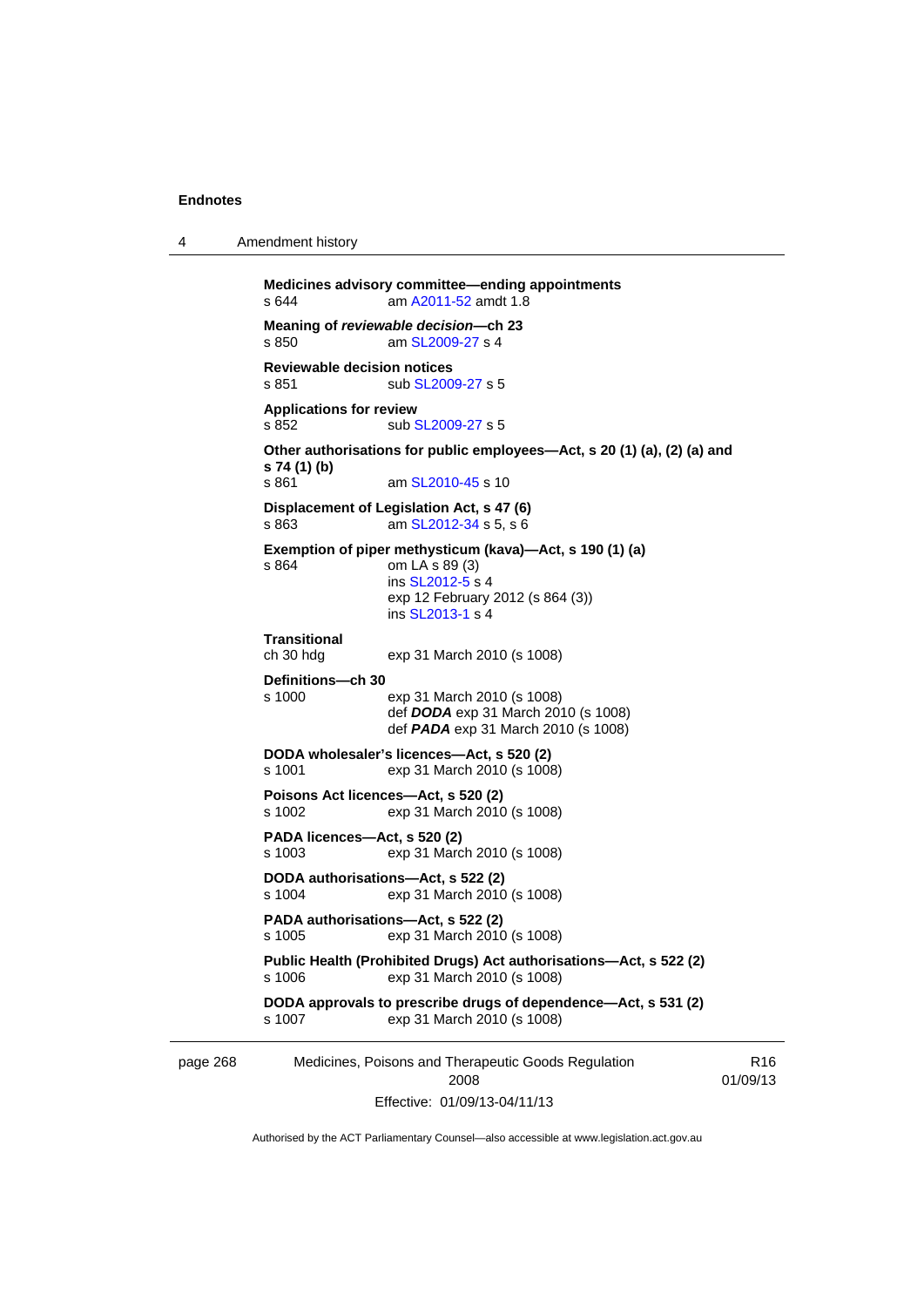Amendment history 4

```
Medicines, Poisons and Therapeutic Goods Regulation 
                            2008 
                  Effective: 01/09/13-04/11/13 
                                                            page 269 
Expiry—ch 30 
                exp 31 March 2010 (s 1008)
Modification of Act 
 SL2009-27 s 6
                 om A2010-50 amdt 1.13
Modification of Act, ch 14—Act, s 501 (2) 
s 1100 ins SL2009-27 s 6 
                 om A2010-50 amdt 1.13
Expiry—ch 31 
SL2009-27 s 6
                 om A2010-50 amdt 1.13
Dentists, dental hygienists and dental therapists 
sch 1 pt 1.2 am A2010-10 amdt 2.104
Doctors 
sch 1 pt 1.3 am A2010-10 amdt 2.104
Health practitioners and health professionals at institutions 
 A2010-10 amdt 2.94
Midwives 
sch 1 pt 1.5 am A2010-10 amdt 2.104; SL2010-45 s 11 
Nurses 
 SL2010-16A2010-10  SL2010-20 s 5;
                 items renum R7 LA 
Opioid dependency treatment centres operated by Territory 
sch 1 pt 1.7 am A2010-10 amdt 2.104
Optometrists 
sch 1 pt 1.8 am A2010-10 amdt 2.95; SL2012-34 s 7 
Residential care facilities 
sch 1 pt 1.11 am A2010-10 amdt 2.104
Optometry medicines 
sch 2 am A2010-10 amdt 2.96
                 om SL2012-34 s 8 
Designated appendix D medicines—standing approvals 
sch 3 am SL2010-45 s 12; SL2013-24 s 4, s 5 
Health Professionals Regulation 2004 
sch 6 om LA s 89 (3) 
Modification—Crimes Act 1900<br>sch 10 ins SL2009-2
                 SL2009-27 s 7
                 om A2010-50 amdt 1.14
```
Authorised by the ACT Parliamentary Counsel—also accessible at www.legislation.act.gov.au

R16 01/09/13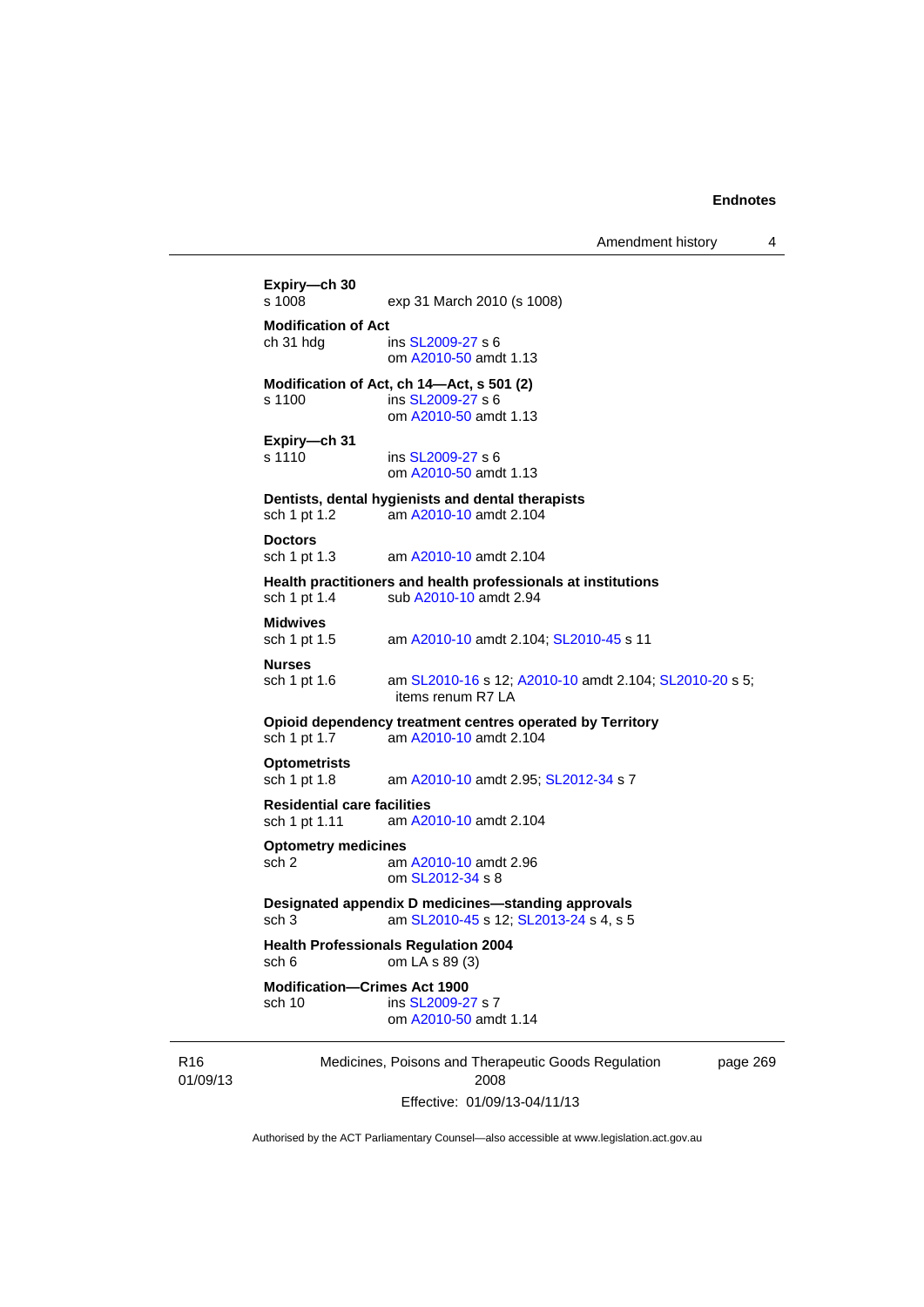4 Amendment history

**Dictionary**  am [SL2009-27](http://www.legislation.act.gov.au/sl/2009-27) s 8; [A2009-49](http://www.legislation.act.gov.au/a/2009-49) amdt 3.122; [A2010-10](http://www.legislation.act.gov.au/a/2010-10) amdt 2.97, amdt 2.98 def *authorised midwife* ins [SL2010-45](http://www.legislation.act.gov.au/sl/2010-45) s 13 def *eligible midwife* ins [SL2010-45](http://www.legislation.act.gov.au/sl/2010-45) s 13 def *enrolled nurse* om [SL2010-20](http://www.legislation.act.gov.au/sl/2010-20) s 6 def *enrolled nurse (medications)* sub [A2010-10](http://www.legislation.act.gov.au/a/2010-10) amdt 2.99 om [SL2010-20](http://www.legislation.act.gov.au/sl/2010-20) s 7 def *health profession* sub [A2010-10](http://www.legislation.act.gov.au/a/2010-10) amdt 2.100 def *intern* sub [A2010-10](http://www.legislation.act.gov.au/a/2010-10) amdt 2.101 def *national list* ins [SL2012-34](http://www.legislation.act.gov.au/sl/2012-34) s 9 def *nurse practitioner* ins [SL2010-16](http://www.legislation.act.gov.au/sl/2010-16) s 13 am [SL2010-16](http://www.legislation.act.gov.au/sl/2010-16) amdt 1.1 def *Optometry Endorsement Scheduled Medicines Registration Standard* ins [SL2012-34](http://www.legislation.act.gov.au/sl/2012-34) s 9 def *pharmaceutical benefits scheme* ins [SL2010-45](http://www.legislation.act.gov.au/sl/2010-45) s 13 def *specialist* sub [A2010-10](http://www.legislation.act.gov.au/a/2010-10) amdt 2.102 def *specialist area* sub [A2010-10](http://www.legislation.act.gov.au/a/2010-10) amdt 2.102 def *trainee* am [A2010-10](http://www.legislation.act.gov.au/a/2010-10) amdt 2.103 def *walk-in centre* ins [SL2010-2](http://www.legislation.act.gov.au/sl/2010-2) s 6

page 270 Medicines, Poisons and Therapeutic Goods Regulation 2008 Effective: 01/09/13-04/11/13

R16 01/09/13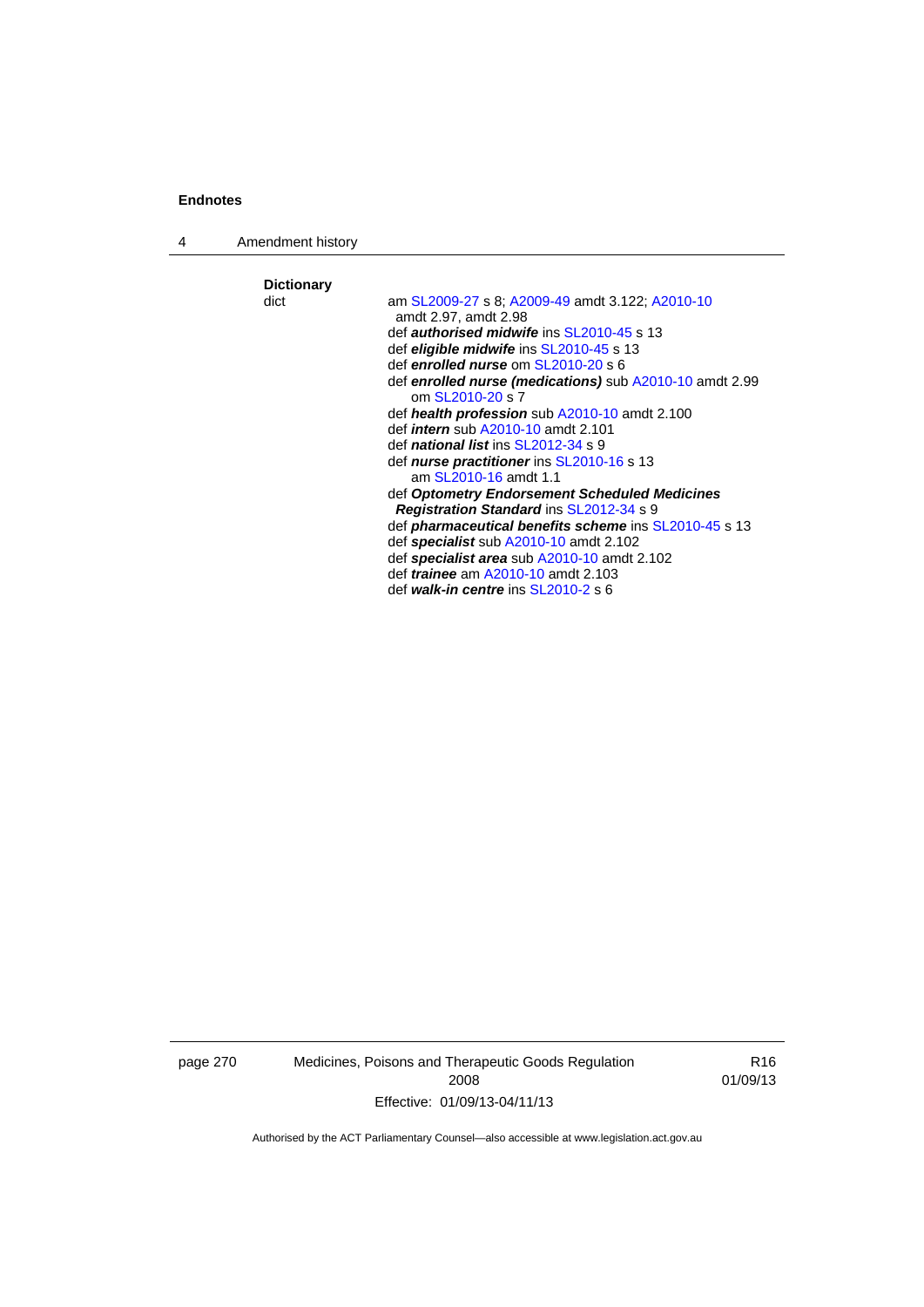# **5 Earlier republications**

Some earlier republications were not numbered. The number in column 1 refers to the publication order.

Since 12 September 2001 every authorised republication has been published in electronic pdf format on the ACT legislation register. A selection of authorised republications have also been published in printed format. These republications are marked with an asterisk (\*) in column 1. Electronic and printed versions of an authorised republication are identical.

| R <sub>1</sub><br>14 Feb 2009-<br>not amended<br>new regulation<br>14 Feb 2009<br>5 June 2009<br>R <sub>2</sub><br>6 June 2009-<br>SL2009-27<br>amendments by<br>6 June 2009<br>16 Dec 2009<br>SL2009-27<br>R <sub>3</sub><br>17 Dec 2009-<br>amendments by<br>A2009-49<br>17 Dec 2009<br>21 Jan 2010<br>A2009-49<br>R4<br>22 Jan 2010-<br>SL2010-2<br>amendments by<br>31 Mar 2010<br>SL2010-1 and<br>22 Jan 2010<br>SL2010-2 |
|--------------------------------------------------------------------------------------------------------------------------------------------------------------------------------------------------------------------------------------------------------------------------------------------------------------------------------------------------------------------------------------------------------------------------------|
|                                                                                                                                                                                                                                                                                                                                                                                                                                |
|                                                                                                                                                                                                                                                                                                                                                                                                                                |
|                                                                                                                                                                                                                                                                                                                                                                                                                                |
|                                                                                                                                                                                                                                                                                                                                                                                                                                |
| R <sub>5</sub><br>1 Apr 2010-<br>A2010-10<br>commenced expiry<br>10 May 2010<br>1 Apr 2010                                                                                                                                                                                                                                                                                                                                     |
| 11 May 2010-<br>SL2010-16<br>R <sub>6</sub><br>amendments by<br>30 June 2010<br>SL2010-16<br>11 May 2010                                                                                                                                                                                                                                                                                                                       |
| R7<br>1 July 2010-<br>SL2010-20<br>amendments by<br>22 Nov 2010<br>A2010-10.<br>1 July 2010<br>SL2010-16 and<br>SL2010-20                                                                                                                                                                                                                                                                                                      |
| 23 Nov 2010-<br>R <sub>8</sub><br>SL2010-45<br>amendments by<br>SL2010-45<br>23 Nov 2010<br>30 Nov 2010                                                                                                                                                                                                                                                                                                                        |
| R <sub>9</sub><br>1 Dec 2010-<br>SL2010-45<br>amendments by<br>1 Dec 2010<br>20 Dec 2010<br>A2010-43                                                                                                                                                                                                                                                                                                                           |
| 21 Dec 2010-<br>A2010-50<br>R <sub>10</sub><br>amendments by<br>21 Dec 2010<br>11 Dec 2011<br>A2010-50                                                                                                                                                                                                                                                                                                                         |
| 12 Dec 2011-<br>A2011-52<br>R <sub>11</sub><br>amendments by<br>12 Dec 2011<br>9 Feb 2012<br>A2011-52                                                                                                                                                                                                                                                                                                                          |

R16 01/09/13 Medicines, Poisons and Therapeutic Goods Regulation 2008 Effective: 01/09/13-04/11/13

page 271